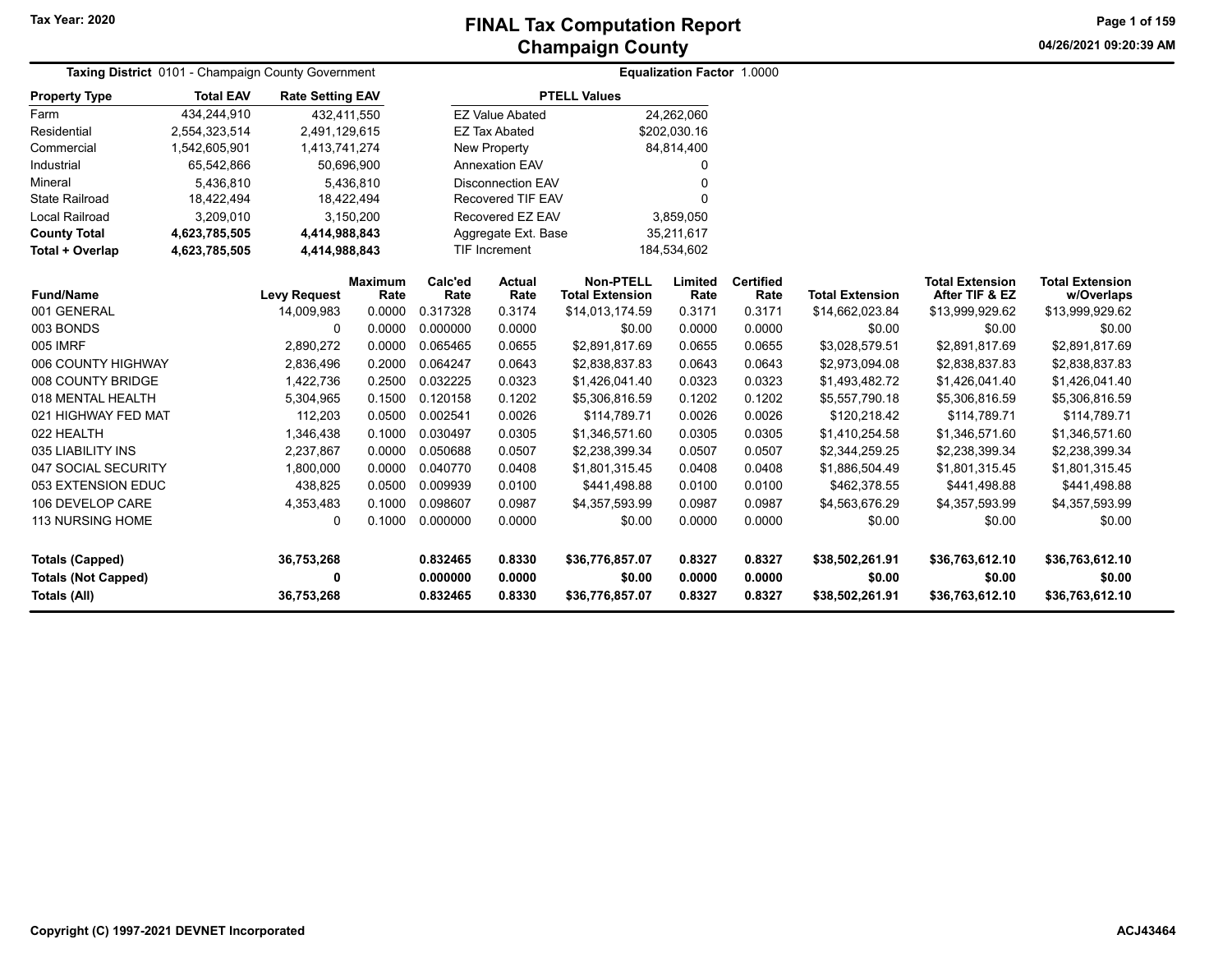**Tax Year: 2020**

# **Champaign County FINAL Tax Computation Report**

**04/26/2021 09:20:39 AMPage 2 of 159**

|                            | Taxing District 0201 - Forest Preserve District |                         |                        |                 |                          |                                            | <b>Equalization Factor 1.0000</b> |                          |                        |                                          |                                      |
|----------------------------|-------------------------------------------------|-------------------------|------------------------|-----------------|--------------------------|--------------------------------------------|-----------------------------------|--------------------------|------------------------|------------------------------------------|--------------------------------------|
| <b>Property Type</b>       | <b>Total EAV</b>                                | <b>Rate Setting EAV</b> |                        |                 |                          | <b>PTELL Values</b>                        |                                   |                          |                        |                                          |                                      |
| Farm                       | 432,347,270                                     | 430,513,910             |                        |                 | <b>EZ Value Abated</b>   |                                            | $\Omega$                          |                          |                        |                                          |                                      |
| Residential                | 2,554,004,364                                   | 2,494,965,249           |                        |                 | <b>EZ Tax Abated</b>     |                                            | \$0.00                            |                          |                        |                                          |                                      |
| Commercial                 | 1,542,605,901                                   | 1,432,823,130           |                        |                 | New Property             |                                            | 84,814,400                        |                          |                        |                                          |                                      |
| Industrial                 | 65,542,866                                      |                         | 51,722,320             |                 | <b>Annexation EAV</b>    |                                            | 0                                 |                          |                        |                                          |                                      |
| Mineral                    | 5,436,810                                       |                         | 5,436,810              |                 | <b>Disconnection EAV</b> |                                            |                                   |                          |                        |                                          |                                      |
| <b>State Railroad</b>      | 18,422,492                                      |                         | 18,422,492             |                 | <b>Recovered TIF EAV</b> |                                            |                                   |                          |                        |                                          |                                      |
| <b>Local Railroad</b>      | 3,209,010                                       |                         | 3,150,200              |                 | Recovered EZ EAV         |                                            | 0                                 |                          |                        |                                          |                                      |
| <b>County Total</b>        | 4,621,568,713                                   | 4,437,034,111           |                        |                 | Aggregate Ext. Base      |                                            | 3,759,402                         |                          |                        |                                          |                                      |
| Total + Overlap            | 4,621,568,713                                   | 4,437,034,111           |                        |                 | TIF Increment            |                                            | 184,534,602                       |                          |                        |                                          |                                      |
| <b>Fund/Name</b>           |                                                 | <b>Levy Request</b>     | <b>Maximum</b><br>Rate | Calc'ed<br>Rate | <b>Actual</b><br>Rate    | <b>Non-PTELL</b><br><b>Total Extension</b> | Limited<br>Rate                   | <b>Certified</b><br>Rate | <b>Total Extension</b> | <b>Total Extension</b><br>After TIF & EZ | <b>Total Extension</b><br>w/Overlaps |
| 001 GENERAL                |                                                 | 2,796,192               | 0.0600                 | 0.063019        | 0.0600                   | \$2,662,220.47                             | 0.0591                            | 0.0591                   | \$2,731,347.11         | \$2,622,287.16                           | \$2,622,287.16                       |
| 003 BONDS                  |                                                 | 243,505                 | 0.0000                 | 0.005488        | 0.0055                   | \$244,036.88                               | 0.0056                            | 0.0056                   | \$258,807.85           | \$248,473.91                             | \$248,473.91                         |
| 005 IMRF                   |                                                 | 233,016                 | 0.0000                 | 0.005252        | 0.0053                   | \$235,162.81                               | 0.0053                            | 0.0053                   | \$244,943.14           | \$235,162.81                             | \$235,162.81                         |
| 027 AUDIT                  |                                                 | 37,283                  | 0.0050                 | 0.000840        | 0.0009                   | \$39.933.31                                | 0.0009                            | 0.0009                   | \$41,594.12            | \$39,933.31                              | \$39,933.31                          |
| 035 LIABILITY INS          |                                                 | 335,543                 | 0.0000                 | 0.007562        | 0.0076                   | \$337,214.59                               | 0.0076                            | 0.0076                   | \$351,239.22           | \$337,214.59                             | \$337,214.59                         |
| 047 SOCIAL SECURITY        |                                                 | 246,997                 | 0.0000                 | 0.005567        | 0.0056                   | \$248,473.91                               | 0.0056                            | 0.0056                   | \$258,807.85           | \$248,473.91                             | \$248,473.91                         |
| 137 IMP & DEV FUND         |                                                 | 1,165,080               | 0.0250                 | 0.026258        | 0.0250                   | \$1,109,258.53                             | 0.0248                            | 0.0248                   | \$1,146,149.04         | \$1,100,384.46                           | \$1,100,384.46                       |
| <b>Totals (Capped)</b>     |                                                 | 4,814,111               |                        | 0.108498        | 0.1044                   | \$4,632,263.62                             | 0.1033                            | 0.1033                   | \$4,774,080.48         | \$4,583,456.24                           | \$4,583,456.24                       |
| <b>Totals (Not Capped)</b> |                                                 | 243,505                 |                        | 0.005488        | 0.0055                   | \$244,036.88                               | 0.0056                            | 0.0056                   | \$258,807.85           | \$248,473.91                             | \$248,473.91                         |
| <b>Totals (All)</b>        |                                                 | 5,057,616               |                        | 0.113986        | 0.1099                   | \$4,876,300.50                             | 0.1089                            | 0.1089                   | \$5,032,888.33         | \$4,831,930.15                           | \$4,831,930.15                       |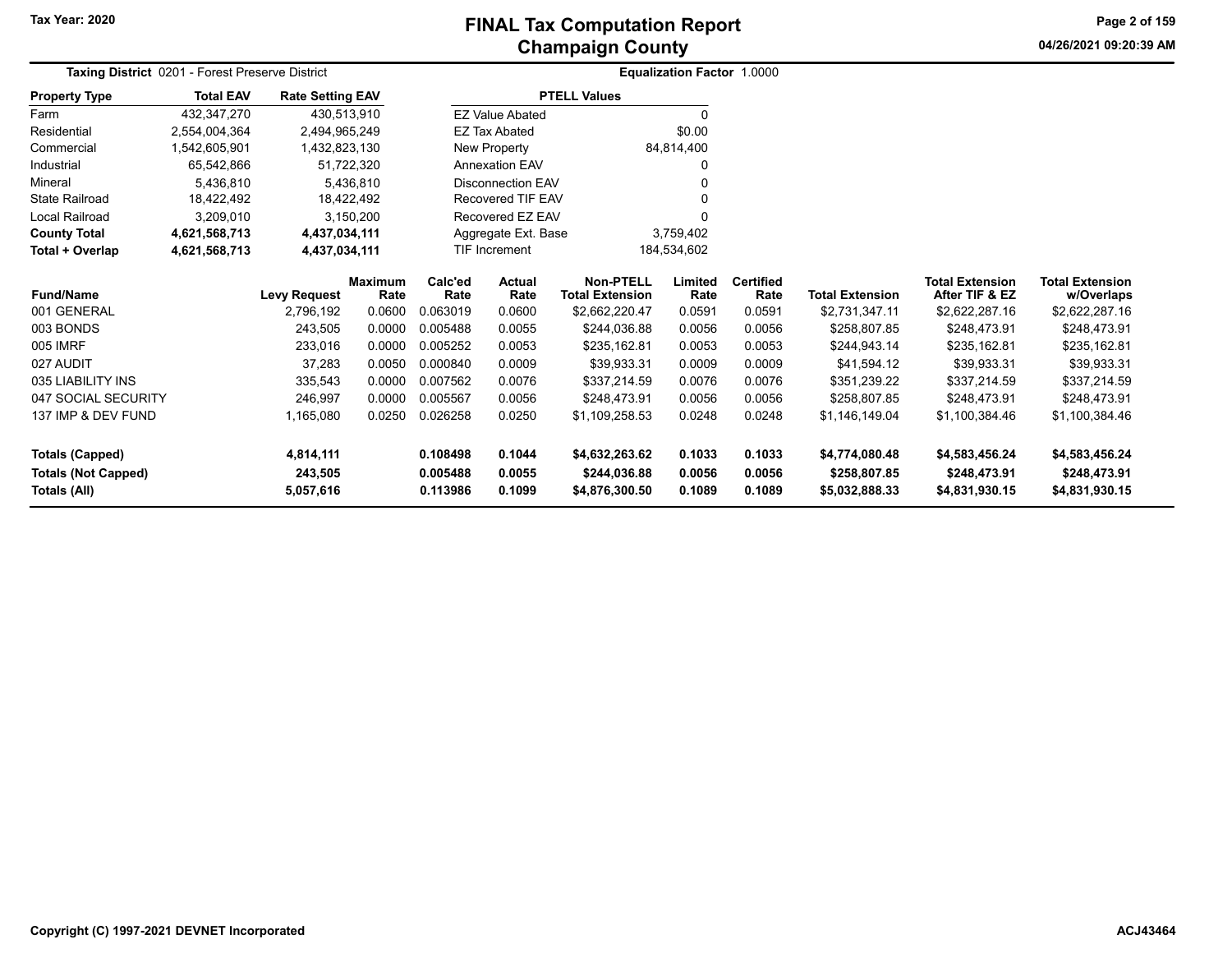| Taxing District 0301 - Parkland College 505 |                  |                         |                  | <b>Equalization Factor 1.0000</b> |                          |                             |                                 |                      |                                |                             |                        |  |
|---------------------------------------------|------------------|-------------------------|------------------|-----------------------------------|--------------------------|-----------------------------|---------------------------------|----------------------|--------------------------------|-----------------------------|------------------------|--|
| <b>Property Type</b>                        | <b>Total EAV</b> | <b>Rate Setting EAV</b> |                  |                                   |                          | <b>PTELL Values</b>         |                                 |                      | <b>Overlapping County</b>      | <b>Overlap EAV</b>          |                        |  |
| Farm                                        | 420,216,720      | 418,383,360             |                  |                                   | <b>EZ Value Abated</b>   |                             | 8,811,492                       | <b>Coles County</b>  |                                | *10,858,865                 |                        |  |
| Residential                                 | 2,550,502,954    | 2,491,334,775           |                  |                                   | <b>EZ Tax Abated</b>     |                             | \$47,626.17                     | DeWitt County        |                                | *100,584,343                |                        |  |
| Commercial                                  | 1,542,282,131    | 1,424,842,352           |                  |                                   | New Property             |                             | 84,734,630                      | Douglas County       |                                | *335,263,281                |                        |  |
| Industrial                                  | 65,542,866       | 50,696,900              |                  |                                   | <b>Annexation EAV</b>    |                             | 0                               | <b>Edgar County</b>  |                                | *5,308,490                  |                        |  |
| Mineral                                     | 1,273,520        |                         | 1,273,520        |                                   | <b>Disconnection EAV</b> |                             | 0<br><b>Ford County</b>         |                      |                                | *272,579,061                |                        |  |
| <b>State Railroad</b>                       | 17,783,946       | 17,783,946              |                  |                                   | Recovered TIF EAV        |                             | $\mathbf{0}$<br>Iroquois County |                      |                                | *110,167,841                |                        |  |
| <b>Local Railroad</b>                       | 3,207,530        |                         | 3,148,720        |                                   | Recovered EZ EAV         |                             | 194,670                         |                      | <b>Livingston County</b>       | 85,644,553                  |                        |  |
| <b>County Total</b>                         | 4,600,809,667    | 4,407,463,573           |                  |                                   | Aggregate Ext. Base      |                             | $\mathbf{0}$                    | <b>McLean County</b> |                                | 211,064,443                 |                        |  |
| Total + Overlap                             | 6,210,376,079    | 6,017,029,985           |                  |                                   | TIF Increment            |                             | 184,534,602                     | Moultrie County      |                                | 5,785,958                   |                        |  |
|                                             |                  |                         |                  |                                   |                          |                             |                                 | <b>Piatt County</b>  |                                | *450,602,220                |                        |  |
|                                             |                  |                         |                  |                                   |                          |                             |                                 |                      | Vermilion County               | 21,707,357                  |                        |  |
|                                             |                  |                         |                  |                                   |                          |                             |                                 | <b>Total</b>         |                                | 1,609,566,412               |                        |  |
|                                             |                  |                         |                  |                                   |                          |                             |                                 |                      | * denotes use of estimated EAV |                             |                        |  |
|                                             |                  |                         | <b>Maximum</b>   | Calc'ed                           | <b>Actual</b>            | <b>Non-PTELL</b>            | Limited                         | <b>Certified</b>     |                                | <b>Total Extension</b>      | <b>Total Extension</b> |  |
| <b>Fund/Name</b>                            |                  | <b>Levy Request</b>     | Rate             | Rate                              | Rate                     | <b>Total Extension</b>      | Rate                            | Rate                 | <b>Total Extension</b>         | After TIF & EZ              | w/Overlaps             |  |
| 003 BOND                                    |                  | 4,898,610               | 0.0000           | 0.081412                          | 0.0815                   | \$3,592,082.81              | 0.0824                          | 0.0824               | \$3,791,067.17                 | \$3,631,749.98              | \$4,958,032.71         |  |
| 027 AUDIT<br>035 LIABILITY INS              |                  | 85,000                  | 0.0050           | 0.001413<br>0.032740              | 0.0015                   | \$66,111.95                 | 0.0015                          | 0.0015               | \$69,012.15                    | \$66,111.95                 | \$90,255.45            |  |
| 060 UNEMPLOY INS                            |                  | 1,970,000               | 0.0000           | 0.001662                          | 0.0328<br>0.0017         | \$1,445,648.05              | 0.0328                          | 0.0328<br>0.0017     | \$1,509,065.57                 | \$1,445,648.05              | \$1,973,585.84         |  |
| 062 WORKERS COMP                            |                  | 100,000<br>150,000      | 0.0000<br>0.0000 | 0.002493                          | 0.0025                   | \$74,926.88<br>\$110,186.59 | 0.0017<br>0.0025                | 0.0025               | \$78,213.76<br>\$115,020.24    | \$74,926.88<br>\$110,186.59 | \$102,289.51           |  |
| <b>109 PRIOR YEAR ADJUSTMENT</b>            |                  | $\Omega$                | 0.0000           | 0.000000                          | 0.0000                   | \$0.00                      | 0.0000                          | 0.0000               | \$0.00                         | \$0.00                      | \$150,425.75<br>\$0.00 |  |
| 116 PROPERTY INS                            |                  | 625,000                 | 0.0000           | 0.010387                          | 0.0104                   | \$458,376.21                | 0.0104                          | 0.0104               | \$478,484.21                   | \$458,376.21                | \$625,771.12           |  |
| 136 BUILDING                                |                  | 6,740,000               | 0.1000           | 0.112015                          | 0.1000                   | \$4,407,463.57              | 0.1000                          | 0.1000               | \$4,600,809.67                 | \$4,407,463.57              | \$6,017,029.99         |  |
| 141 PROT, HLTH, SAF                         |                  | 2,300,000               | 0.0500           | 0.038225                          | 0.0383                   | \$1,688,058.55              | 0.0383                          | 0.0383               | \$1,762,110.10                 | \$1,688,058.55              | \$2,304,522.48         |  |
| 143 MEDICARE INS                            |                  | 650,000                 | 0.0000           | 0.010803                          | 0.0109                   | \$480,413.53                | 0.0109                          | 0.0109               | \$501,488.25                   | \$480,413.53                | \$655,856.27           |  |
| <b>159 EDUCATION</b>                        |                  | 17,525,000              | 0.2600           | 0.291257                          | 0.2600                   | \$11,459,405.29             | 0.2600                          | 0.2600               | \$11,962,105.13                | \$11,459,405.29             | \$15,644,277.96        |  |
|                                             |                  |                         |                  |                                   |                          |                             |                                 |                      |                                |                             |                        |  |
| <b>Totals (Capped)</b>                      |                  | 0                       |                  | 0.000000                          | 0.0000                   | \$0.00                      | 0.0000                          | 0.0000               | \$0.00                         | \$0.00                      | \$0.00                 |  |
| <b>Totals (Not Capped)</b>                  |                  | 35,043,610              |                  | 0.582407                          | 0.5396                   | \$23,782,673.43             | 0.5405                          | 0.5405               | \$24,867,376.25                | \$23,822,340.60             | \$32,522,047.08        |  |
| Totals (All)                                |                  | 35,043,610              |                  | 0.582407                          | 0.5396                   | \$23,782,673.43             | 0.5405                          | 0.5405               | \$24,867,376.25                | \$23,822,340.60             | \$32,522,047.08        |  |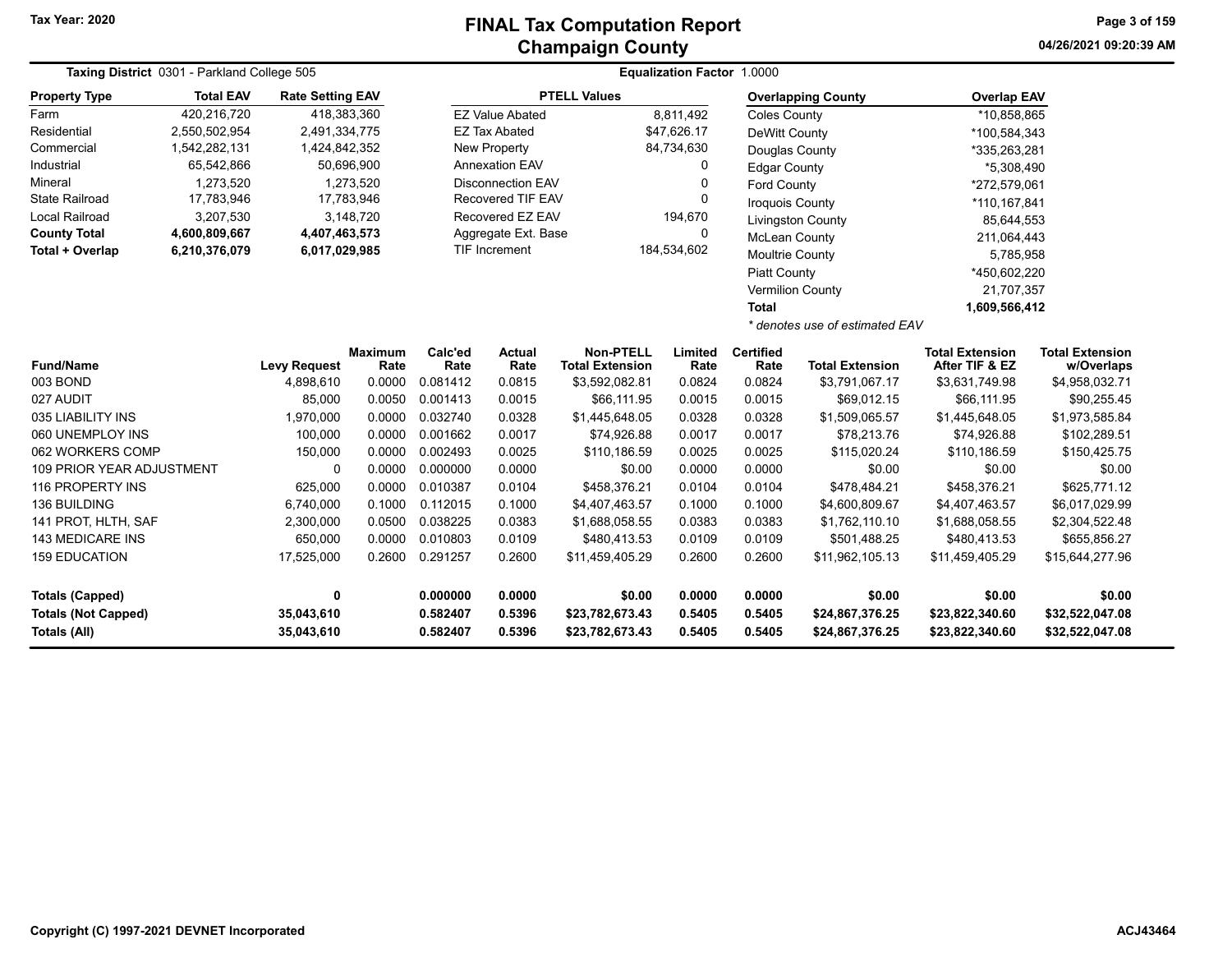**04/26/2021 09:20:39 AMPage 4 of 159**

|                                  | Taxing District 0302 - Danville Community College 507 |                                |                                     |                                  |                          |                        | Equalization Factor 1.0000 |                         |                                |                        |                        |
|----------------------------------|-------------------------------------------------------|--------------------------------|-------------------------------------|----------------------------------|--------------------------|------------------------|----------------------------|-------------------------|--------------------------------|------------------------|------------------------|
| <b>Property Type</b>             | <b>Total EAV</b>                                      | <b>Rate Setting EAV</b>        |                                     |                                  |                          | <b>PTELL Values</b>    |                            |                         | <b>Overlapping County</b>      | <b>Overlap EAV</b>     |                        |
| Farm                             | 14,028,190                                            |                                | 14,028,190                          |                                  | <b>EZ Value Abated</b>   |                        | 0                          | <b>Edgar County</b>     |                                | *109,151,450           |                        |
| Residential                      | 3,820,560                                             |                                | 3,820,560                           |                                  | <b>EZ Tax Abated</b>     |                        | \$0.00                     | <b>Ford County</b>      |                                | *236,630               |                        |
| Commercial                       | 323,770                                               |                                | 323,770                             |                                  | <b>New Property</b>      |                        | 79.770                     | <b>Iroquois County</b>  |                                | *58,268,335            |                        |
| Industrial                       | 0                                                     |                                | 0                                   |                                  | <b>Annexation EAV</b>    |                        | 0                          | <b>Vermilion County</b> |                                | *950,387,524           |                        |
| Mineral                          | 4.163.290                                             |                                | 4,163,290                           |                                  | <b>Disconnection EAV</b> |                        |                            | <b>Total</b>            |                                | 1,118,043,939          |                        |
| <b>State Railroad</b>            | 638,548                                               |                                | <b>Recovered TIF EAV</b><br>638,548 |                                  |                          |                        | 0                          |                         | * denotes use of estimated EAV |                        |                        |
| <b>Local Railroad</b>            | 1,480                                                 | 1,480<br>Recovered EZ EAV<br>∩ |                                     |                                  |                          |                        |                            |                         |                                |                        |                        |
| <b>County Total</b>              | 22,975,838                                            |                                | 22,975,838                          |                                  | Aggregate Ext. Base      |                        | $\Omega$                   |                         |                                |                        |                        |
| Total + Overlap                  | 1,141,019,777                                         | 1,141,019,777                  |                                     | $\Omega$<br><b>TIF Increment</b> |                          |                        |                            |                         |                                |                        |                        |
|                                  | <b>Fund/Name</b>                                      |                                | <b>Maximum</b>                      | Calc'ed                          | <b>Actual</b>            | <b>Non-PTELL</b>       | Limited                    | <b>Certified</b>        |                                | <b>Total Extension</b> | <b>Total Extension</b> |
|                                  |                                                       | <b>Levy Request</b><br>811,603 | Rate                                | Rate                             | Rate                     | <b>Total Extension</b> | Rate                       | Rate                    | <b>Total Extension</b>         | After TIF & EZ         | w/Overlaps             |
|                                  | 003 BOND                                              |                                | 0.0000                              | 0.071130                         | 0.0712                   | \$16,358.80            | 0.0720                     | 0.0720                  | \$16,542.60                    | \$16,542.60            | \$821,534.24           |
| 027 AUDIT                        |                                                       | 50,000                         | 0.0050                              | 0.004382                         | 0.0044                   | \$1.010.94             | 0.0044                     | 0.0044                  | \$1.010.94                     | \$1.010.94             | \$50,204.87            |
| 035 LIABILITY INS                |                                                       | 675,000                        | 0.0000                              | 0.059158                         | 0.0592                   | \$13,601.70            | 0.0592                     | 0.0592                  | \$13,601.70                    | \$13,601.70            | \$675,483.71           |
| 060 UNEMPLOYMENT INSURANC        |                                                       | 50,000                         | 0.0000                              | 0.004382                         | 0.0044                   | \$1.010.94             | 0.0044                     | 0.0044                  | \$1.010.94                     | \$1.010.94             | \$50,204.87            |
| 062 WORKERS COMP                 |                                                       | 50,000                         | 0.0000                              | 0.004382                         | 0.0044                   | \$1.010.94             | 0.0044                     | 0.0044                  | \$1.010.94                     | \$1.010.94             | \$50,204.87            |
| <b>109 PRIOR YEAR ADJUSTMENT</b> |                                                       | 0                              | 0.0000                              | 0.000000                         | 0.0000                   | \$0.00                 | 0.0000                     | 0.0000                  | \$0.00                         | \$0.00                 | \$0.00                 |
| <b>136 BUILDING</b>              |                                                       | 868,000                        | 0.0750                              | 0.076072                         | 0.0750                   | \$17.231.88            | 0.0750                     | 0.0750                  | \$17.231.88                    | \$17.231.88            | \$855,764.83           |
| 141 PROT. HLTH. SAF              |                                                       | 75,000                         | 0.0500                              | 0.006573                         | 0.0066                   | \$1.516.41             | 0.0066                     | 0.0066                  | \$1,516.41                     | \$1.516.41             | \$75,307.31            |
| <b>143 MEDICARE INS</b>          |                                                       | 175,000                        | 0.0000                              | 0.015337                         | 0.0154                   | \$3,538.28             | 0.0154                     | 0.0154                  | \$3,538.28                     | \$3,538.28             | \$175,717.05           |
| <b>159 EDUCATION</b>             |                                                       | 4,318,800                      | 0.3729                              | 0.378504                         | 0.3729                   | \$85,676.90            | 0.3729                     | 0.3729                  | \$85,676.90                    | \$85,676.90            | \$4,254,862.75         |
| <b>Totals (Capped)</b>           |                                                       | 0                              |                                     | 0.000000                         | 0.0000                   | \$0.00                 | 0.0000                     | 0.0000                  | \$0.00                         | \$0.00                 | \$0.00                 |
| <b>Totals (Not Capped)</b>       |                                                       | 7,073,403                      |                                     | 0.619920                         | 0.6135                   | \$140,956.79           | 0.6143                     | 0.6143                  | \$141,140.59                   | \$141,140.59           | \$7,009,284.50         |
| Totals (All)                     |                                                       | 7,073,403                      |                                     | 0.619920                         | 0.6135                   | \$140,956.79           | 0.6143                     | 0.6143                  | \$141,140.59                   | \$141,140.59           | \$7,009,284.50         |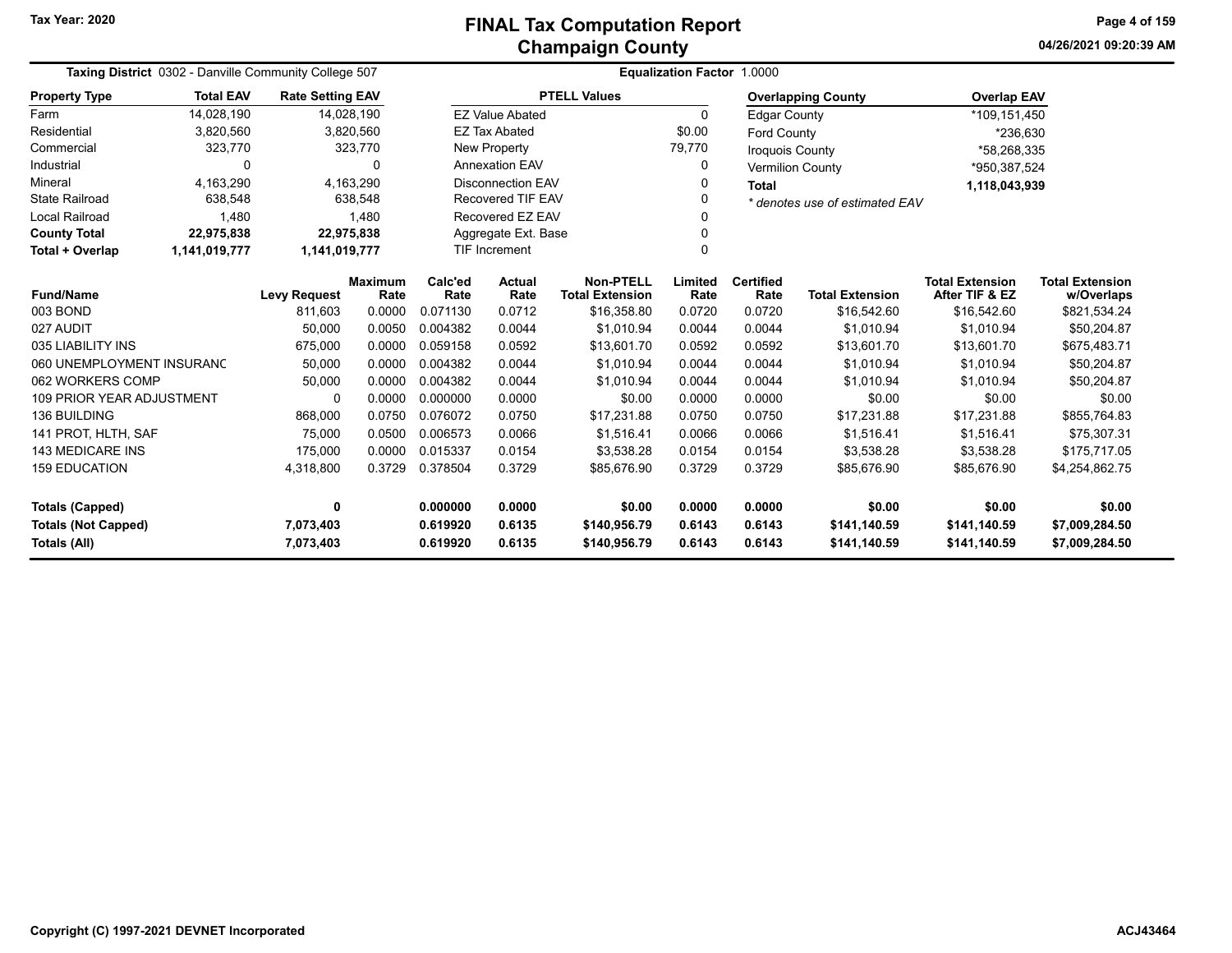**04/26/2021 09:20:39 AMPage 5 of 159**

| Taxing District 0311 - Thomasboro CCSD #130                                 |                  |                              |                        | <b>Equalization Factor 1.0000</b> |                            |                                             |                            |                            |                                             |                                             |                                             |
|-----------------------------------------------------------------------------|------------------|------------------------------|------------------------|-----------------------------------|----------------------------|---------------------------------------------|----------------------------|----------------------------|---------------------------------------------|---------------------------------------------|---------------------------------------------|
| <b>Property Type</b>                                                        | <b>Total EAV</b> | <b>Rate Setting EAV</b>      |                        |                                   |                            | <b>PTELL Values</b>                         |                            |                            |                                             |                                             |                                             |
| Farm                                                                        | 14,243,620       |                              | 14,243,620             |                                   | <b>EZ Value Abated</b>     |                                             | $\Omega$                   |                            |                                             |                                             |                                             |
| Residential                                                                 | 11,756,665       |                              | 11,756,665             |                                   | <b>EZ Tax Abated</b>       |                                             | \$0.00                     |                            |                                             |                                             |                                             |
| Commercial                                                                  | 3,403,760        |                              | 3,403,760              |                                   | New Property               |                                             | 86,450                     |                            |                                             |                                             |                                             |
| Industrial                                                                  | 0                |                              | 0                      |                                   | <b>Annexation EAV</b>      |                                             |                            |                            |                                             |                                             |                                             |
| Mineral                                                                     | 0                |                              | $\Omega$               |                                   | <b>Disconnection EAV</b>   |                                             |                            |                            |                                             |                                             |                                             |
| <b>State Railroad</b>                                                       | 502,573          |                              | 502,573                |                                   | <b>Recovered TIF EAV</b>   |                                             |                            |                            |                                             |                                             |                                             |
| <b>Local Railroad</b>                                                       | 183,960          |                              | 183,960                |                                   | Recovered EZ EAV           |                                             |                            |                            |                                             |                                             |                                             |
| <b>County Total</b>                                                         | 30,090,578       |                              | 30,090,578             |                                   | Aggregate Ext. Base        |                                             | 725,522                    |                            |                                             |                                             |                                             |
| Total + Overlap                                                             | 30,090,578       |                              | 30,090,578             |                                   | <b>TIF Increment</b>       |                                             | 0                          |                            |                                             |                                             |                                             |
| <b>Fund/Name</b>                                                            |                  | <b>Levy Request</b>          | <b>Maximum</b><br>Rate | Calc'ed<br>Rate                   | <b>Actual</b><br>Rate      | <b>Non-PTELL</b><br><b>Total Extension</b>  | Limited<br>Rate            | <b>Certified</b><br>Rate   | <b>Total Extension</b>                      | <b>Total Extension</b><br>After TIF & EZ    | <b>Total Extension</b><br>w/Overlaps        |
| 002 EDUCATION                                                               |                  | 591,407                      | 0.0000                 | 1.965423                          | 1.9655                     | \$591,430.31                                | 1.8365                     | 1.8365                     | \$552,613.46                                | \$552,613.46                                | \$552,613.46                                |
| 003 BOND                                                                    |                  | 92,097                       | 0.0000                 | 0.306066                          | 0.3061                     | \$92,107.26                                 | 0.3092                     | 0.3092                     | \$93,040.07                                 | \$93,040.07                                 | \$93,040.07                                 |
| 004 BUILDING                                                                |                  | 73,322                       | 0.5500                 | 0.243671                          | 0.2437                     | \$73,330.74                                 | 0.2278                     | 0.2278                     | \$68,546.34                                 | \$68,546.34                                 | \$68,546.34                                 |
| 005 IMRF                                                                    |                  | 22,000                       | 0.0000                 | 0.073113                          | 0.0732                     | \$22,026.30                                 | 0.0685                     | 0.0685                     | \$20,612.05                                 | \$20,612.05                                 | \$20,612.05                                 |
| 030 TRANSPORTATION                                                          |                  | 36,209                       | 0.0000                 | 0.120333                          | 0.1204                     | \$36,229.06                                 | 0.1126                     | 0.1126                     | \$33,881.99                                 | \$33,881.99                                 | \$33,881.99                                 |
| 031 WORKING CASH                                                            |                  | 13,820                       | 0.0500                 | 0.045928                          | 0.0460                     | \$13,841.67                                 | 0.0430                     | 0.0430                     | \$12,938.95                                 | \$12,938.95                                 | \$12,938.95                                 |
| 032 FIRE & SAFETY                                                           |                  | 30                           | 0.1000                 | 0.000100                          | 0.0001                     | \$30.09                                     | 0.0001                     | 0.0001                     | \$30.09                                     | \$30.09                                     | \$30.09                                     |
| 033 SPECIAL EDUC                                                            |                  | 6,035                        | 0.4000                 | 0.020056                          | 0.0201                     | \$6,048.21                                  | 0.0188                     | 0.0188                     | \$5,657.03                                  | \$5,657.03                                  | \$5,657.03                                  |
| 035 LIABILITY INS                                                           |                  | 35,000                       | 0.0000                 | 0.116316                          | 0.1164                     | \$35,025.43                                 | 0.1088                     | 0.1088                     | \$32,738.55                                 | \$32,738.55                                 | \$32,738.55                                 |
| 047 SOCIAL SECURITY                                                         |                  | 18,500                       | 0.0000                 | 0.061481                          | 0.0615                     | \$18,505.71                                 | 0.0575                     | 0.0575                     | \$17,302.08                                 | \$17,302.08                                 | \$17,302.08                                 |
| 057 TECH & LEASING                                                          |                  | 30                           | 0.1000                 | 0.000100                          | 0.0001                     | \$30.09                                     | 0.0001                     | 0.0001                     | \$30.09                                     | \$30.09                                     | \$30.09                                     |
| <b>Totals (Capped)</b><br><b>Totals (Not Capped)</b><br><b>Totals (All)</b> |                  | 796,353<br>92,097<br>888,450 |                        | 2.646521<br>0.306066<br>2.952587  | 2.6470<br>0.3061<br>2.9531 | \$796,497.61<br>\$92,107.26<br>\$888,604.87 | 2.4737<br>0.3092<br>2.7829 | 2.4737<br>0.3092<br>2.7829 | \$744,350.63<br>\$93,040.07<br>\$837,390.70 | \$744,350.63<br>\$93,040.07<br>\$837,390.70 | \$744,350.63<br>\$93,040.07<br>\$837,390.70 |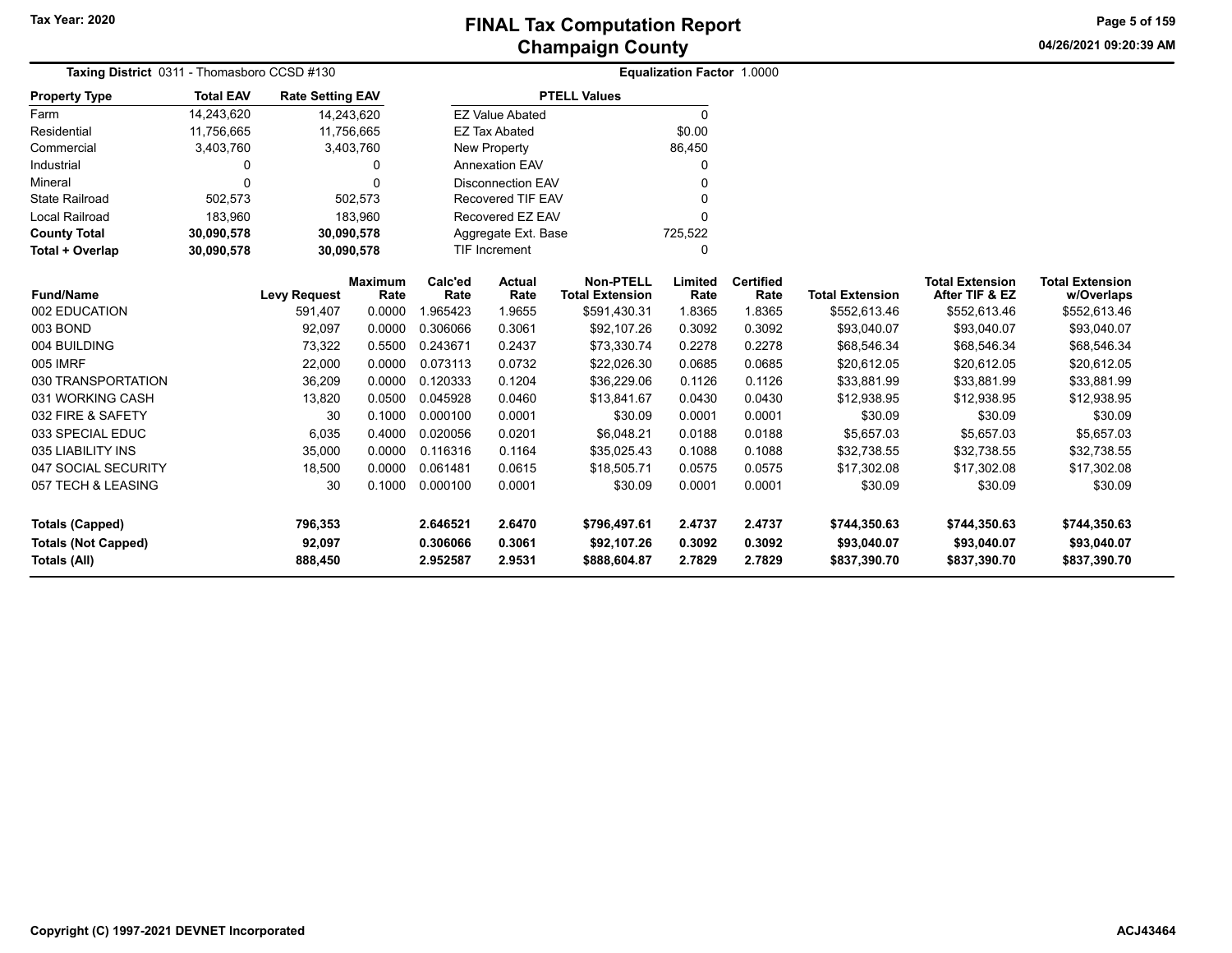**04/26/2021 09:20:39 AMPage 6 of 159**

| <b>Taxing District 0312 - Rantoul City Schools #137</b><br><b>Property Type</b> |           |                                                                                    |                                                                                                                                                                                                     |                                          |                                                                                                                                                                                                                                             |                                                                                                                                                    |                                                                                    |                                                                            |                                                                                                      |                                                                                              |
|---------------------------------------------------------------------------------|-----------|------------------------------------------------------------------------------------|-----------------------------------------------------------------------------------------------------------------------------------------------------------------------------------------------------|------------------------------------------|---------------------------------------------------------------------------------------------------------------------------------------------------------------------------------------------------------------------------------------------|----------------------------------------------------------------------------------------------------------------------------------------------------|------------------------------------------------------------------------------------|----------------------------------------------------------------------------|------------------------------------------------------------------------------------------------------|----------------------------------------------------------------------------------------------|
| <b>Total EAV</b>                                                                |           |                                                                                    |                                                                                                                                                                                                     |                                          |                                                                                                                                                                                                                                             |                                                                                                                                                    |                                                                                    |                                                                            |                                                                                                      |                                                                                              |
| 13,351,290                                                                      |           |                                                                                    |                                                                                                                                                                                                     |                                          |                                                                                                                                                                                                                                             | $\Omega$                                                                                                                                           |                                                                                    |                                                                            |                                                                                                      |                                                                                              |
| 68,255,597                                                                      |           |                                                                                    |                                                                                                                                                                                                     |                                          |                                                                                                                                                                                                                                             | \$0.00                                                                                                                                             |                                                                                    |                                                                            |                                                                                                      |                                                                                              |
| 54,892,010                                                                      |           |                                                                                    |                                                                                                                                                                                                     |                                          |                                                                                                                                                                                                                                             |                                                                                                                                                    |                                                                                    |                                                                            |                                                                                                      |                                                                                              |
| 7,141,394                                                                       |           |                                                                                    |                                                                                                                                                                                                     |                                          |                                                                                                                                                                                                                                             | 0                                                                                                                                                  |                                                                                    |                                                                            |                                                                                                      |                                                                                              |
| $\mathbf 0$                                                                     |           | 0                                                                                  |                                                                                                                                                                                                     |                                          |                                                                                                                                                                                                                                             | $\Omega$                                                                                                                                           |                                                                                    |                                                                            |                                                                                                      |                                                                                              |
| 649,693                                                                         |           |                                                                                    |                                                                                                                                                                                                     |                                          |                                                                                                                                                                                                                                             |                                                                                                                                                    |                                                                                    |                                                                            |                                                                                                      |                                                                                              |
| 46,330                                                                          |           |                                                                                    |                                                                                                                                                                                                     |                                          |                                                                                                                                                                                                                                             | $\Omega$                                                                                                                                           |                                                                                    |                                                                            |                                                                                                      |                                                                                              |
| 144,336,314                                                                     |           |                                                                                    |                                                                                                                                                                                                     |                                          |                                                                                                                                                                                                                                             |                                                                                                                                                    |                                                                                    |                                                                            |                                                                                                      |                                                                                              |
| 144,336,314                                                                     |           |                                                                                    |                                                                                                                                                                                                     |                                          |                                                                                                                                                                                                                                             |                                                                                                                                                    |                                                                                    |                                                                            |                                                                                                      |                                                                                              |
|                                                                                 |           |                                                                                    | Calc'ed                                                                                                                                                                                             | Actual                                   | <b>Non-PTELL</b>                                                                                                                                                                                                                            | Limited                                                                                                                                            | <b>Certified</b>                                                                   |                                                                            | <b>Total Extension</b>                                                                               | <b>Total Extension</b><br>w/Overlaps                                                         |
|                                                                                 |           |                                                                                    |                                                                                                                                                                                                     |                                          |                                                                                                                                                                                                                                             |                                                                                                                                                    |                                                                                    |                                                                            |                                                                                                      | \$3,193,957.30                                                                               |
|                                                                                 |           |                                                                                    |                                                                                                                                                                                                     |                                          |                                                                                                                                                                                                                                             |                                                                                                                                                    |                                                                                    |                                                                            |                                                                                                      | \$0.00                                                                                       |
|                                                                                 |           |                                                                                    |                                                                                                                                                                                                     |                                          |                                                                                                                                                                                                                                             |                                                                                                                                                    |                                                                                    |                                                                            |                                                                                                      | \$482,063.75                                                                                 |
|                                                                                 |           |                                                                                    | 0.236857                                                                                                                                                                                            |                                          |                                                                                                                                                                                                                                             |                                                                                                                                                    |                                                                                    |                                                                            |                                                                                                      | \$289,795.55                                                                                 |
|                                                                                 | 400,000   | 0.0000                                                                             | 0.315809                                                                                                                                                                                            | 0.3159                                   | \$400,115.44                                                                                                                                                                                                                                | 0.3051                                                                                                                                             | 0.3051                                                                             | \$440,370.09                                                               | \$386,436.28                                                                                         | \$386,436.28                                                                                 |
|                                                                                 |           | 0.0500                                                                             | 0.008913                                                                                                                                                                                            | 0.0090                                   | \$11,399.30                                                                                                                                                                                                                                 | 0.0087                                                                                                                                             | 0.0087                                                                             | \$12,557.26                                                                | \$11,019.32                                                                                          | \$11,019.32                                                                                  |
|                                                                                 | 0         | 0.1000                                                                             | 0.000000                                                                                                                                                                                            | 0.0000                                   | \$0.00                                                                                                                                                                                                                                      | 0.0000                                                                                                                                             | 0.0000                                                                             | \$0.00                                                                     | \$0.00                                                                                               | \$0.00                                                                                       |
|                                                                                 | 295,840   | 0.4000                                                                             | 0.233572                                                                                                                                                                                            | 0.2336                                   | \$295,875.17                                                                                                                                                                                                                                | 0.2257                                                                                                                                             | 0.2257                                                                             | \$325,767.06                                                               | \$285,869.12                                                                                         | \$285,869.12                                                                                 |
|                                                                                 | 300,000   | 0.0000                                                                             | 0.236857                                                                                                                                                                                            | 0.2369                                   | \$300,054.92                                                                                                                                                                                                                                | 0.2288                                                                                                                                             | 0.2288                                                                             | \$330,241.49                                                               | \$289,795.55                                                                                         | \$289,795.55                                                                                 |
|                                                                                 | 420,000   | 0.0000                                                                             | 0.331599                                                                                                                                                                                            | 0.3316                                   | \$420,000.89                                                                                                                                                                                                                                | 0.3203                                                                                                                                             | 0.3203                                                                             | \$462,309.21                                                               | \$405,688.43                                                                                         | \$405,688.43                                                                                 |
|                                                                                 | 5,533,511 |                                                                                    | 4.368830                                                                                                                                                                                            | 4.3692                                   | \$5,533,980.35                                                                                                                                                                                                                              | 4.2197                                                                                                                                             | 4.2197                                                                             | \$6,090,559.44                                                             | \$5,344,625.30                                                                                       | \$5,344,625.30                                                                               |
|                                                                                 | 0         |                                                                                    | 0.000000<br>4.368830                                                                                                                                                                                | 0.0000<br>4.3692                         | \$0.00                                                                                                                                                                                                                                      | 0.0000<br>4.2197                                                                                                                                   | 0.0000<br>4.2197                                                                   | \$0.00                                                                     | \$0.00                                                                                               | \$0.00<br>\$5,344,625.30                                                                     |
|                                                                                 |           | <b>Levy Request</b><br>3,307,382<br>0<br>499,000<br>300,000<br>11,289<br>5,533,511 | <b>Rate Setting EAV</b><br>13,218,098<br>68,205,087<br>37,399,181<br>7,141,394<br>649,693<br>45,440<br>126,658,893<br>126,658,893<br><b>Maximum</b><br>Rate<br>0.0000<br>0.0000<br>0.5500<br>0.0000 | Rate<br>2.611251<br>0.000000<br>0.393972 | <b>EZ Value Abated</b><br><b>EZ Tax Abated</b><br>New Property<br><b>Annexation EAV</b><br><b>Disconnection EAV</b><br><b>Recovered TIF EAV</b><br>Recovered EZ EAV<br><b>TIF Increment</b><br>Rate<br>2.6113<br>0.0000<br>0.3940<br>0.2369 | <b>PTELL Values</b><br>Aggregate Ext. Base<br><b>Total Extension</b><br>\$3,307,443.67<br>\$0.00<br>\$499,036.04<br>\$300,054.92<br>\$5,533,980.35 | 206,770<br>5,215,892<br>17,677,421<br>Rate<br>2.5217<br>0.0000<br>0.3806<br>0.2288 | Equalization Factor 1.0000<br>Rate<br>2.5217<br>0.0000<br>0.3806<br>0.2288 | <b>Total Extension</b><br>\$3,639,728.83<br>\$0.00<br>\$549,344.01<br>\$330,241.49<br>\$6,090,559.44 | After TIF & EZ<br>\$3,193,957.30<br>\$0.00<br>\$482,063.75<br>\$289,795.55<br>\$5,344,625.30 |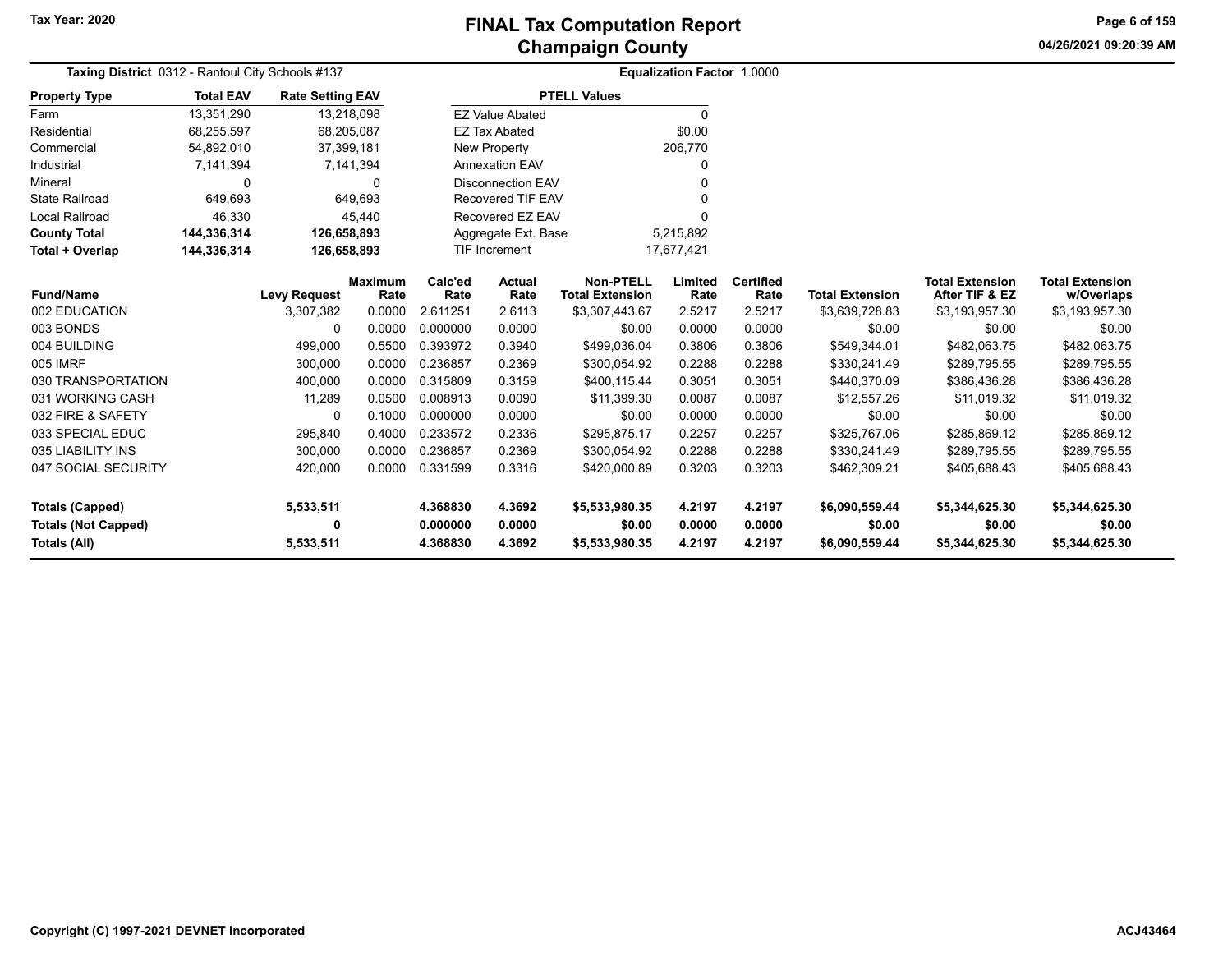**04/26/2021 09:20:39 AM Page 7 of 159**

|                            | Taxing District 0313 - Ludlow CCSD #142 |                         |                |                     |                          | Equalization Factor 1.0000 |          |                  |                        |                        |                        |  |
|----------------------------|-----------------------------------------|-------------------------|----------------|---------------------|--------------------------|----------------------------|----------|------------------|------------------------|------------------------|------------------------|--|
| <b>Property Type</b>       | <b>Total EAV</b>                        | <b>Rate Setting EAV</b> |                |                     |                          | <b>PTELL Values</b>        |          |                  |                        |                        |                        |  |
| Farm                       | 9,819,280                               |                         | 9,819,280      |                     | <b>EZ Value Abated</b>   |                            | $\Omega$ |                  |                        |                        |                        |  |
| Residential                | 6,404,287                               |                         | 6,404,287      |                     | <b>EZ Tax Abated</b>     |                            | \$0.00   |                  |                        |                        |                        |  |
| Commercial                 | 852,000                                 |                         | 852,000        |                     | New Property             |                            | 10,150   |                  |                        |                        |                        |  |
| Industrial                 | 1,138,460                               |                         | 1,138,460      |                     | <b>Annexation EAV</b>    |                            | 0        |                  |                        |                        |                        |  |
| Mineral                    | $\Omega$                                |                         | 0              |                     | <b>Disconnection EAV</b> |                            | 0        |                  |                        |                        |                        |  |
| <b>State Railroad</b>      | 424,927<br>424,927                      |                         |                | Recovered TIF EAV   |                          | 0                          |          |                  |                        |                        |                        |  |
| <b>Local Railroad</b>      | 657,200<br>657,200                      |                         |                | Recovered EZ EAV    |                          | 0                          |          |                  |                        |                        |                        |  |
| <b>County Total</b>        | 19,296,154<br>19,296,154                |                         |                | Aggregate Ext. Base |                          | 580,192                    |          |                  |                        |                        |                        |  |
| Total + Overlap            | 19,296,154<br>19,296,154                |                         |                |                     | TIF Increment            |                            | 0        |                  |                        |                        |                        |  |
|                            |                                         |                         | <b>Maximum</b> | Calc'ed             | Actual                   | <b>Non-PTELL</b>           | Limited  | <b>Certified</b> |                        | <b>Total Extension</b> | <b>Total Extension</b> |  |
| <b>Fund/Name</b>           |                                         | <b>Levy Request</b>     | Rate           | Rate                | Rate                     | <b>Total Extension</b>     | Rate     | Rate             | <b>Total Extension</b> | After TIF & EZ         | w/Overlaps             |  |
| 002 EDUCATION              |                                         | 458,042                 | 0.0000         | 2.373748            | 2.3738                   | \$458,052.10               | 2.3135   | 2.3135           | \$446,416.52           | \$446,416.52           | \$446,416.52           |  |
| 003 BOND                   |                                         | 35,540                  | 0.0000         | 0.184182            | 0.1842                   | \$35,543.52                | 0.1861   | 0.1861           | \$35,910.14            | \$35,910.14            | \$35,910.14            |  |
| 004 BUILDING               |                                         | 77,900                  | 0.5500         | 0.403707            | 0.4038                   | \$77,917.87                | 0.3937   | 0.3937           | \$75,968.96            | \$75,968.96            | \$75,968.96            |  |
| 005 IMRF                   |                                         | 12,000                  | 0.0000         | 0.062189            | 0.0622                   | \$12,002.21                | 0.0607   | 0.0607           | \$11,712.77            | \$11,712.77            | \$11,712.77            |  |
| 030 TRANSPORTATION         |                                         | 26,779                  | 0.0000         | 0.138779            | 0.1388                   | \$26,783.06                | 0.1354   | 0.1354           | \$26,126.99            | \$26,126.99            | \$26,126.99            |  |
| 031 WORKING CASH           |                                         | 7,811                   | 0.0500         | 0.040480            | 0.0405                   | \$7,814.94                 | 0.0395   | 0.0395           | \$7,621.98             | \$7,621.98             | \$7,621.98             |  |
| 032 FIRE & SAFETY          |                                         | 116                     | 0.1000         | 0.000601            | 0.0007                   | \$135.07                   | 0.0007   | 0.0007           | \$135.07               | \$135.07               | \$135.07               |  |
| 033 SPECIAL EDUC           |                                         | 4,041                   | 0.4000         | 0.020942            | 0.0210                   | \$4,052.19                 | 0.0205   | 0.0205           | \$3,955.71             | \$3,955.71             | \$3,955.71             |  |
| 035 LIABILITY INS          |                                         | 1,000                   | 0.0000         | 0.005182            | 0.0052                   | \$1,003.40                 | 0.0051   | 0.0051           | \$984.10               | \$984.10               | \$984.10               |  |
| 047 SOCIAL SECURITY        |                                         | 12,000                  | 0.0000         | 0.062189            | 0.0622                   | \$12,002.21                | 0.0607   | 0.0607           | \$11,712.77            | \$11,712.77            | \$11,712.77            |  |
| 057 TECH & LEASING         |                                         | 9,455                   | 0.1000         | 0.048999            | 0.0490                   | \$9,455.12                 | 0.0478   | 0.0478           | \$9,223.56             | \$9,223.56             | \$9,223.56             |  |
| <b>Totals (Capped)</b>     |                                         | 609,144                 |                | 3.156816            | 3.1572                   | \$609,218.17               | 3.0776   | 3.0776           | \$593,858.43           | \$593,858.43           | \$593,858.43           |  |
| <b>Totals (Not Capped)</b> |                                         | 35,540                  |                | 0.184182            | 0.1842                   | \$35,543.52                | 0.1861   | 0.1861           | \$35,910.14            | \$35,910.14            | \$35,910.14            |  |
| <b>Totals (All)</b>        |                                         | 644,684                 |                | 3.340998            | 3.3414                   | \$644,761.69               | 3.2637   | 3.2637           | \$629,768.57           | \$629,768.57           | \$629,768.57           |  |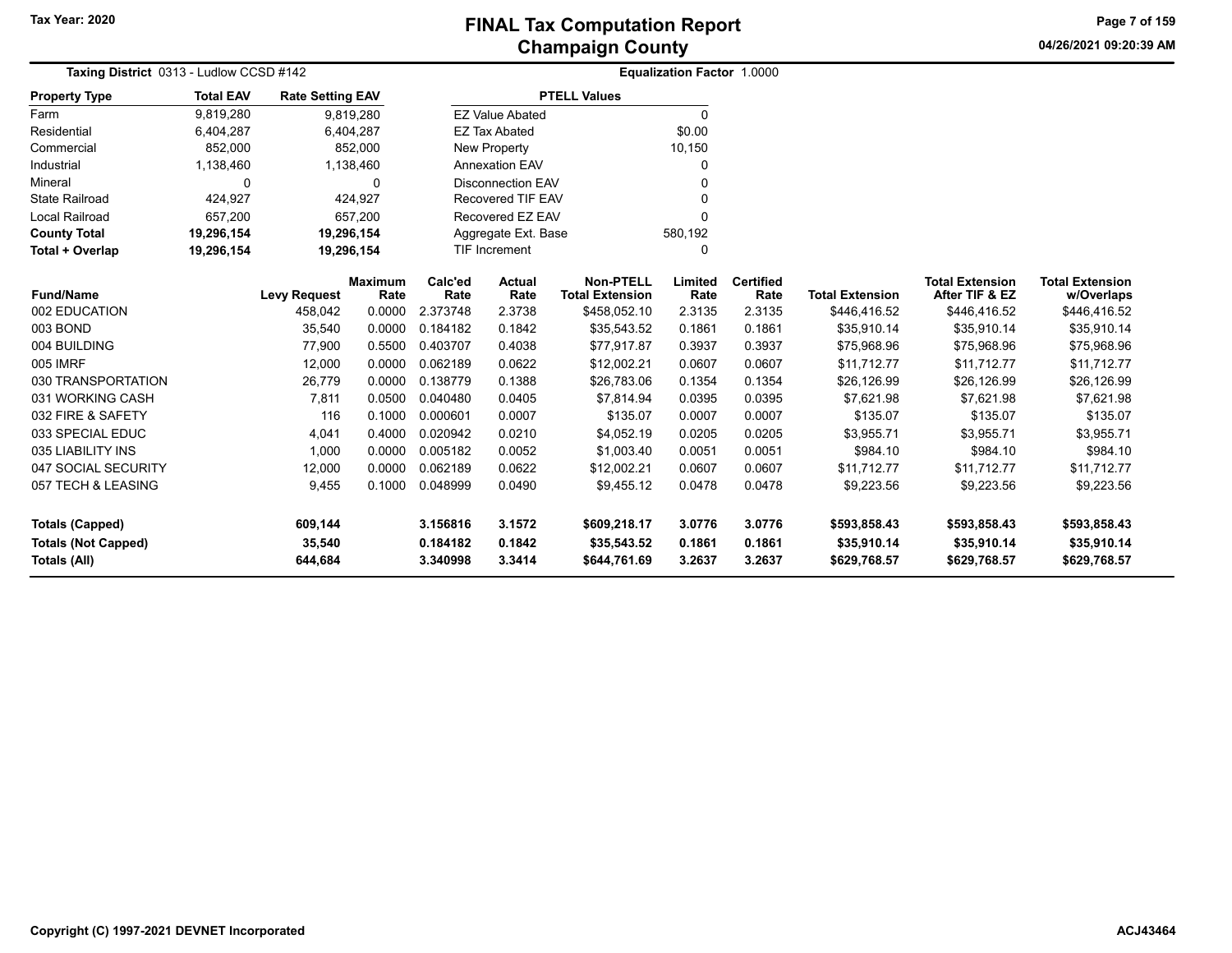**04/26/2021 09:20:39 AMPage 8 of 159**

|                            | Taxing District 0314 - St. Joseph CCSD #169 |                         |                        |                 |                          | <b>Equalization Factor 1.0000</b>          |                 |                          |                        |                                          |                                      |  |
|----------------------------|---------------------------------------------|-------------------------|------------------------|-----------------|--------------------------|--------------------------------------------|-----------------|--------------------------|------------------------|------------------------------------------|--------------------------------------|--|
| <b>Property Type</b>       | <b>Total EAV</b>                            | <b>Rate Setting EAV</b> |                        |                 |                          | <b>PTELL Values</b>                        |                 |                          |                        |                                          |                                      |  |
| Farm                       | 26,049,854                                  | 26,049,854              |                        |                 | <b>EZ Value Abated</b>   |                                            | $\Omega$        |                          |                        |                                          |                                      |  |
| Residential                | 114,511,135                                 | 114,511,135             |                        |                 | <b>EZ Tax Abated</b>     |                                            | \$0.00          |                          |                        |                                          |                                      |  |
| Commercial                 | 6,500,450                                   |                         | 6,500,450              |                 | <b>New Property</b>      |                                            | 418,260         |                          |                        |                                          |                                      |  |
| Industrial                 | 0                                           |                         | 0                      |                 | <b>Annexation EAV</b>    |                                            | 0               |                          |                        |                                          |                                      |  |
| Mineral                    | $\Omega$                                    |                         | 0                      |                 | <b>Disconnection EAV</b> |                                            | 0               |                          |                        |                                          |                                      |  |
| <b>State Railroad</b>      | 1,136,644                                   |                         | 1,136,644              |                 | <b>Recovered TIF EAV</b> |                                            | $\Omega$        |                          |                        |                                          |                                      |  |
| <b>Local Railroad</b>      | 42,690                                      |                         | 42,690                 |                 | Recovered EZ EAV         |                                            | $\Omega$        |                          |                        |                                          |                                      |  |
| <b>County Total</b>        | 148,240,773                                 | 148,240,773             |                        |                 | Aggregate Ext. Base      |                                            | 3,366,804       |                          |                        |                                          |                                      |  |
| Total + Overlap            | 148,240,773                                 | 148,240,773             |                        |                 | <b>TIF Increment</b>     |                                            | 0               |                          |                        |                                          |                                      |  |
| <b>Fund/Name</b>           |                                             | <b>Levy Request</b>     | <b>Maximum</b><br>Rate | Calc'ed<br>Rate | <b>Actual</b><br>Rate    | <b>Non-PTELL</b><br><b>Total Extension</b> | Limited<br>Rate | <b>Certified</b><br>Rate | <b>Total Extension</b> | <b>Total Extension</b><br>After TIF & EZ | <b>Total Extension</b><br>w/Overlaps |  |
| 002 EDUCATION              |                                             | 2,566,490               | 0.0000                 | 1.731298        | 1.7313                   | \$2,566,492.50                             | 1.6933          | 1.6933                   | \$2,510,161.01         | \$2,510,161.01                           | \$2,510,161.01                       |  |
| 003 BOND                   |                                             | 596,943                 | 0.0000                 | 0.402685        | 0.4027                   | \$596,965.59                               | 0.4068          | 0.4068                   | \$603,043.46           | \$603,043.46                             | \$603,043.46                         |  |
| 004 BUILDING               |                                             | 560,550                 | 0.5500                 | 0.378135        | 0.3782                   | \$560,646.60                               | 0.3701          | 0.3701                   | \$548,639.10           | \$548,639.10                             | \$548,639.10                         |  |
| 005 IMRF                   |                                             | 45,450                  | 0.0000                 | 0.030660        | 0.0307                   | \$45,509.92                                | 0.0301          | 0.0301                   | \$44,620.47            | \$44,620.47                              | \$44,620.47                          |  |
| 030 TRANSPORTATION         |                                             | 106,050                 | 0.0000                 | 0.071539        | 0.0716                   | \$106,140.39                               | 0.0701          | 0.0701                   | \$103,916.78           | \$103,916.78                             | \$103,916.78                         |  |
| 033 SPECIAL EDUC           |                                             | 33,300                  | 0.4000                 | 0.022464        | 0.0225                   | \$33,354.17                                | 0.0221          | 0.0221                   | \$32,761.21            | \$32,761.21                              | \$32,761.21                          |  |
| 035 LIABILITY INS          |                                             | 66,660                  | 0.0000                 | 0.044967        | 0.0450                   | \$66,708.35                                | 0.0441          | 0.0441                   | \$65,374.18            | \$65,374.18                              | \$65,374.18                          |  |
| 047 SOCIAL SECURITY        |                                             | 106,050                 | 0.0000                 | 0.071539        | 0.0716                   | \$106,140.39                               | 0.0701          | 0.0701                   | \$103,916.78           | \$103,916.78                             | \$103,916.78                         |  |
| 057 TECH & LEASING         |                                             | 45,450                  | 0.1000                 | 0.030660        | 0.0307                   | \$45,509.92                                | 0.0301          | 0.0301                   | \$44,620.47            | \$44,620.47                              | \$44,620.47                          |  |
| <b>Totals (Capped)</b>     |                                             | 3,530,000               |                        | 2.381262        | 2.3816                   | \$3,530,502.24                             | 2.3300          | 2.3300                   | \$3,454,010.00         | \$3,454,010.00                           | \$3,454,010.00                       |  |
| <b>Totals (Not Capped)</b> |                                             | 596,943                 |                        | 0.402685        | 0.4027                   | \$596,965.59                               | 0.4068          | 0.4068                   | \$603,043.46           | \$603,043.46                             | \$603,043.46                         |  |
| <b>Totals (All)</b>        |                                             | 4,126,943               |                        | 2.783947        | 2.7843                   | \$4,127,467.83                             | 2.7368          | 2.7368                   | \$4,057,053.46         | \$4,057,053.46                           | \$4,057,053.46                       |  |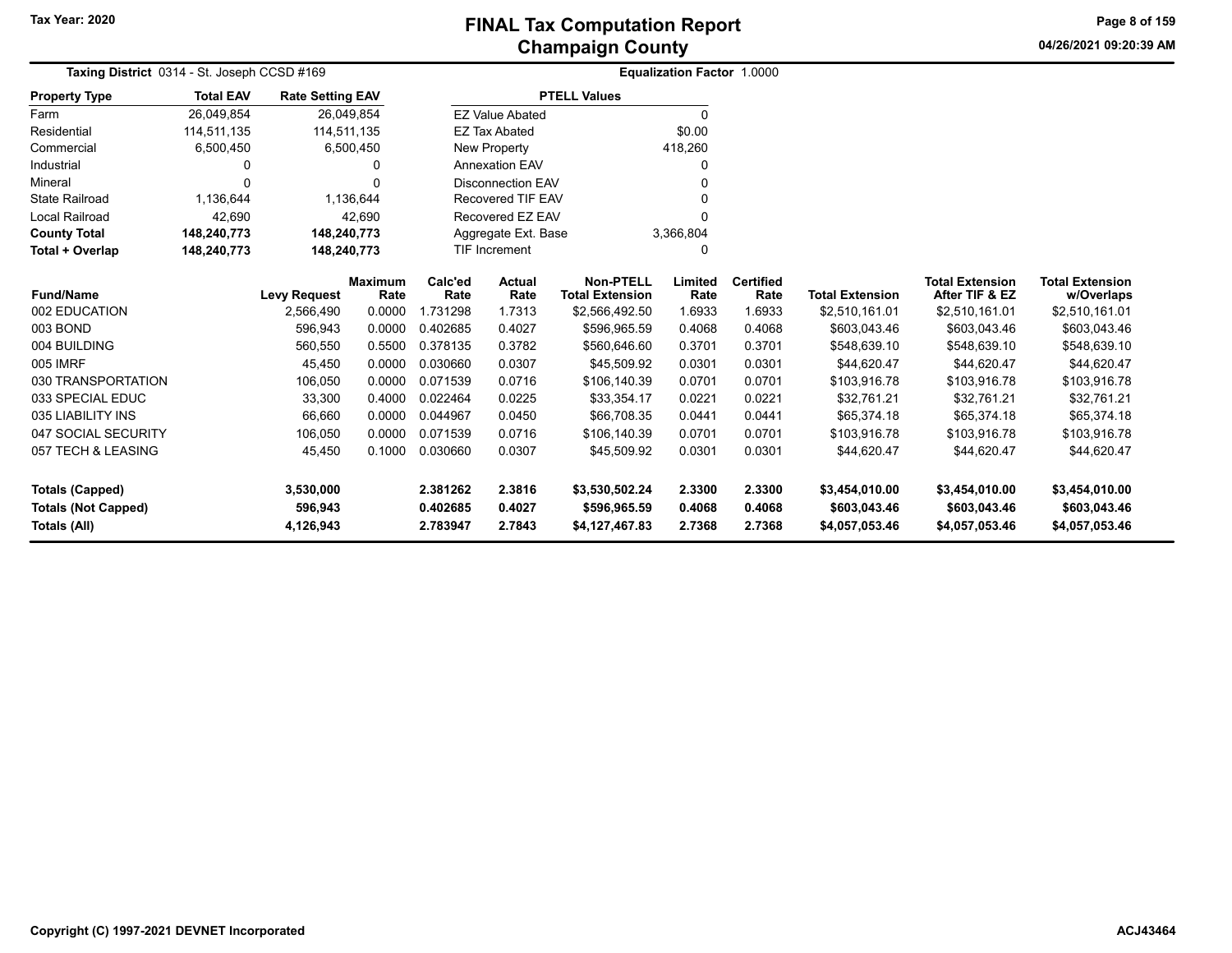**04/26/2021 09:20:39 AM Page 9 of 159**

| Taxing District 0315 - Gifford CCSD #188 |                  |                         |                        | <b>Equalization Factor 1.0000</b> |                          |                                            |                 |                          |                        |                                          |                                      |
|------------------------------------------|------------------|-------------------------|------------------------|-----------------------------------|--------------------------|--------------------------------------------|-----------------|--------------------------|------------------------|------------------------------------------|--------------------------------------|
| <b>Property Type</b>                     | <b>Total EAV</b> | <b>Rate Setting EAV</b> |                        |                                   |                          | <b>PTELL Values</b>                        |                 |                          |                        |                                          |                                      |
| Farm                                     | 20,878,369       | 20,878,369              |                        |                                   | <b>EZ Value Abated</b>   |                                            | $\Omega$        |                          |                        |                                          |                                      |
| Residential                              | 21,794,821       | 21,794,821              |                        |                                   | <b>EZ Tax Abated</b>     |                                            | \$0.00          |                          |                        |                                          |                                      |
| Commercial                               | 7,092,490        |                         | 7,092,490              |                                   | <b>New Property</b>      |                                            | 456,510         |                          |                        |                                          |                                      |
| Industrial                               | 0                |                         | $\Omega$               |                                   | <b>Annexation EAV</b>    |                                            |                 |                          |                        |                                          |                                      |
| Mineral                                  | 3,982,380        |                         | 3,982,380              |                                   | <b>Disconnection EAV</b> |                                            |                 |                          |                        |                                          |                                      |
| <b>State Railroad</b>                    | 638,548          |                         | 638,548                |                                   | <b>Recovered TIF EAV</b> |                                            |                 |                          |                        |                                          |                                      |
| <b>Local Railroad</b>                    | 27,880           |                         | 27.880                 |                                   | Recovered EZ EAV         |                                            |                 |                          |                        |                                          |                                      |
| <b>County Total</b>                      | 54,414,488       | 54,414,488              |                        |                                   | Aggregate Ext. Base      |                                            | 1,317,704       |                          |                        |                                          |                                      |
| Total + Overlap                          | 54,414,488       | 54,414,488              |                        |                                   | <b>TIF Increment</b>     |                                            | 0               |                          |                        |                                          |                                      |
| <b>Fund/Name</b>                         |                  | <b>Levy Request</b>     | <b>Maximum</b><br>Rate | Calc'ed<br>Rate                   | Actual<br>Rate           | <b>Non-PTELL</b><br><b>Total Extension</b> | Limited<br>Rate | <b>Certified</b><br>Rate | <b>Total Extension</b> | <b>Total Extension</b><br>After TIF & EZ | <b>Total Extension</b><br>w/Overlaps |
| 002 EDUCATION                            |                  | 1,000,000               | 0.0000                 | 1.837746                          | 1.8378                   | \$1,000,029.46                             | 1.3039          | 1.7385                   | \$945,995.87           | \$709,510.51                             | \$709,510.51                         |
| 003 BOND                                 |                  | 0                       | 0.0000                 | 0.000000                          | 0.0000                   | \$0.00                                     | 0.0000          | 0.0000                   | \$0.00                 | \$0.00                                   | \$0.00                               |
| 004 BUILDING                             |                  | 183,000                 | 0.5500                 | 0.336308                          | 0.3364                   | \$183,050.34                               | 0.3363          | 0.3363                   | \$182,995.92           | \$182,995.92                             | \$182,995.92                         |
| 005 IMRF                                 |                  | 35,000                  | 0.0000                 | 0.064321                          | 0.0644                   | \$35,042.93                                | 0.0610          | 0.0610                   | \$33,192.84            | \$33,192.84                              | \$33,192.84                          |
| 030 TRANSPORTATION                       |                  | 54,000                  | 0.0000                 | 0.099238                          | 0.0993                   | \$54,033.59                                | 0.0940          | 0.0940                   | \$51,149.62            | \$51,149.62                              | \$51,149.62                          |
| 031 WORKING CASH                         |                  | 25,000                  | 0.0500                 | 0.045944                          | 0.0460                   | \$25,030.66                                | 0.0436          | 0.0436                   | \$23,724.72            | \$23,724.72                              | \$23,724.72                          |
| 032 FIRE & SAFETY                        |                  | 38,000                  | 0.1000                 | 0.069834                          | 0.0699                   | \$38,035.73                                | 0.4829          | 0.4829                   | \$262,767.56           | \$262,767.56                             | \$262,767.56                         |
| 033 SPECIAL EDUC                         |                  | 12,000                  | 0.4000                 | 0.022053                          | 0.0221                   | \$12,025.60                                | 0.0210          | 0.0210                   | \$11,427.04            | \$11,427.04                              | \$11,427.04                          |
| 035 LIABILITY INS                        |                  | 50,000                  | 0.0000                 | 0.091887                          | 0.0919                   | \$50,006.91                                | 0.0870          | 0.0870                   | \$47,340.60            | \$47,340.60                              | \$47,340.60                          |
| 047 SOCIAL SECURITY                      |                  | 15,000                  | 0.0000                 | 0.027566                          | 0.0276                   | \$15,018.40                                | 0.0262          | 0.0262                   | \$14,256.60            | \$14,256.60                              | \$14,256.60                          |
| 057 TECH & LEASING                       |                  | 24,350                  | 0.1000                 | 0.044749                          | 0.0448                   | \$24,377.69                                | 0.0424          | 0.0424                   | \$23,071.74            | \$23,071.74                              | \$23,071.74                          |
| <b>Totals (Capped)</b>                   |                  | 1,436,350               |                        | 2.639646                          | 2.6402                   | \$1,436,651.31                             | 2.4983          | 2.9329                   | \$1,595,922.51         | \$1,359,437.15                           | \$1,359,437.15                       |
| <b>Totals (Not Capped)</b>               |                  | 0                       |                        | 0.000000                          | 0.0000                   | \$0.00                                     | 0.0000          | 0.0000                   | \$0.00                 | \$0.00                                   | \$0.00                               |
| Totals (All)                             |                  | 1,436,350               |                        | 2.639646                          | 2.6402                   | \$1,436,651.31                             | 2.4983          | 2.9329                   | \$1,595,922.51         | \$1,359,437.15                           | \$1,359,437.15                       |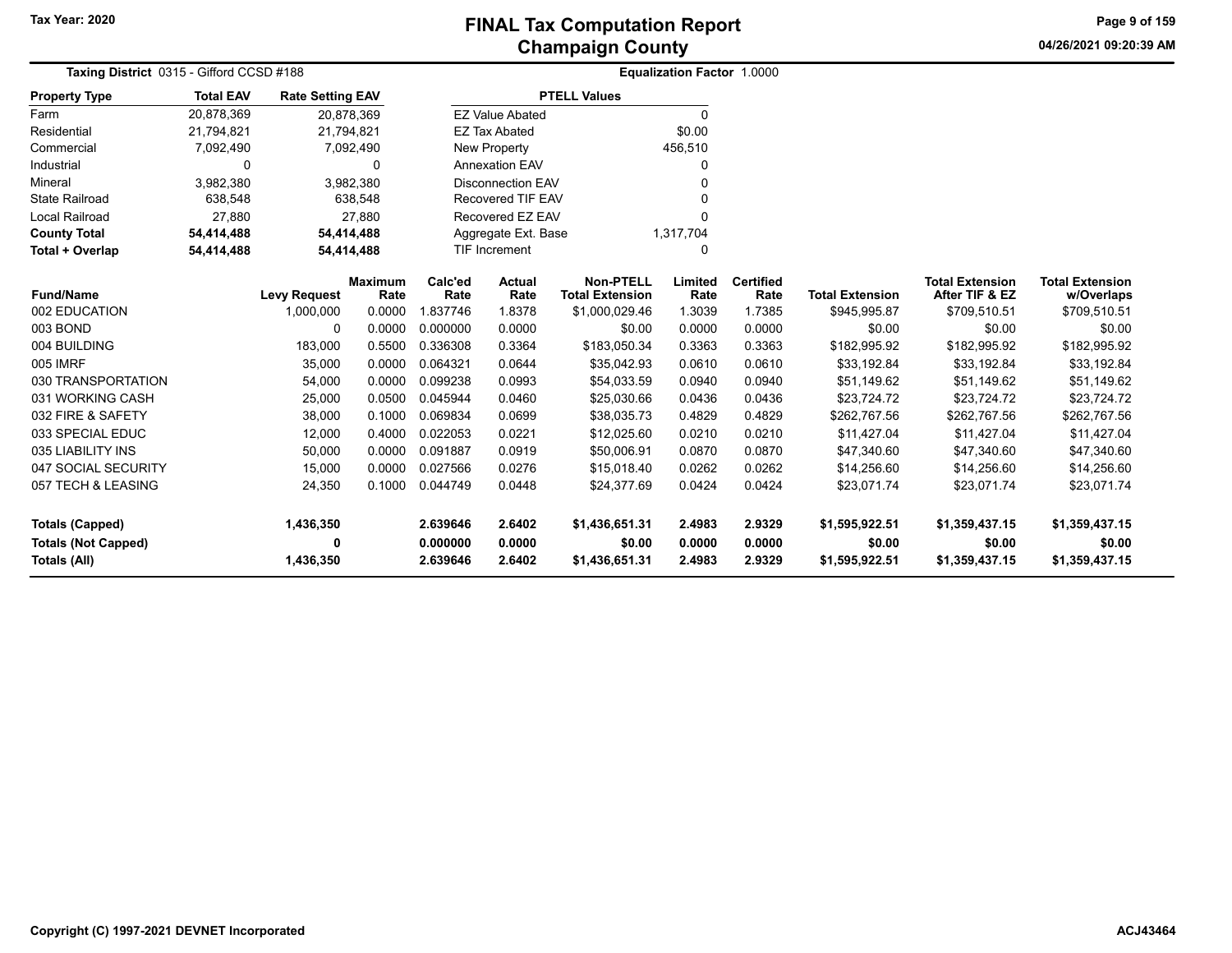**04/26/2021 09:20:39 AMPage 10 of 159**

|                                                                | Taxing District 0320 - Armstrong-Ellis CCSD #61 |                         |                        |                 |                          |                                            | <b>Equalization Factor 1.0000</b> |                          |                                |                                          |                                      |
|----------------------------------------------------------------|-------------------------------------------------|-------------------------|------------------------|-----------------|--------------------------|--------------------------------------------|-----------------------------------|--------------------------|--------------------------------|------------------------------------------|--------------------------------------|
| <b>Property Type</b>                                           | <b>Total EAV</b>                                | <b>Rate Setting EAV</b> |                        |                 |                          | <b>PTELL Values</b>                        |                                   |                          | <b>Overlapping County</b>      | <b>Overlap EAV</b>                       |                                      |
| Farm                                                           | 2,409,030                                       |                         | 2,409,030              |                 | <b>EZ Value Abated</b>   |                                            | $\Omega$                          |                          | <b>Vermilion County</b>        | *45,226,078                              |                                      |
| Residential                                                    | 324,450                                         |                         | 324,450                |                 | <b>EZ Tax Abated</b>     |                                            | \$0.00                            | <b>Total</b>             |                                | 45,226,078                               |                                      |
| Commercial                                                     | 0                                               |                         | $\Omega$               |                 | <b>New Property</b>      |                                            | $\Omega$                          |                          | * denotes use of estimated EAV |                                          |                                      |
| Industrial                                                     | 0                                               |                         | $\Omega$               |                 | <b>Annexation EAV</b>    |                                            | $\Omega$                          |                          |                                |                                          |                                      |
| Mineral                                                        | O                                               |                         | $\Omega$               |                 | <b>Disconnection EAV</b> |                                            | $\Omega$                          |                          |                                |                                          |                                      |
| <b>State Railroad</b>                                          | O                                               |                         | $\Omega$               |                 | Recovered TIF EAV        |                                            | $\Omega$                          |                          |                                |                                          |                                      |
| <b>Local Railroad</b>                                          | $\Omega$                                        |                         | $\Omega$               |                 | Recovered EZ EAV         |                                            | 0                                 |                          |                                |                                          |                                      |
| <b>County Total</b>                                            | 2,733,480                                       |                         | 2,733,480              |                 | Aggregate Ext. Base      |                                            | $\Omega$                          |                          |                                |                                          |                                      |
| Total + Overlap                                                | 47,959,558                                      | 47,959,558              |                        |                 | TIF Increment            |                                            | $\Omega$                          |                          |                                |                                          |                                      |
| <b>Fund/Name</b>                                               |                                                 | <b>Levy Request</b>     | <b>Maximum</b><br>Rate | Calc'ed<br>Rate | <b>Actual</b><br>Rate    | <b>Non-PTELL</b><br><b>Total Extension</b> | Limited<br>Rate                   | <b>Certified</b><br>Rate | <b>Total Extension</b>         | <b>Total Extension</b><br>After TIF & EZ | <b>Total Extension</b><br>w/Overlaps |
| 002 EDUCATION                                                  |                                                 | 800.000                 | 1.6700                 | 1.668072        | 1.6681                   | \$45.597.18                                | 1.6681                            | 1.6681                   | \$45.597.18                    | \$45.597.18                              | \$800,013.39                         |
| 003 BOND                                                       | $\Omega$                                        |                         | 0.0000                 | 0.000000        | 0.0000                   | \$0.00                                     | 0.0000                            | 0.0000                   | \$0.00                         | \$0.00                                   | \$0.00                               |
| 004 BUILDING                                                   |                                                 | 105,000                 | 0.2500                 | 0.218935        | 0.2190                   | \$5,986.32                                 | 0.2190                            | 0.2190                   | \$5,986.32                     | \$5,986.32                               | \$105,031.43                         |
| 005 IMRF                                                       |                                                 | 13,000                  | 0.0000                 | 0.027106        | 0.0272                   | \$743.51                                   | 0.0272                            | 0.0272                   | \$743.51                       | \$743.51                                 | \$13,045.00                          |
| 030 TRANSPORTATION                                             |                                                 | 30,000                  | 0.1200                 | 0.062553        | 0.0626                   | \$1.711.16                                 | 0.0626                            | 0.0626                   | \$1.711.16                     | \$1.711.16                               | \$30,022.68                          |
| 031 WORKING CASH                                               |                                                 | $\Omega$                | 0.0500                 | 0.000000        | 0.0000                   | \$0.00                                     | 0.0000                            | 0.0000                   | \$0.00                         | \$0.00                                   | \$0.00                               |
| 032 FIRE & SAFETY                                              |                                                 | 50,000                  | 0.0500                 | 0.104255        | 0.0500                   | \$1,366.74                                 | 0.0500                            | 0.0500                   | \$1,366.74                     | \$1,366.74                               | \$23,979.78                          |
| 033 SPECIAL EDUC                                               |                                                 | 5,000                   | 0.0200                 | 0.010426        | 0.0105                   | \$287.02                                   | 0.0105                            | 0.0105                   | \$287.02                       | \$287.02                                 | \$5,035.75                           |
| 035 LIABILITY INS                                              |                                                 | $\Omega$                | 0.0000                 | 0.000000        | 0.0000                   | \$0.00                                     | 0.0000                            | 0.0000                   | \$0.00                         | \$0.00                                   | \$0.00                               |
| 047 SOCIAL SECURITY                                            |                                                 | 13,000                  | 0.0000                 | 0.027106        | 0.0272                   | \$743.51                                   | 0.0272                            | 0.0272                   | \$743.51                       | \$743.51                                 | \$13,045.00                          |
| 057 TECH & LEASING                                             |                                                 | 5,000                   | 0.0500                 | 0.010426        | 0.0105                   | \$287.02                                   | 0.0105                            | 0.0105                   | \$287.02                       | \$287.02                                 | \$5,035.75                           |
| <b>109 PRIOR YEAR ADJUSTMENT</b><br>$\Omega$<br>0.0000         |                                                 |                         | 0.000000               | 0.0000          | \$0.00                   | 0.0000                                     | 0.0000                            | \$0.00                   | \$0.00                         | \$0.00                                   |                                      |
| <b>Totals (Capped)</b><br>$\mathbf{0}$                         |                                                 |                         | 0.000000               | 0.0000          | \$0.00                   | 0.0000                                     | 0.0000                            | \$0.00                   | \$0.00                         | \$0.00                                   |                                      |
| 1,021,000                                                      |                                                 |                         | 2.128879               | 2.0751          | \$56,722.46              | 2.0751                                     | 2.0751                            | \$56,722.46              | \$56,722.46                    | \$995,208.78                             |                                      |
| <b>Totals (Not Capped)</b><br><b>Totals (All)</b><br>1,021,000 |                                                 |                         |                        | 2.128879        | 2.0751                   | \$56,722.46                                | 2.0751                            | 2.0751                   | \$56,722.46                    | \$56,722.46                              | \$995,208.78                         |

-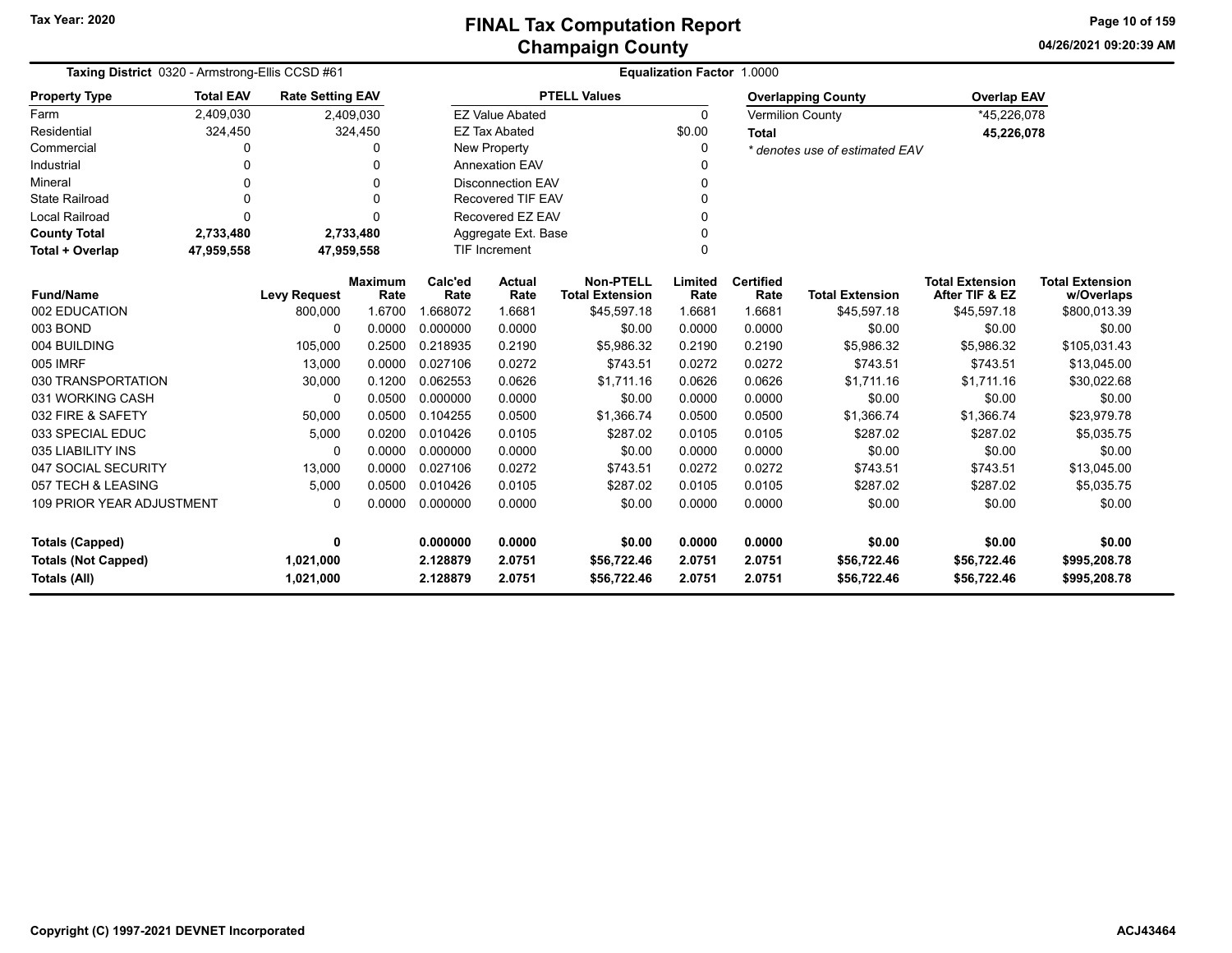**04/26/2021 09:20:39 AMPage 11 of 159**

|                            | Taxing District 0331 - Rantoul Twp High School #193 |                         |                        |                 |                          | <b>Equalization Factor 1.0000</b>          |                 |                          |                        |                                          |                                      |
|----------------------------|-----------------------------------------------------|-------------------------|------------------------|-----------------|--------------------------|--------------------------------------------|-----------------|--------------------------|------------------------|------------------------------------------|--------------------------------------|
| <b>Property Type</b>       | <b>Total EAV</b>                                    | <b>Rate Setting EAV</b> |                        |                 |                          | <b>PTELL Values</b>                        |                 |                          |                        |                                          |                                      |
| Farm                       | 57,980,849                                          | 57,847,657              |                        |                 | <b>EZ Value Abated</b>   |                                            | 0               |                          |                        |                                          |                                      |
| Residential                | 106,920,630                                         | 106,870,120             |                        |                 | <b>EZ Tax Abated</b>     |                                            | \$0.00          |                          |                        |                                          |                                      |
| Commercial                 | 66,094,250                                          | 48,601,421              |                        |                 | New Property             |                                            | 684,930         |                          |                        |                                          |                                      |
| Industrial                 | 8,279,854                                           |                         | 8,279,854              |                 | <b>Annexation EAV</b>    |                                            | 0               |                          |                        |                                          |                                      |
| Mineral                    | 907,770                                             |                         | 907.770                |                 | <b>Disconnection EAV</b> |                                            | 0               |                          |                        |                                          |                                      |
| <b>State Railroad</b>      | 1,577,193                                           |                         | 1,577,193              |                 | <b>Recovered TIF EAV</b> |                                            |                 |                          |                        |                                          |                                      |
| <b>Local Railroad</b>      | 913,890                                             |                         | 913,000                |                 | Recovered EZ EAV         |                                            | 0               |                          |                        |                                          |                                      |
| <b>County Total</b>        | 242,674,436                                         | 224,997,015             |                        |                 | Aggregate Ext. Base      |                                            | 5,372,678       |                          |                        |                                          |                                      |
| Total + Overlap            | 242,674,436                                         | 224,997,015             |                        |                 | <b>TIF Increment</b>     |                                            | 17,677,421      |                          |                        |                                          |                                      |
| <b>Fund/Name</b>           |                                                     | <b>Levy Request</b>     | <b>Maximum</b><br>Rate | Calc'ed<br>Rate | Actual<br>Rate           | <b>Non-PTELL</b><br><b>Total Extension</b> | Limited<br>Rate | <b>Certified</b><br>Rate | <b>Total Extension</b> | <b>Total Extension</b><br>After TIF & EZ | <b>Total Extension</b><br>w/Overlaps |
| 002 EDUCATION              |                                                     | 4,035,064               | 0.0000                 | 1.793386        | 1.7934                   | \$4,035,096.47                             | 1.7934          | 1.7934                   | \$4,352,123.34         | \$4,035,096.47                           | \$4,035,096.47                       |
| 003 BONDS                  |                                                     | 0                       | 0.0000                 | 0.000000        | 0.0000                   | \$0.00                                     | 0.0000          | 0.0000                   | \$0.00                 | \$0.00                                   | \$0.00                               |
| 004 BUILDING               |                                                     | 658,713                 | 0.5500                 | 0.292765        | 0.2928                   | \$658,791.26                               | 0.2928          | 0.2928                   | \$710,550.75           | \$658,791.26                             | \$658,791.26                         |
| 005 IMRF                   |                                                     | 169,377                 | 0.0000                 | 0.075280        | 0.0753                   | \$169,422.75                               | 0.0753          | 0.0753                   | \$182,733.85           | \$169,422.75                             | \$169,422.75                         |
| 030 TRANSPORTATION         |                                                     | 296,913                 | 0.0000                 | 0.131963        | 0.1320                   | \$296,996.06                               | 0.1320          | 0.1320                   | \$320,330.26           | \$296,996.06                             | \$296,996.06                         |
| 032 FIRE & SAFETY          |                                                     | 0                       | 0.1000                 | 0.000000        | 0.0000                   | \$0.00                                     | 0.0000          | 0.0000                   | \$0.00                 | \$0.00                                   | \$0.00                               |
| 033 SPECIAL EDUC           |                                                     | 98,896                  | 0.4000                 | 0.043954        | 0.0440                   | \$98,998.69                                | 0.0440          | 0.0440                   | \$106,776.75           | \$98,998.69                              | \$98,998.69                          |
| 035 LIABILITY INS          |                                                     | 134,249                 | 0.0000                 | 0.059667        | 0.0597                   | \$134,323.22                               | 0.0597          | 0.0597                   | \$144,876.64           | \$134,323.22                             | \$134,323.22                         |
| 047 SOCIAL SECURITY        |                                                     | 87,038                  | 0.0000                 | 0.038684        | 0.0387                   | \$87,073.84                                | 0.0387          | 0.0387                   | \$93,915.01            | \$87,073.84                              | \$87,073.84                          |
| <b>Totals (Capped)</b>     |                                                     | 5,480,250               |                        | 2.435699        | 2.4359                   | \$5,480,702.29                             | 2.4359          | 2.4359                   | \$5,911,306.60         | \$5,480,702.29                           | \$5,480,702.29                       |
| <b>Totals (Not Capped)</b> |                                                     | 0                       |                        | 0.000000        | 0.0000                   | \$0.00                                     | 0.0000          | 0.0000                   | \$0.00                 | \$0.00                                   | \$0.00                               |
| Totals (All)               | 5,480,250                                           |                         |                        | 2.435699        | 2.4359                   | \$5,480,702.29                             | 2.4359          | 2.4359                   | \$5,911,306.60         | \$5,480,702.29                           | \$5,480,702.29                       |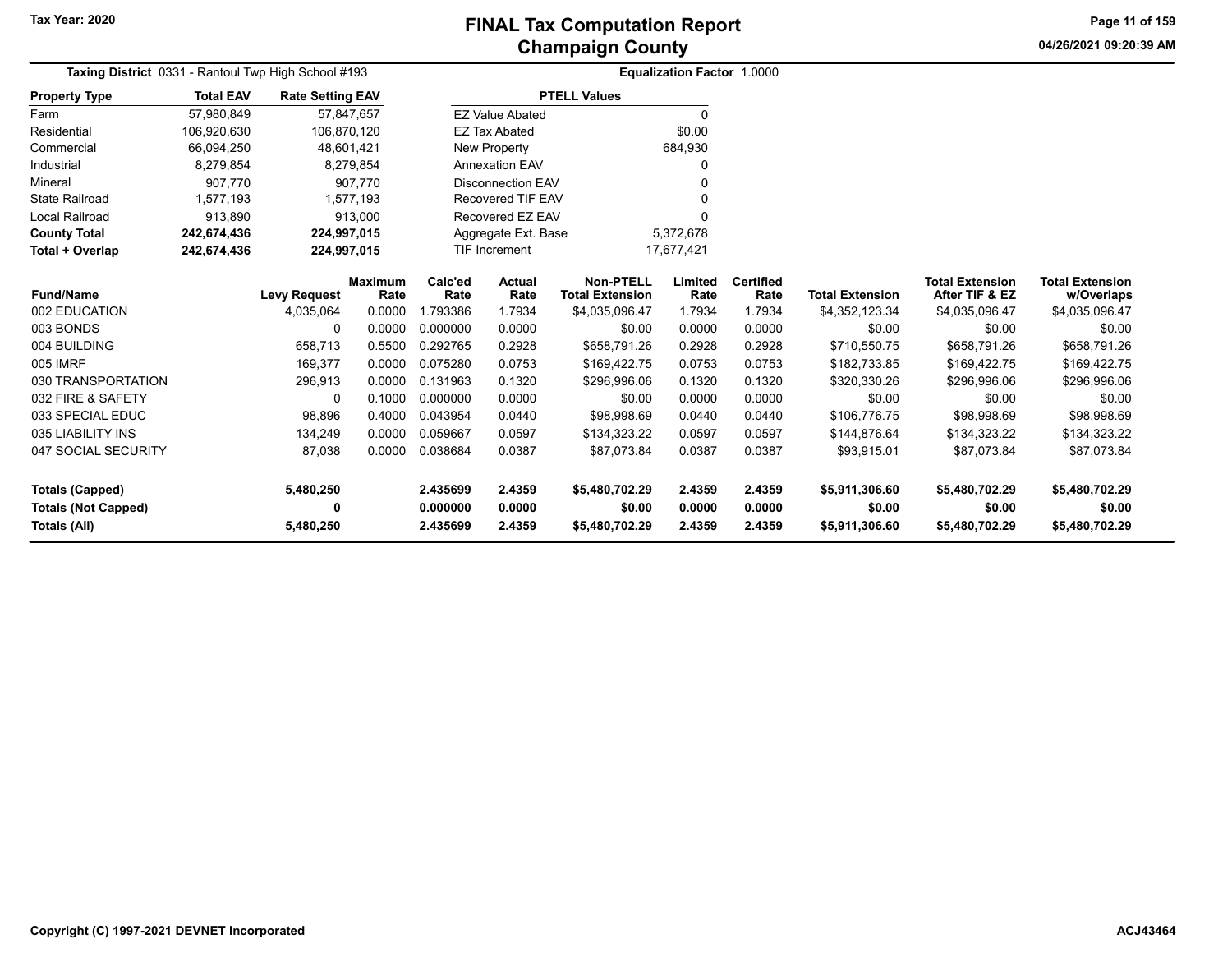**04/26/2021 09:20:39 AM Page 12 of 159**

| <b>Taxing District</b> 0332 - Armstrong Twp High School #225 |                  |                         |                        | <b>Equalization Factor 1.0000</b> |                          |                                            |                 |                          |                                |                                          |                                      |  |
|--------------------------------------------------------------|------------------|-------------------------|------------------------|-----------------------------------|--------------------------|--------------------------------------------|-----------------|--------------------------|--------------------------------|------------------------------------------|--------------------------------------|--|
| <b>Property Type</b>                                         | <b>Total EAV</b> | <b>Rate Setting EAV</b> |                        |                                   |                          | <b>PTELL Values</b>                        |                 |                          | <b>Overlapping County</b>      | <b>Overlap EAV</b>                       |                                      |  |
| Farm                                                         | 14,028,190       |                         | 14,028,190             |                                   | <b>EZ Value Abated</b>   |                                            | $\Omega$        |                          | <b>Vermilion County</b>        | *46,478,285                              |                                      |  |
| Residential                                                  | 3,820,560        |                         | 3,820,560              |                                   | <b>EZ Tax Abated</b>     |                                            | \$0.00          | <b>Total</b>             |                                | 46,478,285                               |                                      |  |
| Commercial                                                   | 323,770          |                         | 323,770                |                                   | New Property             |                                            | 79,770          |                          | * denotes use of estimated EAV |                                          |                                      |  |
| Industrial                                                   | $\Omega$         |                         | $\Omega$               |                                   | <b>Annexation EAV</b>    |                                            |                 |                          |                                |                                          |                                      |  |
| Mineral                                                      | 4,163,290        |                         | 4,163,290              |                                   | <b>Disconnection EAV</b> |                                            |                 |                          |                                |                                          |                                      |  |
| <b>State Railroad</b>                                        | 638,548          |                         | 638,548                |                                   | <b>Recovered TIF EAV</b> |                                            |                 |                          |                                |                                          |                                      |  |
| <b>Local Railroad</b>                                        | 1,480            |                         | 1,480                  |                                   | Recovered EZ EAV         |                                            |                 |                          |                                |                                          |                                      |  |
| <b>County Total</b>                                          | 22,975,838       |                         | 22,975,838             |                                   | Aggregate Ext. Base      |                                            |                 |                          |                                |                                          |                                      |  |
| Total + Overlap                                              | 69,454,123       |                         | 69,454,123             | <b>TIF Increment</b><br>$\Omega$  |                          |                                            |                 |                          |                                |                                          |                                      |  |
| <b>Fund/Name</b>                                             |                  | <b>Levy Request</b>     | <b>Maximum</b><br>Rate | Calc'ed<br>Rate                   | <b>Actual</b><br>Rate    | <b>Non-PTELL</b><br><b>Total Extension</b> | Limited<br>Rate | <b>Certified</b><br>Rate | <b>Total Extension</b>         | <b>Total Extension</b><br>After TIF & EZ | <b>Total Extension</b><br>w/Overlaps |  |
| 002 EDUCATION                                                |                  | 989,306                 | 1.5500                 | 1.424402                          | 1.4245                   | \$327,290.81                               | 1.4245          | 1.4245                   | \$327,290.81                   | \$327,290.81                             | \$989,373.98                         |  |
| 003 BOND                                                     |                  | 110,585                 | 0.0000                 | 0.159220                          | 0.1593                   | \$36,600.51                                | 0.1609          | 0.1609                   | \$36,968.12                    | \$36,968.12                              | \$111,751.68                         |  |
| 004 BUILDING                                                 |                  | 170,570                 | 0.2500                 | 0.245587                          | 0.2456                   | \$56,428.66                                | 0.2456          | 0.2456                   | \$56,428.66                    | \$56,428.66                              | \$170,579.33                         |  |
| 005 IMRF                                                     |                  | 17,057                  | 0.0000                 | 0.024559                          | 0.0246                   | \$5,652.06                                 | 0.0246          | 0.0246                   | \$5,652.06                     | \$5,652.06                               | \$17,085.71                          |  |
| 030 TRANSPORTATION                                           |                  | 81,873                  | 0.1200                 | 0.117881                          | 0.1179                   | \$27,088.51                                | 0.1179          | 0.1179                   | \$27,088.51                    | \$27,088.51                              | \$81,886.41                          |  |
| 031 WORKING CASH                                             |                  | 0                       | 0.0500                 | 0.000000                          | 0.0000                   | \$0.00                                     | 0.0000          | 0.0000                   | \$0.00                         | \$0.00                                   | \$0.00                               |  |
| 032 FIRE & SAFETY                                            |                  | 34,114                  | 0.0500                 | 0.049117                          | 0.0492                   | \$11.304.11                                | 0.0492          | 0.0492                   | \$11,304.11                    | \$11.304.11                              | \$34.171.43                          |  |
| 033 SPECIAL EDUC                                             |                  | 13,645                  | 0.0200                 | 0.019646                          | 0.0197                   | \$4,526.24                                 | 0.0197          | 0.0197                   | \$4,526.24                     | \$4,526.24                               | \$13,682.46                          |  |
| 035 LIABILITY INS                                            |                  | 34,114                  | 0.0000                 | 0.049117                          | 0.0492                   | \$11,304.11                                | 0.0492          | 0.0492                   | \$11,304.11                    | \$11,304.11                              | \$34,171.43                          |  |
| 047 SOCIAL SECURITY                                          |                  | 17,057                  | 0.0000                 | 0.024559                          | 0.0246                   | \$5,652.06                                 | 0.0246          | 0.0246                   | \$5,652.06                     | \$5,652.06                               | \$17,085.71                          |  |
| 057 TECH & LEASING                                           |                  | 34,114                  | 0.0500                 | 0.049117                          | 0.0492                   | \$11,304.11                                | 0.0492          | 0.0492                   | \$11,304.11                    | \$11,304.11                              | \$34,171.43                          |  |
| <b>109 PRIOR YEAR ADJUSTMENT</b>                             |                  | 0                       | 0.0000                 | 0.000000                          | 0.0000                   | \$0.00                                     | 0.0000          | 0.0000                   | \$0.00                         | \$0.00                                   | \$0.00                               |  |
| <b>Totals (Capped)</b>                                       |                  | 0                       |                        | 0.000000                          | 0.0000                   | \$0.00                                     | 0.0000          | 0.0000                   | \$0.00                         | \$0.00                                   | \$0.00                               |  |
| <b>Totals (Not Capped)</b>                                   |                  | 1,502,435               |                        | 2.163205                          | 2.1638                   | \$497,151.18                               | 2.1654          | 2.1654                   | \$497,518.79                   | \$497,518.79                             | \$1,503,959.57                       |  |
| Totals (All)                                                 |                  | 1,502,435               |                        | 2.163205                          | 2.1638                   | \$497,151.18                               | 2.1654          | 2.1654                   | \$497,518.79                   | \$497,518.79                             | \$1,503,959.57                       |  |

—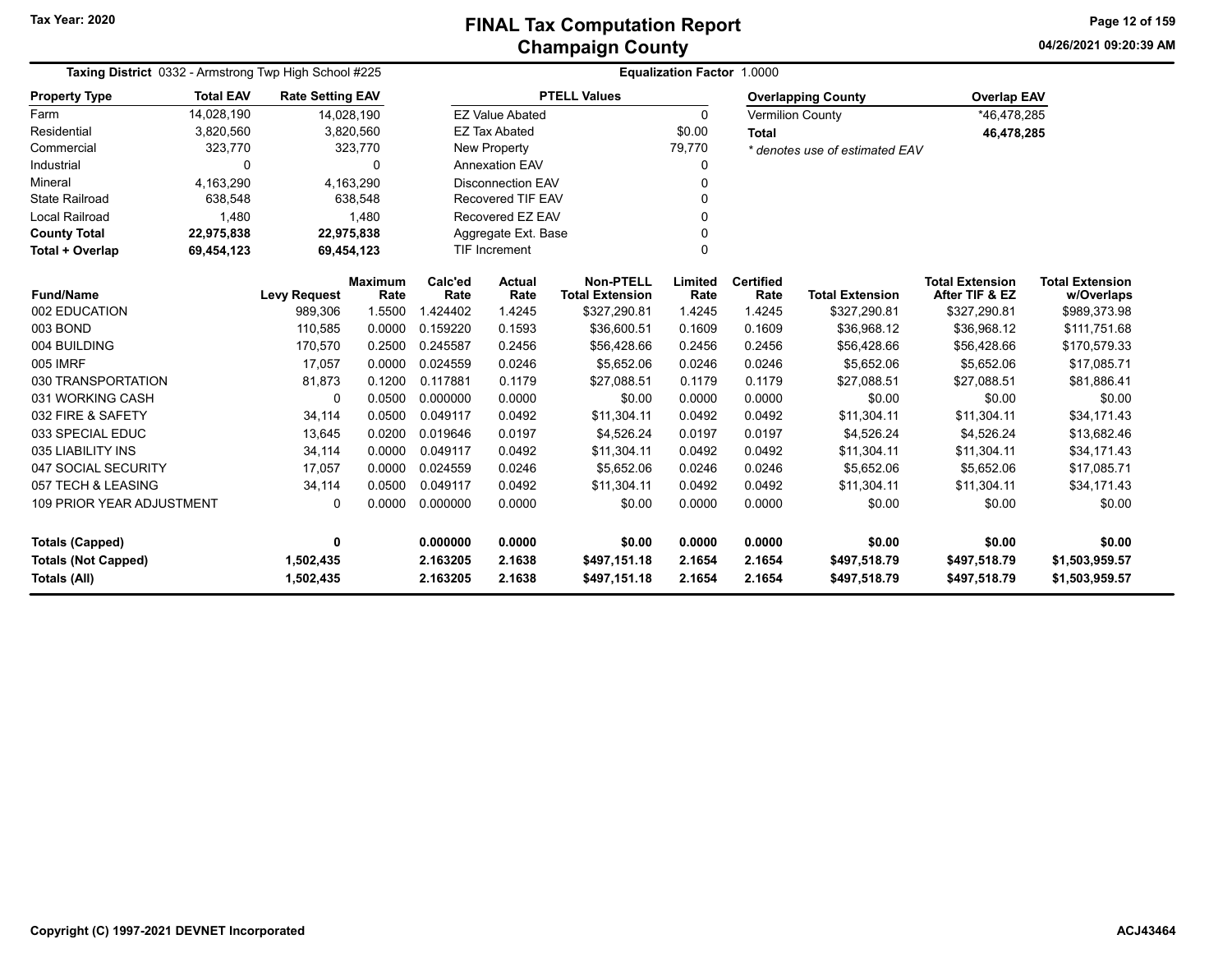**04/26/2021 09:20:39 AMPage 13 of 159**

| Taxing District 0333 - St. Jos-Ogden High School #305 |                  |                         |                        |                 | Equalization Factor 1.0000 |                                            |                 |                          |                                |                                          |                                      |  |  |
|-------------------------------------------------------|------------------|-------------------------|------------------------|-----------------|----------------------------|--------------------------------------------|-----------------|--------------------------|--------------------------------|------------------------------------------|--------------------------------------|--|--|
| <b>Property Type</b>                                  | <b>Total EAV</b> | <b>Rate Setting EAV</b> |                        |                 |                            | <b>PTELL Values</b>                        |                 |                          | <b>Overlapping County</b>      | <b>Overlap EAV</b>                       |                                      |  |  |
| Farm                                                  | 60.809.891       | 60.809.891              |                        |                 | <b>EZ Value Abated</b>     |                                            | $\Omega$        | Vermilion County         |                                | *1,844,546                               |                                      |  |  |
| Residential                                           | 144,012,773      | 144,012,773             |                        |                 | <b>EZ Tax Abated</b>       |                                            | \$0.00          | <b>Total</b>             |                                | 1,844,546                                |                                      |  |  |
| Commercial                                            | 10,233,540       | 10,233,540              |                        |                 | <b>New Property</b>        |                                            | 675,300         |                          | * denotes use of estimated EAV |                                          |                                      |  |  |
| Industrial                                            | 0                |                         | 0                      |                 | <b>Annexation EAV</b>      |                                            | 0               |                          |                                |                                          |                                      |  |  |
| Mineral                                               | 365,750          |                         | 365,750                |                 | <b>Disconnection EAV</b>   |                                            | $\Omega$        |                          |                                |                                          |                                      |  |  |
| <b>State Railroad</b>                                 | 2,533,996        |                         | 2,533,996              |                 | <b>Recovered TIF EAV</b>   |                                            | $\Omega$        |                          |                                |                                          |                                      |  |  |
| <b>Local Railroad</b>                                 | 794,820          |                         | 794,820                |                 | Recovered EZ EAV           |                                            | $\Omega$        |                          |                                |                                          |                                      |  |  |
| <b>County Total</b>                                   | 218,750,770      | 218,750,770             |                        |                 | Aggregate Ext. Base        |                                            | $\Omega$        |                          |                                |                                          |                                      |  |  |
| Total + Overlap                                       | 220,595,316      | 220,595,316             |                        |                 | $\Omega$<br>TIF Increment  |                                            |                 |                          |                                |                                          |                                      |  |  |
| <b>Fund/Name</b>                                      |                  | <b>Levy Request</b>     | <b>Maximum</b><br>Rate | Calc'ed<br>Rate | <b>Actual</b><br>Rate      | <b>Non-PTELL</b><br><b>Total Extension</b> | Limited<br>Rate | <b>Certified</b><br>Rate | <b>Total Extension</b>         | <b>Total Extension</b><br>After TIF & EZ | <b>Total Extension</b><br>w/Overlaps |  |  |
| 002 EDUCATION                                         |                  | 2,132,233               | 0.9200                 | 0.966581        | 0.9200                     | \$2,012,507.08                             | 0.9200          | 0.9200                   | \$2,012,507.08                 | \$2,012,507.08                           | \$2,029,476.91                       |  |  |
| 003 BONDS                                             |                  | 852,835                 | 0.0000                 | 0.386606        | 0.3867                     | \$845,909.23                               | 0.3906          | 0.3906                   | \$854,440.51                   | \$854,440.51                             | \$861,645.30                         |  |  |
| 004 BUILDING                                          |                  | 579,411                 | 0.2500                 | 0.262658        | 0.2500                     | \$546,876.93                               | 0.2500          | 0.2500                   | \$546,876.93                   | \$546,876.93                             | \$551,488.29                         |  |  |
| 005 IMRF                                              |                  | 65,000                  | 0.0000                 | 0.029466        | 0.0295                     | \$64,531.48                                | 0.0295          | 0.0295                   | \$64,531.48                    | \$64,531.48                              | \$65,075.62                          |  |  |
| 030 TRANSPORTATION                                    |                  | 278,117                 | 0.1200                 | 0.126076        | 0.1200                     | \$262,500.92                               | 0.1200          | 0.1200                   | \$262,500.92                   | \$262,500.92                             | \$264,714.38                         |  |  |
| 031 WORKING CASH                                      |                  | 115,882                 | 0.0500                 | 0.052532        | 0.0500                     | \$109,375.39                               | 0.0500          | 0.0500                   | \$109,375.39                   | \$109,375.39                             | \$110,297.66                         |  |  |
| 032 FIRE & SAFETY                                     |                  | 115,882                 | 0.0500                 | 0.052532        | 0.0500                     | \$109,375.39                               | 0.0500          | 0.0500                   | \$109,375.39                   | \$109,375.39                             | \$110,297.66                         |  |  |
| 033 SPECIAL EDUC                                      |                  | 46,353                  | 0.0200                 | 0.021013        | 0.0200                     | \$43,750.15                                | 0.0200          | 0.0200                   | \$43,750.15                    | \$43,750.15                              | \$44,119.06                          |  |  |
| 035 LIABILITY INS                                     |                  | 180,000                 | 0.0000                 | 0.081597        | 0.0816                     | \$178,500.63                               | 0.0816          | 0.0816                   | \$178,500.63                   | \$178,500.63                             | \$180,005.78                         |  |  |
| 047 SOCIAL SECURITY                                   |                  | 65,000                  | 0.0000                 | 0.029466        | 0.0295                     | \$64,531.48                                | 0.0295          | 0.0295                   | \$64,531.48                    | \$64.531.48                              | \$65,075.62                          |  |  |
| 057 TECH & LEASING                                    |                  | 115,882                 | 0.0500                 | 0.052532        | 0.0500                     | \$109,375.39                               | 0.0500          | 0.0500                   | \$109,375.39                   | \$109,375.39                             | \$110,297.66                         |  |  |
| 109 PRIOR YEAR ADJUSTMENT<br>0.0000<br>0              |                  |                         | 0.000000               | 0.0000          | \$0.00                     | 0.0000                                     | 0.0000          | \$0.00                   | \$0.00                         | \$0.00                                   |                                      |  |  |
| <b>Totals (Capped)</b><br>0                           |                  |                         |                        | 0.000000        | 0.0000                     | \$0.00                                     | 0.0000          | 0.0000                   | \$0.00                         | \$0.00                                   | \$0.00                               |  |  |
| <b>Totals (Not Capped)</b><br>4,546,595               |                  |                         |                        | 2.061059        | 1.9873                     | \$4,347,234.07                             | 1.9912          | 1.9912                   | \$4,355,765.35                 | \$4,355,765.35                           | \$4,392,493.94                       |  |  |
| Totals (All)                                          |                  | 4,546,595               |                        | 2.061059        | 1.9873                     | \$4,347,234.07                             | 1.9912          | 1.9912                   | \$4,355,765.35                 | \$4,355,765.35                           | \$4,392,493.94                       |  |  |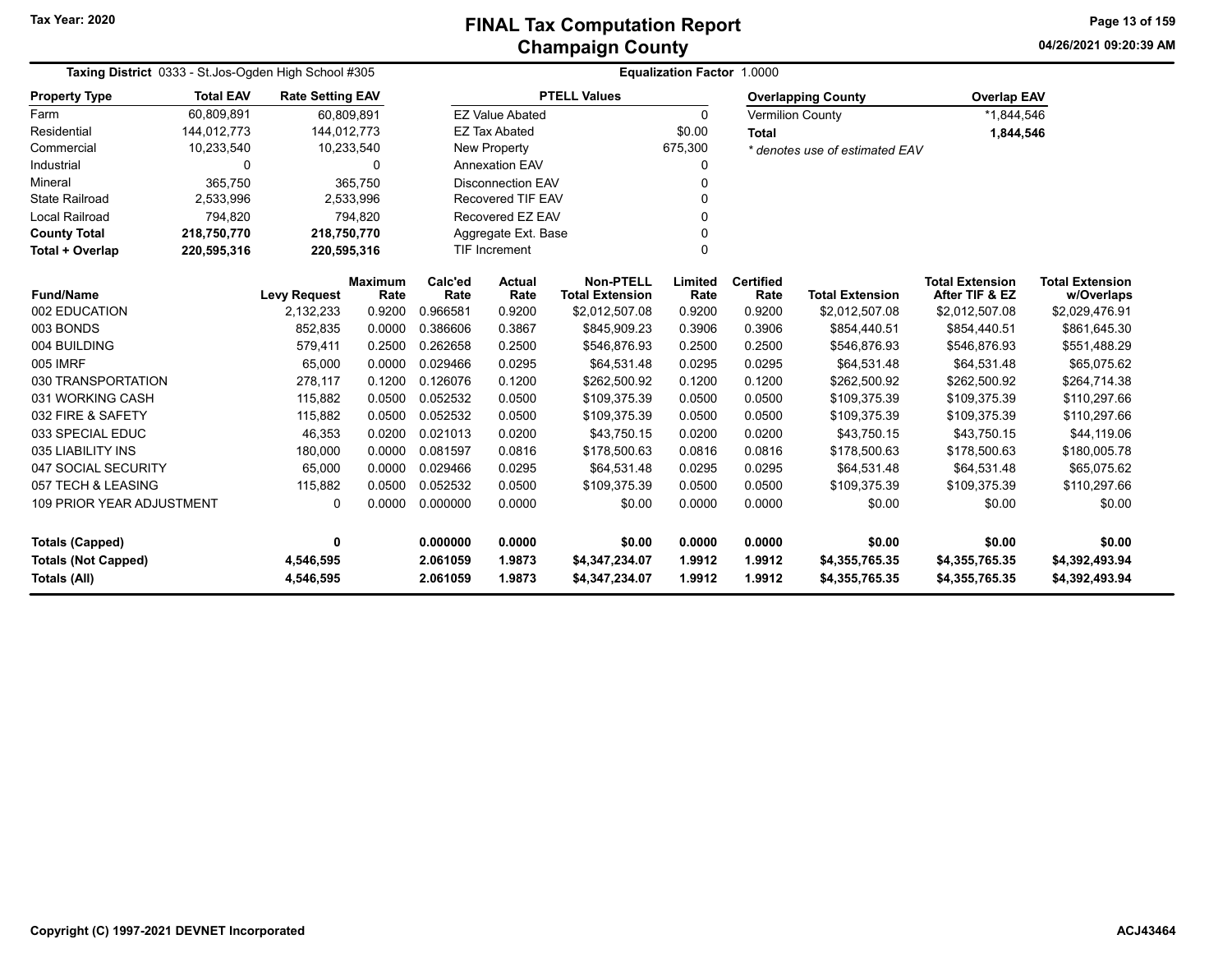**04/26/2021 09:20:39 AMPage 14 of 159**

| Taxing District 0341 - Fisher CUSD #1                                       |                  |                                   | <b>Equalization Factor 1.0000</b> |                                  |                            |                                                  |                            |                            |                                                  |                                                  |                                                  |
|-----------------------------------------------------------------------------|------------------|-----------------------------------|-----------------------------------|----------------------------------|----------------------------|--------------------------------------------------|----------------------------|----------------------------|--------------------------------------------------|--------------------------------------------------|--------------------------------------------------|
| <b>Property Type</b>                                                        | <b>Total EAV</b> | <b>Rate Setting EAV</b>           |                                   |                                  |                            | <b>PTELL Values</b>                              |                            |                            |                                                  |                                                  |                                                  |
| Farm                                                                        | 40,193,780       |                                   | 40,010,220                        |                                  | <b>EZ Value Abated</b>     |                                                  | 0                          |                            |                                                  |                                                  |                                                  |
| Residential                                                                 | 52,422,093       | 39,474,154                        |                                   |                                  | <b>EZ Tax Abated</b>       |                                                  | \$0.00                     |                            |                                                  |                                                  |                                                  |
| Commercial                                                                  | 7,511,000        |                                   | 6,438,090                         |                                  | New Property               |                                                  | 166,460                    |                            |                                                  |                                                  |                                                  |
| Industrial                                                                  | 1,072,650        |                                   | 297,220                           |                                  | <b>Annexation EAV</b>      |                                                  | 0                          |                            |                                                  |                                                  |                                                  |
| Mineral                                                                     | 0                |                                   | $\Omega$                          |                                  | <b>Disconnection EAV</b>   |                                                  | 42,590                     |                            |                                                  |                                                  |                                                  |
| <b>State Railroad</b>                                                       | 264,925          |                                   | 264,925                           |                                  | <b>Recovered TIF EAV</b>   |                                                  |                            |                            |                                                  |                                                  |                                                  |
| <b>Local Railroad</b>                                                       | 3,710            |                                   | 3.710                             |                                  | Recovered EZ EAV           |                                                  | U                          |                            |                                                  |                                                  |                                                  |
| <b>County Total</b>                                                         | 101,468,158      | 86,488,319                        |                                   |                                  | Aggregate Ext. Base        |                                                  | 3,437,136                  |                            |                                                  |                                                  |                                                  |
| Total + Overlap                                                             | 101,468,158      |                                   | 86,488,319                        |                                  | TIF Increment              |                                                  | 14,979,839                 |                            |                                                  |                                                  |                                                  |
| <b>Fund/Name</b>                                                            |                  | <b>Levy Request</b>               | <b>Maximum</b><br>Rate            | Calc'ed<br>Rate                  | <b>Actual</b><br>Rate      | <b>Non-PTELL</b><br><b>Total Extension</b>       | Limited<br>Rate            | <b>Certified</b><br>Rate   | <b>Total Extension</b>                           | <b>Total Extension</b><br>After TIF & EZ         | <b>Total Extension</b><br>w/Overlaps             |
| 002 EDUCATION                                                               |                  | 2,740,000                         | 0.0000                            | 3.168058                         | 3.1681                     | \$2,740,036.43                                   | 2.8220                     | 2.8220                     | \$2,863,431.42                                   | \$2,440,700.36                                   | \$2,440,700.36                                   |
| 003 BOND                                                                    |                  | 495,864                           | 0.0000                            | 0.573331                         | 0.5734                     | \$495,924.02                                     | 0.5792                     | 0.5792                     | \$587,703.57                                     | \$500,940.34                                     | \$500,940.34                                     |
| 004 BUILDING                                                                |                  | 561,000                           | 0.7500                            | 0.648643                         | 0.6487                     | \$561,049.73                                     | 0.5637                     | 0.5637                     | \$571,976.01                                     | \$487,534.65                                     | \$487,534.65                                     |
| 005 IMRF                                                                    |                  | 92,000                            | 0.0000                            | 0.106373                         | 0.1064                     | \$92,023.57                                      | 0.0948                     | 0.0948                     | \$96,191.81                                      | \$81,990.93                                      | \$81,990.93                                      |
| 030 TRANSPORTATION                                                          |                  | 243,000                           | 0.0000                            | 0.280963                         | 0.2810                     | \$243,032.18                                     | 0.2504                     | 0.2504                     | \$254,076.27                                     | \$216,566.75                                     | \$216,566.75                                     |
| 031 WORKING CASH                                                            |                  | 5,000                             | 0.0500                            | 0.005781                         | 0.0058                     | \$5.016.32                                       | 0.0052                     | 0.0052                     | \$5,276.34                                       | \$4,497.39                                       | \$4,497.39                                       |
| 032 FIRE & SAFETY                                                           |                  | 10,000                            | 0.1000                            | 0.011562                         | 0.0116                     | \$10,032.65                                      | 0.0104                     | 0.0104                     | \$10,552.69                                      | \$8,994.79                                       | \$8,994.79                                       |
| 033 SPECIAL EDUC                                                            |                  | 50,203                            | 0.8000                            | 0.058046                         | 0.0581                     | \$50,249.71                                      | 0.0518                     | 0.0518                     | \$52,560.51                                      | \$44,800.95                                      | \$44,800.95                                      |
| 035 LIABILITY INS                                                           |                  | 160,000                           | 0.0000                            | 0.184996                         | 0.1850                     | \$160,003.39                                     | 0.1792                     | 0.1792                     | \$181,830.94                                     | \$154,987.07                                     | \$154,987.07                                     |
| 047 SOCIAL SECURITY                                                         |                  | 91,000                            | 0.0000                            | 0.105217                         | 0.1053                     | \$91,072.20                                      | 0.0939                     | 0.0939                     | \$95,278.60                                      | \$81,212.53                                      | \$81,212.53                                      |
| <b>Totals (Capped)</b><br><b>Totals (Not Capped)</b><br><b>Totals (All)</b> |                  | 3,952,203<br>495,864<br>4,448,067 |                                   | 4.569639<br>0.573331<br>5.142970 | 4.5700<br>0.5734<br>5.1434 | \$3,952,516.18<br>\$495,924.02<br>\$4,448,440.20 | 4.0714<br>0.5792<br>4.6506 | 4.0714<br>0.5792<br>4.6506 | \$4,131,174.59<br>\$587,703.57<br>\$4,718,878.16 | \$3,521,285.42<br>\$500,940.34<br>\$4,022,225.76 | \$3,521,285.42<br>\$500,940.34<br>\$4,022,225.76 |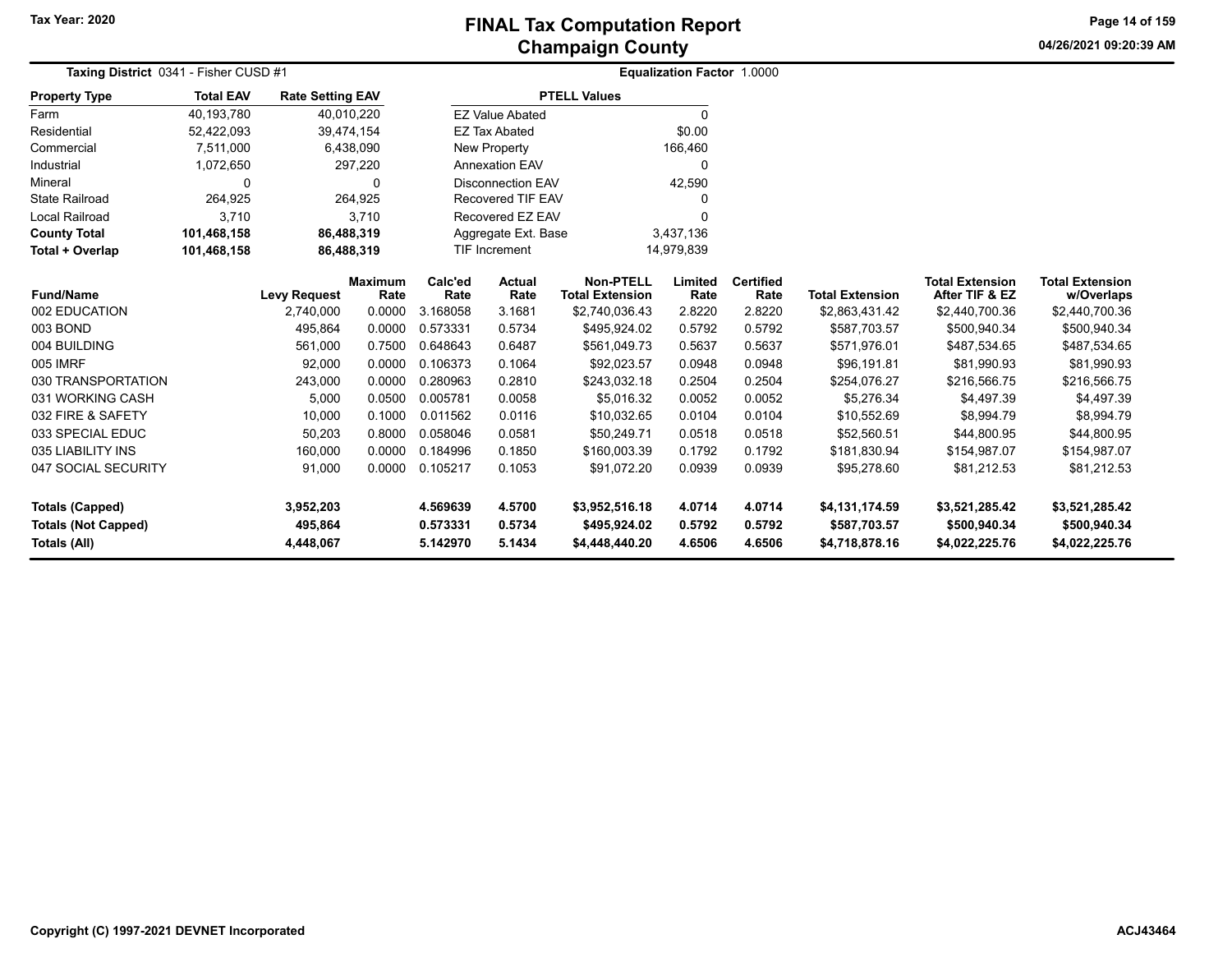**04/26/2021 09:20:39 AMPage 15 of 159**

| Taxing District 0344 - Mahomet-Seymour CUSD #3    | <b>Equalization Factor 1.0000</b> |                          |                        |                      |                            |                                            |                  |                          |                                    |                                          |                                      |
|---------------------------------------------------|-----------------------------------|--------------------------|------------------------|----------------------|----------------------------|--------------------------------------------|------------------|--------------------------|------------------------------------|------------------------------------------|--------------------------------------|
| <b>Property Type</b>                              | <b>Total EAV</b>                  | <b>Rate Setting EAV</b>  |                        |                      |                            | <b>PTELL Values</b>                        |                  |                          | <b>Overlapping County</b>          | <b>Overlap EAV</b>                       |                                      |
| Farm                                              | 42,495,400                        | 41,935,632               |                        |                      | <b>EZ Value Abated</b>     |                                            | $\mathbf{0}$     | <b>Piatt County</b>      |                                    | $*94.127$                                |                                      |
| Residential                                       | 333,407,981                       | 310,645,999              |                        |                      | <b>EZ Tax Abated</b>       |                                            | \$0.00           | <b>Total</b>             |                                    | 94,127                                   |                                      |
| Commercial                                        | 36,229,296                        | 24,226,455               |                        |                      | New Property               |                                            | 5,027,410        |                          | * denotes use of estimated EAV     |                                          |                                      |
| Industrial                                        | 14,760                            |                          | 14,760                 |                      | <b>Annexation EAV</b><br>0 |                                            |                  |                          |                                    |                                          |                                      |
| Mineral                                           | $\Omega$                          |                          | $\Omega$               |                      | <b>Disconnection EAV</b>   |                                            | $\Omega$         |                          |                                    |                                          |                                      |
| <b>State Railroad</b>                             | 939.156                           |                          | 939.156                |                      | Recovered TIF EAV          |                                            | $\Omega$         |                          |                                    |                                          |                                      |
| Local Railroad                                    | 4,410                             |                          | 4,410                  |                      | Recovered EZ EAV           |                                            | $\Omega$         |                          |                                    |                                          |                                      |
| <b>County Total</b>                               | 413,091,003                       | 377,766,412              |                        |                      | Aggregate Ext. Base        |                                            | $\Omega$         |                          |                                    |                                          |                                      |
| <b>Total + Overlap</b>                            | 413,185,130                       | 377,860,539              |                        |                      | TIF Increment              |                                            | 35,324,591       |                          |                                    |                                          |                                      |
| <b>Fund/Name</b>                                  |                                   | <b>Levy Request</b>      | <b>Maximum</b><br>Rate | Calc'ed<br>Rate      | Actual<br>Rate             | <b>Non-PTELL</b><br><b>Total Extension</b> | Limited<br>Rate  | <b>Certified</b><br>Rate | <b>Total Extension</b>             | <b>Total Extension</b><br>After TIF & EZ | <b>Total Extension</b><br>w/Overlaps |
| 002 EDUCATION                                     |                                   | 9,404,275                | 2.4500                 | 2.488822             | 2.4500                     | \$9,255,277.09                             | 2.4500           | 2.4500                   | \$10,120,729.57                    | \$9,255,277.09                           | \$9,257,583.21                       |
| 003 BOND                                          |                                   | 2,359,500                | 0.0000                 | 0.624437             | 0.6245                     | \$2,359,151.24                             | 0.6308           | 0.6308                   | \$2,605,778.05                     | \$2,382,950.53                           | \$2,383,544.28                       |
| 004 BUILDING                                      |                                   | 1,919,240                | 0.5000                 | 0.507923             | 0.5000                     | \$1,888,832.06                             | 0.5000           | 0.5000                   | \$2,065,455.02                     | \$1,888,832.06                           | \$1,889,302.70                       |
| 005 IMRF                                          |                                   | 700,000                  | 0.0000                 | 0.185254             | 0.1853                     | \$700,001.16                               | 0.1853           | 0.1853                   | \$765,457.63                       | \$700,001.16                             | \$700,175.58                         |
| 030 TRANSPORTATION                                |                                   | 767,696                  | 0.2000                 | 0.203169             | 0.2000                     | \$755,532.82                               | 0.2000           | 0.2000                   | \$826,182.01                       | \$755,532.82                             | \$755,721.08                         |
| 031 WORKING CASH                                  |                                   | 191,924                  | 0.0500                 | 0.050792             | 0.0500                     | \$188,883.21                               | 0.0500           | 0.0500                   | \$206,545.50                       | \$188,883.21                             | \$188,930.27                         |
| 032 FIRE & SAFETY                                 |                                   | 191,924                  | 0.0500                 | 0.050792             | 0.0500                     | \$188,883.21                               | 0.0500           | 0.0500                   | \$206,545.50                       | \$188,883.21                             | \$188,930.27                         |
| 033 SPECIAL EDUC                                  |                                   | 153,539                  | 0.0400                 | 0.040634             | 0.0400                     | \$151,106.56                               | 0.0400           | 0.0400                   | \$165,236.40                       | \$151,106.56                             | \$151,144.22                         |
| 035 LIABILITY INS                                 |                                   | 1,036,000                | 0.0000                 | 0.274175             | 0.2742                     | \$1,035,835.50                             | 0.2742           | 0.2742                   | \$1,132,695.53                     | \$1,035,835.50                           | \$1,036,093.60                       |
| 047 SOCIAL SECURITY                               |                                   | 700,000                  | 0.0000                 | 0.185254             | 0.1853                     | \$700,001.16                               | 0.1853           | 0.1853                   | \$765,457.63                       | \$700,001.16                             | \$700,175.58                         |
| 057 TECH & LEASING                                |                                   | 191,924                  | 0.0500                 | 0.050792             | 0.0500                     | \$188,883.21                               | 0.0500           | 0.0500                   | \$206,545.50                       | \$188,883.21                             | \$188,930.27                         |
| <b>109 PRIOR YEAR ADJUSTMENT</b>                  |                                   | 0                        | 0.0000                 | 0.000000             | 0.0000                     | \$0.00                                     | 0.0000           | 0.0000                   | \$0.00                             | \$0.00                                   | \$0.00                               |
| <b>Totals (Capped)</b><br>0                       |                                   |                          | 0.000000               | 0.0000               | \$0.00                     | 0.0000                                     | 0.0000           | \$0.00                   | \$0.00                             | \$0.00                                   |                                      |
| <b>Totals (Not Capped)</b><br><b>Totals (All)</b> |                                   | 17,616,022<br>17,616,022 |                        | 4.662044<br>4.662044 | 4.6093<br>4.6093           | \$17,412,387.22<br>\$17,412,387.22         | 4.6156<br>4.6156 | 4.6156<br>4.6156         | \$19,066,628.34<br>\$19,066,628.34 | \$17,436,186.51<br>\$17,436,186.51       | \$17,440,531.06<br>\$17,440,531.06   |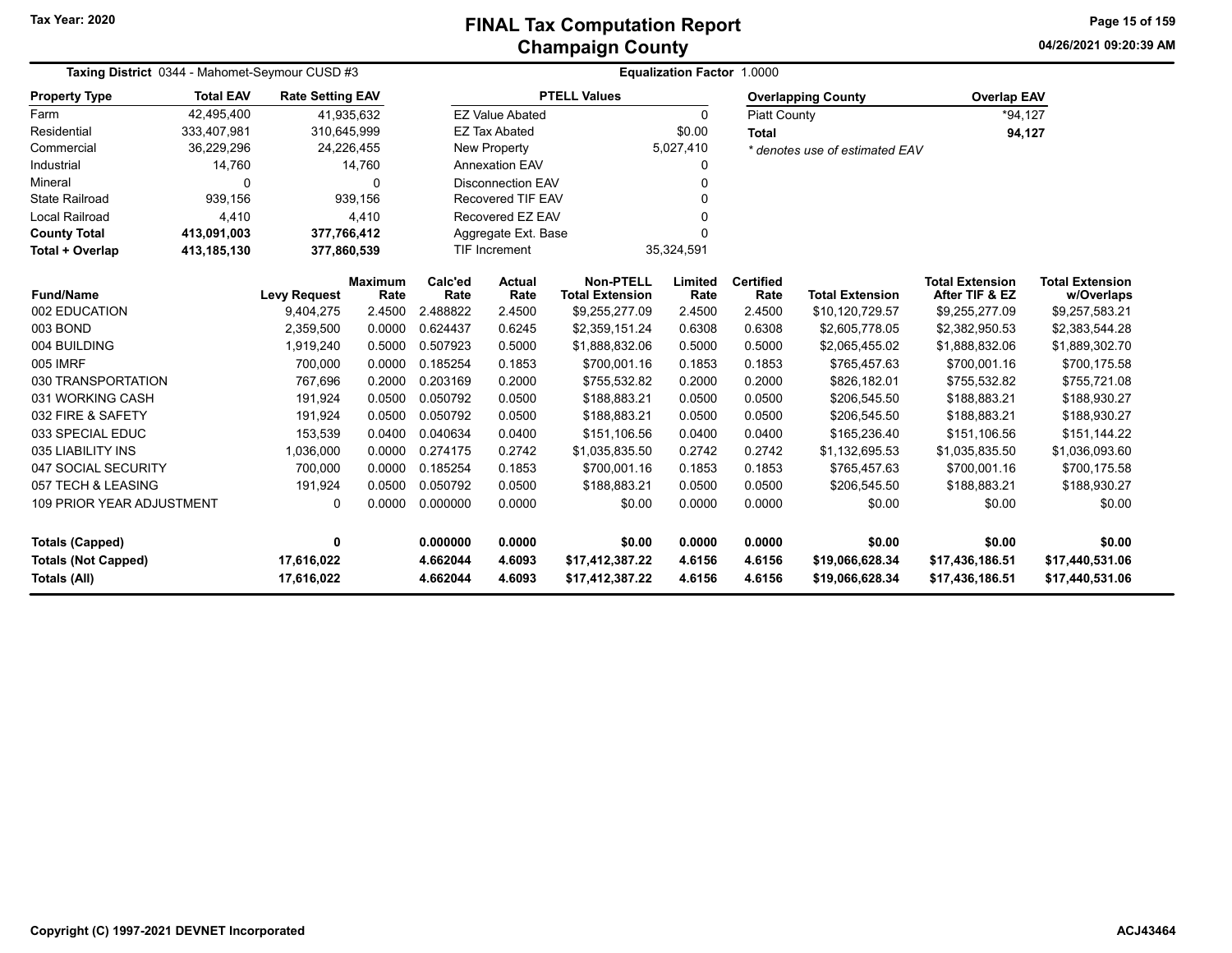**04/26/2021 09:20:39 AMPage 16 of 159**

| Taxing District 0345 - Champaign Unit 4 Schools |                  |                         |                        |                 |                                    |                                            | <b>Equalization Factor 1.0000</b> |                          |                        |                                          |                               |
|-------------------------------------------------|------------------|-------------------------|------------------------|-----------------|------------------------------------|--------------------------------------------|-----------------------------------|--------------------------|------------------------|------------------------------------------|-------------------------------|
| <b>Property Type</b>                            | <b>Total EAV</b> | <b>Rate Setting EAV</b> |                        |                 |                                    | <b>PTELL Values</b>                        |                                   |                          |                        |                                          |                               |
| Farm                                            | 27,562,120       |                         | 27,562,120             |                 | <b>EZ Value Abated</b>             |                                            | 0                                 |                          |                        |                                          |                               |
| Residential                                     | 1,323,774,772    | 1,321,487,296           |                        |                 | <b>EZ Tax Abated</b>               |                                            | \$0.00                            |                          |                        |                                          |                               |
| Commercial                                      | 1,098,183,549    | 1,051,810,266           |                        |                 | New Property                       |                                            | 64,020,150                        |                          |                        |                                          |                               |
| Industrial                                      | 41,723,509       |                         | 29,485,419             |                 | <b>Annexation EAV</b>              |                                            | 42,590                            |                          |                        |                                          |                               |
| Mineral                                         | 0                |                         | $\Omega$               |                 | <b>Disconnection EAV</b>           |                                            |                                   |                          |                        |                                          |                               |
| <b>State Railroad</b>                           | 4,448,645        |                         | 4,448,645              |                 | <b>Recovered TIF EAV</b>           |                                            |                                   |                          |                        |                                          |                               |
| <b>Local Railroad</b>                           | 129,300          |                         | 128,700                |                 | Recovered EZ EAV                   |                                            |                                   |                          |                        |                                          |                               |
| <b>County Total</b>                             | 2,495,821,895    | 2,434,922,446           |                        |                 | Aggregate Ext. Base                |                                            | 102,232,920                       |                          |                        |                                          |                               |
| Total + Overlap                                 | 2,495,821,895    | 2,434,922,446           |                        |                 | <b>TIF Increment</b><br>60,899,449 |                                            |                                   |                          |                        |                                          |                               |
| <b>Fund/Name</b>                                |                  | <b>Levy Request</b>     | <b>Maximum</b><br>Rate | Calc'ed<br>Rate | Actual<br>Rate                     | <b>Non-PTELL</b><br><b>Total Extension</b> | Limited<br>Rate                   | <b>Certified</b><br>Rate | <b>Total Extension</b> | <b>Total Extension</b><br>After TIF & EZ | <b>Total Extension</b>        |
| 002 EDUCATION                                   |                  | 86,500,000              | 0.0000                 | 3.552475        | 3.5525                             | \$86,500,619.89                            | 3.4973                            | 3.4973                   | \$87,286,379.13        | \$85,156,542.70                          | w/Overlaps<br>\$85,156,542.70 |
| 003 BOND                                        |                  | 17.406.500              | 0.0000                 | 0.714869        | 0.7149                             | \$17,407,260.57                            | 0.7221                            | 0.7221                   | \$18,022,329.90        | \$17,582,574.98                          | \$17,582,574.98               |
| 004 BUILDING                                    |                  | 10,500,000              | 0.7500                 | 0.431225        | 0.4313                             | \$10,501,820.51                            | 0.4247                            | 0.4247                   | \$10,599,755.59        | \$10,341,115.63                          | \$10,341,115.63               |
| 005 IMRF                                        |                  | 900,000                 | 0.0000                 | 0.036962        | 0.0370                             | \$900,921.31                               | 0.0365                            | 0.0365                   | \$910,974.99           | \$888,746.69                             | \$888,746.69                  |
| 030 TRANSPORTATION                              |                  | 3,500,000               | 0.0000                 | 0.143742        | 0.1438                             | \$3,501,418.48                             | 0.1416                            | 0.1416                   | \$3,534,083.80         | \$3,447,850.18                           | \$3,447,850.18                |
| 031 WORKING CASH                                |                  | 10,000                  | 0.0500                 | 0.000411        | 0.0005                             | \$12,174.61                                | 0.0005                            | 0.0005                   | \$12,479.11            | \$12,174.61                              | \$12,174.61                   |
| 032 FIRE & SAFETY                               |                  | 325,000                 | 0.1000                 | 0.013347        | 0.0134                             | \$326,279.61                               | 0.0132                            | 0.0132                   | \$329,448.49           | \$321,409.76                             | \$321,409.76                  |
| 033 SPECIAL EDUC                                |                  | 2,200,000               | 0.8000                 | 0.090352        | 0.0904                             | \$2,201,169.89                             | 0.0891                            | 0.0891                   | \$2,223,777.31         | \$2,169,515.90                           | \$2,169,515.90                |
| 035 LIABILITY INS                               |                  | 1,150,000               | 0.0000                 | 0.047229        | 0.0473                             | \$1,151,718.32                             | 0.0466                            | 0.0466                   | \$1,163,053.00         | \$1,134,673.86                           | \$1,134,673.86                |
| 047 SOCIAL SECURITY                             |                  | 4,000,000               | 0.0000                 | 0.164276        | 0.1643                             | \$4,000,577.58                             | 0.1618                            | 0.1618                   | \$4,038,239.83         | \$3,939,704.52                           | \$3,939,704.52                |
|                                                 |                  |                         |                        |                 |                                    |                                            |                                   |                          |                        |                                          |                               |
| <b>Totals (Capped)</b>                          |                  | 109,085,000             |                        | 4.480019        | 4.4805                             | \$109,096,700.20                           | 4.4113                            | 4.4113                   | \$110,098,191.25       | \$107,411,733.85                         | \$107,411,733.85              |
| <b>Totals (Not Capped)</b>                      |                  | 17,406,500              |                        | 0.714869        | 0.7149                             | \$17,407,260.57                            | 0.7221                            | 0.7221                   | \$18,022,329.90        | \$17,582,574.98                          | \$17,582,574.98               |
| <b>Totals (All)</b>                             |                  | 126,491,500             |                        | 5.194888        | 5.1954                             | \$126,503,960.77                           | 5.1334                            | 5.1334                   | \$128,120,521.15       | \$124,994,308.83                         | \$124,994,308.83              |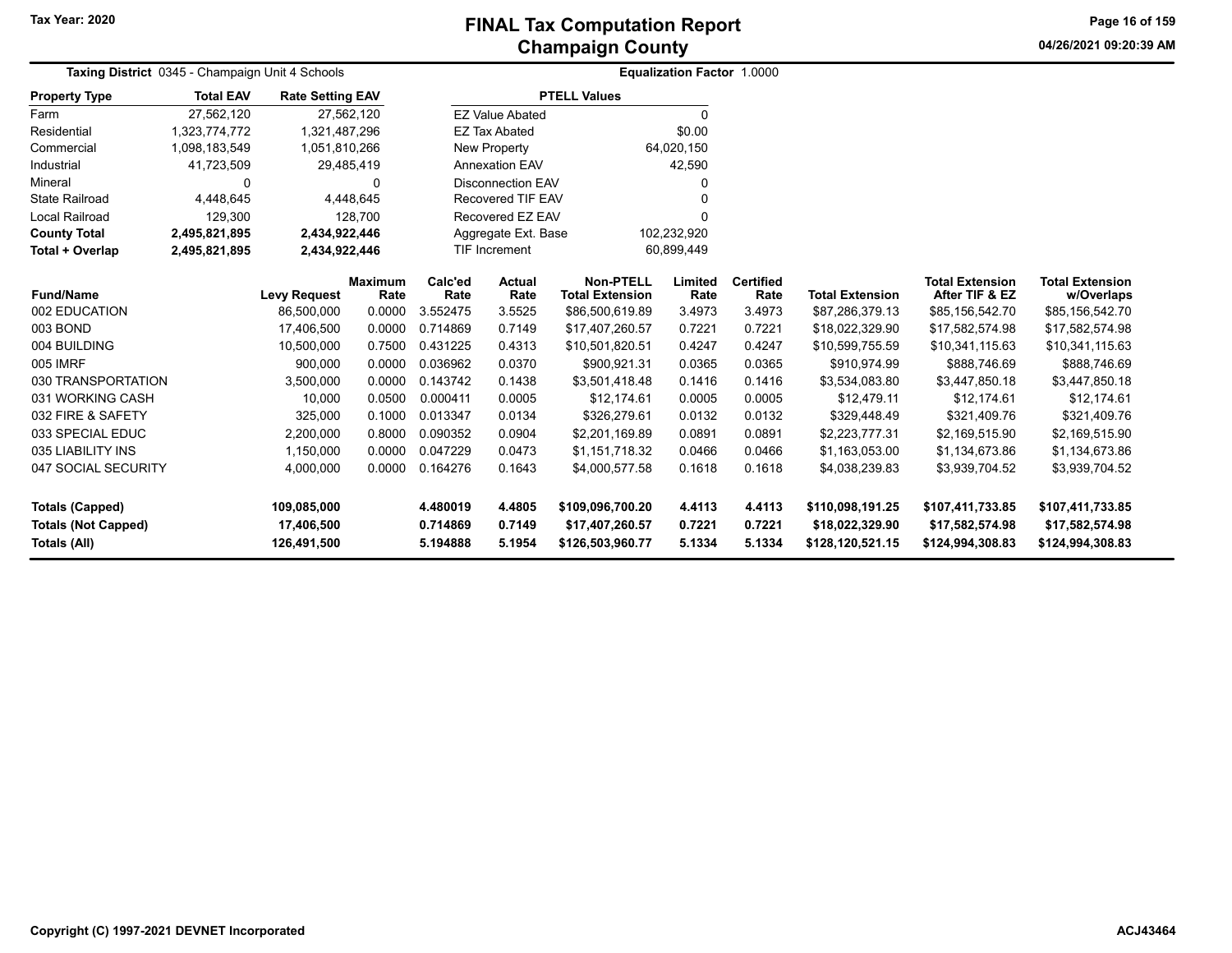**04/26/2021 09:20:39 AMPage 17 of 159**

| Taxing District 0346 - Bement CUSD #5                                                                                                                          |                  |                         |                        | <b>Equalization Factor 1.0000</b> |                          |                                            |                 |                          |                                |                                          |                                      |
|----------------------------------------------------------------------------------------------------------------------------------------------------------------|------------------|-------------------------|------------------------|-----------------------------------|--------------------------|--------------------------------------------|-----------------|--------------------------|--------------------------------|------------------------------------------|--------------------------------------|
| <b>Property Type</b>                                                                                                                                           | <b>Total EAV</b> | <b>Rate Setting EAV</b> |                        |                                   |                          | <b>PTELL Values</b>                        |                 |                          | <b>Overlapping County</b>      | <b>Overlap EAV</b>                       |                                      |
| Farm                                                                                                                                                           | 4.413.620        |                         | 4,413,620              |                                   | <b>EZ Value Abated</b>   |                                            | $\mathbf{0}$    | <b>Piatt County</b>      |                                | *62,158,884                              |                                      |
| Residential                                                                                                                                                    | 3,129,320        |                         | 3,129,320              |                                   | <b>EZ Tax Abated</b>     |                                            | \$0.00          | <b>Total</b>             |                                | 62,158,884                               |                                      |
| Commercial                                                                                                                                                     | 1,078,970        |                         | 1,078,970              |                                   | New Property             |                                            | 0               |                          | * denotes use of estimated EAV |                                          |                                      |
| Industrial                                                                                                                                                     | 0                |                         | 0                      |                                   | <b>Annexation EAV</b>    |                                            |                 |                          |                                |                                          |                                      |
| Mineral                                                                                                                                                        | $\Omega$         |                         | $\Omega$               |                                   | <b>Disconnection EAV</b> |                                            | 0               |                          |                                |                                          |                                      |
| <b>State Railroad</b>                                                                                                                                          | 21,176           |                         | 21.176                 |                                   | Recovered TIF EAV        |                                            | $\Omega$        |                          |                                |                                          |                                      |
| <b>Local Railroad</b>                                                                                                                                          | 443,670          |                         | 443,670                |                                   | Recovered EZ EAV         |                                            | O               |                          |                                |                                          |                                      |
| <b>County Total</b>                                                                                                                                            | 9,086,756        |                         | 9,086,756              |                                   | Aggregate Ext. Base      |                                            | 0               |                          |                                |                                          |                                      |
| Total + Overlap                                                                                                                                                | 71,245,640       |                         | 71,245,640             |                                   | <b>TIF Increment</b>     |                                            | $\Omega$        |                          |                                |                                          |                                      |
| <b>Fund/Name</b>                                                                                                                                               |                  | <b>Levy Request</b>     | <b>Maximum</b><br>Rate | Calc'ed<br>Rate                   | <b>Actual</b><br>Rate    | <b>Non-PTELL</b><br><b>Total Extension</b> | Limited<br>Rate | <b>Certified</b><br>Rate | <b>Total Extension</b>         | <b>Total Extension</b><br>After TIF & EZ | <b>Total Extension</b><br>w/Overlaps |
| 002 EDUCATION                                                                                                                                                  |                  | 2,197,894               | 3.0800                 | 3.084952                          | 3.0800                   | \$279,872.08                               | 3.0800          | 3.0800                   | \$279,872.08                   | \$279,872.08                             | \$2,194,365.71                       |
| 003 BONDS                                                                                                                                                      |                  | 380,583                 | 0.0000                 | 0.534184                          | 0.5342                   | \$48,541.45                                | 0.5396          | 0.5396                   | \$49,032.14                    | \$49,032.14                              | \$384,441.47                         |
| 004 BUILDING                                                                                                                                                   |                  | 374,641                 | 0.5250                 | 0.525844                          | 0.5250                   | \$47,705.47                                | 0.5250          | 0.5250                   | \$47,705.47                    | \$47,705.47                              | \$374,039.61                         |
| <b>005 IMRF</b>                                                                                                                                                |                  | 35,000                  | 0.0000                 | 0.049126                          | 0.0492                   | \$4,470.68                                 | 0.0492          | 0.0492                   | \$4,470.68                     | \$4,470.68                               | \$35,052.85                          |
| 030 TRANSPORTATION                                                                                                                                             |                  | 142,720                 | 0.2000                 | 0.200321                          | 0.2000                   | \$18,173.51                                | 0.2000          | 0.2000                   | \$18,173.51                    | \$18,173.51                              | \$142,491.28                         |
| 031 WORKING CASH                                                                                                                                               |                  | 35,680                  | 0.0500                 | 0.050080                          | 0.0500                   | \$4,543.38                                 | 0.0500          | 0.0500                   | \$4,543.38                     | \$4,543.38                               | \$35,622.82                          |
| 032 FIRE & SAFETY                                                                                                                                              |                  | 35,680                  | 0.0500                 | 0.050080                          | 0.0500                   | \$4,543.38                                 | 0.0500          | 0.0500                   | \$4,543.38                     | \$4,543.38                               | \$35,622.82                          |
| 033 SPECIAL EDUC                                                                                                                                               |                  | 28,544                  | 0.0400                 | 0.040064                          | 0.0400                   | \$3,634.70                                 | 0.0400          | 0.0400                   | \$3,634.70                     | \$3,634.70                               | \$28,498.26                          |
| 035 LIABILITY INS                                                                                                                                              |                  | 250,000                 | 0.0000                 | 0.350899                          | 0.3509                   | \$31,885.43                                | 0.3509          | 0.3509                   | \$31,885.43                    | \$31,885.43                              | \$250,000.95                         |
| 047 SOCIAL SECURITY                                                                                                                                            |                  | 35,000                  | 0.0000                 | 0.049126                          | 0.0492                   | \$4,470.68                                 | 0.0492          | 0.0492                   | \$4,470.68                     | \$4,470.68                               | \$35,052.85                          |
| 057 TECH & LEASING                                                                                                                                             |                  | 28,544                  | 0.0500                 | 0.040064                          | 0.0401                   | \$3,643.79                                 | 0.0401          | 0.0401                   | \$3,643.79                     | \$3,643.79                               | \$28,569.50                          |
| <b>109 PRIOR YEAR ADJUSTMENT</b><br>0.000000<br>0.0000<br>0.0000<br>0<br>0.0000<br>\$0.00<br>0.0000<br>\$0.00<br>\$0.00                                        |                  |                         |                        |                                   | \$0.00                   |                                            |                 |                          |                                |                                          |                                      |
| 0<br><b>Totals (Capped)</b>                                                                                                                                    |                  |                         |                        | 0.000000                          | 0.0000                   | \$0.00                                     | 0.0000          | 0.0000                   | \$0.00                         | \$0.00                                   | \$0.00                               |
|                                                                                                                                                                |                  |                         |                        | 4.974740                          | 4.9686                   | \$451,484.55                               | 4.9740          | 4.9740                   | \$451,975.24                   | \$451,975.24                             | \$3,543,758.12                       |
| <b>Totals (Not Capped)</b><br>3,544,286<br>3,544,286<br>4.974740<br>4.9686<br>\$451,484.55<br>4.9740<br>4.9740<br>\$451,975.24<br>Totals (All)<br>\$451,975.24 |                  |                         |                        |                                   |                          | \$3,543,758.12                             |                 |                          |                                |                                          |                                      |

 $\overline{\phantom{0}}$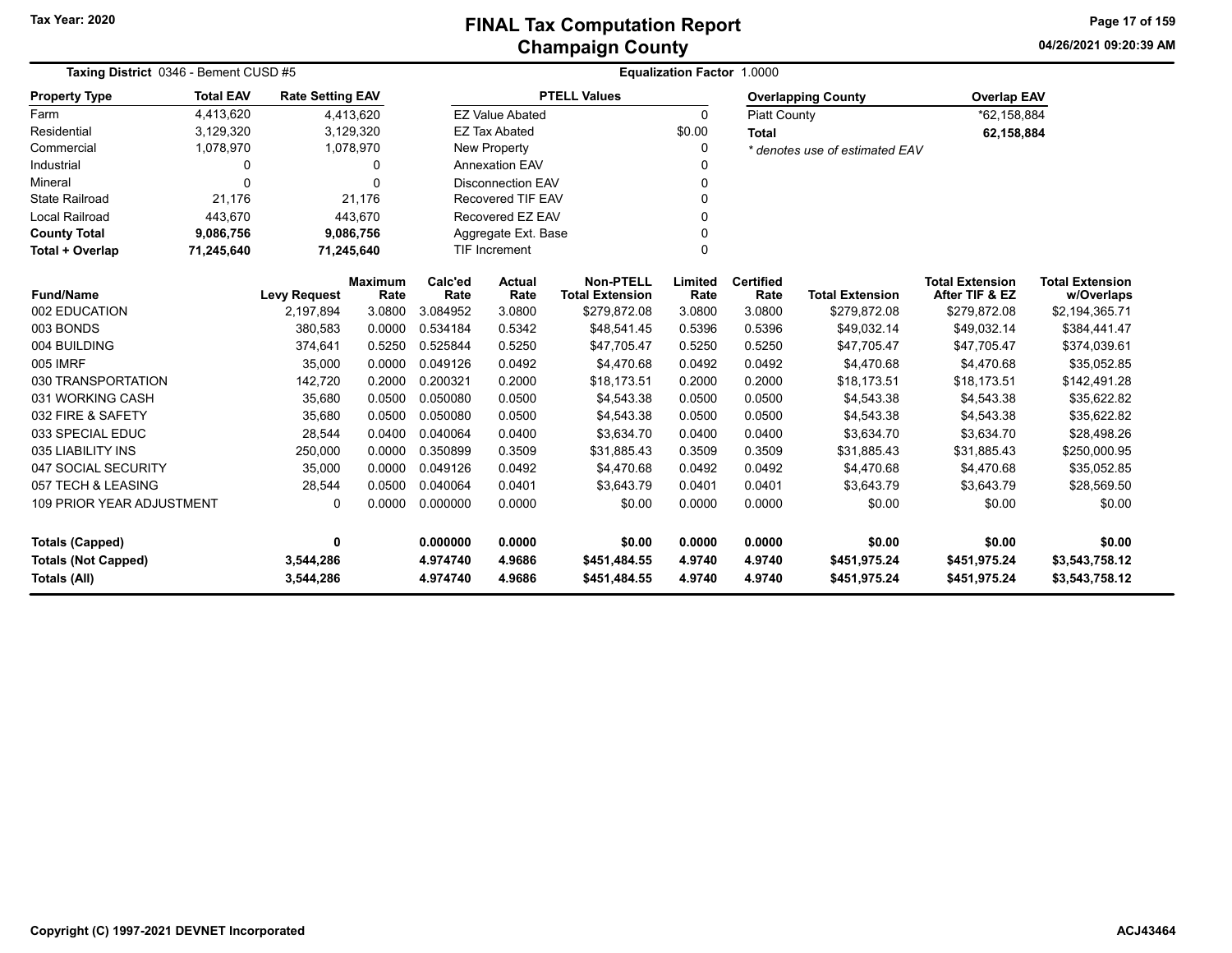**04/26/2021 09:20:39 AMPage 18 of 159**

| Taxing District 0348 - Tolono CUSD #7 |                  |                         |                        |                 |                                    | <b>Equalization Factor 1.0000</b>          |                 |                          |                        |                                          |                                      |
|---------------------------------------|------------------|-------------------------|------------------------|-----------------|------------------------------------|--------------------------------------------|-----------------|--------------------------|------------------------|------------------------------------------|--------------------------------------|
| <b>Property Type</b>                  | <b>Total EAV</b> | <b>Rate Setting EAV</b> |                        |                 |                                    | <b>PTELL Values</b>                        |                 |                          |                        |                                          |                                      |
| Farm                                  | 85,205,990       |                         | 85,177,111             |                 | <b>EZ Value Abated</b>             |                                            | 0               |                          |                        |                                          |                                      |
| Residential                           | 137,964,511      | 120,041,779             |                        |                 | <b>EZ Tax Abated</b>               |                                            | \$0.00          |                          |                        |                                          |                                      |
| Commercial                            | 13,375,046       |                         | 12,035,352             |                 | <b>New Property</b>                |                                            | 715,660         |                          |                        |                                          |                                      |
| Industrial                            | 202,513          |                         | 202,467                |                 | <b>Annexation EAV</b>              |                                            | 0               |                          |                        |                                          |                                      |
| Mineral                               | $\Omega$         |                         | O                      |                 | <b>Disconnection EAV</b>           |                                            |                 |                          |                        |                                          |                                      |
| <b>State Railroad</b>                 | 5,482,323        |                         | 5,482,323              |                 | <b>Recovered TIF EAV</b>           |                                            |                 |                          |                        |                                          |                                      |
| <b>Local Railroad</b>                 | 860,090          |                         | 802,770                |                 | Recovered EZ EAV                   |                                            | 0               |                          |                        |                                          |                                      |
| <b>County Total</b>                   | 243,090,473      | 223,741,802             |                        |                 | Aggregate Ext. Base                |                                            | 7,335,804       |                          |                        |                                          |                                      |
| Total + Overlap                       | 243,090,473      | 223,741,802             |                        |                 | <b>TIF Increment</b><br>19,348,671 |                                            |                 |                          |                        |                                          |                                      |
| <b>Fund/Name</b>                      |                  | <b>Levy Request</b>     | <b>Maximum</b><br>Rate | Calc'ed<br>Rate | <b>Actual</b><br>Rate              | <b>Non-PTELL</b><br><b>Total Extension</b> | Limited<br>Rate | <b>Certified</b><br>Rate | <b>Total Extension</b> | <b>Total Extension</b><br>After TIF & EZ | <b>Total Extension</b><br>w/Overlaps |
| 002 EDUCATION                         |                  | 6,170,622               | 0.0000                 | 2.757921        | 2.7580                             | \$6,170,798.90                             | 2.5703          | 2.5703                   | \$6,248,154.43         | \$5,750,835.54                           | \$5,750,835.54                       |
| 003 BOND                              |                  | 182,274                 | 0.0000                 | 0.081466        | 0.0815                             | \$182,349.57                               | 0.0824          | 0.0824                   | \$200,306.55           | \$184,363.24                             | \$184,363.24                         |
| 004 BUILDING                          |                  | 890,892                 | 0.7500                 | 0.398179        | 0.3982                             | \$890,939.86                               | 0.3713          | 0.3713                   | \$902,594.93           | \$830,753.31                             | \$830,753.31                         |
| 005 IMRF                              |                  | 151,159                 | 0.0000                 | 0.067560        | 0.0676                             | \$151,249.46                               | 0.0631          | 0.0631                   | \$153,390.09           | \$141,181.08                             | \$141,181.08                         |
| 030 TRANSPORTATION                    |                  | 352,601                 | 0.0000                 | 0.157593        | 0.1576                             | \$352,617.08                               | 0.1470          | 0.1470                   | \$357,343.00           | \$328,900.45                             | \$328,900.45                         |
| 031 WORKING CASH                      |                  | 13,791                  | 0.0500                 | 0.006164        | 0.0062                             | \$13,871.99                                | 0.0058          | 0.0058                   | \$14,099.25            | \$12,977.02                              | \$12,977.02                          |
| 033 SPECIAL EDUC                      |                  | 57,300                  | 0.8000                 | 0.025610        | 0.0257                             | \$57,501.64                                | 0.0240          | 0.0240                   | \$58,341.71            | \$53,698.03                              | \$53,698.03                          |
| 035 LIABILITY INS                     |                  | 256,307                 | 0.0000                 | 0.114555        | 0.1146                             | \$256,408.11                               | 0.1069          | 0.1069                   | \$259,863.72           | \$239,179.99                             | \$239,179.99                         |
| 047 SOCIAL SECURITY                   |                  | 183,314                 | 0.0000                 | 0.081931        | 0.0820                             | \$183,468.28                               | 0.0765          | 0.0765                   | \$185,964.21           | \$171,162.48                             | \$171,162.48                         |
| <b>Totals (Capped)</b>                |                  | 8,075,986               |                        | 3.609513        | 3.6099                             | \$8,076,855.32                             | 3.3649          | 3.3649                   | \$8,179,751.34         | \$7,528,687.90                           | \$7,528,687.90                       |
| <b>Totals (Not Capped)</b>            |                  | 182,274                 |                        | 0.081466        | 0.0815                             | \$182,349.57                               | 0.0824          | 0.0824                   | \$200,306.55           | \$184,363.24                             | \$184,363.24                         |
| Totals (All)                          |                  | 8,258,260               |                        | 3.690979        | 3.6914                             | \$8,259,204.89                             | 3.4473          | 3.4473                   | \$8,380,057.89         | \$7,713,051.14                           | \$7,713,051.14                       |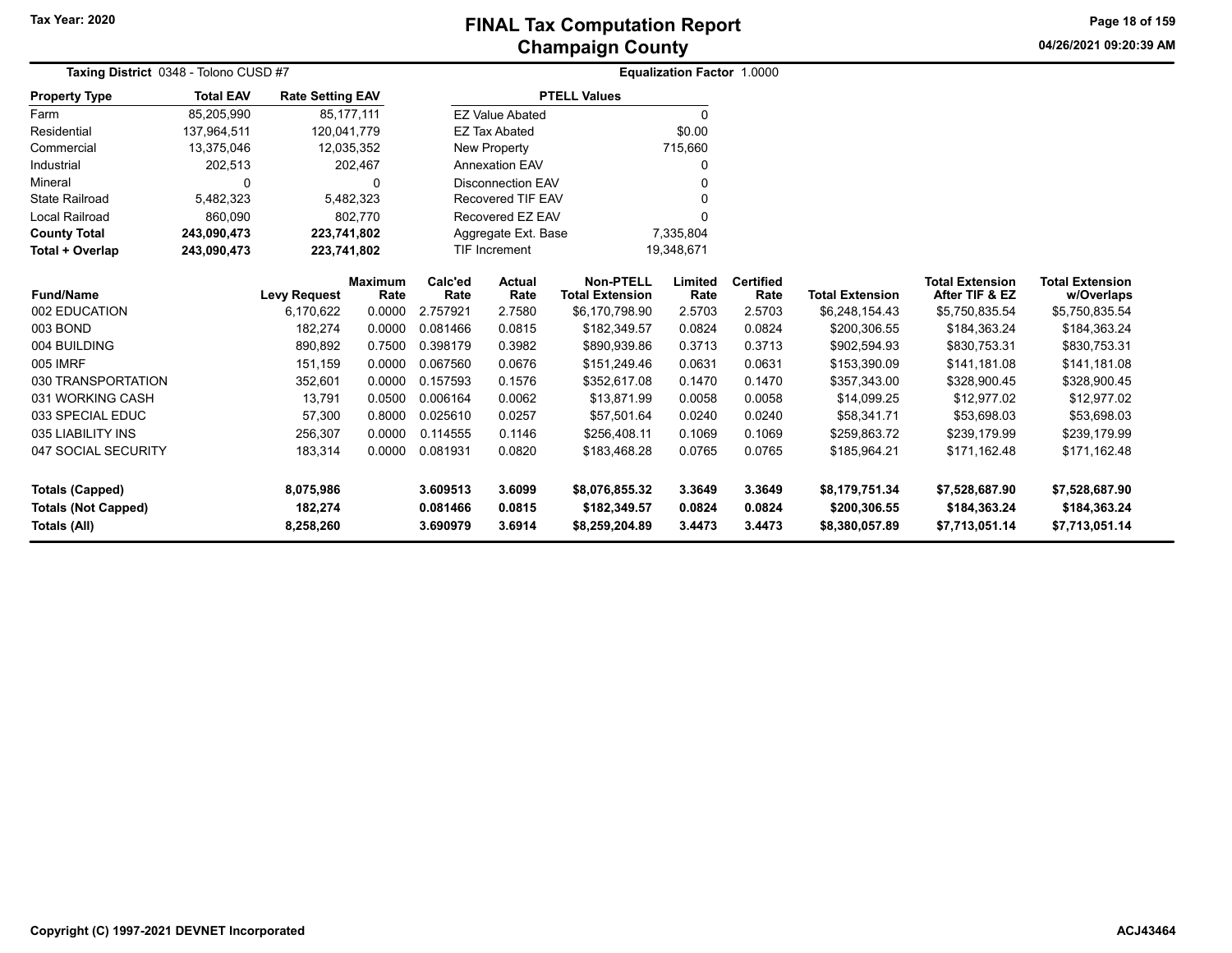**04/26/2021 09:20:39 AMPage 19 of 159**

| Taxing District 0349 - Monticello CUSD #25                 |                  |                         |                 | Equalization Factor 1.0000 |                          |                                            |                 |                          |                                |                                          |                                      |  |
|------------------------------------------------------------|------------------|-------------------------|-----------------|----------------------------|--------------------------|--------------------------------------------|-----------------|--------------------------|--------------------------------|------------------------------------------|--------------------------------------|--|
| <b>Property Type</b>                                       | <b>Total EAV</b> | <b>Rate Setting EAV</b> |                 |                            |                          | <b>PTELL Values</b>                        |                 |                          | <b>Overlapping County</b>      | <b>Overlap EAV</b>                       |                                      |  |
| Farm                                                       | 15,736,670       | 15,736,670              |                 |                            | <b>EZ Value Abated</b>   |                                            | $\Omega$        | DeWitt County            |                                | *720,380                                 |                                      |  |
| Residential                                                | 1,239,850        |                         | 1,239,850       |                            | <b>EZ Tax Abated</b>     |                                            | \$0.00          | <b>Piatt County</b>      |                                | *257,521,845                             |                                      |  |
| Commercial                                                 | 0                |                         | 0               |                            | <b>New Property</b>      |                                            | 312,870         | <b>Total</b>             |                                | 258,242,225                              |                                      |  |
| Industrial                                                 | 0                |                         | U               |                            | <b>Annexation EAV</b>    |                                            | 0               |                          | * denotes use of estimated EAV |                                          |                                      |  |
| Mineral                                                    | 0                |                         | U               |                            | <b>Disconnection EAV</b> |                                            | 0               |                          |                                |                                          |                                      |  |
| <b>State Railroad</b>                                      | $\Omega$         |                         | U               |                            | Recovered TIF EAV        |                                            | 0               |                          |                                |                                          |                                      |  |
| <b>Local Railroad</b>                                      | 4,660            |                         | 4,660           |                            | Recovered EZ EAV         |                                            | 0               |                          |                                |                                          |                                      |  |
| <b>County Total</b>                                        | 16,981,180       | 16,981,180              |                 |                            | Aggregate Ext. Base      |                                            | 0               |                          |                                |                                          |                                      |  |
| <b>Total + Overlap</b>                                     | 275,223,405      | 275,223,405             |                 |                            | <b>TIF Increment</b>     |                                            | $\Omega$        |                          |                                |                                          |                                      |  |
| <b>Fund/Name</b>                                           |                  | <b>Levy Request</b>     | Maximum<br>Rate | Calc'ed<br>Rate            | Actual<br>Rate           | <b>Non-PTELL</b><br><b>Total Extension</b> | Limited<br>Rate | <b>Certified</b><br>Rate | <b>Total Extension</b>         | <b>Total Extension</b><br>After TIF & EZ | <b>Total Extension</b><br>w/Overlaps |  |
| 002 EDUCATION                                              |                  | 5,155,000               | 1.8400          | 1.873024                   | 1.8400                   | \$312,453.71                               | 1.8400          | 1.8400                   | \$312,453.71                   | \$312,453.71                             | \$5,064,110.65                       |  |
| 003 BOND                                                   |                  | 2.096.572               | 0.0000          | 0.761771                   | 0.7618                   | \$129,362.63                               | 0.7695          | 0.7695                   | \$130,670.18                   | \$130,670.18                             | \$2,117,844.10                       |  |
| 004 BUILDING                                               |                  | 1,400,000               | 0.5000          | 0.508678                   | 0.5000                   | \$84,905.90                                | 0.5000          | 0.5000                   | \$84,905.90                    | \$84,905.90                              | \$1,376,117.03                       |  |
| 005 IMRF                                                   |                  | 240,000                 | 0.0000          | 0.087202                   | 0.0873                   | \$14,824.57                                | 0.0873          | 0.0873                   | \$14,824.57                    | \$14,824.57                              | \$240,270.03                         |  |
| 030 TRANSPORTATION                                         |                  | 500,000                 | 0.2000          | 0.181671                   | 0.1817                   | \$30,854.80                                | 0.1817          | 0.1817                   | \$30,854.80                    | \$30,854.80                              | \$500,080.93                         |  |
| 031 WORKING CASH                                           |                  | 140,000                 | 0.0500          | 0.050868                   | 0.0500                   | \$8,490.59                                 | 0.0500          | 0.0500                   | \$8,490.59                     | \$8,490.59                               | \$137,611.70                         |  |
| 032 FIRE & SAFETY                                          |                  | 140,000                 | 0.0500          | 0.050868                   | 0.0500                   | \$8,490.59                                 | 0.0500          | 0.0500                   | \$8,490.59                     | \$8,490.59                               | \$137,611.70                         |  |
| 033 SPECIAL EDUC                                           |                  | 112,000                 | 0.0400          | 0.040694                   | 0.0400                   | \$6,792.47                                 | 0.0400          | 0.0400                   | \$6,792.47                     | \$6,792.47                               | \$110,089.36                         |  |
| 035 LIABILITY INS                                          |                  | 295,000                 | 0.0000          | 0.107186                   | 0.1072                   | \$18,203.82                                | 0.1072          | 0.1072                   | \$18,203.82                    | \$18,203.82                              | \$295,039.49                         |  |
| 047 SOCIAL SECURITY                                        |                  | 240,000                 | 0.0000          | 0.087202                   | 0.0873                   | \$14,824.57                                | 0.0873          | 0.0873                   | \$14,824.57                    | \$14,824.57                              | \$240,270.03                         |  |
| 057 TECH & LEASING                                         |                  | 140,000                 | 0.0500          | 0.050868                   | 0.0500                   | \$8,490.59                                 | 0.0500          | 0.0500                   | \$8,490.59                     | \$8,490.59                               | \$137,611.70                         |  |
| <b>109 PRIOR YEAR ADJUSTMENT</b><br>0.0000<br>$\mathbf{0}$ |                  |                         | 0.000000        | 0.0000                     | \$0.00                   | 0.0000                                     | 0.0000          | \$0.00                   | \$0.00                         | \$0.00                                   |                                      |  |
| <b>Totals (Capped)</b>                                     | 0.000000         | 0.0000                  | \$0.00          | 0.0000                     | 0.0000                   | \$0.00                                     | \$0.00          | \$0.00                   |                                |                                          |                                      |  |
| <b>Totals (Not Capped)</b>                                 |                  | 10,458,572              |                 | 3.800032                   | 3.7553                   | \$637,694.24                               | 3.7630          | 3.7630                   | \$639,001.79                   | \$639,001.79                             | \$10,356,656.72                      |  |
| 3.7553<br><b>Totals (All)</b><br>10,458,572<br>3.800032    |                  |                         |                 |                            | \$637,694.24             | 3.7630                                     | 3.7630          | \$639,001.79             | \$639,001.79                   | \$10,356,656.72                          |                                      |  |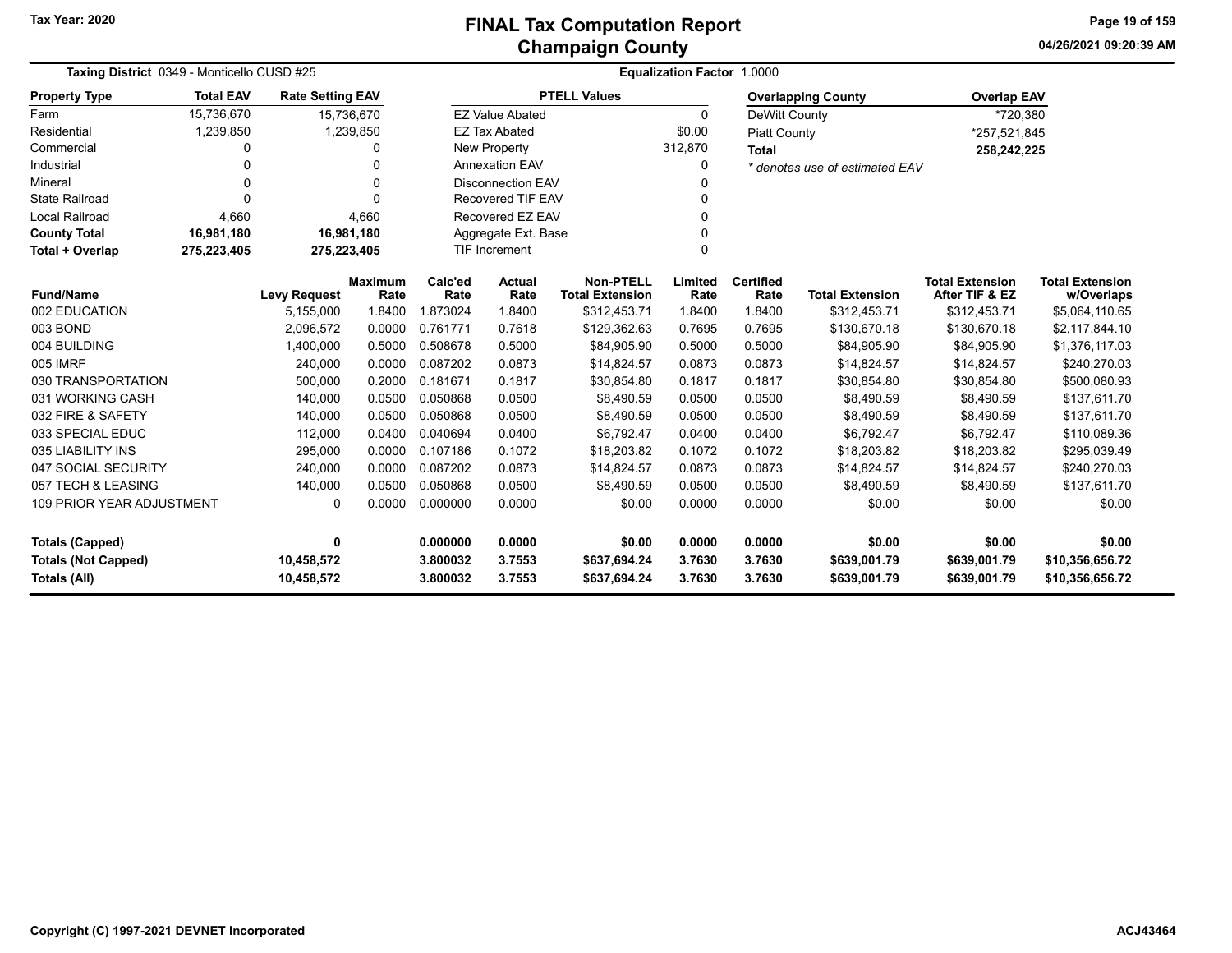|                                                                      | Taxing District 0350 - Atwood-Hammond School #39-P |                                |                                  |                                  | Equalization Factor 1.0000      |                                                          |                            |                                    |                                      |                                                        |                                                      |  |  |
|----------------------------------------------------------------------|----------------------------------------------------|--------------------------------|----------------------------------|----------------------------------|---------------------------------|----------------------------------------------------------|----------------------------|------------------------------------|--------------------------------------|--------------------------------------------------------|------------------------------------------------------|--|--|
| <b>Property Type</b>                                                 | <b>Total EAV</b>                                   | <b>Rate Setting EAV</b>        |                                  |                                  |                                 | <b>PTELL Values</b>                                      |                            |                                    | <b>Overlapping County</b>            | <b>Overlap EAV</b>                                     |                                                      |  |  |
| Farm                                                                 | 445,140                                            |                                | 445,140                          |                                  | <b>EZ Value Abated</b>          |                                                          | 0                          | Douglas County                     |                                      | *24,169,923                                            |                                                      |  |  |
| Residential                                                          | 78,570                                             |                                | 78,570                           |                                  | EZ Tax Abated                   |                                                          | \$0.00                     | <b>Moultrie County</b>             |                                      | *5,657,910                                             |                                                      |  |  |
| Commercial                                                           | 0                                                  |                                | $\Omega$                         |                                  | New Property                    |                                                          | 0                          | Piatt County                       |                                      | *33,260,435                                            |                                                      |  |  |
| Industrial                                                           | 0                                                  |                                | $\Omega$                         |                                  | <b>Annexation EAV</b>           |                                                          | 0                          | <b>Total</b>                       |                                      | 63,088,268                                             |                                                      |  |  |
| Mineral                                                              | 0                                                  |                                | 0                                |                                  | <b>Disconnection EAV</b>        |                                                          | 0                          |                                    | * denotes use of estimated EAV       |                                                        |                                                      |  |  |
| <b>State Railroad</b>                                                | $\mathbf{0}$                                       |                                | $\Omega$                         |                                  | <b>Recovered TIF EAV</b>        |                                                          | 0                          |                                    |                                      |                                                        |                                                      |  |  |
| Local Railroad                                                       | $\Omega$                                           |                                | $\Omega$                         |                                  | Recovered EZ EAV<br>0           |                                                          |                            |                                    |                                      |                                                        |                                                      |  |  |
| <b>County Total</b>                                                  | 523,710                                            |                                | 523,710                          | Aggregate Ext. Base              |                                 |                                                          |                            |                                    |                                      |                                                        |                                                      |  |  |
| Total + Overlap                                                      | 63,611,978                                         |                                | 63,611,978                       |                                  | <b>TIF Increment</b>            |                                                          | 0                          | 0                                  |                                      |                                                        |                                                      |  |  |
| <b>Fund/Name</b><br>003 BOND<br><b>109 PRIOR YEAR ADJUSTMENT</b>     |                                                    | <b>Levy Request</b><br>270.635 | <b>Maximum</b><br>Rate<br>0.0000 | Calc'ed<br>Rate<br>0.425447      | <b>Actual</b><br>Rate<br>0.4255 | <b>Non-PTELL</b><br><b>Total Extension</b><br>\$2,228.39 | Limited<br>Rate<br>0.4298  | <b>Certified</b><br>Rate<br>0.4298 | <b>Total Extension</b><br>\$2,250.91 | <b>Total Extension</b><br>After TIF & EZ<br>\$2,250.91 | <b>Total Extension</b><br>w/Overlaps<br>\$273,404.28 |  |  |
|                                                                      |                                                    | 0                              | 0.0000                           | 0.000000                         | 0.0000                          | \$0.00                                                   | 0.0000                     | 0.0000                             | \$0.00                               | \$0.00                                                 | \$0.00                                               |  |  |
| <b>Totals (Capped)</b><br><b>Totals (Not Capped)</b><br>Totals (All) |                                                    | 0<br>270,635<br>270,635        |                                  | 0.000000<br>0.425447<br>0.425447 | 0.0000<br>0.4255<br>0.4255      | \$0.00<br>\$2,228.39<br>\$2,228.39                       | 0.0000<br>0.4298<br>0.4298 | 0.0000<br>0.4298<br>0.4298         | \$0.00<br>\$2,250.91<br>\$2,250.91   | \$0.00<br>\$2,250.91<br>\$2,250.91                     | \$0.00<br>\$273,404.28<br>\$273,404.28               |  |  |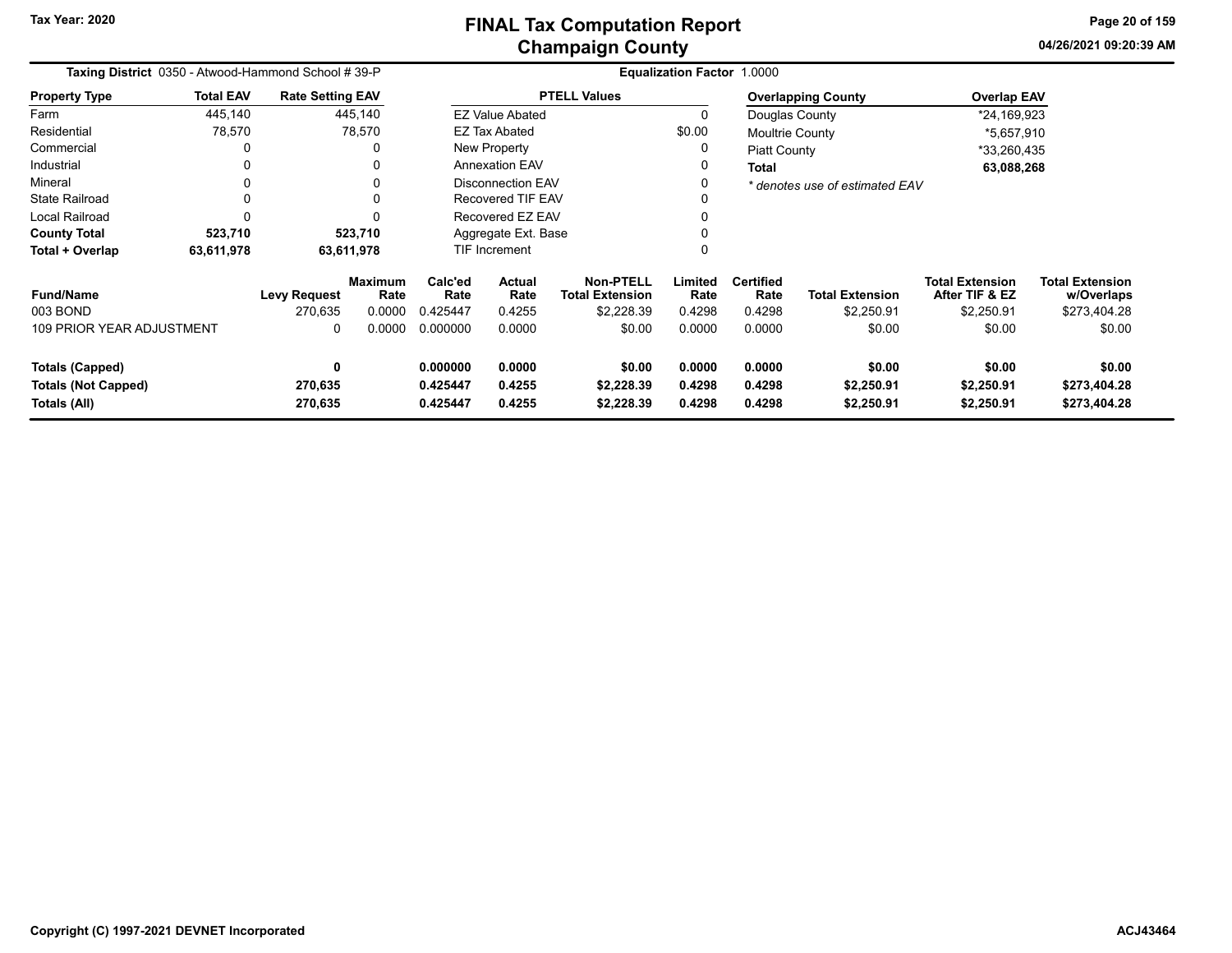**04/26/2021 09:20:39 AM Page 21 of 159**

| Taxing District 0351 - Urbana Unit 116 Schools |                  |                         |                        | Equalization Factor 1.0000 |                          |                                            |                 |                          |                        |                                          |                                      |
|------------------------------------------------|------------------|-------------------------|------------------------|----------------------------|--------------------------|--------------------------------------------|-----------------|--------------------------|------------------------|------------------------------------------|--------------------------------------|
| <b>Property Type</b>                           | <b>Total EAV</b> | <b>Rate Setting EAV</b> |                        |                            |                          | <b>PTELL Values</b>                        |                 |                          |                        |                                          |                                      |
| Farm                                           | 15,619,250       |                         | 15,521,611             |                            | <b>EZ Value Abated</b>   |                                            | 12,402,600      |                          |                        |                                          |                                      |
| Residential                                    | 414,788,115      | 408,942,734             |                        |                            | <b>EZ Tax Abated</b>     |                                            | \$728,913.21    |                          |                        |                                          |                                      |
| Commercial                                     | 305,624,370      | 267,250,460             |                        |                            | <b>New Property</b>      |                                            | 12,676,460      |                          |                        |                                          |                                      |
| Industrial                                     | 10,966,310       |                         | 9,184,380              |                            | <b>Annexation EAV</b>    |                                            | 0               |                          |                        |                                          |                                      |
| Mineral                                        | $\Omega$         |                         | 0                      |                            | <b>Disconnection EAV</b> |                                            | 0               |                          |                        |                                          |                                      |
| <b>State Railroad</b>                          | 178,435          |                         | 178.435                |                            | Recovered TIF EAV        |                                            | U               |                          |                        |                                          |                                      |
| <b>Local Railroad</b>                          | 17,660           |                         | 17,660                 |                            | Recovered EZ EAV         | 931,290                                    |                 |                          |                        |                                          |                                      |
| <b>County Total</b>                            | 747,194,140      | 701,095,280             |                        |                            | Aggregate Ext. Base      |                                            | 36,936,306      |                          |                        |                                          |                                      |
| Total + Overlap                                | 747,194,140      | 701,095,280             |                        |                            | TIF Increment            |                                            | 33,696,260      |                          |                        |                                          |                                      |
| <b>Fund/Name</b>                               |                  | <b>Levy Request</b>     | <b>Maximum</b><br>Rate | Calc'ed<br>Rate            | Actual<br>Rate           | <b>Non-PTELL</b><br><b>Total Extension</b> | Limited<br>Rate | <b>Certified</b><br>Rate | <b>Total Extension</b> | <b>Total Extension</b><br>After TIF & EZ | <b>Total Extension</b><br>w/Overlaps |
| 002 EDUCATION                                  |                  | 34,439,000              | 0.0000                 | 4.912171                   | 4.9122                   | \$34,439,202.34                            | 4.1099          | 4.1099                   | \$30,708,931.96        | \$28,814,314.91                          | \$28,814,314.91                      |
| 003 BOND                                       |                  | 2,642,588               | 0.0000                 | 0.376923                   | 0.3770                   | \$2,643,129.21                             | 0.3808          | 0.3808                   | \$2,845,315.29         | \$2,669,770.83                           | \$2,669,770.83                       |
| 004 BUILDING                                   |                  | 5,500,000               | 0.7500                 | 0.784487                   | 0.7500                   | \$5,258,214.60                             | 0.6400          | 0.6400                   | \$4,782,042.50         | \$4,487,009.79                           | \$4,487,009.79                       |
| 005 IMRF                                       |                  | 1,000,000               | 0.0000                 | 0.142634                   | 0.1427                   | \$1,000,462.96                             | 0.1198          | 0.1198                   | \$895,138.58           | \$839.912.15                             | \$839,912.15                         |
| 030 TRANSPORTATION                             |                  | 1,700,000               | 0.0000                 | 0.242478                   | 0.2425                   | \$1,700,156.05                             | 0.2035          | 0.2035                   | \$1,520,540.07         | \$1,426,728.89                           | \$1,426,728.89                       |
| 031 WORKING CASH                               |                  | 1,000                   | 0.0500                 | 0.000143                   | 0.0002                   | \$1,402.19                                 | 0.0002          | 0.0002                   | \$1,494.39             | \$1,402.19                               | \$1,402.19                           |
| 032 FIRE & SAFETY                              |                  | 430,000                 | 0.1000                 | 0.061333                   | 0.0614                   | \$430,472.50                               | 0.0516          | 0.0516                   | \$385,552.18           | \$361,765.16                             | \$361,765.16                         |
| 033 SPECIAL EDUC                               |                  | 1,000,000               | 0.8000                 | 0.142634                   | 0.1427                   | \$1,000,462.96                             | 0.1198          | 0.1198                   | \$895,138.58           | \$839,912.15                             | \$839,912.15                         |
| 035 LIABILITY INS                              |                  | 1,000,000               | 0.0000                 | 0.142634                   | 0.1427                   | \$1,000,462.96                             | 0.1198          | 0.1198                   | \$895,138.58           | \$839,912.15                             | \$839,912.15                         |
| 047 SOCIAL SECURITY                            |                  | 1,100,000               | 0.0000                 | 0.156897                   | 0.1569                   | \$1,100,018.49                             | 0.1317          | 0.1317                   | \$984,054.68           | \$923,342.48                             | \$923,342.48                         |
| <b>Totals (Capped)</b>                         |                  | 46,170,000              |                        | 6.585411                   | 6.5513                   | \$45,930,855.05                            | 5.4963          | 5.4963                   | \$41,068,031.52        | \$38,534,299.87                          | \$38,534,299.87                      |
| <b>Totals (Not Capped)</b>                     |                  | 2,642,588               |                        | 0.376923                   | 0.3770                   | \$2,643,129.21                             | 0.3808          | 0.3808                   | \$2,845,315.29         | \$2,669,770.83                           | \$2,669,770.83                       |
| Totals (All)                                   |                  | 48,812,588              |                        | 6.962334                   | 6.9283                   | \$48,573,984.26                            | 5.8771          | 5.8771                   | \$43,913,346.81        | \$41,204,070.70                          | \$41,204,070.70                      |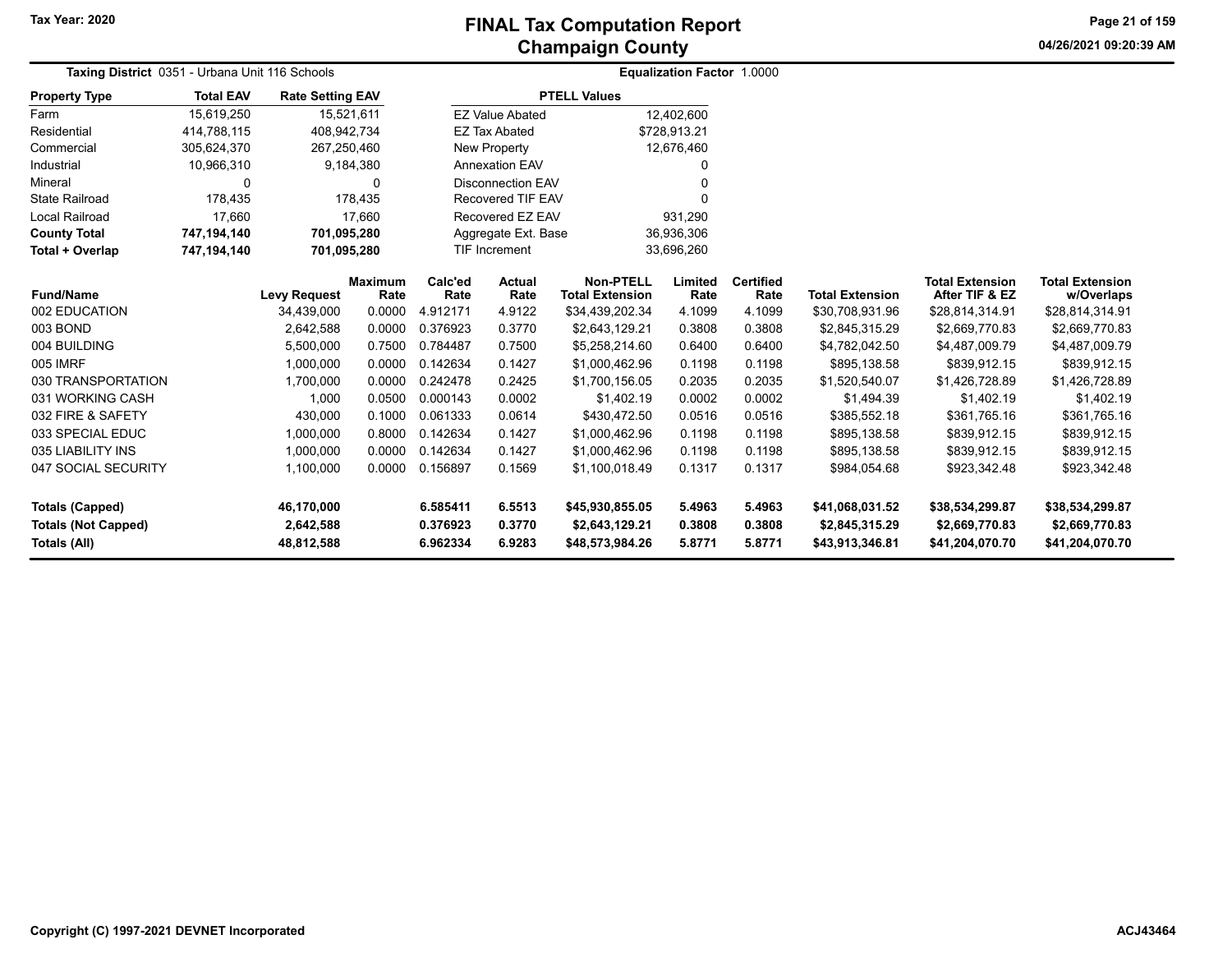**04/26/2021 09:20:39 AMPage 22 of 159**

| Taxing District 0352 - Tuscola CUSD #301                             | Equalization Factor 1.0000 |                         |                        |                      |                          |                                            |                  |                          |                                |                                          |                                      |
|----------------------------------------------------------------------|----------------------------|-------------------------|------------------------|----------------------|--------------------------|--------------------------------------------|------------------|--------------------------|--------------------------------|------------------------------------------|--------------------------------------|
| <b>Property Type</b>                                                 | <b>Total EAV</b>           | <b>Rate Setting EAV</b> |                        |                      |                          | <b>PTELL Values</b>                        |                  |                          | <b>Overlapping County</b>      | <b>Overlap EAV</b>                       |                                      |
| Farm                                                                 | 3,294,680                  |                         | 3,294,680              |                      | <b>EZ Value Abated</b>   |                                            | $\Omega$         | Douglas County           |                                | *127,179,958                             |                                      |
| Residential                                                          | 1,273,630                  |                         | 1,273,630              |                      | <b>EZ Tax Abated</b>     |                                            | \$0.00           | <b>Total</b>             |                                | 127,179,958                              |                                      |
| Commercial                                                           | 54,720                     |                         | 54,720                 |                      | New Property             |                                            | 41,740           |                          | * denotes use of estimated EAV |                                          |                                      |
| Industrial                                                           | 0                          |                         | $\Omega$               |                      | <b>Annexation EAV</b>    |                                            | 0                |                          |                                |                                          |                                      |
| Mineral                                                              | 0                          |                         | $\Omega$               |                      | <b>Disconnection EAV</b> |                                            | 0                |                          |                                |                                          |                                      |
| <b>State Railroad</b>                                                | 35,293                     |                         | 35,293                 |                      | <b>Recovered TIF EAV</b> |                                            | 0                |                          |                                |                                          |                                      |
| <b>Local Railroad</b>                                                | $\Omega$                   |                         | $\Omega$               |                      | Recovered EZ EAV         |                                            | $\Omega$         |                          |                                |                                          |                                      |
| <b>County Total</b>                                                  | 4,658,323                  |                         | 4,658,323              |                      | Aggregate Ext. Base      |                                            | 0                |                          |                                |                                          |                                      |
| Total + Overlap                                                      | 131,838,281                | 131,838,281             |                        |                      | <b>TIF Increment</b>     |                                            | $\Omega$         |                          |                                |                                          |                                      |
| <b>Fund/Name</b>                                                     |                            | <b>Levy Request</b>     | <b>Maximum</b><br>Rate | Calc'ed<br>Rate      | <b>Actual</b><br>Rate    | <b>Non-PTELL</b><br><b>Total Extension</b> | Limited<br>Rate  | <b>Certified</b><br>Rate | <b>Total Extension</b>         | <b>Total Extension</b><br>After TIF & EZ | <b>Total Extension</b><br>w/Overlaps |
| 002 EDUCATION                                                        |                            | 3,782,797               | 2.7500                 | 2.869271             | 2.7500                   | \$128,103.88                               | 2.7500           | 2.7500                   | \$128,103.88                   | \$128,103.88                             | \$3,625,552.73                       |
| 003 BOND                                                             |                            | 1,009,907               | 0.0000                 | 0.766020             | 0.7661                   | \$35,687.41                                | 0.7738           | 0.7738                   | \$36,046.10                    | \$36,046.10                              | \$1,020,164.62                       |
| 004 BUILDING                                                         |                            | 687,782                 | 0.5000                 | 0.521686             | 0.5000                   | \$23,291.62                                | 0.5000           | 0.5000                   | \$23,291.62                    | \$23,291.62                              | \$659,191.41                         |
| 005 IMRF                                                             |                            | 82,000                  | 0.0000                 | 0.062197             | 0.0622                   | \$2.897.48                                 | 0.0622           | 0.0622                   | \$2,897.48                     | \$2,897.48                               | \$82,003.41                          |
| 030 TRANSPORTATION                                                   |                            | 275,113                 | 0.2000                 | 0.208675             | 0.2000                   | \$9,316.65                                 | 0.2000           | 0.2000                   | \$9,316.65                     | \$9,316.65                               | \$263,676.56                         |
| 031 WORKING CASH                                                     |                            | 68,779                  | 0.0500                 | 0.052169             | 0.0500                   | \$2,329.16                                 | 0.0500           | 0.0500                   | \$2,329.16                     | \$2,329.16                               | \$65,919.14                          |
| 032 FIRE & SAFETY                                                    |                            | 68,779                  | 0.0500                 | 0.052169             | 0.0500                   | \$2,329.16                                 | 0.0500           | 0.0500                   | \$2,329.16                     | \$2,329.16                               | \$65,919.14                          |
| 033 SPECIAL EDUC                                                     |                            | 55,023                  | 0.0400                 | 0.041735             | 0.0400                   | \$1,863.33                                 | 0.0400           | 0.0400                   | \$1,863.33                     | \$1,863.33                               | \$52,735.31                          |
| 035 LIABILITY INS                                                    |                            | 438,000                 | 0.0000                 | 0.332225             | 0.3323                   | \$15,479.61                                | 0.3323           | 0.3323                   | \$15,479.61                    | \$15,479.61                              | \$438,098.61                         |
| 047 SOCIAL SECURITY                                                  |                            | 116,300                 | 0.0000                 | 0.088214             | 0.0883                   | \$4,113.30                                 | 0.0883           | 0.0883                   | \$4,113.30                     | \$4,113.30                               | \$116,413.20                         |
| 057 TECH & LEASING                                                   |                            | 68,779                  | 0.0500                 | 0.052169             | 0.0500                   | \$2,329.16                                 | 0.0500           | 0.0500                   | \$2,329.16                     | \$2,329.16                               | \$65,919.14                          |
| <b>109 PRIOR YEAR ADJUSTMENT</b><br>0                                |                            |                         | 0.0000                 | 0.000000             | 0.0000                   | \$0.00                                     | 0.0000           | 0.0000                   | \$0.00                         | \$0.00                                   | \$0.00                               |
| <b>Totals (Capped)</b><br>0                                          |                            |                         |                        | 0.000000             | 0.0000                   | \$0.00                                     | 0.0000           | 0.0000                   | \$0.00                         | \$0.00                                   | \$0.00                               |
| <b>Totals (Not Capped)</b><br>6,653,259<br>Totals (All)<br>6,653,259 |                            |                         |                        | 5.046530<br>5.046530 | 4.8889<br>4.8889         | \$227,740.76<br>\$227,740.76               | 4.8966<br>4.8966 | 4.8966<br>4.8966         | \$228,099.45<br>\$228,099.45   | \$228,099.45<br>\$228,099.45             | \$6,455,593.27<br>\$6,455,593.27     |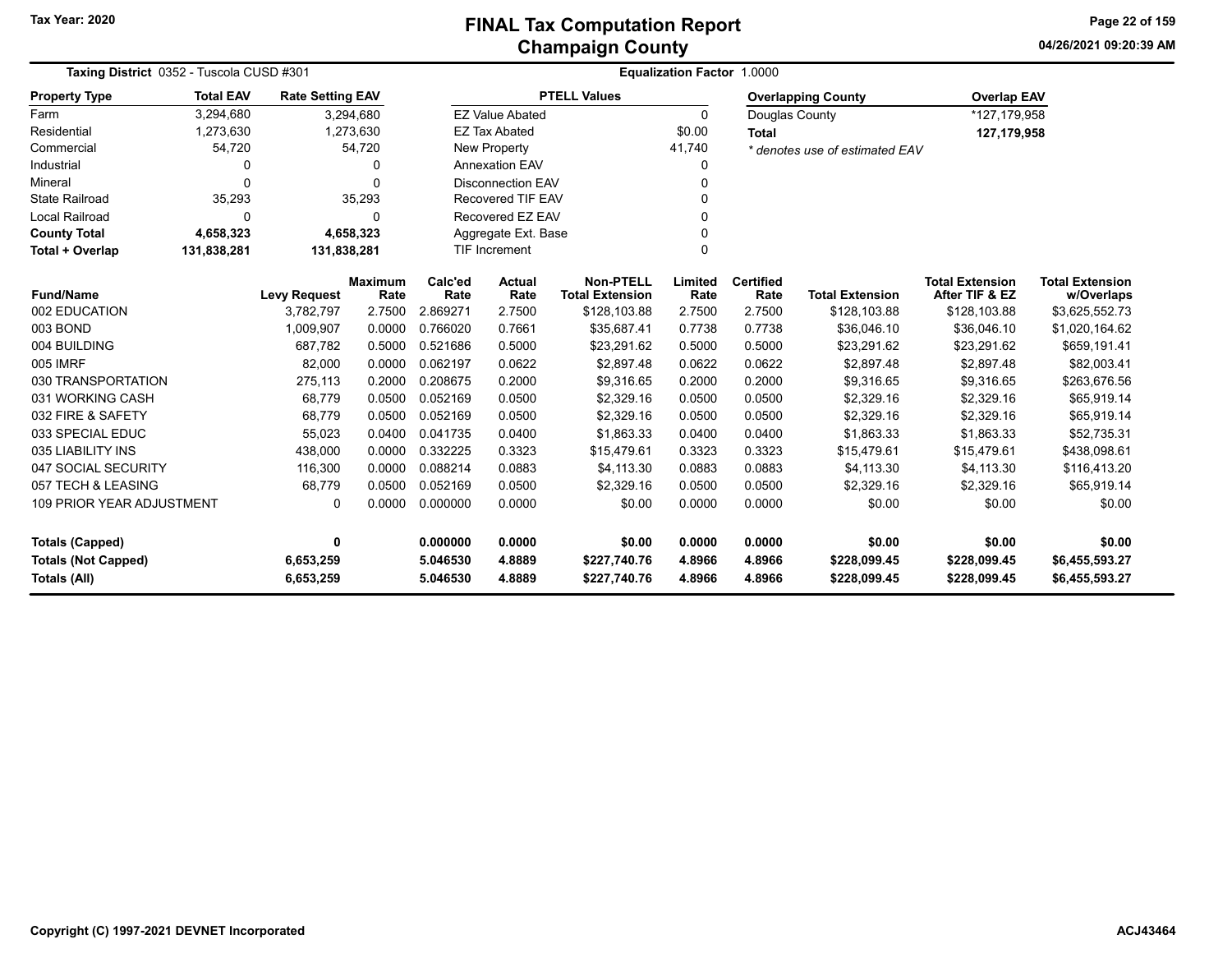**04/26/2021 09:20:39 AMPage 23 of 159**

| Taxing District 0353 - Villa Grove CUSD #302                                |                  |                         |                        | Equalization Factor 1.0000 |                           |                                     |                  |                          |                                |                                          |                                      |  |
|-----------------------------------------------------------------------------|------------------|-------------------------|------------------------|----------------------------|---------------------------|-------------------------------------|------------------|--------------------------|--------------------------------|------------------------------------------|--------------------------------------|--|
| <b>Property Type</b>                                                        | <b>Total EAV</b> | <b>Rate Setting EAV</b> |                        |                            |                           | <b>PTELL Values</b>                 |                  |                          | <b>Overlapping County</b>      | <b>Overlap EAV</b>                       |                                      |  |
| Farm                                                                        | 14,135,340       |                         | 14,135,340             |                            | <b>EZ Value Abated</b>    |                                     | $\Omega$         | Douglas County           |                                | *59,687,425                              |                                      |  |
| Residential                                                                 | 3,235,680        |                         | 3,235,680              |                            | <b>EZ Tax Abated</b>      |                                     | \$0.00           | <b>Total</b>             |                                | 59,687,425                               |                                      |  |
| Commercial                                                                  | $\Omega$         |                         | 0                      |                            | <b>New Property</b>       |                                     | 71,270           |                          | * denotes use of estimated EAV |                                          |                                      |  |
| Industrial                                                                  | $\mathbf{0}$     |                         | 0                      |                            | <b>Annexation EAV</b>     |                                     | 0                |                          |                                |                                          |                                      |  |
| Mineral                                                                     | $\Omega$         |                         | $\Omega$               |                            | <b>Disconnection EAV</b>  |                                     | $\Omega$         |                          |                                |                                          |                                      |  |
| <b>State Railroad</b>                                                       | 394,646          |                         | 394,646                |                            | <b>Recovered TIF EAV</b>  |                                     |                  |                          |                                |                                          |                                      |  |
| <b>Local Railroad</b>                                                       | 0                |                         | 0                      |                            | Recovered EZ EAV          |                                     |                  |                          |                                |                                          |                                      |  |
| <b>County Total</b>                                                         | 17,765,666       | 17,765,666              |                        |                            | Aggregate Ext. Base       |                                     | O                |                          |                                |                                          |                                      |  |
| <b>Total + Overlap</b>                                                      | 77,453,091       | 77,453,091              |                        |                            | TIF Increment<br>$\Omega$ |                                     |                  |                          |                                |                                          |                                      |  |
| <b>Fund/Name</b>                                                            |                  | <b>Levy Request</b>     | <b>Maximum</b><br>Rate | Calc'ed<br>Rate            | <b>Actual</b><br>Rate     | Non-PTELL<br><b>Total Extension</b> | Limited<br>Rate  | <b>Certified</b><br>Rate | <b>Total Extension</b>         | <b>Total Extension</b><br>After TIF & EZ | <b>Total Extension</b><br>w/Overlaps |  |
| 002 EDUCATION                                                               |                  | 1,639,440               | 2.0700                 | 2.116688                   | 2.0700                    | \$367,749.29                        | 2.0700           | 2.0700                   | \$367,749.29                   | \$367,749.29                             | \$1,603,278.98                       |  |
| 003 BOND                                                                    |                  | 300,600                 | 0.0000                 | 0.388106                   | 0.3882                    | \$68,966.32                         | 0.3921           | 0.3921                   | \$69,659.18                    | \$69,659.18                              | \$303,693.57                         |  |
| 004 BUILDING                                                                |                  | 396,000                 | 0.5000                 | 0.511277                   | 0.5000                    | \$88,828.33                         | 0.5000           | 0.5000                   | \$88,828.33                    | \$88,828.33                              | \$387,265.46                         |  |
| 005 IMRF                                                                    |                  | 130,000                 | 0.0000                 | 0.167844                   | 0.1679                    | \$29,828.55                         | 0.1679           | 0.1679                   | \$29,828.55                    | \$29,828.55                              | \$130,043.74                         |  |
| 030 TRANSPORTATION                                                          |                  | 159,000                 | 0.2000                 | 0.205286                   | 0.2000                    | \$35,531.33                         | 0.2000           | 0.2000                   | \$35,531.33                    | \$35,531.33                              | \$154,906.18                         |  |
| 031 WORKING CASH                                                            |                  | 39,600                  | 0.0500                 | 0.051128                   | 0.0500                    | \$8,882.83                          | 0.0500           | 0.0500                   | \$8,882.83                     | \$8,882.83                               | \$38,726.55                          |  |
| 032 FIRE & SAFETY                                                           |                  | 39,600                  | 0.0500                 | 0.051128                   | 0.0500                    | \$8.882.83                          | 0.0500           | 0.0500                   | \$8,882.83                     | \$8,882.83                               | \$38,726.55                          |  |
| 033 SPECIAL EDUC                                                            |                  | 32,000                  | 0.0400                 | 0.041315                   | 0.0400                    | \$7.106.27                          | 0.0400           | 0.0400                   | \$7.106.27                     | \$7,106.27                               | \$30,981.24                          |  |
| 035 LIABILITY INS                                                           |                  | 543,500                 | 0.0000                 | 0.701715                   | 0.7018                    | \$124,679.44                        | 0.7018           | 0.7018                   | \$124,679.44                   | \$124,679.44                             | \$543,565.79                         |  |
| 047 SOCIAL SECURITY                                                         |                  | 130,000                 | 0.0000                 | 0.167844                   | 0.1679                    | \$29,828.55                         | 0.1679           | 0.1679                   | \$29,828.55                    | \$29,828.55                              | \$130,043.74                         |  |
| 057 TECH & LEASING                                                          |                  | 39,600                  | 0.0500                 | 0.051128                   | 0.0500                    | \$8,882.83                          | 0.0500           | 0.0500                   | \$8,882.83                     | \$8,882.83                               | \$38,726.55                          |  |
| <b>109 PRIOR YEAR ADJUSTMENT</b><br>$\Omega$                                |                  |                         | 0.0000                 | 0.000000                   | 0.0000                    | \$0.00                              | 0.0000           | 0.0000                   | \$0.00                         | \$0.00                                   | \$0.00                               |  |
| <b>Totals (Capped)</b><br>0                                                 |                  |                         | 0.000000               | 0.0000                     | \$0.00                    | 0.0000                              | 0.0000           | \$0.00                   | \$0.00                         | \$0.00                                   |                                      |  |
| <b>Totals (Not Capped)</b><br>3,449,340<br><b>Totals (All)</b><br>3,449,340 |                  |                         |                        | 4.453459<br>4.453459       | 4.3858<br>4.3858          | \$779,166.57<br>\$779,166.57        | 4.3897<br>4.3897 | 4.3897<br>4.3897         | \$779,859.43<br>\$779,859.43   | \$779,859.43<br>\$779,859.43             | \$3,399,958.35<br>\$3,399,958.35     |  |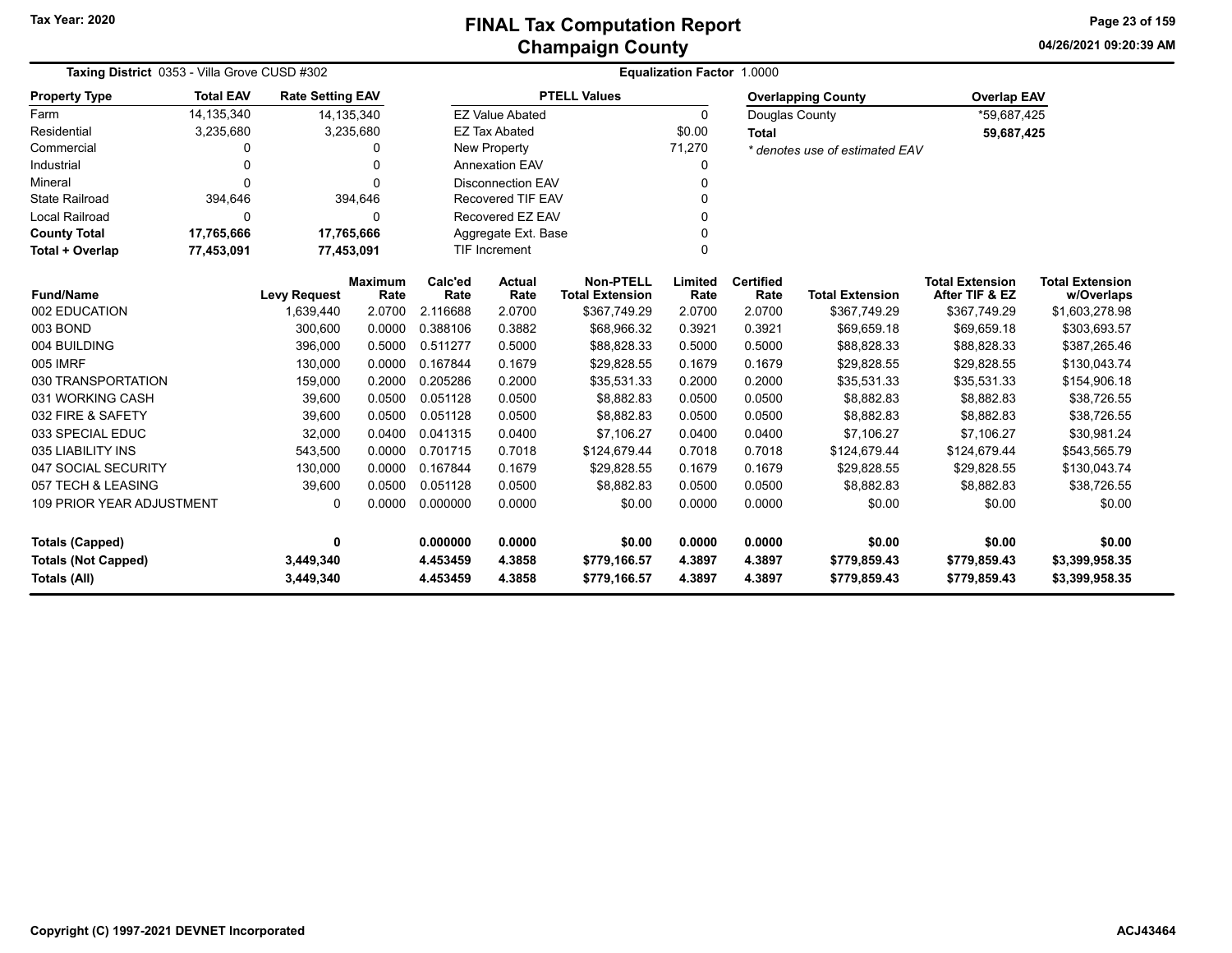**Tax Year: 2020**

# **Champaign County FINAL Tax Computation Report**

**04/26/2021 09:20:39 AMPage 24 of 159**

| Taxing District 0354 - Heritage CUSD #8 |                  | Equalization Factor 1.0000 |                        |                                      |                                   |                                            |                 |                                |                           |                                          |                                      |
|-----------------------------------------|------------------|----------------------------|------------------------|--------------------------------------|-----------------------------------|--------------------------------------------|-----------------|--------------------------------|---------------------------|------------------------------------------|--------------------------------------|
| <b>Property Type</b>                    | <b>Total EAV</b> | <b>Rate Setting EAV</b>    |                        |                                      |                                   | <b>PTELL Values</b>                        |                 |                                | <b>Overlapping County</b> | <b>Overlap EAV</b>                       |                                      |
| Farm                                    | 44,783,490       |                            | 43,953,168             |                                      | <b>EZ Value Abated</b>            |                                            | $\Omega$        | Douglas County                 |                           | *2,726,014                               |                                      |
| Residential                             | 26,867,699       |                            | 25,719,160             |                                      | <b>EZ Tax Abated</b>              |                                            | \$0.00          | <b>Edgar County</b>            |                           | *154,850                                 |                                      |
| Commercial                              | 3,726,360        |                            | 3,096,850              |                                      | New Property                      |                                            | 335,660         |                                | <b>Vermilion County</b>   | *19,846,381                              |                                      |
| Industrial                              | 3,283,270        |                            | 3,283,270              |                                      | <b>Annexation EAV</b><br>0        |                                            |                 | <b>Total</b>                   |                           | 22,727,245                               |                                      |
| Mineral                                 | $\mathbf{0}$     |                            | 0                      | <b>Disconnection EAV</b><br>$\Omega$ |                                   |                                            |                 | * denotes use of estimated EAV |                           |                                          |                                      |
| <b>State Railroad</b>                   | 1,481,941        |                            | 1,481,941              |                                      | <b>Recovered TIF EAV</b>          |                                            |                 |                                |                           |                                          |                                      |
| Local Railroad                          | 35,320           |                            | 35,320                 |                                      | Recovered EZ EAV<br>$\Omega$      |                                            |                 |                                |                           |                                          |                                      |
| <b>County Total</b>                     | 80,178,080       |                            | 77,569,709             |                                      | Aggregate Ext. Base<br>O          |                                            |                 |                                |                           |                                          |                                      |
| Total + Overlap                         | 102,905,325      | 100,296,954                |                        |                                      | <b>TIF Increment</b><br>2,608,371 |                                            |                 |                                |                           |                                          |                                      |
| <b>Fund/Name</b>                        |                  | <b>Levy Request</b>        | <b>Maximum</b><br>Rate | Calc'ed<br>Rate                      | <b>Actual</b><br>Rate             | <b>Non-PTELL</b><br><b>Total Extension</b> | Limited<br>Rate | <b>Certified</b><br>Rate       | <b>Total Extension</b>    | <b>Total Extension</b><br>After TIF & EZ | <b>Total Extension</b><br>w/Overlaps |
| 002 EDUCATION                           |                  | 2,521,619                  | 2.4000                 | 2.514153                             | 2.4000                            | \$1,861,673.02                             | 2.4000          | 2.4000                         | \$1,924,273.92            | \$1,861,673.02                           | \$2,407,126.90                       |
| 003 BOND                                |                  | 784,158                    | 0.0000                 | 0.781836                             | 0.7819                            | \$606,517.55                               | 0.7898          | 0.7898                         | \$633,246.48              | \$612,645.56                             | \$792,145.34                         |
| 004 BUILDING                            |                  | 525,337                    | 0.5000                 | 0.523782                             | 0.5000                            | \$387,848.55                               | 0.5000          | 0.5000                         | \$400,890.40              | \$387,848.55                             | \$501,484.77                         |
| 005 IMRF                                |                  | 140,000                    | 0.0000                 | 0.139586                             | 0.1396                            | \$108,287.31                               | 0.1396          | 0.1396                         | \$111,928.60              | \$108,287.31                             | \$140,014.55                         |
| 030 TRANSPORTATION                      |                  | 210,135                    | 0.2000                 | 0.209513                             | 0.2000                            | \$155,139.42                               | 0.2000          | 0.2000                         | \$160,356.16              | \$155,139.42                             | \$200,593.91                         |
| 031 WORKING CASH                        |                  | 52,534                     | 0.0500                 | 0.052379                             | 0.0500                            | \$38.784.85                                | 0.0500          | 0.0500                         | \$40,089.04               | \$38,784.85                              | \$50,148.48                          |
| 033 SPECIAL EDUC                        |                  | 42,027                     | 0.0400                 | 0.041903                             | 0.0400                            | \$31,027.88                                | 0.0400          | 0.0400                         | \$32,071.23               | \$31,027.88                              | \$40,118.78                          |
| 035 LIABILITY INS                       |                  | 600,000                    | 0.0000                 | 0.598224                             | 0.5983                            | \$464,099.57                               | 0.5983          | 0.5983                         | \$479,705.45              | \$464.099.57                             | \$600,076.68                         |
| 047 SOCIAL SECURITY                     |                  | 140,000                    | 0.0000                 | 0.139586                             | 0.1396                            | \$108,287.31                               | 0.1396          | 0.1396                         | \$111,928.60              | \$108,287.31                             | \$140,014.55                         |
| 057 TECH & LEASING                      |                  | 52,534                     | 0.0500                 | 0.052379                             | 0.0500                            | \$38,784.85                                | 0.0500          | 0.0500                         | \$40.089.04               | \$38.784.85                              | \$50,148.48                          |
| 109 PRIOR YEAR ADJUSTMENT               |                  | 0                          | 0.0000                 | 0.000000                             | 0.0000                            | \$0.00                                     | 0.0000          | 0.0000                         | \$0.00                    | \$0.00                                   | \$0.00                               |
| <b>Totals (Capped)</b>                  |                  | 0                          |                        | 0.000000                             | 0.0000                            | \$0.00                                     | 0.0000          | 0.0000                         | \$0.00                    | \$0.00                                   | \$0.00                               |
| <b>Totals (Not Capped)</b>              |                  | 5,068,344                  |                        | 5.053341                             | 4.8994                            | \$3,800,450.31                             | 4.9073          | 4.9073                         | \$3,934,578.92            | \$3,806,578.32                           | \$4,921,872.44                       |
| Totals (All)<br>5,068,344               |                  |                            | 5.053341               | 4.8994                               | \$3,800,450.31                    | 4.9073                                     | 4.9073          | \$3,934,578.92                 | \$3,806,578.32            | \$4,921,872.44                           |                                      |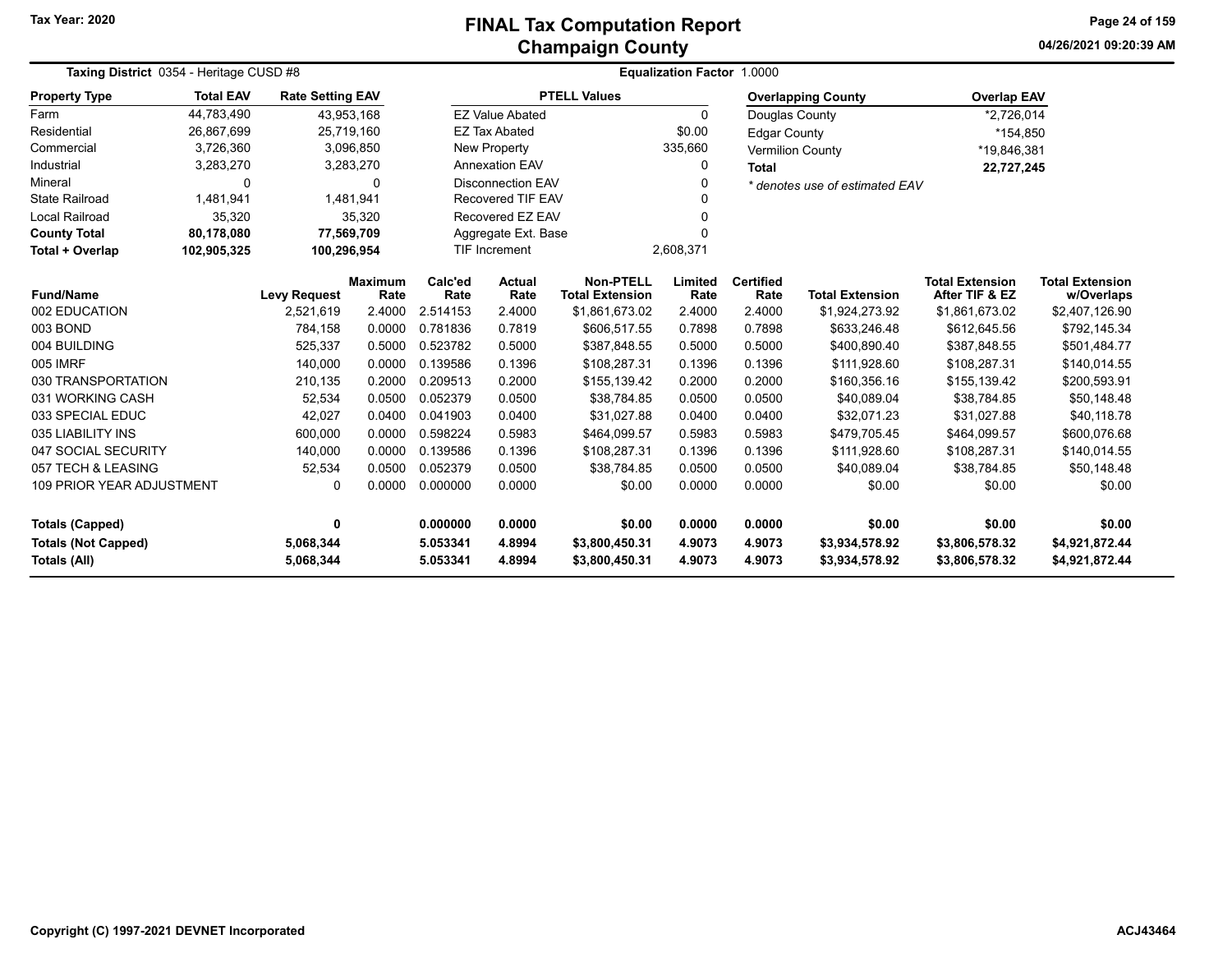|                                   | Taxing District 0355 - P-B-L CUSD #10 |                         |                        |                 |                          |                                            | <b>Equalization Factor 1.0000</b> |                          |                                |                                          |                                      |
|-----------------------------------|---------------------------------------|-------------------------|------------------------|-----------------|--------------------------|--------------------------------------------|-----------------------------------|--------------------------|--------------------------------|------------------------------------------|--------------------------------------|
| <b>Property Type</b>              | <b>Total EAV</b>                      | <b>Rate Setting EAV</b> |                        |                 |                          | <b>PTELL Values</b>                        |                                   |                          | <b>Overlapping County</b>      | <b>Overlap EAV</b>                       |                                      |
| Farm                              | 3,536,040                             |                         | 3,536,040              |                 | <b>EZ Value Abated</b>   |                                            | $\Omega$                          | Ford County              |                                | *113,084,333                             |                                      |
| Residential                       | 678,310                               |                         | 678,310                |                 | <b>EZ Tax Abated</b>     |                                            | \$0.00                            | <b>Iroquois County</b>   |                                | *65,294,044                              |                                      |
| Commercial                        | 0                                     |                         | $\Omega$               |                 | <b>New Property</b>      |                                            | 0                                 |                          | <b>Livingston County</b>       | 216,848                                  |                                      |
| Industrial                        | $\Omega$                              |                         | $\Omega$               |                 | <b>Annexation EAV</b>    |                                            | 0                                 |                          | <b>Vermilion County</b>        | *91.406                                  |                                      |
| Mineral                           | O                                     |                         | $\Omega$               |                 | <b>Disconnection EAV</b> |                                            | 0                                 | <b>Total</b>             |                                | 178,686,631                              |                                      |
| <b>State Railroad</b>             | $\Omega$                              |                         | $\Omega$               |                 | <b>Recovered TIF EAV</b> |                                            | 0                                 |                          | * denotes use of estimated EAV |                                          |                                      |
| Local Railroad                    | $\Omega$                              |                         | $\Omega$               |                 | Recovered EZ EAV         |                                            | 0                                 |                          |                                |                                          |                                      |
| <b>County Total</b>               | 4,214,350                             |                         | 4,214,350              |                 | Aggregate Ext. Base      |                                            | 0                                 |                          |                                |                                          |                                      |
| Total + Overlap                   | 182,900,981                           | 182,900,981             |                        |                 | <b>TIF Increment</b>     |                                            | 0                                 |                          |                                |                                          |                                      |
| <b>Fund/Name</b>                  |                                       | <b>Levy Request</b>     | <b>Maximum</b><br>Rate | Calc'ed<br>Rate | <b>Actual</b><br>Rate    | <b>Non-PTELL</b><br><b>Total Extension</b> | Limited<br>Rate                   | <b>Certified</b><br>Rate | <b>Total Extension</b>         | <b>Total Extension</b><br>After TIF & EZ | <b>Total Extension</b><br>w/Overlaps |
| 002 EDUCATION                     |                                       | 6,935,000               | 3.6500                 | 3.791669        | 3.6500                   | \$153,823.78                               | 3.6500                            | 3.6500                   | \$153,823.78                   | \$153,823.78                             | \$6,675,885.81                       |
| 003 BOND                          |                                       | 2,180,725               | 0.0000                 | 1.192298        | 1.1923                   | \$50,247.70                                | 1.2043                            | 1.2043                   | \$50,753.42                    | \$50,753.42                              | \$2,202,676.51                       |
| 004 BUILDING                      |                                       | 950,000                 | 0.5000                 | 0.519407        | 0.5000                   | \$21,071.75                                | 0.5000                            | 0.5000                   | \$21,071.75                    | \$21,071.75                              | \$914,504.91                         |
| <b>005 IMRF</b>                   |                                       | 252,510                 | 0.0000                 | 0.138058        | 0.1381                   | \$5,820.02                                 | 0.1381                            | 0.1381                   | \$5,820.02                     | \$5,820.02                               | \$252,586.25                         |
| 030 TRANSPORTATION                |                                       | 380,000                 | 0.2000                 | 0.207763        | 0.2000                   | \$8.428.70                                 | 0.2000                            | 0.2000                   | \$8.428.70                     | \$8.428.70                               | \$365,801.96                         |
| 031 WORKING CASH                  |                                       | 95,000                  | 0.0500                 | 0.051941        | 0.0500                   | \$2.107.18                                 | 0.0500                            | 0.0500                   | \$2.107.18                     | \$2,107.18                               | \$91,450.49                          |
| 032 FIRE & SAFETY                 |                                       | $\Omega$                | 0.0500                 | 0.000000        | 0.0000                   | \$0.00                                     | 0.0000                            | 0.0000                   | \$0.00                         | \$0.00                                   | \$0.00                               |
| 033 SPECIAL EDUC                  |                                       | 74,100                  | 0.0400                 | 0.040514        | 0.0400                   | \$1,685.74                                 | 0.0400                            | 0.0400                   | \$1,685.74                     | \$1,685.74                               | \$73,160.39                          |
| 035 LIABILITY INS                 |                                       | 205,200                 | 0.0000                 | 0.112192        | 0.1122                   | \$4,728.50                                 | 0.1122                            | 0.1122                   | \$4,728.50                     | \$4,728.50                               | \$205,214.90                         |
| 047 SOCIAL SECURITY               |                                       | 271,130                 | 0.0000                 | 0.148239        | 0.1483                   | \$6,249.88                                 | 0.1483                            | 0.1483                   | \$6,249.88                     | \$6,249.88                               | \$271,242.15                         |
| 057 TECH & LEASING                |                                       | 92,150                  | 0.0500                 | 0.050383        | 0.0500                   | \$2.107.18                                 | 0.0500                            | 0.0500                   | \$2.107.18                     | \$2.107.18                               | \$91,450.49                          |
| <b>109 PRIOR YEAR ADJUSTMENT</b>  |                                       | $\mathbf{0}$            | 0.0000                 | 0.000000        | 0.0000                   | \$0.00                                     | 0.0000                            | 0.0000                   | \$0.00                         | \$0.00                                   | \$0.00                               |
| <b>Totals (Capped)</b>            |                                       | 0                       |                        | 0.000000        | 0.0000                   | \$0.00                                     | 0.0000                            | 0.0000                   | \$0.00                         | \$0.00                                   | \$0.00                               |
| <b>Totals (Not Capped)</b>        |                                       | 11,435,815              |                        | 6.252464        | 6.0809                   | \$256,270.43                               | 6.0929                            | 6.0929                   | \$256,776.15                   | \$256,776.15                             | \$11,143,973.86                      |
| 11,435,815<br><b>Totals (All)</b> |                                       |                         | 6.252464               | 6.0809          | \$256,270.43             | 6.0929                                     | 6.0929                            | \$256,776.15             | \$256,776.15                   | \$11,143,973.86                          |                                      |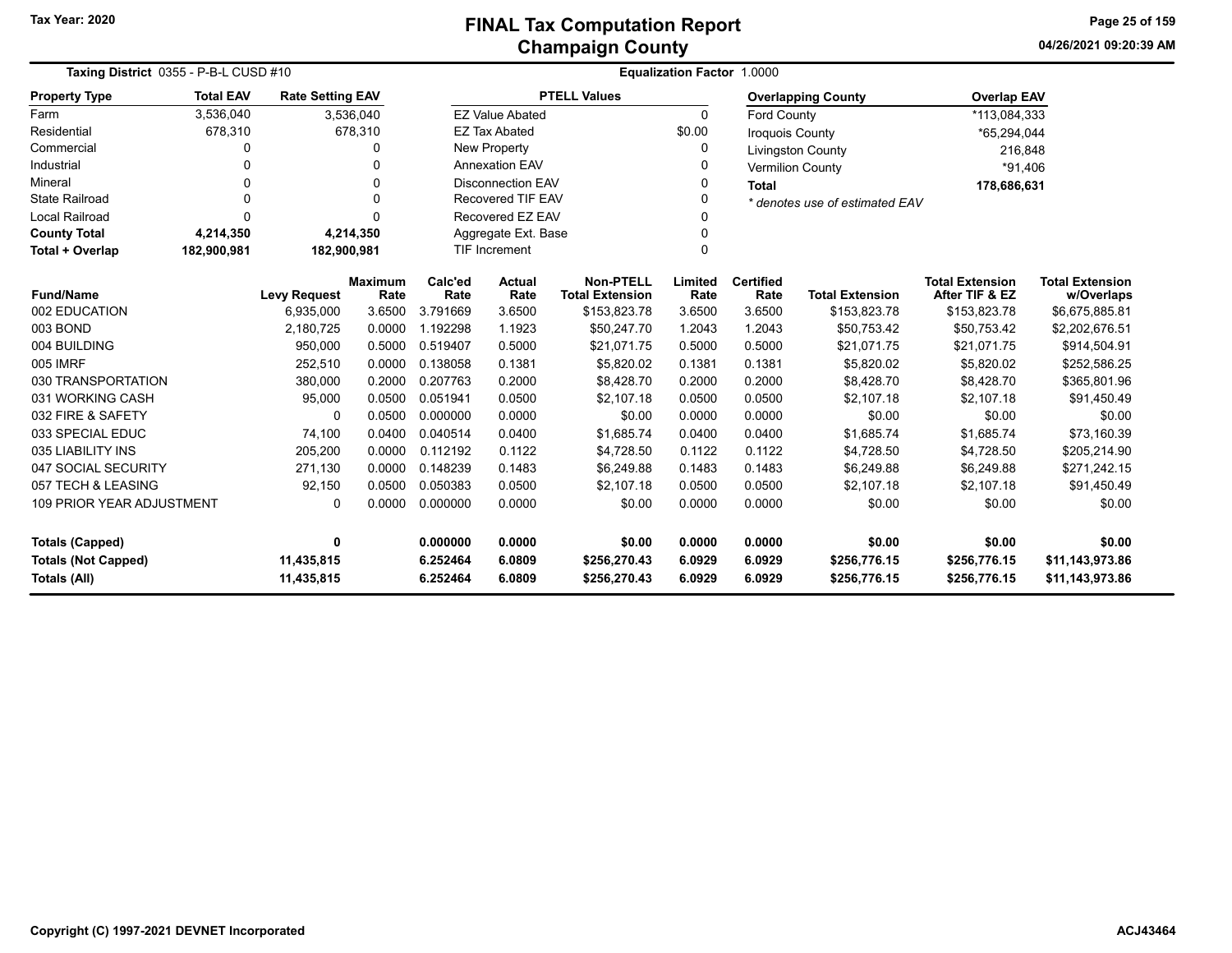**04/26/2021 09:20:39 AMPage 26 of 159**

|                                              | Taxing District 0356 - GC-M-S CUSD #5 |                         |                        |                 |                          | <b>Equalization Factor 1.0000</b>          |                 |                          |                                |                                          |                                      |  |  |  |
|----------------------------------------------|---------------------------------------|-------------------------|------------------------|-----------------|--------------------------|--------------------------------------------|-----------------|--------------------------|--------------------------------|------------------------------------------|--------------------------------------|--|--|--|
| <b>Property Type</b>                         | <b>Total EAV</b>                      | <b>Rate Setting EAV</b> |                        |                 |                          | <b>PTELL Values</b>                        |                 |                          | <b>Overlapping County</b>      | <b>Overlap EAV</b>                       |                                      |  |  |  |
| Farm                                         | 3,977,500                             |                         | 3,977,500              |                 | <b>EZ Value Abated</b>   |                                            | 0               | <b>Ford County</b>       |                                | *131,031,352                             |                                      |  |  |  |
| Residential                                  | 709,020                               |                         | 709,020                |                 | <b>EZ Tax Abated</b>     |                                            | \$0.00          |                          | <b>Livingston County</b>       |                                          | 0                                    |  |  |  |
| Commercial                                   | 171,030                               |                         | 171,030                |                 | New Property             |                                            | 6,720           | <b>McLean County</b>     |                                | 4,846,933                                |                                      |  |  |  |
| Industrial                                   | $\Omega$                              |                         | $\Omega$               |                 | <b>Annexation EAV</b>    |                                            | 0               | <b>Total</b>             |                                | 135,878,285                              |                                      |  |  |  |
| Mineral                                      | $\Omega$                              |                         | $\Omega$               |                 | <b>Disconnection EAV</b> |                                            | 0               |                          | * denotes use of estimated EAV |                                          |                                      |  |  |  |
| <b>State Railroad</b>                        | 426,217                               |                         | 426,217                |                 | Recovered TIF EAV        |                                            |                 |                          |                                |                                          |                                      |  |  |  |
| <b>Local Railroad</b>                        | $\Omega$                              |                         | 0                      |                 | Recovered EZ EAV         |                                            | 0               |                          |                                |                                          |                                      |  |  |  |
| <b>County Total</b>                          | 5,283,767                             |                         | 5.283.767              |                 | Aggregate Ext. Base      |                                            | 0               |                          |                                |                                          |                                      |  |  |  |
| <b>Total + Overlap</b>                       | 141,162,052                           | 141,162,052             |                        |                 | <b>TIF Increment</b>     |                                            | 0               |                          |                                |                                          |                                      |  |  |  |
| <b>Fund/Name</b>                             |                                       | <b>Levy Request</b>     | <b>Maximum</b><br>Rate | Calc'ed<br>Rate | <b>Actual</b><br>Rate    | <b>Non-PTELL</b><br><b>Total Extension</b> | Limited<br>Rate | <b>Certified</b><br>Rate | <b>Total Extension</b>         | <b>Total Extension</b><br>After TIF & EZ | <b>Total Extension</b><br>w/Overlaps |  |  |  |
| 002 EDUCATION                                |                                       | 5,605,178               | 3.6000                 | 3.970740        | 3.6000                   | \$190,215.61                               | 3.6000          | 3.6000                   | \$190,215.61                   | \$190,215.61                             | \$5,081,833.87                       |  |  |  |
| 003 BOND                                     |                                       | 533,009                 | 0.0000                 | 0.377587        | 0.3776                   | \$19,951.50                                | 0.3814          | 0.3814                   | \$20,152.29                    | \$20,152.29                              | \$538,392.07                         |  |  |  |
| 004 BUILDING                                 |                                       | 778,497                 | 0.5000                 | 0.551492        | 0.5000                   | \$26,418.84                                | 0.5000          | 0.5000                   | \$26,418.84                    | \$26,418.84                              | \$705,810.26                         |  |  |  |
| 005 IMRF                                     |                                       | 175,000                 | 0.0000                 | 0.123971        | 0.1240                   | \$6,551.87                                 | 0.1240          | 0.1240                   | \$6,551.87                     | \$6,551.87                               | \$175,040.94                         |  |  |  |
| 030 TRANSPORTATION                           |                                       | 311,399                 | 0.2000                 | 0.220597        | 0.2000                   | \$10,567.53                                | 0.2000          | 0.2000                   | \$10,567.53                    | \$10,567.53                              | \$282,324.10                         |  |  |  |
| 031 WORKING CASH                             |                                       | 77,850                  | 0.0500                 | 0.055149        | 0.0500                   | \$2,641.88                                 | 0.0500          | 0.0500                   | \$2,641.88                     | \$2,641.88                               | \$70,581.03                          |  |  |  |
| 032 FIRE & SAFETY                            |                                       | 77,850                  | 0.0500                 | 0.055149        | 0.0500                   | \$2,641.88                                 | 0.0500          | 0.0500                   | \$2,641.88                     | \$2,641.88                               | \$70,581.03                          |  |  |  |
| 033 SPECIAL EDUC                             |                                       | 62,280                  | 0.0400                 | 0.044120        | 0.0400                   | \$2,113.51                                 | 0.0400          | 0.0400                   | \$2,113.51                     | \$2,113.51                               | \$56,464.82                          |  |  |  |
| 035 LIABILITY INS                            |                                       | 900,000                 | 0.0000                 | 0.637565        | 0.6376                   | \$33,689.30                                | 0.6376          | 0.6376                   | \$33,689.30                    | \$33,689.30                              | \$900,049.24                         |  |  |  |
| 047 SOCIAL SECURITY                          |                                       | 125,000                 | 0.0000                 | 0.088551        | 0.0886                   | \$4,681.42                                 | 0.0886          | 0.0886                   | \$4,681.42                     | \$4,681.42                               | \$125,069.58                         |  |  |  |
| 057 TECH & LEASING                           |                                       | 77,850                  | 0.0500                 | 0.055149        | 0.0500                   | \$2.641.88                                 | 0.0500          | 0.0500                   | \$2,641.88                     | \$2,641.88                               | \$70,581.03                          |  |  |  |
| <b>109 PRIOR YEAR ADJUSTMENT</b><br>$\Omega$ |                                       |                         | 0.0000                 | 0.000000        | 0.0000                   | \$0.00                                     | 0.0000          | 0.0000                   | \$0.00                         | \$0.00                                   | \$0.00                               |  |  |  |
| <b>Totals (Capped)</b><br>$\mathbf 0$        |                                       |                         | 0.000000               | 0.0000          | \$0.00                   | 0.0000                                     | 0.0000          | \$0.00                   | \$0.00                         | \$0.00                                   |                                      |  |  |  |
| <b>Totals (Not Capped)</b><br>8,723,913      |                                       |                         | 6.180070               | 5.7178          | \$302,115.22             | 5.7216                                     | 5.7216          | \$302,316.01             | \$302,316.01                   | \$8,076,727.97                           |                                      |  |  |  |
| <b>Totals (All)</b><br>8,723,913             |                                       |                         |                        | 6.180070        | 5.7178                   | \$302,115.22                               | 5.7216          | 5.7216                   | \$302,316.01                   | \$302,316.01                             | \$8,076,727.97                       |  |  |  |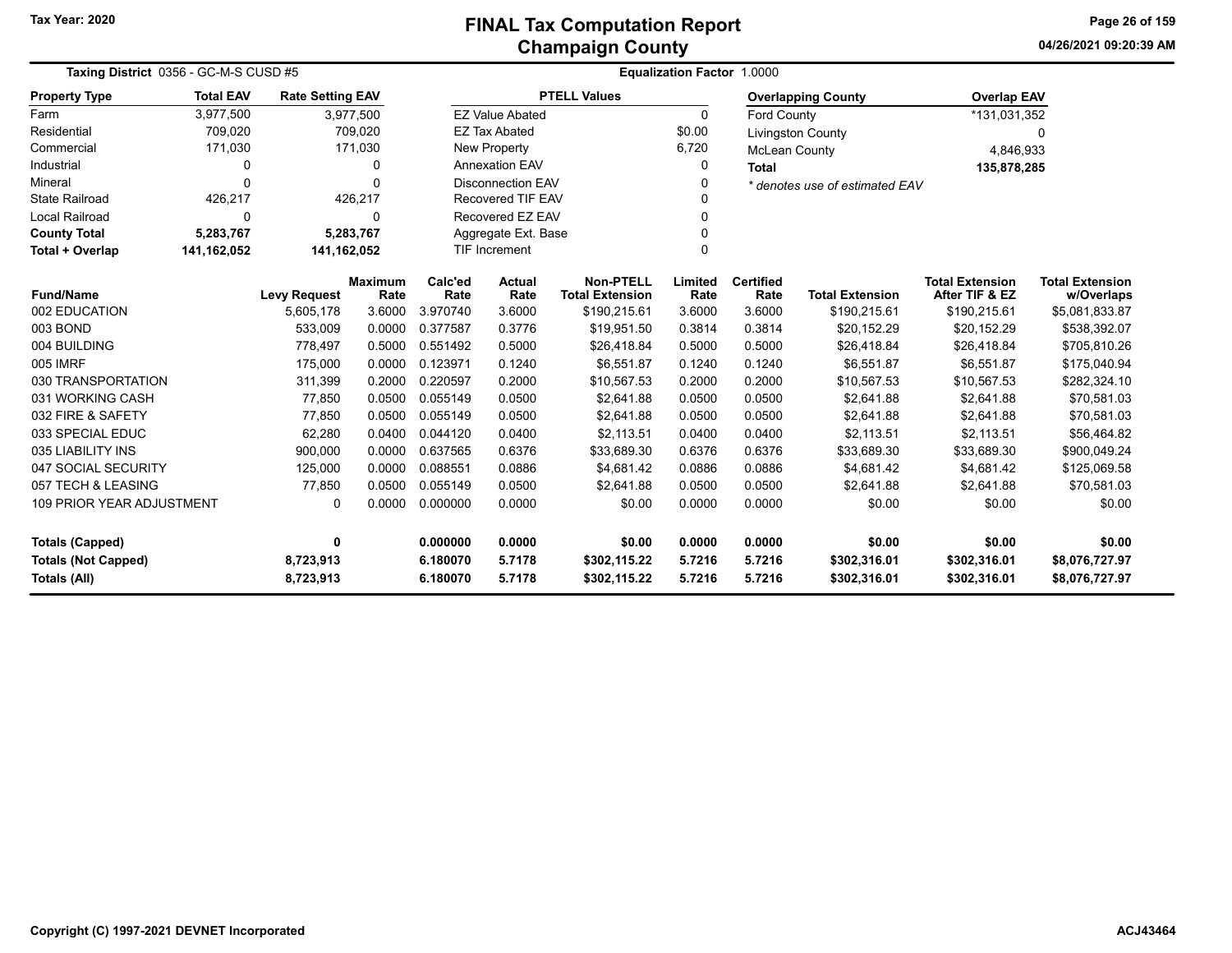**04/26/2021 09:20:39 AM Page 27 of 159**

| Taxing District 0357 - Oakwood CUSD #76                                |                  |                         |                        | <b>Equalization Factor 1.0000</b> |                        |                                            |                      |                          |                                |                                          |                                      |  |  |
|------------------------------------------------------------------------|------------------|-------------------------|------------------------|-----------------------------------|------------------------|--------------------------------------------|----------------------|--------------------------|--------------------------------|------------------------------------------|--------------------------------------|--|--|
| <b>Property Type</b>                                                   | <b>Total EAV</b> | <b>Rate Setting EAV</b> |                        |                                   |                        | <b>PTELL Values</b>                        |                      |                          | <b>Overlapping County</b>      | <b>Overlap EAV</b>                       |                                      |  |  |
| Farm                                                                   | 26,960           |                         | 26,960                 |                                   | <b>EZ Value Abated</b> |                                            | $\Omega$             |                          | <b>Vermilion County</b>        | *91,273,412                              |                                      |  |  |
| Residential                                                            | 0                |                         |                        |                                   | <b>EZ Tax Abated</b>   |                                            | \$0.00               | <b>Total</b>             |                                | 91,273,412                               |                                      |  |  |
| Commercial                                                             | 0                |                         | 0                      |                                   | New Property           |                                            | 0                    |                          | * denotes use of estimated EAV |                                          |                                      |  |  |
| Industrial                                                             | 0                |                         | $\Omega$               |                                   | <b>Annexation EAV</b>  |                                            | O                    |                          |                                |                                          |                                      |  |  |
| Mineral                                                                | 0                |                         | $\Omega$               | <b>Disconnection EAV</b>          |                        |                                            |                      |                          |                                |                                          |                                      |  |  |
| <b>State Railroad</b>                                                  | 0                |                         | $\Omega$               | <b>Recovered TIF EAV</b>          |                        |                                            | $\mathbf{0}$         |                          |                                |                                          |                                      |  |  |
| Local Railroad                                                         | $\Omega$         |                         |                        | Recovered EZ EAV                  |                        |                                            | $\Omega$             |                          |                                |                                          |                                      |  |  |
| <b>County Total</b>                                                    | 26,960           |                         | 26,960                 |                                   | Aggregate Ext. Base    |                                            |                      |                          |                                |                                          |                                      |  |  |
| Total + Overlap                                                        | 91,300,372       |                         | 91,300,372             | <b>TIF Increment</b>              |                        |                                            |                      |                          |                                |                                          |                                      |  |  |
| <b>Fund/Name</b>                                                       |                  | <b>Levy Request</b>     | <b>Maximum</b><br>Rate | Calc'ed<br>Rate                   | <b>Actual</b><br>Rate  | <b>Non-PTELL</b><br><b>Total Extension</b> | Limited<br>Rate      | <b>Certified</b><br>Rate | <b>Total Extension</b>         | <b>Total Extension</b><br>After TIF & EZ | <b>Total Extension</b><br>w/Overlaps |  |  |
| 002 EDUCATION                                                          |                  | 2,373,490               | 2.5200                 | 2.599650                          | 2.5200                 | \$679.39                                   | 2.5200               | 2.5200                   | \$679.39                       | \$679.39                                 | \$2,300,769.37                       |  |  |
| 003 BOND                                                               |                  | 666,829                 | 0.0000                 | 0.730368                          | 0.7304                 | \$196.92                                   | 0.7378               | 0.7378                   | \$198.91                       | \$198.91                                 | \$673,614.14                         |  |  |
| 004 BUILDING                                                           |                  | 562,319                 | 0.6000                 | 0.615900                          | 0.6000                 | \$161.76                                   | 0.6000               | 0.6000                   | \$161.76                       | \$161.76                                 | \$547,802.23                         |  |  |
| 005 IMRF                                                               |                  | 150,000                 | 0.0000                 | 0.164293                          | 0.1643                 | \$44.30                                    | 0.1643               | 0.1643                   | \$44.30                        | \$44.30                                  | \$150,006.51                         |  |  |
| 030 TRANSPORTATION                                                     |                  | 186,508                 | 0.2000                 | 0.204280                          | 0.2000                 | \$53.92                                    | 0.2000               | 0.2000                   | \$53.92                        | \$53.92                                  | \$182,600.74                         |  |  |
| 031 WORKING CASH                                                       |                  | 46,627                  | 0.0500                 | 0.051070                          | 0.0500                 | \$13.48                                    | 0.0500               | 0.0500                   | \$13.48                        | \$13.48                                  | \$45,650.19                          |  |  |
| 032 FIRE & SAFETY                                                      |                  | 46,627                  | 0.0500                 | 0.051070                          | 0.0500                 | \$13.48                                    | 0.0500               | 0.0500                   | \$13.48                        | \$13.48                                  | \$45,650.19                          |  |  |
| 033 SPECIAL EDUC                                                       |                  | 37,302                  | 0.0400                 | 0.040856                          | 0.0400                 | \$10.78                                    | 0.0400               | 0.0400                   | \$10.78                        | \$10.78                                  | \$36,520.15                          |  |  |
| 035 LIABILITY INS                                                      |                  | 507,341                 | 0.0000                 | 0.555683                          | 0.5557                 | \$149.82                                   | 0.5557               | 0.5557                   | \$149.82                       | \$149.82                                 | \$507,356.17                         |  |  |
| 047 SOCIAL SECURITY                                                    |                  | 180,000                 | 0.0000                 | 0.197151                          | 0.1972                 | \$53.17                                    | 0.1972               | 0.1972                   | \$53.17                        | \$53.17                                  | \$180,044.33                         |  |  |
| 057 TECH & LEASING                                                     |                  | 46,627                  | 0.0500                 | 0.051070                          | 0.0500                 | \$13.48                                    | 0.0500               | 0.0500                   | \$13.48                        | \$13.48                                  | \$45,650.19                          |  |  |
| <b>109 PRIOR YEAR ADJUSTMENT</b>                                       |                  | 0                       | 0.0000                 | 0.000000                          | 0.0000                 | \$0.00                                     | 0.0000               | 0.0000                   | \$0.00                         | \$0.00                                   | \$0.00                               |  |  |
| 0<br><b>Totals (Capped)</b><br><b>Totals (Not Capped)</b><br>4,803,670 |                  | 0.000000<br>5.261391    | 0.0000<br>5.1576       | \$0.00<br>\$1,390.50              | 0.0000<br>5.1650       | 0.0000<br>5.1650                           | \$0.00<br>\$1,392.49 | \$0.00<br>\$1,392.49     | \$0.00<br>\$4,715,664.21       |                                          |                                      |  |  |
| Totals (All)<br>4,803,670                                              |                  |                         |                        | 5.261391                          | 5.1576                 | \$1,390.50                                 | 5.1650               | 5.1650                   | \$1,392.49                     | \$1,392.49                               | \$4,715,664.21                       |  |  |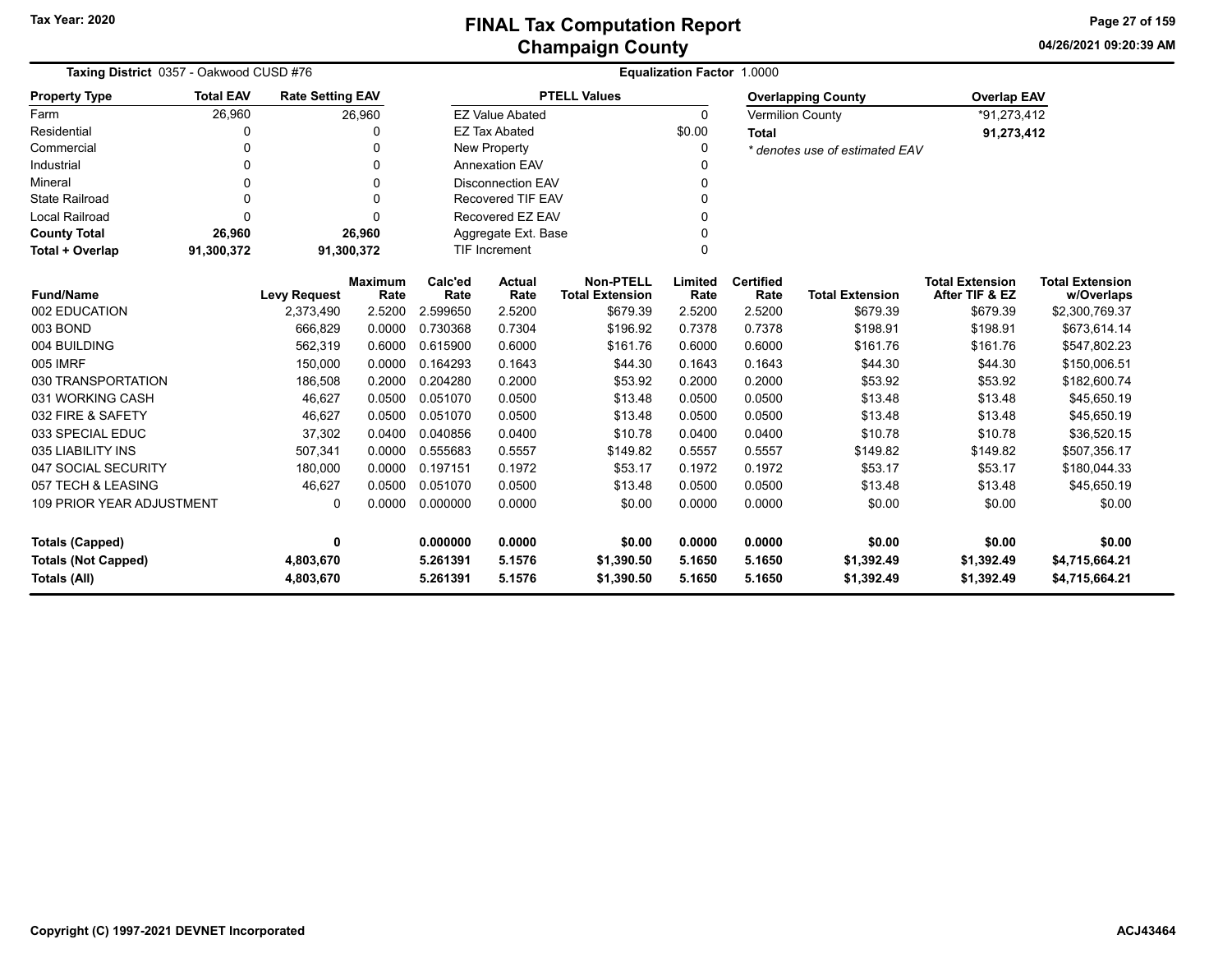**04/26/2021 09:20:39 AMPage 28 of 159**

| Taxing District 0358 - Prairieview-Ogden CCSD #197 |                     |                         |                        | Equalization Factor 1.0000 |                          |                                            |                  |                          |                                  |                                          |                                      |  |  |
|----------------------------------------------------|---------------------|-------------------------|------------------------|----------------------------|--------------------------|--------------------------------------------|------------------|--------------------------|----------------------------------|------------------------------------------|--------------------------------------|--|--|
| <b>Property Type</b>                               | <b>Total EAV</b>    | <b>Rate Setting EAV</b> |                        |                            |                          | <b>PTELL Values</b>                        |                  |                          | <b>Overlapping County</b>        | <b>Overlap EAV</b>                       |                                      |  |  |
| Farm                                               | 46,067,487          | 46,067,487              |                        |                            | <b>EZ Value Abated</b>   |                                            | $\Omega$         |                          | <b>Vermilion County</b>          | *3,096,753                               |                                      |  |  |
| Residential                                        | 31,707,008          | 31,707,008              |                        |                            | <b>EZ Tax Abated</b>     |                                            | \$0.00           | <b>Total</b>             |                                  | 3,096,753                                |                                      |  |  |
| Commercial                                         | 3,910,850           |                         | 3,910,850              |                            | New Property             |                                            | 261,860          |                          | * denotes use of estimated EAV   |                                          |                                      |  |  |
| Industrial                                         | 0                   |                         | 0                      |                            | <b>Annexation EAV</b>    |                                            | 0                |                          |                                  |                                          |                                      |  |  |
| Mineral                                            | 1.454.430           |                         | 1.454.430              |                            | <b>Disconnection EAV</b> |                                            | $\Omega$         |                          |                                  |                                          |                                      |  |  |
| <b>State Railroad</b>                              | 1,397,352           |                         | 1,397,352              |                            | <b>Recovered TIF EAV</b> |                                            | 0                |                          |                                  |                                          |                                      |  |  |
| <b>Local Railroad</b>                              | 752,130             |                         | 752,130                |                            | Recovered EZ EAV         |                                            | 0                |                          |                                  |                                          |                                      |  |  |
| <b>County Total</b>                                | 85,289,257          | 85,289,257              |                        |                            | Aggregate Ext. Base      |                                            | 0                |                          |                                  |                                          |                                      |  |  |
| Total + Overlap                                    | 88,386,010          | 88,386,010              |                        |                            | <b>TIF Increment</b>     |                                            | 0                |                          |                                  |                                          |                                      |  |  |
| <b>Fund/Name</b>                                   | <b>Levy Request</b> |                         | <b>Maximum</b><br>Rate | Calc'ed<br>Rate            | Actual<br>Rate           | <b>Non-PTELL</b><br><b>Total Extension</b> | Limited<br>Rate  | <b>Certified</b><br>Rate | <b>Total Extension</b>           | <b>Total Extension</b><br>After TIF & EZ | <b>Total Extension</b><br>w/Overlaps |  |  |
| 002 EDUCATION                                      |                     | 1,728,000               | 1.9200                 | 1.955061                   | 1.9200                   | \$1,637,553.73                             | 1.9200           | 1.9200                   | \$1,637,553.73                   | \$1,637,553.73                           | \$1,697,011.39                       |  |  |
| 003 BOND                                           |                     | 188,885                 | 0.0000                 | 0.213705                   | 0.2138                   | \$182,348.43                               | 0.2160           | 0.2160                   | \$184,224.80                     | \$184,224.80                             | \$190,913.78                         |  |  |
| 004 BUILDING                                       |                     | 405,000                 | 0.4500                 | 0.458217                   | 0.4500                   | \$383,801.66                               | 0.4500           | 0.4500                   | \$383,801.66                     | \$383,801.66                             | \$397,737.05                         |  |  |
| 005 IMRF                                           |                     | 50,000                  | 0.0000                 | 0.056570                   | 0.0566                   | \$48.273.72                                | 0.0566           | 0.0566                   | \$48,273.72                      | \$48,273.72                              | \$50,026.48                          |  |  |
| 030 TRANSPORTATION                                 |                     | 108,000                 | 0.1200                 | 0.122191                   | 0.1200                   | \$102,347.11                               | 0.1200           | 0.1200                   | \$102,347.11                     | \$102,347.11                             | \$106,063.21                         |  |  |
| 031 WORKING CASH                                   |                     | 45,000                  | 0.0500                 | 0.050913                   | 0.0500                   | \$42,644.63                                | 0.0500           | 0.0500                   | \$42,644.63                      | \$42,644.63                              | \$44,193.01                          |  |  |
| 033 SPECIAL EDUC                                   |                     | 18,000                  | 0.0200                 | 0.020365                   | 0.0200                   | \$17,057.85                                | 0.0200           | 0.0200                   | \$17,057.85                      | \$17,057.85                              | \$17,677.20                          |  |  |
| 035 LIABILITY INS                                  |                     | 80,000                  | 0.0000                 | 0.090512                   | 0.0906                   | \$77,272.07                                | 0.0906           | 0.0906                   | \$77,272.07                      | \$77,272.07                              | \$80,077.73                          |  |  |
| 047 SOCIAL SECURITY                                |                     | 50,000                  | 0.0000                 | 0.056570                   | 0.0566                   | \$48,273.72                                | 0.0566           | 0.0566                   | \$48,273.72                      | \$48,273.72                              | \$50,026.48                          |  |  |
| 057 TECH & LEASING                                 |                     | 0                       | 0.0500                 | 0.000000                   | 0.0000                   | \$0.00                                     | 0.0000           | 0.0000                   | \$0.00                           | \$0.00                                   | \$0.00                               |  |  |
| <b>109 PRIOR YEAR ADJUSTMENT</b>                   |                     | 0                       | 0.0000                 | 0.000000                   | 0.0000                   | \$0.00                                     | 0.0000           | 0.0000                   | \$0.00                           | \$0.00                                   | \$0.00                               |  |  |
|                                                    |                     | 0                       |                        | 0.000000                   | 0.0000                   |                                            | 0.0000           | 0.0000                   |                                  | \$0.00                                   | \$0.00                               |  |  |
| Totals (Capped)                                    |                     |                         |                        |                            |                          | \$0.00                                     |                  |                          | \$0.00                           |                                          |                                      |  |  |
| <b>Totals (Not Capped)</b><br>Totals (All)         |                     | 2,672,885<br>2,672,885  |                        | 3.024104<br>3.024104       | 2.9776<br>2.9776         | \$2,539,572.92<br>\$2,539,572.92           | 2.9798<br>2.9798 | 2.9798<br>2.9798         | \$2,541,449.29<br>\$2,541,449.29 | \$2,541,449.29<br>\$2,541,449.29         | \$2,633,726.33<br>\$2,633,726.33     |  |  |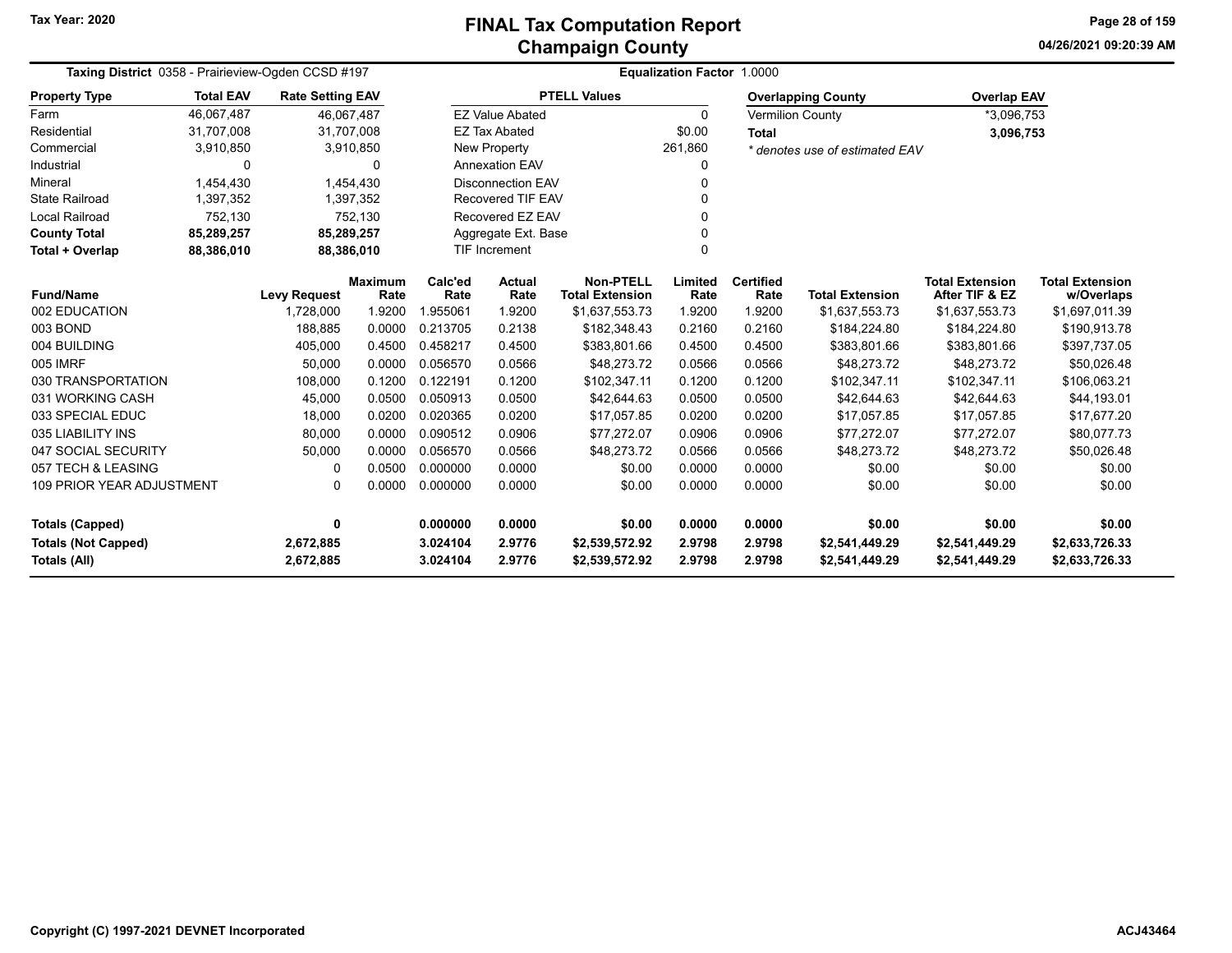**04/26/2021 09:20:39 AMPage 29 of 159**

|                            | Taxing District 0359 - Arthur CUSD #305 |                                               |              |                          | Equalization Factor 1.0000 |                                       |                |                        |                                |                                          |                              |  |  |
|----------------------------|-----------------------------------------|-----------------------------------------------|--------------|--------------------------|----------------------------|---------------------------------------|----------------|------------------------|--------------------------------|------------------------------------------|------------------------------|--|--|
| <b>Property Type</b>       | <b>Total EAV</b>                        | <b>Rate Setting EAV</b>                       |              |                          |                            | <b>PTELL Values</b>                   |                |                        | <b>Overlapping County</b>      | <b>Overlap EAV</b>                       |                              |  |  |
| Farm                       | 445,140                                 |                                               | 445,140      |                          | <b>EZ Value Abated</b>     |                                       | $\Omega$       | <b>Coles County</b>    |                                | *5,909,102                               |                              |  |  |
| Residential                | 78,570                                  |                                               | 78,570       |                          | <b>EZ Tax Abated</b>       |                                       | \$0.00         | Douglas County         |                                | *99,893,196                              |                              |  |  |
| Commercial                 | 0                                       |                                               | 0            |                          | <b>New Property</b>        |                                       | 0              | <b>Moultrie County</b> |                                | 5,657,910                                |                              |  |  |
| Industrial                 | 0                                       |                                               | $\Omega$     | <b>Annexation EAV</b>    |                            |                                       | 0              | <b>Piatt County</b>    |                                | *33,546,625                              |                              |  |  |
| Mineral                    | 0                                       |                                               | <sup>0</sup> | <b>Disconnection EAV</b> |                            |                                       | 0              | <b>Total</b>           |                                | 145,006,833                              |                              |  |  |
| <b>State Railroad</b>      | 0                                       |                                               | $\Omega$     | Recovered TIF EAV        |                            |                                       | 0              |                        | * denotes use of estimated EAV |                                          |                              |  |  |
| <b>Local Railroad</b>      | 0                                       |                                               | $\Omega$     | Recovered EZ EAV         |                            |                                       | 0              |                        |                                |                                          |                              |  |  |
| <b>County Total</b>        | 523,710                                 |                                               | 523,710      | Aggregate Ext. Base      |                            |                                       | 0              |                        |                                |                                          |                              |  |  |
| Total + Overlap            | 145,530,543                             | 145,530,543                                   |              |                          | <b>TIF Increment</b>       |                                       | $\Omega$       |                        |                                |                                          |                              |  |  |
| <b>Fund/Name</b>           |                                         | <b>Maximum</b><br><b>Levy Request</b><br>Rate |              | Calc'ed<br>Rate          | <b>Actual</b>              | Non-PTELL                             | Limited        | <b>Certified</b>       | <b>Total Extension</b>         | <b>Total Extension</b><br>After TIF & EZ | <b>Total Extension</b>       |  |  |
| 002 EDUCATION              |                                         | 5,978,366                                     | 2.4000       | 4.107980                 | Rate<br>2.4000             | <b>Total Extension</b><br>\$12,569.04 | Rate<br>2.4000 | Rate<br>2.4000         | \$12,569.04                    | \$12,569.04                              | w/Overlaps<br>\$3,492,733.03 |  |  |
| 004 BUILDING               |                                         | 1,245,493                                     | 0.5000       | 0.855829                 | 0.5000                     | \$2,618.55                            | 0.5000         | 0.5000                 | \$2,618.55                     | \$2,618.55                               | \$727,652.72                 |  |  |
| 005 IMRF                   |                                         | 136,000                                       | 0.0000       | 0.093451                 | 0.0935                     | \$489.67                              | 0.0935         | 0.0935                 | \$489.67                       | \$489.67                                 | \$136,071.06                 |  |  |
| 030 TRANSPORTATION         |                                         | 498,197                                       | 0.2000       | 0.342332                 | 0.2000                     | \$1.047.42                            | 0.2000         | 0.2000                 | \$1.047.42                     | \$1,047.42                               | \$291,061.09                 |  |  |
| 031 WORKING CASH           |                                         | 124,549                                       | 0.0500       | 0.085583                 | 0.0500                     | \$261.86                              | 0.0500         | 0.0500                 | \$261.86                       | \$261.86                                 | \$72,765.27                  |  |  |
| 032 FIRE & SAFETY          |                                         | 124,549                                       | 0.0500       | 0.085583                 | 0.0500                     | \$261.86                              | 0.0500         | 0.0500                 | \$261.86                       | \$261.86                                 | \$72,765.27                  |  |  |
| 033 SPECIAL EDUC           |                                         | 99,639                                        | 0.0400       | 0.068466                 | 0.0400                     | \$209.48                              | 0.0400         | 0.0400                 | \$209.48                       | \$209.48                                 | \$58,212.22                  |  |  |
| 035 LIABILITY INS          |                                         | 320,000                                       | 0.0000       | 0.219885                 | 0.2199                     | \$1,151.64                            | 0.2199         | 0.2199                 | \$1,151.64                     | \$1.151.64                               | \$320,021.66                 |  |  |
| 047 SOCIAL SECURITY        |                                         | 195,000                                       | 0.0000       | 0.133993                 | 0.1340                     | \$701.77                              | 0.1340         | 0.1340                 | \$701.77                       | \$701.77                                 | \$195,010.93                 |  |  |
| 057 TECH & LEASING         |                                         | 124,549                                       | 0.0500       | 0.085583                 | 0.0500                     | \$261.86                              | 0.0500         | 0.0500                 | \$261.86                       | \$261.86                                 | \$72,765.27                  |  |  |
|                            |                                         |                                               |              |                          |                            |                                       |                |                        |                                |                                          |                              |  |  |
| <b>Totals (Capped)</b>     | 0                                       |                                               |              | 0.000000                 | 0.0000                     | \$0.00                                | 0.0000         | 0.0000                 | \$0.00                         | \$0.00                                   | \$0.00                       |  |  |
| <b>Totals (Not Capped)</b> |                                         | 8,846,342                                     |              | 6.078685                 | 3.7374                     | \$19,573.15                           | 3.7374         | 3.7374                 | \$19,573.15                    | \$19,573.15                              | \$5,439,058.52               |  |  |
| Totals (All)               | 8,846,342                               |                                               |              | 6.078685                 | 3.7374                     | \$19,573.15                           | 3.7374         | 3.7374                 | \$19,573.15                    | \$19,573.15                              | \$5,439,058.52               |  |  |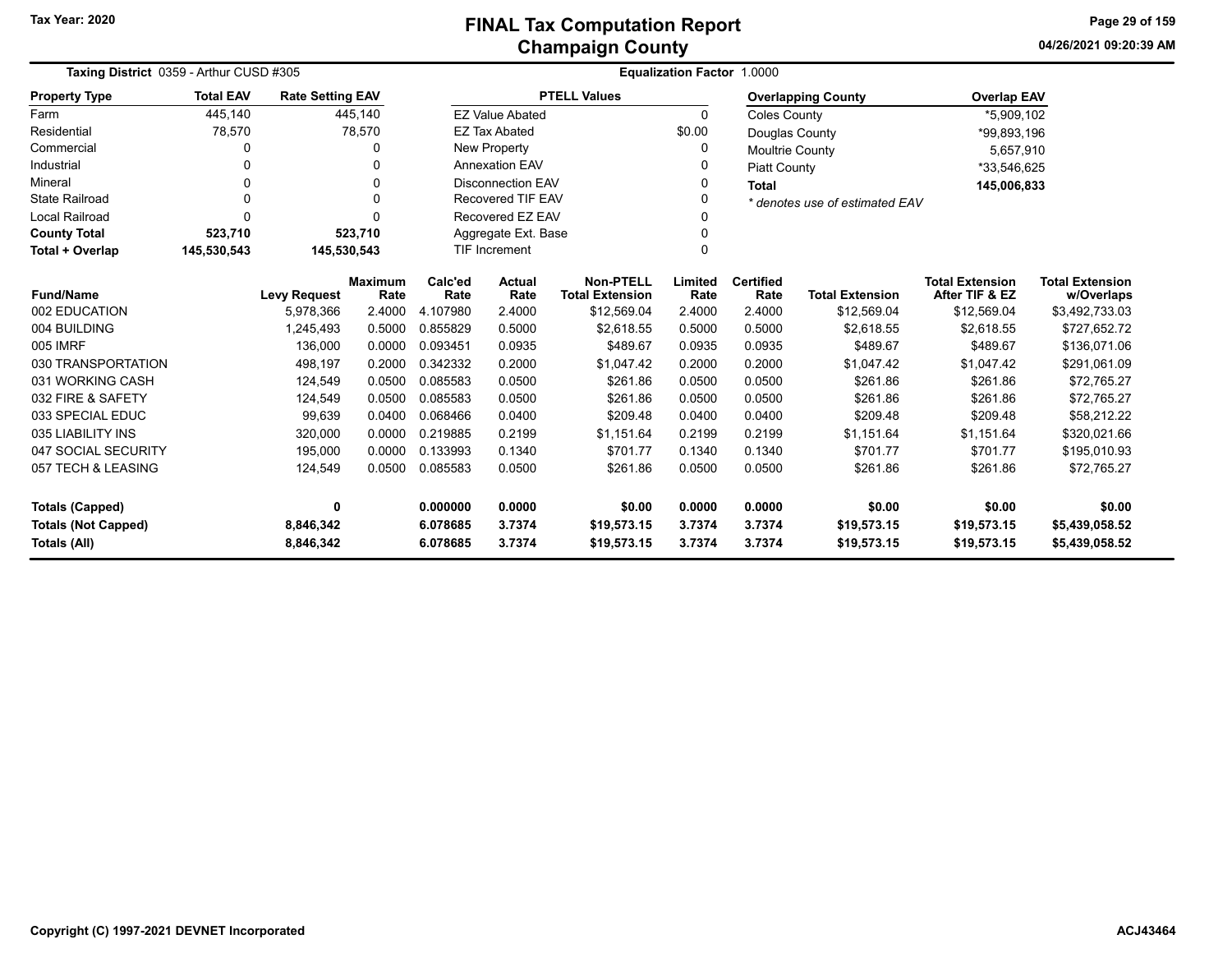**04/26/2021 09:20:39 AMPage 30 of 159**

| Taxing District 0401 - Allerton Fire Protection                      |                  |                               |                                  |                                  |                                 |                                                           | Equalization Factor 1.0000 |                                    |                                       |                                                         |                                                     |  |
|----------------------------------------------------------------------|------------------|-------------------------------|----------------------------------|----------------------------------|---------------------------------|-----------------------------------------------------------|----------------------------|------------------------------------|---------------------------------------|---------------------------------------------------------|-----------------------------------------------------|--|
| <b>Property Type</b>                                                 | <b>Total EAV</b> | <b>Rate Setting EAV</b>       |                                  |                                  |                                 | <b>PTELL Values</b>                                       |                            |                                    | <b>Overlapping County</b>             | <b>Overlap EAV</b>                                      |                                                     |  |
| Farm                                                                 | 4,754,510        | 4,754,510                     |                                  |                                  | <b>EZ Value Abated</b>          |                                                           | 0                          | Douglas County                     |                                       | *866,998                                                |                                                     |  |
| Residential                                                          | 291,400          | 291,400                       |                                  |                                  | <b>EZ Tax Abated</b>            |                                                           | \$0.00                     | <b>Edgar County</b>                |                                       | *1,785,130                                              |                                                     |  |
| Commercial                                                           |                  |                               |                                  |                                  | New Property                    |                                                           | 0                          |                                    | <b>Vermilion County</b>               | *14,657,674                                             |                                                     |  |
| Industrial                                                           | 0                |                               |                                  |                                  | <b>Annexation EAV</b>           |                                                           | 0                          | Total                              |                                       | 17,309,802                                              |                                                     |  |
| Mineral                                                              | $\Omega$         |                               |                                  | Disconnection EAV                |                                 |                                                           | 0                          |                                    | * denotes use of estimated EAV        |                                                         |                                                     |  |
| <b>State Railroad</b>                                                | $\mathbf{0}$     |                               |                                  | Recovered TIF EAV                |                                 |                                                           | 0                          |                                    |                                       |                                                         |                                                     |  |
| Local Railroad                                                       | $\Omega$         |                               |                                  | Recovered EZ EAV                 |                                 |                                                           | 0                          |                                    |                                       |                                                         |                                                     |  |
| <b>County Total</b>                                                  | 5,045,910        | 5,045,910                     |                                  | Aggregate Ext. Base              |                                 |                                                           | 0                          |                                    |                                       |                                                         |                                                     |  |
| Total + Overlap                                                      | 22,355,712       | 22,355,712                    |                                  |                                  | <b>TIF Increment</b>            |                                                           |                            |                                    |                                       |                                                         |                                                     |  |
| <b>Fund/Name</b><br>001 GENERAL                                      |                  | <b>Levy Request</b><br>58,244 | <b>Maximum</b><br>Rate<br>0.3000 | Calc'ed<br>Rate<br>0.260533      | <b>Actual</b><br>Rate<br>0.2606 | <b>Non-PTELL</b><br><b>Total Extension</b><br>\$13,149.64 | Limited<br>Rate<br>0.2606  | <b>Certified</b><br>Rate<br>0.2606 | <b>Total Extension</b><br>\$13,149.64 | <b>Total Extension</b><br>After TIF & EZ<br>\$13,149.64 | <b>Total Extension</b><br>w/Overlaps<br>\$58,258.99 |  |
| 027 AUDIT                                                            |                  | 700                           | 0.0050                           | 0.003131                         | 0.0032                          | \$161.47                                                  | 0.0032                     | 0.0032                             | \$161.47                              | \$161.47                                                | \$715.38                                            |  |
| <b>Totals (Capped)</b><br><b>Totals (Not Capped)</b><br>Totals (All) |                  | 0<br>58,944<br>58,944         |                                  | 0.000000<br>0.263664<br>0.263664 | 0.0000<br>0.2638<br>0.2638      | \$0.00<br>\$13,311.11<br>\$13,311.11                      | 0.0000<br>0.2638<br>0.2638 | 0.0000<br>0.2638<br>0.2638         | \$0.00<br>\$13,311.11<br>\$13,311.11  | \$0.00<br>\$13,311.11<br>\$13,311.11                    | \$0.00<br>\$58,974.37<br>\$58,974.37                |  |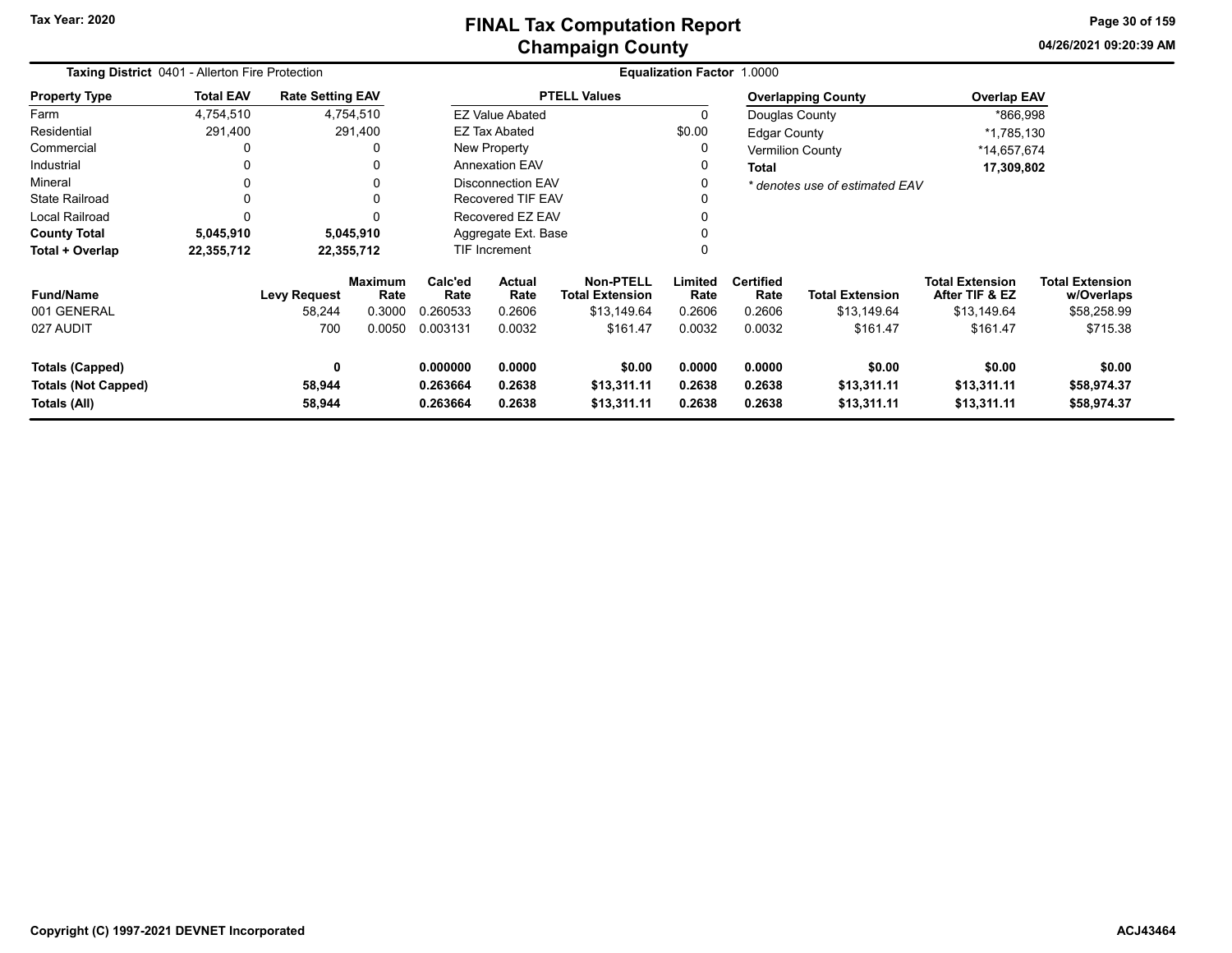**Tax Year: 2020**

# **Champaign County FINAL Tax Computation Report**

**04/26/2021 09:20:39 AM Page 31 of 159**

| <b>Taxing District 0402 - Broadlands Fire Protection</b><br><b>Rate Setting EAV</b> |                          |                     |                        |                 |                        |                                            | <b>Equalization Factor</b> | 1.0000                   |                                |                                          |                                      |
|-------------------------------------------------------------------------------------|--------------------------|---------------------|------------------------|-----------------|------------------------|--------------------------------------------|----------------------------|--------------------------|--------------------------------|------------------------------------------|--------------------------------------|
| <b>Property Type</b>                                                                | <b>Total EAV</b>         |                     |                        |                 |                        | <b>PTELL Values</b>                        |                            |                          | <b>Overlapping County</b>      | <b>Overlap EAV</b>                       |                                      |
| Farm                                                                                | 22,044,360               | 22,044,360          |                        |                 | <b>EZ Value Abated</b> |                                            | 0                          | Douglas County           |                                | *7,685,437                               |                                      |
| Residential                                                                         | 6,667,199                | 6,667,199           |                        |                 | <b>EZ Tax Abated</b>   |                                            | \$0.00                     | <b>Total</b>             |                                | 7,685,437                                |                                      |
| Commercial                                                                          | 1,225,230                | 1,225,230           |                        |                 | New Property           |                                            | 160,440                    |                          | * denotes use of estimated EAV |                                          |                                      |
| Industrial                                                                          |                          |                     | O                      |                 | <b>Annexation EAV</b>  |                                            | 0                          |                          |                                |                                          |                                      |
| Mineral                                                                             |                          |                     | $\Omega$               |                 | Disconnection EAV      |                                            |                            |                          |                                |                                          |                                      |
| <b>State Railroad</b>                                                               | 1,292,338                |                     | 1,292,338              |                 | Recovered TIF EAV      |                                            |                            |                          |                                |                                          |                                      |
| Local Railroad                                                                      | 34,840                   |                     | 34,840                 |                 | Recovered EZ EAV       |                                            |                            |                          |                                |                                          |                                      |
| <b>County Total</b>                                                                 | 31,263,967<br>31,263,967 |                     |                        |                 | Aggregate Ext. Base    |                                            |                            |                          |                                |                                          |                                      |
| Total + Overlap                                                                     | 38,949,404               | 38,949,404          |                        |                 | TIF Increment          |                                            | 0                          |                          |                                |                                          |                                      |
| <b>Fund/Name</b>                                                                    |                          | <b>Levy Request</b> | <b>Maximum</b><br>Rate | Calc'ed<br>Rate | <b>Actual</b><br>Rate  | <b>Non-PTELL</b><br><b>Total Extension</b> | Limited<br>Rate            | <b>Certified</b><br>Rate | <b>Total Extension</b>         | <b>Total Extension</b><br>After TIF & EZ | <b>Total Extension</b><br>w/Overlaps |
| 001 GENERAL                                                                         |                          | 125,245             | 0.3000                 | 0.321558        | 0.3000                 | \$93,791.90                                | 0.3000                     | 0.3000                   | \$93,791.90                    | \$93,791.90                              | \$116,848.21                         |
| 003 BOND                                                                            |                          | 80,113              | 0.0000                 | 0.205685        | 0.2057                 | \$64,309.98                                | 0.2078                     | 0.2078                   | \$64,966.52                    | \$64,966.52                              | \$80,936.86                          |
| 035 LIABILITY INS                                                                   |                          | 12,341              | 0.0000                 | 0.031685        | 0.0317                 | \$9,910.68                                 | 0.0317                     | 0.0317                   | \$9,910.68                     | \$9,910.68                               | \$12,346.96                          |
| 049 EMER & RESCUE                                                                   |                          | 20,874              | 0.0500                 | 0.053593        | 0.0500                 | \$15,631.98                                | 0.0500                     | 0.0500                   | \$15,631.98                    | \$15,631.98                              | \$19,474.70                          |
| <b>109 PRIOR YEAR ADJUSTMENT</b><br>0                                               |                          | 0.0000              | 0.000000               | 0.0000          | \$0.00                 | 0.0000                                     | 0.0000                     | \$0.00                   | \$0.00                         | \$0.00                                   |                                      |
| <b>Totals (Capped)</b>                                                              |                          | $\mathbf{0}$        |                        | 0.000000        | 0.0000                 | \$0.00                                     | 0.0000                     | 0.0000                   | \$0.00                         | \$0.00                                   | \$0.00                               |
| <b>Totals (Not Capped)</b>                                                          |                          | 238,573             |                        | 0.612521        | 0.5874                 | \$183,644.54                               | 0.5895                     | 0.5895                   | \$184,301.08                   | \$184,301.08                             | \$229,606.73                         |
| Totals (All)                                                                        |                          | 238,573             |                        | 0.612521        | 0.5874                 | \$183,644.54                               | 0.5895                     | 0.5895                   | \$184,301.08                   | \$184,301.08                             | \$229,606.73                         |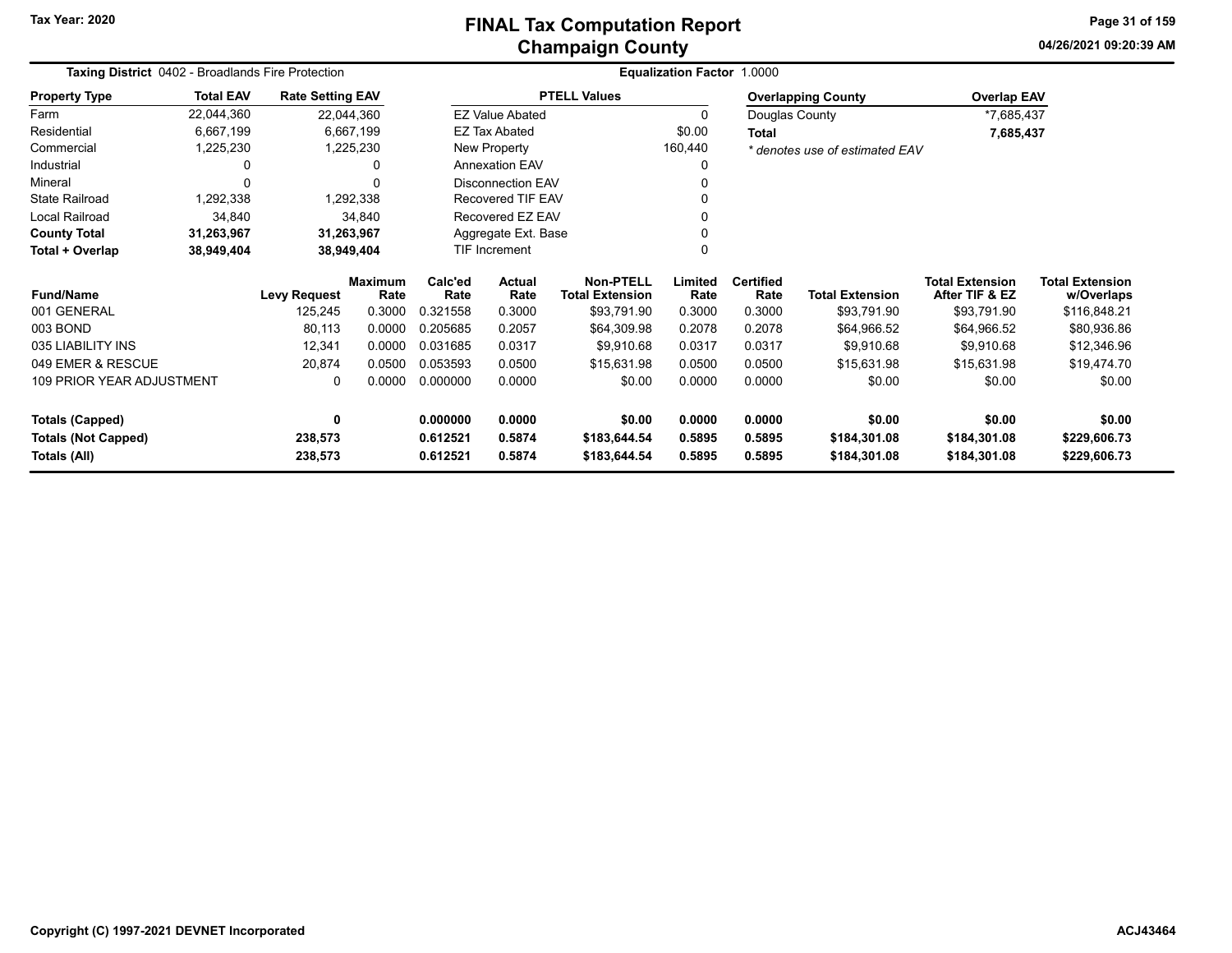**04/26/2021 09:20:39 AMPage 32 of 159**

| <b>Taxing District</b> 0403 - Carroll Fire Protection         |                  |                                         |                                            |                                         |                                           |                                                                          | Equalization Factor 1.0000          |                                              |                                                      |                                                                        |                                                                    |
|---------------------------------------------------------------|------------------|-----------------------------------------|--------------------------------------------|-----------------------------------------|-------------------------------------------|--------------------------------------------------------------------------|-------------------------------------|----------------------------------------------|------------------------------------------------------|------------------------------------------------------------------------|--------------------------------------------------------------------|
| <b>Property Type</b>                                          | <b>Total EAV</b> | <b>Rate Setting EAV</b>                 |                                            |                                         |                                           | <b>PTELL Values</b>                                                      |                                     |                                              |                                                      |                                                                        |                                                                    |
| Farm                                                          | 5,663,940        |                                         | 5,663,940                                  |                                         | <b>EZ Value Abated</b>                    |                                                                          |                                     |                                              |                                                      |                                                                        |                                                                    |
| Residential                                                   | 31,394,778       |                                         | 31,394,778                                 |                                         | EZ Tax Abated                             |                                                                          | \$0.00                              |                                              |                                                      |                                                                        |                                                                    |
| Commercial                                                    | 8,835,490        |                                         | 8,835,490                                  |                                         | New Property                              |                                                                          | 110,900                             |                                              |                                                      |                                                                        |                                                                    |
| Industrial                                                    |                  |                                         |                                            |                                         | <b>Annexation EAV</b>                     |                                                                          | 0                                   |                                              |                                                      |                                                                        |                                                                    |
| Mineral                                                       |                  |                                         |                                            |                                         | <b>Disconnection EAV</b>                  |                                                                          | 0                                   |                                              |                                                      |                                                                        |                                                                    |
| <b>State Railroad</b>                                         |                  |                                         |                                            |                                         | <b>Recovered TIF EAV</b>                  |                                                                          | 0                                   |                                              |                                                      |                                                                        |                                                                    |
| Local Railroad                                                | $\Omega$         |                                         |                                            |                                         | Recovered EZ EAV                          |                                                                          | $\Omega$                            |                                              |                                                      |                                                                        |                                                                    |
| <b>County Total</b>                                           | 45,894,208       |                                         | 45,894,208                                 |                                         | Aggregate Ext. Base                       |                                                                          | 141,122                             |                                              |                                                      |                                                                        |                                                                    |
| Total + Overlap                                               | 45,894,208       |                                         | 45,894,208                                 |                                         | TIF Increment<br>0                        |                                                                          |                                     |                                              |                                                      |                                                                        |                                                                    |
| <b>Fund/Name</b><br>001 GENERAL<br>035 LIABILITY INS          |                  | <b>Levy Request</b><br>143,965<br>4,199 | <b>Maximum</b><br>Rate<br>0.4000<br>0.0000 | Calc'ed<br>Rate<br>0.313689<br>0.009149 | <b>Actual</b><br>Rate<br>0.3137<br>0.0092 | <b>Non-PTELL</b><br><b>Total Extension</b><br>\$143,970.13<br>\$4,222.27 | Limited<br>Rate<br>0.3064<br>0.0090 | <b>Certified</b><br>Rate<br>0.3064<br>0.0090 | <b>Total Extension</b><br>\$140,619.85<br>\$4,130.48 | <b>Total Extension</b><br>After TIF & EZ<br>\$140,619.85<br>\$4,130.48 | <b>Total Extension</b><br>w/Overlaps<br>\$140,619.85<br>\$4,130.48 |
| Totals (Capped)<br><b>Totals (Not Capped)</b><br>Totals (All) |                  | 148,164<br>0<br>148,164                 |                                            | 0.322838<br>0.000000<br>0.322838        | 0.3229<br>0.0000<br>0.3229                | \$148,192.40<br>\$0.00<br>\$148,192.40                                   | 0.3154<br>0.0000<br>0.3154          | 0.3154<br>0.0000<br>0.3154                   | \$144,750.33<br>\$0.00<br>\$144,750.33               | \$144,750.33<br>\$0.00<br>\$144,750.33                                 | \$144,750.33<br>\$0.00<br>\$144,750.33                             |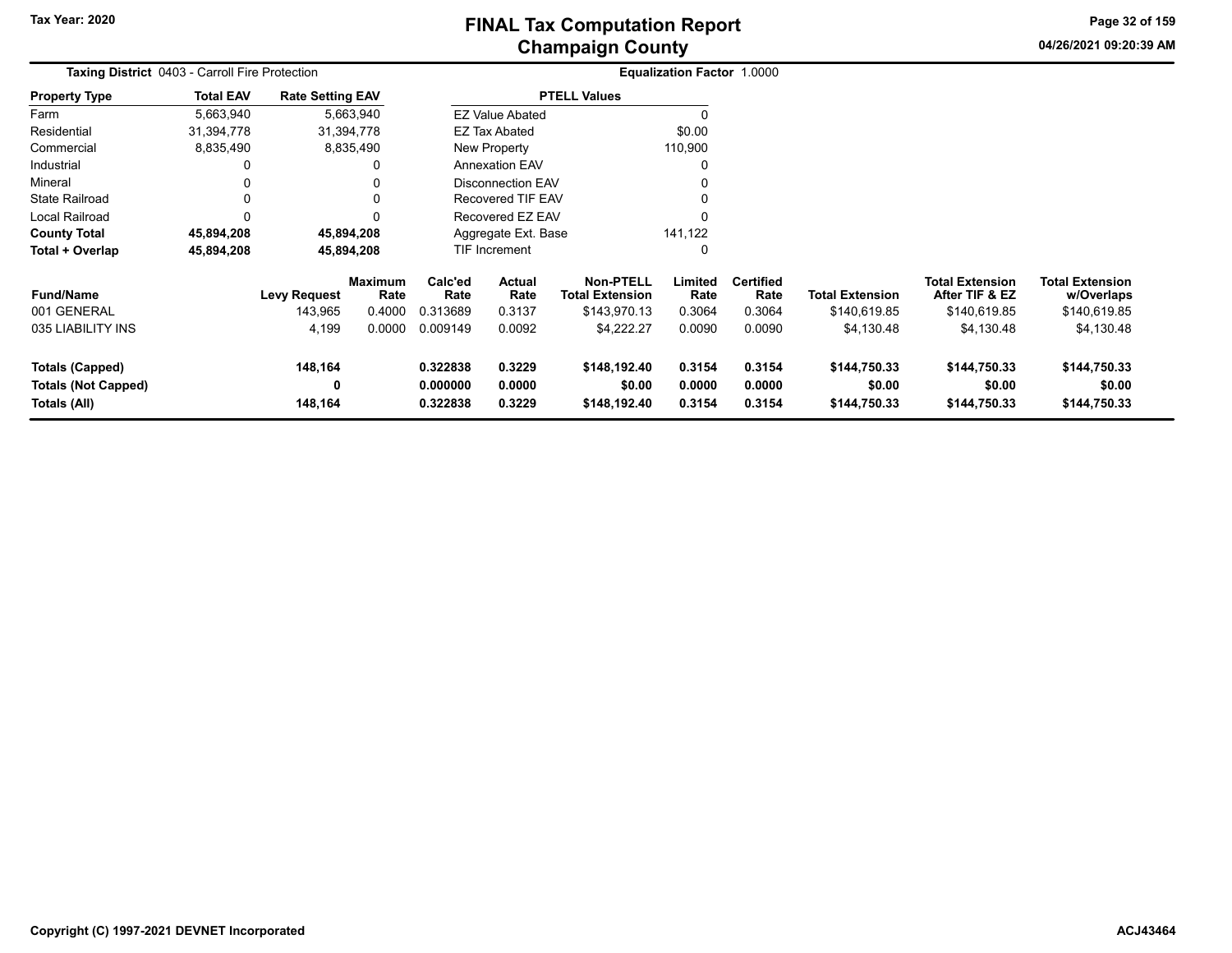**Tax Year: 2020**

# **Champaign County FINAL Tax Computation Report**

**04/26/2021 09:20:39 AMPage 33 of 159**

| Taxing District 0404 - Cornbelt Fire Protection                      |                  |                             |                        |                                  |                            |                                            | <b>Equalization Factor 1.0000</b> |                            |                                            |                                            |                                            |  |
|----------------------------------------------------------------------|------------------|-----------------------------|------------------------|----------------------------------|----------------------------|--------------------------------------------|-----------------------------------|----------------------------|--------------------------------------------|--------------------------------------------|--------------------------------------------|--|
| <b>Property Type</b>                                                 | <b>Total EAV</b> | <b>Rate Setting EAV</b>     |                        |                                  |                            | <b>PTELL Values</b>                        |                                   |                            |                                            |                                            |                                            |  |
| Farm                                                                 | 28,546,220       |                             | 27,986,452             |                                  | <b>EZ Value Abated</b>     |                                            | 0                                 |                            |                                            |                                            |                                            |  |
| Residential                                                          | 318,445,418      | 295,683,436                 |                        |                                  | <b>EZ Tax Abated</b>       |                                            | \$0.00                            |                            |                                            |                                            |                                            |  |
| Commercial                                                           | 40,883,006       |                             | 28,880,165             |                                  | New Property               |                                            | 4,421,350                         |                            |                                            |                                            |                                            |  |
| Industrial                                                           | 5,381            |                             | 5,381                  |                                  | <b>Annexation EAV</b>      |                                            | 0                                 |                            |                                            |                                            |                                            |  |
| Mineral                                                              | 0                |                             |                        |                                  | Disconnection EAV          |                                            | 0                                 |                            |                                            |                                            |                                            |  |
| <b>State Railroad</b>                                                | 508,032          |                             | 508,032                |                                  | Recovered TIF EAV          |                                            | 0                                 |                            |                                            |                                            |                                            |  |
| Local Railroad                                                       | 270              |                             | 270                    |                                  | Recovered EZ EAV           |                                            | $\Omega$                          |                            |                                            |                                            |                                            |  |
| <b>County Total</b>                                                  | 388,388,327      | 353,063,736                 |                        |                                  | Aggregate Ext. Base        |                                            | 1,235,475                         |                            |                                            |                                            |                                            |  |
| Total + Overlap                                                      | 388,388,327      | 353,063,736                 |                        |                                  | TIF Increment              |                                            | 35,324,591                        |                            |                                            |                                            |                                            |  |
| <b>Fund/Name</b>                                                     |                  | <b>Levy Request</b>         | <b>Maximum</b><br>Rate | Calc'ed<br>Rate                  | Actual<br>Rate             | <b>Non-PTELL</b><br><b>Total Extension</b> | Limited<br>Rate                   | <b>Certified</b><br>Rate   | <b>Total Extension</b>                     | <b>Total Extension</b><br>After TIF & EZ   | <b>Total Extension</b><br>w/Overlaps       |  |
| 001 GENERAL                                                          |                  | 1,125,410                   | 0.4000                 | 0.318756                         | 0.3188                     | \$1,125,567.19                             | 0.3148                            | 0.3148                     | \$1,222,646.45                             | \$1,111,444.64                             | \$1,111,444.64                             |  |
| 049 EMER & RESCUE                                                    |                  | 170,600                     | 0.0500                 | 0.048320                         | 0.0484                     | \$170,882.85                               | 0.0478                            | 0.0478                     | \$185,649.62                               | \$168,764.47                               | \$168,764.47                               |  |
| <b>Totals (Capped)</b><br><b>Totals (Not Capped)</b><br>Totals (All) |                  | 1,296,010<br>0<br>1,296,010 |                        | 0.367076<br>0.000000<br>0.367076 | 0.3672<br>0.0000<br>0.3672 | \$1,296,450.04<br>\$0.00<br>\$1,296,450.04 | 0.3626<br>0.0000<br>0.3626        | 0.3626<br>0.0000<br>0.3626 | \$1,408,296.07<br>\$0.00<br>\$1,408,296.07 | \$1,280,209.11<br>\$0.00<br>\$1,280,209.11 | \$1,280,209.11<br>\$0.00<br>\$1,280,209.11 |  |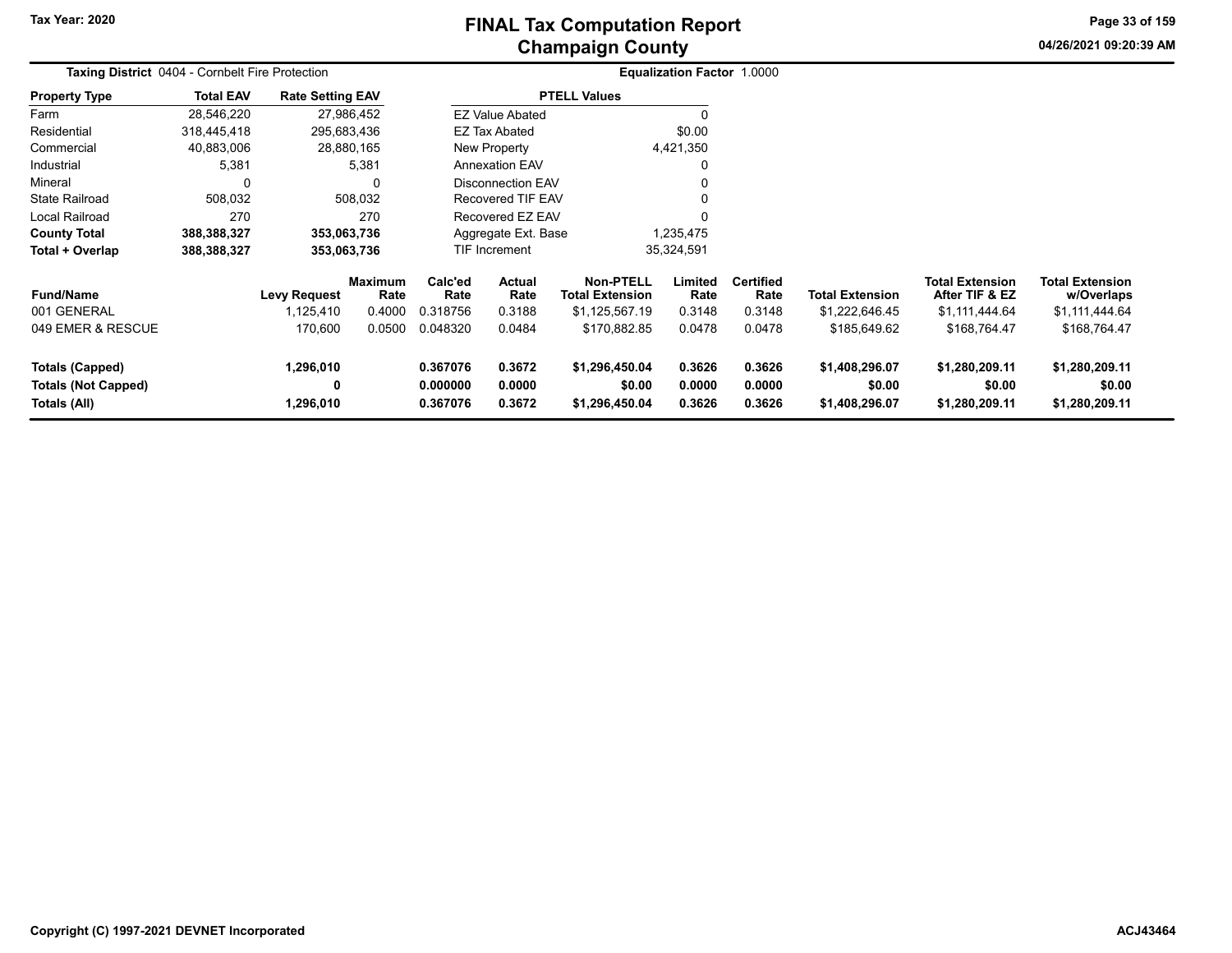**04/26/2021 09:20:39 AMPage 34 of 159**

| Taxing District 0405 - East-Prairie Fire Protection |                  |                         |                 |                                          |                          |                                     | <b>Equalization Factor 1.0000</b> |                          |                        |                                          |                                      |
|-----------------------------------------------------|------------------|-------------------------|-----------------|------------------------------------------|--------------------------|-------------------------------------|-----------------------------------|--------------------------|------------------------|------------------------------------------|--------------------------------------|
| <b>Property Type</b>                                | <b>Total EAV</b> | <b>Rate Setting EAV</b> |                 |                                          |                          | <b>PTELL Values</b>                 |                                   |                          |                        |                                          |                                      |
| Farm                                                | 3,017,510        |                         | 3,017,510       |                                          | <b>EZ Value Abated</b>   |                                     | 0                                 |                          |                        |                                          |                                      |
| Residential                                         | 17,909,942       | 17,909,942              |                 |                                          | <b>EZ Tax Abated</b>     |                                     | \$0.00                            |                          |                        |                                          |                                      |
| Commercial                                          | 7,503,930        |                         | 7,503,930       |                                          | New Property             |                                     | 158,720                           |                          |                        |                                          |                                      |
| Industrial                                          | 636,410          |                         | 636,410         |                                          | <b>Annexation EAV</b>    |                                     | 0                                 |                          |                        |                                          |                                      |
| Mineral                                             |                  |                         | 0               |                                          | Disconnection EAV        |                                     | 0                                 |                          |                        |                                          |                                      |
| State Railroad                                      | 2,120,732        |                         | 2,120,732       |                                          | <b>Recovered TIF EAV</b> |                                     |                                   |                          |                        |                                          |                                      |
| Local Railroad                                      |                  |                         |                 | Recovered EZ EAV                         |                          | U                                   |                                   |                          |                        |                                          |                                      |
| <b>County Total</b>                                 | 31,188,524       | 31,188,524              |                 |                                          | Aggregate Ext. Base      |                                     | 130,813                           |                          |                        |                                          |                                      |
| Total + Overlap                                     | 31,188,524       | 31,188,524              |                 |                                          | TIF Increment<br>0       |                                     |                                   |                          |                        |                                          |                                      |
| <b>Fund/Name</b>                                    |                  | <b>Levy Request</b>     | Maximum<br>Rate | Calc'ed<br>Rate                          | Actual<br>Rate           | Non-PTELL<br><b>Total Extension</b> | Limited<br>Rate                   | <b>Certified</b><br>Rate | <b>Total Extension</b> | <b>Total Extension</b><br>After TIF & EZ | <b>Total Extension</b><br>w/Overlaps |
| 001 GENERAL                                         |                  | 110,359                 | 0.4000          | 0.353845                                 | 0.3539                   | \$110,376.19                        | 0.3464                            | 0.3464                   | \$108,037.05           | \$108,037.05                             | \$108,037.05                         |
| 027 AUDIT                                           |                  | 1,574                   | 0.0050          | 0.005047                                 | 0.0050                   | \$1,559.43                          | 0.0049                            | 0.0049                   | \$1,528.24             | \$1,528.24                               | \$1,528.24                           |
| 035 LIABILITY INS                                   |                  | 25,421                  | 0.0000          | 0.081508                                 | 0.0816                   | \$25,449.84                         | 0.0800                            | 0.0800                   | \$24,950.82            | \$24,950.82                              | \$24,950.82                          |
| Totals (Capped)                                     |                  | 137,354                 |                 | 0.440400                                 | 0.4405                   | \$137,385.46                        | 0.4313                            | 0.4313                   | \$134,516.11           | \$134,516.11                             | \$134,516.11                         |
| <b>Totals (Not Capped)</b><br>Totals (All)          |                  | 0<br>137,354            |                 | 0.000000<br>0.0000<br>0.440400<br>0.4405 |                          | \$0.00<br>\$137,385.46              | 0.0000<br>0.4313                  | 0.0000<br>0.4313         | \$0.00<br>\$134,516.11 | \$0.00<br>\$134,516.11                   | \$0.00<br>\$134,516.11               |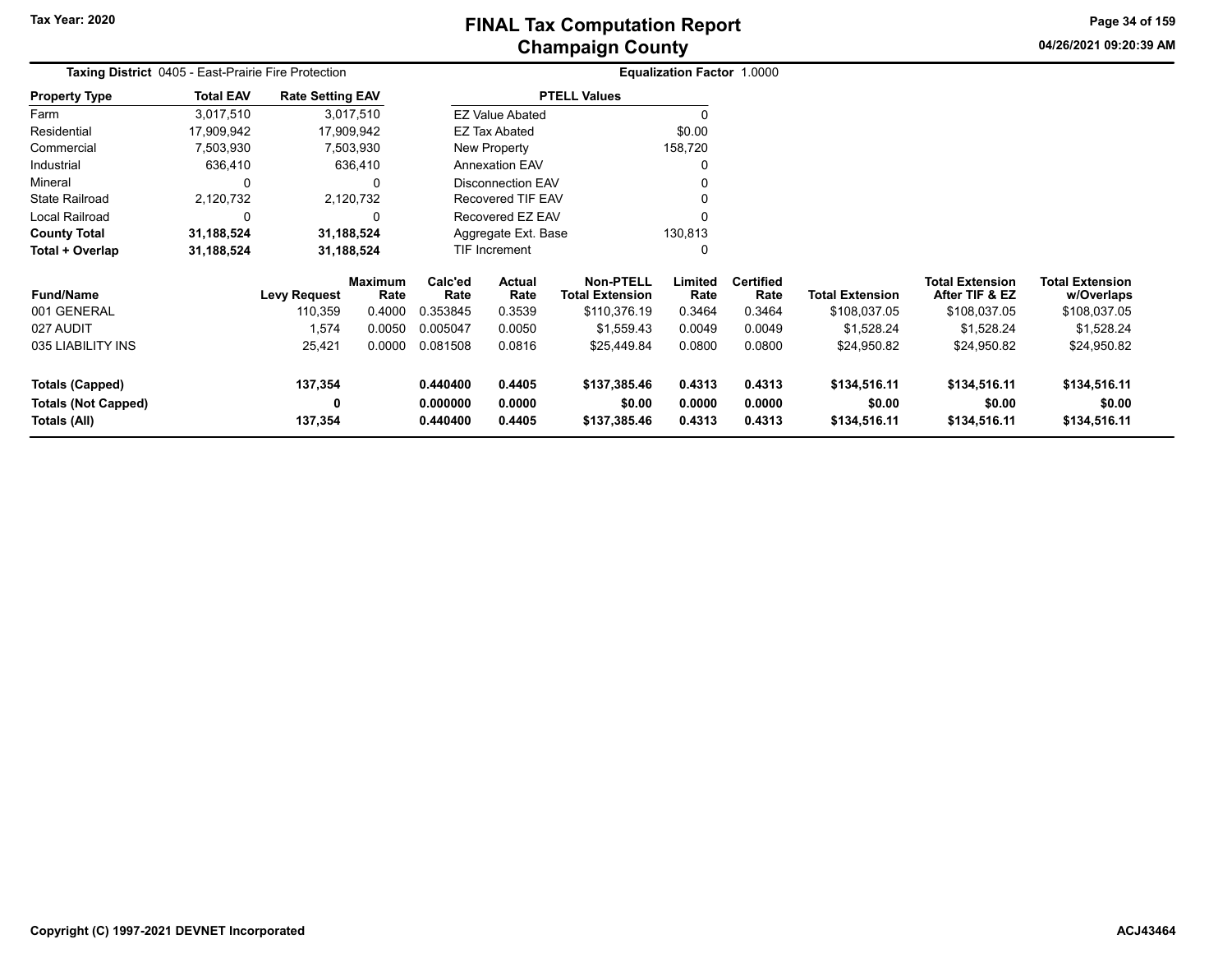**04/26/2021 09:20:39 AM Page 35 of 159**

| Taxing District 0406 - Edge-Scott Fire Protection |                  |                         |                        |                      |                          | <b>Equalization Factor 1.0000</b>          |                  |                          |                        |                                          |                                      |
|---------------------------------------------------|------------------|-------------------------|------------------------|----------------------|--------------------------|--------------------------------------------|------------------|--------------------------|------------------------|------------------------------------------|--------------------------------------|
| <b>Property Type</b>                              | <b>Total EAV</b> | <b>Rate Setting EAV</b> |                        |                      |                          | <b>PTELL Values</b>                        |                  |                          |                        |                                          |                                      |
| Farm                                              | 690,530          |                         | 690,530                |                      | <b>EZ Value Abated</b>   |                                            |                  |                          |                        |                                          |                                      |
| Residential                                       | 19,680,850       |                         | 19,680,850             |                      | EZ Tax Abated            |                                            | \$0.00           |                          |                        |                                          |                                      |
| Commercial                                        | 2,191,850        |                         | 2,191,850              |                      | New Property             |                                            | 38,990           |                          |                        |                                          |                                      |
| Industrial                                        | 0                |                         | 0                      |                      | <b>Annexation EAV</b>    |                                            |                  |                          |                        |                                          |                                      |
| Mineral                                           | 0                |                         |                        |                      | <b>Disconnection EAV</b> |                                            |                  |                          |                        |                                          |                                      |
| <b>State Railroad</b>                             | 0                |                         |                        |                      | Recovered TIF EAV        |                                            |                  |                          |                        |                                          |                                      |
| Local Railroad                                    | 5,100            |                         | 5,100                  |                      | Recovered EZ EAV         |                                            |                  |                          |                        |                                          |                                      |
| <b>County Total</b>                               | 22,568,330       | 22,568,330              |                        |                      | Aggregate Ext. Base      |                                            | 97,887           |                          |                        |                                          |                                      |
| Total + Overlap                                   | 22,568,330       | 22,568,330              |                        |                      | TIF Increment            |                                            |                  |                          |                        |                                          |                                      |
| <b>Fund/Name</b>                                  |                  | <b>Levy Request</b>     | <b>Maximum</b><br>Rate | Calc'ed<br>Rate      | Actual<br>Rate           | <b>Non-PTELL</b><br><b>Total Extension</b> | Limited<br>Rate  | <b>Certified</b><br>Rate | <b>Total Extension</b> | <b>Total Extension</b><br>After TIF & EZ | <b>Total Extension</b><br>w/Overlaps |
| 001 GENERAL                                       |                  | 95,328                  | 0.4000                 | 0.422397             | 0.4000                   | \$90,273.32                                | 0.3935           | 0.3935                   | \$88,806.38            | \$88,806.38                              | \$88,806.38                          |
| 027 AUDIT                                         |                  | 3,000                   | 0.0050                 | 0.013293             | 0.0050                   | \$1,128.42                                 | 0.0050           | 0.0050                   | \$1,128.42             | \$1,128.42                               | \$1,128.42                           |
| 035 LIABILITY INS                                 |                  | 10,539                  | 0.0000                 | 0.046698             | 0.0467                   | \$10,539.41                                | 0.0460           | 0.0460                   | \$10,381.43            | \$10,381.43                              | \$10,381.43                          |
| <b>Totals (Capped)</b><br>Totals (Not Capped)     |                  | 108,867<br>0            |                        | 0.482388<br>0.000000 | 0.4517<br>0.0000         | \$101,941.15<br>\$0.00                     | 0.4445<br>0.0000 | 0.4445<br>0.0000         | \$100,316.23<br>\$0.00 | \$100,316.23<br>\$0.00                   | \$100,316.23<br>\$0.00               |
| Totals (All)                                      |                  | 108,867                 |                        | 0.482388             | 0.4517                   | \$101,941.15                               | 0.4445           | 0.4445                   | \$100,316.23           | \$100,316.23                             | \$100,316.23                         |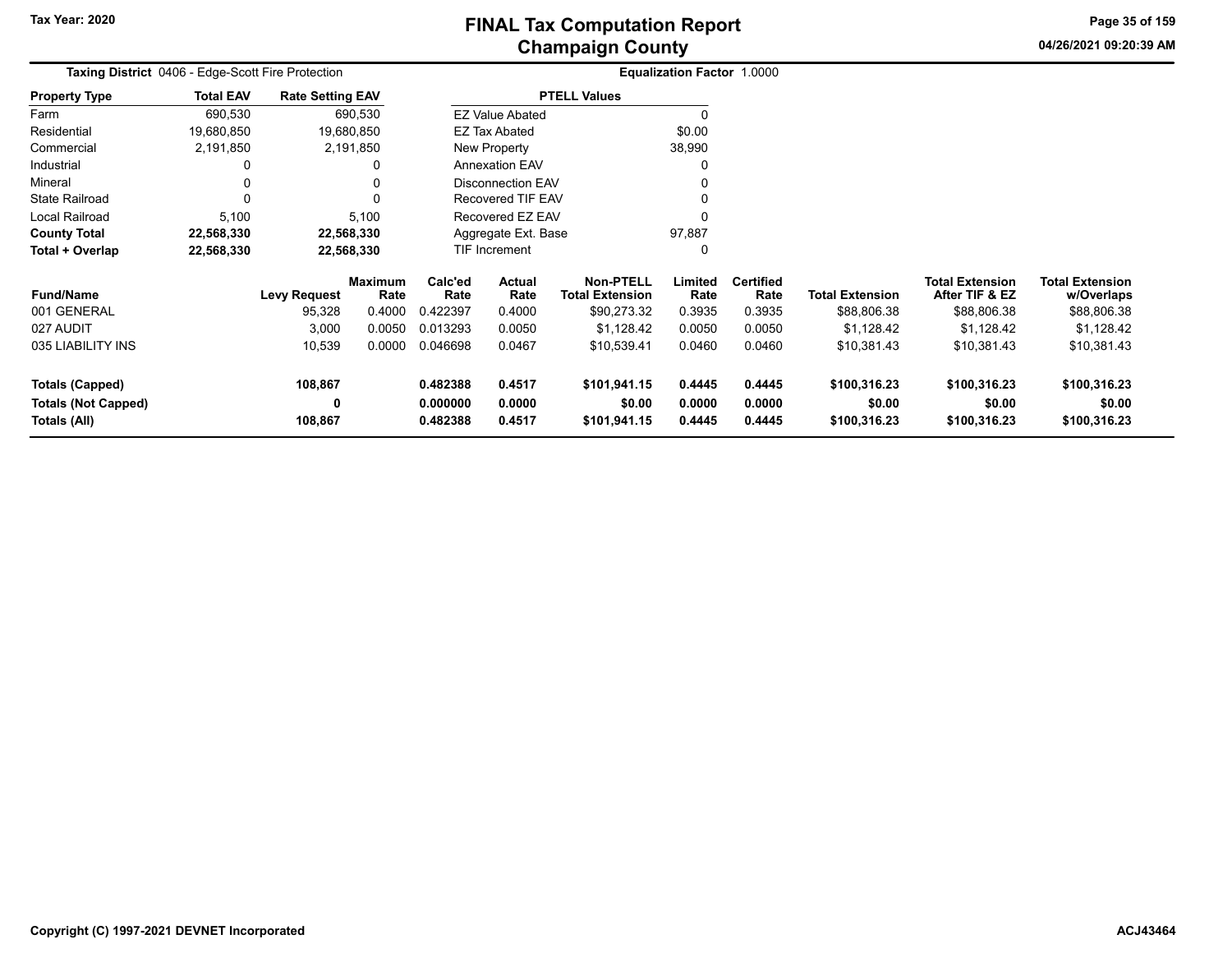**Tax Year: 2020**

# **Champaign County FINAL Tax Computation Report**

**04/26/2021 09:20:39 AMPage 36 of 159**

| <b>Taxing District 0407 - Gifford Fire Protection</b>                |                  |                              |                        |                                  |                            |                                             | Equalization Factor 1.0000 |                            |                                             |                                             |                                             |
|----------------------------------------------------------------------|------------------|------------------------------|------------------------|----------------------------------|----------------------------|---------------------------------------------|----------------------------|----------------------------|---------------------------------------------|---------------------------------------------|---------------------------------------------|
| <b>Property Type</b>                                                 | <b>Total EAV</b> | <b>Rate Setting EAV</b>      |                        |                                  |                            | <b>PTELL Values</b>                         |                            |                            |                                             |                                             |                                             |
| Farm                                                                 | 27,914,259       |                              | 27,914,259             |                                  | <b>EZ Value Abated</b>     |                                             | $\Omega$                   |                            |                                             |                                             |                                             |
| Residential                                                          | 23,588,318       |                              | 23,588,318             |                                  | <b>EZ Tax Abated</b>       |                                             | \$0.00                     |                            |                                             |                                             |                                             |
| Commercial                                                           | 7,419,790        |                              | 7,419,790              |                                  | New Property               |                                             | 400,090                    |                            |                                             |                                             |                                             |
| Industrial                                                           | 1,138,460        |                              | 1,138,460              |                                  | Annexation EAV             |                                             | 0                          |                            |                                             |                                             |                                             |
| Mineral                                                              | 3,439,820        |                              | 3,439,820              |                                  | <b>Disconnection EAV</b>   |                                             | 0                          |                            |                                             |                                             |                                             |
| <b>State Railroad</b>                                                |                  |                              | 0                      |                                  | Recovered TIF EAV          |                                             | $\Omega$                   |                            |                                             |                                             |                                             |
| Local Railroad                                                       | 27,880           |                              | 27,880                 |                                  | Recovered EZ EAV           |                                             | $\Omega$                   |                            |                                             |                                             |                                             |
| <b>County Total</b>                                                  | 63,528,527       |                              | 63,528,527             |                                  | Aggregate Ext. Base        |                                             | 144,330                    |                            |                                             |                                             |                                             |
| Total + Overlap                                                      | 63,528,527       |                              | 63,528,527             |                                  | TIF Increment              |                                             | 0                          |                            |                                             |                                             |                                             |
| <b>Fund/Name</b>                                                     |                  | <b>Levy Request</b>          | <b>Maximum</b><br>Rate | Calc'ed<br>Rate                  | <b>Actual</b><br>Rate      | <b>Non-PTELL</b><br><b>Total Extension</b>  | Limited<br>Rate            | <b>Certified</b><br>Rate   | <b>Total Extension</b>                      | <b>Total Extension</b><br>After TIF & EZ    | <b>Total Extension</b><br>w/Overlaps        |
| 001 GENERAL                                                          |                  | 146,600                      | 0.4000                 | 0.230763                         | 0.2308                     | \$146,623.84                                | 0.2224                     | 0.2224                     | \$141,287.44                                | \$141,287.44                                | \$141,287.44                                |
| 003 BOND                                                             |                  | 44,302                       | 0.0000                 | 0.069736                         | 0.0698                     | \$44,342.91                                 | 0.0705                     | 0.0705                     | \$44,787.61                                 | \$44,787.61                                 | \$44,787.61                                 |
| 035 LIABILITY INS                                                    |                  | 7,500                        | 0.0000                 | 0.011806                         | 0.0119                     | \$7,559.89                                  | 0.0115                     | 0.0115                     | \$7,305.78                                  | \$7,305.78                                  | \$7,305.78                                  |
| <b>Totals (Capped)</b><br><b>Totals (Not Capped)</b><br>Totals (All) |                  | 154,100<br>44,302<br>198,402 |                        | 0.242569<br>0.069736<br>0.312305 | 0.2427<br>0.0698<br>0.3125 | \$154,183.73<br>\$44,342.91<br>\$198,526.64 | 0.2339<br>0.0705<br>0.3044 | 0.2339<br>0.0705<br>0.3044 | \$148,593.22<br>\$44,787.61<br>\$193,380.83 | \$148,593.22<br>\$44,787.61<br>\$193,380.83 | \$148,593.22<br>\$44,787.61<br>\$193,380.83 |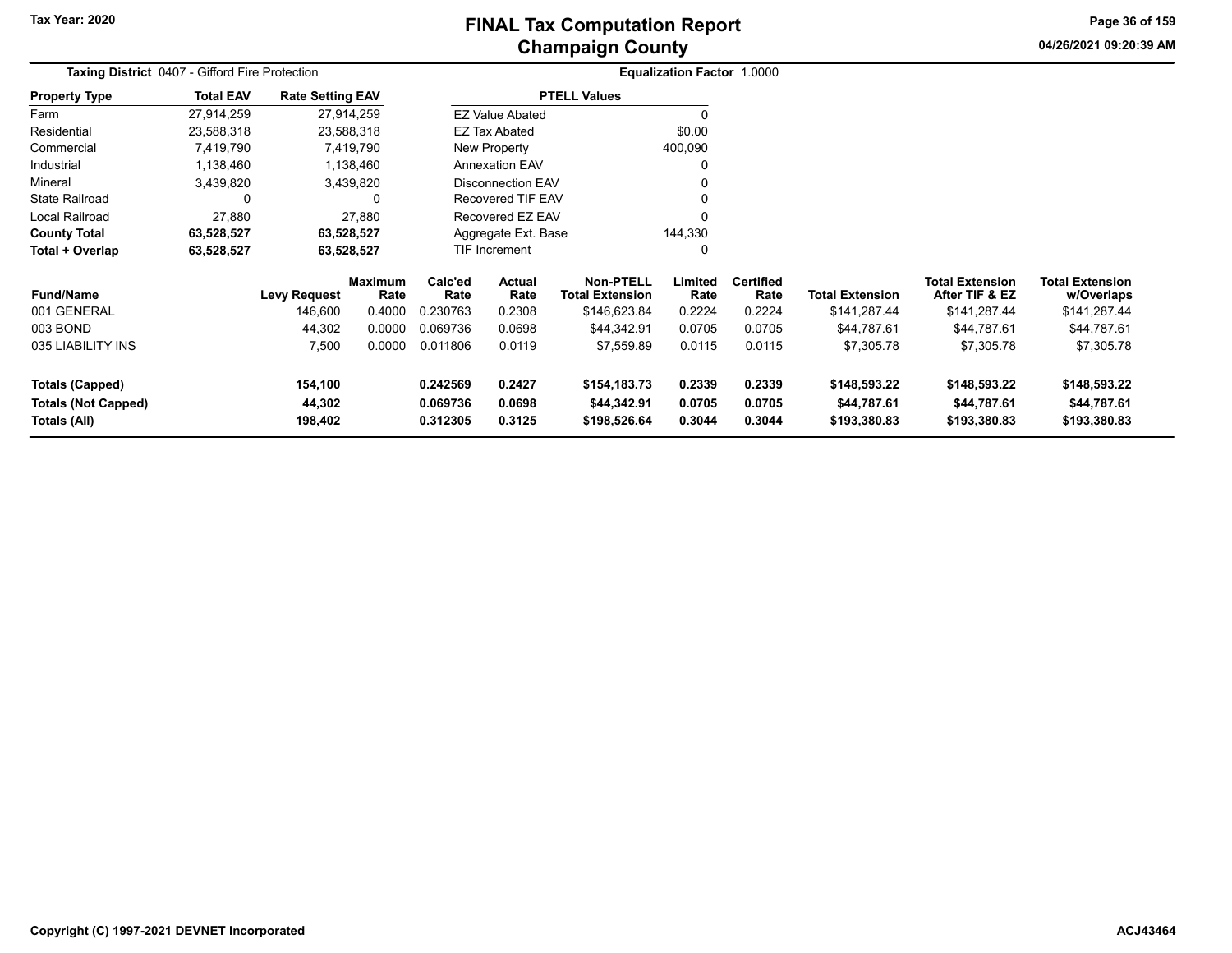# **Champaign County FINAL Tax Computation Report**

**04/26/2021 09:20:39 AMPage 37 of 159**

| <b>Taxing District</b> 0408 - Homer Fire Protection |                  |                         |                        |                                          |                          |                                            | <b>Equalization Factor 1.0000</b> |                          |                                |                                          |                                      |
|-----------------------------------------------------|------------------|-------------------------|------------------------|------------------------------------------|--------------------------|--------------------------------------------|-----------------------------------|--------------------------|--------------------------------|------------------------------------------|--------------------------------------|
| <b>Property Type</b>                                | <b>Total EAV</b> | <b>Rate Setting EAV</b> |                        |                                          |                          | <b>PTELL Values</b>                        |                                   |                          | <b>Overlapping County</b>      | <b>Overlap EAV</b>                       |                                      |
| Farm                                                | 16,869,000       | 16,038,678              |                        |                                          | <b>EZ Value Abated</b>   |                                            |                                   |                          | <b>Vermilion County</b>        | 12,352,622                               |                                      |
| Residential                                         | 18,440,600       | 17,292,061              |                        |                                          | <b>EZ Tax Abated</b>     |                                            | \$0.00                            | <b>Total</b>             |                                | 12,352,622                               |                                      |
| Commercial                                          | 2,221,490        | 1,591,980               |                        |                                          | New Property             |                                            | 151,930                           |                          | * denotes use of estimated EAV |                                          |                                      |
| Industrial                                          | $\Omega$         |                         | 0                      |                                          | <b>Annexation EAV</b>    |                                            |                                   |                          |                                |                                          |                                      |
| Mineral                                             | $\Omega$         |                         | 0                      |                                          | <b>Disconnection EAV</b> |                                            |                                   |                          |                                |                                          |                                      |
| <b>State Railroad</b>                               | 475,063          |                         | 475,063                |                                          | <b>Recovered TIF EAV</b> |                                            |                                   |                          |                                |                                          |                                      |
| Local Railroad                                      | 480              |                         | 480                    | Recovered EZ EAV                         |                          |                                            |                                   |                          |                                |                                          |                                      |
| <b>County Total</b>                                 | 38,006,633       | 35,398,262              |                        |                                          | Aggregate Ext. Base      |                                            |                                   |                          |                                |                                          |                                      |
| Total + Overlap                                     | 50,359,255       | 47,750,884              |                        | TIF Increment<br>2,608,371               |                          |                                            |                                   |                          |                                |                                          |                                      |
| <b>Fund/Name</b>                                    |                  | <b>Levy Request</b>     | <b>Maximum</b><br>Rate | Calc'ed<br><b>Actual</b><br>Rate<br>Rate |                          | <b>Non-PTELL</b><br><b>Total Extension</b> | Limited<br>Rate                   | <b>Certified</b><br>Rate | <b>Total Extension</b>         | <b>Total Extension</b><br>After TIF & EZ | <b>Total Extension</b><br>w/Overlaps |
| 001 GENERAL                                         |                  | 181,445                 | 0.4000                 | 0.379983                                 | 0.3800                   | \$134,513.40                               | 0.3800                            | 0.3800                   | \$144,425.21                   | \$134,513.40                             | \$181,453.36                         |
| 027 AUDIT                                           |                  | 0                       | 0.0050                 | 0.000000                                 | 0.0000                   | \$0.00                                     | 0.0000                            | 0.0000                   | \$0.00                         | \$0.00                                   | \$0.00                               |
| 035 LIABILITY INS                                   |                  | 17,205                  | 0.0000                 | 0.036031                                 | 0.0361                   | \$12,778.77                                | 0.0361                            | 0.0361                   | \$13,720.39                    | \$12,778.77                              | \$17,238.07                          |
| <b>Totals (Capped)</b>                              |                  | 0                       |                        | 0.000000                                 | 0.0000                   | \$0.00                                     | 0.0000                            | 0.0000                   | \$0.00                         | \$0.00                                   | \$0.00                               |
| <b>Totals (Not Capped)</b><br>Totals (All)          |                  | 198,650<br>198,650      |                        | 0.416014<br>0.416014                     | 0.4161<br>0.4161         | \$147,292.17<br>\$147,292.17               | 0.4161<br>0.4161                  | 0.4161<br>0.4161         | \$158,145.60<br>\$158,145.60   | \$147,292.17<br>\$147,292.17             | \$198,691.43<br>\$198,691.43         |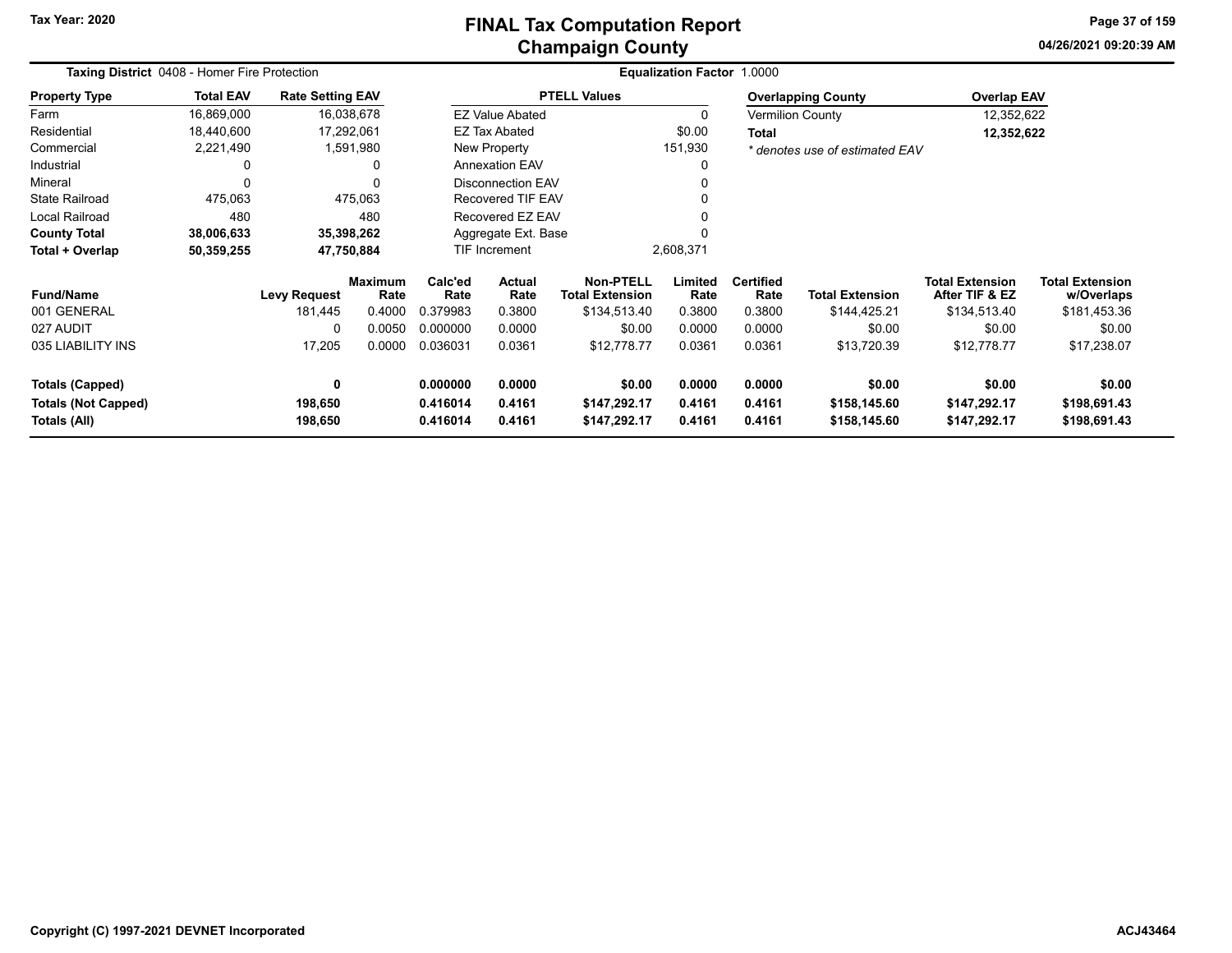**04/26/2021 09:20:39 AM Page 38 of 159**

| Taxing District 0409 - Ivesdale Fire Protection |                  |                         |                        |                 |                          |                                            | <b>Equalization Factor 1.0000</b> |                          |                                |                                          |                                      |
|-------------------------------------------------|------------------|-------------------------|------------------------|-----------------|--------------------------|--------------------------------------------|-----------------------------------|--------------------------|--------------------------------|------------------------------------------|--------------------------------------|
| <b>Property Type</b>                            | <b>Total EAV</b> | <b>Rate Setting EAV</b> |                        |                 |                          | <b>PTELL Values</b>                        |                                   |                          | <b>Overlapping County</b>      | <b>Overlap EAV</b>                       |                                      |
| Farm                                            | 19,245,900       | 19,245,900              |                        |                 | <b>EZ Value Abated</b>   |                                            | 0                                 | Piatt County             |                                | *1,467,422                               |                                      |
| Residential                                     | 4,550,480        |                         | 4,550,480              |                 | <b>EZ Tax Abated</b>     |                                            | \$0.00                            | <b>Total</b>             |                                | 1,467,422                                |                                      |
| Commercial                                      | 1,088,460        |                         | 1,088,460              |                 | <b>New Property</b>      |                                            | 0                                 |                          | * denotes use of estimated EAV |                                          |                                      |
| Industrial                                      |                  |                         | ŋ                      |                 | <b>Annexation EAV</b>    |                                            |                                   |                          |                                |                                          |                                      |
| Mineral                                         |                  |                         | $\Omega$               |                 | <b>Disconnection EAV</b> |                                            |                                   |                          |                                |                                          |                                      |
| <b>State Railroad</b>                           | 517,382          |                         | 517,382                |                 | <b>Recovered TIF EAV</b> |                                            |                                   |                          |                                |                                          |                                      |
| Local Railroad                                  | 443,670          |                         | 443,670                |                 | Recovered EZ EAV         |                                            |                                   |                          |                                |                                          |                                      |
| <b>County Total</b>                             | 25,845,892       | 25,845,892              |                        |                 | Aggregate Ext. Base      |                                            |                                   |                          |                                |                                          |                                      |
| Total + Overlap                                 | 27,313,314       | 27,313,314              |                        |                 | <b>TIF Increment</b>     |                                            |                                   |                          |                                |                                          |                                      |
| <b>Fund/Name</b>                                |                  | <b>Levy Request</b>     | <b>Maximum</b><br>Rate | Calc'ed<br>Rate | <b>Actual</b><br>Rate    | <b>Non-PTELL</b><br><b>Total Extension</b> | Limited<br>Rate                   | <b>Certified</b><br>Rate | <b>Total Extension</b>         | <b>Total Extension</b><br>After TIF & EZ | <b>Total Extension</b><br>w/Overlaps |
| 001 GENERAL                                     |                  | 98,000                  | 0.4000                 | 0.358799        | 0.3588                   | \$92,735.06                                | 0.3588                            | 0.3588                   | \$92,735.06                    | \$92,735.06                              | \$98,000.17                          |
| 013 FIRE PENSION                                |                  | 32,000                  | 0.0000                 | 0.117159        | 0.1172                   | \$30,291.39                                | 0.1172                            | 0.1172                   | \$30,291.39                    | \$30,291.39                              | \$32,011.20                          |
| 027 AUDIT                                       |                  | 850                     | 0.0050                 | 0.003112        | 0.0032                   | \$827.07                                   | 0.0032                            | 0.0032                   | \$827.07                       | \$827.07                                 | \$874.03                             |
| 035 LIABILITY INS                               |                  | 20,000                  | 0.0000                 | 0.073224        | 0.0733                   | \$18,945.04                                | 0.0733                            | 0.0733                   | \$18,945.04                    | \$18,945.04                              | \$20,020.66                          |
| 047 SOCIAL SECURITY                             |                  | 1,500                   | 0.0000                 | 0.005492        | 0.0055                   | \$1,421.52                                 | 0.0055                            | 0.0055                   | \$1,421.52                     | \$1,421.52                               | \$1,502.23                           |
| <b>Totals (Capped)</b>                          |                  | 0                       |                        | 0.000000        | 0.0000                   | \$0.00                                     | 0.0000                            | 0.0000                   | \$0.00                         | \$0.00                                   | \$0.00                               |
| <b>Totals (Not Capped)</b>                      |                  | 152,350                 |                        | 0.557786        | 0.5580                   | \$144,220.08                               | 0.5580                            | 0.5580                   | \$144,220.08                   | \$144,220.08                             | \$152,408.29                         |
| Totals (All)                                    |                  | 152,350                 |                        | 0.557786        | 0.5580                   | \$144,220.08                               | 0.5580                            | 0.5580                   | \$144,220.08                   | \$144,220.08                             | \$152,408.29                         |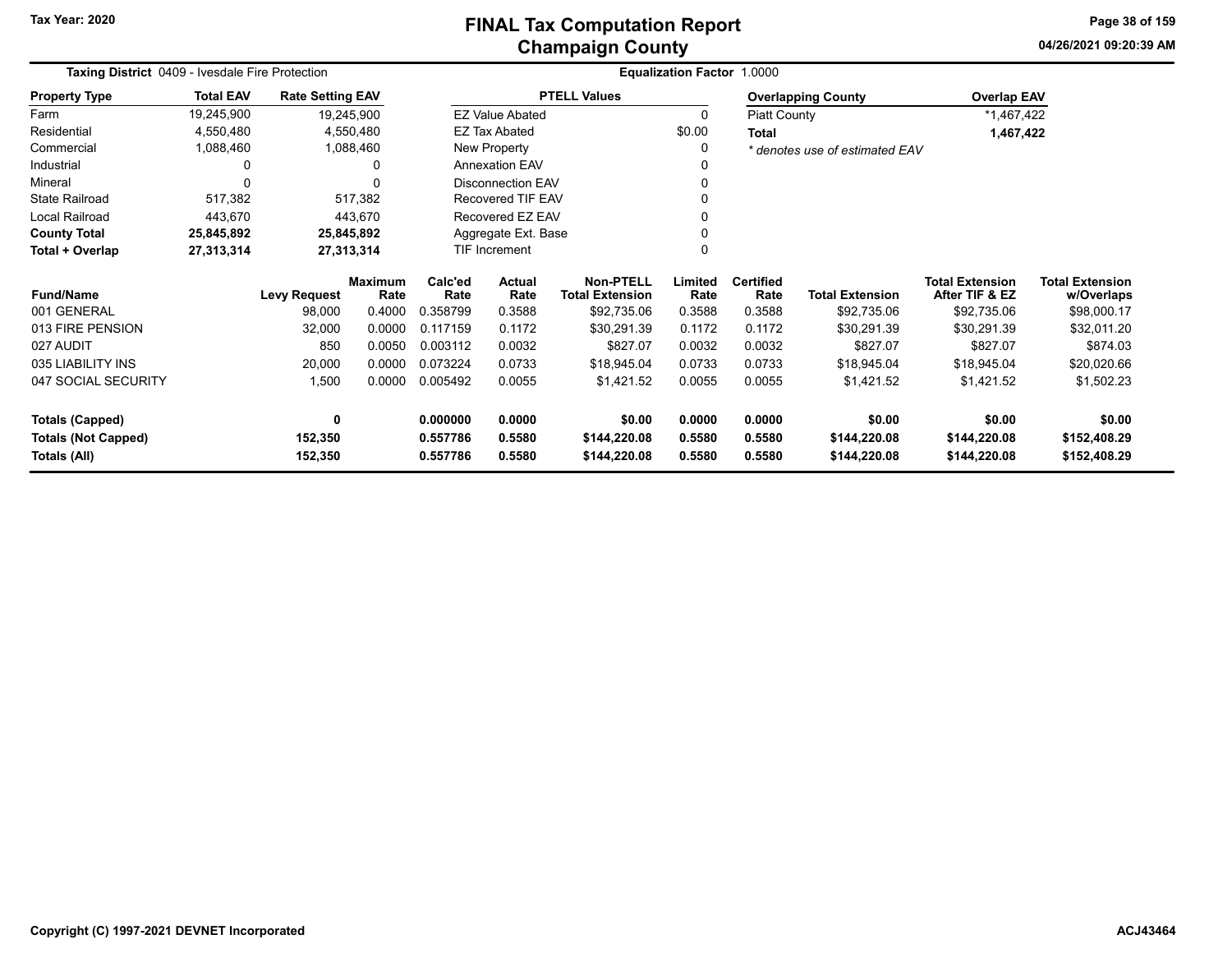**04/26/2021 09:20:39 AM Page 39 of 159**

| <b>Taxing District</b> 0410 - Lincolnshire Fire Protection |                  |                         |                        |                      |                          |                                            | Equalization Factor 1.0000 |                          |                        |                                          |                                      |
|------------------------------------------------------------|------------------|-------------------------|------------------------|----------------------|--------------------------|--------------------------------------------|----------------------------|--------------------------|------------------------|------------------------------------------|--------------------------------------|
| <b>Property Type</b>                                       | <b>Total EAV</b> | <b>Rate Setting EAV</b> |                        |                      |                          | <b>PTELL Values</b>                        |                            |                          |                        |                                          |                                      |
| Farm                                                       | $\mathbf{0}$     |                         | 0                      |                      | <b>EZ Value Abated</b>   |                                            |                            |                          |                        |                                          |                                      |
| Residential                                                | 79,033,520       | 79,033,520              |                        |                      | <b>EZ Tax Abated</b>     |                                            | \$0.00                     |                          |                        |                                          |                                      |
| Commercial                                                 | 951,540          |                         | 951,540                |                      | New Property             |                                            | 23,910                     |                          |                        |                                          |                                      |
| Industrial                                                 |                  |                         | 0                      |                      | <b>Annexation EAV</b>    |                                            |                            |                          |                        |                                          |                                      |
| Mineral                                                    |                  |                         | 0                      |                      | <b>Disconnection EAV</b> |                                            |                            |                          |                        |                                          |                                      |
| <b>State Railroad</b>                                      | <sup>0</sup>     |                         | 0                      |                      | <b>Recovered TIF EAV</b> |                                            |                            |                          |                        |                                          |                                      |
| Local Railroad                                             |                  |                         | $\Omega$               | Recovered EZ EAV     |                          |                                            |                            |                          |                        |                                          |                                      |
| <b>County Total</b>                                        | 79,985,060       | 79,985,060              |                        |                      | Aggregate Ext. Base      |                                            | 101,155                    |                          |                        |                                          |                                      |
| Total + Overlap                                            | 79,985,060       | 79,985,060              |                        | <b>TIF Increment</b> |                          |                                            |                            |                          |                        |                                          |                                      |
| <b>Fund/Name</b>                                           |                  | <b>Levy Request</b>     | <b>Maximum</b><br>Rate | Calc'ed<br>Rate      | Actual<br>Rate           | <b>Non-PTELL</b><br><b>Total Extension</b> | Limited<br>Rate            | <b>Certified</b><br>Rate | <b>Total Extension</b> | <b>Total Extension</b><br>After TIF & EZ | <b>Total Extension</b><br>w/Overlaps |
| 001 GENERAL                                                |                  | 97,360                  | 0.4000                 | 0.121723             | 0.1218                   | \$97,421.80                                | 0.1218                     | 0.1218                   | \$97,421.80            | \$97,421.80                              | \$97,421.80                          |
| 027 AUDIT                                                  |                  | 3,000                   | 0.0050                 | 0.003751             | 0.0038                   | \$3,039.43                                 | 0.0038                     | 0.0038                   | \$3,039.43             | \$3,039.43                               | \$3,039.43                           |
| 035 LIABILITY INS                                          |                  | 750                     | 0.0000                 | 0.000938             | 0.0010                   | \$799.85                                   | 0.0010                     | 0.0010                   | \$799.85               | \$799.85                                 | \$799.85                             |
| <b>Totals (Capped)</b>                                     |                  | 101,110                 |                        | 0.126412             | 0.1266                   | \$101,261.08                               | 0.1266                     | 0.1266                   | \$101,261.08           | \$101,261.08                             | \$101,261.08                         |
| <b>Totals (Not Capped)</b><br>Totals (All)                 |                  | 0<br>101,110            |                        | 0.000000<br>0.126412 | 0.0000<br>0.1266         | \$0.00<br>\$101,261.08                     | 0.0000<br>0.1266           | 0.0000<br>0.1266         | \$0.00<br>\$101,261.08 | \$0.00<br>\$101,261.08                   | \$0.00<br>\$101,261.08               |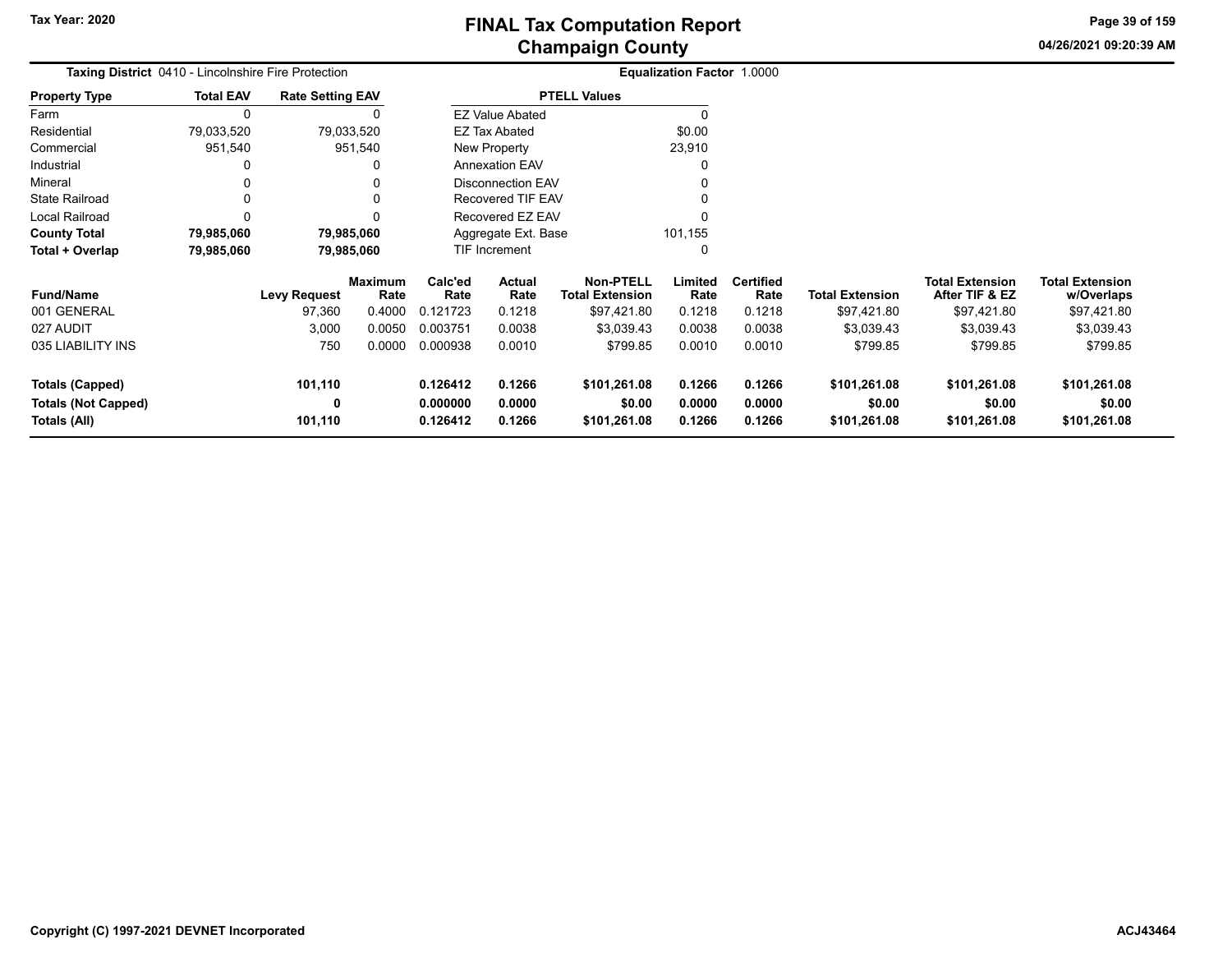**04/26/2021 09:20:39 AMPage 40 of 159**

| Taxing District 0411 - Ludlow Fire Protection |                  |                         |                        |                  |                          |                                     | <b>Equalization Factor 1.0000</b> |                          |                                |                                          |                                      |
|-----------------------------------------------|------------------|-------------------------|------------------------|------------------|--------------------------|-------------------------------------|-----------------------------------|--------------------------|--------------------------------|------------------------------------------|--------------------------------------|
| <b>Property Type</b>                          | <b>Total EAV</b> | <b>Rate Setting EAV</b> |                        |                  |                          | <b>PTELL Values</b>                 |                                   |                          | <b>Overlapping County</b>      | <b>Overlap EAV</b>                       |                                      |
| Farm                                          | 11,578,430       |                         | 11,578,430             |                  | <b>EZ Value Abated</b>   |                                     | $\Omega$                          | <b>Ford County</b>       |                                | *4,090,307                               |                                      |
| Residential                                   | 6,190,330        |                         | 6,190,330              |                  | EZ Tax Abated            |                                     | \$0.00                            | Total                    |                                | 4,090,307                                |                                      |
| Commercial                                    | 491,330          |                         | 491,330                |                  | New Property             |                                     | 10,150                            |                          | * denotes use of estimated EAV |                                          |                                      |
| Industrial                                    | 0                |                         | 0                      |                  | <b>Annexation EAV</b>    |                                     | 0                                 |                          |                                |                                          |                                      |
| Mineral                                       | $\Omega$         |                         | $\Omega$               |                  | <b>Disconnection EAV</b> |                                     |                                   |                          |                                |                                          |                                      |
| <b>State Railroad</b>                         | 386,811          |                         | 386,811                |                  | <b>Recovered TIF EAV</b> |                                     |                                   |                          |                                |                                          |                                      |
| Local Railroad                                | 657,200          |                         | 657,200                | Recovered EZ EAV |                          |                                     |                                   |                          |                                |                                          |                                      |
| <b>County Total</b>                           | 19,304,101       |                         | 19,304,101             |                  | Aggregate Ext. Base      |                                     |                                   |                          |                                |                                          |                                      |
| Total + Overlap                               | 23,394,408       |                         | 23,394,408             |                  | TIF Increment            |                                     |                                   |                          |                                |                                          |                                      |
| <b>Fund/Name</b>                              |                  | <b>Levy Request</b>     | <b>Maximum</b><br>Rate | Calc'ed<br>Rate  | Actual<br>Rate           | Non-PTELL<br><b>Total Extension</b> | Limited<br>Rate                   | <b>Certified</b><br>Rate | <b>Total Extension</b>         | <b>Total Extension</b><br>After TIF & EZ | <b>Total Extension</b><br>w/Overlaps |
| 001 GENERAL                                   |                  | 60,590                  | 0.3000                 | 0.258994         | 0.2590                   | \$49,997.62                         | 0.2590                            | 0.2590                   | \$49,997.62                    | \$49,997.62                              | \$60,591.52                          |
| 003 BOND                                      |                  | 38,640                  | 0.0000                 | 0.165168         | 0.1652                   | \$31,890.37                         | 0.1669                            | 0.1669                   | \$32,218.54                    | \$32,218.54                              | \$39,045.27                          |
| 027 AUDIT                                     |                  | 450                     | 0.0050                 | 0.001924         | 0.0020                   | \$386.08                            | 0.0020                            | 0.0020                   | \$386.08                       | \$386.08                                 | \$467.89                             |
| 035 LIABILITY INS                             |                  | 3,885                   | 0.0000                 | 0.016607         | 0.0167                   | \$3,223.78                          | 0.0167                            | 0.0167                   | \$3,223.78                     | \$3,223.78                               | \$3,906.87                           |
| <b>109 PRIOR YEAR ADJUSTMENT</b>              |                  | 0                       | 0.0000                 | 0.000000         | 0.0000                   | \$0.00                              | 0.0000                            | 0.0000                   | \$0.00                         | \$0.00                                   | \$0.00                               |
| <b>Totals (Capped)</b>                        |                  | 0                       |                        | 0.000000         | 0.0000                   | \$0.00                              | 0.0000                            | 0.0000                   | \$0.00                         | \$0.00                                   | \$0.00                               |
| <b>Totals (Not Capped)</b>                    |                  | 103,565                 |                        | 0.442693         | 0.4429                   | \$85,497.85                         | 0.4446                            | 0.4446                   | \$85,826.02                    | \$85,826.02                              | \$104,011.55                         |
| Totals (All)                                  |                  | 103,565                 |                        | 0.442693         | 0.4429                   | \$85,497.85                         | 0.4446                            | 0.4446                   | \$85,826.02                    | \$85,826.02                              | \$104,011.55                         |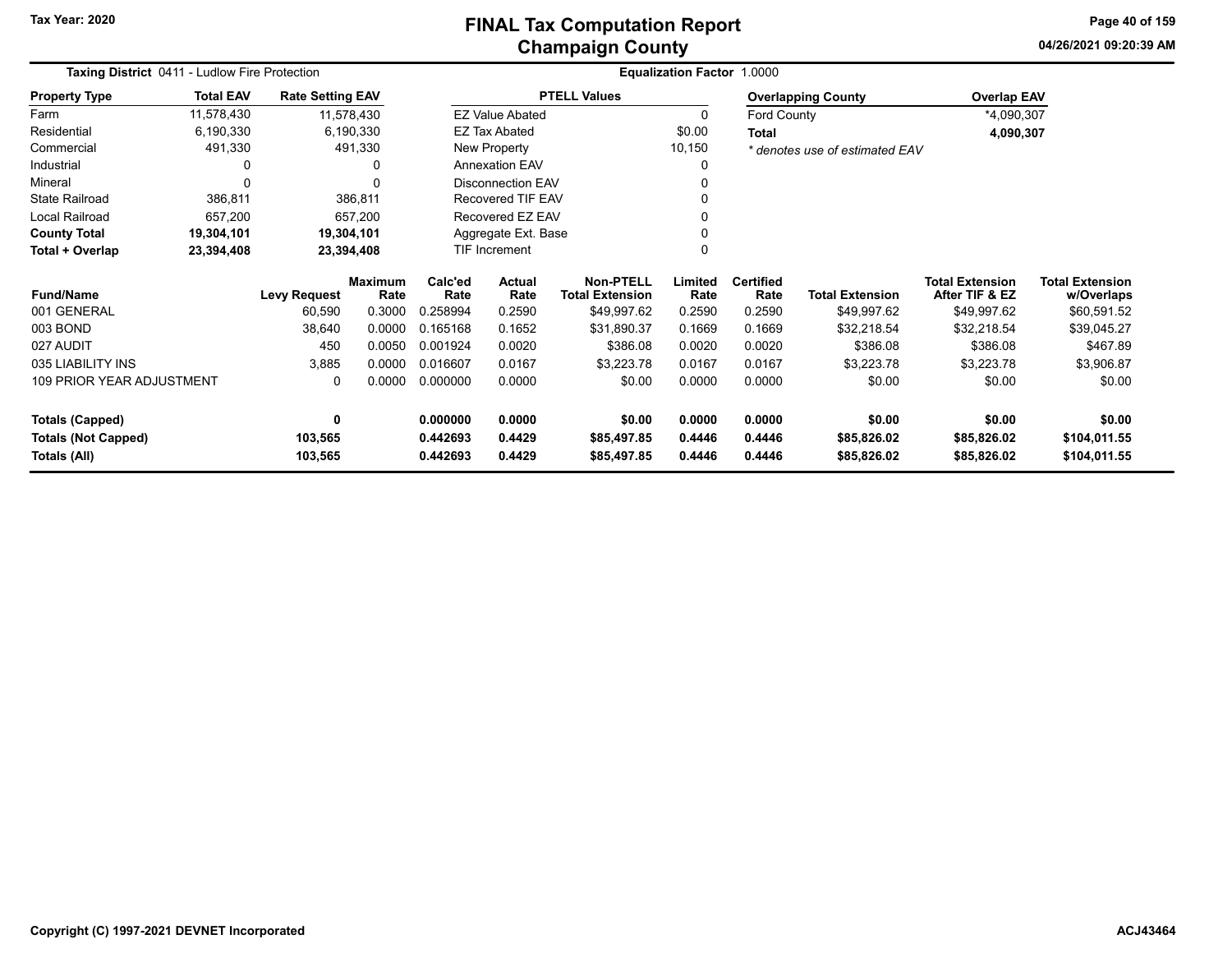**04/26/2021 09:20:39 AMPage 41 of 159**

| Taxing District 0412 - Northern Piatt Fire Protection |                  |                                          |                                            |                                         |                                           |                                                                  | Equalization Factor 1.0000          |                                              |                                                     |                                                                       |                                                                     |
|-------------------------------------------------------|------------------|------------------------------------------|--------------------------------------------|-----------------------------------------|-------------------------------------------|------------------------------------------------------------------|-------------------------------------|----------------------------------------------|-----------------------------------------------------|-----------------------------------------------------------------------|---------------------------------------------------------------------|
| <b>Property Type</b>                                  | <b>Total EAV</b> | <b>Rate Setting EAV</b>                  |                                            |                                         |                                           | <b>PTELL Values</b>                                              |                                     |                                              | <b>Overlapping County</b>                           | <b>Overlap EAV</b>                                                    |                                                                     |
| Farm                                                  | 2,620,090        |                                          | 2,620,090                                  |                                         | <b>EZ Value Abated</b>                    |                                                                  | 0                                   | DeWitt County                                |                                                     | 575,398                                                               |                                                                     |
| Residential                                           | 1,615,500        |                                          | 1,615,500                                  |                                         | EZ Tax Abated                             |                                                                  | \$0.00                              | McLean County                                |                                                     | 1,823,859                                                             |                                                                     |
| Commercial                                            | 14,910           |                                          | 14,910                                     |                                         | New Property                              |                                                                  | 4,620                               | <b>Piatt County</b>                          |                                                     | *61,011,393                                                           |                                                                     |
| Industrial                                            | 0                |                                          | $\Omega$                                   |                                         | <b>Annexation EAV</b>                     |                                                                  | 0                                   | <b>Total</b>                                 |                                                     | 63,410,650                                                            |                                                                     |
| Mineral                                               | $\Omega$         |                                          | 0                                          |                                         | <b>Disconnection EAV</b>                  |                                                                  |                                     |                                              | * denotes use of estimated EAV                      |                                                                       |                                                                     |
| <b>State Railroad</b>                                 | 35,843           |                                          | 35,843                                     | Recovered TIF EAV                       |                                           |                                                                  |                                     |                                              |                                                     |                                                                       |                                                                     |
| Local Railroad                                        | $\Omega$         |                                          | $\Omega$                                   | Recovered EZ EAV                        |                                           |                                                                  |                                     |                                              |                                                     |                                                                       |                                                                     |
| <b>County Total</b>                                   | 4,286,343        |                                          | 4,286,343                                  | Aggregate Ext. Base                     |                                           |                                                                  |                                     |                                              |                                                     |                                                                       |                                                                     |
| Total + Overlap                                       | 67,696,993       |                                          | 67,696,993                                 |                                         | <b>TIF Increment</b>                      |                                                                  |                                     |                                              |                                                     |                                                                       |                                                                     |
| <b>Fund/Name</b><br>001 GENERAL<br>049 EMERG & RESCUE |                  | <b>Levy Request</b><br>180,579<br>32,334 | <b>Maximum</b><br>Rate<br>0.3000<br>0.0500 | Calc'ed<br>Rate<br>0.266746<br>0.047763 | <b>Actual</b><br>Rate<br>0.2668<br>0.0478 | Non-PTELL<br><b>Total Extension</b><br>\$11.435.96<br>\$2,048.87 | Limited<br>Rate<br>0.2668<br>0.0478 | <b>Certified</b><br>Rate<br>0.2668<br>0.0478 | <b>Total Extension</b><br>\$11,435.96<br>\$2,048.87 | <b>Total Extension</b><br>After TIF & EZ<br>\$11,435.96<br>\$2,048.87 | <b>Total Extension</b><br>w/Overlaps<br>\$180,615.58<br>\$32,359.16 |
| Totals (Capped)                                       |                  | $\mathbf{0}$                             |                                            | 0.000000                                | 0.0000                                    | \$0.00                                                           | 0.0000                              | 0.0000                                       | \$0.00                                              | \$0.00                                                                | \$0.00                                                              |
| <b>Totals (Not Capped)</b><br>Totals (All)            |                  | 212,913<br>212,913                       |                                            | 0.314509<br>0.314509                    | 0.3146<br>0.3146                          | \$13,484.83<br>\$13,484.83                                       | 0.3146<br>0.3146                    | 0.3146<br>0.3146                             | \$13,484.83<br>\$13,484.83                          | \$13,484.83<br>\$13,484.83                                            | \$212,974.74<br>\$212,974.74                                        |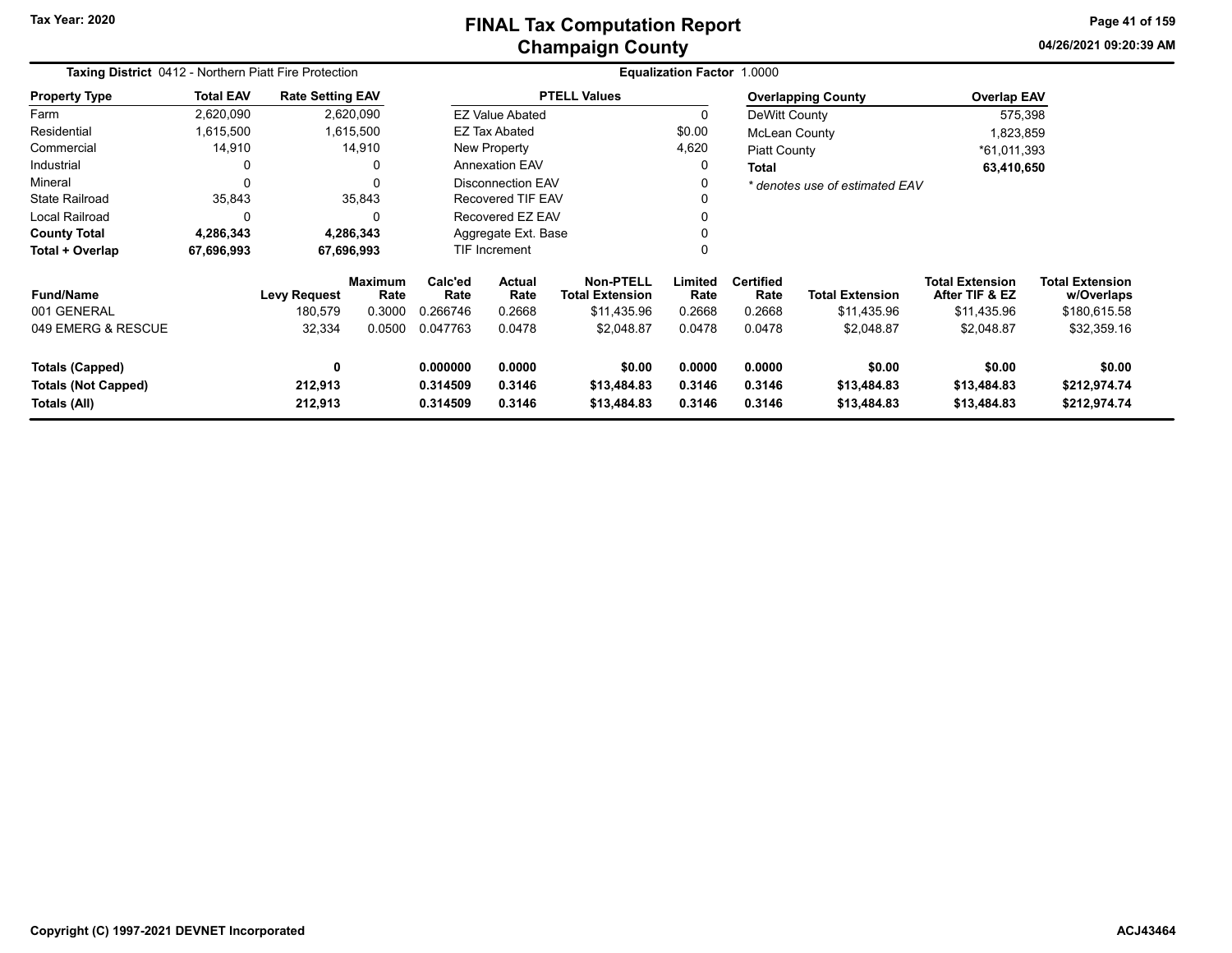#### **Champaign County FINAL Tax Computation Report**

**04/26/2021 09:20:39 AMPage 42 of 159**

| Taxing District 0413 - Ogden-Royal Fire Protection                   |                  |                         |                                  |                                  |                                 |                                                           | <b>Equalization Factor 1.0000</b> |                                    |                                       |                                                         |                                                     |
|----------------------------------------------------------------------|------------------|-------------------------|----------------------------------|----------------------------------|---------------------------------|-----------------------------------------------------------|-----------------------------------|------------------------------------|---------------------------------------|---------------------------------------------------------|-----------------------------------------------------|
| <b>Property Type</b>                                                 | <b>Total EAV</b> | <b>Rate Setting EAV</b> |                                  |                                  |                                 | <b>PTELL Values</b>                                       |                                   |                                    | <b>Overlapping County</b>             | <b>Overlap EAV</b>                                      |                                                     |
| Farm                                                                 | 16,246,897       |                         | 16,246,897                       |                                  | <b>EZ Value Abated</b>          |                                                           | $\Omega$                          |                                    | <b>Vermilion County</b>               | *13,821,389                                             |                                                     |
| Residential                                                          | 24,711,838       |                         | 24,711,838                       |                                  | <b>EZ Tax Abated</b>            |                                                           | \$0.00                            | Total                              |                                       | 13,821,389                                              |                                                     |
| Commercial                                                           | 3,690,560        |                         | 3,690,560                        |                                  | New Property                    |                                                           | 100,700                           |                                    | * denotes use of estimated EAV        |                                                         |                                                     |
| Industrial                                                           | 0                |                         | 0                                |                                  | <b>Annexation EAV</b><br>0      |                                                           |                                   |                                    |                                       |                                                         |                                                     |
| Mineral                                                              | 1,996,990        |                         | 1,996,990                        |                                  | <b>Disconnection EAV</b>        |                                                           |                                   |                                    |                                       |                                                         |                                                     |
| <b>State Railroad</b>                                                | 1,146,676        |                         | 1,146,676                        | <b>Recovered TIF EAV</b>         |                                 |                                                           |                                   |                                    |                                       |                                                         |                                                     |
| Local Railroad                                                       | 752,130          |                         | 752,130                          |                                  | Recovered EZ EAV                |                                                           |                                   |                                    |                                       |                                                         |                                                     |
| <b>County Total</b>                                                  | 48,545,091       |                         | 48,545,091                       |                                  | Aggregate Ext. Base             |                                                           |                                   |                                    |                                       |                                                         |                                                     |
| Total + Overlap                                                      | 62,366,480       |                         | 62,366,480                       |                                  | <b>TIF Increment</b><br>0       |                                                           |                                   |                                    |                                       |                                                         |                                                     |
| <b>Fund/Name</b><br>001 GENERAL                                      |                  | Levy Request<br>98,604  | <b>Maximum</b><br>Rate<br>0.3000 | Calc'ed<br>Rate<br>0.158104      | <b>Actual</b><br>Rate<br>0.1582 | <b>Non-PTELL</b><br><b>Total Extension</b><br>\$76,798.33 | Limited<br>Rate<br>0.1582         | <b>Certified</b><br>Rate<br>0.1582 | <b>Total Extension</b><br>\$76,798.33 | <b>Total Extension</b><br>After TIF & EZ<br>\$76,798.33 | <b>Total Extension</b><br>w/Overlaps<br>\$98,663.77 |
| <b>Totals (Capped)</b><br><b>Totals (Not Capped)</b><br>Totals (All) |                  | 0<br>98,604<br>98,604   |                                  | 0.000000<br>0.158104<br>0.158104 | 0.0000<br>0.1582<br>0.1582      | \$0.00<br>\$76,798.33<br>\$76,798.33                      | 0.0000<br>0.1582<br>0.1582        | 0.0000<br>0.1582<br>0.1582         | \$0.00<br>\$76,798.33<br>\$76,798.33  | \$0.00<br>\$76,798.33<br>\$76,798.33                    | \$0.00<br>\$98,663.77<br>\$98,663.77                |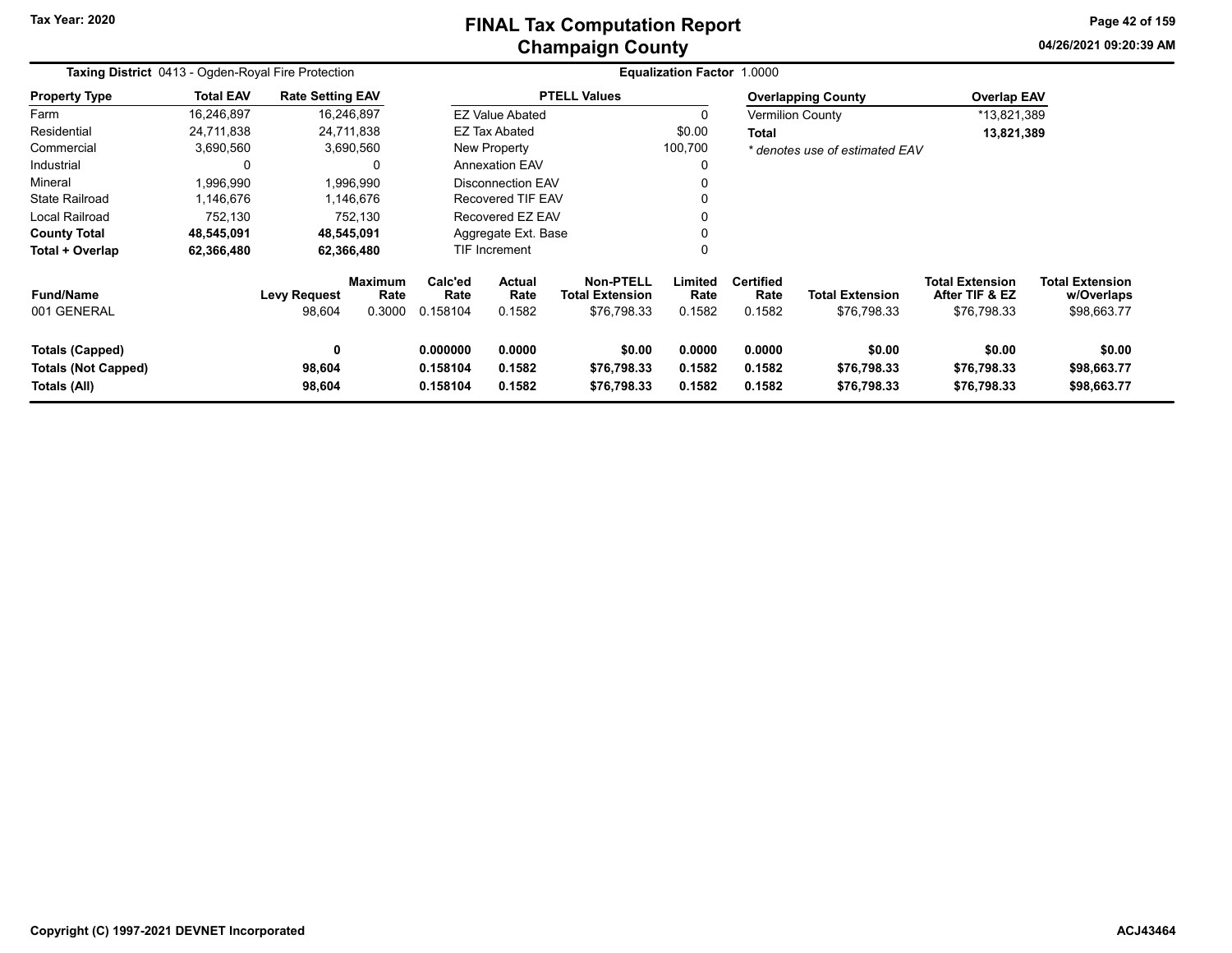# **Champaign County FINAL Tax Computation Report**

**04/26/2021 09:20:39 AMPage 43 of 159**

| <b>Taxing District 0414 - Pesotum Fire Protection</b>         |                  |                               |                                  |                                  |                                 |                                                           | Equalization Factor 1.0000 |                                    |                                      |                                                         |                                                     |
|---------------------------------------------------------------|------------------|-------------------------------|----------------------------------|----------------------------------|---------------------------------|-----------------------------------------------------------|----------------------------|------------------------------------|--------------------------------------|---------------------------------------------------------|-----------------------------------------------------|
| <b>Property Type</b>                                          | <b>Total EAV</b> | <b>Rate Setting EAV</b>       |                                  |                                  |                                 | <b>PTELL Values</b>                                       |                            |                                    | <b>Overlapping County</b>            | <b>Overlap EAV</b>                                      |                                                     |
| Farm                                                          | 20,770,340       |                               | 20,770,340                       |                                  | <b>EZ Value Abated</b>          |                                                           | 0                          | Douglas County                     |                                      | *2,324,563                                              |                                                     |
| Residential                                                   | 13,510,160       |                               | 13,510,160                       |                                  | <b>EZ Tax Abated</b>            |                                                           | \$0.00                     | <b>Total</b>                       |                                      | 2,324,563                                               |                                                     |
| Commercial                                                    | 820,050          |                               | 820,050                          |                                  | New Property                    |                                                           | 307,630                    |                                    | * denotes use of estimated EAV       |                                                         |                                                     |
| Industrial                                                    | 0                |                               |                                  |                                  | <b>Annexation EAV</b>           |                                                           | 0                          |                                    |                                      |                                                         |                                                     |
| Mineral                                                       | $\Omega$         |                               |                                  |                                  | Disconnection EAV               |                                                           |                            |                                    |                                      |                                                         |                                                     |
| <b>State Railroad</b>                                         | 436,927          |                               | 436,927                          |                                  | <b>Recovered TIF EAV</b>        |                                                           | $\Omega$                   |                                    |                                      |                                                         |                                                     |
| <b>Local Railroad</b>                                         | 0                |                               | 0                                |                                  | Recovered EZ EAV                |                                                           | $\mathbf{0}$               |                                    |                                      |                                                         |                                                     |
| <b>County Total</b>                                           | 35,537,477       |                               | 35,537,477                       |                                  | Aggregate Ext. Base             |                                                           | 0                          |                                    |                                      |                                                         |                                                     |
| Total + Overlap                                               | 37,862,040       |                               | 37,862,040                       |                                  | 0<br><b>TIF Increment</b>       |                                                           |                            |                                    |                                      |                                                         |                                                     |
| <b>Fund/Name</b><br>001 GENERAL                               |                  | <b>Levy Request</b><br>92,750 | <b>Maximum</b><br>Rate<br>0.3000 | Calc'ed<br>Rate<br>0.244968      | <b>Actual</b><br>Rate<br>0.2450 | <b>Non-PTELL</b><br><b>Total Extension</b><br>\$87,066.82 | Limited<br>Rate<br>0.2450  | <b>Certified</b><br>Rate<br>0.2450 | Total Extension<br>\$87,066.82       | <b>Total Extension</b><br>After TIF & EZ<br>\$87,066.82 | <b>Total Extension</b><br>w/Overlaps<br>\$92,762.00 |
| Totals (Capped)<br><b>Totals (Not Capped)</b><br>Totals (All) |                  | 0<br>92,750<br>92,750         |                                  | 0.000000<br>0.244968<br>0.244968 | 0.0000<br>0.2450<br>0.2450      | \$0.00<br>\$87,066.82<br>\$87,066.82                      | 0.0000<br>0.2450<br>0.2450 | 0.0000<br>0.2450<br>0.2450         | \$0.00<br>\$87,066.82<br>\$87,066.82 | \$0.00<br>\$87,066.82<br>\$87,066.82                    | \$0.00<br>\$92,762.00<br>\$92,762.00                |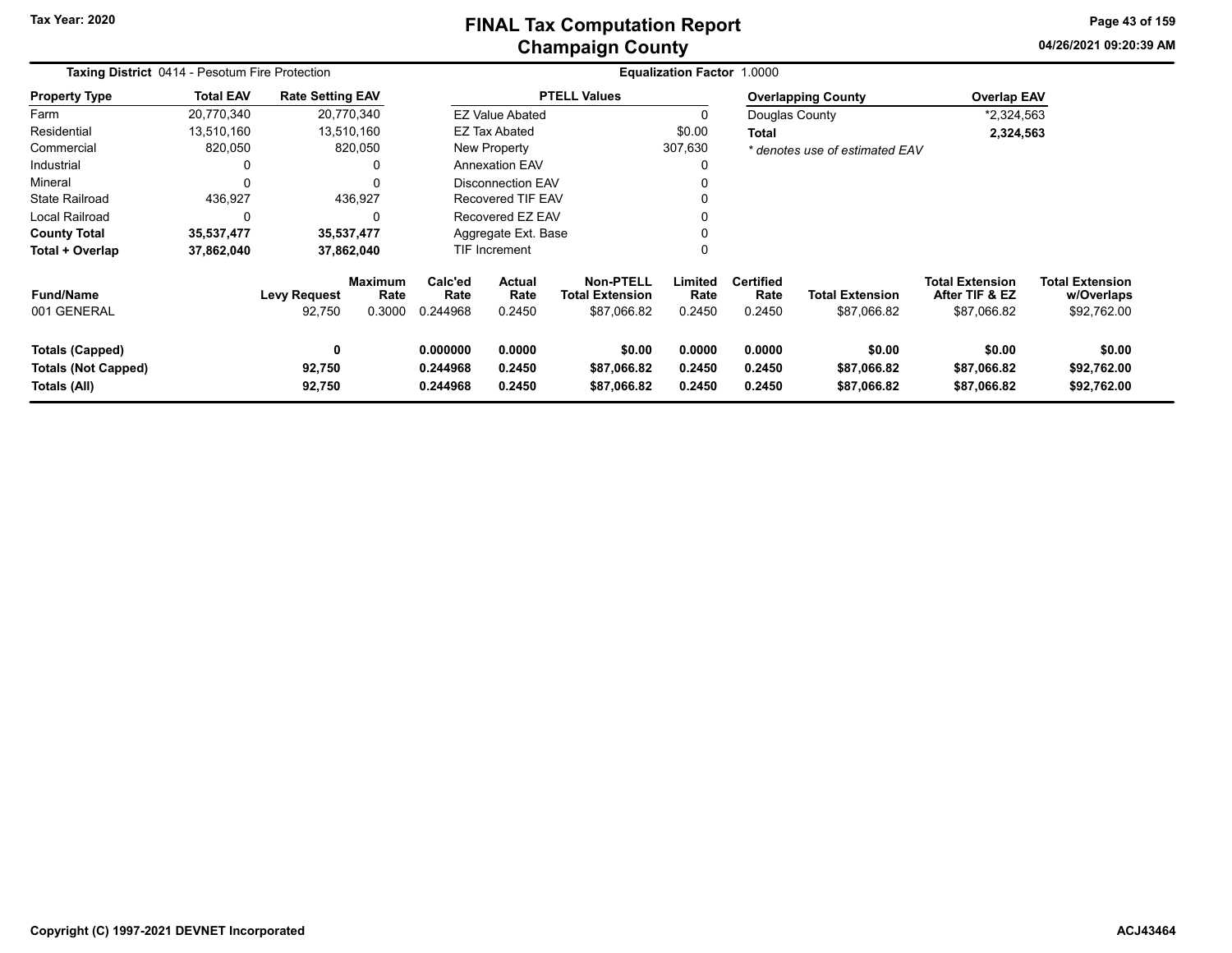# **Champaign County FINAL Tax Computation Report**

**04/26/2021 09:20:39 AMPage 44 of 159**

| <b>Taxing District 0415 - Philo Fire Protection</b>                  |                  |                         |                        |                                  | <b>Equalization Factor 1.0000</b> |                                            |                            |                            |                                        |                                          |                                        |  |
|----------------------------------------------------------------------|------------------|-------------------------|------------------------|----------------------------------|-----------------------------------|--------------------------------------------|----------------------------|----------------------------|----------------------------------------|------------------------------------------|----------------------------------------|--|
| <b>Property Type</b>                                                 | <b>Total EAV</b> | <b>Rate Setting EAV</b> |                        |                                  |                                   | <b>PTELL Values</b>                        |                            |                            |                                        |                                          |                                        |  |
| Farm                                                                 | 27,401,360       |                         | 27,401,360             |                                  | <b>EZ Value Abated</b>            |                                            |                            |                            |                                        |                                          |                                        |  |
| Residential                                                          | 37,872,958       |                         | 37,872,958             |                                  | EZ Tax Abated                     |                                            | \$0.00                     |                            |                                        |                                          |                                        |  |
| Commercial                                                           | 2,251,690        |                         | 2,251,690              |                                  | New Property                      |                                            | 119,090                    |                            |                                        |                                          |                                        |  |
| Industrial                                                           | 0                |                         |                        |                                  | <b>Annexation EAV</b>             |                                            | 0                          |                            |                                        |                                          |                                        |  |
| Mineral                                                              | 0                |                         |                        |                                  | Disconnection EAV                 |                                            | 0                          |                            |                                        |                                          |                                        |  |
| <b>State Railroad</b>                                                | 487,773          |                         | 487,773                |                                  | Recovered TIF EAV                 |                                            |                            |                            |                                        |                                          |                                        |  |
| <b>Local Railroad</b>                                                | 291,020          |                         | 291,020                |                                  | Recovered EZ EAV                  |                                            | 0                          |                            |                                        |                                          |                                        |  |
| <b>County Total</b>                                                  | 68,304,801       |                         | 68,304,801             |                                  | Aggregate Ext. Base               |                                            | 128,124                    |                            |                                        |                                          |                                        |  |
| Total + Overlap                                                      | 68,304,801       |                         | 68,304,801             |                                  | 0<br>TIF Increment                |                                            |                            |                            |                                        |                                          |                                        |  |
| <b>Fund/Name</b>                                                     |                  | <b>Levy Request</b>     | <b>Maximum</b><br>Rate | Calc'ed<br>Rate                  | <b>Actual</b><br>Rate             | <b>Non-PTELL</b><br><b>Total Extension</b> | Limited<br>Rate            | <b>Certified</b><br>Rate   | Total Extension                        | <b>Total Extension</b><br>After TIF & EZ | <b>Total Extension</b><br>w/Overlaps   |  |
| 001 GENERAL                                                          |                  | 130,557                 | 0.4000                 | 0.191139                         | 0.1912                            | \$130,598.78                               | 0.1912                     | 0.1912                     | \$130,598.78                           | \$130,598.78                             | \$130,598.78                           |  |
| <b>Totals (Capped)</b><br><b>Totals (Not Capped)</b><br>Totals (All) |                  | 130,557<br>0<br>130,557 |                        | 0.191139<br>0.000000<br>0.191139 | 0.1912<br>0.0000<br>0.1912        | \$130,598.78<br>\$0.00<br>\$130,598.78     | 0.1912<br>0.0000<br>0.1912 | 0.1912<br>0.0000<br>0.1912 | \$130,598.78<br>\$0.00<br>\$130,598.78 | \$130,598.78<br>\$0.00<br>\$130,598.78   | \$130,598.78<br>\$0.00<br>\$130,598.78 |  |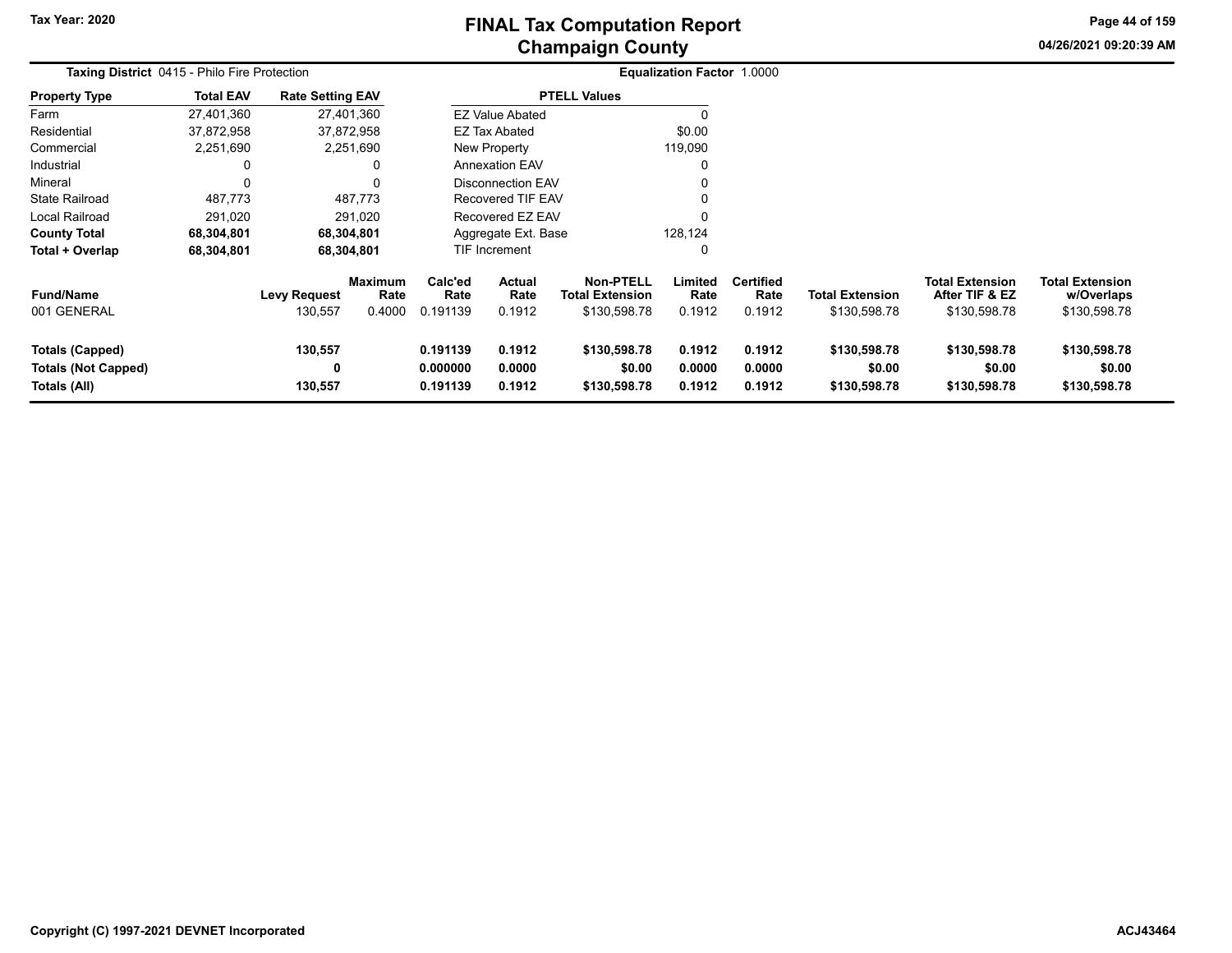**04/26/2021 09:20:39 AMPage 45 of 159**

| <b>Taxing District</b> 0416 - Rolling Acres Fire Protection   |                  |                               |                                  |                                  |                                 |                                                           | Equalization Factor 1.0000 |                                    |                                       |                                                         |                                                     |  |
|---------------------------------------------------------------|------------------|-------------------------------|----------------------------------|----------------------------------|---------------------------------|-----------------------------------------------------------|----------------------------|------------------------------------|---------------------------------------|---------------------------------------------------------|-----------------------------------------------------|--|
| <b>Property Type</b>                                          | <b>Total EAV</b> | <b>Rate Setting EAV</b>       |                                  |                                  |                                 | <b>PTELL Values</b>                                       |                            |                                    |                                       |                                                         |                                                     |  |
| Farm                                                          | 182,010          |                               | 182,010                          |                                  | <b>EZ Value Abated</b>          |                                                           | 0                          |                                    |                                       |                                                         |                                                     |  |
| Residential                                                   | 9,295,150        |                               | 9,295,150                        |                                  | <b>EZ Tax Abated</b>            |                                                           | \$0.00                     |                                    |                                       |                                                         |                                                     |  |
| Commercial                                                    | 0                |                               | 0                                |                                  | New Property                    |                                                           | 12,680                     |                                    |                                       |                                                         |                                                     |  |
| Industrial                                                    | 0                |                               |                                  |                                  | <b>Annexation EAV</b>           |                                                           | 0                          |                                    |                                       |                                                         |                                                     |  |
| Mineral                                                       | 0                |                               |                                  |                                  | <b>Disconnection EAV</b>        |                                                           | 0                          |                                    |                                       |                                                         |                                                     |  |
| <b>State Railroad</b>                                         | 0                |                               |                                  |                                  | Recovered TIF EAV               |                                                           | 0                          |                                    |                                       |                                                         |                                                     |  |
| Local Railroad                                                | 0                |                               |                                  |                                  | Recovered EZ EAV                |                                                           | 0                          |                                    |                                       |                                                         |                                                     |  |
| <b>County Total</b>                                           | 9,477,160        |                               | 9,477,160                        |                                  | Aggregate Ext. Base             |                                                           | 36,730                     |                                    |                                       |                                                         |                                                     |  |
| Total + Overlap                                               | 9,477,160        |                               | 9,477,160                        |                                  | <b>TIF Increment</b>            |                                                           | 0                          |                                    |                                       |                                                         |                                                     |  |
| <b>Fund/Name</b><br>001 GENERAL                               |                  | <b>Levy Request</b><br>38,567 | <b>Maximum</b><br>Rate<br>0.4000 | Calc'ed<br>Rate<br>0.406947      | <b>Actual</b><br>Rate<br>0.4000 | <b>Non-PTELL</b><br><b>Total Extension</b><br>\$37,908.64 | Limited<br>Rate<br>0.3971  | <b>Certified</b><br>Rate<br>0.3971 | <b>Total Extension</b><br>\$37,633.80 | <b>Total Extension</b><br>After TIF & EZ<br>\$37,633.80 | <b>Total Extension</b><br>w/Overlaps<br>\$37,633.80 |  |
| Totals (Capped)<br><b>Totals (Not Capped)</b><br>Totals (All) |                  | 38,567<br>0<br>38,567         |                                  | 0.406947<br>0.000000<br>0.406947 | 0.4000<br>0.0000<br>0.4000      | \$37,908.64<br>\$0.00<br>\$37,908.64                      | 0.3971<br>0.0000<br>0.3971 | 0.3971<br>0.0000<br>0.3971         | \$37,633.80<br>\$0.00<br>\$37,633.80  | \$37,633.80<br>\$0.00<br>\$37,633.80                    | \$37,633.80<br>\$0.00<br>\$37,633.80                |  |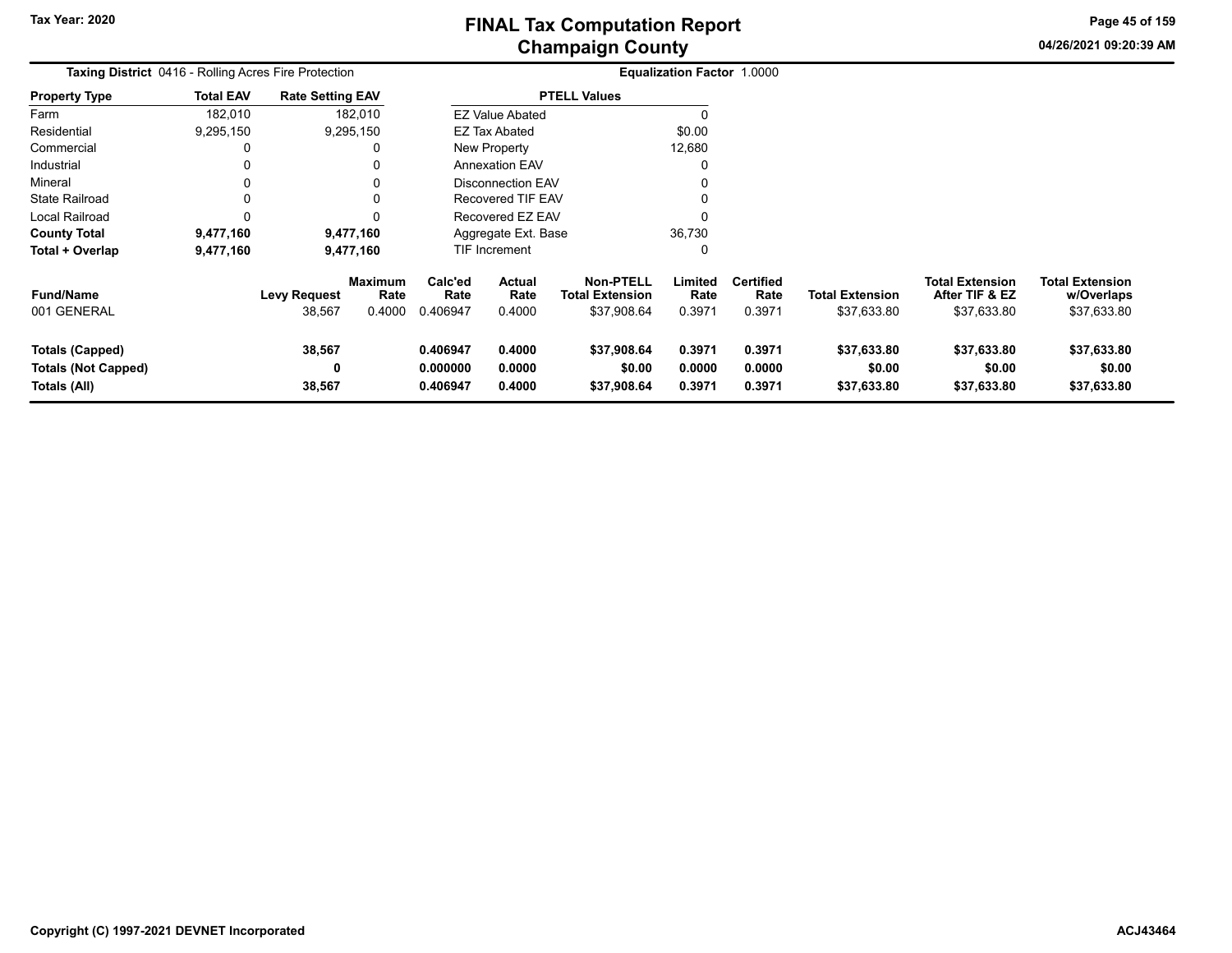# **Champaign County FINAL Tax Computation Report**

**04/26/2021 09:20:39 AMPage 46 of 159**

| Taxing District 0417 - Sang-Valley Fire Protection            |                  |                                |                                  |                                  |                            |                                                            | Equalization Factor 1.0000 |                                    |                                        |                                                          |                                                      |
|---------------------------------------------------------------|------------------|--------------------------------|----------------------------------|----------------------------------|----------------------------|------------------------------------------------------------|----------------------------|------------------------------------|----------------------------------------|----------------------------------------------------------|------------------------------------------------------|
| <b>Property Type</b>                                          | <b>Total EAV</b> | <b>Rate Setting EAV</b>        |                                  |                                  |                            | <b>PTELL Values</b>                                        |                            |                                    |                                        |                                                          |                                                      |
| Farm                                                          | 47,601,720       |                                | 47,418,160                       |                                  | <b>EZ Value Abated</b>     |                                                            | 0                          |                                    |                                        |                                                          |                                                      |
| Residential                                                   | 57,565,433       |                                | 44,617,494                       |                                  | <b>EZ Tax Abated</b>       |                                                            | \$0.00                     |                                    |                                        |                                                          |                                                      |
| Commercial                                                    | 8,048,050        |                                | 6,975,140                        |                                  | New Property               |                                                            | 224,810                    |                                    |                                        |                                                          |                                                      |
| Industrial                                                    | 1,072,664        |                                | 297,234                          |                                  | <b>Annexation EAV</b>      |                                                            | 0                          |                                    |                                        |                                                          |                                                      |
| Mineral                                                       | 0                |                                | 0                                |                                  | <b>Disconnection EAV</b>   |                                                            | 42,590                     |                                    |                                        |                                                          |                                                      |
| <b>State Railroad</b>                                         | 529,208          |                                | 529,208                          |                                  | <b>Recovered TIF EAV</b>   |                                                            | 0                          |                                    |                                        |                                                          |                                                      |
| <b>Local Railroad</b>                                         | 3,710            |                                | 3,710                            |                                  | Recovered EZ EAV           |                                                            | $\Omega$                   |                                    |                                        |                                                          |                                                      |
| <b>County Total</b>                                           | 114,820,785      |                                | 99,840,946                       |                                  | Aggregate Ext. Base        |                                                            | 126,261                    |                                    |                                        |                                                          |                                                      |
| Total + Overlap                                               | 114,820,785      |                                | 99,840,946                       |                                  | <b>TIF Increment</b>       |                                                            | 14,979,839                 |                                    |                                        |                                                          |                                                      |
| <b>Fund/Name</b><br>001 GENERAL                               |                  | <b>Levy Request</b><br>113,054 | <b>Maximum</b><br>Rate<br>0.4000 | Calc'ed<br>Rate<br>0.113234      | Actual<br>Rate<br>0.1133   | <b>Non-PTELL</b><br><b>Total Extension</b><br>\$113,119.79 | Limited<br>Rate<br>0.1105  | <b>Certified</b><br>Rate<br>0.1105 | <b>Total Extension</b><br>\$126,876.97 | <b>Total Extension</b><br>After TIF & EZ<br>\$110,324.25 | <b>Total Extension</b><br>w/Overlaps<br>\$110,324.25 |
| 035 LIABILITY INS                                             |                  | 19,520                         | 0.0000                           | 0.019551                         | 0.0196                     | \$19,568.83                                                | 0.0192                     | 0.0192                             | \$22,045.59                            | \$19,169.46                                              | \$19,169.46                                          |
| Totals (Capped)<br><b>Totals (Not Capped)</b><br>Totals (All) |                  | 132,574<br>0<br>132,574        |                                  | 0.132785<br>0.000000<br>0.132785 | 0.1329<br>0.0000<br>0.1329 | \$132,688.62<br>\$0.00<br>\$132,688.62                     | 0.1297<br>0.0000<br>0.1297 | 0.1297<br>0.0000<br>0.1297         | \$148,922.56<br>\$0.00<br>\$148,922.56 | \$129,493.71<br>\$0.00<br>\$129,493.71                   | \$129,493.71<br>\$0.00<br>\$129,493.71               |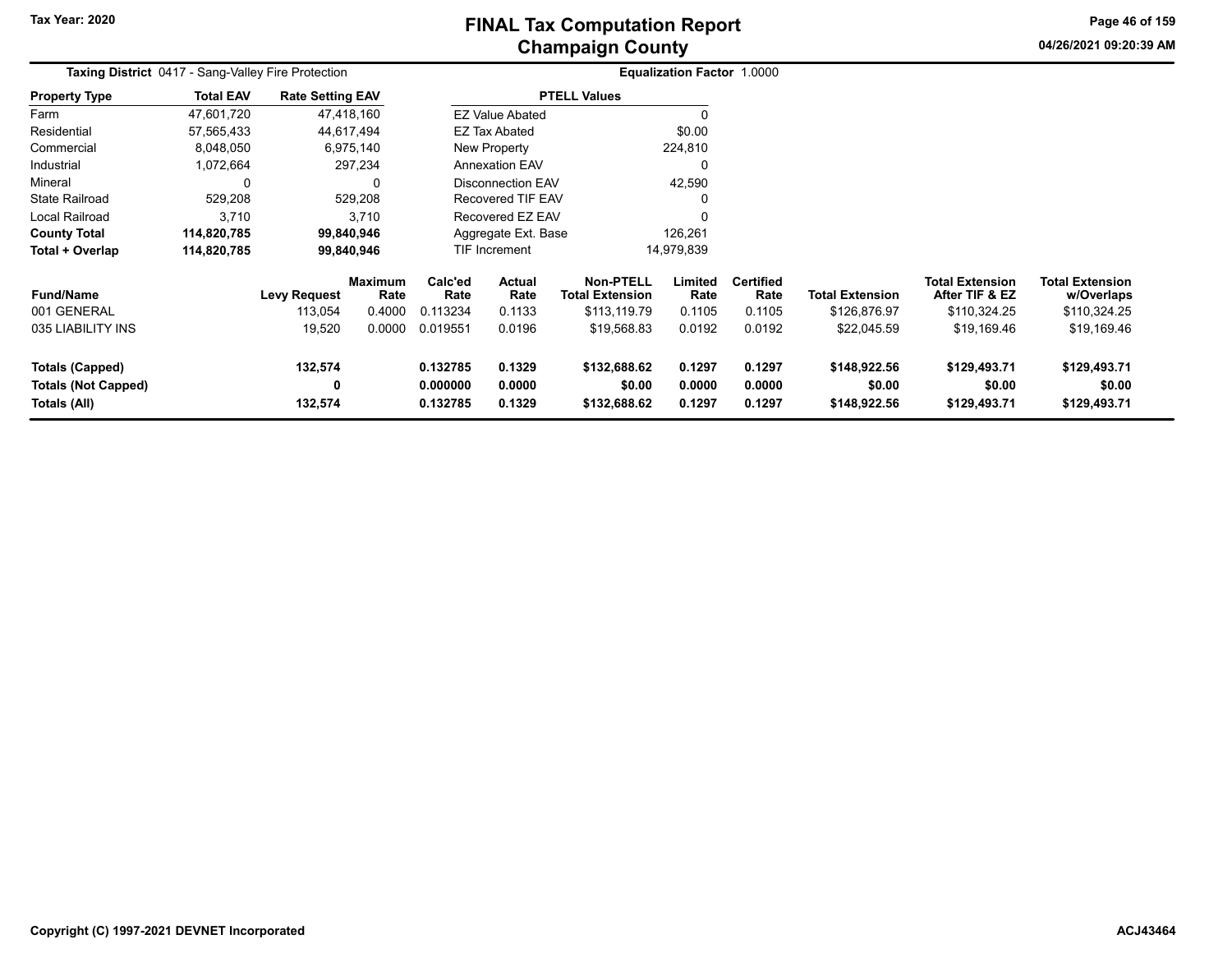# **Champaign County FINAL Tax Computation Report**

**04/26/2021 09:20:39 AMPage 47 of 159**

| Taxing District 0418 - Sidney Fire Protection |                  |                         |                        |                 |                           |                                            | Equalization Factor 1.0000 |                          |                        |                                          |                                      |
|-----------------------------------------------|------------------|-------------------------|------------------------|-----------------|---------------------------|--------------------------------------------|----------------------------|--------------------------|------------------------|------------------------------------------|--------------------------------------|
| <b>Property Type</b>                          | <b>Total EAV</b> | <b>Rate Setting EAV</b> |                        |                 |                           | <b>PTELL Values</b>                        |                            |                          |                        |                                          |                                      |
| Farm                                          | 17,977,290       | 17,977,290              |                        |                 | <b>EZ Value Abated</b>    |                                            | $\Omega$                   |                          |                        |                                          |                                      |
| Residential                                   | 25,266,095       | 25,266,095              |                        |                 | EZ Tax Abated             |                                            | \$0.00                     |                          |                        |                                          |                                      |
| Commercial                                    | 3,670,046        | 3,670,046               |                        |                 | New Property              |                                            | 116,510                    |                          |                        |                                          |                                      |
| Industrial                                    | 3,361,900        | 3,361,900               |                        |                 | <b>Annexation EAV</b>     |                                            | 0                          |                          |                        |                                          |                                      |
| Mineral                                       | 0                |                         | 0                      |                 | <b>Disconnection EAV</b>  |                                            | 0                          |                          |                        |                                          |                                      |
| <b>State Railroad</b>                         | 2,209,778        | 2,209,778               |                        |                 | <b>Recovered TIF EAV</b>  |                                            | 0                          |                          |                        |                                          |                                      |
| Local Railroad                                | 18,070           | 18,070                  |                        |                 | Recovered EZ EAV          |                                            | $\Omega$                   |                          |                        |                                          |                                      |
| <b>County Total</b>                           | 52,503,179       | 52,503,179              |                        |                 | Aggregate Ext. Base       |                                            | 132,241                    |                          |                        |                                          |                                      |
| Total + Overlap                               | 52,503,179       | 52,503,179              |                        |                 | TIF Increment<br>$\Omega$ |                                            |                            |                          |                        |                                          |                                      |
| <b>Fund/Name</b>                              |                  | <b>Levy Request</b>     | <b>Maximum</b><br>Rate | Calc'ed<br>Rate | Actual<br>Rate            | <b>Non-PTELL</b><br><b>Total Extension</b> | Limited<br>Rate            | <b>Certified</b><br>Rate | <b>Total Extension</b> | <b>Total Extension</b><br>After TIF & EZ | <b>Total Extension</b><br>w/Overlaps |
| 001 GENERAL                                   |                  | 125,823                 | 0.4000                 | 0.239648        | 0.2397                    | \$125,850.12                               | 0.2349                     | 0.2349                   | \$123,329.97           | \$123,329.97                             | \$123,329.97                         |
| 027 AUDIT                                     |                  | 438                     | 0.0050                 | 0.000834        | 0.0009                    | \$472.53                                   | 0.0009                     | 0.0009                   | \$472.53               | \$472.53                                 | \$472.53                             |
| 035 LIABILITY INS                             |                  | 12,000                  | 0.0000                 | 0.022856        | 0.0229                    | \$12,023.23                                | 0.0225                     | 0.0225                   | \$11,813.22            | \$11,813.22                              | \$11,813.22                          |
| <b>Totals (Capped)</b>                        |                  | 138,261                 |                        | 0.263338        | 0.2635                    | \$138,345.88                               | 0.2583                     | 0.2583                   | \$135,615.72           | \$135,615.72                             | \$135,615.72                         |
| <b>Totals (Not Capped)</b>                    |                  | 0                       |                        | 0.000000        | 0.0000                    | \$0.00                                     | 0.0000                     | 0.0000                   | \$0.00                 | \$0.00                                   | \$0.00                               |
| Totals (All)                                  |                  | 138,261                 |                        | 0.263338        | 0.2635                    | \$138,345.88                               | 0.2583                     | 0.2583                   | \$135,615.72           | \$135,615.72                             | \$135,615.72                         |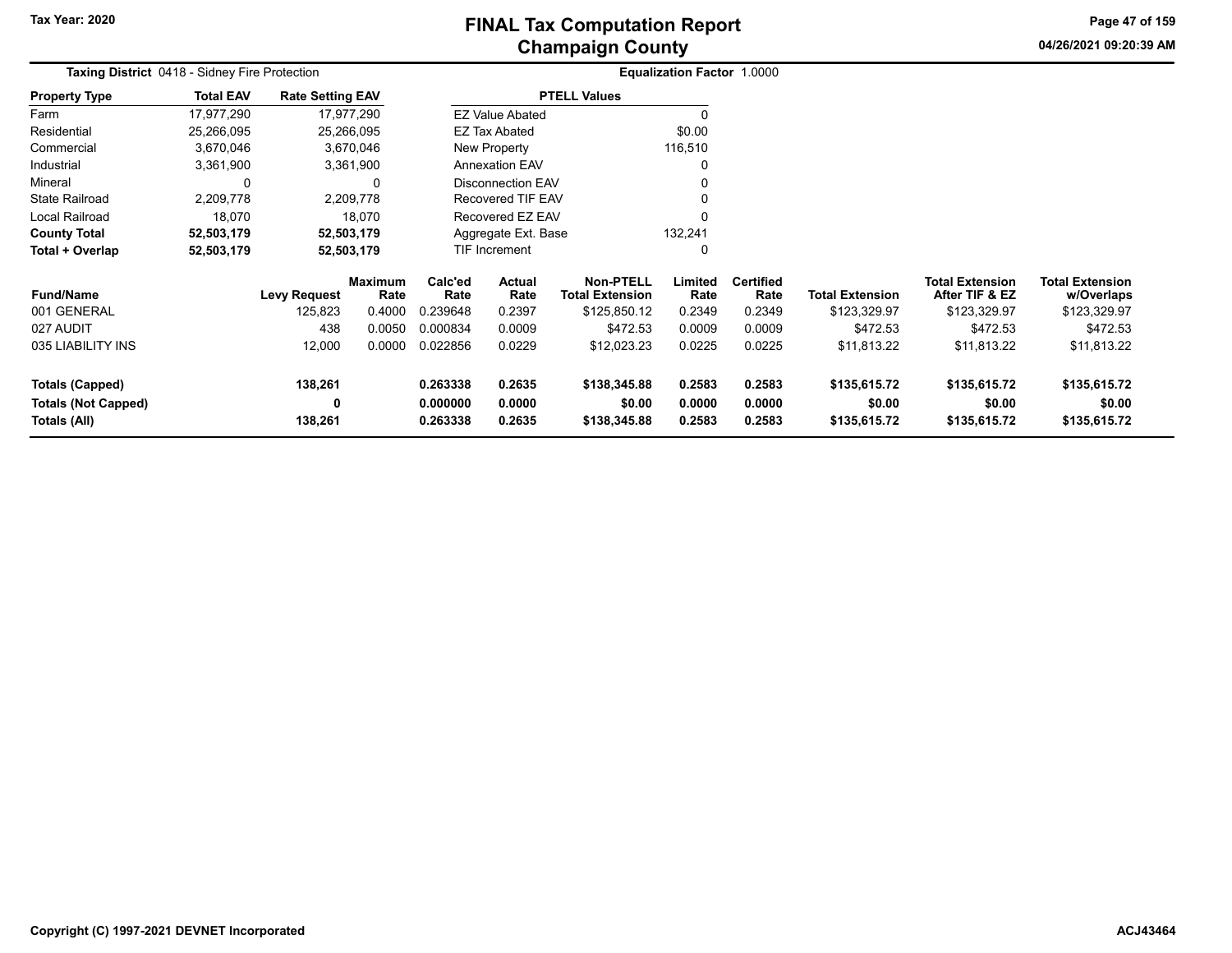**04/26/2021 09:20:39 AM Page 48 of 159**

| Taxing District 0419 - St. Jos-Stanton Fire Protection |                  |                         |                        |                   |                          |                                            | Equalization Factor 1.0000 |                          |                        |                                          |                                      |
|--------------------------------------------------------|------------------|-------------------------|------------------------|-------------------|--------------------------|--------------------------------------------|----------------------------|--------------------------|------------------------|------------------------------------------|--------------------------------------|
| <b>Property Type</b>                                   | <b>Total EAV</b> | <b>Rate Setting EAV</b> |                        |                   |                          | <b>PTELL Values</b>                        |                            |                          |                        |                                          |                                      |
| Farm                                                   | 39,651,564       | 39,651,564              |                        |                   | <b>EZ Value Abated</b>   |                                            | 0                          |                          |                        |                                          |                                      |
| Residential                                            | 114,843,335      | 114,843,335             |                        |                   | EZ Tax Abated            |                                            | \$0.00                     |                          |                        |                                          |                                      |
| Commercial                                             | 6,500,840        |                         | 6,500,840              |                   | <b>New Property</b>      |                                            | 580,750                    |                          |                        |                                          |                                      |
| Industrial                                             |                  |                         | 0                      |                   | <b>Annexation EAV</b>    |                                            |                            |                          |                        |                                          |                                      |
| Mineral                                                |                  |                         |                        |                   | <b>Disconnection EAV</b> |                                            |                            |                          |                        |                                          |                                      |
| <b>State Railroad</b>                                  | 1,517,740        |                         | 1,517,740              | Recovered TIF EAV |                          |                                            |                            |                          |                        |                                          |                                      |
| Local Railroad                                         | 42,690           |                         | 42,690                 | Recovered EZ EAV  |                          |                                            |                            |                          |                        |                                          |                                      |
| <b>County Total</b>                                    | 162,556,169      | 162,556,169             |                        |                   | Aggregate Ext. Base      |                                            | 447,108                    |                          |                        |                                          |                                      |
| Total + Overlap                                        | 162,556,169      | 162,556,169             |                        |                   | <b>TIF Increment</b>     |                                            |                            |                          |                        |                                          |                                      |
| <b>Fund/Name</b>                                       |                  | <b>Levy Request</b>     | <b>Maximum</b><br>Rate | Calc'ed<br>Rate   | Actual<br>Rate           | <b>Non-PTELL</b><br><b>Total Extension</b> | Limited<br>Rate            | <b>Certified</b><br>Rate | <b>Total Extension</b> | <b>Total Extension</b><br>After TIF & EZ | <b>Total Extension</b><br>w/Overlaps |
| 001 GENERAL                                            |                  | 363,271                 | 0.4000                 | 0.223474          | 0.2235                   | \$363,313.04                               | 0.2204                     | 0.2204                   | \$358,273.80           | \$358,273.80                             | \$358,273.80                         |
| 027 AUDIT                                              |                  | 1,140                   | 0.0050                 | 0.000701          | 0.0008                   | \$1,300.45                                 | 0.0008                     | 0.0008                   | \$1,300.45             | \$1,300.45                               | \$1,300.45                           |
| 035 LIABILITY INS                                      |                  | 25,879                  | 0.0000                 | 0.015920          | 0.0160                   | \$26,008.99                                | 0.0158                     | 0.0158                   | \$25,683.87            | \$25,683.87                              | \$25,683.87                          |
| 049 EMERG & RESCUE                                     |                  | 74,705                  | 0.0500                 | 0.045956          | 0.0460                   | \$74,775.84                                | 0.0454                     | 0.0454                   | \$73,800.50            | \$73,800.50                              | \$73,800.50                          |
| <b>Totals (Capped)</b>                                 |                  | 464,995                 |                        | 0.286051          | 0.2863                   | \$465,398.32                               | 0.2824                     | 0.2824                   | \$459,058.62           | \$459,058.62                             | \$459,058.62                         |
| <b>Totals (Not Capped)</b>                             |                  | 0                       |                        | 0.000000          | 0.0000                   | \$0.00                                     | 0.0000                     | 0.0000                   | \$0.00                 | \$0.00                                   | \$0.00                               |
| Totals (All)                                           |                  | 464,995                 |                        | 0.286051          | 0.2863                   | \$465,398.32                               | 0.2824                     | 0.2824                   | \$459,058.62           | \$459,058.62                             | \$459,058.62                         |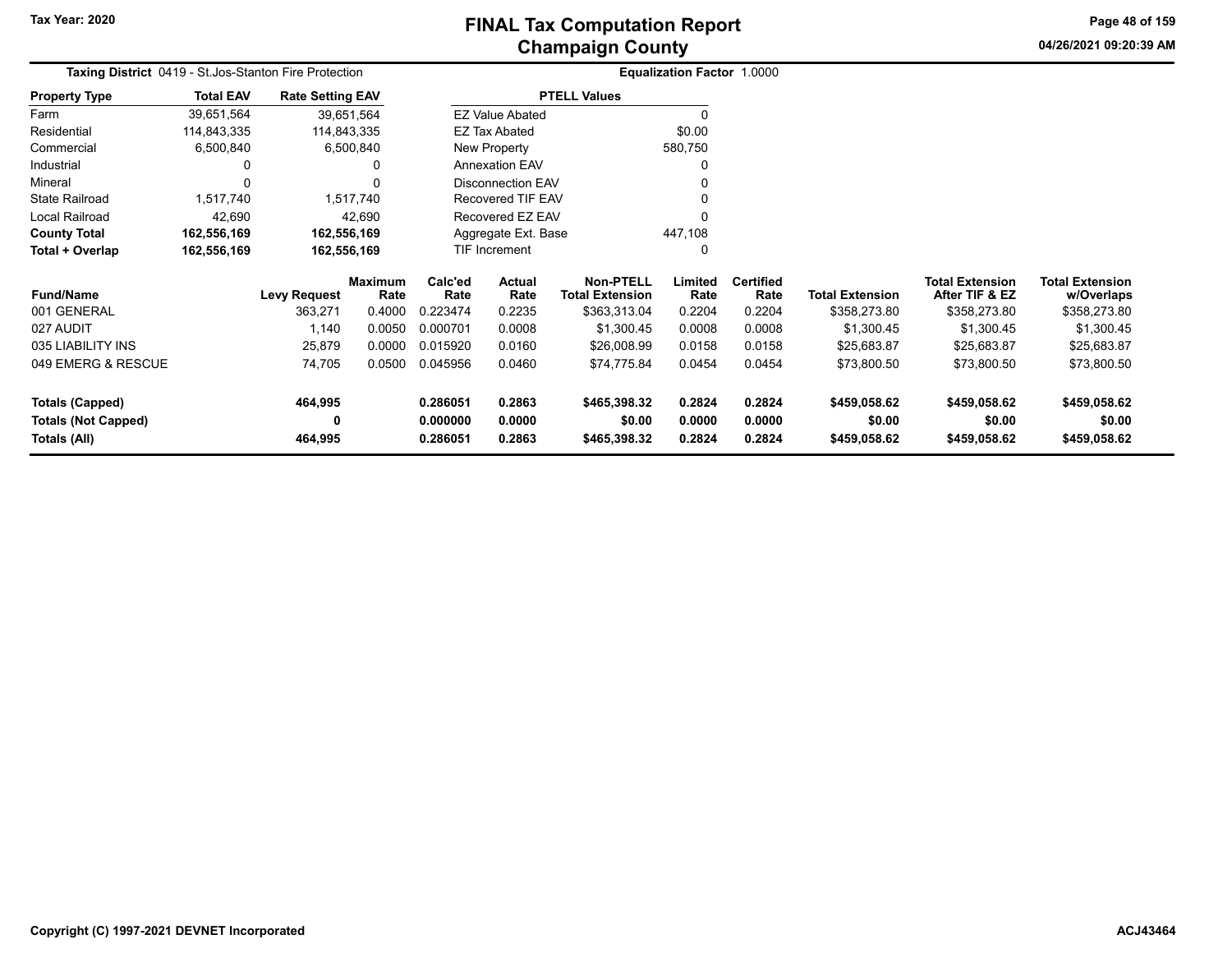**04/26/2021 09:20:39 AMPage 49 of 159**

| Taxing District 0420 - Thomasboro Fire Protection |                  |                         |                        |                                |                          |                                     | Equalization Factor 1.0000 |                          |                        |                                          |                                      |
|---------------------------------------------------|------------------|-------------------------|------------------------|--------------------------------|--------------------------|-------------------------------------|----------------------------|--------------------------|------------------------|------------------------------------------|--------------------------------------|
| <b>Property Type</b>                              | <b>Total EAV</b> | <b>Rate Setting EAV</b> |                        |                                |                          | <b>PTELL Values</b>                 |                            |                          |                        |                                          |                                      |
| Farm                                              | 37,633,880       | 37,633,880              |                        |                                | <b>EZ Value Abated</b>   |                                     | 0                          |                          |                        |                                          |                                      |
| Residential                                       | 24,265,312       | 24,265,312              |                        |                                | <b>EZ Tax Abated</b>     |                                     | \$0.00                     |                          |                        |                                          |                                      |
| Commercial                                        | 6,681,560        | 6,681,560               |                        |                                | New Property             |                                     | 351,920                    |                          |                        |                                          |                                      |
| Industrial                                        | 2,334            |                         | 2,334                  |                                | <b>Annexation EAV</b>    |                                     | 0                          |                          |                        |                                          |                                      |
| Mineral                                           |                  |                         | $\Omega$               |                                | <b>Disconnection EAV</b> |                                     |                            |                          |                        |                                          |                                      |
| <b>State Railroad</b>                             | 712,204          | 712,204                 |                        |                                | Recovered TIF EAV        |                                     |                            |                          |                        |                                          |                                      |
| Local Railroad                                    | 258,090          |                         | 258,090                |                                | Recovered EZ EAV         |                                     | n                          |                          |                        |                                          |                                      |
| <b>County Total</b>                               | 69,553,380       | 69,553,380              |                        | Aggregate Ext. Base<br>186,332 |                          |                                     |                            |                          |                        |                                          |                                      |
| Total + Overlap                                   | 69,553,380       | 69,553,380              |                        |                                | TIF Increment            |                                     | 0                          |                          |                        |                                          |                                      |
| <b>Fund/Name</b>                                  |                  | <b>Levy Request</b>     | <b>Maximum</b><br>Rate | Calc'ed<br>Rate                | Actual<br>Rate           | Non-PTELL<br><b>Total Extension</b> | Limited<br>Rate            | <b>Certified</b><br>Rate | <b>Total Extension</b> | <b>Total Extension</b><br>After TIF & EZ | <b>Total Extension</b><br>w/Overlaps |
| 001 GENERAL                                       |                  | 186,750                 | 0.4000                 | 0.268499                       | 0.2685                   | \$186,750.83                        | 0.2622                     | 0.2622                   | \$182,368.96           | \$182,368.96                             | \$182,368.96                         |
| 027 AUDIT                                         |                  | 350                     | 0.0050                 | 0.000503                       | 0.0006                   | \$417.32                            | 0.0006                     | 0.0006                   | \$417.32               | \$417.32                                 | \$417.32                             |
| 035 LIABILITY INS                                 |                  | 9,000                   | 0.0000                 | 0.012940                       | 0.0130                   | \$9,041.94                          | 0.0127                     | 0.0127                   | \$8,833.28             | \$8,833.28                               | \$8,833.28                           |
| <b>Totals (Capped)</b>                            |                  | 196,100                 |                        | 0.281942                       | 0.2821                   | \$196,210.09                        | 0.2755                     | 0.2755                   | \$191,619.56           | \$191,619.56                             | \$191,619.56                         |
| <b>Totals (Not Capped)</b><br>Totals (All)        |                  | 0<br>196,100            |                        | 0.000000<br>0.281942           | 0.0000<br>0.2821         | \$0.00<br>\$196,210.09              | 0.0000<br>0.2755           | 0.0000<br>0.2755         | \$0.00<br>\$191,619.56 | \$0.00<br>\$191,619.56                   | \$0.00<br>\$191,619.56               |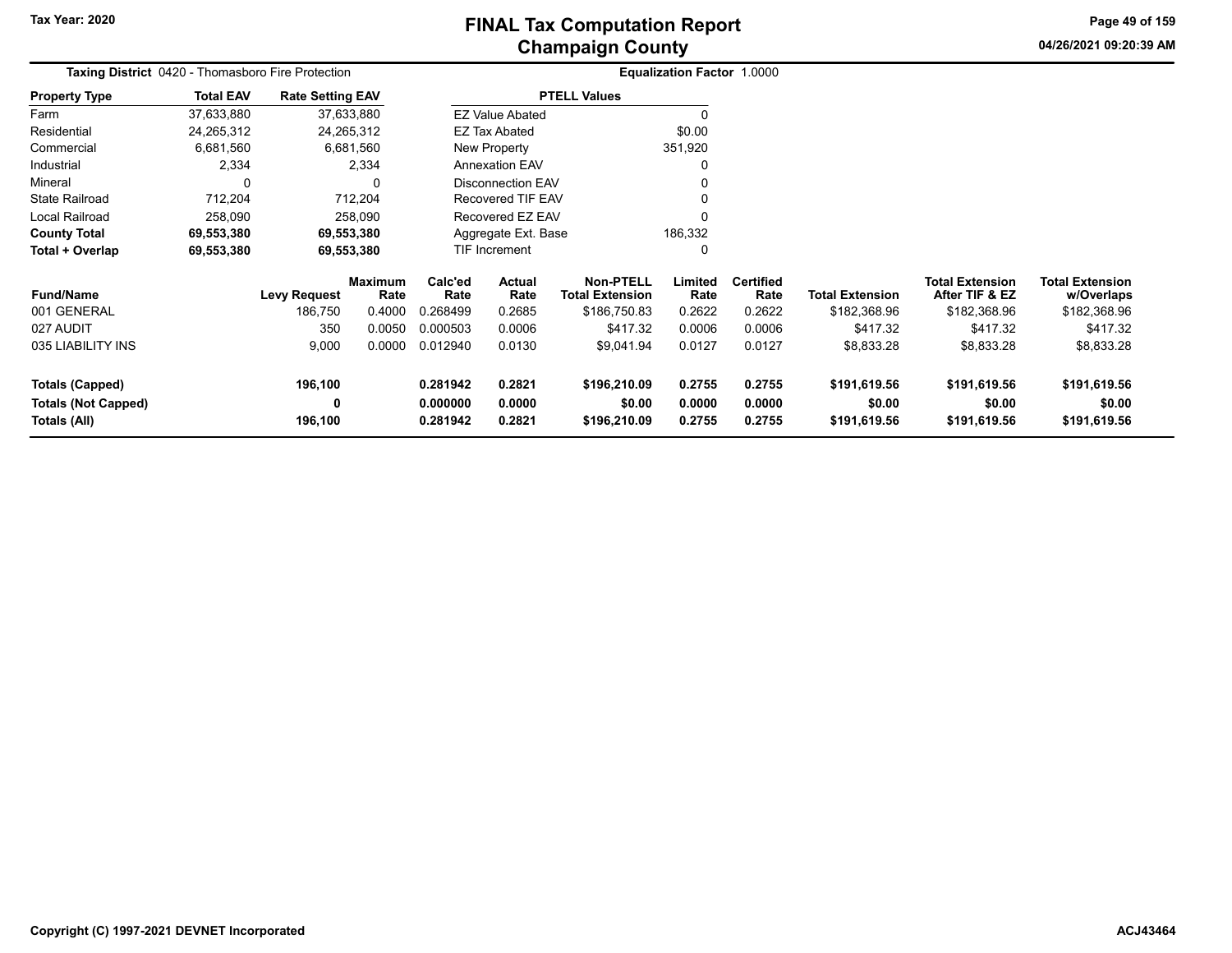**04/26/2021 09:20:39 AM Page 50 of 159**

| <b>Taxing District</b> 0421 - Windsor Park Fire Protection           |                  |                               |                                  | Equalization Factor 1.0000       |                                 |                                                    |                            |                                    |                                      |                                                         |                                                     |
|----------------------------------------------------------------------|------------------|-------------------------------|----------------------------------|----------------------------------|---------------------------------|----------------------------------------------------|----------------------------|------------------------------------|--------------------------------------|---------------------------------------------------------|-----------------------------------------------------|
| <b>Property Type</b>                                                 | <b>Total EAV</b> | <b>Rate Setting EAV</b>       |                                  |                                  |                                 | <b>PTELL Values</b>                                |                            |                                    |                                      |                                                         |                                                     |
| Farm                                                                 |                  |                               |                                  |                                  | <b>EZ Value Abated</b>          |                                                    | 0                          |                                    |                                      |                                                         |                                                     |
| Residential                                                          | 11,472,970       |                               | 11,472,970                       |                                  | EZ Tax Abated                   |                                                    | \$0.00                     |                                    |                                      |                                                         |                                                     |
| Commercial                                                           | 226,760          |                               | 226,760                          |                                  | New Property                    |                                                    | 0                          |                                    |                                      |                                                         |                                                     |
| Industrial                                                           |                  |                               | 0                                |                                  | <b>Annexation EAV</b>           |                                                    | 0                          |                                    |                                      |                                                         |                                                     |
| Mineral                                                              |                  |                               |                                  |                                  | <b>Disconnection EAV</b>        |                                                    | 0                          |                                    |                                      |                                                         |                                                     |
| <b>State Railroad</b>                                                |                  |                               | $\Omega$                         |                                  | <b>Recovered TIF EAV</b>        |                                                    | 0                          |                                    |                                      |                                                         |                                                     |
| Local Railroad                                                       |                  |                               | $\Omega$                         |                                  | Recovered EZ EAV                |                                                    | 0                          |                                    |                                      |                                                         |                                                     |
| <b>County Total</b>                                                  | 11,699,730       |                               | 11,699,730                       |                                  | Aggregate Ext. Base             |                                                    | 18,000                     |                                    |                                      |                                                         |                                                     |
| Total + Overlap                                                      | 11,699,730       |                               | 11,699,730                       |                                  | TIF Increment                   |                                                    | 0                          |                                    |                                      |                                                         |                                                     |
| <b>Fund/Name</b><br>001 GENERAL                                      |                  | <b>Levy Request</b><br>17,830 | <b>Maximum</b><br>Rate<br>0.4000 | Calc'ed<br>Rate<br>0.152397      | <b>Actual</b><br>Rate<br>0.1524 | <b>Non-PTELL</b><br>Total Extension<br>\$17,830.39 | Limited<br>Rate<br>0.1524  | <b>Certified</b><br>Rate<br>0.1524 | Total Extension<br>\$17,830.39       | <b>Total Extension</b><br>After TIF & EZ<br>\$17,830.39 | <b>Total Extension</b><br>w/Overlaps<br>\$17,830.39 |
| <b>Totals (Capped)</b><br><b>Totals (Not Capped)</b><br>Totals (All) |                  | 17,830<br>0<br>17,830         |                                  | 0.152397<br>0.000000<br>0.152397 | 0.1524<br>0.0000<br>0.1524      | \$17,830.39<br>\$0.00<br>\$17,830.39               | 0.1524<br>0.0000<br>0.1524 | 0.1524<br>0.0000<br>0.1524         | \$17,830.39<br>\$0.00<br>\$17,830.39 | \$17,830.39<br>\$0.00<br>\$17,830.39                    | \$17,830.39<br>\$0.00<br>\$17,830.39                |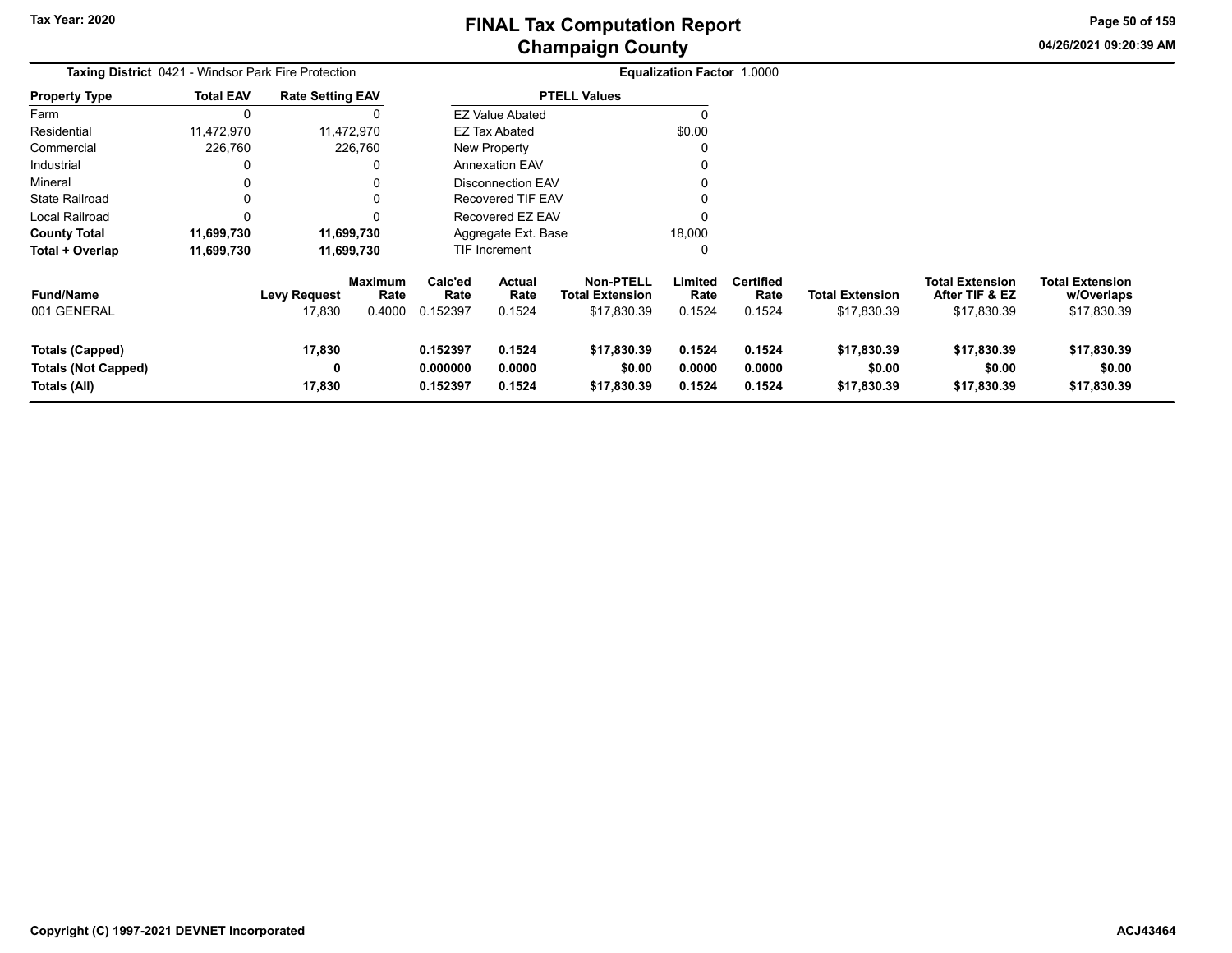**04/26/2021 09:20:39 AM Page 51 of 159**

| <b>Taxing District 0422 - Cherry Hills Fire Protection</b>           | Equalization Factor 1.0000 |                               |                                  |                                  |                                 |                                                           |                            |                                    |                                       |                                                         |                                                     |
|----------------------------------------------------------------------|----------------------------|-------------------------------|----------------------------------|----------------------------------|---------------------------------|-----------------------------------------------------------|----------------------------|------------------------------------|---------------------------------------|---------------------------------------------------------|-----------------------------------------------------|
| Property Type                                                        | <b>Total EAV</b>           | <b>Rate Setting EAV</b>       |                                  |                                  |                                 | <b>PTELL Values</b>                                       |                            |                                    |                                       |                                                         |                                                     |
| Farm                                                                 |                            |                               |                                  |                                  | <b>EZ Value Abated</b>          |                                                           |                            |                                    |                                       |                                                         |                                                     |
| Residential                                                          | 9,501,388                  |                               | 9,501,388                        |                                  | EZ Tax Abated                   |                                                           | \$0.00                     |                                    |                                       |                                                         |                                                     |
| Commercial                                                           |                            |                               |                                  |                                  | <b>New Property</b>             |                                                           | 7,180                      |                                    |                                       |                                                         |                                                     |
| Industrial                                                           |                            |                               |                                  |                                  | <b>Annexation EAV</b>           |                                                           |                            |                                    |                                       |                                                         |                                                     |
| Mineral                                                              |                            |                               |                                  |                                  | <b>Disconnection EAV</b>        |                                                           |                            |                                    |                                       |                                                         |                                                     |
| State Railroad                                                       | O                          |                               | 0                                |                                  | <b>Recovered TIF EAV</b>        |                                                           |                            |                                    |                                       |                                                         |                                                     |
| Local Railroad                                                       |                            |                               | 0                                |                                  | Recovered EZ EAV                |                                                           |                            |                                    |                                       |                                                         |                                                     |
| <b>County Total</b>                                                  | 9,501,388                  |                               | 9,501,388                        |                                  | Aggregate Ext. Base             |                                                           | 31,509                     |                                    |                                       |                                                         |                                                     |
| Total + Overlap                                                      | 9,501,388                  |                               | 9,501,388                        |                                  | TIF Increment                   |                                                           | $\Omega$                   |                                    |                                       |                                                         |                                                     |
| Fund/Name<br>001 GENERAL                                             |                            | <b>Levy Request</b><br>31,500 | <b>Maximum</b><br>Rate<br>0.4000 | Calc'ed<br>Rate<br>0.331531      | <b>Actual</b><br>Rate<br>0.3316 | <b>Non-PTELL</b><br><b>Total Extension</b><br>\$31,506.60 | Limited<br>Rate<br>0.3316  | <b>Certified</b><br>Rate<br>0.3316 | <b>Total Extension</b><br>\$31,506.60 | <b>Total Extension</b><br>After TIF & EZ<br>\$31,506.60 | <b>Total Extension</b><br>w/Overlaps<br>\$31,506.60 |
| <b>Totals (Capped)</b><br><b>Totals (Not Capped)</b><br>Totals (All) |                            | 31,500<br>0<br>31,500         |                                  | 0.331531<br>0.000000<br>0.331531 | 0.3316<br>0.0000<br>0.3316      | \$31,506.60<br>\$0.00<br>\$31,506.60                      | 0.3316<br>0.0000<br>0.3316 | 0.3316<br>0.0000<br>0.3316         | \$31,506.60<br>\$0.00<br>\$31,506.60  | \$31,506.60<br>\$0.00<br>\$31,506.60                    | \$31,506.60<br>\$0.00<br>\$31,506.60                |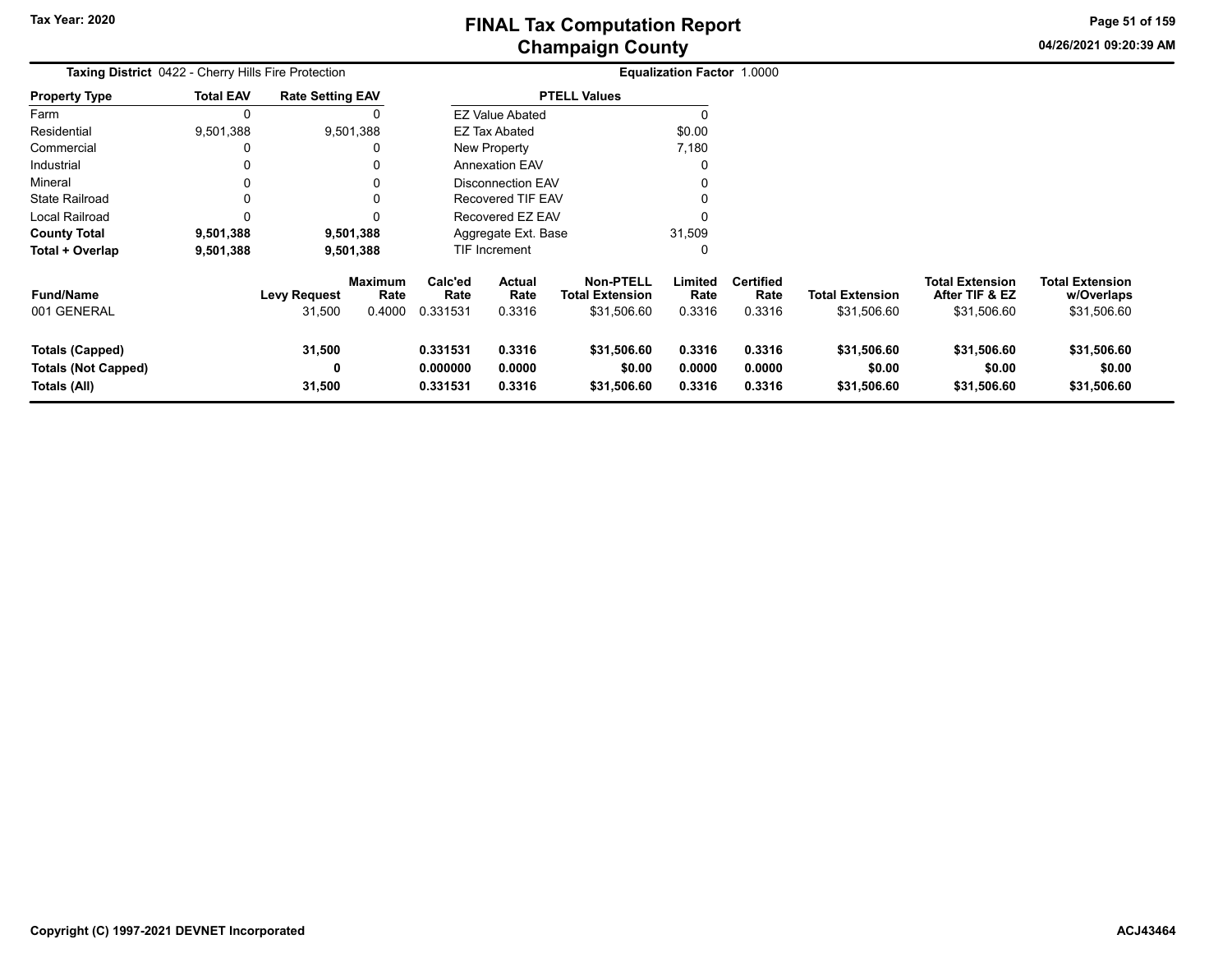#### **Champaign County FINAL Tax Computation Report**

**04/26/2021 09:20:39 AMPage 52 of 159**

| Taxing District 0424 - Scott Fire Protection<br><b>Rate Setting EAV</b> |                  |                     |                        |                      |                          |                                            | Equalization Factor 1.0000 |                          |                                |                                          |                                      |
|-------------------------------------------------------------------------|------------------|---------------------|------------------------|----------------------|--------------------------|--------------------------------------------|----------------------------|--------------------------|--------------------------------|------------------------------------------|--------------------------------------|
| <b>Property Type</b>                                                    | <b>Total EAV</b> |                     |                        |                      |                          | <b>PTELL Values</b>                        |                            |                          | <b>Overlapping County</b>      | <b>Overlap EAV</b>                       |                                      |
| Farm                                                                    | 33,019,510       |                     | 33,019,510             |                      | <b>EZ Value Abated</b>   |                                            | $\Omega$                   | <b>Piatt County</b>      |                                | *10,024,077                              |                                      |
| Residential                                                             | 20,404,413       |                     | 20,404,413             |                      | <b>EZ Tax Abated</b>     |                                            | \$0.00                     | <b>Total</b>             |                                | 10,024,077                               |                                      |
| Commercial                                                              | 14,628,240       |                     | 14,628,240             |                      | New Property             |                                            | 471,090                    |                          | * denotes use of estimated EAV |                                          |                                      |
| Industrial                                                              | 217,828          |                     | 217,828                |                      | <b>Annexation EAV</b>    |                                            |                            |                          |                                |                                          |                                      |
| Mineral                                                                 | 0                |                     | $\Omega$               |                      | <b>Disconnection EAV</b> |                                            |                            |                          |                                |                                          |                                      |
| <b>State Railroad</b>                                                   | 717,318          |                     | 717,318                |                      | <b>Recovered TIF EAV</b> |                                            |                            |                          |                                |                                          |                                      |
| Local Railroad                                                          | 33,240           |                     | 33,240                 |                      | Recovered EZ EAV         |                                            |                            |                          |                                |                                          |                                      |
| <b>County Total</b>                                                     | 69,020,549       |                     | 69,020,549             | Aggregate Ext. Base  |                          |                                            |                            |                          |                                |                                          |                                      |
| Total + Overlap                                                         | 79,044,626       |                     | 79,044,626             | <b>TIF Increment</b> |                          |                                            |                            |                          |                                |                                          |                                      |
| <b>Fund/Name</b>                                                        |                  | <b>Levy Request</b> | <b>Maximum</b><br>Rate | Calc'ed<br>Rate      | Actual<br>Rate           | <b>Non-PTELL</b><br><b>Total Extension</b> | Limited<br>Rate            | <b>Certified</b><br>Rate | <b>Total Extension</b>         | <b>Total Extension</b><br>After TIF & EZ | <b>Total Extension</b><br>w/Overlaps |
| 001 GENERAL                                                             |                  | 122,192             | 0.3000                 | 0.154586             | 0.1546                   | \$106,705.77                               | 0.1546                     | 0.1546                   | \$106,705.77                   | \$106,705.77                             | \$122,202.99                         |
| 035 LIABILITY INS                                                       |                  | 16,000              | 0.0000                 | 0.020242             | 0.0203                   | \$14,011.17                                | 0.0203                     | 0.0203                   | \$14,011.17                    | \$14,011.17                              | \$16,046.06                          |
| 049 EMER & RESCUE                                                       |                  | 32,000              | 0.0500                 | 0.040484             | 0.0405                   | \$27,953.32                                | 0.0405                     | 0.0405                   | \$27,953.32                    | \$27,953.32                              | \$32,013.07                          |
| <b>Totals (Capped)</b>                                                  |                  | $\mathbf 0$         |                        | 0.000000             | 0.0000                   | \$0.00                                     | 0.0000                     | 0.0000                   | \$0.00                         | \$0.00                                   | \$0.00                               |
| <b>Totals (Not Capped)</b><br>Totals (All)                              |                  | 170,192<br>170,192  |                        | 0.215312<br>0.215312 | 0.2154<br>0.2154         | \$148,670.26<br>\$148,670.26               | 0.2154<br>0.2154           | 0.2154<br>0.2154         | \$148,670.26<br>\$148,670.26   | \$148,670.26<br>\$148,670.26             | \$170,262.12<br>\$170,262.12         |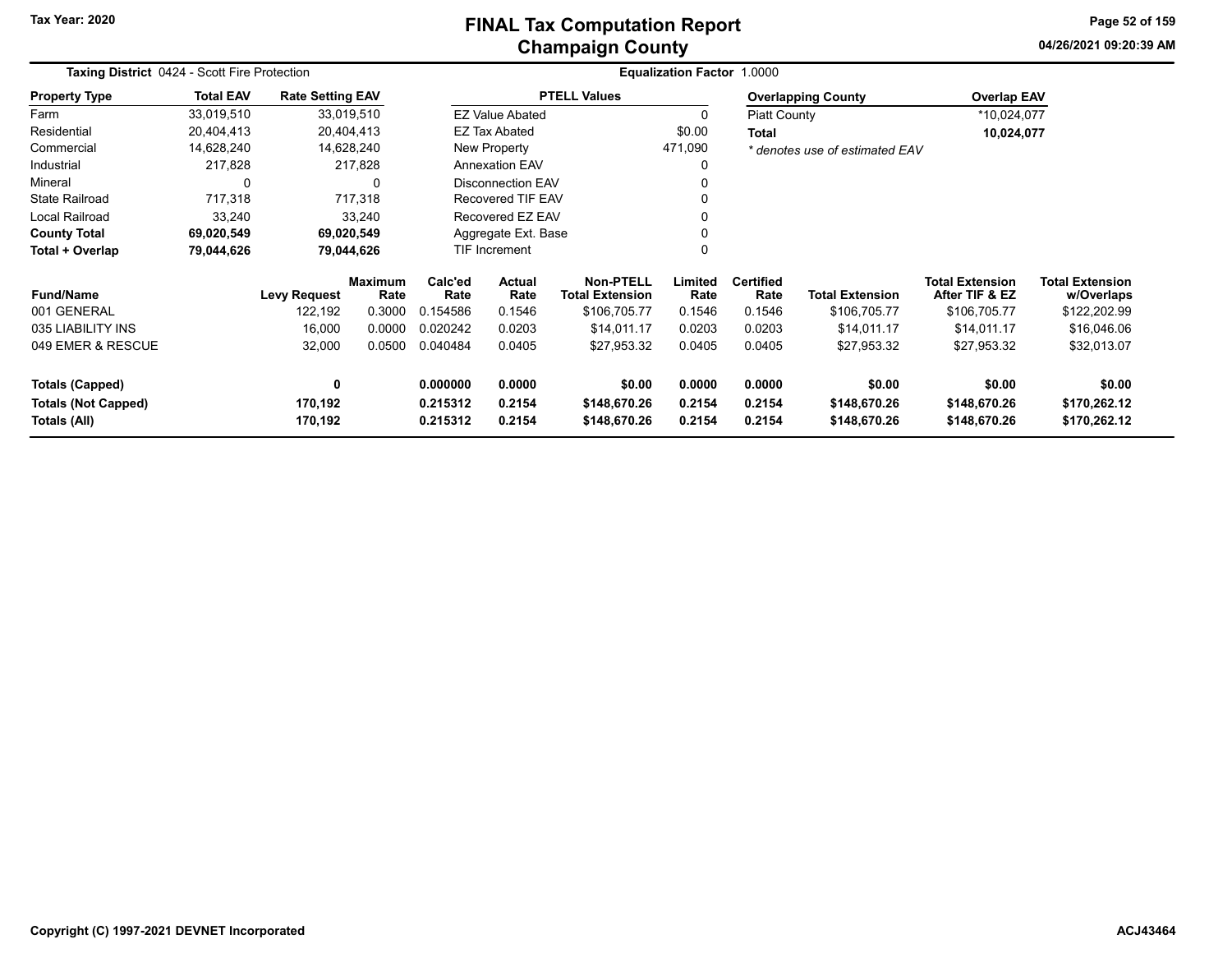**04/26/2021 09:20:39 AM Page 53 of 159**

| <b>Taxing District 0425 - Sadorus Fire Protection</b> |                  |                         |                 |                                | Equalization Factor 1.0000 |                                            |                  |                          |                        |                                          |                                      |
|-------------------------------------------------------|------------------|-------------------------|-----------------|--------------------------------|----------------------------|--------------------------------------------|------------------|--------------------------|------------------------|------------------------------------------|--------------------------------------|
| <b>Property Type</b>                                  | <b>Total EAV</b> | <b>Rate Setting EAV</b> |                 |                                |                            | <b>PTELL Values</b>                        |                  |                          |                        |                                          |                                      |
| Farm                                                  | 16,753,580       |                         | 16,753,580      |                                | <b>EZ Value Abated</b>     |                                            | 0                |                          |                        |                                          |                                      |
| Residential                                           | 9,650,840        |                         | 9,650,840       | \$0.00<br><b>EZ Tax Abated</b> |                            |                                            |                  |                          |                        |                                          |                                      |
| Commercial                                            | 2,193,880        |                         | 2,193,880       | New Property                   |                            |                                            | 136,000          |                          |                        |                                          |                                      |
| Industrial                                            | 0                |                         | 0               | <b>Annexation EAV</b>          |                            |                                            | 0                |                          |                        |                                          |                                      |
| Mineral                                               | 0                |                         | 0               | <b>Disconnection EAV</b>       |                            |                                            |                  |                          |                        |                                          |                                      |
| <b>State Railroad</b>                                 | 347,519          |                         | 347,519         |                                | <b>Recovered TIF EAV</b>   |                                            |                  |                          |                        |                                          |                                      |
| Local Railroad                                        | 61,150           |                         | 61,150          |                                | Recovered EZ EAV           |                                            | 0                |                          |                        |                                          |                                      |
| <b>County Total</b>                                   | 29,006,969       |                         | 29,006,969      |                                | Aggregate Ext. Base        |                                            | 76,454           |                          |                        |                                          |                                      |
| Total + Overlap                                       | 29,006,969       |                         | 29,006,969      |                                | TIF Increment              |                                            | 0                |                          |                        |                                          |                                      |
| <b>Fund/Name</b>                                      |                  | <b>Levy Request</b>     | Maximum<br>Rate | Calc'ed<br>Rate                | Actual<br>Rate             | <b>Non-PTELL</b><br><b>Total Extension</b> | Limited<br>Rate  | <b>Certified</b><br>Rate | <b>Total Extension</b> | <b>Total Extension</b><br>After TIF & EZ | <b>Total Extension</b><br>w/Overlaps |
| 001 GENERAL                                           |                  | 69,725                  | 0.4000          | 0.240373                       | 0.2404                     | \$69,732.75                                | 0.2338           | 0.2338                   | \$67,818.29            | \$67,818.29                              | \$67,818.29                          |
| 027 AUDIT                                             |                  | 1,000                   | 0.0050          | 0.003447                       | 0.0035                     | \$1,015.24                                 | 0.0035           | 0.0035                   | \$1,015.24             | \$1,015.24                               | \$1,015.24                           |
| 035 LIABILITY INS                                     |                  | 10,000                  | 0.0000          | 0.034475                       | 0.0345                     | \$10,007.40                                | 0.0336           | 0.0336                   | \$9,746.34             | \$9,746.34                               | \$9,746.34                           |
| Totals (Capped)                                       |                  | 80,725                  |                 | 0.278295                       | 0.2784                     | \$80,755.39                                | 0.2709           | 0.2709                   | \$78,579.87            | \$78,579.87                              | \$78,579.87                          |
| <b>Totals (Not Capped)</b><br>Totals (All)            |                  | 0<br>80,725             |                 | 0.000000<br>0.278295           | 0.0000<br>0.2784           | \$0.00<br>\$80,755.39                      | 0.0000<br>0.2709 | 0.0000<br>0.2709         | \$0.00<br>\$78,579.87  | \$0.00<br>\$78,579.87                    | \$0.00<br>\$78,579.87                |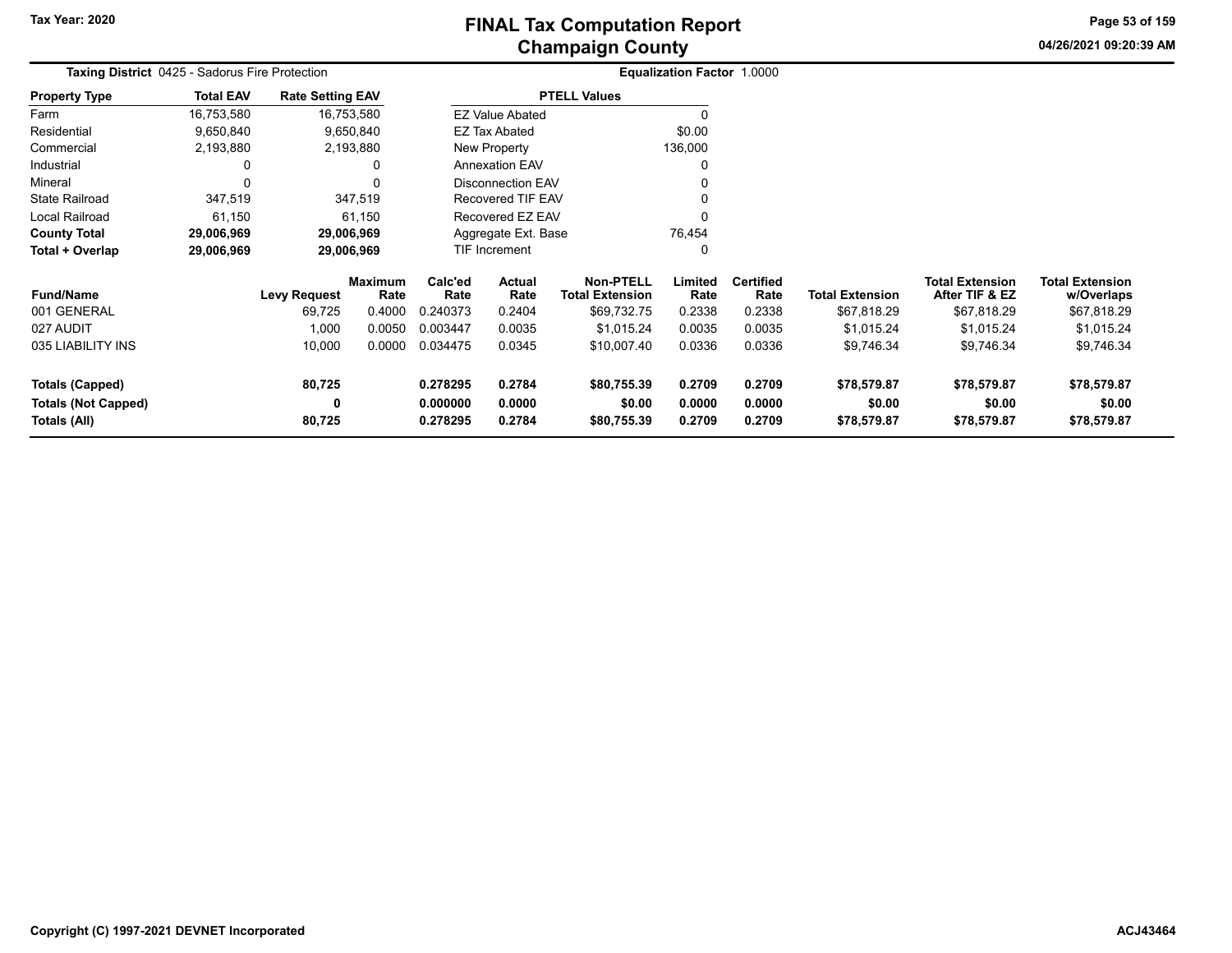**04/26/2021 09:20:39 AMPage 54 of 159**

| Taxing District 0426 - Tolono Fire Protection                 |                  |                                |                                  |                                  |                                 | <b>Equalization Factor 1.0000</b>                          |                            |                                    |                                        |                                                          |                                                      |
|---------------------------------------------------------------|------------------|--------------------------------|----------------------------------|----------------------------------|---------------------------------|------------------------------------------------------------|----------------------------|------------------------------------|----------------------------------------|----------------------------------------------------------|------------------------------------------------------|
| <b>Property Type</b>                                          | <b>Total EAV</b> | <b>Rate Setting EAV</b>        |                                  |                                  |                                 | <b>PTELL Values</b>                                        |                            |                                    |                                        |                                                          |                                                      |
| Farm                                                          | 11,753,200       |                                | 11,724,321                       |                                  | <b>EZ Value Abated</b>          |                                                            |                            |                                    |                                        |                                                          |                                                      |
| Residential                                                   | 56,471,818       |                                | 38,549,086                       |                                  | <b>EZ Tax Abated</b>            |                                                            | \$0.00                     |                                    |                                        |                                                          |                                                      |
| Commercial                                                    | 4,877,230        |                                | 3,537,536                        |                                  | New Property                    |                                                            | 107,870                    |                                    |                                        |                                                          |                                                      |
| Industrial                                                    | 123,883          |                                | 123,837                          |                                  | <b>Annexation EAV</b>           |                                                            |                            |                                    |                                        |                                                          |                                                      |
| Mineral                                                       | $\Omega$         |                                |                                  |                                  | Disconnection EAV               |                                                            |                            |                                    |                                        |                                                          |                                                      |
| <b>State Railroad</b>                                         | $\Omega$         |                                |                                  |                                  | Recovered TIF EAV               |                                                            |                            |                                    |                                        |                                                          |                                                      |
| Local Railroad                                                | 489,850          |                                | 432,530                          |                                  | Recovered EZ EAV                |                                                            |                            |                                    |                                        |                                                          |                                                      |
| <b>County Total</b>                                           | 73,715,981       |                                | 54,367,310                       |                                  | Aggregate Ext. Base             |                                                            | 120,443                    |                                    |                                        |                                                          |                                                      |
| Total + Overlap                                               | 73,715,981       |                                | 54,367,310                       |                                  | <b>TIF Increment</b>            |                                                            | 19,348,671                 |                                    |                                        |                                                          |                                                      |
| <b>Fund/Name</b><br>001 GENERAL                               |                  | <b>Levy Request</b><br>126,200 | <b>Maximum</b><br>Rate<br>0.4000 | Calc'ed<br>Rate<br>0.232125      | <b>Actual</b><br>Rate<br>0.2322 | <b>Non-PTELL</b><br><b>Total Extension</b><br>\$126,240.89 | Limited<br>Rate<br>0.2271  | <b>Certified</b><br>Rate<br>0.2271 | <b>Total Extension</b><br>\$167,408.99 | <b>Total Extension</b><br>After TIF & EZ<br>\$123,468.16 | <b>Total Extension</b><br>w/Overlaps<br>\$123,468.16 |
| Totals (Capped)<br><b>Totals (Not Capped)</b><br>Totals (All) |                  | 126,200<br>0<br>126,200        |                                  | 0.232125<br>0.000000<br>0.232125 | 0.2322<br>0.0000<br>0.2322      | \$126,240.89<br>\$0.00<br>\$126,240.89                     | 0.2271<br>0.0000<br>0.2271 | 0.2271<br>0.0000<br>0.2271         | \$167,408.99<br>\$0.00<br>\$167,408.99 | \$123,468.16<br>\$0.00<br>\$123,468.16                   | \$123,468.16<br>\$0.00<br>\$123,468.16               |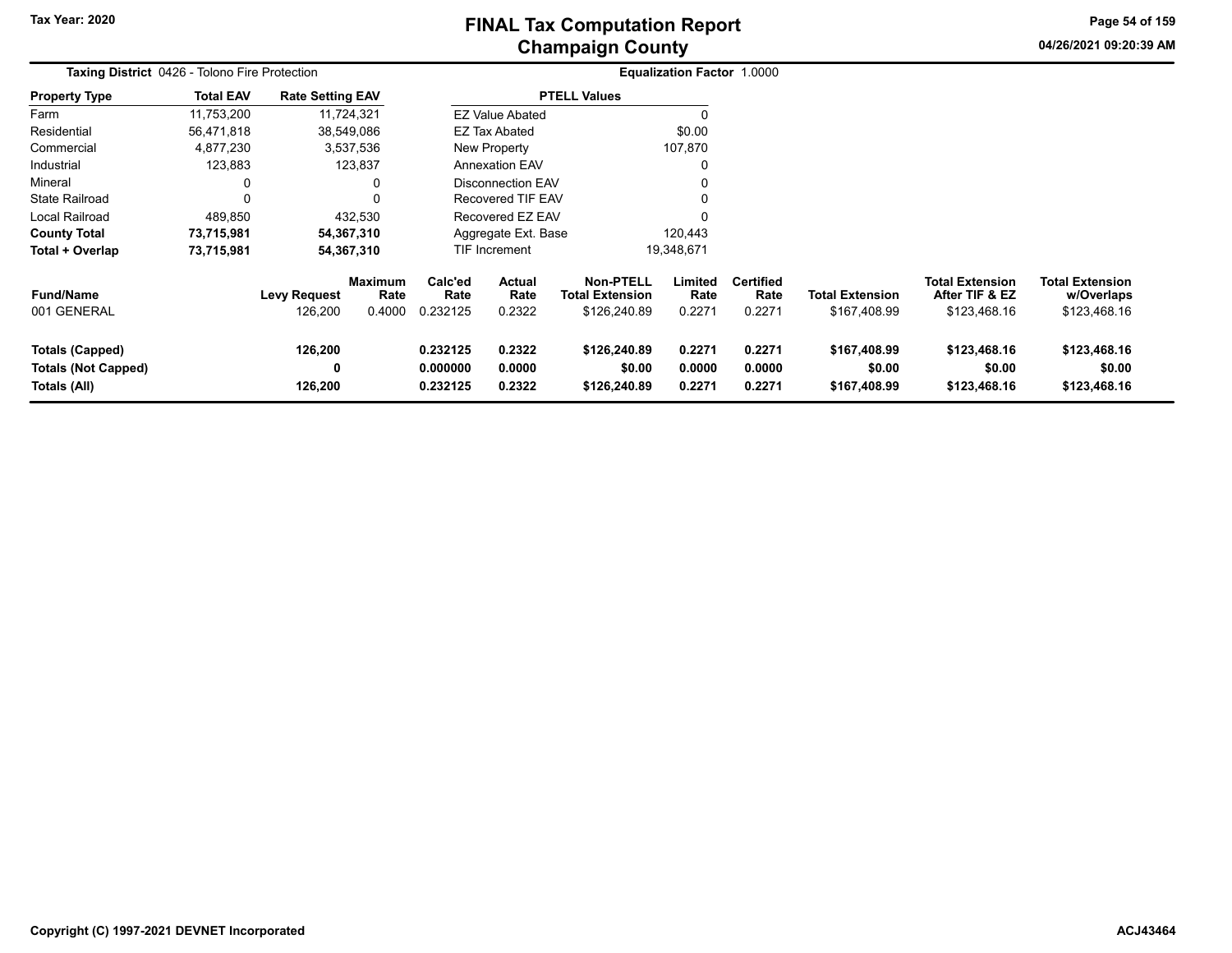**04/26/2021 09:20:39 AMPage 55 of 159**

| <b>Taxing District 0501 - Allerton Village</b> |                  |                         |                        | <b>Equalization Factor 1.0000</b> |                          |                                            |                 |                          |                                |                                          |                                      |  |  |
|------------------------------------------------|------------------|-------------------------|------------------------|-----------------------------------|--------------------------|--------------------------------------------|-----------------|--------------------------|--------------------------------|------------------------------------------|--------------------------------------|--|--|
| <b>Property Type</b>                           | <b>Total EAV</b> | <b>Rate Setting EAV</b> |                        |                                   |                          | <b>PTELL Values</b>                        |                 |                          | <b>Overlapping County</b>      | <b>Overlap EAV</b>                       |                                      |  |  |
| Farm                                           | 53,830           |                         | 53,830                 |                                   | <b>EZ Value Abated</b>   |                                            |                 |                          | <b>Vermilion County</b>        | *2,528,961                               |                                      |  |  |
| Residential                                    |                  |                         |                        |                                   | <b>EZ Tax Abated</b>     |                                            | \$0.00          | <b>Total</b>             |                                | 2,528,961                                |                                      |  |  |
| Commercial                                     |                  |                         |                        |                                   | New Property             |                                            |                 |                          | * denotes use of estimated EAV |                                          |                                      |  |  |
| Industrial                                     | 0                |                         |                        |                                   | <b>Annexation EAV</b>    |                                            |                 |                          |                                |                                          |                                      |  |  |
| Mineral                                        | 0                |                         |                        |                                   | <b>Disconnection EAV</b> |                                            |                 |                          |                                |                                          |                                      |  |  |
| <b>State Railroad</b>                          |                  |                         |                        |                                   | <b>Recovered TIF EAV</b> |                                            |                 |                          |                                |                                          |                                      |  |  |
| Local Railroad                                 | $\Omega$         |                         |                        |                                   | Recovered EZ EAV         |                                            |                 |                          |                                |                                          |                                      |  |  |
| <b>County Total</b>                            | 53,830           |                         | 53,830                 | Aggregate Ext. Base               |                          |                                            |                 |                          |                                |                                          |                                      |  |  |
| Total + Overlap                                | 2,582,791        |                         | 2,582,791              |                                   | TIF Increment            |                                            |                 |                          |                                |                                          |                                      |  |  |
| <b>Fund/Name</b>                               |                  | <b>Levy Request</b>     | <b>Maximum</b><br>Rate | Calc'ed<br>Rate                   | Actual<br>Rate           | <b>Non-PTELL</b><br><b>Total Extension</b> | Limited<br>Rate | <b>Certified</b><br>Rate | <b>Total Extension</b>         | <b>Total Extension</b><br>After TIF & EZ | <b>Total Extension</b><br>w/Overlaps |  |  |
| 001 CORPORATE                                  |                  | 0                       | 0.4375                 | 0.000000                          | 0.0000                   | \$0.00                                     | 0.0000          | 0.0000                   | \$0.00                         | \$0.00                                   | \$0.00                               |  |  |
| 027 AUDIT                                      |                  | 0                       | 0.0000                 | 0.000000                          | 0.0000                   | \$0.00                                     | 0.0000          | 0.0000                   | \$0.00                         | \$0.00                                   | \$0.00                               |  |  |
| 035 TORT JUDGMENTS, LIABILIT                   |                  | 0                       | 0.0000                 | 0.000000                          | 0.0000                   | \$0.00                                     | 0.0000          | 0.0000                   | \$0.00                         | \$0.00                                   | \$0.00                               |  |  |
| <b>Totals (Capped)</b>                         |                  | 0                       |                        | 0.000000                          | 0.0000                   | \$0.00                                     | 0.0000          | 0.0000                   | \$0.00                         | \$0.00                                   | \$0.00                               |  |  |
| <b>Totals (Not Capped)</b>                     |                  | 0                       |                        | 0.000000                          | 0.0000                   | \$0.00                                     | 0.0000          | 0.0000                   | \$0.00                         | \$0.00                                   | \$0.00                               |  |  |
| Totals (All)                                   |                  | 0                       |                        | 0.000000                          | 0.0000                   | \$0.00                                     | 0.0000          | 0.0000                   | \$0.00                         | \$0.00                                   | \$0.00                               |  |  |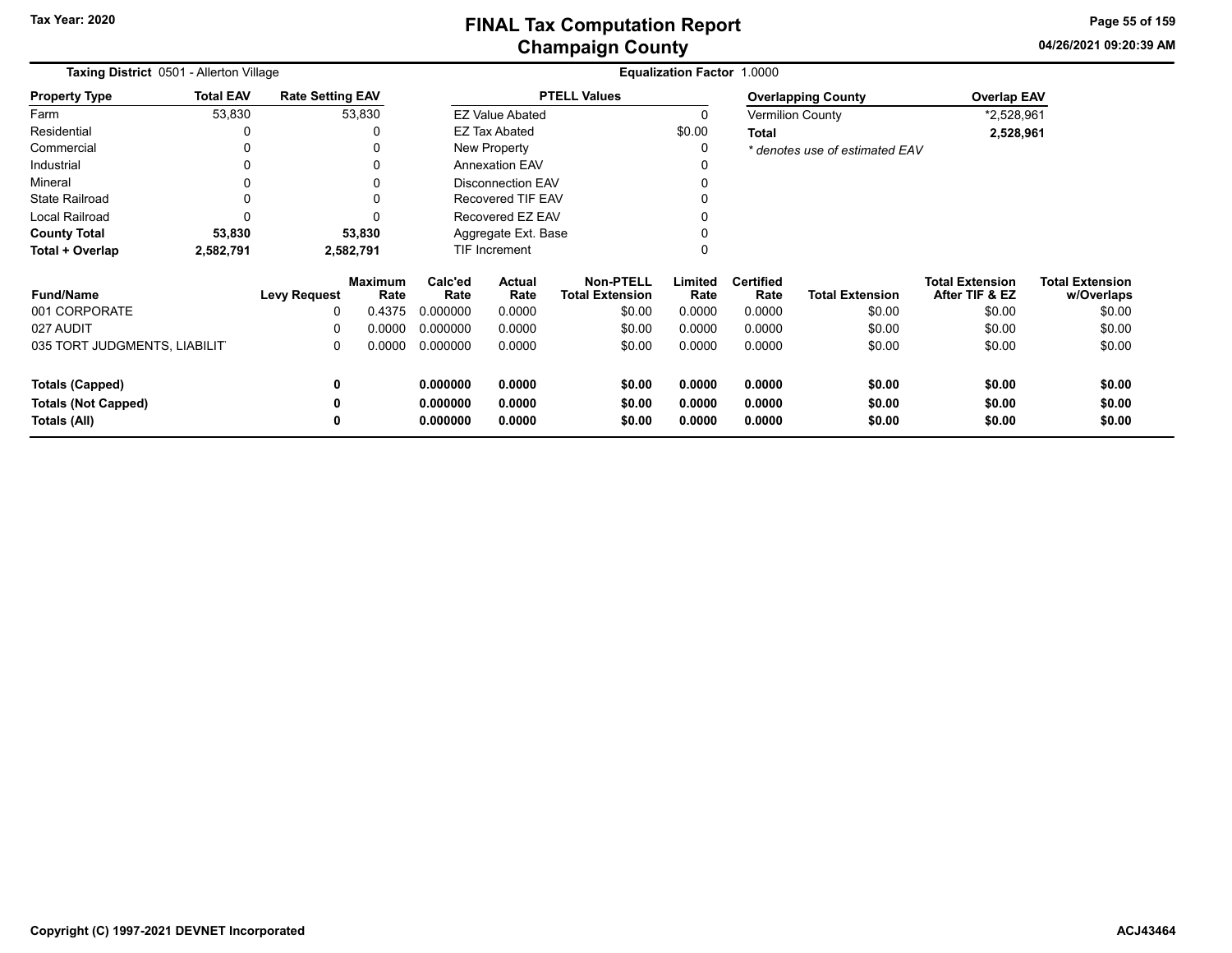**04/26/2021 09:20:39 AMPage 56 of 159**

| Taxing District 0502 - Bondville Village |                  |                         |                        |                 |                          |                                            |                 |                          |                            |                                          |                                      |
|------------------------------------------|------------------|-------------------------|------------------------|-----------------|--------------------------|--------------------------------------------|-----------------|--------------------------|----------------------------|------------------------------------------|--------------------------------------|
| <b>Property Type</b>                     | <b>Total EAV</b> | <b>Rate Setting EAV</b> |                        |                 |                          | <b>PTELL Values</b>                        |                 |                          | Road and Bridge Transfer   |                                          |                                      |
| Farm                                     | 18,930           |                         | 18,930                 |                 | <b>EZ Value Abated</b>   |                                            |                 | <b>Road District</b>     |                            | <b>Fund</b>                              | <b>Amount Extended</b>               |
| Residential                              | 5,273,470        | 5,273,470               |                        |                 | <b>EZ Tax Abated</b>     |                                            | \$0.00          |                          |                            |                                          |                                      |
| Commercial                               | 1,327,880        |                         | 1,327,880              |                 | New Property             |                                            |                 |                          | 0602 - Ayers Road & Bridge | 007                                      | \$0.00                               |
| Industrial                               | 217,740          |                         | 217,740                |                 | <b>Annexation EAV</b>    |                                            |                 |                          | 0732 - Scott Road & Bridge | 007                                      | \$4,678.45                           |
| Mineral                                  | $\Omega$         |                         | $\Omega$               |                 | <b>Disconnection EAV</b> |                                            |                 | Total                    |                            |                                          | \$4,678.45                           |
| <b>State Railroad</b>                    | 21,882           |                         | 21,882                 |                 | <b>Recovered TIF EAV</b> |                                            |                 |                          |                            |                                          |                                      |
| Local Railroad                           | 0                |                         | $\Omega$               |                 | Recovered EZ EAV         |                                            |                 |                          |                            |                                          |                                      |
| <b>County Total</b>                      | 6,859,902        |                         | 6,859,902              |                 | Aggregate Ext. Base      |                                            | 14,938          |                          |                            |                                          |                                      |
| Total + Overlap                          | 6,859,902        |                         | 6,859,902              | TIF Increment   |                          |                                            | 0               |                          |                            |                                          |                                      |
| <b>Fund/Name</b>                         |                  | <b>Levy Request</b>     | <b>Maximum</b><br>Rate | Calc'ed<br>Rate | Actual<br>Rate           | <b>Non-PTELL</b><br><b>Total Extension</b> | Limited<br>Rate | <b>Certified</b><br>Rate | <b>Total Extension</b>     | <b>Total Extension</b><br>After TIF & EZ | <b>Total Extension</b><br>w/Overlaps |
| 001 GENERAL                              |                  | 11,510                  | 0.4375                 | 0.167787        | 0.1678                   | \$11,510.92                                | 0.1643          | 0.1643                   | \$11,270.82                | \$11,270.82                              | \$11,270.82                          |
| 007 ROAD AND BRIDGE                      |                  | 0                       | 0.0000                 | 0.000000        | 0.0000                   | \$0.00                                     | 0.0000          | 0.0000                   | \$0.00                     | \$0.00                                   | \$0.00                               |
| 027 AUDIT                                |                  | 1,090                   | 0.0000                 | 0.015889        | 0.0159                   | \$1,090.72                                 | 0.0156          | 0.0156                   | \$1,070.14                 | \$1,070.14                               | \$1,070.14                           |
| 035 LIABILITY INS                        |                  | 3,000                   | 0.0000                 | 0.043732        | 0.0438                   | \$3,004.64                                 | 0.0429          | 0.0429                   | \$2,942.90                 | \$2,942.90                               | \$2,942.90                           |
| <b>Totals (Capped)</b>                   |                  | 15,600                  |                        | 0.227408        | 0.2275                   | \$15,606.28                                | 0.2228          | 0.2228                   | \$15,283.86                | \$15,283.86                              | \$15,283.86                          |
| <b>Totals (Not Capped)</b>               |                  | 0                       |                        | 0.000000        | 0.0000                   | \$0.00                                     | 0.0000          | 0.0000                   | \$0.00                     | \$0.00                                   | \$0.00                               |
| Totals (All)                             |                  | 15,600                  |                        | 0.227408        | 0.2275                   | \$15,606.28                                | 0.2228          | 0.2228                   | \$15,283.86                | \$15,283.86                              | \$15,283.86                          |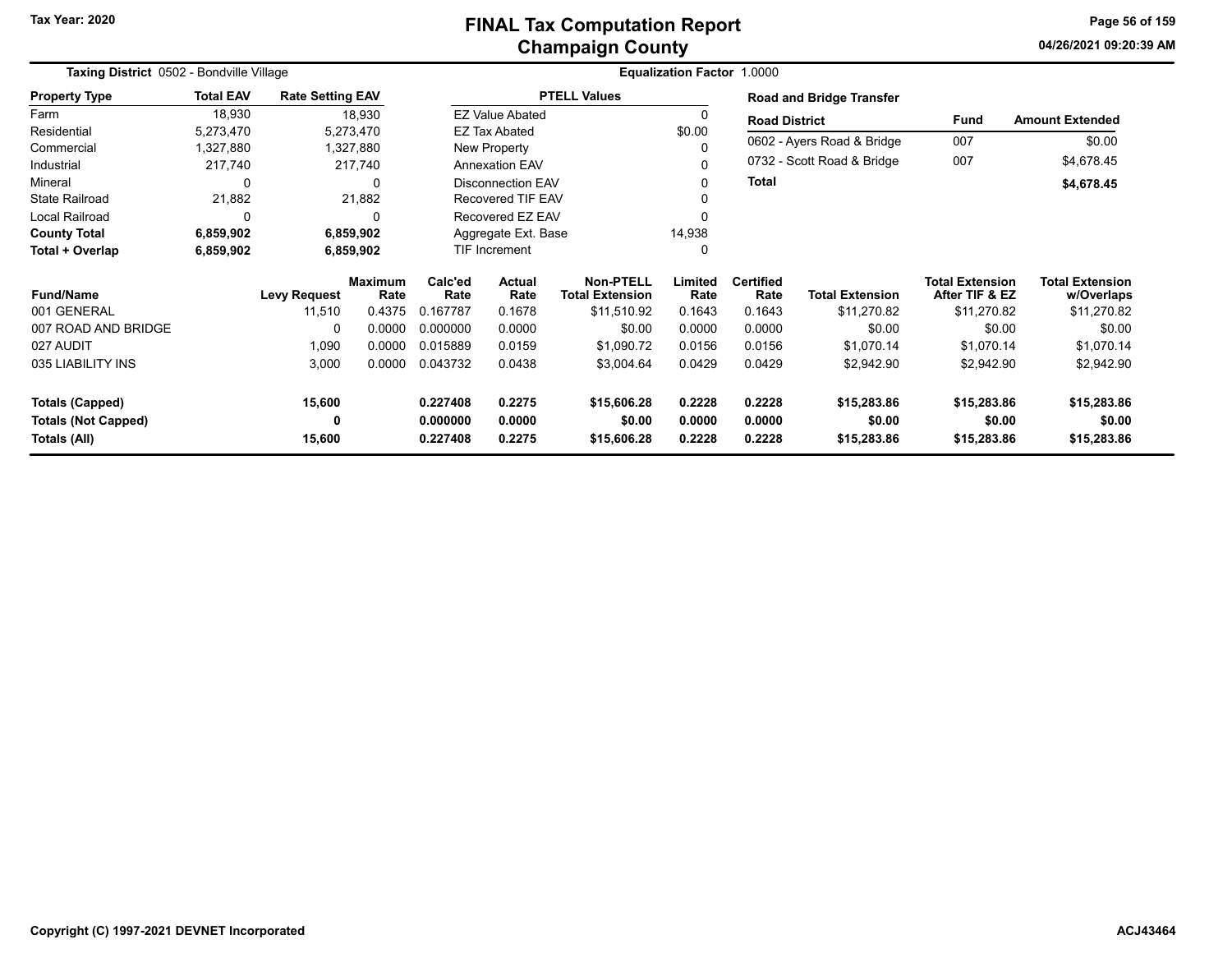**04/26/2021 09:20:39 AM Page 57 of 159**

| Taxing District 0503 - Broadlands Village<br><b>Rate Setting EAV</b> |                  |              |                 |                 |                          |                                            | <b>Equalization Factor 1.0000</b> |                          |                        |                                          |                                      |
|----------------------------------------------------------------------|------------------|--------------|-----------------|-----------------|--------------------------|--------------------------------------------|-----------------------------------|--------------------------|------------------------|------------------------------------------|--------------------------------------|
| Property Type                                                        | <b>Total EAV</b> |              |                 |                 |                          | <b>PTELL Values</b>                        |                                   |                          |                        |                                          |                                      |
| Farm                                                                 | 49,420           |              | 49,420          |                 | <b>EZ Value Abated</b>   |                                            |                                   |                          |                        |                                          |                                      |
| Residential                                                          | 3,315,529        |              | 3,315,529       |                 | EZ Tax Abated            |                                            | \$0.00                            |                          |                        |                                          |                                      |
| Commercial                                                           | 1,050,880        |              | 1,050,880       |                 | New Property             |                                            | 3,810                             |                          |                        |                                          |                                      |
| Industrial                                                           | 0                |              | ი               |                 | <b>Annexation EAV</b>    |                                            |                                   |                          |                        |                                          |                                      |
| Mineral                                                              |                  |              |                 |                 | <b>Disconnection EAV</b> |                                            |                                   |                          |                        |                                          |                                      |
| State Railroad                                                       | 0                |              |                 |                 | Recovered TIF EAV        |                                            |                                   |                          |                        |                                          |                                      |
| Local Railroad                                                       | $\Omega$         |              | ŋ               |                 | Recovered EZ EAV         |                                            |                                   |                          |                        |                                          |                                      |
| <b>County Total</b>                                                  | 4,415,829        |              | 4,415,829       |                 | Aggregate Ext. Base      |                                            | 12,639                            |                          |                        |                                          |                                      |
| Total + Overlap                                                      | 4,415,829        |              | 4,415,829       |                 | <b>TIF Increment</b>     |                                            |                                   |                          |                        |                                          |                                      |
| <b>Fund/Name</b>                                                     |                  | Levy Request | Maximum<br>Rate | Calc'ed<br>Rate | Actual<br>Rate           | <b>Non-PTELL</b><br><b>Total Extension</b> | Limited<br>Rate                   | <b>Certified</b><br>Rate | <b>Total Extension</b> | <b>Total Extension</b><br>After TIF & EZ | <b>Total Extension</b><br>w/Overlaps |
| 001 GENERAL                                                          |                  | 10,120       | 0.4375          | 0.229176        | 0.2292                   | \$10,121.08                                | 0.2292                            | 0.2292                   | \$10,121.08            | \$10,121.08                              | \$10,121.08                          |
| 007 ROAD AND BRIDGE                                                  |                  | 0            | 0.0000          | 0.000000        | 0.0000                   | \$0.00                                     | 0.0000                            | 0.0000                   | \$0.00                 | \$0.00                                   | \$0.00                               |
| 027 AUDIT                                                            |                  | 2,535        | 0.0000          | 0.057407        | 0.0575                   | \$2,539.10                                 | 0.0575                            | 0.0575                   | \$2,539.10             | \$2,539.10                               | \$2,539.10                           |
| 035 LIABILITY INS                                                    |                  | 160          | 0.0000          | 0.003623        | 0.0037                   | \$163.39                                   | 0.0037                            | 0.0037                   | \$163.39               | \$163.39                                 | \$163.39                             |
| 046 ESDA                                                             |                  | 70           | 0.0500          | 0.001585        | 0.0016                   | \$70.65                                    | 0.0016                            | 0.0016                   | \$70.65                | \$70.65                                  | \$70.65                              |
| <b>Totals (Capped)</b>                                               |                  | 12,885       |                 | 0.291791        | 0.2920                   | \$12,894.22                                | 0.2920                            | 0.2920                   | \$12,894.22            | \$12,894.22                              | \$12,894.22                          |
| <b>Totals (Not Capped)</b>                                           |                  | 0            |                 | 0.000000        | 0.0000                   | \$0.00                                     | 0.0000                            | 0.0000                   | \$0.00                 | \$0.00                                   | \$0.00                               |
| Totals (All)                                                         |                  | 12,885       |                 | 0.291791        | 0.2920                   | \$12,894.22                                | 0.2920                            | 0.2920                   | \$12,894.22            | \$12,894.22                              | \$12,894.22                          |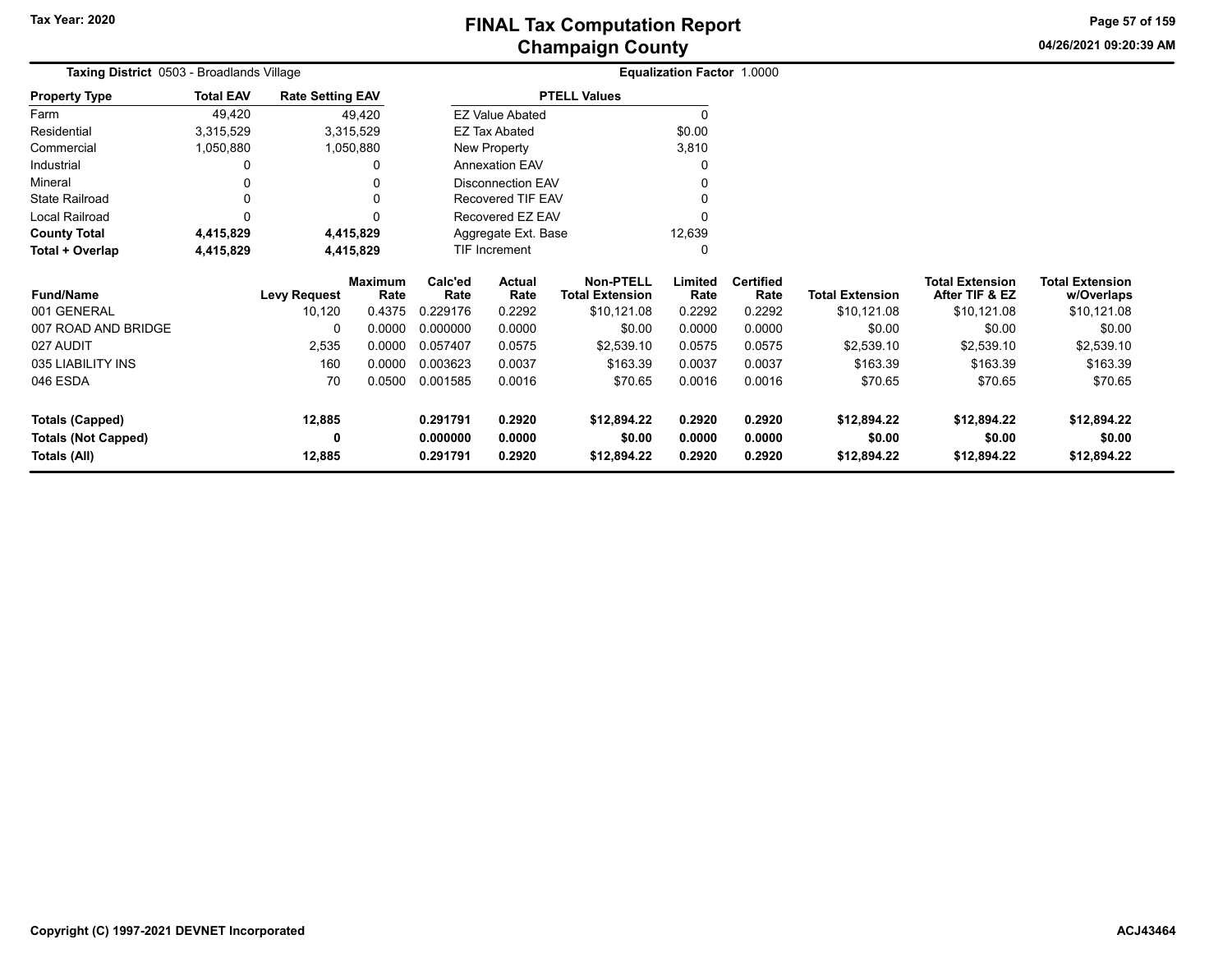# **Champaign County FINAL Tax Computation Report**

**04/26/2021 09:20:39 AMPage 58 of 159**

| Taxing District 0504 - Champaign City             |                  |                                  |                        | Equalization Factor 1.0000 |                          |                                            |                  |                          |                                    |                                          |                                    |
|---------------------------------------------------|------------------|----------------------------------|------------------------|----------------------------|--------------------------|--------------------------------------------|------------------|--------------------------|------------------------------------|------------------------------------------|------------------------------------|
| <b>Property Type</b>                              | <b>Total EAV</b> | <b>Rate Setting EAV</b>          |                        |                            |                          | <b>PTELL Values</b>                        |                  |                          | <b>Road and Bridge Transfer</b>    |                                          |                                    |
| Farm                                              | 1,055,900        |                                  | 1,055,900              |                            | <b>EZ Value Abated</b>   |                                            | 11,859,460       | <b>Road District</b>     |                                    | <b>Fund</b>                              | <b>Amount Extended</b>             |
| Residential                                       | 993,984,078      | 992,009,948                      |                        |                            | <b>EZ Tax Abated</b>     |                                            | \$155,975.61     |                          |                                    |                                          |                                    |
| Commercial                                        | 988,497,293      | 937,018,983                      |                        |                            | New Property             |                                            | 60,070,740       |                          | 0614 - Champaign Road & Bridge     | 007                                      | \$19,207.32                        |
| Industrial                                        | 26,890,330       |                                  | 14,601,770             |                            | <b>Annexation EAV</b>    |                                            | 59.740           |                          | 0666 - Hensley Road & Bridge       | 007                                      | \$0.00                             |
| Mineral                                           | 0                |                                  | 0                      |                            | <b>Disconnection EAV</b> |                                            | $\Omega$         | <b>Total</b>             |                                    |                                          | \$19,207.32                        |
| <b>State Railroad</b>                             | 751,933          |                                  | 751,933                |                            | <b>Recovered TIF EAV</b> |                                            | n                |                          |                                    |                                          |                                    |
| Local Railroad                                    | 29,730           |                                  | 29,510                 |                            | Recovered EZ EAV         |                                            | 2,927,760        |                          |                                    |                                          |                                    |
| <b>County Total</b>                               | 2,011,209,264    | 1,945,468,044                    |                        |                            | Aggregate Ext. Base      |                                            | 0                |                          |                                    |                                          |                                    |
| Total + Overlap                                   | 2,011,209,264    | 1,945,468,044                    |                        |                            | <b>TIF Increment</b>     |                                            | 53,881,760       |                          |                                    |                                          |                                    |
| <b>Fund/Name</b>                                  |                  |                                  | <b>Maximum</b><br>Rate | Calc'ed<br>Rate            | Actual<br>Rate           | <b>Non-PTELL</b><br><b>Total Extension</b> | Limited<br>Rate  | <b>Certified</b><br>Rate | <b>Total Extension</b>             | <b>Total Extension</b><br>After TIF & EZ | <b>Total Extension</b>             |
| 001 GENERAL                                       |                  | <b>Levy Request</b><br>1,251,168 | 0.0000                 | 0.064312                   | 0.0099                   | \$192,601.34                               | 0.0099           | 0.0099                   | \$199,109.72                       | \$192,601.34                             | w/Overlaps<br>\$192,601.34         |
| 003 BONDS                                         |                  | 0                                | 0.0000                 | 0.000000                   | 0.0000                   | \$0.00                                     | 0.0000           | 0.0000                   | \$0.00                             | \$0.00                                   | \$0.00                             |
| 005 IMRF                                          |                  | 1,333,654                        | 0.0000                 | 0.068552                   | 0.0687                   | \$1,336,536.55                             | 0.0687           | 0.0687                   | \$1,381,700.76                     | \$1,336,536.55                           | \$1,336,536.55                     |
| 007 ROAD AND BRIDGE                               |                  | 0                                | 0.0000                 | 0.000000                   | 0.0000                   | \$0.00                                     | 0.0000           | 0.0000                   | \$0.00                             | \$0.00                                   | \$0.00                             |
| 013 FIRE PENSION                                  |                  | 4,569,119                        | 0.0000                 | 0.234860                   | 0.2351                   | \$4,573,795.37                             | 0.2351           | 0.2351                   | \$4,728,352.98                     | \$4,573,795.37                           | \$4,573,795.37                     |
| 015 POLICE PENSION                                |                  | 7,227,707                        | 0.0000                 | 0.371515                   | 0.3719                   | \$7,235,195.66                             | 0.3719           | 0.3719                   | \$7,479,687.25                     | \$7,235,195.66                           | \$7,235,195.66                     |
| 016 LIBRARY                                       |                  | 8,123,098                        | 0.0000                 | 0.417540                   | 0.3940                   | \$7,665,144.09                             | 0.3940           | 0.3940                   | \$7,924,164.50                     | \$7,665,144.09                           | \$7,665,144.09                     |
| 028 LIBRARY BLDG                                  |                  | 581,399                          | 0.0000                 | 0.029885                   | 0.0282                   | \$548,621.99                               | 0.0282           | 0.0282                   | \$567,161.01                       | \$548,621.99                             | \$548,621.99                       |
| 036 CAPITAL IMP                                   |                  | 2,712,761                        | 0.0000                 | 0.139440                   | 0.1396                   | \$2,715,873.39                             | 0.1396           | 0.1396                   | \$2,807,648.13                     | \$2,715,873.39                           | \$2,715,873.39                     |
| 047 SOCIAL SECURITY                               |                  | 1,316,594                        | 0.0000                 | 0.067675                   | 0.0678                   | \$1,319,027.33                             | 0.0678           | 0.0678                   | \$1,363,599.88                     | \$1,319,027.33                           | \$1,319,027.33                     |
|                                                   |                  |                                  |                        |                            |                          |                                            |                  |                          |                                    |                                          |                                    |
| <b>Totals (Capped)</b>                            |                  | $\mathbf 0$                      |                        | 0.000000                   | 0.0000                   | \$0.00                                     | 0.0000           | 0.0000                   | \$0.00                             | \$0.00                                   | \$0.00                             |
| <b>Totals (Not Capped)</b><br><b>Totals (All)</b> |                  | 27,115,500<br>27,115,500         |                        | 1.393779<br>1.393779       | 1.3152<br>1.3152         | \$25,586,795.72<br>\$25,586,795.72         | 1.3152<br>1.3152 | 1.3152<br>1.3152         | \$26,451,424.23<br>\$26,451,424.23 | \$25,586,795.72<br>\$25,586,795.72       | \$25,586,795.72<br>\$25,586,795.72 |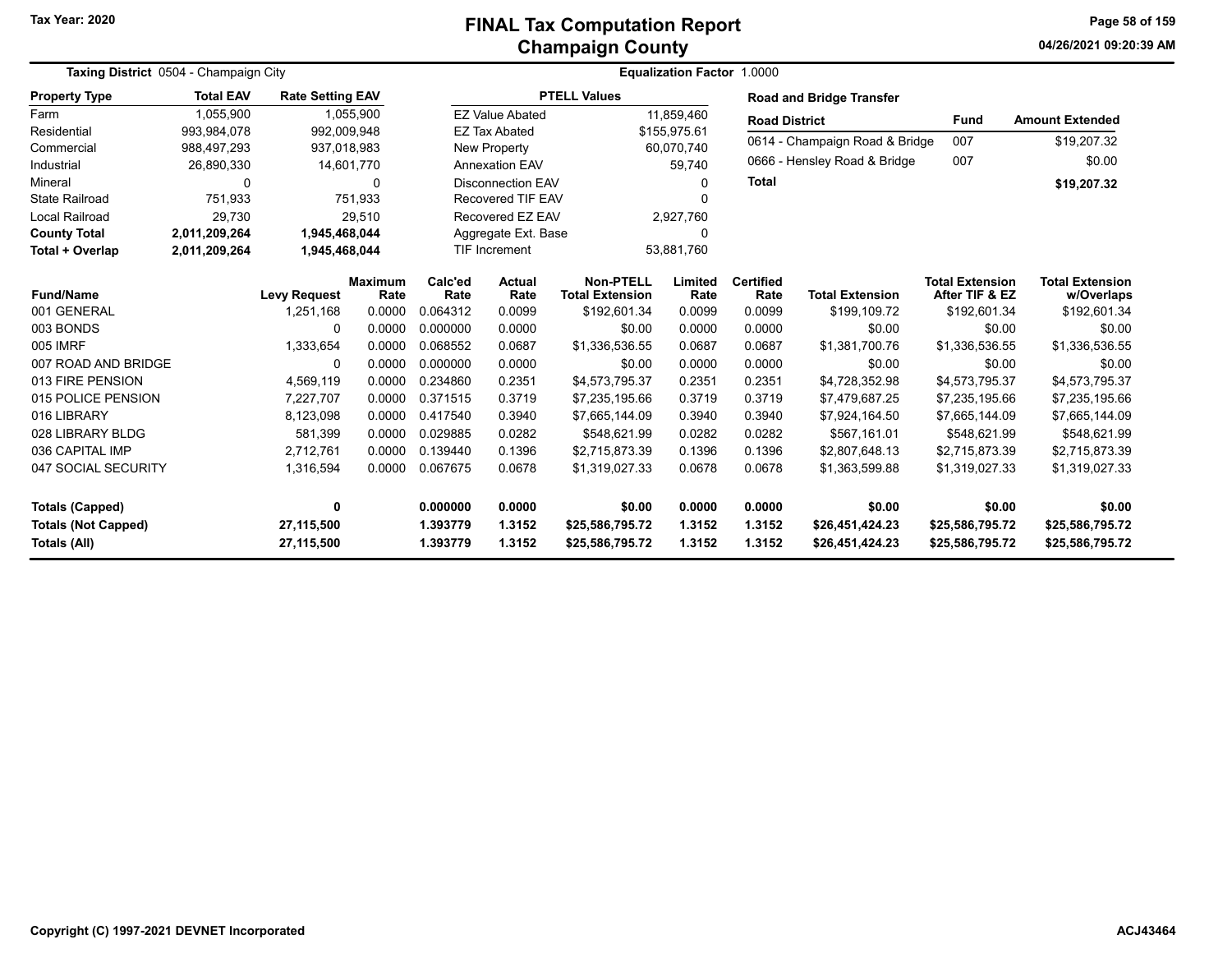# **Champaign County FINAL Tax Computation Report**

**04/26/2021 09:20:39 AM Page 59 of 159**

| Taxing District 0509 - Fisher Village |                  |                         |                        | Equalization Factor 1.0000 |                                    |                                            |                 |                          |                                 |                                          |                                      |
|---------------------------------------|------------------|-------------------------|------------------------|----------------------------|------------------------------------|--------------------------------------------|-----------------|--------------------------|---------------------------------|------------------------------------------|--------------------------------------|
| <b>Property Type</b>                  | <b>Total EAV</b> | <b>Rate Setting EAV</b> |                        |                            |                                    | <b>PTELL Values</b>                        |                 |                          | <b>Road and Bridge Transfer</b> |                                          |                                      |
| Farm                                  | 259,730          |                         | 76,170                 |                            | <b>EZ Value Abated</b>             |                                            | 0               | <b>Road District</b>     |                                 | Fund                                     | <b>Amount Extended</b>               |
| Residential                           | 30,403,963       |                         | 17,456,024             |                            | <b>EZ Tax Abated</b>               |                                            | \$0.00          |                          |                                 |                                          |                                      |
| Commercial                            | 2,118,270        |                         | 1,045,360              |                            | New Property                       |                                            | 0               |                          | 0608 - Brown Road & Bridge      | 007                                      | \$10,336.99                          |
| Industrial                            | 1,072,650        |                         | 297,220                |                            | 0<br><b>Annexation EAV</b>         |                                            |                 |                          | 0637 - Condit Road & Bridge     | 007                                      | \$6,072.00                           |
| Mineral                               |                  |                         | 0                      |                            | 42,590<br><b>Disconnection EAV</b> |                                            |                 |                          | 0654 - East Bend Road & Bridge  | 007                                      | \$237.83                             |
| <b>State Railroad</b>                 |                  |                         | 0                      |                            | <b>Recovered TIF EAV</b>           |                                            | 0               |                          | 0690 - Newcomb Road & Bridge    | 007                                      | \$1,573.13                           |
| <b>Local Railroad</b>                 | $\Omega$         |                         | 0                      |                            | Recovered EZ EAV                   |                                            |                 | <b>Total</b>             |                                 |                                          | \$18,219.95                          |
| <b>County Total</b>                   | 33,854,613       |                         | 18,874,774             |                            | Aggregate Ext. Base                |                                            | 63,434          |                          |                                 |                                          |                                      |
| Total + Overlap                       | 33,854,613       |                         | 18,874,774             |                            | <b>TIF Increment</b>               | 14,979,839                                 |                 |                          |                                 |                                          |                                      |
| <b>Fund/Name</b>                      |                  | <b>Levy Request</b>     | <b>Maximum</b><br>Rate | Calc'ed<br>Rate            | <b>Actual</b><br>Rate              | <b>Non-PTELL</b><br><b>Total Extension</b> | Limited<br>Rate | <b>Certified</b><br>Rate | <b>Total Extension</b>          | <b>Total Extension</b><br>After TIF & EZ | <b>Total Extension</b><br>w/Overlaps |
| 001 GENERAL                           |                  | 42,953                  | 0.4375                 | 0.227568                   | 0.2276                             | \$42,958.99                                | 0.2276          | 0.2276                   | \$77,053.10                     | \$42,958.99                              | \$42,958.99                          |
| 003 BONDS                             |                  | 605,738                 | 0.0000                 | 3.209246                   | 3.2093                             | \$605.748.12                               | 3.2414          | 3.2414                   | \$1,097,363.43                  | \$611.806.92                             | \$611,806.92                         |
| 007 ROAD AND BRIDGE                   |                  | 0                       | 0.0000                 | 0.000000                   | 0.0000                             | \$0.00                                     | 0.0000          | 0.0000                   | \$0.00                          | \$0.00                                   | \$0.00                               |
| 014 POLICE PROTECT                    |                  | 14,267                  | 0.6000                 | 0.075588                   | 0.0756                             | \$14,269.33                                | 0.0756          | 0.0756                   | \$25,594.09                     | \$14,269.33                              | \$14,269.33                          |
| 027 AUDIT                             |                  | 2,188                   | 0.0000                 | 0.011592                   | 0.0116                             | \$2,189.47                                 | 0.0116          | 0.0116                   | \$3,927.14                      | \$2,189.47                               | \$2,189.47                           |
| 035 LIABILITY INS                     |                  | 4,812                   | 0.0000                 | 0.025494                   | 0.0255                             | \$4,813.07                                 | 0.0255          | 0.0255                   | \$8,632.93                      | \$4,813.07                               | \$4,813.07                           |
| 046 ESDA                              |                  | 400                     | 0.0500                 | 0.002119                   | 0.0022                             | \$415.25                                   | 0.0022          | 0.0022                   | \$744.80                        | \$415.25                                 | \$415.25                             |
| <b>Totals (Capped)</b>                |                  | 64,620                  |                        | 0.342361                   | 0.3425                             | \$64,646.11                                | 0.3425          | 0.3425                   | \$115,952.06                    | \$64,646.11                              | \$64,646.11                          |
| <b>Totals (Not Capped)</b>            |                  | 605,738                 |                        | 3.209246                   | 3.2093                             | \$605,748.12                               | 3.2414          | 3.2414                   | \$1,097,363.43                  | \$611,806.92                             | \$611,806.92                         |
| <b>Totals (All)</b>                   |                  | 670,358                 |                        | 3.551607                   | 3.5518                             | \$670,394.23                               | 3.5839          | 3.5839                   | \$1,213,315.49                  | \$676,453.03                             | \$676,453.03                         |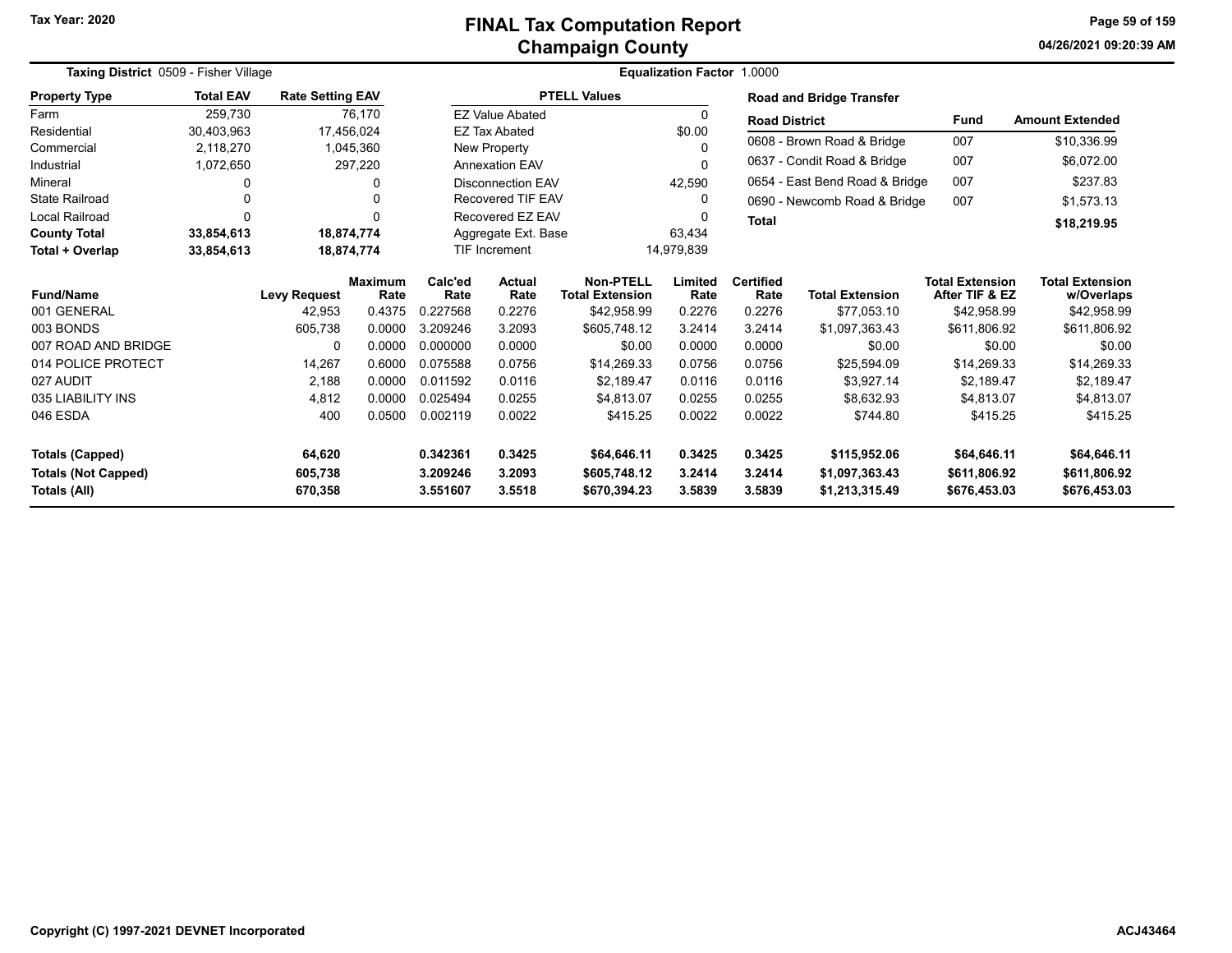**04/26/2021 09:20:39 AM Page 60 of 159**

| Taxing District 0510 - Foosland Village |                  |                         |                        | Equalization Factor 1.0000 |                          |                                            |                 |                          |                        |                                          |                                      |
|-----------------------------------------|------------------|-------------------------|------------------------|----------------------------|--------------------------|--------------------------------------------|-----------------|--------------------------|------------------------|------------------------------------------|--------------------------------------|
| <b>Property Type</b>                    | <b>Total EAV</b> | <b>Rate Setting EAV</b> |                        |                            |                          | <b>PTELL Values</b>                        |                 |                          |                        |                                          |                                      |
| Farm                                    | 0                |                         |                        |                            | <b>EZ Value Abated</b>   |                                            |                 |                          |                        |                                          |                                      |
| Residential                             | 544,030          |                         | 544,030                |                            | EZ Tax Abated            |                                            | \$0.00          |                          |                        |                                          |                                      |
| Commercial                              | 171,030          |                         | 171,030                |                            | New Property             |                                            | 6,720           |                          |                        |                                          |                                      |
| Industrial                              | 0                |                         | 0                      |                            | <b>Annexation EAV</b>    |                                            |                 |                          |                        |                                          |                                      |
| Mineral                                 | 0                |                         |                        |                            | <b>Disconnection EAV</b> |                                            |                 |                          |                        |                                          |                                      |
| <b>State Railroad</b>                   | 0                |                         |                        |                            | Recovered TIF EAV        |                                            |                 |                          |                        |                                          |                                      |
| Local Railroad                          | $\Omega$         |                         |                        |                            | Recovered EZ EAV         |                                            |                 |                          |                        |                                          |                                      |
| <b>County Total</b>                     | 715,060          |                         | 715,060                | Aggregate Ext. Base        |                          |                                            | 1,522           |                          |                        |                                          |                                      |
| Total + Overlap                         | 715,060          |                         | 715,060                |                            | TIF Increment            |                                            |                 |                          |                        |                                          |                                      |
| <b>Fund/Name</b>                        |                  | <b>Levy Request</b>     | <b>Maximum</b><br>Rate | Calc'ed<br>Rate            | <b>Actual</b><br>Rate    | <b>Non-PTELL</b><br><b>Total Extension</b> | Limited<br>Rate | <b>Certified</b><br>Rate | <b>Total Extension</b> | <b>Total Extension</b><br>After TIF & EZ | <b>Total Extension</b><br>w/Overlaps |
| 001 GENERAL                             |                  | 1,521                   | 0.4375                 | 0.212709                   | 0.2128                   | \$1,521.65                                 | 0.2128          | 0.2128                   | \$1,521.65             | \$1,521.65                               | \$1,521.65                           |
| 007 ROAD AND BRIDGE                     |                  | 0                       | 0.0000                 | 0.000000                   | 0.0000                   | \$0.00                                     | 0.0000          | 0.0000                   | \$0.00                 | \$0.00                                   | \$0.00                               |
| <b>Totals (Capped)</b>                  |                  | 1,521                   |                        | 0.212709                   | 0.2128                   | \$1,521.65                                 | 0.2128          | 0.2128                   | \$1,521.65             | \$1,521.65                               | \$1,521.65                           |
| <b>Totals (Not Capped)</b>              |                  | 0                       |                        | 0.000000                   | 0.0000                   | \$0.00                                     | 0.0000          | 0.0000                   | \$0.00                 | \$0.00                                   | \$0.00                               |
| Totals (All)                            |                  | 1,521                   |                        | 0.212709                   | 0.2128                   | \$1,521.65                                 | 0.2128          | 0.2128                   | \$1,521.65             | \$1,521.65                               | \$1,521.65                           |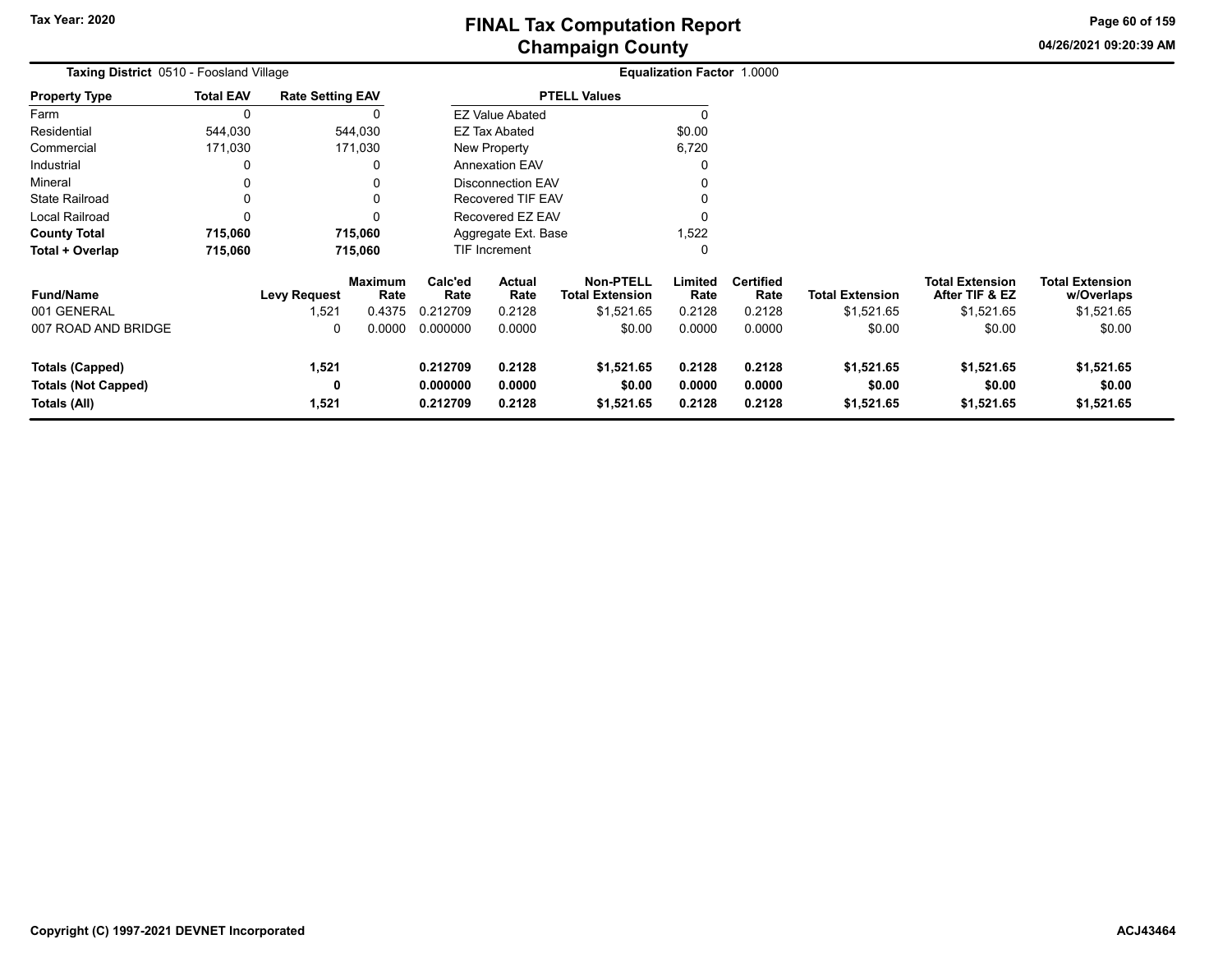**04/26/2021 09:20:39 AM Page 61 of 159**

| Taxing District 0511 - Gifford Village |                  |                         |                | Equalization Factor 1.0000 |                          |                        |         |                      |                                 |                        |                        |
|----------------------------------------|------------------|-------------------------|----------------|----------------------------|--------------------------|------------------------|---------|----------------------|---------------------------------|------------------------|------------------------|
| <b>Property Type</b>                   | <b>Total EAV</b> | <b>Rate Setting EAV</b> |                |                            |                          | <b>PTELL Values</b>    |         |                      | <b>Road and Bridge Transfer</b> |                        |                        |
| Farm                                   | 0                |                         | 0              |                            | <b>EZ Value Abated</b>   |                        | 0       | <b>Road District</b> |                                 | <b>Fund</b>            | <b>Amount Extended</b> |
| Residential                            | 14,225,301       |                         | 14,225,301     |                            | <b>EZ Tax Abated</b>     |                        | \$0.00  |                      |                                 |                        |                        |
| Commercial                             | 5,171,580        |                         | 5,171,580      |                            | New Property             |                        | 104,990 |                      | 0631 - Compromise Road & Bridge | 007                    | \$18,720.98            |
| Industrial                             |                  |                         | n              |                            | <b>Annexation EAV</b>    |                        | 0       |                      | 0660 - Harwood Road & Bridge    | 007                    | \$13,095.56            |
| Mineral                                |                  |                         |                |                            | <b>Disconnection EAV</b> |                        | 0       | <b>Total</b>         |                                 |                        | \$31,816.54            |
| <b>State Railroad</b>                  |                  |                         | 0              |                            | Recovered TIF EAV        |                        | 0       |                      |                                 |                        |                        |
| Local Railroad                         | $\Omega$         |                         | 0              |                            | Recovered EZ EAV         |                        | 0       |                      |                                 |                        |                        |
| <b>County Total</b>                    | 19,396,881       |                         | 19,396,881     |                            | Aggregate Ext. Base      |                        | 81,630  |                      |                                 |                        |                        |
| Total + Overlap                        | 19,396,881       |                         | 19,396,881     | TIF Increment              |                          |                        | 0       |                      |                                 |                        |                        |
|                                        |                  |                         | <b>Maximum</b> | Calc'ed<br>Actual          |                          | <b>Non-PTELL</b>       | Limited | <b>Certified</b>     |                                 | <b>Total Extension</b> | <b>Total Extension</b> |
| <b>Fund/Name</b>                       |                  | <b>Levy Request</b>     | Rate           | Rate                       | Rate                     | <b>Total Extension</b> | Rate    | Rate                 | <b>Total Extension</b>          | After TIF & EZ         | w/Overlaps             |
| 001 GENERAL                            |                  | 20,600                  | 0.4375         | 0.106203                   | 0.1063                   | \$20,618.88            | 0.1021  | 0.1021               | \$19,804.22                     | \$19,804.22            | \$19,804.22            |
| 005 IMRF                               |                  | 7,200                   | 0.0000         | 0.037119                   | 0.0372                   | \$7.215.64             | 0.0359  | 0.0359               | \$6,963.48                      | \$6,963.48             | \$6,963.48             |
| 007 ROAD AND BRIDGE                    |                  |                         | 0.0000         | 0.000000                   | 0.0000                   | \$0.00                 | 0.0000  | 0.0000               | \$0.00                          | \$0.00                 | \$0.00                 |
| 014 POLICE PROTECT                     |                  | 8,000                   | 0.6000         | 0.041244                   | 0.0413                   | \$8,010.91             | 0.0399  | 0.0399               | \$7,739.36                      | \$7,739.36             | \$7,739.36             |
| 027 AUDIT                              |                  | 5.800                   | 0.0000         | 0.029902                   | 0.0300                   | \$5.819.06             | 0.0290  | 0.0290               | \$5.625.10                      | \$5.625.10             | \$5,625.10             |
| 035 LIABILITY INS                      |                  | 31,350                  | 0.0000         | 0.161624                   | 0.1617                   | \$31,364.76            | 0.1559  | 0.1559               | \$30,239.74                     | \$30,239.74            | \$30,239.74            |
| 047 SOCIAL SECURITY                    |                  | 14,100                  | 0.0000         | 0.072692                   | 0.0727                   | \$14,101.53            | 0.0701  | 0.0701               | \$13,597.21                     | \$13,597.21            | \$13,597.21            |
|                                        |                  |                         |                |                            |                          |                        |         |                      |                                 |                        |                        |
| <b>Totals (Capped)</b>                 |                  | 87,050                  |                | 0.448784                   | 0.4492                   | \$87,130.78            | 0.4329  | 0.4329               | \$83,969.11                     | \$83,969.11            | \$83,969.11            |
| <b>Totals (Not Capped)</b>             |                  |                         |                | 0.000000                   | 0.0000                   | \$0.00                 | 0.0000  | 0.0000               | \$0.00                          | \$0.00                 | \$0.00                 |
| Totals (All)                           |                  | 87,050                  |                | 0.448784                   | 0.4492                   | \$87,130.78            | 0.4329  | 0.4329               | \$83,969.11                     | \$83,969.11            | \$83,969.11            |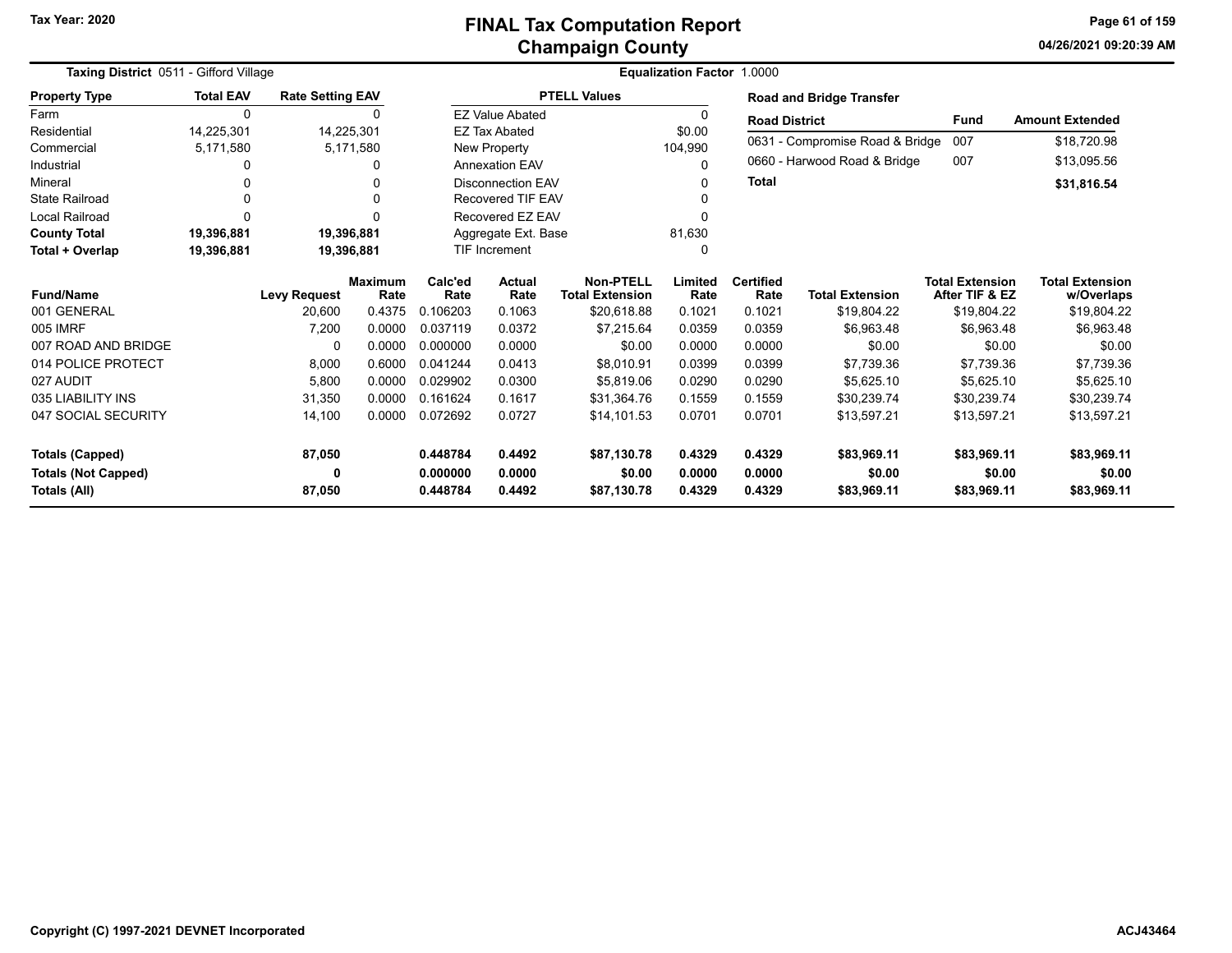# **Champaign County FINAL Tax Computation Report**

**04/26/2021 09:20:39 AMPage 62 of 159**

| Taxing District 0512 - Homer Village |                  |                         |                        | <b>Equalization Factor 1.0000</b> |                                |                                            |                 |                          |                                      |                                          |                                      |
|--------------------------------------|------------------|-------------------------|------------------------|-----------------------------------|--------------------------------|--------------------------------------------|-----------------|--------------------------|--------------------------------------|------------------------------------------|--------------------------------------|
| <b>Property Type</b>                 | <b>Total EAV</b> | <b>Rate Setting EAV</b> |                        |                                   |                                | <b>PTELL Values</b>                        |                 |                          | <b>Road and Bridge Transfer</b>      |                                          |                                      |
| Farm                                 | 1,040,890        |                         | 210,568                |                                   | <b>EZ Value Abated</b>         |                                            | 0               | <b>Road District</b>     |                                      | <b>Fund</b>                              | <b>Amount Extended</b>               |
| Residential                          | 11,859,040       |                         | 10,710,501             |                                   | <b>EZ Tax Abated</b>           |                                            | \$0.00          |                          |                                      |                                          |                                      |
| Commercial                           | 1,885,830        |                         | 1,256,320              |                                   | New Property                   |                                            | 78,910          |                          | 0750 - South Homer Road & Bridge 007 |                                          | \$7,171.03                           |
| Industrial                           | O                |                         | 0                      |                                   | <b>Annexation EAV</b>          |                                            | 0               | <b>Total</b>             |                                      |                                          | \$7,171.03                           |
| Mineral                              | $\Omega$         |                         | 0                      |                                   | <b>Disconnection EAV</b>       |                                            | 0               |                          |                                      |                                          |                                      |
| <b>State Railroad</b>                | 185,983          |                         | 185,983                |                                   | <b>Recovered TIF EAV</b>       |                                            | U               |                          |                                      |                                          |                                      |
| <b>Local Railroad</b>                | 480              |                         | 480                    |                                   | Recovered EZ EAV               |                                            | 0               |                          |                                      |                                          |                                      |
| <b>County Total</b>                  | 14,972,223       |                         | 12,363,852             |                                   | Aggregate Ext. Base<br>154,585 |                                            |                 |                          |                                      |                                          |                                      |
| Total + Overlap                      | 14,972,223       |                         | 12,363,852             |                                   | <b>TIF Increment</b>           |                                            | 2,608,371       |                          |                                      |                                          |                                      |
| <b>Fund/Name</b>                     |                  | <b>Levy Request</b>     | <b>Maximum</b><br>Rate | Calc'ed<br>Rate                   | <b>Actual</b><br>Rate          | <b>Non-PTELL</b><br><b>Total Extension</b> | Limited<br>Rate | <b>Certified</b><br>Rate | <b>Total Extension</b>               | <b>Total Extension</b><br>After TIF & EZ | <b>Total Extension</b><br>w/Overlaps |
| 001 GENERAL                          |                  | 29,210                  | 0.4375                 | 0.236253                          | 0.2363                         | \$29,215.78                                | 0.2363          | 0.2363                   | \$35,379.36                          | \$29,215.78                              | \$29,215.78                          |
| 007 ROAD AND BRIDGE                  |                  | 0                       | 0.0000                 | 0.000000                          | 0.0000                         | \$0.00                                     | 0.0000          | 0.0000                   | \$0.00                               | \$0.00                                   | \$0.00                               |
| 014 POLICE PROTECT                   |                  | 51,738                  | 0.6000                 | 0.418462                          | 0.4185                         | \$51.742.72                                | 0.4185          | 0.4185                   | \$62,658.75                          | \$51.742.72                              | \$51,742.72                          |
| 016 LIBRARY                          |                  | 20,482                  | 0.6000                 | 0.165660                          | 0.1657                         | \$20,486.90                                | 0.1657          | 0.1657                   | \$24,808.97                          | \$20,486.90                              | \$20,486.90                          |
| 027 AUDIT                            |                  | 4,327                   | 0.0000                 | 0.034997                          | 0.0350                         | \$4,327.35                                 | 0.0350          | 0.0350                   | \$5,240.28                           | \$4,327.35                               | \$4,327.35                           |
| 035 LIABILITY INS                    |                  | 22,100                  | 0.0000                 | 0.178747                          | 0.1788                         | \$22,106.57                                | 0.1788          | 0.1788                   | \$26,770.33                          | \$22,106.57                              | \$22,106.57                          |
| 043 RECREATION                       |                  | 6.472                   | 0.2000                 | 0.052346                          | 0.0524                         | \$6,478.66                                 | 0.0524          | 0.0524                   | \$7.845.44                           | \$6,478.66                               | \$6,478.66                           |
| 047 SOCIAL SECURITY                  |                  | 17,798                  | 0.0000                 | 0.143952                          | 0.1440                         | \$17,803.95                                | 0.1440          | 0.1440                   | \$21,560.00                          | \$17,803.95                              | \$17,803.95                          |
| 062 WORKERS COMP                     |                  | 5,394                   | 0.0000                 | 0.043627                          | 0.0437                         | \$5,403.00                                 | 0.0437          | 0.0437                   | \$6,542.86                           | \$5,403.00                               | \$5,403.00                           |
| <b>Totals (Capped)</b>               |                  | 157,521                 |                        | 1.274044                          | 1.2744                         | \$157,564.93                               | 1.2744          | 1.2744                   | \$190,805.99                         | \$157,564.93                             | \$157,564.93                         |
| <b>Totals (Not Capped)</b>           |                  | 0                       |                        | 0.000000                          | 0.0000                         | \$0.00                                     | 0.0000          | 0.0000                   | \$0.00                               | \$0.00                                   | \$0.00                               |
| <b>Totals (All)</b>                  |                  | 157,521                 |                        | 1.274044                          | 1.2744                         | \$157,564.93                               | 1.2744          | 1.2744                   | \$190,805.99                         | \$157,564.93                             | \$157,564.93                         |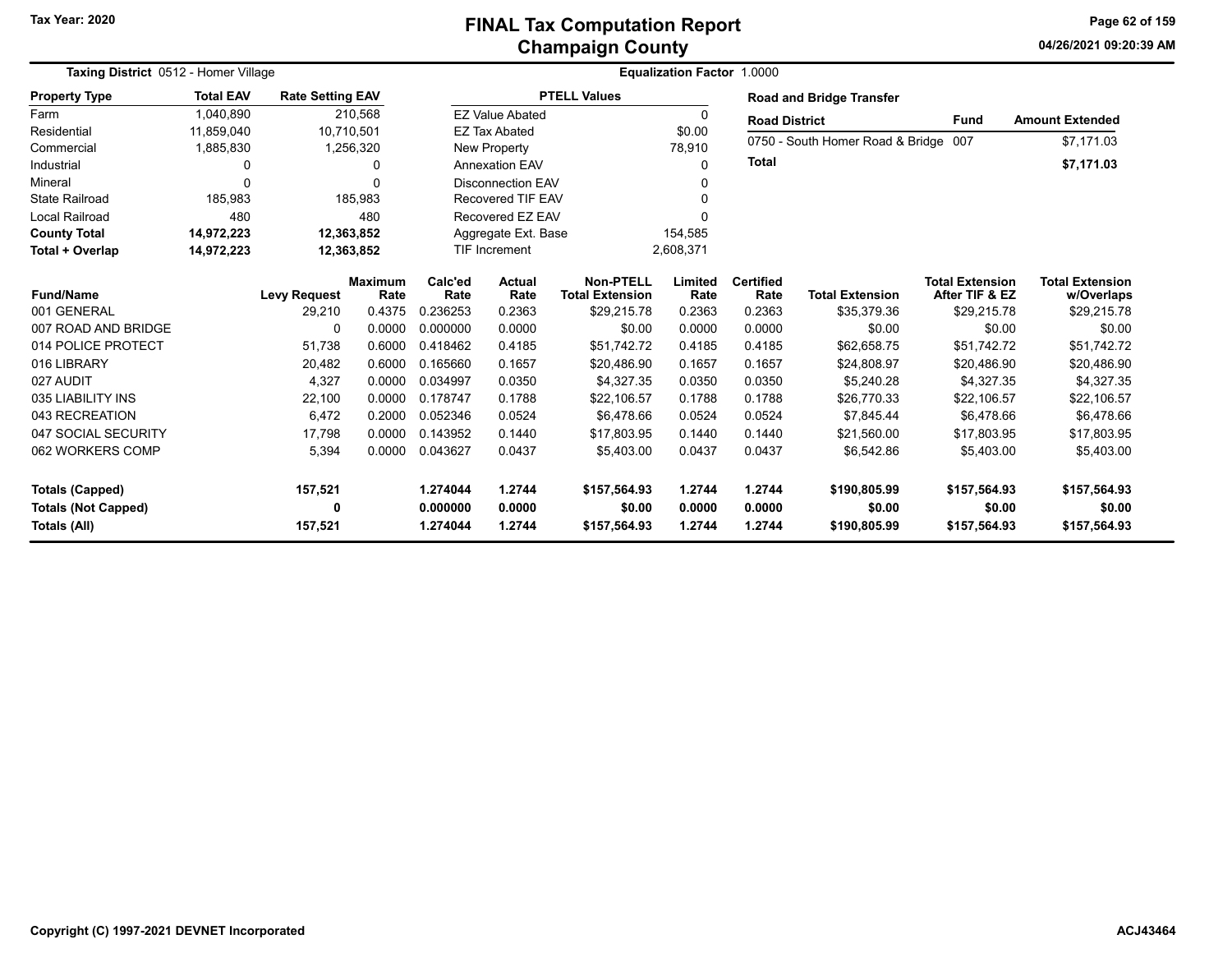#### **Champaign County FINAL Tax Computation Report**

**04/26/2021 09:20:39 AM Page 63 of 159**

|                            | Taxing District 0513 - Ivesdale Village<br><b>Total EAV</b><br><b>Rate Setting EAV</b> |                     |                        |                      |                          |                                            | Equalization Factor 1.0000 |                          |                                 |                                          |                                      |
|----------------------------|----------------------------------------------------------------------------------------|---------------------|------------------------|----------------------|--------------------------|--------------------------------------------|----------------------------|--------------------------|---------------------------------|------------------------------------------|--------------------------------------|
| <b>Property Type</b>       |                                                                                        |                     |                        |                      |                          | <b>PTELL Values</b>                        |                            |                          | <b>Overlapping County</b>       | <b>Overlap EAV</b>                       |                                      |
| Farm                       | 287.410                                                                                |                     | 287,410                |                      | <b>EZ Value Abated</b>   |                                            | 0                          | <b>Piatt County</b>      |                                 |                                          | *15,381                              |
| Residential                | 2,820,820                                                                              |                     | 2,820,820              |                      | <b>EZ Tax Abated</b>     |                                            | \$0.00                     | Total                    |                                 |                                          | 15,381                               |
| Commercial                 | 1,048,000                                                                              |                     | 1,048,000              |                      | New Property             |                                            | 0                          |                          | * denotes use of estimated EAV  |                                          |                                      |
| Industrial                 | 0                                                                                      |                     | 0                      |                      | <b>Annexation EAV</b>    |                                            | 0                          |                          |                                 |                                          |                                      |
| Mineral                    | $\Omega$                                                                               |                     | O                      |                      | <b>Disconnection EAV</b> |                                            | 0                          |                          | <b>Road and Bridge Transfer</b> |                                          |                                      |
| <b>State Railroad</b>      | 80,257                                                                                 |                     | 80,257                 |                      | <b>Recovered TIF EAV</b> |                                            | 0                          | <b>Road District</b>     |                                 | <b>Fund</b>                              | <b>Amount Extended</b>               |
| <b>Local Railroad</b>      | 443,670                                                                                |                     | 443.670                |                      | Recovered EZ EAV         |                                            | 0                          |                          | 0726 - Sadorus Road & Bridge    | 007                                      | \$11,358.74                          |
| <b>County Total</b>        | 4,680,157                                                                              |                     | 4,680,157              |                      | Aggregate Ext. Base      |                                            | 0                          | <b>Total</b>             |                                 |                                          | \$11,358.74                          |
| Total + Overlap            | 4,695,538                                                                              |                     | 4,695,538              | <b>TIF Increment</b> |                          |                                            | 0                          |                          |                                 |                                          |                                      |
| <b>Fund/Name</b>           |                                                                                        | <b>Levy Request</b> | <b>Maximum</b><br>Rate | Calc'ed<br>Rate      | Actual<br>Rate           | <b>Non-PTELL</b><br><b>Total Extension</b> | Limited<br>Rate            | <b>Certified</b><br>Rate | <b>Total Extension</b>          | <b>Total Extension</b><br>After TIF & EZ | <b>Total Extension</b><br>w/Overlaps |
| 001 GENERAL                |                                                                                        | 8,880               | 0.2500                 | 0.189116             | 0.1892                   | \$8.854.86                                 | 0.1892                     | 0.1892                   | \$8.854.86                      | \$8,854.86                               | \$8,883.96                           |
| 007 ROAD AND BRIDGE        |                                                                                        | 0                   | 0.0000                 | 0.000000             | 0.0000                   | \$0.00                                     | 0.0000                     | 0.0000                   | \$0.00                          | \$0.00                                   | \$0.00                               |
| 014 POLICE PROTECT         |                                                                                        | 1,300               | 0.0750                 | 0.027686             | 0.0277                   | \$1,296.40                                 | 0.0277                     | 0.0277                   | \$1,296.40                      | \$1,296.40                               | \$1,300.66                           |
| 027 AUDIT                  |                                                                                        | 3,000               | 0.0000                 | 0.063890             | 0.0639                   | \$2,990.62                                 | 0.0639                     | 0.0639                   | \$2,990.62                      | \$2,990.62                               | \$3,000.45                           |
| 035 LIABILITY INS          |                                                                                        | 7,000               | 0.0000                 | 0.149078             | 0.1491                   | \$6.978.11                                 | 0.1491                     | 0.1491                   | \$6,978.11                      | \$6,978.11                               | \$7,001.05                           |
| 046 ESDA                   |                                                                                        | 67                  | 0.0500                 | 0.001427             | 0.0015                   | \$70.20                                    | 0.0015                     | 0.0015                   | \$70.20                         | \$70.20                                  | \$70.43                              |
| 047 SOCIAL SECURITY        |                                                                                        | 100                 | 0.0000                 | 0.002130             | 0.0022                   | \$102.96                                   | 0.0022                     | 0.0022                   | \$102.96                        | \$102.96                                 | \$103.30                             |
| <b>Totals (Capped)</b>     |                                                                                        | 0                   |                        | 0.000000             | 0.0000                   | \$0.00                                     | 0.0000                     | 0.0000                   | \$0.00                          | \$0.00                                   | \$0.00                               |
| <b>Totals (Not Capped)</b> |                                                                                        | 20,347              |                        | 0.433327             | 0.4336                   | \$20,293.15                                | 0.4336                     | 0.4336                   | \$20,293.15                     | \$20,293.15                              | \$20,359.85                          |
| Totals (All)               |                                                                                        | 20,347              |                        | 0.433327             | 0.4336                   | \$20,293.15                                | 0.4336                     | 0.4336                   | \$20,293.15                     | \$20,293.15                              | \$20,359.85                          |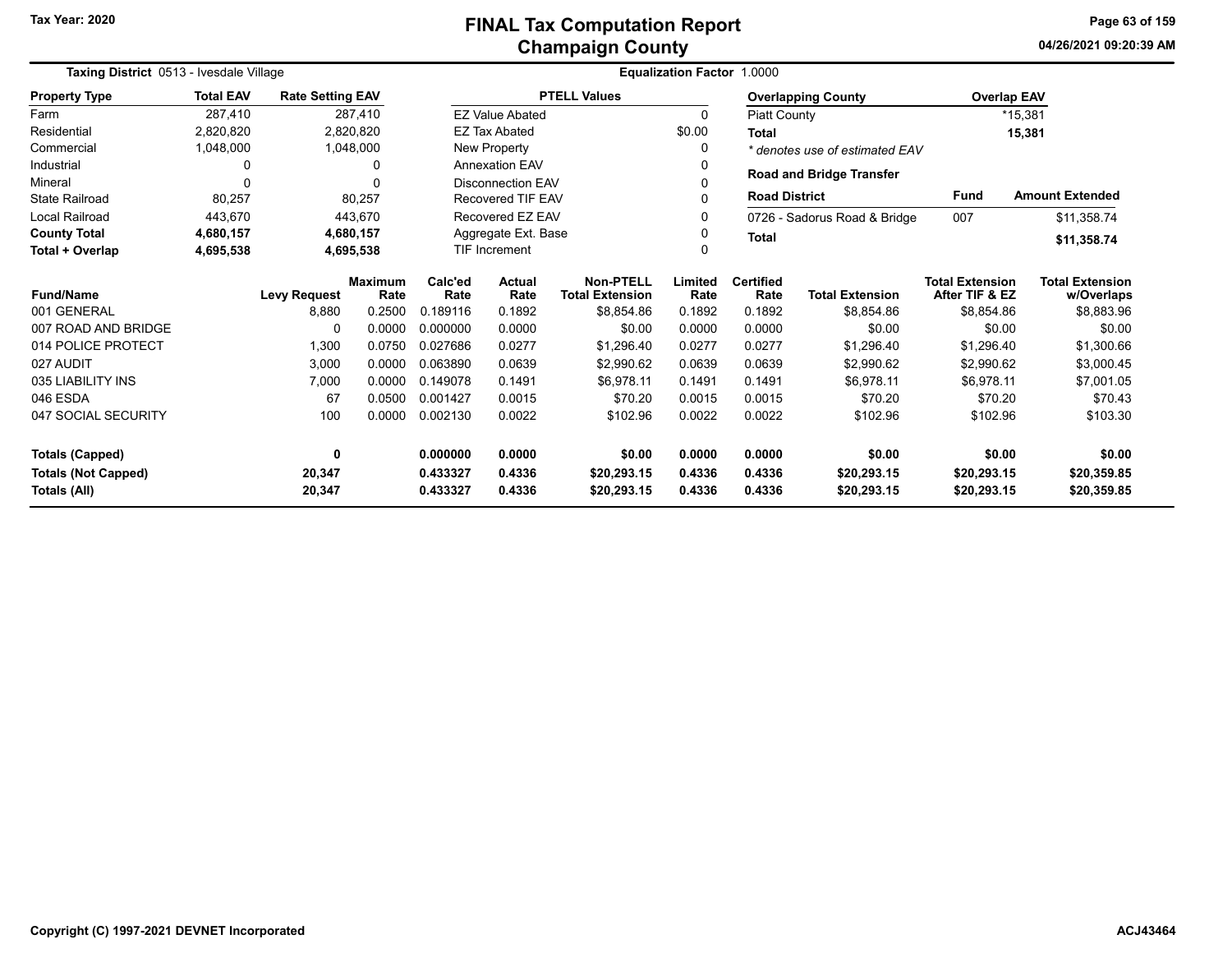#### **Champaign County FINAL Tax Computation Report**

**04/26/2021 09:20:39 AM Page 64 of 159**

| Taxing District 0514 - Longview Village |                  |                         |                        |                 |                          |                                            | Equalization Factor 1.0000 |                          |                                 |                                          |                                      |
|-----------------------------------------|------------------|-------------------------|------------------------|-----------------|--------------------------|--------------------------------------------|----------------------------|--------------------------|---------------------------------|------------------------------------------|--------------------------------------|
| <b>Property Type</b>                    | <b>Total EAV</b> | <b>Rate Setting EAV</b> |                        |                 |                          | <b>PTELL Values</b>                        |                            |                          | <b>Road and Bridge Transfer</b> |                                          |                                      |
| Farm                                    | 115,350          |                         | 115,350                |                 | <b>EZ Value Abated</b>   |                                            | 0                          | <b>Road District</b>     |                                 | <b>Fund</b>                              | <b>Amount Extended</b>               |
| Residential                             | 659,450          |                         | 659,450                |                 | <b>EZ Tax Abated</b>     |                                            | \$0.00                     |                          |                                 |                                          |                                      |
| Commercial                              | 152,750          |                         | 152,750                |                 | New Property             |                                            | $\Omega$                   |                          | 0720 - Raymond Road & Bridge    | 007                                      | \$807.90                             |
| Industrial                              | 0                |                         | 0                      |                 | <b>Annexation EAV</b>    |                                            | ∩                          | <b>Total</b>             |                                 |                                          | \$807.90                             |
| Mineral                                 | 0                |                         | U                      |                 | <b>Disconnection EAV</b> |                                            |                            |                          |                                 |                                          |                                      |
| <b>State Railroad</b>                   | 0                |                         | U                      |                 | <b>Recovered TIF EAV</b> |                                            |                            |                          |                                 |                                          |                                      |
| Local Railroad                          | O                |                         | ŋ                      |                 | Recovered EZ EAV         |                                            |                            |                          |                                 |                                          |                                      |
| <b>County Total</b>                     | 927,550          |                         | 927,550                |                 | Aggregate Ext. Base      |                                            | 9,890                      |                          |                                 |                                          |                                      |
| Total + Overlap                         | 927,550          |                         | 927,550                |                 | <b>TIF Increment</b>     |                                            | 0                          |                          |                                 |                                          |                                      |
| <b>Fund/Name</b>                        |                  | <b>Levy Request</b>     | <b>Maximum</b><br>Rate | Calc'ed<br>Rate | Actual<br>Rate           | <b>Non-PTELL</b><br><b>Total Extension</b> | Limited<br>Rate            | <b>Certified</b><br>Rate | <b>Total Extension</b>          | <b>Total Extension</b><br>After TIF & EZ | <b>Total Extension</b><br>w/Overlaps |
| 001 GENERAL                             |                  | 3,192                   | 0.4375                 | 0.344132        | 0.3442                   | \$3,192.63                                 | 0.3442                     | 0.3442                   | \$3,192.63                      | \$3,192.63                               | \$3,192.63                           |
| 007 ROAD AND BRIDGE                     |                  | 0                       | 0.0000                 | 0.000000        | 0.0000                   | \$0.00                                     | 0.0000                     | 0.0000                   | \$0.00                          | \$0.00                                   | \$0.00                               |
| 027 AUDIT                               |                  | 3,964                   | 0.0000                 | 0.427362        | 0.4274                   | \$3,964.35                                 | 0.4274                     | 0.4274                   | \$3,964.35                      | \$3,964.35                               | \$3,964.35                           |
| 035 LIABILITY INS                       |                  | 1,699                   | 0.0000                 | 0.183171        | 0.1832                   | \$1.699.27                                 | 0.1832                     | 0.1832                   | \$1.699.27                      | \$1,699.27                               | \$1,699.27                           |
| 042 PARK                                |                  | 719                     | 0.0750                 | 0.077516        | 0.0750                   | \$695.66                                   | 0.0750                     | 0.0750                   | \$695.66                        | \$695.66                                 | \$695.66                             |
| 045 PUBLIC BENEFIT                      |                  | 480                     | 0.0500                 | 0.051749        | 0.0500                   | \$463.78                                   | 0.0500                     | 0.0500                   | \$463.78                        | \$463.78                                 | \$463.78                             |
| <b>Totals (Capped)</b>                  |                  | 10,054                  |                        | 1.083930        | 1.0798                   | \$10,015.69                                | 1.0798                     | 1.0798                   | \$10,015.69                     | \$10,015.69                              | \$10,015.69                          |
| <b>Totals (Not Capped)</b>              |                  | 0                       |                        | 0.000000        | 0.0000                   | \$0.00                                     | 0.0000                     | 0.0000                   | \$0.00                          | \$0.00                                   | \$0.00                               |
| Totals (All)                            |                  | 10,054                  |                        | 1.083930        | 1.0798                   | \$10,015.69                                | 1.0798                     | 1.0798                   | \$10,015.69                     | \$10,015.69                              | \$10,015.69                          |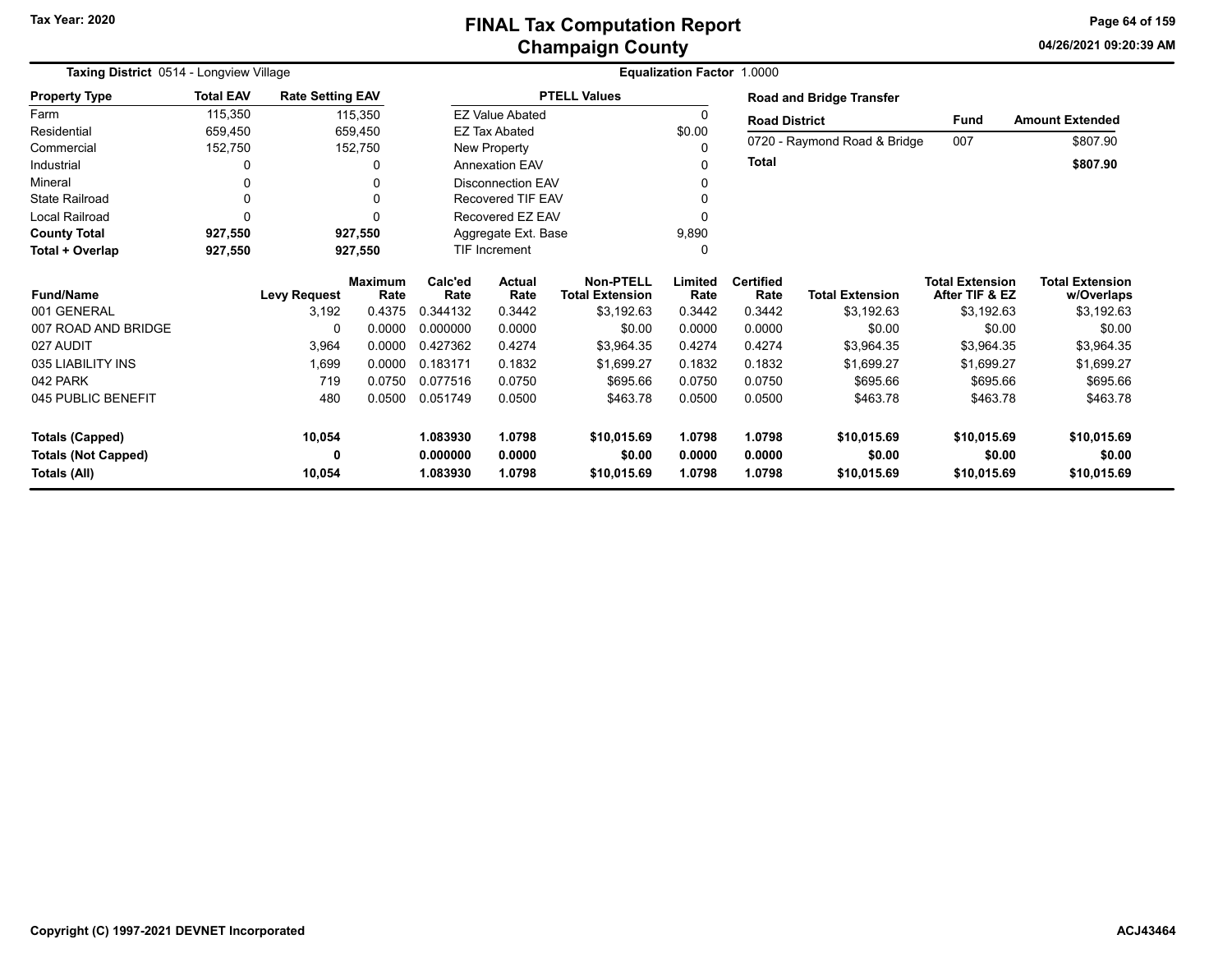**04/26/2021 09:20:39 AMPage 65 of 159**

| Taxing District 0515 - Ludlow Village | <b>Equalization Factor 1.0000</b> |                         |                        |                      |                          |                                            |                 |                          |                                 |                                          |                                      |
|---------------------------------------|-----------------------------------|-------------------------|------------------------|----------------------|--------------------------|--------------------------------------------|-----------------|--------------------------|---------------------------------|------------------------------------------|--------------------------------------|
| <b>Property Type</b>                  | <b>Total EAV</b>                  | <b>Rate Setting EAV</b> |                        |                      |                          | <b>PTELL Values</b>                        |                 |                          | <b>Road and Bridge Transfer</b> |                                          |                                      |
| Farm                                  | 103,490                           |                         | 103,490                |                      | <b>EZ Value Abated</b>   |                                            | 0               | <b>Road District</b>     |                                 | Fund                                     | <b>Amount Extended</b>               |
| Residential                           | 2,130,530                         |                         | 2,130,530              |                      | <b>EZ Tax Abated</b>     |                                            | \$0.00          |                          |                                 | 007                                      |                                      |
| Commercial                            | 119,240                           |                         | 119,240                |                      | New Property             |                                            | $\Omega$        |                          | 0678 - Ludlow Road & Bridge     |                                          | \$3,585.09                           |
| Industrial                            | 0                                 |                         | 0                      |                      | <b>Annexation EAV</b>    |                                            | 0               | Total                    |                                 |                                          | \$3,585.09                           |
| Mineral                               | $\Omega$                          |                         | $\Omega$               |                      | <b>Disconnection EAV</b> |                                            |                 |                          |                                 |                                          |                                      |
| <b>State Railroad</b>                 | 74,821                            |                         | 74,821                 |                      | Recovered TIF EAV        |                                            |                 |                          |                                 |                                          |                                      |
| <b>Local Railroad</b>                 | 657,200                           |                         | 657,200                |                      | Recovered EZ EAV         |                                            |                 |                          |                                 |                                          |                                      |
| <b>County Total</b>                   | 3,085,281                         |                         | 3,085,281              |                      | Aggregate Ext. Base      |                                            | 8,557           |                          |                                 |                                          |                                      |
| Total + Overlap                       | 3,085,281                         | 3,085,281               |                        | <b>TIF Increment</b> |                          |                                            | 0               |                          |                                 |                                          |                                      |
| <b>Fund/Name</b>                      |                                   | <b>Levy Request</b>     | <b>Maximum</b><br>Rate | Calc'ed<br>Rate      | <b>Actual</b><br>Rate    | <b>Non-PTELL</b><br><b>Total Extension</b> | Limited<br>Rate | <b>Certified</b><br>Rate | <b>Total Extension</b>          | <b>Total Extension</b><br>After TIF & EZ | <b>Total Extension</b><br>w/Overlaps |
| 001 GENERAL                           |                                   | 4,935                   | 0.4375                 | 0.159953             | 0.1600                   | \$4,936.45                                 | 0.1600          | 0.1600                   | \$4,936.45                      | \$4,936.45                               | \$4,936.45                           |
| 007 ROAD AND BRIDGE                   |                                   | $\Omega$                | 0.0000                 | 0.000000             | 0.0000                   | \$0.00                                     | 0.0000          | 0.0000                   | \$0.00                          | \$0.00                                   | \$0.00                               |
| 014 POLICE PROTECT                    |                                   | 3,156                   | 0.6000                 | 0.102292             | 0.1023                   | \$3,156.24                                 | 0.1023          | 0.1023                   | \$3,156.24                      | \$3,156.24                               | \$3,156.24                           |
| 027 AUDIT                             |                                   | 527                     | 0.0000                 | 0.017081             | 0.0171                   | \$527.58                                   | 0.0171          | 0.0171                   | \$527.58                        | \$527.58                                 | \$527.58                             |
| 046 ESDA                              |                                   | 103                     | 0.0500                 | 0.003338             | 0.0034                   | \$104.90                                   | 0.0034          | 0.0034                   | \$104.90                        | \$104.90                                 | \$104.90                             |
| <b>Totals (Capped)</b>                |                                   | 8,721                   |                        | 0.282664             | 0.2828                   | \$8,725.17                                 | 0.2828          | 0.2828                   | \$8,725.17                      | \$8,725.17                               | \$8,725.17                           |
| <b>Totals (Not Capped)</b>            |                                   | 0                       |                        | 0.000000             | 0.0000                   | \$0.00                                     | 0.0000          | 0.0000                   | \$0.00                          | \$0.00                                   | \$0.00                               |
| Totals (All)                          |                                   | 8,721                   |                        | 0.282664             | 0.2828                   | \$8,725.17                                 | 0.2828          | 0.2828                   | \$8,725.17                      | \$8,725.17                               | \$8,725.17                           |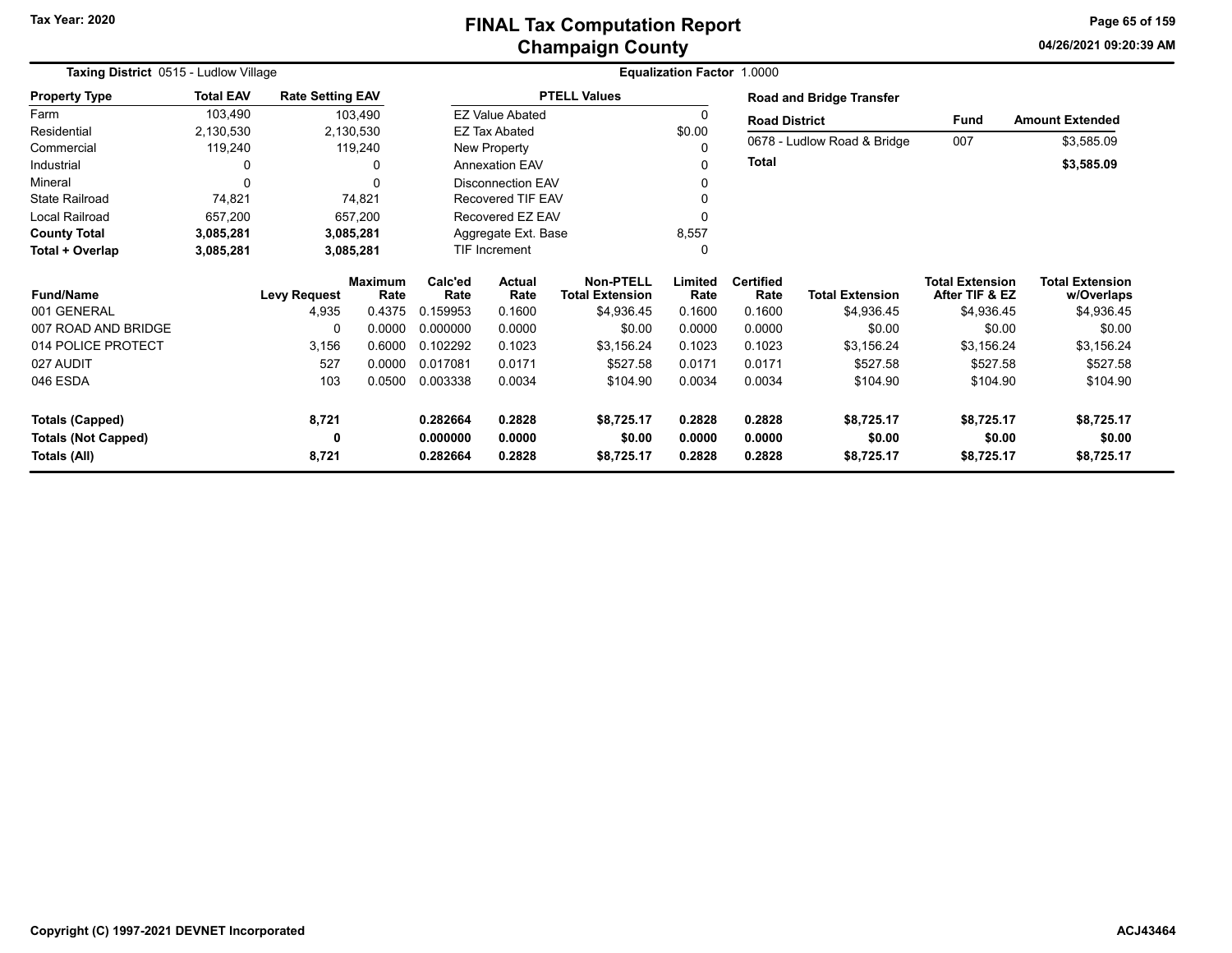# **Champaign County FINAL Tax Computation Report**

**04/26/2021 09:20:39 AM Page 66 of 159**

| Taxing District 0516 - Mahomet Village |                  |                         |                        |                 |                                  |                                            | Equalization Factor 1.0000 |                          |                                 |                                          |                                      |
|----------------------------------------|------------------|-------------------------|------------------------|-----------------|----------------------------------|--------------------------------------------|----------------------------|--------------------------|---------------------------------|------------------------------------------|--------------------------------------|
| <b>Property Type</b>                   | <b>Total EAV</b> | <b>Rate Setting EAV</b> |                        |                 |                                  | <b>PTELL Values</b>                        |                            |                          | <b>Road and Bridge Transfer</b> |                                          |                                      |
| Farm                                   | 3,578,020        |                         | 3,018,252              |                 | <b>EZ Value Abated</b>           |                                            | 0                          | <b>Road District</b>     |                                 | <b>Fund</b>                              | <b>Amount Extended</b>               |
| Residential                            | 228,086,719      | 205,324,737             |                        |                 | <b>EZ Tax Abated</b>             |                                            | \$0.00                     |                          | 0666 - Hensley Road & Bridge    | 007                                      | \$392.98                             |
| Commercial                             | 31,667,746       | 19,664,905              |                        |                 | New Property<br>3,927,600        |                                            |                            |                          |                                 |                                          |                                      |
| Industrial                             | 0                |                         | 0                      |                 | Annexation EAV                   |                                            | 3,660,770                  |                          | 0684 - Mahomet Road & Bridge    | 007                                      | \$71,987.45                          |
| Mineral                                | $\Omega$         |                         | $\Omega$               |                 | <b>Disconnection EAV</b>         |                                            | 0                          |                          | 0690 - Newcomb Road & Bridge    | 007                                      | \$3.12                               |
| <b>State Railroad</b>                  | 61,556           |                         | 61,556                 |                 | <b>Recovered TIF EAV</b>         |                                            | O                          | <b>Total</b>             |                                 |                                          | \$72,383.55                          |
| Local Railroad                         | 270              |                         | 270                    |                 | Recovered EZ EAV                 |                                            | 0                          |                          |                                 |                                          |                                      |
| <b>County Total</b>                    | 263,394,311      | 228,069,720             |                        |                 | Aggregate Ext. Base<br>1,756,389 |                                            |                            |                          |                                 |                                          |                                      |
| Total + Overlap                        | 263,394,311      | 228,069,720             |                        |                 | TIF Increment                    |                                            | 35,324,591                 |                          |                                 |                                          |                                      |
| <b>Fund/Name</b>                       |                  | <b>Levy Request</b>     | <b>Maximum</b><br>Rate | Calc'ed<br>Rate | <b>Actual</b><br>Rate            | <b>Non-PTELL</b><br><b>Total Extension</b> | Limited<br>Rate            | <b>Certified</b><br>Rate | <b>Total Extension</b>          | <b>Total Extension</b><br>After TIF & EZ | <b>Total Extension</b><br>w/Overlaps |
| 001 GENERAL                            |                  | 1,008,056               | 0.4375                 | 0.441995        | 0.4375                           | \$997,805.03                               | 0.3371                     | 0.3371                   | \$887,902.22                    | \$768,823.03                             | \$768,823.03                         |
| 003 BOND                               |                  | 71,385                  | 0.0000                 | 0.031300        | 0.0313                           | \$71,385.82                                | 0.0317                     | 0.0317                   | \$83,496.00                     | \$72,298.10                              | \$72,298.10                          |
| 005 IMRF                               |                  | 160,000                 | 0.0000                 | 0.070154        | 0.0702                           | \$160,104.94                               | 0.0542                     | 0.0542                   | \$142,759.72                    | \$123,613.79                             | \$123,613.79                         |
| 007 ROAD AND BRIDGE                    |                  | $\Omega$                | 0.0000                 | 0.000000        | 0.0000                           | \$0.00                                     | 0.0000                     | 0.0000                   | \$0.00                          | \$0.00                                   | \$0.00                               |
| 012 FIRE PROTECTION                    |                  | 50,000                  | 0.6000                 | 0.021923        | 0.0220                           | \$50,175.34                                | 0.0170                     | 0.0170                   | \$44,777.03                     | \$38,771.85                              | \$38,771.85                          |
| 014 POLICE PROTECT                     |                  | 345,620                 | 0.6000                 | 0.151541        | 0.1516                           | \$345,753.70                               | 0.1170                     | 0.1170                   | \$308,171.34                    | \$266,841.57                             | \$266,841.57                         |
| 015 POLICE PENSION                     |                  | 170,000                 | 0.0000                 | 0.074539        | 0.0746                           | \$170,140.01                               | 0.0576                     | 0.0576                   | \$151,715.12                    | \$131,368.16                             | \$131,368.16                         |
| 027 AUDIT                              |                  | 30,000                  | 0.0000                 | 0.013154        | 0.0132                           | \$30,105.20                                | 0.0102                     | 0.0102                   | \$26,866.22                     | \$23,263.11                              | \$23,263.11                          |
| 035 LIABILITY INS                      |                  | 136,000                 | 0.0000                 | 0.059631        | 0.0597                           | \$136,157.62                               | 0.0461                     | 0.0461                   | \$121,424.78                    | \$105,140.14                             | \$105,140.14                         |
| 040 STREET & BRIDGE                    |                  | 230,413                 | 0.1000                 | 0.101027        | 0.0682                           | \$155,543.55                               | 0.0527                     | 0.0527                   | \$138,808.80                    | \$120,192.74                             | \$120,192.74                         |
| 042 PARK                               |                  | 172,810                 | 0.0750                 | 0.075771        | 0.0750                           | \$171,052.29                               | 0.0579                     | 0.0579                   | \$152,505.31                    | \$132,052.37                             | \$132,052.37                         |
| 046 ESDA                               |                  | 2,100                   | 0.0500                 | 0.000921        | 0.0010                           | \$2,280.70                                 | 0.0008                     | 0.0008                   | \$2,107.15                      | \$1,824.56                               | \$1,824.56                           |
| 047 SOCIAL SECURITY                    |                  | 190,000                 | 0.0000                 | 0.083308        | 0.0834                           | \$190,210.15                               | 0.0644                     | 0.0644                   | \$169,625.94                    | \$146,876.90                             | \$146,876.90                         |
| <b>Totals (Capped)</b>                 |                  | 2,494,999               |                        | 1.093964        | 1.0564                           | \$2,409,328.53                             | 0.8150                     | 0.8150                   | \$2,146,663.63                  | \$1,858,768.22                           | \$1,858,768.22                       |
| <b>Totals (Not Capped)</b>             |                  | 71,385                  |                        | 0.031300        | 0.0313                           | \$71,385.82                                | 0.0317                     | 0.0317                   | \$83,496.00                     | \$72,298.10                              | \$72,298.10                          |
| Totals (All)                           |                  | 2,566,384               |                        | 1.125264        | 1.0877                           | \$2,480,714.35                             | 0.8467                     | 0.8467                   | \$2,230,159.63                  | \$1,931,066.32                           | \$1,931,066.32                       |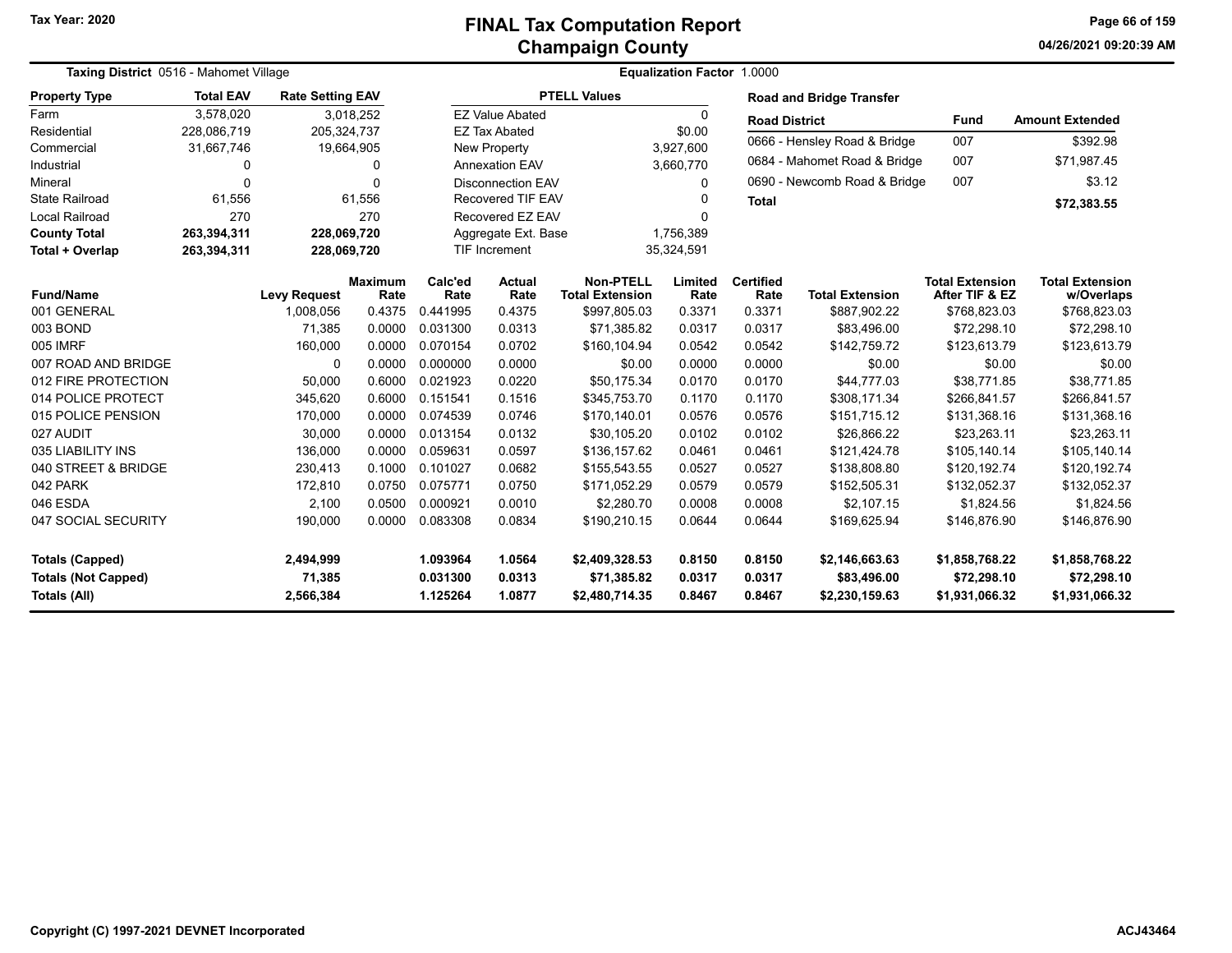#### **Champaign County FINAL Tax Computation Report**

**04/26/2021 09:20:39 AM Page 67 of 159**

| Taxing District 0517 - Ogden Village |                         |                         |                        |                 |                                      | Equalization Factor 1.0000                 |                  |                          |                            |                                          |                                      |
|--------------------------------------|-------------------------|-------------------------|------------------------|-----------------|--------------------------------------|--------------------------------------------|------------------|--------------------------|----------------------------|------------------------------------------|--------------------------------------|
| <b>Property Type</b>                 | <b>Total EAV</b>        | <b>Rate Setting EAV</b> |                        |                 |                                      | <b>PTELL Values</b>                        |                  |                          | Road and Bridge Transfer   |                                          |                                      |
| Farm                                 | 97,590                  |                         | 97,590                 |                 | <b>EZ Value Abated</b>               |                                            | 0                | <b>Road District</b>     |                            | <b>Fund</b>                              | <b>Amount Extended</b>               |
| Residential<br>Commercial            | 10,260,770<br>2,002,630 | 10,260,770              | 2,002,630              |                 | <b>EZ Tax Abated</b><br>New Property |                                            | \$0.00<br>38,500 |                          | 0696 - Ogden Road & Bridge | 007                                      | \$6,615.24                           |
| Industrial                           | 0                       |                         | O                      |                 | <b>Annexation EAV</b>                |                                            | 0                | <b>Total</b>             |                            |                                          | \$6,615.24                           |
| Mineral                              | 0                       |                         |                        |                 | <b>Disconnection EAV</b>             |                                            | 0                |                          |                            |                                          |                                      |
| <b>State Railroad</b>                | 0                       |                         |                        |                 | <b>Recovered TIF EAV</b>             |                                            |                  |                          |                            |                                          |                                      |
| <b>Local Railroad</b>                | 3,940                   |                         | 3,940                  |                 | Recovered EZ EAV                     |                                            | $\Omega$         |                          |                            |                                          |                                      |
| <b>County Total</b>                  | 12,364,930              | 12,364,930              |                        |                 | Aggregate Ext. Base                  |                                            | 79,789           |                          |                            |                                          |                                      |
| Total + Overlap                      | 12,364,930              | 12,364,930              |                        |                 | <b>TIF Increment</b>                 |                                            | 0                |                          |                            |                                          |                                      |
| <b>Fund/Name</b>                     |                         | <b>Levy Request</b>     | <b>Maximum</b><br>Rate | Calc'ed<br>Rate | <b>Actual</b><br>Rate                | <b>Non-PTELL</b><br><b>Total Extension</b> | Limited<br>Rate  | <b>Certified</b><br>Rate | <b>Total Extension</b>     | <b>Total Extension</b><br>After TIF & EZ | <b>Total Extension</b><br>w/Overlaps |
| 001 GENERAL                          |                         | 32,470                  | 0.4375                 | 0.262598        | 0.2626                               | \$32,470.31                                | 0.2626           | 0.2626                   | \$32,470.31                | \$32,470.31                              | \$32,470.31                          |
| 007 ROAD AND BRIDGE                  |                         |                         | 0.0000                 | 0.000000        | 0.0000                               | \$0.00                                     | 0.0000           | 0.0000                   | \$0.00                     | \$0.00                                   | \$0.00                               |
| 016 LIBRARY                          |                         | 37,950                  | 0.6000                 | 0.306916        | 0.3070                               | \$37,960.34                                | 0.3070           | 0.3070                   | \$37,960.34                | \$37,960.34                              | \$37,960.34                          |
| 027 AUDIT                            |                         | 3,287                   | 0.0000                 | 0.026583        | 0.0266                               | \$3,289.07                                 | 0.0266           | 0.0266                   | \$3,289.07                 | \$3,289.07                               | \$3,289.07                           |
| 035 LIABILITY INS                    |                         | 4,288                   | 0.0000                 | 0.034679        | 0.0347                               | \$4.290.63                                 | 0.0347           | 0.0347                   | \$4,290.63                 | \$4,290.63                               | \$4,290.63                           |
| 047 SOCIAL SECURITY                  |                         | 3,276                   | 0.0000                 | 0.026494        | 0.0265                               | \$3,276.71                                 | 0.0265           | 0.0265                   | \$3,276.71                 | \$3,276.71                               | \$3,276.71                           |
| <b>Totals (Capped)</b>               |                         | 81,271                  |                        | 0.657270        | 0.6574                               | \$81,287.06                                | 0.6574           | 0.6574                   | \$81,287.06                | \$81,287.06                              | \$81,287.06                          |
| <b>Totals (Not Capped)</b>           |                         |                         |                        | 0.000000        | 0.0000                               | \$0.00                                     | 0.0000           | 0.0000                   | \$0.00                     | \$0.00                                   | \$0.00                               |
| Totals (All)                         |                         | 81,271                  |                        | 0.657270        | 0.6574                               | \$81,287.06                                | 0.6574           | 0.6574                   | \$81,287.06                | \$81,287.06                              | \$81,287.06                          |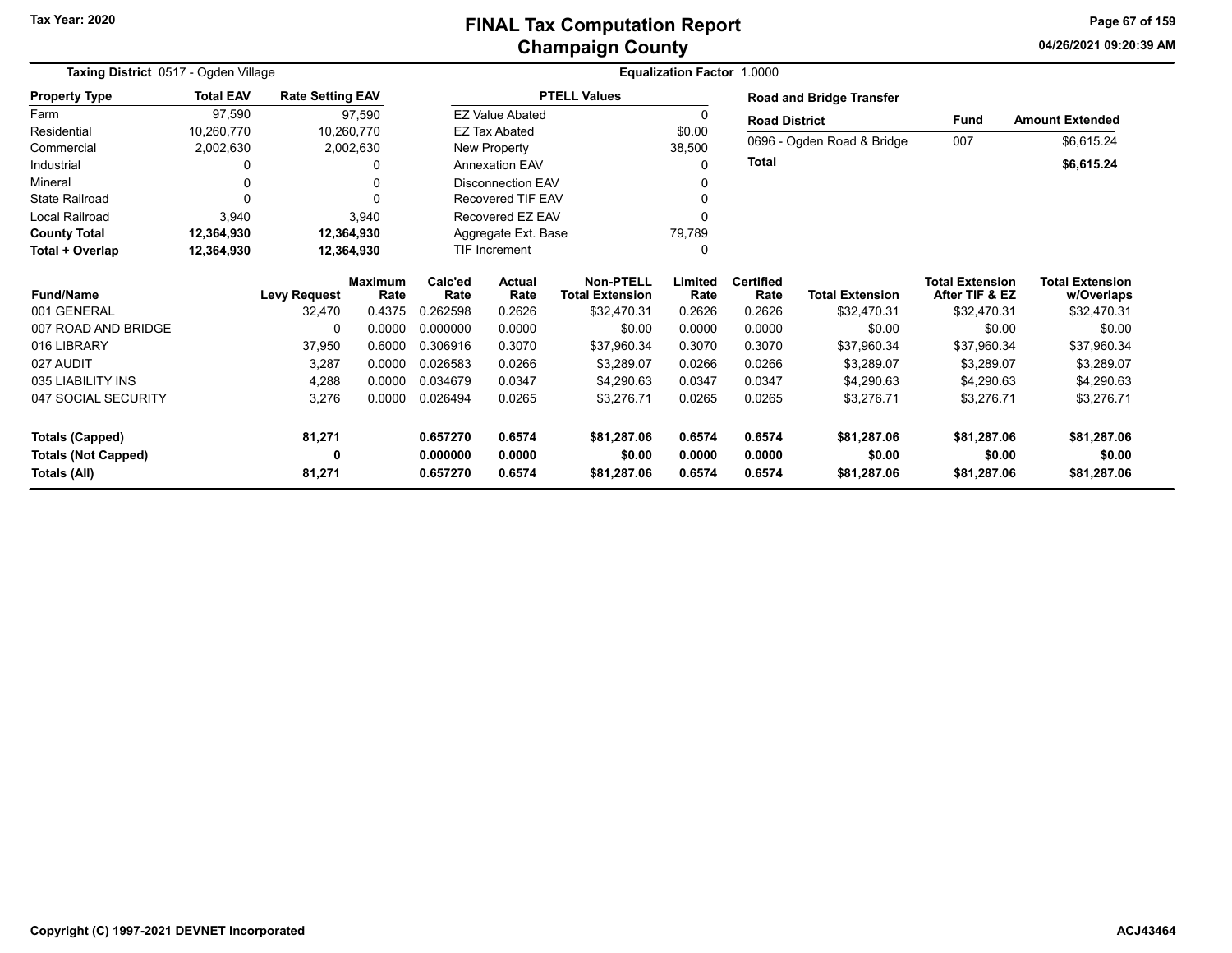# **Champaign County FINAL Tax Computation Report**

**04/26/2021 09:20:39 AMPage 68 of 159**

| Taxing District 0518 - Pesotum Village |                  |                         |                        | <b>Equalization Factor 1.0000</b> |                                                                     |                     |                 |                          |                              |                                          |                                      |  |  |
|----------------------------------------|------------------|-------------------------|------------------------|-----------------------------------|---------------------------------------------------------------------|---------------------|-----------------|--------------------------|------------------------------|------------------------------------------|--------------------------------------|--|--|
| <b>Property Type</b>                   | <b>Total EAV</b> | <b>Rate Setting EAV</b> |                        |                                   |                                                                     | <b>PTELL Values</b> |                 |                          | Road and Bridge Transfer     |                                          |                                      |  |  |
| Farm                                   | 85,200           |                         | 85,200                 |                                   | <b>EZ Value Abated</b>                                              |                     |                 | <b>Road District</b>     |                              | <b>Fund</b>                              | <b>Amount Extended</b>               |  |  |
| Residential                            | 8,908,700        |                         | 8,908,700              |                                   | <b>EZ Tax Abated</b>                                                |                     | \$0.00          |                          |                              |                                          |                                      |  |  |
| Commercial                             | 468,860          |                         | 468,860                |                                   | New Property                                                        |                     | 63,080          |                          | 0702 - Pesotum Road & Bridge | 007                                      | \$11,016.72                          |  |  |
| Industrial                             | $\Omega$         |                         | $\Omega$               |                                   | Annexation EAV                                                      |                     |                 | <b>Total</b>             |                              |                                          | \$11,016.72                          |  |  |
| Mineral                                | $\Omega$         |                         | $\Omega$               |                                   | <b>Disconnection EAV</b>                                            |                     |                 |                          |                              |                                          |                                      |  |  |
| <b>State Railroad</b>                  | 75,527           |                         | 75,527                 |                                   | <b>Recovered TIF EAV</b>                                            |                     |                 |                          |                              |                                          |                                      |  |  |
| Local Railroad                         | $\Omega$         |                         | $\Omega$               | Recovered EZ EAV                  |                                                                     |                     |                 |                          |                              |                                          |                                      |  |  |
| <b>County Total</b>                    | 9,538,287        |                         | 9,538,287              |                                   | Aggregate Ext. Base                                                 |                     | 22,833          |                          |                              |                                          |                                      |  |  |
| Total + Overlap                        | 9,538,287        |                         | 9,538,287              | TIF Increment                     |                                                                     |                     |                 |                          |                              |                                          |                                      |  |  |
| <b>Fund/Name</b>                       |                  | <b>Levy Request</b>     | <b>Maximum</b><br>Rate | Calc'ed<br>Rate                   | <b>Non-PTELL</b><br><b>Actual</b><br>Rate<br><b>Total Extension</b> |                     | Limited<br>Rate | <b>Certified</b><br>Rate | <b>Total Extension</b>       | <b>Total Extension</b><br>After TIF & EZ | <b>Total Extension</b><br>w/Overlaps |  |  |
| 001 GENERAL                            |                  | 24,980                  | 0.4375                 | 0.261892                          | 0.2619                                                              | \$24,980.77         | 0.2466          | 0.2466                   | \$23,521.42                  | \$23,521.42                              | \$23,521.42                          |  |  |
| 007 ROAD AND BRIDGE                    |                  | 0                       | 0.0000                 | 0.000000                          | 0.0000                                                              | \$0.00              | 0.0000          | 0.0000                   | \$0.00                       | \$0.00                                   | \$0.00                               |  |  |
| 027 AUDIT                              |                  | 0                       | 0.0000                 | 0.000000                          | 0.0000                                                              | \$0.00              | 0.0000          | 0.0000                   | \$0.00                       | \$0.00                                   | \$0.00                               |  |  |
| <b>Totals (Capped)</b>                 |                  | 24,980                  |                        | 0.261892                          | 0.2619                                                              | \$24,980.77         | 0.2466          | 0.2466                   | \$23,521.42                  | \$23,521.42                              | \$23,521.42                          |  |  |
| <b>Totals (Not Capped)</b>             |                  | 0                       |                        | 0.000000                          | 0.0000                                                              | \$0.00              | 0.0000          | 0.0000                   | \$0.00                       | \$0.00                                   | \$0.00                               |  |  |
| Totals (All)                           |                  | 24,980                  |                        | 0.261892                          | 0.2619                                                              | \$24,980.77         | 0.2466          | 0.2466                   | \$23,521.42                  | \$23,521.42                              | \$23,521.42                          |  |  |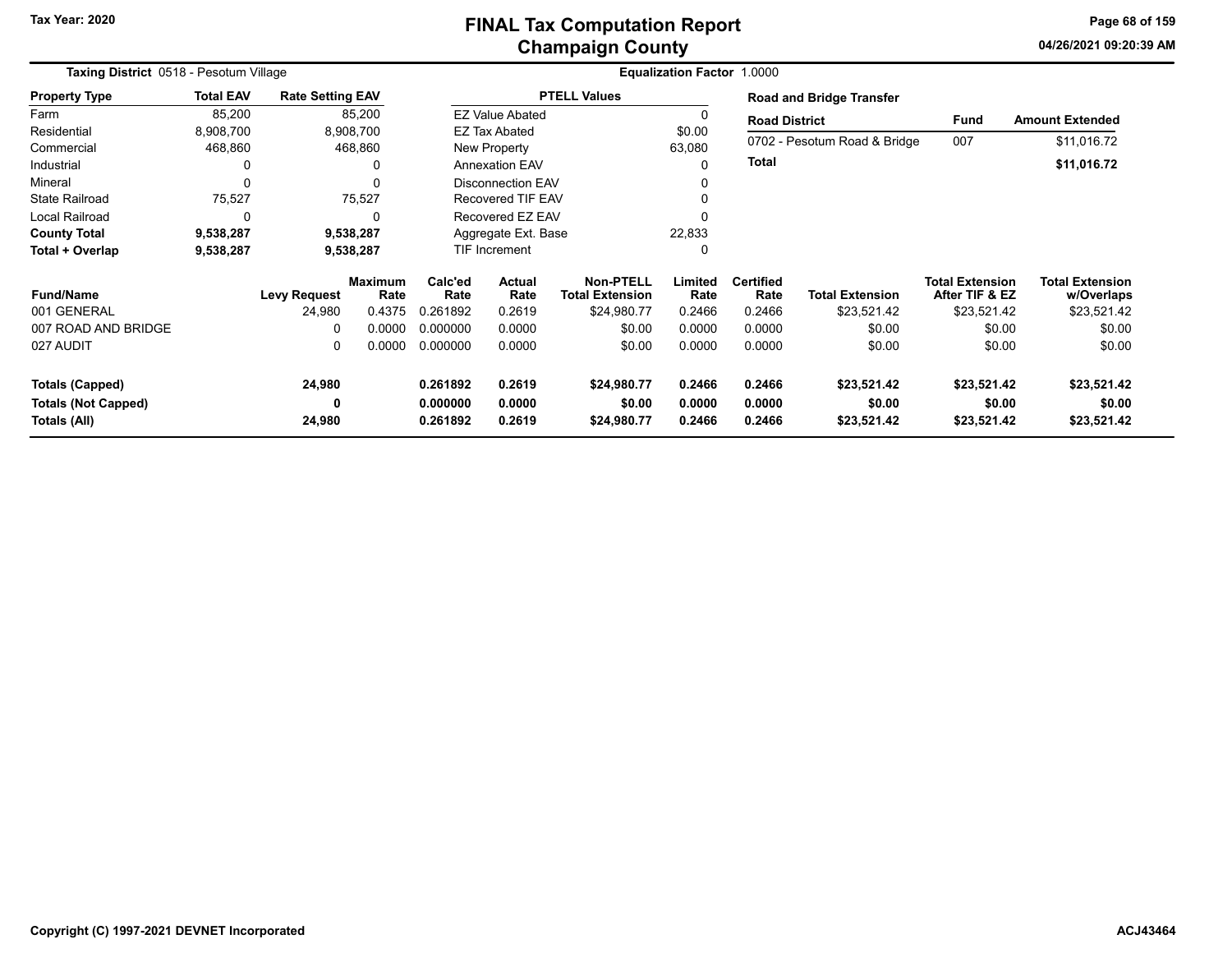#### **Champaign County FINAL Tax Computation Report**

**04/26/2021 09:20:39 AM Page 69 of 159**

| Taxing District 0519 - Philo Village |                  |                         |                        |                      | <b>Equalization Factor 1.0000</b> |                                     |                 |                          |                            |                                          |                                      |
|--------------------------------------|------------------|-------------------------|------------------------|----------------------|-----------------------------------|-------------------------------------|-----------------|--------------------------|----------------------------|------------------------------------------|--------------------------------------|
| <b>Property Type</b>                 | <b>Total EAV</b> | <b>Rate Setting EAV</b> |                        |                      |                                   | <b>PTELL Values</b>                 |                 |                          | Road and Bridge Transfer   |                                          |                                      |
| Farm                                 | 243,970          |                         | 243,970                |                      | <b>EZ Value Abated</b>            |                                     | 0               | <b>Road District</b>     |                            | <b>Fund</b>                              | <b>Amount Extended</b>               |
| Residential                          | 26,595,708       |                         | 26,595,708             |                      | <b>EZ Tax Abated</b>              |                                     | \$0.00          |                          |                            |                                          |                                      |
| Commercial                           | 2,026,210        |                         | 2,026,210              |                      | <b>New Property</b>               |                                     | 48,160          |                          | 0708 - Philo Road & Bridge | 007                                      | \$53,567.00                          |
| Industrial                           | $\Omega$         |                         | 0                      |                      | <b>Annexation EAV</b>             |                                     | $\Omega$        | <b>Total</b>             |                            |                                          | \$53,567.00                          |
| Mineral                              | $\Omega$         |                         |                        |                      | <b>Disconnection EAV</b>          |                                     | ŋ               |                          |                            |                                          |                                      |
| <b>State Railroad</b>                | 99,736           |                         | 99,736                 |                      | <b>Recovered TIF EAV</b>          |                                     | U               |                          |                            |                                          |                                      |
| <b>Local Railroad</b>                | 289,970          |                         | 289,970                |                      | Recovered EZ EAV                  |                                     | $\Omega$        |                          |                            |                                          |                                      |
| <b>County Total</b>                  | 29,255,594       |                         | 29,255,594             |                      | Aggregate Ext. Base               |                                     | 96,761          |                          |                            |                                          |                                      |
| Total + Overlap                      | 29,255,594       |                         | 29,255,594             | <b>TIF Increment</b> |                                   |                                     | 0               |                          |                            |                                          |                                      |
| Fund/Name                            |                  | <b>Levy Request</b>     | <b>Maximum</b><br>Rate | Calc'ed<br>Rate      | Actual<br>Rate                    | Non-PTELL<br><b>Total Extension</b> | Limited<br>Rate | <b>Certified</b><br>Rate | <b>Total Extension</b>     | <b>Total Extension</b><br>After TIF & EZ | <b>Total Extension</b><br>w/Overlaps |
| 001 GENERAL                          |                  | 49,470                  | 0.4375                 | 0.169096             | 0.1691                            | \$49.471.21                         | 0.1691          | 0.1691                   | \$49,471.21                | \$49,471.21                              | \$49,471.21                          |
| 007 ROAD AND BRIDGE                  |                  | 0                       | 0.0000                 | 0.000000             | 0.0000                            | \$0.00                              | 0.0000          | 0.0000                   | \$0.00                     | \$0.00                                   | \$0.00                               |
| 014 POLICE PROTECT                   |                  | 18,816                  | 0.6000                 | 0.064316             | 0.0644                            | \$18,840.60                         | 0.0644          | 0.0644                   | \$18,840.60                | \$18,840.60                              | \$18,840.60                          |
| 025 GARBAGE                          |                  | 8,121                   | 0.2000                 | 0.027759             | 0.0278                            | \$8,133.06                          | 0.0278          | 0.0278                   | \$8,133.06                 | \$8.133.06                               | \$8,133.06                           |
| 027 AUDIT                            |                  | 4,375                   | 0.0000                 | 0.014954             | 0.0150                            | \$4,388.34                          | 0.0150          | 0.0150                   | \$4,388.34                 | \$4,388.34                               | \$4,388.34                           |
| 035 LIABILITY INS                    |                  | 3,288                   | 0.0000                 | 0.011239             | 0.0113                            | \$3,305.88                          | 0.0113          | 0.0113                   | \$3,305.88                 | \$3,305.88                               | \$3,305.88                           |
| 046 ESDA                             |                  | 429                     | 0.0500                 | 0.001466             | 0.0015                            | \$438.83                            | 0.0015          | 0.0015                   | \$438.83                   | \$438.83                                 | \$438.83                             |
| 047 SOCIAL SECURITY                  |                  | 7,063                   | 0.0000                 | 0.024142             | 0.0242                            | \$7,079.85                          | 0.0242          | 0.0242                   | \$7,079.85                 | \$7,079.85                               | \$7,079.85                           |
| 065 FORESTRY                         |                  | 7,035                   | 0.0500                 | 0.024047             | 0.0241                            | \$7,050.60                          | 0.0241          | 0.0241                   | \$7,050.60                 | \$7,050.60                               | \$7,050.60                           |
| <b>Totals (Capped)</b>               |                  | 98,597                  |                        | 0.337019             | 0.3374                            | \$98.708.37                         | 0.3374          | 0.3374                   | \$98,708.37                | \$98,708.37                              | \$98,708.37                          |
| <b>Totals (Not Capped)</b>           |                  | 0                       |                        | 0.000000             | 0.0000                            | \$0.00                              | 0.0000          | 0.0000                   | \$0.00                     | \$0.00                                   | \$0.00                               |
| Totals (All)                         |                  | 98,597                  |                        | 0.337019             | 0.3374                            | \$98,708.37                         | 0.3374          | 0.3374                   | \$98,708.37                | \$98,708.37                              | \$98,708.37                          |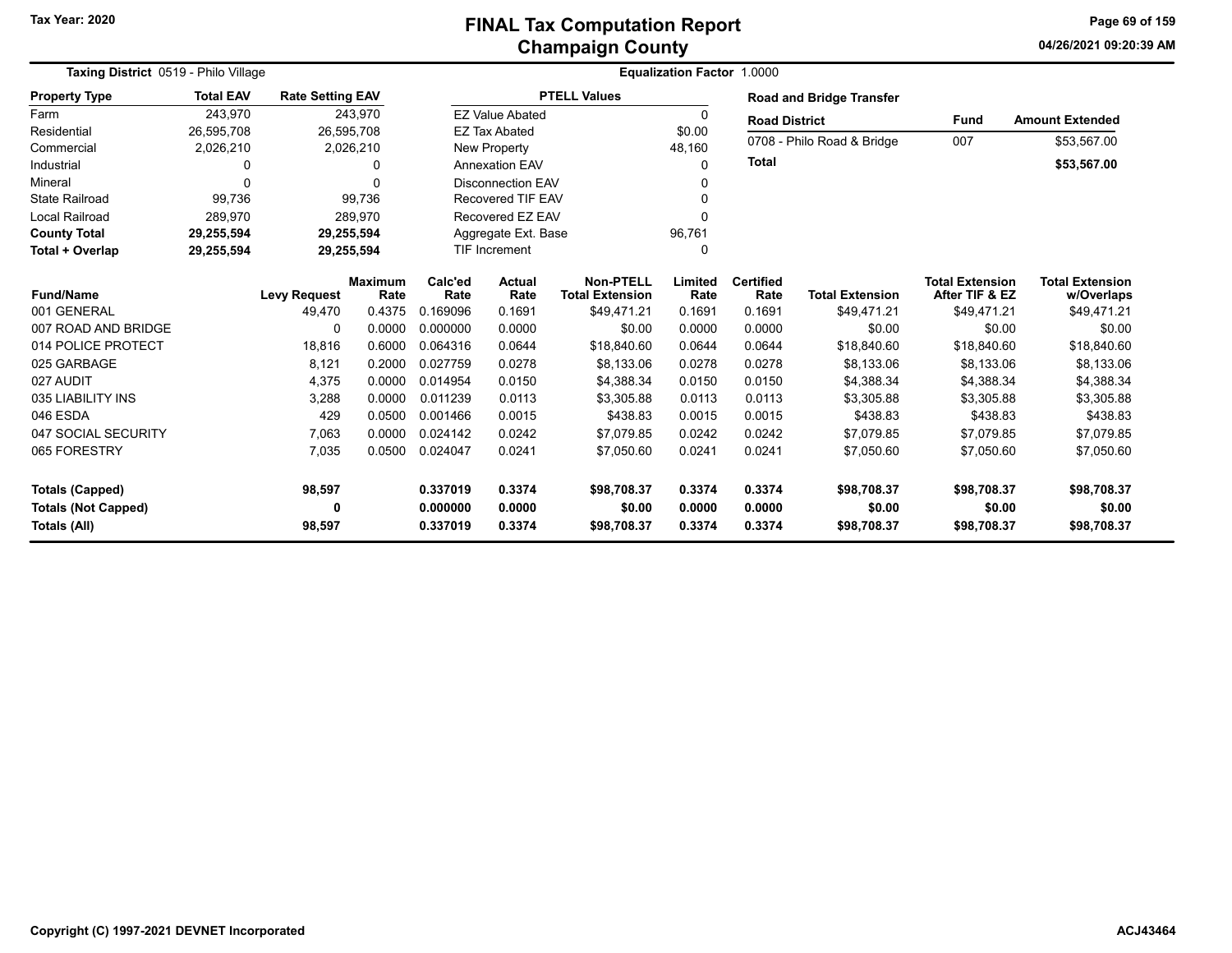# **Champaign County FINAL Tax Computation Report**

**04/26/2021 09:20:39 AM Page 70 of 159**

|                                            | Taxing District 0520 - Rantoul Village |                         |                        |                      |                                    |                                            | <b>Equalization Factor 1.0000</b> |                          |                                  |                                          |                                      |  |  |
|--------------------------------------------|----------------------------------------|-------------------------|------------------------|----------------------|------------------------------------|--------------------------------------------|-----------------------------------|--------------------------|----------------------------------|------------------------------------------|--------------------------------------|--|--|
| <b>Property Type</b>                       | <b>Total EAV</b>                       | <b>Rate Setting EAV</b> |                        |                      |                                    | <b>PTELL Values</b>                        |                                   |                          | <b>Road and Bridge Transfer</b>  |                                          |                                      |  |  |
| Farm                                       | 5,575,390                              |                         | 5,442,198              |                      | <b>EZ Value Abated</b>             |                                            | 0                                 | <b>Road District</b>     |                                  | <b>Fund</b>                              | <b>Amount Extended</b>               |  |  |
| Residential                                | 66,309,467                             |                         | 66,258,957             |                      | <b>EZ Tax Abated</b>               |                                            | \$0.00                            |                          |                                  | 007                                      |                                      |  |  |
| Commercial                                 | 54,495,530                             |                         | 37,002,701             |                      | <b>New Property</b>                |                                            | 179,000                           |                          | 0678 - Ludlow Road & Bridge      |                                          | \$48,082.54                          |  |  |
| Industrial                                 | 7,141,380                              |                         | 7,141,380              |                      | <b>Annexation EAV</b>              |                                            | 0                                 |                          | 0714 - Rantoul Road & Bridge     | 007                                      | \$78,766.67                          |  |  |
| Mineral                                    | $\mathbf 0$                            |                         | 0                      |                      | <b>Disconnection EAV</b>           |                                            | 0                                 | <b>Total</b>             |                                  |                                          | \$126,849.21                         |  |  |
| <b>State Railroad</b>                      | 361,702                                |                         | 361.702                |                      | <b>Recovered TIF EAV</b>           |                                            |                                   |                          |                                  |                                          |                                      |  |  |
| Local Railroad                             | 46,330                                 |                         | 45,440                 |                      | Recovered EZ EAV                   |                                            |                                   |                          |                                  |                                          |                                      |  |  |
| <b>County Total</b>                        | 133,929,799                            |                         | 116,252,378            |                      | Aggregate Ext. Base                |                                            |                                   |                          |                                  |                                          |                                      |  |  |
| Total + Overlap                            | 133,929,799                            |                         | 116,252,378            |                      | 17,677,421<br><b>TIF Increment</b> |                                            |                                   |                          |                                  |                                          |                                      |  |  |
| <b>Fund/Name</b>                           |                                        | <b>Levy Request</b>     | <b>Maximum</b><br>Rate | Calc'ed<br>Rate      | Actual<br>Rate                     | <b>Non-PTELL</b><br><b>Total Extension</b> | Limited<br>Rate                   | <b>Certified</b><br>Rate | <b>Total Extension</b>           | <b>Total Extension</b><br>After TIF & EZ | <b>Total Extension</b><br>w/Overlaps |  |  |
| 003 BOND 1                                 |                                        | $\Omega$                | 0.0000                 | 0.000000             | 0.0000                             | \$0.00                                     | 0.0000                            | 0.0000                   | \$0.00                           | \$0.00                                   | \$0.00                               |  |  |
| 003A BOND 2                                |                                        | 773,133                 | 0.0000                 | 0.665047             | 0.6651                             | \$773,194.57                               | 0.6718                            | 0.6718                   | \$899.740.39                     | \$780.983.48                             | \$780,983.48                         |  |  |
| 005 IMRF                                   |                                        | -0                      | 0.0000                 | 0.000000             | 0.0000                             | \$0.00                                     | 0.0000                            | 0.0000                   | \$0.00                           | \$0.00                                   | \$0.00                               |  |  |
| 007 ROAD AND BRIDGE                        |                                        | $\Omega$                | 0.0000                 | 0.000000             | 0.0000                             | \$0.00                                     | 0.0000                            | 0.0000                   | \$0.00                           | \$0.00                                   | \$0.00                               |  |  |
| 015 POLICE PENSION                         |                                        | 227,867                 | 0.0000                 | 0.196011             | 0.1961                             | \$227,970.91                               | 0.1961                            | 0.1961                   | \$262,636.34                     | \$227,970.91                             | \$227,970.91                         |  |  |
| 016 LIBRARY                                |                                        | 495,000                 | 0.0000                 | 0.425798             | 0.4258                             | \$495,002.63                               | 0.4258                            | 0.4258                   | \$570,273.08                     | \$495,002.63                             | \$495,002.63                         |  |  |
| 042 PARKS                                  |                                        | $\Omega$                | 0.0000                 | 0.000000             | 0.0000                             | \$0.00                                     | 0.0000                            | 0.0000                   | \$0.00                           | \$0.00                                   | \$0.00                               |  |  |
| 047 SOCIAL SECURITY                        |                                        | 0                       | 0.0000                 | 0.000000             | 0.0000                             | \$0.00                                     | 0.0000                            | 0.0000                   | \$0.00                           | \$0.00                                   | \$0.00                               |  |  |
| <b>Totals (Capped)</b>                     |                                        | 0                       |                        | 0.000000             | 0.0000                             | \$0.00                                     | 0.0000                            | 0.0000                   | \$0.00                           | \$0.00                                   | \$0.00                               |  |  |
| <b>Totals (Not Capped)</b><br>Totals (All) |                                        | 1,496,000<br>1,496,000  |                        | 1.286856<br>1.286856 | 1.2870<br>1.2870                   | \$1,496,168.11<br>\$1,496,168.11           | 1.2937<br>1.2937                  | 1.2937<br>1.2937         | \$1,732,649.81<br>\$1,732,649.81 | \$1,503,957.02<br>\$1,503,957.02         | \$1,503,957.02<br>\$1,503,957.02     |  |  |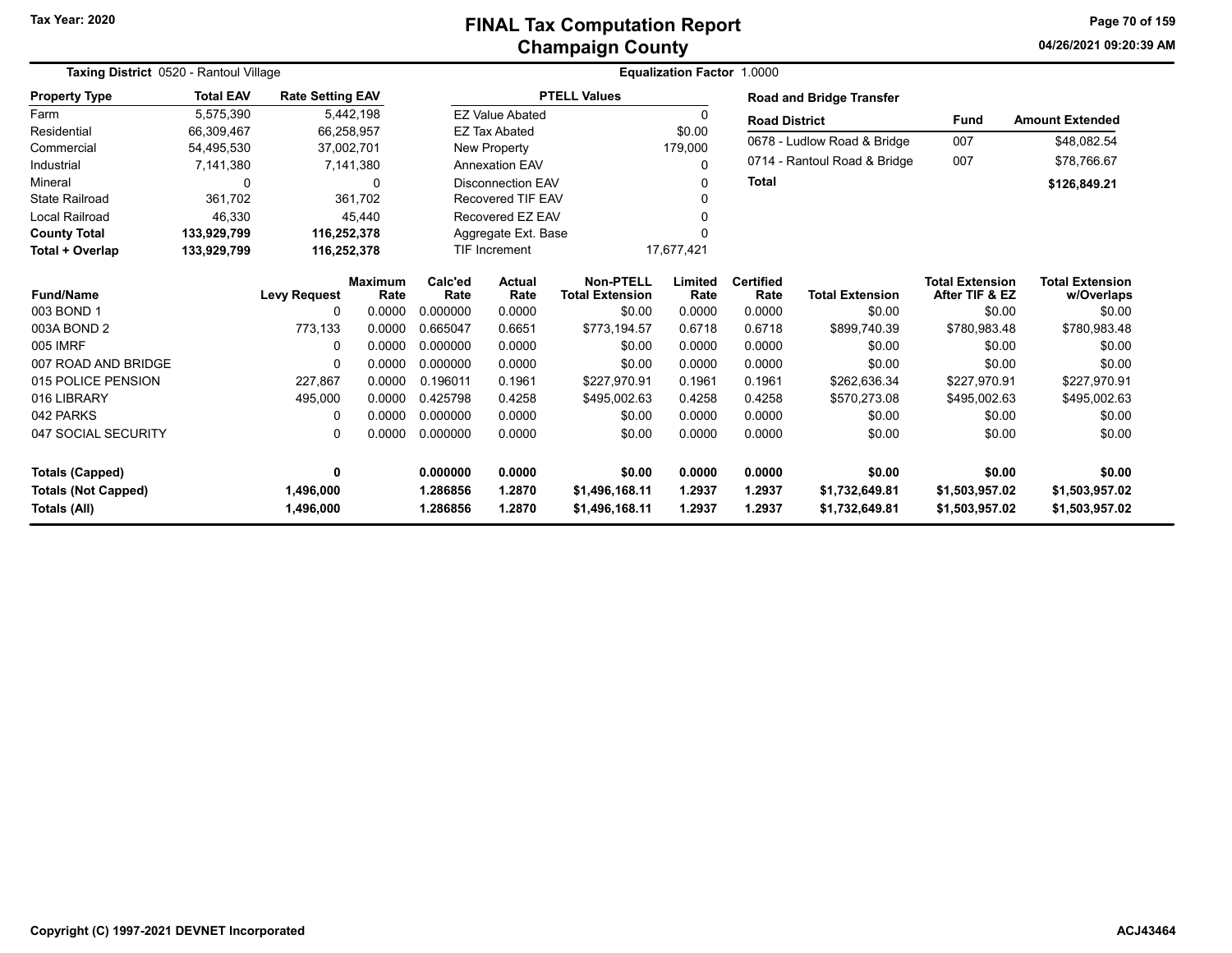#### **Champaign County FINAL Tax Computation Report**

**04/26/2021 09:20:39 AMPage 71 of 159**

| Taxing District 0522 - Royal Village |                  |                         |                        | <b>Equalization Factor 1.0000</b> |                                 |                                            |                 |                          |                            |                                          |                                      |  |
|--------------------------------------|------------------|-------------------------|------------------------|-----------------------------------|---------------------------------|--------------------------------------------|-----------------|--------------------------|----------------------------|------------------------------------------|--------------------------------------|--|
| <b>Property Type</b>                 | <b>Total EAV</b> | <b>Rate Setting EAV</b> |                        |                                   |                                 | <b>PTELL Values</b>                        |                 |                          | Road and Bridge Transfer   |                                          |                                      |  |
| Farm                                 | 2,290            |                         | 2,290                  |                                   | <b>EZ Value Abated</b>          |                                            |                 | <b>Road District</b>     |                            | <b>Fund</b>                              | <b>Amount Extended</b>               |  |
| Residential                          | 5,576,910        |                         | 5,576,910              |                                   | <b>EZ Tax Abated</b>            |                                            | \$0.00          |                          |                            |                                          |                                      |  |
| Commercial                           | 1,061,740        |                         | 1,061,740              |                                   | New Property                    |                                            | 0               |                          | 0696 - Ogden Road & Bridge | 007                                      | \$4,010.27                           |  |
| Industrial                           |                  |                         | 0                      |                                   | 54,780<br><b>Annexation EAV</b> |                                            |                 | Total                    |                            |                                          | \$4,010.27                           |  |
| Mineral                              | $\Omega$         |                         | $\Omega$               |                                   | <b>Disconnection EAV</b>        |                                            |                 |                          |                            |                                          |                                      |  |
| <b>State Railroad</b>                | 106,707          |                         | 106,707                |                                   | <b>Recovered TIF EAV</b>        |                                            |                 |                          |                            |                                          |                                      |  |
| Local Railroad                       | 748,190          |                         | 748,190                |                                   | Recovered EZ EAV                |                                            |                 |                          |                            |                                          |                                      |  |
| <b>County Total</b>                  | 7,495,837        |                         | 7,495,837              |                                   | Aggregate Ext. Base             |                                            |                 |                          |                            |                                          |                                      |  |
| Total + Overlap                      | 7,495,837        |                         | 7,495,837              |                                   | <b>TIF Increment</b>            |                                            | 0               |                          |                            |                                          |                                      |  |
| <b>Fund/Name</b>                     |                  | <b>Levy Request</b>     | <b>Maximum</b><br>Rate | Calc'ed<br>Rate                   | Actual<br>Rate                  | <b>Non-PTELL</b><br><b>Total Extension</b> | Limited<br>Rate | <b>Certified</b><br>Rate | <b>Total Extension</b>     | <b>Total Extension</b><br>After TIF & EZ | <b>Total Extension</b><br>w/Overlaps |  |
| 001 GENERAL                          |                  | 4,820                   | 0.4375                 | 0.064302                          | 0.0644                          | \$4,827.32                                 | 0.0570          | 0.0570                   | \$4,272.63                 | \$4,272.63                               | \$4,272.63                           |  |
| 007 ROAD AND BRIDGE                  |                  | 0                       | 0.0000                 | 0.000000                          | 0.0000                          | \$0.00                                     | 0.0000          | 0.0000                   | \$0.00                     | \$0.00                                   | \$0.00                               |  |
| 035 LIABILITY INS                    |                  | 535                     | 0.0000                 | 0.007137                          | 0.0072                          | \$539.70                                   | 0.0064          | 0.0064                   | \$479.73                   | \$479.73                                 | \$479.73                             |  |
| <b>Totals (Capped)</b>               |                  | 5,355                   |                        | 0.071439                          | 0.0716                          | \$5,367.02                                 | 0.0634          | 0.0634                   | \$4,752.36                 | \$4,752.36                               | \$4,752.36                           |  |
| <b>Totals (Not Capped)</b>           |                  | 0                       |                        | 0.000000                          | 0.0000                          | \$0.00                                     | 0.0000          | 0.0000                   | \$0.00                     | \$0.00                                   | \$0.00                               |  |
| Totals (All)                         |                  | 5,355                   |                        | 0.071439                          | 0.0716                          | \$5,367.02                                 | 0.0634          | 0.0634                   | \$4,752.36                 | \$4,752.36                               | \$4,752.36                           |  |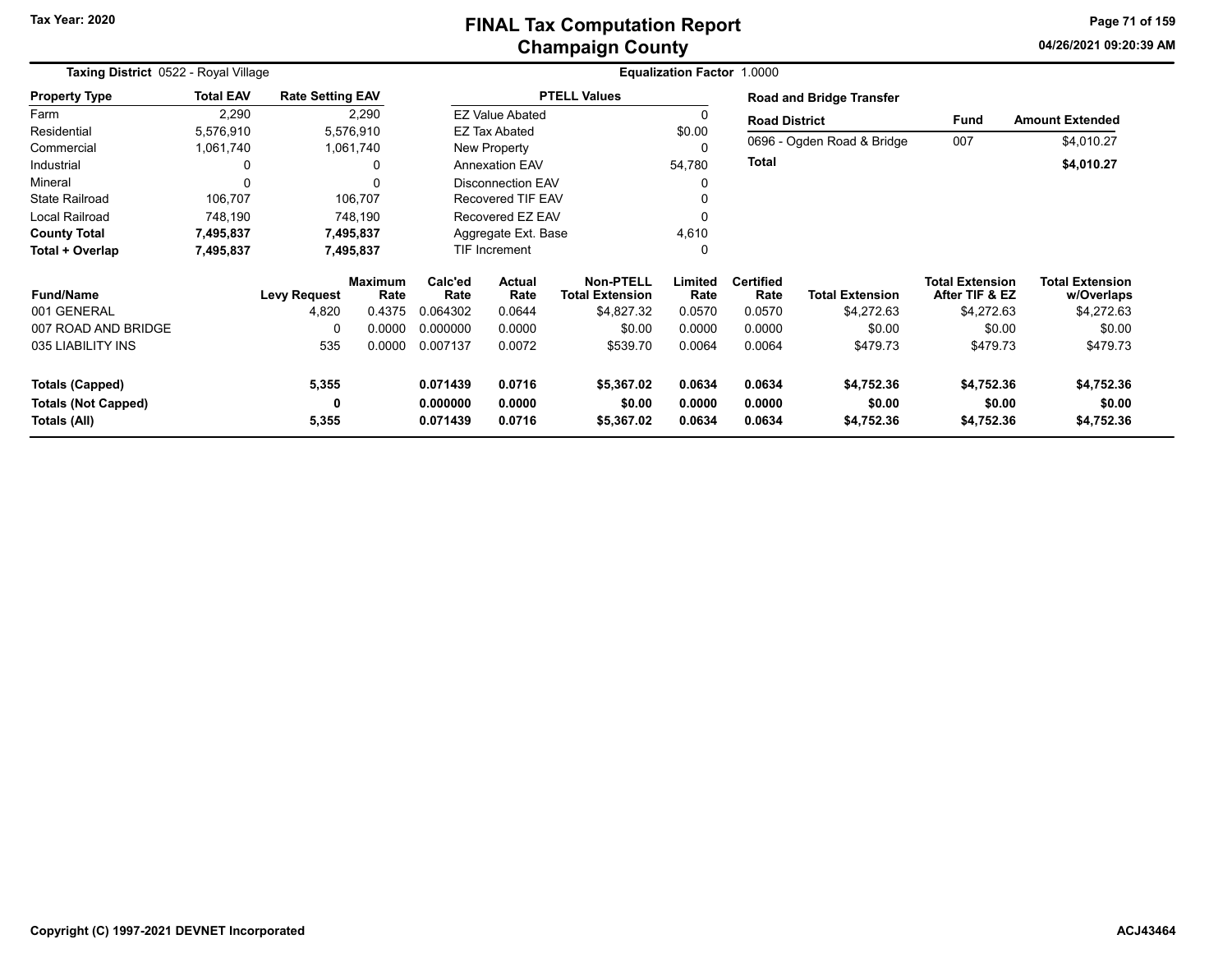**04/26/2021 09:20:39 AMPage 72 of 159**

|                            | Taxing District 0523 - Sadorus Village<br><b>Equalization Factor</b> |                         |                        |                 |                          |                                            |                 |                          |                                 |                                          |                                      |
|----------------------------|----------------------------------------------------------------------|-------------------------|------------------------|-----------------|--------------------------|--------------------------------------------|-----------------|--------------------------|---------------------------------|------------------------------------------|--------------------------------------|
| <b>Property Type</b>       | <b>Total EAV</b>                                                     | <b>Rate Setting EAV</b> |                        |                 |                          | <b>PTELL Values</b>                        |                 |                          | <b>Road and Bridge Transfer</b> |                                          |                                      |
| Farm                       | 572,720                                                              |                         | 572,720                |                 | <b>EZ Value Abated</b>   |                                            | 0               | <b>Road District</b>     |                                 | <b>Fund</b>                              | <b>Amount Extended</b>               |
| Residential                | 4,285,270                                                            |                         | 4,285,270              |                 | <b>EZ Tax Abated</b>     |                                            | \$0.00          |                          |                                 |                                          | \$0.00                               |
| Commercial                 | 1,406,790                                                            |                         | 1,406,790              |                 | New Property             |                                            |                 |                          | 0625 - Colfax Road & Bridge     | 007                                      |                                      |
| Industrial                 | 0                                                                    |                         | 0                      |                 | <b>Annexation EAV</b>    |                                            |                 |                          | 0726 - Sadorus Road & Bridge    | 007                                      | \$15,534.69                          |
| Mineral                    | $\Omega$                                                             |                         | $\Omega$               |                 | <b>Disconnection EAV</b> |                                            | 0               |                          | 0768 - Tolono Road & Bridge     | 007                                      | \$33.63                              |
| <b>State Railroad</b>      | 135,579                                                              |                         | 135,579                |                 | <b>Recovered TIF EAV</b> |                                            |                 | <b>Total</b>             |                                 |                                          | \$15,568.32                          |
| Local Railroad             | 54,570                                                               |                         | 54,570                 |                 | Recovered EZ EAV         |                                            |                 |                          |                                 |                                          |                                      |
| <b>County Total</b>        | 6,454,929                                                            |                         | 6,454,929              |                 | Aggregate Ext. Base      |                                            | 18,074          |                          |                                 |                                          |                                      |
| Total + Overlap            | 6,454,929                                                            |                         | 6,454,929              |                 | TIF Increment            |                                            |                 |                          |                                 |                                          |                                      |
| <b>Fund/Name</b>           |                                                                      | <b>Levy Request</b>     | <b>Maximum</b><br>Rate | Calc'ed<br>Rate | <b>Actual</b><br>Rate    | <b>Non-PTELL</b><br><b>Total Extension</b> | Limited<br>Rate | <b>Certified</b><br>Rate | <b>Total Extension</b>          | <b>Total Extension</b><br>After TIF & EZ | <b>Total Extension</b><br>w/Overlaps |
| 001 GENERAL                |                                                                      | 9,747                   | 0.4375                 | 0.151001        | 0.1511                   | \$9,753.40                                 | 0.1511          | 0.1511                   | \$9,753.40                      | \$9,753.40                               | \$9,753.40                           |
| 007 ROAD AND BRIDGE        |                                                                      | 0                       | 0.0000                 | 0.000000        | 0.0000                   | \$0.00                                     | 0.0000          | 0.0000                   | \$0.00                          | \$0.00                                   | \$0.00                               |
| 027 AUDIT                  |                                                                      | 4,335                   | 0.0000                 | 0.067158        | 0.0672                   | \$4,337.71                                 | 0.0672          | 0.0672                   | \$4,337.71                      | \$4,337.71                               | \$4,337.71                           |
| 035 LIABILITY INS          |                                                                      | 4,225                   | 0.0000                 | 0.065454        | 0.0655                   | \$4,227.98                                 | 0.0655          | 0.0655                   | \$4,227.98                      | \$4,227.98                               | \$4,227.98                           |
| 046 ESDA                   |                                                                      | 115                     | 0.0500                 | 0.001782        | 0.0018                   | \$116.19                                   | 0.0018          | 0.0018                   | \$116.19                        | \$116.19                                 | \$116.19                             |
| <b>Totals (Capped)</b>     |                                                                      | 18,422                  |                        | 0.285395        | 0.2856                   | \$18,435.28                                | 0.2856          | 0.2856                   | \$18,435.28                     | \$18,435.28                              | \$18,435.28                          |
| <b>Totals (Not Capped)</b> |                                                                      | 0                       |                        | 0.000000        | 0.0000                   | \$0.00                                     | 0.0000          | 0.0000                   | \$0.00                          | \$0.00                                   | \$0.00                               |
| Totals (All)               |                                                                      | 18,422                  |                        | 0.285395        | 0.2856                   | \$18,435.28                                | 0.2856          | 0.2856                   | \$18,435.28                     | \$18,435.28                              | \$18,435.28                          |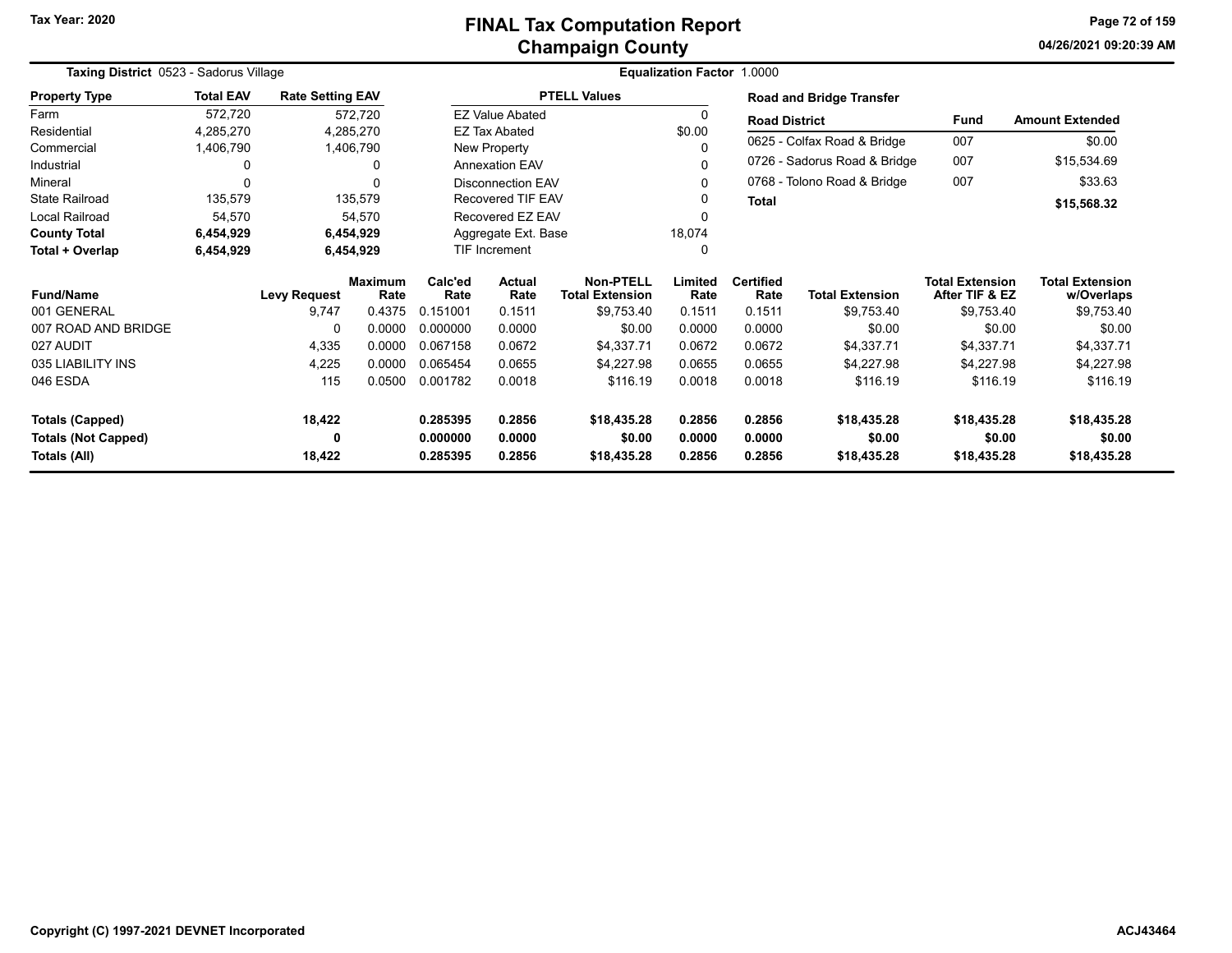**04/26/2021 09:20:39 AMPage 73 of 159**

| Taxing District 0524 - St. Joseph Village |                  |                         |                |          |                          |                        | Equalization Factor 1,0000 |                      |                                 |                        |                        |
|-------------------------------------------|------------------|-------------------------|----------------|----------|--------------------------|------------------------|----------------------------|----------------------|---------------------------------|------------------------|------------------------|
| <b>Property Type</b>                      | <b>Total EAV</b> | <b>Rate Setting EAV</b> |                |          |                          | <b>PTELL Values</b>    |                            |                      | <b>Road and Bridge Transfer</b> |                        |                        |
| Farm                                      | 150,510          |                         | 150,510        |          | <b>EZ Value Abated</b>   |                        | $\Omega$                   | <b>Road District</b> |                                 | <b>Fund</b>            | <b>Amount Extended</b> |
| Residential                               | 73,433,656       | 73,433,656              |                |          | <b>EZ Tax Abated</b>     |                        | \$0.00                     |                      |                                 |                        |                        |
| Commercial                                | 5,107,300        |                         | 5,107,300      |          | New Property             |                        | 37,730                     |                      | 0762 - St. Joseph Road & Bridge | 007                    | \$31,963.37            |
| Industrial                                | 0                |                         | $\Omega$       |          | <b>Annexation EAV</b>    |                        | $\Omega$                   | <b>Total</b>         |                                 |                        | \$31,963.37            |
| Mineral                                   | 0                |                         |                |          | <b>Disconnection EAV</b> |                        | n                          |                      |                                 |                        |                        |
| <b>State Railroad</b>                     | ŋ                |                         |                |          | <b>Recovered TIF EAV</b> |                        | $\Omega$                   |                      |                                 |                        |                        |
| <b>Local Railroad</b>                     | 36,040           |                         | 36,040         |          | Recovered EZ EAV         |                        | O                          |                      |                                 |                        |                        |
| <b>County Total</b>                       | 78,727,506       | 78,727,506              |                |          | Aggregate Ext. Base      |                        | 324,219                    |                      |                                 |                        |                        |
| Total + Overlap                           | 78,727,506       | 78,727,506              |                |          | <b>TIF Increment</b>     |                        | $\Omega$                   |                      |                                 |                        |                        |
|                                           |                  |                         | <b>Maximum</b> | Calc'ed  | <b>Actual</b>            | <b>Non-PTELL</b>       | Limited                    | <b>Certified</b>     |                                 | <b>Total Extension</b> | <b>Total Extension</b> |
| <b>Fund/Name</b>                          |                  | <b>Levy Request</b>     | Rate           | Rate     | Rate                     | <b>Total Extension</b> | Rate                       | Rate                 | <b>Total Extension</b>          | After TIF & EZ         | w/Overlaps             |
| 001 GENERAL                               |                  | 284,329                 | 0.4375         | 0.361156 | 0.3612                   | \$284,363.75           | 0.3606                     | 0.3606               | \$283,891.39                    | \$283,891.39           | \$283,891.39           |
| 003 BOND                                  |                  | 0                       | 0.0000         | 0.000000 | 0.0000                   | \$0.00                 | 0.0000                     | 0.0000               | \$0.00                          | \$0.00                 | \$0.00                 |
| 007 ROAD AND BRIDGE                       |                  | $\Omega$                | 0.0000         | 0.000000 | 0.0000                   | \$0.00                 | 0.0000                     | 0.0000               | \$0.00                          | \$0.00                 | \$0.00                 |
| 014 POLICE PROTECT                        |                  | 31,571                  | 0.6000         | 0.040102 | 0.0402                   | \$31,648.46            | 0.0402                     | 0.0402               | \$31,648.46                     | \$31,648.46            | \$31,648.46            |
| 027 AUDIT                                 |                  | 5.000                   | 0.0000         | 0.006351 | 0.0064                   | \$5.038.56             | 0.0064                     | 0.0064               | \$5.038.56                      | \$5,038.56             | \$5,038.56             |
| 035 LIABILITY INS                         |                  | 5,000                   | 0.0000         | 0.006351 | 0.0064                   | \$5,038.56             | 0.0064                     | 0.0064               | \$5,038.56                      | \$5,038.56             | \$5,038.56             |
| 041 STREET LIGHTS                         |                  | 5,000                   | 0.0500         | 0.006351 | 0.0064                   | \$5,038.56             | 0.0064                     | 0.0064               | \$5,038.56                      | \$5,038.56             | \$5,038.56             |
| 046 ESDA                                  |                  | 100                     | 0.0500         | 0.000127 | 0.0002                   | \$157.46               | 0.0002                     | 0.0002               | \$157.46                        | \$157.46               | \$157.46               |
| 047 SOCIAL SECURITY                       |                  | $\Omega$                | 0.0000         | 0.000000 | 0.0000                   | \$0.00                 | 0.0000                     | 0.0000               | \$0.00                          | \$0.00                 | \$0.00                 |
| 048 SCHOOL CR GUARD                       |                  | 1,000                   | 0.0200         | 0.001270 | 0.0013                   | \$1,023.46             | 0.0013                     | 0.0013               | \$1,023.46                      | \$1,023.46             | \$1,023.46             |
| <b>Totals (Capped)</b>                    |                  | 332,000                 |                | 0.421708 | 0.4221                   | \$332,308.81           | 0.4215                     | 0.4215               | \$331,836.45                    | \$331,836.45           | \$331,836.45           |
| <b>Totals (Not Capped)</b>                |                  | 0                       |                | 0.000000 | 0.0000                   | \$0.00                 | 0.0000                     | 0.0000               | \$0.00                          | \$0.00                 | \$0.00                 |
| <b>Totals (All)</b>                       |                  | 332,000                 |                | 0.421708 | 0.4221                   | \$332,308.81           | 0.4215                     | 0.4215               | \$331,836.45                    | \$331,836.45           | \$331,836.45           |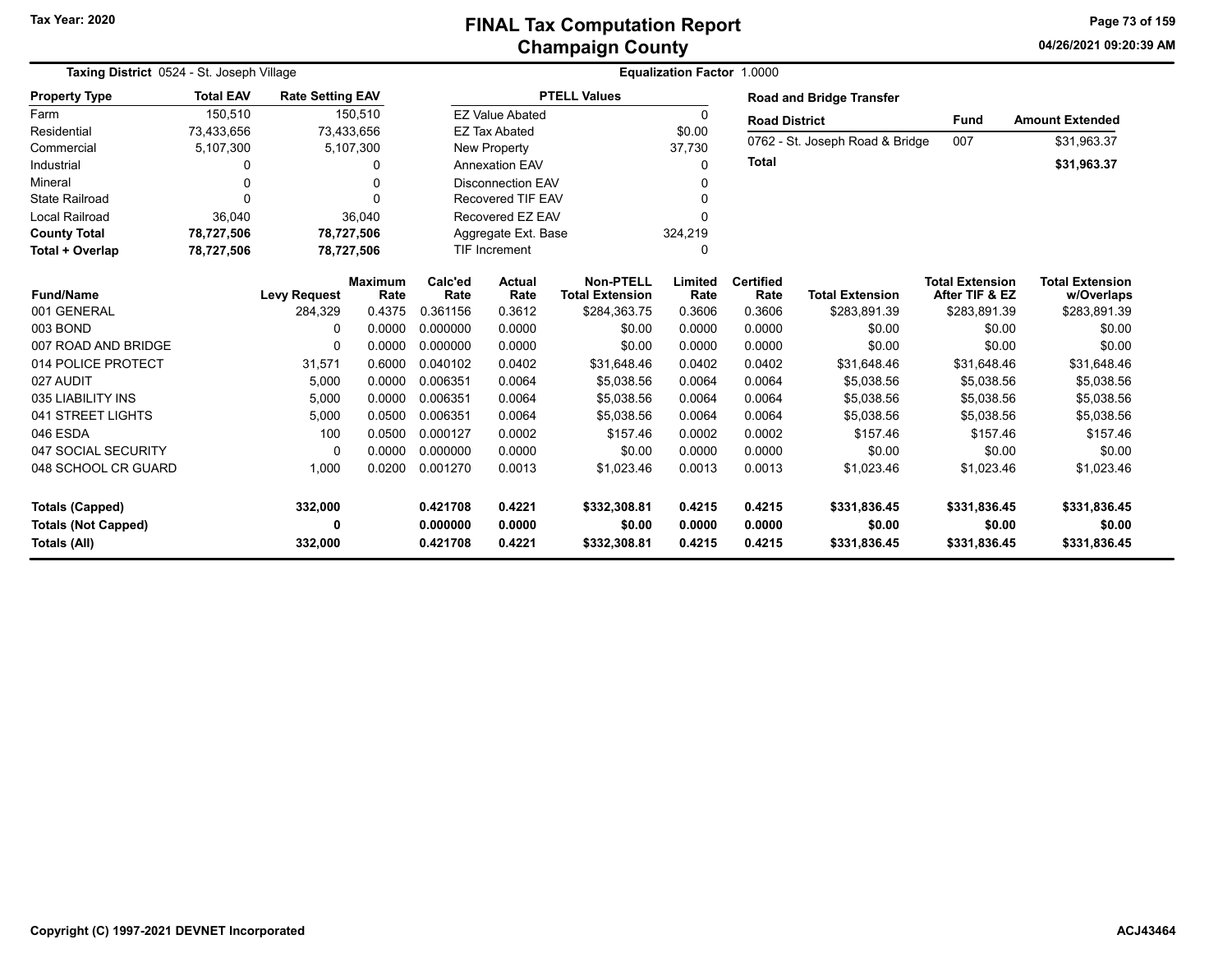**04/26/2021 09:20:39 AMPage 74 of 159**

| Taxing District 0525 - Savoy Village              |                  |                         |                        | Equalization Factor 1.0000 |                                   |                                            |                  |                                |                                 |                                          |                                      |  |
|---------------------------------------------------|------------------|-------------------------|------------------------|----------------------------|-----------------------------------|--------------------------------------------|------------------|--------------------------------|---------------------------------|------------------------------------------|--------------------------------------|--|
| <b>Property Type</b>                              | <b>Total EAV</b> | <b>Rate Setting EAV</b> |                        |                            |                                   | <b>PTELL Values</b>                        |                  |                                | <b>Road and Bridge Transfer</b> |                                          |                                      |  |
| Farm                                              | 571,610          |                         | 571,610                |                            | <b>EZ Value Abated</b>            |                                            | 0                | <b>Road District</b>           |                                 | <b>Fund</b>                              | <b>Amount Extended</b>               |  |
| Residential                                       | 167,921,816      | 167,379,130             |                        |                            | <b>EZ Tax Abated</b>              |                                            | \$0.00           |                                |                                 |                                          |                                      |  |
| Commercial                                        | 71,332,856       |                         | 64,858,233             |                            | <b>New Property</b><br>4,100,800  |                                            |                  | 0614 - Champaign Road & Bridge | 007                             | \$32,513.02                              |                                      |  |
| Industrial                                        | 0                |                         | 0                      |                            | <b>Annexation EAV</b>             |                                            | 1,130,300        |                                | 0768 - Tolono Road & Bridge     | 007                                      | \$39,608.35                          |  |
| Mineral                                           | $\Omega$         |                         | $\Omega$               |                            | <b>Disconnection EAV</b><br>0     |                                            |                  | <b>Total</b>                   |                                 |                                          | \$72,121.37                          |  |
| <b>State Railroad</b>                             | 310,579          |                         | 310,579                |                            | <b>Recovered TIF EAV</b><br>U     |                                            |                  |                                |                                 |                                          |                                      |  |
| <b>Local Railroad</b>                             | 1,000            |                         | 620                    |                            | Recovered EZ EAV<br>U             |                                            |                  |                                |                                 |                                          |                                      |  |
| <b>County Total</b>                               | 240,137,861      | 233,120,172             |                        |                            | 1,632,894<br>Aggregate Ext. Base  |                                            |                  |                                |                                 |                                          |                                      |  |
| Total + Overlap                                   | 240,137,861      | 233,120,172             |                        |                            | 7,017,689<br><b>TIF Increment</b> |                                            |                  |                                |                                 |                                          |                                      |  |
| <b>Fund/Name</b>                                  |                  | <b>Levy Request</b>     | <b>Maximum</b><br>Rate | Calc'ed<br>Rate            | <b>Actual</b><br>Rate             | <b>Non-PTELL</b><br><b>Total Extension</b> | Limited<br>Rate  | <b>Certified</b><br>Rate       | <b>Total Extension</b>          | <b>Total Extension</b><br>After TIF & EZ | <b>Total Extension</b><br>w/Overlaps |  |
| 001 GENERAL                                       |                  | 880.000                 | 0.4375                 | 0.377488                   | 0.3775                            | \$880.028.65                               | 0.2800           | 0.2800                         | \$672.386.01                    | \$652.736.48                             | \$652.736.48                         |  |
| 007 ROAD AND BRIDGE                               |                  | $\Omega$                | 0.0000                 | 0.000000                   | 0.0000                            | \$0.00                                     | 0.0000           | 0.0000                         | \$0.00                          | \$0.00                                   | \$0.00                               |  |
| 012 FIRE PROTECTION                               |                  | 275,000                 | 0.6000                 | 0.117965                   | 0.1180                            | \$275,081.80                               | 0.0877           | 0.0877                         | \$210,600.90                    | \$204,446.39                             | \$204,446.39                         |  |
| 014 POLICE PROTECT                                |                  | 580,000                 | 0.6000                 | 0.248799                   | 0.2488                            | \$580,002.99                               | 0.1849           | 0.1849                         | \$444,014.90                    | \$431,039.20                             | \$431,039.20                         |  |
| 027 AUDIT                                         |                  | 19,000                  | 0.0000                 | 0.008150                   | 0.0082                            | \$19,115.85                                | 0.0061           | 0.0061                         | \$14,648.41                     | \$14,220.33                              | \$14,220.33                          |  |
| 035 LIABILITY INS                                 |                  | 126,000                 | 0.0000                 | 0.054049                   | 0.0541                            | \$126,118.01                               | 0.0402           | 0.0402                         | \$96,535.42                     | \$93,714.31                              | \$93,714.31                          |  |
| 040 STREET & BRIDGE                               |                  | 270,000                 | 0.1000                 | 0.115820                   | 0.0690                            | \$160,852.92                               | 0.0513           | 0.0513                         | \$123,190.72                    | \$119,590.65                             | \$119,590.65                         |  |
| 041 STREET LIGHTS                                 |                  | 70,000                  | 0.0500                 | 0.030027                   | 0.0301                            | \$70,169.17                                | 0.0224           | 0.0224                         | \$53,790.88                     | \$52,218.92                              | \$52,218.92                          |  |
| 046 ESDA                                          |                  | 1,100                   | 0.0500                 | 0.000472                   | 0.0005                            | \$1,165.60                                 | 0.0004           | 0.0004                         | \$960.55                        | \$932.48                                 | \$932.48                             |  |
| 047 SOCIAL SECURITY                               |                  | 115,000                 | 0.0000                 | 0.049331                   | 0.0494                            | \$115,161.36                               | 0.0367           | 0.0367                         | \$88,130.59                     | \$85,555.10                              | \$85,555.10                          |  |
| 060 UNEMPLOY INS                                  |                  | 3,000                   | 0.0000                 | 0.001287                   | 0.0013                            | \$3,030.56                                 | 0.0010           | 0.0010                         | \$2,401.38                      | \$2,331.20                               | \$2,331.20                           |  |
| 062 WORKERS COMP                                  |                  | 70,000                  | 0.0000                 | 0.030027                   | 0.0301                            | \$70.169.17                                | 0.0224           | 0.0224                         | \$53.790.88                     | \$52,218.92                              | \$52,218.92                          |  |
| <b>Totals (Capped)</b>                            |                  | 2,409,100               |                        | 1.033415                   | 0.9870                            | \$2,300,896.08                             | 0.7331           | 0.7331                         | \$1,760,450.64                  | \$1,709,003.98                           | \$1,709,003.98                       |  |
| <b>Totals (Not Capped)</b><br><b>Totals (All)</b> |                  | 0<br>2,409,100          |                        | 0.000000<br>1.033415       | 0.0000<br>0.9870                  | \$0.00<br>\$2,300,896.08                   | 0.0000<br>0.7331 | 0.0000<br>0.7331               | \$0.00<br>\$1,760,450.64        | \$0.00<br>\$1,709,003.98                 | \$0.00<br>\$1,709,003.98             |  |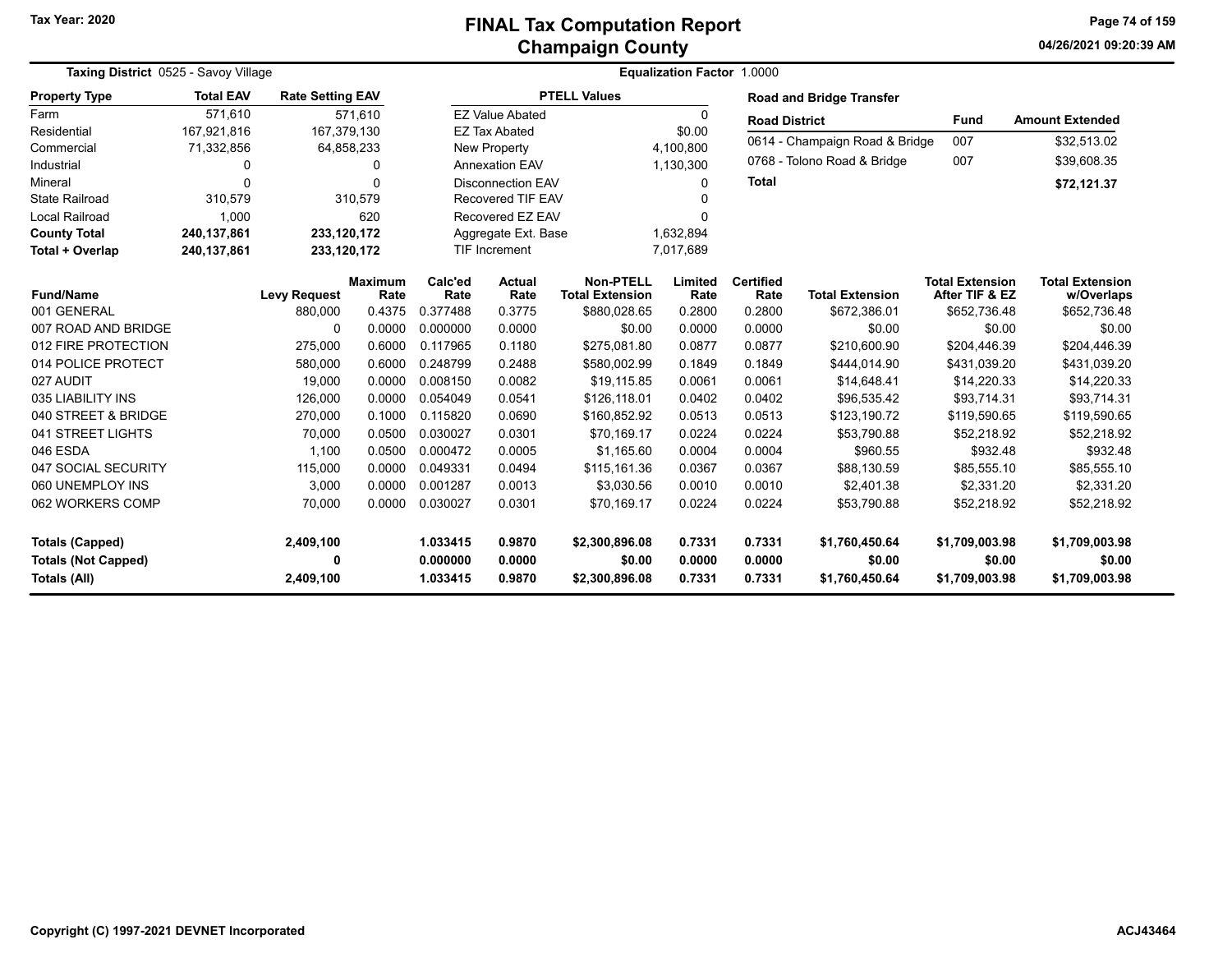## **Champaign County FINAL Tax Computation Report**

**04/26/2021 09:20:39 AM Page 75 of 159**

| <b>Taxing District 0526 - Sidney Village</b> |                  |                         |                        |                 |                          | Equalization Factor 1.0000                 |                 |                          |                             |                                          |                                      |
|----------------------------------------------|------------------|-------------------------|------------------------|-----------------|--------------------------|--------------------------------------------|-----------------|--------------------------|-----------------------------|------------------------------------------|--------------------------------------|
| <b>Property Type</b>                         | <b>Total EAV</b> | <b>Rate Setting EAV</b> |                        |                 |                          | <b>PTELL Values</b>                        |                 |                          | Road and Bridge Transfer    |                                          |                                      |
| Farm                                         | 215,950          |                         | 215,950                |                 | <b>EZ Value Abated</b>   |                                            | 0               | <b>Road District</b>     |                             | <b>Fund</b>                              | <b>Amount Extended</b>               |
| Residential                                  | 18,375,370       | 18,375,370              |                        |                 | <b>EZ Tax Abated</b>     |                                            | \$0.00          |                          | 0738 - Sidney Road & Bridge | 007                                      | \$16,409.58                          |
| Commercial                                   | 2,895,686        |                         | 2,895,686              |                 | New Property             |                                            | 20,680          |                          |                             |                                          |                                      |
| Industrial                                   | 0                |                         | 0                      |                 | <b>Annexation EAV</b>    |                                            | $\Omega$        | <b>Total</b>             |                             |                                          | \$16,409.58                          |
| Mineral                                      | 0                |                         | 0                      |                 | <b>Disconnection EAV</b> |                                            | 0               |                          |                             |                                          |                                      |
| <b>State Railroad</b>                        | 66,231           |                         | 66,231                 |                 | Recovered TIF EAV        |                                            |                 |                          |                             |                                          |                                      |
| Local Railroad                               | 9,940            |                         | 9,940                  |                 | Recovered EZ EAV         |                                            | 0               |                          |                             |                                          |                                      |
| <b>County Total</b>                          | 21,563,177       | 21,563,177              |                        |                 | Aggregate Ext. Base      |                                            | 68,747          |                          |                             |                                          |                                      |
| Total + Overlap                              | 21,563,177       | 21,563,177              |                        |                 | <b>TIF Increment</b>     |                                            | 0               |                          |                             |                                          |                                      |
| <b>Fund/Name</b>                             |                  | <b>Levy Request</b>     | <b>Maximum</b><br>Rate | Calc'ed<br>Rate | Actual<br>Rate           | <b>Non-PTELL</b><br><b>Total Extension</b> | Limited<br>Rate | <b>Certified</b><br>Rate | <b>Total Extension</b>      | <b>Total Extension</b><br>After TIF & EZ | <b>Total Extension</b><br>w/Overlaps |
| 001 GENERAL                                  |                  | 24,527                  | 0.4375                 | 0.113745        | 0.1138                   | \$24.538.90                                | 0.1138          | 0.1138                   | \$24,538.90                 | \$24,538.90                              | \$24,538.90                          |
| 007 ROAD AND BRIDGE                          |                  | O                       | 0.0000                 | 0.000000        | 0.0000                   | \$0.00                                     | 0.0000          | 0.0000                   | \$0.00                      | \$0.00                                   | \$0.00                               |
| 016 LIBRARY                                  |                  | 24,925                  | 0.6000                 | 0.115591        | 0.1156                   | \$24,927.03                                | 0.1156          | 0.1156                   | \$24,927.03                 | \$24,927.03                              | \$24,927.03                          |
| 027 AUDIT                                    |                  | 3,255                   | 0.0000                 | 0.015095        | 0.0151                   | \$3,256.04                                 | 0.0151          | 0.0151                   | \$3,256.04                  | \$3,256.04                               | \$3,256.04                           |
| 035 LIABILITY INS                            |                  | 9,210                   | 0.0000                 | 0.042712        | 0.0428                   | \$9,229.04                                 | 0.0428          | 0.0428                   | \$9,229.04                  | \$9,229.04                               | \$9,229.04                           |
| 047 SOCIAL SECURITY                          |                  | 8,140                   | 0.0000                 | 0.037750        | 0.0378                   | \$8,150.88                                 | 0.0378          | 0.0378                   | \$8,150.88                  | \$8,150.88                               | \$8,150.88                           |
| <b>Totals (Capped)</b>                       |                  | 70,057                  |                        | 0.324893        | 0.3251                   | \$70,101.89                                | 0.3251          | 0.3251                   | \$70,101.89                 | \$70,101.89                              | \$70,101.89                          |
| <b>Totals (Not Capped)</b>                   |                  | 0                       |                        | 0.000000        | 0.0000                   | \$0.00                                     | 0.0000          | 0.0000                   | \$0.00                      | \$0.00                                   | \$0.00                               |
| Totals (All)                                 |                  | 70,057                  |                        | 0.324893        | 0.3251                   | \$70,101.89                                | 0.3251          | 0.3251                   | \$70,101.89                 | \$70,101.89                              | \$70,101.89                          |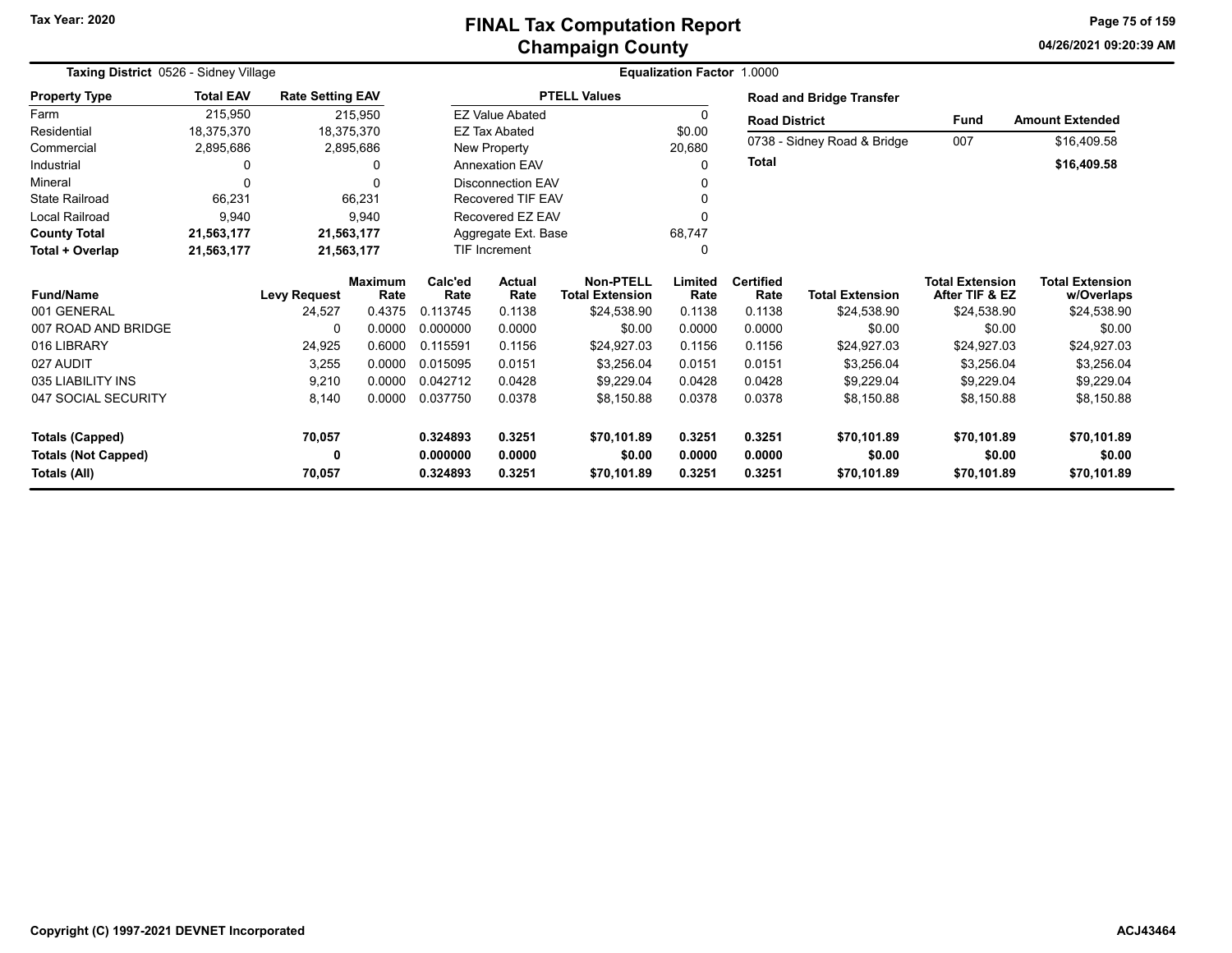| Taxing District 0527 - Thomasboro Village |                  |                         |                        |                          |                        | <b>Equalization Factor 1.0000</b>          |                 |                          |                                 |                                          |                                      |
|-------------------------------------------|------------------|-------------------------|------------------------|--------------------------|------------------------|--------------------------------------------|-----------------|--------------------------|---------------------------------|------------------------------------------|--------------------------------------|
| <b>Property Type</b>                      | <b>Total EAV</b> | <b>Rate Setting EAV</b> |                        |                          |                        | <b>PTELL Values</b>                        |                 |                          | <b>Road and Bridge Transfer</b> |                                          |                                      |
| Farm                                      | 254,540          |                         | 254,540                |                          | <b>EZ Value Abated</b> |                                            | 0               | <b>Road District</b>     |                                 | <b>Fund</b>                              | <b>Amount Extended</b>               |
| Residential                               | 9,198,965        | 9,198,965               |                        |                          | <b>EZ Tax Abated</b>   |                                            | \$0.00          |                          |                                 |                                          |                                      |
| Commercial                                | 2,313,480        | 2,313,480               |                        |                          | <b>New Property</b>    |                                            | 0               |                          | 0714 - Rantoul Road & Bridge    | 007                                      | \$12,705.31                          |
| Industrial                                | $\Omega$         |                         | 0                      | <b>Annexation EAV</b>    |                        |                                            | 11,625          | <b>Total</b>             |                                 |                                          | \$12,705.31                          |
| Mineral                                   | $\Omega$         |                         | 0                      | <b>Disconnection EAV</b> |                        |                                            | 39,040          |                          |                                 |                                          |                                      |
| <b>State Railroad</b>                     | 126,349          |                         | 126,349                | <b>Recovered TIF EAV</b> |                        |                                            | 0               |                          |                                 |                                          |                                      |
| <b>Local Railroad</b>                     | 183,960          |                         | 183,960                | Recovered EZ EAV         |                        |                                            | 0               |                          |                                 |                                          |                                      |
| <b>County Total</b>                       | 12,077,294       | 12,077,294              |                        | Aggregate Ext. Base      |                        |                                            | 95,044          |                          |                                 |                                          |                                      |
| Total + Overlap                           | 12,077,294       | 12,077,294              |                        |                          | <b>TIF Increment</b>   |                                            | 0               |                          |                                 |                                          |                                      |
| <b>Fund/Name</b>                          |                  | <b>Levy Request</b>     | <b>Maximum</b><br>Rate | Calc'ed<br>Rate          | <b>Actual</b><br>Rate  | <b>Non-PTELL</b><br><b>Total Extension</b> | Limited<br>Rate | <b>Certified</b><br>Rate | <b>Total Extension</b>          | <b>Total Extension</b><br>After TIF & EZ | <b>Total Extension</b><br>w/Overlaps |
| 001 GENERAL                               |                  | 38,000                  | 0.4375                 | 0.314640                 | 0.3147                 | \$38,007.24                                | 0.3147          | 0.3147                   | \$38,007.24                     | \$38,007.24                              | \$38,007.24                          |
| 007 ROAD AND BRIDGE                       |                  | 0                       | 0.0000                 | 0.000000                 | 0.0000                 | \$0.00                                     | 0.0000          | 0.0000                   | \$0.00                          | \$0.00                                   | \$0.00                               |
| 014 POLICE PROTECT                        |                  | 11,450                  | 0.6000                 | 0.094806                 | 0.0949                 | \$11,461.35                                | 0.0949          | 0.0949                   | \$11,461.35                     | \$11,461.35                              | \$11,461.35                          |
| 025 GARBAGE                               |                  | 4,700                   | 0.2000                 | 0.038916                 | 0.0390                 | \$4.710.14                                 | 0.0390          | 0.0390                   | \$4,710.14                      | \$4.710.14                               | \$4,710.14                           |
| 027 AUDIT                                 |                  | 4,700                   | 0.0000                 | 0.038916                 | 0.0390                 | \$4,710.14                                 | 0.0390          | 0.0390                   | \$4,710.14                      | \$4,710.14                               | \$4,710.14                           |
| 035 LIABILITY INS                         |                  | 16,400                  | 0.0000                 | 0.135792                 | 0.1358                 | \$16,400.97                                | 0.1358          | 0.1358                   | \$16,400.97                     | \$16,400.97                              | \$16,400.97                          |
| 041 STREET LIGHTS                         |                  | 5.000                   | 0.0500                 | 0.041400                 | 0.0414                 | \$5,000.00                                 | 0.0414          | 0.0414                   | \$5,000.00                      | \$5,000.00                               | \$5,000.00                           |
| 046 ESDA                                  |                  | 300                     | 0.0500                 | 0.002484                 | 0.0025                 | \$301.93                                   | 0.0025          | 0.0025                   | \$301.93                        | \$301.93                                 | \$301.93                             |
| 047 SOCIAL SECURITY                       |                  | 11,550                  | 0.0000                 | 0.095634                 | 0.0957                 | \$11,557.97                                | 0.0957          | 0.0957                   | \$11,557.97                     | \$11,557.97                              | \$11,557.97                          |
| 143 MEDICARE                              |                  | 2,900                   | 0.0000                 | 0.024012                 | 0.0241                 | \$2,910.63                                 | 0.0241          | 0.0241                   | \$2,910.63                      | \$2,910.63                               | \$2,910.63                           |
| <b>Totals (Capped)</b>                    |                  | 95,000                  |                        | 0.786600                 | 0.7871                 | \$95,060.37                                | 0.7871          | 0.7871                   | \$95,060.37                     | \$95,060.37                              | \$95,060.37                          |
| <b>Totals (Not Capped)</b>                |                  | 0                       |                        | 0.000000                 | 0.0000                 | \$0.00                                     | 0.0000          | 0.0000                   | \$0.00                          | \$0.00                                   | \$0.00                               |
| <b>Totals (All)</b>                       |                  | 95,000                  |                        | 0.786600                 | 0.7871                 | \$95,060.37                                | 0.7871          | 0.7871                   | \$95,060.37                     | \$95,060.37                              | \$95,060.37                          |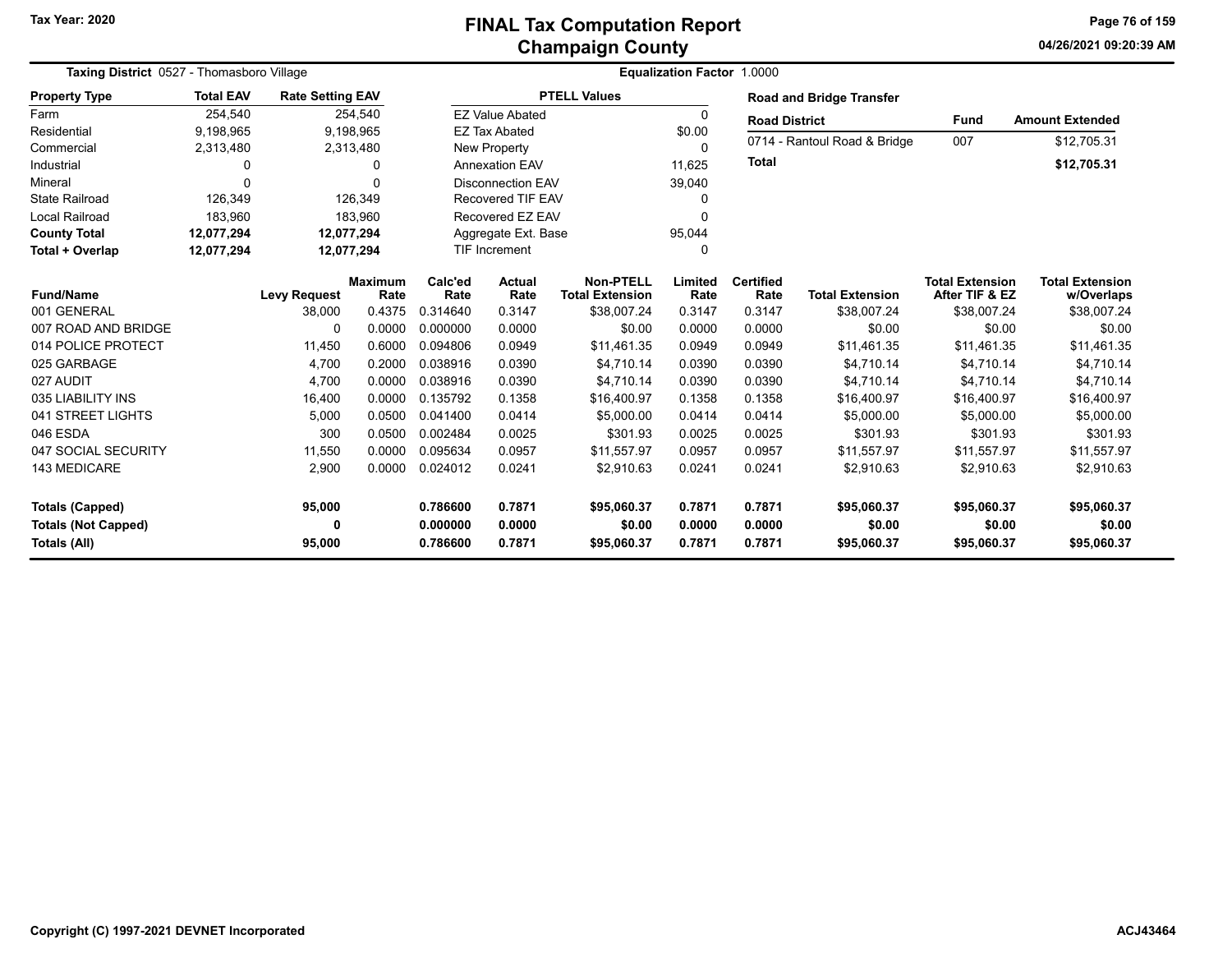## **Champaign County FINAL Tax Computation Report**

**04/26/2021 09:20:39 AMPage 77 of 159**

| Taxing District 0528 - Tolono Village |                  |                         |                        |                 | <b>Equalization Factor 1.0000</b> |                                            |                 |                          |                                 |                                          |                                      |  |
|---------------------------------------|------------------|-------------------------|------------------------|-----------------|-----------------------------------|--------------------------------------------|-----------------|--------------------------|---------------------------------|------------------------------------------|--------------------------------------|--|
| <b>Property Type</b>                  | <b>Total EAV</b> | <b>Rate Setting EAV</b> |                        |                 |                                   | <b>PTELL Values</b>                        |                 |                          | <b>Road and Bridge Transfer</b> |                                          |                                      |  |
| Farm                                  | 491,750          |                         | 462,871                |                 | <b>EZ Value Abated</b>            |                                            | 0               | <b>Road District</b>     |                                 | <b>Fund</b>                              | <b>Amount Extended</b>               |  |
| Residential                           | 52,508,188       |                         | 34,585,456             |                 | <b>EZ Tax Abated</b>              |                                            | \$0.00          |                          | 0768 - Tolono Road & Bridge     | 007                                      | \$24,553.58                          |  |
| Commercial                            | 4,716,450        |                         | 3,376,756              |                 | <b>New Property</b>               |                                            | 69,820          |                          |                                 |                                          |                                      |  |
| Industrial                            | 123,706          |                         | 123,660                |                 | <b>Annexation EAV</b>             |                                            | 0               | <b>Total</b>             |                                 |                                          | \$24,553.58                          |  |
| Mineral                               | 0                |                         | 0                      |                 | <b>Disconnection EAV</b>          |                                            |                 |                          |                                 |                                          |                                      |  |
| <b>State Railroad</b>                 | 557,511          |                         | 557,511                |                 | <b>Recovered TIF EAV</b>          |                                            |                 |                          |                                 |                                          |                                      |  |
| <b>Local Railroad</b>                 | 489,850          |                         | 432,530                |                 | Recovered EZ EAV                  |                                            | U               |                          |                                 |                                          |                                      |  |
| <b>County Total</b>                   | 58,887,455       |                         | 39,538,784             |                 | Aggregate Ext. Base               |                                            | 167,636         |                          |                                 |                                          |                                      |  |
| Total + Overlap                       | 58,887,455       |                         | 39,538,784             |                 | <b>TIF Increment</b>              |                                            | 19,348,671      |                          |                                 |                                          |                                      |  |
| <b>Fund/Name</b>                      |                  | <b>Levy Request</b>     | <b>Maximum</b><br>Rate | Calc'ed<br>Rate | Actual<br>Rate                    | <b>Non-PTELL</b><br><b>Total Extension</b> | Limited<br>Rate | <b>Certified</b><br>Rate | <b>Total Extension</b>          | <b>Total Extension</b><br>After TIF & EZ | <b>Total Extension</b><br>w/Overlaps |  |
| 001 GENERAL                           |                  | 91,720                  | 0.4375                 | 0.231975        | 0.2320                            | \$91,729.98                                | 0.2320          | 0.2320                   | \$136,618.90                    | \$91,729.98                              | \$91,729.98                          |  |
| 003 BOND                              |                  | 0                       | 0.0000                 | 0.000000        | 0.0000                            | \$0.00                                     | 0.0000          | 0.0000                   | \$0.00                          | \$0.00                                   | \$0.00                               |  |
| 005 IMRF                              |                  | 43,027                  | 0.0000                 | 0.108822        | 0.1089                            | \$43,057.74                                | 0.1089          | 0.1089                   | \$64,128.44                     | \$43,057.74                              | \$43,057.74                          |  |
| 007 ROAD AND BRIDGE                   |                  | 0                       | 0.0000                 | 0.000000        | 0.0000                            | \$0.00                                     | 0.0000          | 0.0000                   | \$0.00                          | \$0.00                                   | \$0.00                               |  |
| 014 POLICE PROTECT                    |                  | 21.119                  | 0.6000                 | 0.053413        | 0.0535                            | \$21,153.25                                | 0.0535          | 0.0535                   | \$31,504.79                     | \$21.153.25                              | \$21,153.25                          |  |
| 027 AUDIT                             |                  | 8,415                   | 0.0000                 | 0.021283        | 0.0213                            | \$8,421.76                                 | 0.0213          | 0.0213                   | \$12,543.03                     | \$8,421.76                               | \$8,421.76                           |  |
| 035 LIABILITY INS                     |                  | 4,652                   | 0.0000                 | 0.011766        | 0.0118                            | \$4,665.58                                 | 0.0118          | 0.0118                   | \$6,948.72                      | \$4,665.58                               | \$4,665.58                           |  |
| 046 ESDA                              |                  | 890                     | 0.0500                 | 0.002251        | 0.0023                            | \$909.39                                   | 0.0023          | 0.0023                   | \$1,354.41                      | \$909.39                                 | \$909.39                             |  |
|                                       |                  |                         |                        | 0.429510        | 0.4298                            | \$169,937.70                               | 0.4298          | 0.4298                   | \$253,098.29                    | \$169,937.70                             | \$169,937.70                         |  |
| <b>Totals (Capped)</b>                |                  | 169,823                 |                        |                 |                                   |                                            |                 |                          |                                 |                                          |                                      |  |
| <b>Totals (Not Capped)</b>            |                  | 0                       |                        | 0.000000        | 0.0000                            | \$0.00                                     | 0.0000          | 0.0000                   | \$0.00                          | \$0.00                                   | \$0.00                               |  |
| Totals (All)                          |                  | 169,823                 |                        | 0.429510        | 0.4298                            | \$169,937.70                               | 0.4298          | 0.4298                   | \$253,098.29                    | \$169,937.70                             | \$169,937.70                         |  |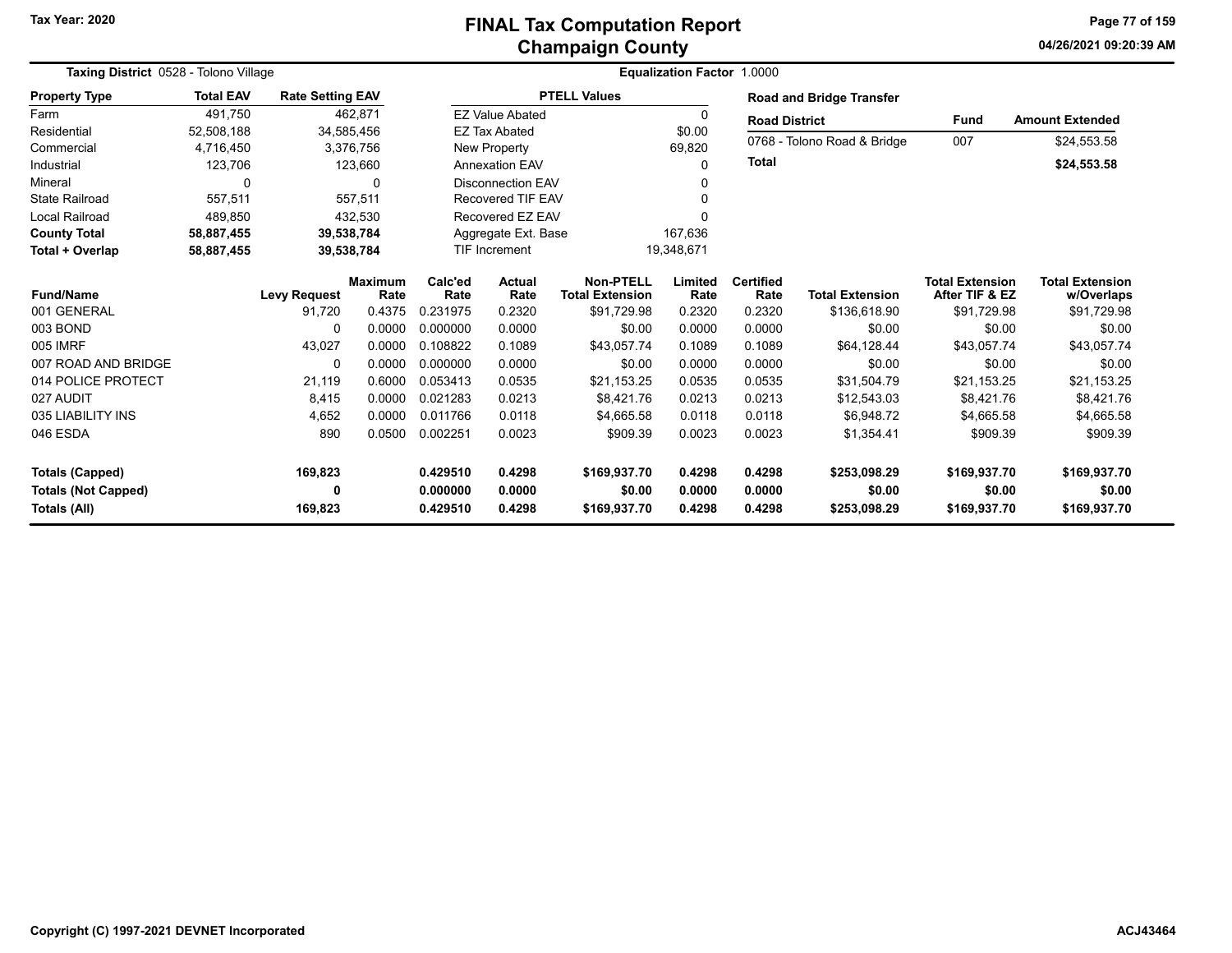**04/26/2021 09:20:39 AM Page 78 of 159**

| Taxing District 0529 - Urbana City |                  |                         |                        |                       |                          |                                            | Equalization Factor 1.0000 |                          |                        |                                          |                                      |
|------------------------------------|------------------|-------------------------|------------------------|-----------------------|--------------------------|--------------------------------------------|----------------------------|--------------------------|------------------------|------------------------------------------|--------------------------------------|
| <b>Property Type</b>               | <b>Total EAV</b> | <b>Rate Setting EAV</b> |                        |                       |                          | <b>PTELL Values</b>                        |                            |                          |                        |                                          |                                      |
| Farm                               | 807,790          |                         | 710,151                |                       | <b>EZ Value Abated</b>   |                                            | 12,402,600                 |                          |                        |                                          |                                      |
| Residential                        | 345,866,725      | 340,021,344             |                        |                       | <b>EZ Tax Abated</b>     |                                            | \$167,422.66               |                          |                        |                                          |                                      |
| Commercial                         | 291,453,250      | 253,079,340             |                        | New Property          |                          |                                            | 12,359,500                 |                          |                        |                                          |                                      |
| Industrial                         | 13,145,920       | 11,363,990              |                        | <b>Annexation EAV</b> |                          |                                            |                            |                          |                        |                                          |                                      |
| Mineral                            | 0                |                         | <sup>0</sup>           |                       | <b>Disconnection EAV</b> |                                            |                            |                          |                        |                                          |                                      |
| <b>State Railroad</b>              | 178,435          |                         | 178,435                |                       | <b>Recovered TIF EAV</b> |                                            |                            |                          |                        |                                          |                                      |
| Local Railroad                     | 12,560           |                         | 12,560                 |                       | Recovered EZ EAV         |                                            | 931,290                    |                          |                        |                                          |                                      |
| <b>County Total</b>                | 651,464,680      | 605,365,820             |                        |                       | Aggregate Ext. Base      |                                            | O                          |                          |                        |                                          |                                      |
| Total + Overlap                    | 651,464,680      | 605,365,820             |                        |                       | <b>TIF Increment</b>     |                                            | 33,696,260                 |                          |                        |                                          |                                      |
| <b>Fund/Name</b>                   |                  | Levy Request            | <b>Maximum</b><br>Rate | Calc'ed<br>Rate       | <b>Actual</b><br>Rate    | <b>Non-PTELL</b><br><b>Total Extension</b> | Limited<br>Rate            | <b>Certified</b><br>Rate | <b>Total Extension</b> | <b>Total Extension</b><br>After TIF & EZ | <b>Total Extension</b><br>w/Overlaps |
| 001 GENERAL                        |                  | 1,606,874               | 0.0000                 | 0.265439              | 0.2301                   | \$1,392,946.75                             | 0.2301                     | 0.2301                   | \$1,499,020.23         | \$1,392,946.75                           | \$1,392,946.75                       |
| 003 BONDS                          |                  | $\Omega$                | 0.0000                 | 0.000000              | 0.0000                   | \$0.00                                     | 0.0000                     | 0.0000                   | \$0.00                 | \$0.00                                   | \$0.00                               |
| 013 FIRE PENSION                   |                  | 1,289,076               | 0.0000                 | 0.212942              | 0.2130                   | \$1,289,429.20                             | 0.2130                     | 0.2130                   | \$1,387,619.77         | \$1,289,429.20                           | \$1,289,429.20                       |
| 015 POLICE PENSION                 |                  | 1,973,582               | 0.0000                 | 0.326015              | 0.3261                   | \$1,974,097.94                             | 0.3261                     | 0.3261                   | \$2,124,426.32         | \$1,974,097.94                           | \$1,974,097.94                       |
| 016 LIBRARY                        |                  | 3,515,000               | 0.0000                 | 0.580641              | 0.5807                   | \$3,515,359.32                             | 0.5807                     | 0.5807                   | \$3,783,055.40         | \$3,515,359.32                           | \$3,515,359.32                       |
| <b>Totals (Capped)</b>             |                  | 0                       |                        | 0.000000              | 0.0000                   | \$0.00                                     | 0.0000                     | 0.0000                   | \$0.00                 | \$0.00                                   | \$0.00                               |
| <b>Totals (Not Capped)</b>         |                  | 8,384,532               |                        | 1.385037              | 1.3499                   | \$8,171,833.21                             | 1.3499                     | 1.3499                   | \$8,794,121.72         | \$8,171,833.21                           | \$8,171,833.21                       |
| Totals (All)                       |                  | 8,384,532               |                        | 1.385037              | 1.3499                   | \$8,171,833.21                             | 1.3499                     | 1.3499                   | \$8,794,121.72         | \$8,171,833.21                           | \$8,171,833.21                       |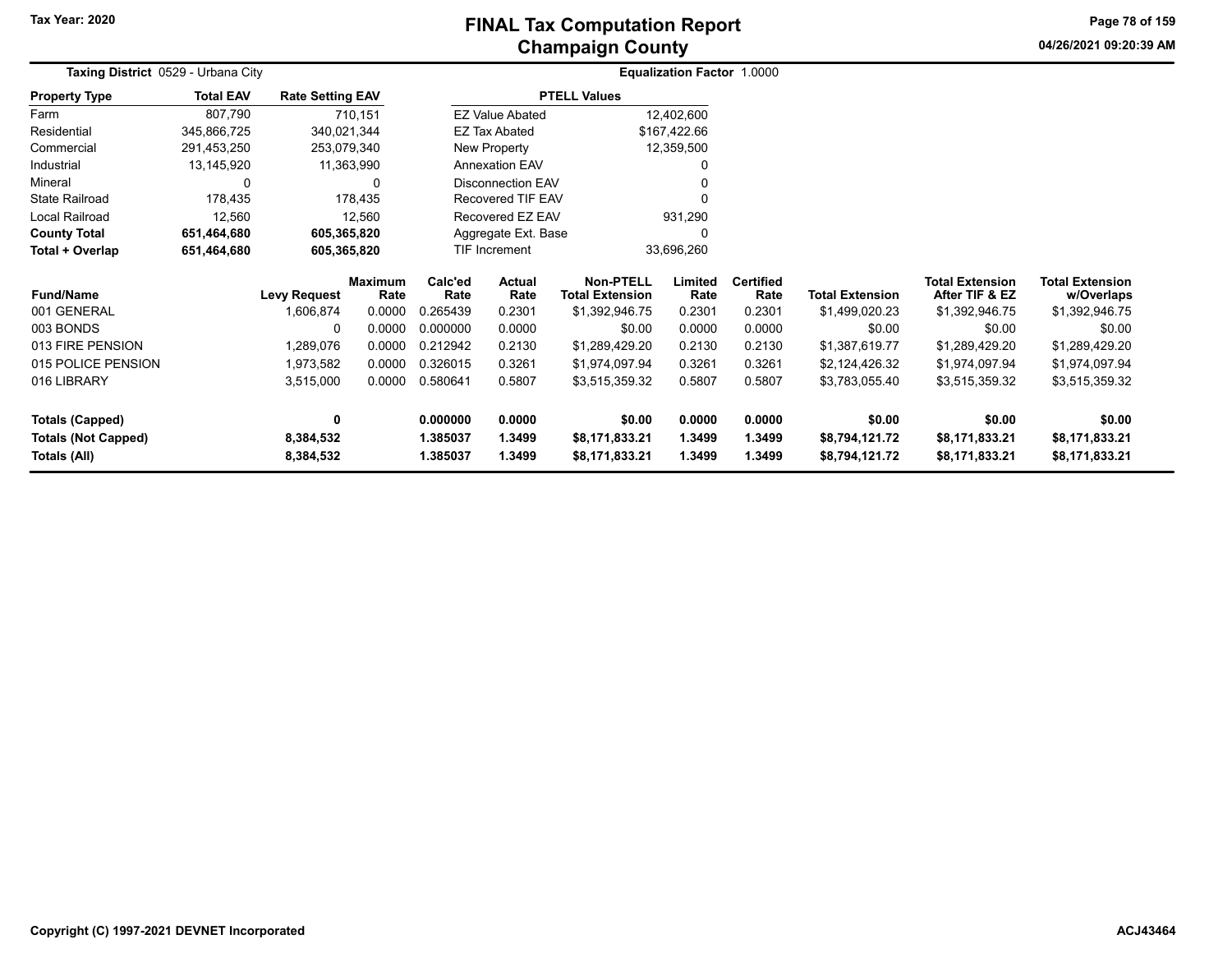**04/26/2021 09:20:39 AM Page 79 of 159**

| Taxing District 0601 - Ayers Township |                  |                         |                 |                               |                          |                                            | <b>Equalization Factor 1.0000</b> |                          |                        |                                          |                                      |
|---------------------------------------|------------------|-------------------------|-----------------|-------------------------------|--------------------------|--------------------------------------------|-----------------------------------|--------------------------|------------------------|------------------------------------------|--------------------------------------|
| <b>Property Type</b>                  | <b>Total EAV</b> | <b>Rate Setting EAV</b> |                 |                               |                          | <b>PTELL Values</b>                        |                                   |                          |                        |                                          |                                      |
| Farm                                  | 11,147,580       |                         | 11,147,580      |                               | <b>EZ Value Abated</b>   |                                            |                                   |                          |                        |                                          |                                      |
| Residential                           | 4,297,559        |                         | 4,297,559       |                               | <b>EZ Tax Abated</b>     |                                            | \$0.00                            |                          |                        |                                          |                                      |
| Commercial                            | 1,053,420        |                         | 1,053,420       |                               | New Property             |                                            | 20,550                            |                          |                        |                                          |                                      |
| Industrial                            |                  |                         | 0               |                               | <b>Annexation EAV</b>    |                                            |                                   |                          |                        |                                          |                                      |
| Mineral                               |                  |                         |                 |                               | <b>Disconnection EAV</b> |                                            |                                   |                          |                        |                                          |                                      |
| State Railroad                        |                  |                         |                 | <b>Recovered TIF EAV</b>      |                          |                                            |                                   |                          |                        |                                          |                                      |
| Local Railroad                        |                  |                         |                 |                               | Recovered EZ EAV         |                                            |                                   |                          |                        |                                          |                                      |
| <b>County Total</b>                   | 16,498,559       |                         | 16,498,559      | 39,959<br>Aggregate Ext. Base |                          |                                            |                                   |                          |                        |                                          |                                      |
| Total + Overlap                       | 16,498,559       |                         | 16,498,559      |                               | TIF Increment            |                                            | <sup>0</sup>                      |                          |                        |                                          |                                      |
| <b>Fund/Name</b>                      |                  | <b>Levy Request</b>     | Maximum<br>Rate | Calc'ed<br>Rate               | Actual<br>Rate           | <b>Non-PTELL</b><br><b>Total Extension</b> | Limited<br>Rate                   | <b>Certified</b><br>Rate | <b>Total Extension</b> | <b>Total Extension</b><br>After TIF & EZ | <b>Total Extension</b><br>w/Overlaps |
| 001 GENERAL                           |                  | 38,650                  | 0.4500          | 0.234263                      | 0.2343                   | \$38,656.12                                | 0.2118                            | 0.2118                   | \$34,943.95            | \$34,943.95                              | \$34,943.95                          |
| 019 COMMUNITY BLDG                    |                  | 0                       | 0.1000          | 0.000000                      | 0.0000                   | \$0.00                                     | 0.0000                            | 0.0000                   | \$0.00                 | \$0.00                                   | \$0.00                               |
| 054 GENERAL ASSIST                    |                  | 6,600                   | 0.0000          | 0.040004                      | 0.0401                   | \$6,615.92                                 | 0.0363                            | 0.0363                   | \$5,988.98             | \$5,988.98                               | \$5,988.98                           |
| Totals (Capped)                       |                  | 45,250                  |                 | 0.274267                      | 0.2744                   | \$45,272.04                                | 0.2481                            | 0.2481                   | \$40,932.93            | \$40,932.93                              | \$40,932.93                          |
| <b>Totals (Not Capped)</b>            |                  | 0                       |                 | 0.000000                      | 0.0000                   | \$0.00                                     | 0.0000                            | 0.0000                   | \$0.00                 | \$0.00                                   | \$0.00                               |
| Totals (All)                          |                  | 45,250                  |                 | 0.274267                      | 0.2744                   | \$45,272.04                                | 0.2481                            | 0.2481                   | \$40,932.93            | \$40,932.93                              | \$40,932.93                          |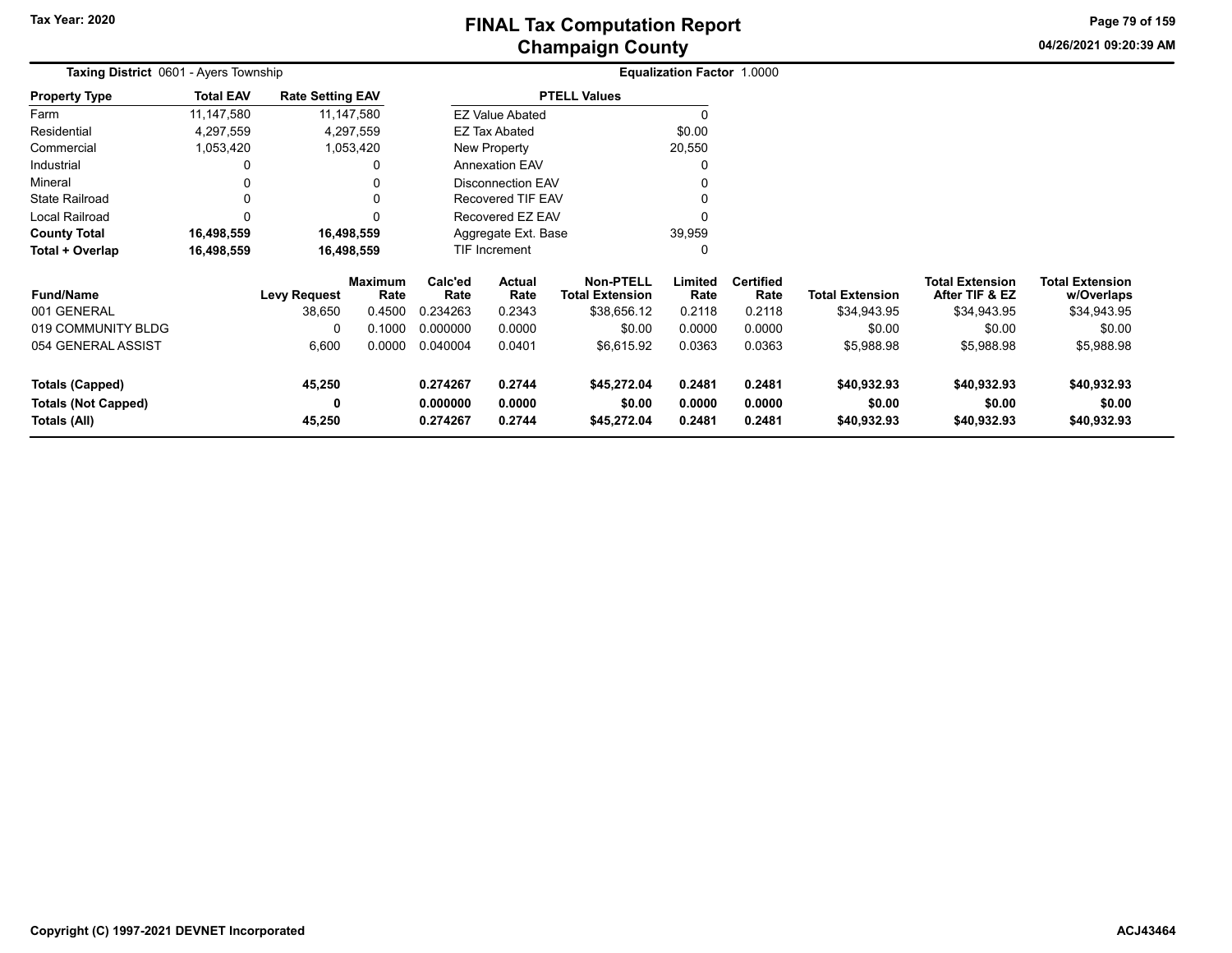# **Champaign County FINAL Tax Computation Report**

**04/26/2021 09:20:39 AMPage 80 of 159**

| Taxing District 0602 - Ayers Road & Bridge |                  |                         |                        |                      |                          |                                            | Equalization Factor 1.0000 |                          |                                 |                                          |                                      |  |  |
|--------------------------------------------|------------------|-------------------------|------------------------|----------------------|--------------------------|--------------------------------------------|----------------------------|--------------------------|---------------------------------|------------------------------------------|--------------------------------------|--|--|
| <b>Property Type</b>                       | <b>Total EAV</b> | <b>Rate Setting EAV</b> |                        |                      |                          | <b>PTELL Values</b>                        |                            |                          | <b>Road and Bridge Transfer</b> |                                          |                                      |  |  |
| Farm                                       | 11,147,580       |                         | 11,147,580             |                      | <b>EZ Value Abated</b>   |                                            | 0                          | <b>Municipality</b>      |                                 | <b>Fund</b>                              | <b>Amount Extended</b>               |  |  |
| Residential                                | 4,297,559        |                         | 4,297,559              |                      | <b>EZ Tax Abated</b>     |                                            | \$0.00                     |                          |                                 |                                          |                                      |  |  |
| Commercial                                 | 1,053,420        |                         | 1,053,420              |                      | <b>New Property</b>      |                                            | 20,550                     |                          | 0502 - Bondville Village        | 007                                      | \$0.00                               |  |  |
| Industrial                                 | 0                |                         | 0                      |                      | <b>Annexation EAV</b>    |                                            | 0                          | <b>Total</b>             |                                 |                                          | \$0.00                               |  |  |
| Mineral                                    |                  |                         | <sup>0</sup>           |                      | <b>Disconnection EAV</b> |                                            |                            |                          |                                 |                                          |                                      |  |  |
| <b>State Railroad</b>                      | 0                |                         | 0                      |                      | Recovered TIF EAV        |                                            | 0                          |                          |                                 |                                          |                                      |  |  |
| <b>Local Railroad</b>                      | 0                |                         | $\mathbf{0}$           |                      | Recovered EZ EAV         |                                            |                            |                          |                                 |                                          |                                      |  |  |
| <b>County Total</b>                        | 16,498,559       |                         | 16,498,559             |                      | Aggregate Ext. Base      |                                            | 77,018                     |                          |                                 |                                          |                                      |  |  |
| Total + Overlap                            | 16,498,559       |                         | 16,498,559             |                      | TIF Increment            |                                            | 0                          |                          |                                 |                                          |                                      |  |  |
| <b>Fund/Name</b>                           |                  | <b>Levy Request</b>     | <b>Maximum</b><br>Rate | Calc'ed<br>Rate      | Actual<br>Rate           | <b>Non-PTELL</b><br><b>Total Extension</b> | Limited<br>Rate            | <b>Certified</b><br>Rate | <b>Total Extension</b>          | <b>Total Extension</b><br>After TIF & EZ | <b>Total Extension</b><br>w/Overlaps |  |  |
| 007 ROAD & BRIDGE                          |                  | 60,501                  | 0.6600                 | 0.366705             | 0.3668                   | \$60,516.71                                | 0.3297                     | 0.3297                   | \$54,395.75                     | \$54,395.75                              | \$54,395.75                          |  |  |
| 008 JOINT BRIDGE                           |                  | 1,575                   | 0.2500                 | 0.009546             | 0.0096                   | \$1,583.86                                 | 0.0087                     | 0.0087                   | \$1,435.37                      | \$1,435.37                               | \$1,435.37                           |  |  |
| 009 PERMANENT ROAD                         |                  | 22,000                  | 0.2500                 | 0.133345             | 0.1334                   | \$22,009.08                                | 0.1200                     | 0.1200                   | \$19,798.27                     | \$19,798.27                              | \$19,798.27                          |  |  |
| 010 BLDG & EQUIPT                          |                  | 3,628                   | 0.1000                 | 0.021990             | 0.0220                   | \$3,629.68                                 | 0.0198                     | 0.0198                   | \$3,266.71                      | \$3,266.71                               | \$3,266.71                           |  |  |
| <b>Totals (Capped)</b>                     |                  | 87,704                  |                        | 0.531586             | 0.5318                   | \$87,739.33                                | 0.4782                     | 0.4782                   | \$78,896.10                     | \$78,896.10                              | \$78,896.10                          |  |  |
| <b>Totals (Not Capped)</b><br>Totals (All) |                  | 0<br>87,704             |                        | 0.000000<br>0.531586 | 0.0000<br>0.5318         | \$0.00<br>\$87,739.33                      | 0.0000<br>0.4782           | 0.0000<br>0.4782         | \$0.00<br>\$78,896.10           | \$0.00<br>\$78,896.10                    | \$0.00<br>\$78,896.10                |  |  |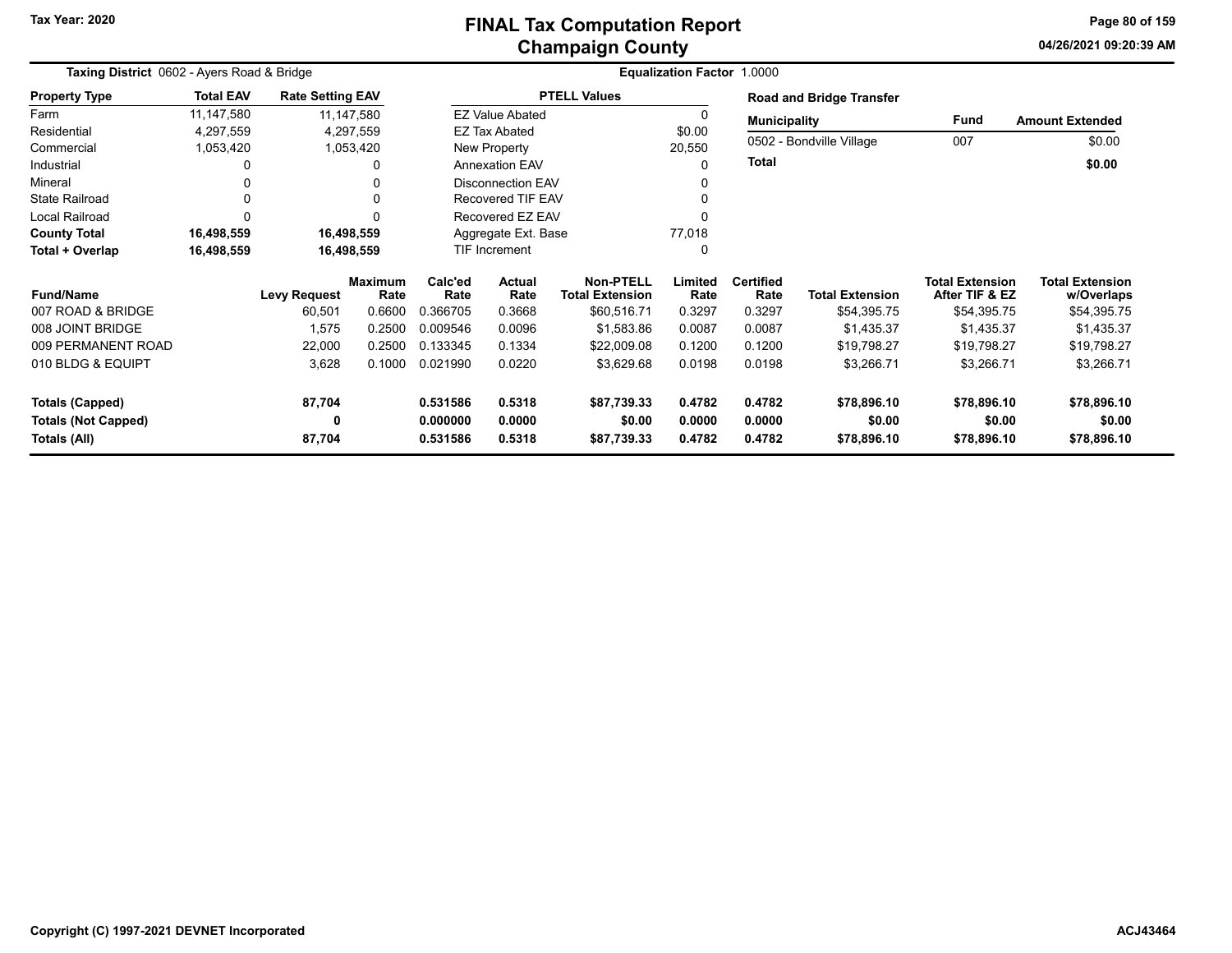**04/26/2021 09:20:39 AM Page 81 of 159**

| Taxing District 0607 - Brown Township      |                  |                         |                 |                                    |                          |                                            | <b>Equalization Factor 1.0000</b> |                          |                        |                                          |                                      |
|--------------------------------------------|------------------|-------------------------|-----------------|------------------------------------|--------------------------|--------------------------------------------|-----------------------------------|--------------------------|------------------------|------------------------------------------|--------------------------------------|
| <b>Property Type</b>                       | <b>Total EAV</b> | <b>Rate Setting EAV</b> |                 |                                    |                          | <b>PTELL Values</b>                        |                                   |                          |                        |                                          |                                      |
| Farm                                       | 13,009,180       | 12,993,394              |                 |                                    | <b>EZ Value Abated</b>   |                                            |                                   |                          |                        |                                          |                                      |
| Residential                                | 27,615,073       | 15,794,456              |                 |                                    | <b>EZ Tax Abated</b>     |                                            | \$0.00                            |                          |                        |                                          |                                      |
| Commercial                                 | 2,426,640        |                         | 1,446,898       |                                    | New Property             |                                            | 7,750                             |                          |                        |                                          |                                      |
| Industrial                                 | 472,700          |                         | 0               | <b>Annexation EAV</b>              |                          |                                            |                                   |                          |                        |                                          |                                      |
| Mineral                                    | 0                |                         | U               |                                    | <b>Disconnection EAV</b> |                                            |                                   |                          |                        |                                          |                                      |
| <b>State Railroad</b>                      | 529,208          |                         | 529,208         |                                    | Recovered TIF EAV        |                                            |                                   |                          |                        |                                          |                                      |
| Local Railroad                             | 3,710            |                         | 3,710           |                                    | Recovered EZ EAV         |                                            |                                   |                          |                        |                                          |                                      |
| <b>County Total</b>                        | 44,056,511       | 30,767,666              |                 | Aggregate Ext. Base<br>85,183      |                          |                                            |                                   |                          |                        |                                          |                                      |
| Total + Overlap                            | 44,056,511       | 30,767,666              |                 | <b>TIF Increment</b><br>13,288,845 |                          |                                            |                                   |                          |                        |                                          |                                      |
| <b>Fund/Name</b>                           |                  | <b>Levy Request</b>     | Maximum<br>Rate | Calc'ed<br>Rate                    | <b>Actual</b><br>Rate    | <b>Non-PTELL</b><br><b>Total Extension</b> | Limited<br>Rate                   | <b>Certified</b><br>Rate | <b>Total Extension</b> | <b>Total Extension</b><br>After TIF & EZ | <b>Total Extension</b><br>w/Overlaps |
| 001 GENERAL                                |                  | 76,900                  | 0.3100          | 0.249938                           | 0.2500                   | \$76,919.17                                | 0.2500                            | 0.2500                   | \$110,141.28           | \$76,919.17                              | \$76,919.17                          |
| 027 AUDIT                                  |                  | 1,035                   | 0.0050          | 0.003364                           | 0.0034                   | \$1,046.10                                 | 0.0034                            | 0.0034                   | \$1,497.92             | \$1,046.10                               | \$1,046.10                           |
| 047 SOCIAL SECURITY                        |                  | 4,675                   | 0.0000          | 0.015195                           | 0.0152                   | \$4,676.69                                 | 0.0152                            | 0.0152                   | \$6,696.59             | \$4,676.69                               | \$4,676.69                           |
| 054 GENERAL ASSIST                         |                  | 3,405                   | 0.0000          | 0.011067                           | 0.0111                   | \$3,415.21                                 | 0.0111                            | 0.0111                   | \$4,890.27             | \$3,415.21                               | \$3,415.21                           |
| <b>Totals (Capped)</b>                     |                  | 86,015                  |                 | 0.279564                           | 0.2797                   | \$86,057.17                                | 0.2797                            | 0.2797                   | \$123,226.06           | \$86,057.17                              | \$86,057.17                          |
| <b>Totals (Not Capped)</b><br>Totals (All) |                  | 0<br>86,015             |                 | 0.000000<br>0.279564               | 0.0000<br>0.2797         | \$0.00<br>\$86,057.17                      | 0.0000<br>0.2797                  | 0.0000<br>0.2797         | \$0.00<br>\$123,226.06 | \$0.00<br>\$86,057.17                    | \$0.00<br>\$86,057.17                |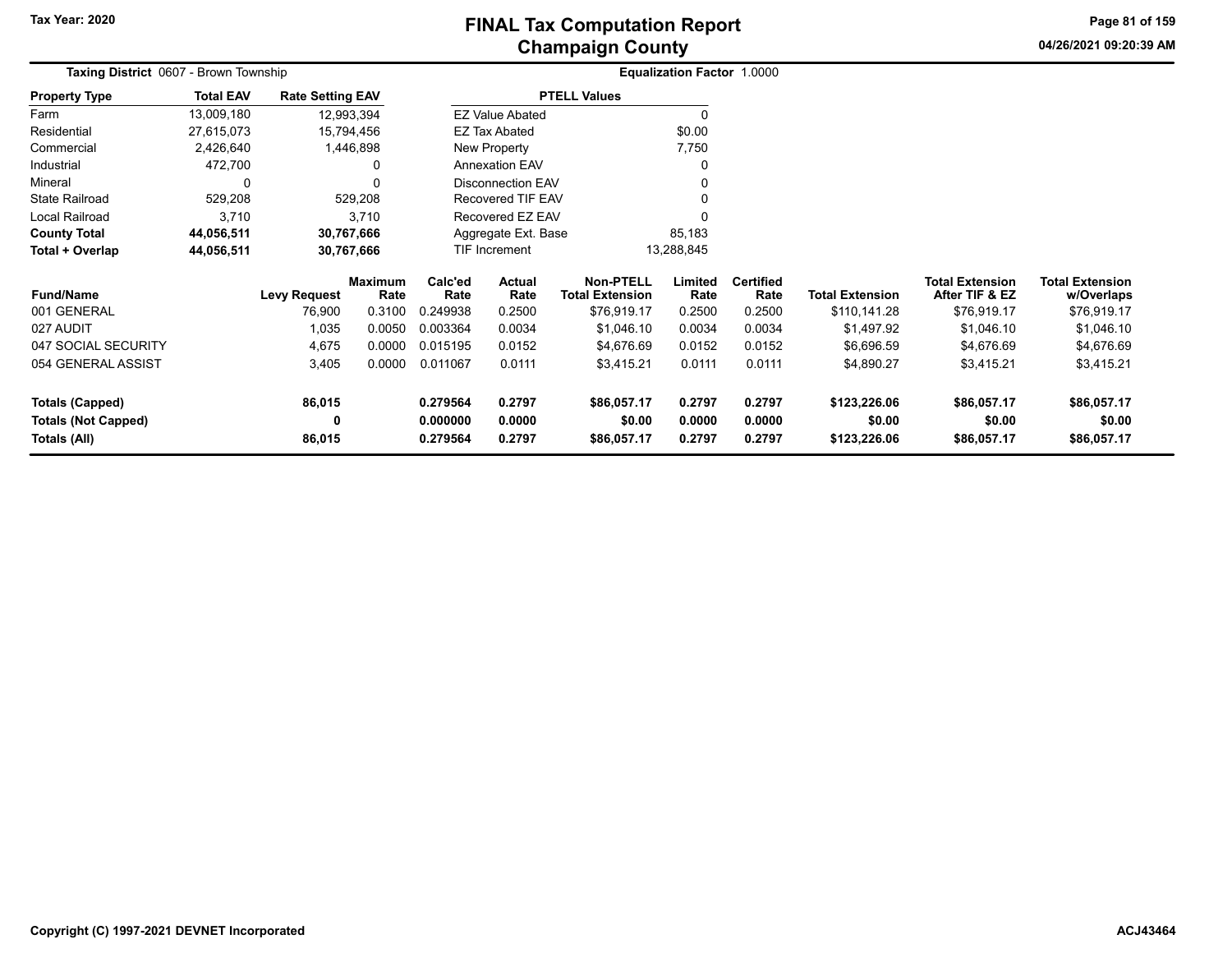**04/26/2021 09:20:39 AMPage 82 of 159**

|                            | Taxing District 0608 - Brown Road & Bridge<br><b>Total EAV</b><br><b>Rate Setting EAV</b> |                     |                        |                                |                             |                                            | <b>Equalization Factor 1.0000</b> |                          |                                 |                                          |                                      |
|----------------------------|-------------------------------------------------------------------------------------------|---------------------|------------------------|--------------------------------|-----------------------------|--------------------------------------------|-----------------------------------|--------------------------|---------------------------------|------------------------------------------|--------------------------------------|
| <b>Property Type</b>       |                                                                                           |                     |                        |                                |                             | <b>PTELL Values</b>                        |                                   |                          | <b>Road and Bridge Transfer</b> |                                          |                                      |
| Farm                       | 13,009,180                                                                                | 12,993,394          |                        |                                | <b>EZ Value Abated</b>      |                                            | $\Omega$                          | <b>Municipality</b>      |                                 | <b>Fund</b>                              | <b>Amount Extended</b>               |
| Residential                | 27,615,073                                                                                | 15,794,456          |                        |                                | <b>EZ Tax Abated</b>        |                                            | \$0.00                            |                          |                                 |                                          |                                      |
| Commercial                 | 2,426,640                                                                                 |                     | 1,446,898              | New Property                   |                             |                                            | 7,750                             | 0509 - Fisher Village    |                                 | 007                                      | \$10,336.99                          |
| Industrial                 | 472,700                                                                                   |                     | 0                      |                                | <b>Annexation EAV</b>       |                                            | $\Omega$                          | <b>Total</b>             |                                 |                                          | \$10,336.99                          |
| Mineral                    |                                                                                           |                     | $\Omega$               |                                | <b>Disconnection EAV</b>    |                                            | $\Omega$                          |                          |                                 |                                          |                                      |
| <b>State Railroad</b>      | 529,208                                                                                   |                     | 529,208                |                                | <b>Recovered TIF EAV</b>    |                                            | 0                                 |                          |                                 |                                          |                                      |
| Local Railroad             | 3,710                                                                                     |                     | 3.710                  |                                | Recovered EZ EAV            |                                            |                                   |                          |                                 |                                          |                                      |
| <b>County Total</b>        | 44,056,511                                                                                | 30,767,666          |                        | 138,360<br>Aggregate Ext. Base |                             |                                            |                                   |                          |                                 |                                          |                                      |
| Total + Overlap            | 44,056,511                                                                                | 30,767,666          |                        |                                | TIF Increment<br>13,288,845 |                                            |                                   |                          |                                 |                                          |                                      |
| <b>Fund/Name</b>           |                                                                                           | <b>Levy Request</b> | <b>Maximum</b><br>Rate | Calc'ed<br>Rate                | <b>Actual</b><br>Rate       | <b>Non-PTELL</b><br><b>Total Extension</b> | Limited<br>Rate                   | <b>Certified</b><br>Rate | <b>Total Extension</b>          | <b>Total Extension</b><br>After TIF & EZ | <b>Total Extension</b><br>w/Overlaps |
| 007 ROAD & BRIDGE          |                                                                                           | 56,600              | 0.6600                 | 0.183959                       | 0.1840                      | \$56,612.51                                | 0.1574                            | 0.1574                   | \$69,344.95                     | \$48,428.31                              | \$48,428.31                          |
| 008 JOINT BRIDGE           |                                                                                           | 9,900               | 0.2500                 | 0.032177                       | 0.0322                      | \$9,907.19                                 | 0.0276                            | 0.0276                   | \$12,159.60                     | \$8,491.88                               | \$8,491.88                           |
| 009 PERMANENT ROAD         |                                                                                           | $\Omega$            | 0.2500                 | 0.250000                       | 0.2500                      | \$76,919.17                                | 0.2143                            | 0.2143                   | \$94,413.10                     | \$65,935.11                              | \$65,935.11                          |
| 010 BLDG & EQUIPT          |                                                                                           | 13,900              | 0.1000                 | 0.045177                       | 0.0452                      | \$13,906.99                                | 0.0388                            | 0.0388                   | \$17,093.93                     | \$11,937.85                              | \$11,937.85                          |
| 035 LIABILITY INS          |                                                                                           | 7,900               | 0.0000                 | 0.025676                       | 0.0257                      | \$7,907.29                                 | 0.0221                            | 0.0221                   | \$9,736.49                      | \$6,799.65                               | \$6,799.65                           |
| <b>Totals (Capped)</b>     |                                                                                           | 88,300              |                        | 0.536989                       | 0.5371                      | \$165,253.15                               | 0.4602                            | 0.4602                   | \$202,748.07                    | \$141,592.80                             | \$141,592.80                         |
| <b>Totals (Not Capped)</b> |                                                                                           | 0                   |                        | 0.000000                       | 0.0000                      | \$0.00                                     | 0.0000                            | 0.0000                   | \$0.00                          | \$0.00                                   | \$0.00                               |
| Totals (All)               |                                                                                           | 88,300              |                        | 0.536989                       | 0.5371                      | \$165,253.15                               | 0.4602                            | 0.4602                   | \$202,748.07                    | \$141,592.80                             | \$141,592.80                         |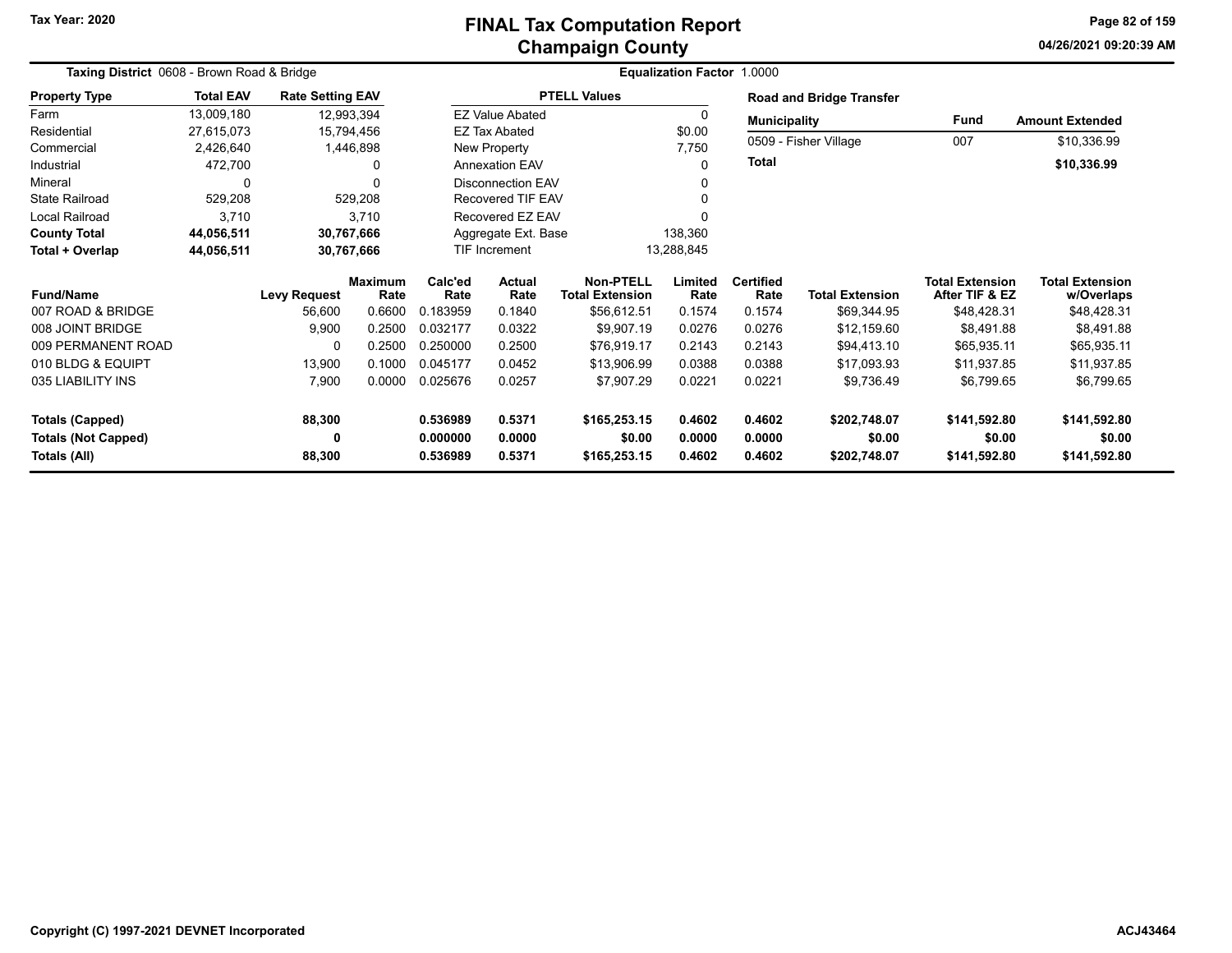# **Champaign County FINAL Tax Computation Report**

**04/26/2021 09:20:39 AMPage 83 of 159**

|                                                               | Taxing District 0613 - Champaign Township |                                |                                  |                                  |                                   |                                                            | Equalization Factor 1.0000 |                                    |                                        |                                                          |                                                      |  |
|---------------------------------------------------------------|-------------------------------------------|--------------------------------|----------------------------------|----------------------------------|-----------------------------------|------------------------------------------------------------|----------------------------|------------------------------------|----------------------------------------|----------------------------------------------------------|------------------------------------------------------|--|
| <b>Property Type</b>                                          | <b>Total EAV</b>                          | <b>Rate Setting EAV</b>        |                                  |                                  |                                   | <b>PTELL Values</b>                                        |                            |                                    |                                        |                                                          |                                                      |  |
| Farm                                                          | 7,350,820                                 |                                | 7,350,820                        |                                  | <b>EZ Value Abated</b>            |                                                            |                            |                                    |                                        |                                                          |                                                      |  |
| Residential                                                   | 359, 115, 285                             | 358,762,815                    |                                  |                                  | <b>EZ Tax Abated</b>              |                                                            | \$0.00                     |                                    |                                        |                                                          |                                                      |  |
| Commercial                                                    | 63,811,716                                |                                | 57,997,690                       |                                  | New Property                      |                                                            | 3,227,940                  |                                    |                                        |                                                          |                                                      |  |
| Industrial                                                    | 11,892,096                                |                                | 11,892,096                       |                                  | <b>Annexation EAV</b>             |                                                            | 0                          |                                    |                                        |                                                          |                                                      |  |
| Mineral                                                       | 0                                         |                                | 0                                |                                  | <b>Disconnection EAV</b>          |                                                            | 0                          |                                    |                                        |                                                          |                                                      |  |
| State Railroad                                                | 756,553                                   |                                | 756,553                          |                                  | Recovered TIF EAV                 |                                                            |                            |                                    |                                        |                                                          |                                                      |  |
| Local Railroad                                                | 0                                         |                                |                                  |                                  | Recovered EZ EAV                  |                                                            | $\Omega$                   |                                    |                                        |                                                          |                                                      |  |
| <b>County Total</b>                                           | 442,926,470                               | 436,759,974                    |                                  |                                  | Aggregate Ext. Base               |                                                            | 197,265                    |                                    |                                        |                                                          |                                                      |  |
| Total + Overlap                                               | 442,926,470                               | 436,759,974                    |                                  |                                  | <b>TIF Increment</b><br>6,166,496 |                                                            |                            |                                    |                                        |                                                          |                                                      |  |
| <b>Fund/Name</b><br>001 GENERAL                               |                                           | <b>Levy Request</b><br>196,000 | <b>Maximum</b><br>Rate<br>0.2500 | Calc'ed<br>Rate<br>0.044876      | Actual<br>Rate<br>0.0449          | <b>Non-PTELL</b><br><b>Total Extension</b><br>\$196,105.23 | Limited<br>Rate<br>0.0449  | <b>Certified</b><br>Rate<br>0.0449 | <b>Total Extension</b><br>\$198,873.99 | <b>Total Extension</b><br>After TIF & EZ<br>\$196,105.23 | <b>Total Extension</b><br>w/Overlaps<br>\$196,105.23 |  |
| 054 GENERAL ASSIST                                            |                                           | 400                            | 0.0000                           | 0.000092                         | 0.0001                            | \$436.76                                                   | 0.0001                     | 0.0001                             | \$442.93                               | \$436.76                                                 | \$436.76                                             |  |
| Totals (Capped)<br><b>Totals (Not Capped)</b><br>Totals (All) |                                           | 196,400<br>0<br>196,400        |                                  | 0.044968<br>0.000000<br>0.044968 | 0.0450<br>0.0000<br>0.0450        | \$196,541.99<br>\$0.00<br>\$196,541.99                     | 0.0450<br>0.0000<br>0.0450 | 0.0450<br>0.0000<br>0.0450         | \$199,316.92<br>\$0.00<br>\$199,316.92 | \$196,541.99<br>\$0.00<br>\$196,541.99                   | \$196,541.99<br>\$0.00<br>\$196,541.99               |  |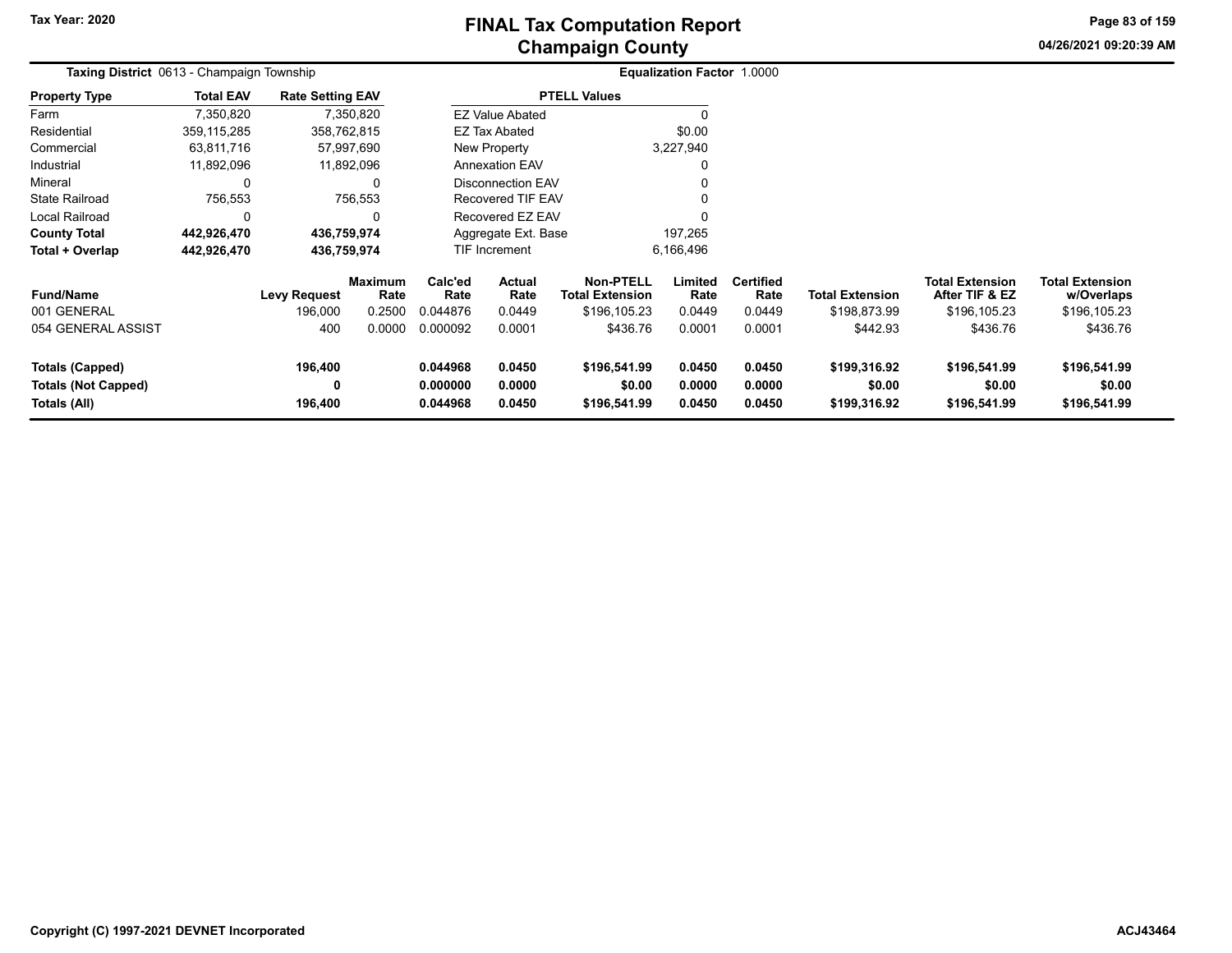# **Champaign County FINAL Tax Computation Report**

**04/26/2021 09:20:39 AMPage 84 of 159**

| Taxing District 0614 - Champaign Road & Bridge |                  |                         |                        |                                                |                                                 |                     | <b>Equalization Factor 1.0000</b> |                          |                                 |                                          |                                      |
|------------------------------------------------|------------------|-------------------------|------------------------|------------------------------------------------|-------------------------------------------------|---------------------|-----------------------------------|--------------------------|---------------------------------|------------------------------------------|--------------------------------------|
| <b>Property Type</b>                           | <b>Total EAV</b> | <b>Rate Setting EAV</b> |                        |                                                |                                                 | <b>PTELL Values</b> |                                   |                          | <b>Road and Bridge Transfer</b> |                                          |                                      |
| Farm                                           | 7,350,820        |                         | 7,350,820              |                                                | <b>EZ Value Abated</b>                          |                     | $\Omega$                          | <b>Municipality</b>      |                                 | Fund                                     | <b>Amount Extended</b>               |
| Residential                                    | 359,115,285      |                         | 358,762,815            |                                                | <b>EZ Tax Abated</b>                            |                     | \$0.00                            |                          |                                 |                                          |                                      |
| Commercial                                     | 63,811,716       |                         | 57,997,690             |                                                | New Property<br>3,227,940                       |                     |                                   | 0504 - Champaign City    | 007                             | \$19,207.32                              |                                      |
| Industrial                                     | 11,892,096       |                         | 11,892,096             |                                                | <b>Annexation EAV</b><br>0                      |                     |                                   | 0525 - Savoy Village     | 007                             | \$32,513.02                              |                                      |
| Mineral                                        | 0                |                         | 0                      | <b>Disconnection EAV</b><br>0                  |                                                 | Total               |                                   |                          | \$51,720.34                     |                                          |                                      |
| <b>State Railroad</b>                          | 756,553          |                         | 756,553                |                                                | <b>Recovered TIF EAV</b><br>0                   |                     |                                   |                          |                                 |                                          |                                      |
| Local Railroad                                 | 0                |                         | 0                      |                                                | Recovered EZ EAV                                |                     |                                   |                          |                                 |                                          |                                      |
| <b>County Total</b>                            | 442,926,470      | 436,759,974             |                        |                                                | Aggregate Ext. Base                             |                     |                                   |                          |                                 |                                          |                                      |
| Total + Overlap                                | 442,926,470      | 436,759,974             |                        | 1,081,570<br>6,166,496<br><b>TIF Increment</b> |                                                 |                     |                                   |                          |                                 |                                          |                                      |
| <b>Fund/Name</b>                               |                  | <b>Levy Request</b>     | <b>Maximum</b><br>Rate | Calc'ed<br>Rate                                | <b>Actual</b><br><b>Total Extension</b><br>Rate |                     | Limited<br>Rate                   | <b>Certified</b><br>Rate | <b>Total Extension</b>          | <b>Total Extension</b><br>After TIF & EZ | <b>Total Extension</b><br>w/Overlaps |
| 007 ROAD & BRIDGE                              |                  | 167,000                 | 0.6600                 | 0.038236                                       | 0.0383                                          | \$167,279.07        | 0.0383                            | 0.0383                   | \$169,640.84                    | \$167,279.07                             | \$167,279.07                         |
| 009 PERMANENT ROAD                             |                  | 780,000                 | 0.2500                 | 0.178588                                       | 0.1786                                          | \$780,053.31        | 0.1786                            | 0.1786                   | \$791,066.68                    | \$780,053.31                             | \$780,053.31                         |
| 010 BLDG & EQUIPT                              |                  | 133,000                 | 0.1000                 | 0.030452                                       | 0.0305                                          | \$133,211.79        | 0.0305                            | 0.0305                   | \$135,092.57                    | \$133,211.79                             | \$133,211.79                         |
| <b>Totals (Capped)</b>                         |                  | 1,080,000               |                        | 0.247276                                       | 0.2474                                          | \$1,080,544.17      | 0.2474                            | 0.2474                   | \$1,095,800.09                  | \$1,080,544.17                           | \$1,080,544.17                       |
| <b>Totals (Not Capped)</b>                     |                  | 0                       |                        | 0.000000                                       | 0.0000                                          | \$0.00              | 0.0000                            | 0.0000                   | \$0.00                          | \$0.00                                   | \$0.00                               |
| Totals (All)                                   |                  | 1,080,000               |                        | 0.247276                                       | 0.2474                                          | \$1,080,544.17      | 0.2474                            | 0.2474                   | \$1,095,800.09                  | \$1,080,544.17                           | \$1,080,544.17                       |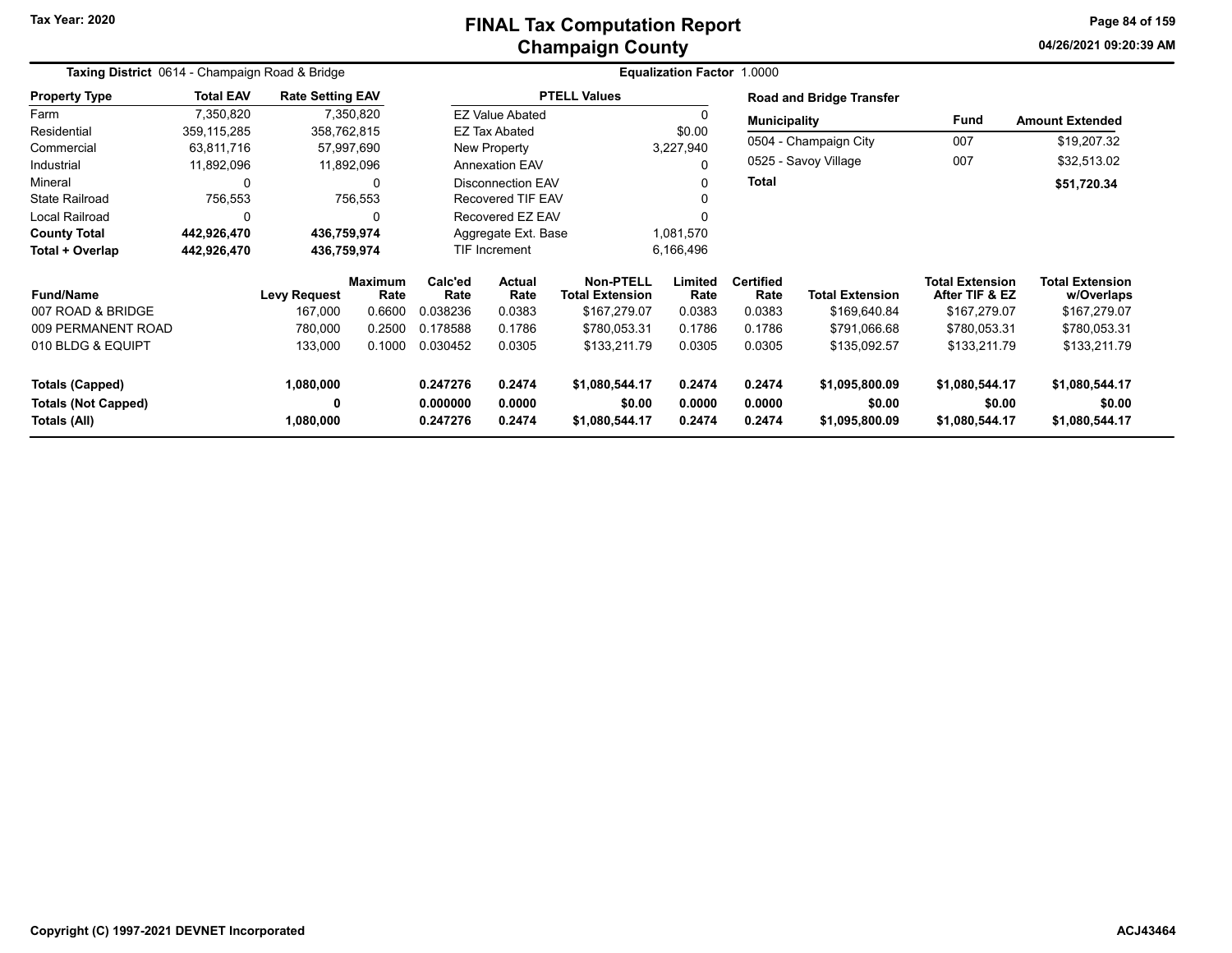# **Champaign County FINAL Tax Computation Report**

**04/26/2021 09:20:39 AM Page 85 of 159**

|                            | <b>Taxing District</b> 0619 - City of Champaign Township |                         |                        |                                          |                          |                                            | Equalization Factor 1.0000 |                          |                        |                                          |                                      |
|----------------------------|----------------------------------------------------------|-------------------------|------------------------|------------------------------------------|--------------------------|--------------------------------------------|----------------------------|--------------------------|------------------------|------------------------------------------|--------------------------------------|
| <b>Property Type</b>       | <b>Total EAV</b>                                         | <b>Rate Setting EAV</b> |                        |                                          |                          | <b>PTELL Values</b>                        |                            |                          |                        |                                          |                                      |
| Farm                       | 1,055,900                                                | 1,055,900               |                        |                                          | <b>EZ Value Abated</b>   |                                            | 6,299,620                  |                          |                        |                                          |                                      |
| Residential                | 893,945,973                                              | 892,035,713             |                        |                                          | <b>EZ Tax Abated</b>     |                                            | \$2,708.84                 |                          |                        |                                          |                                      |
| Commercial                 | 988,497,293                                              | 942,514,953             |                        |                                          | New Property             |                                            | 59,324,260                 |                          |                        |                                          |                                      |
| Industrial                 | 26,890,330                                               | 14,601,770              |                        | <b>Annexation EAV</b>                    |                          |                                            | 0                          |                          |                        |                                          |                                      |
| Mineral                    | 0                                                        |                         | 0                      |                                          | <b>Disconnection EAV</b> |                                            | 0                          |                          |                        |                                          |                                      |
| <b>State Railroad</b>      | 909,257                                                  |                         | 909,257                |                                          | Recovered TIF EAV        |                                            | 0                          |                          |                        |                                          |                                      |
| <b>Local Railroad</b>      | 29,730                                                   |                         | 29,510                 |                                          | Recovered EZ EAV         |                                            | 36,660                     |                          |                        |                                          |                                      |
| <b>County Total</b>        | 1,911,328,483                                            | 1,851,147,103           |                        |                                          | Aggregate Ext. Base      |                                            | 724,290                    |                          |                        |                                          |                                      |
| Total + Overlap            | 1,911,328,483                                            | 1,851,147,103           |                        |                                          | <b>TIF Increment</b>     |                                            | 53,881,760                 |                          |                        |                                          |                                      |
| <b>Fund/Name</b>           |                                                          | <b>Levy Request</b>     | <b>Maximum</b><br>Rate | Calc'ed<br><b>Actual</b><br>Rate<br>Rate |                          | <b>Non-PTELL</b><br><b>Total Extension</b> | Limited<br>Rate            | <b>Certified</b><br>Rate | <b>Total Extension</b> | <b>Total Extension</b><br>After TIF & EZ | <b>Total Extension</b><br>w/Overlaps |
| 001 GENERAL                |                                                          | 536,708                 | 0.2500                 | 0.028993                                 | 0.0290                   | \$536,832.66                               | 0.0290                     | 0.0290                   | \$554,285.26           | \$536,832.66                             | \$536,832.66                         |
| 003 BOND                   |                                                          | 26,033                  | 0.0000                 | 0.001406                                 | 0.0015                   | \$27,767.21                                | 0.0016                     | 0.0016                   | \$30,581.26            | \$29,618.35                              | \$29,618.35                          |
| 005 IMRF                   |                                                          | 37,359                  | 0.0000                 | 0.002018                                 | 0.0021                   | \$38,874.09                                | 0.0021                     | 0.0021                   | \$40,137.90            | \$38,874.09                              | \$38,874.09                          |
| 047 SOCIAL SECURITY        |                                                          | 24,911                  | 0.0000                 | 0.001346                                 | 0.0014                   | \$25,916.06                                | 0.0014                     | 0.0014                   | \$26,758.60            | \$25,916.06                              | \$25,916.06                          |
| 054 GENERAL ASSIST         |                                                          | 163,733                 | 0.0000                 | 0.008845<br>0.0089                       |                          | \$164,752.09                               | 0.0089                     | 0.0089                   | \$170,108.23           | \$164,752.09                             | \$164,752.09                         |
| Totals (Capped)            |                                                          | 762,711                 |                        | 0.041202                                 | 0.0414                   | \$766,374.90                               | 0.0414                     | 0.0414                   | \$791,289.99           | \$766,374.90                             | \$766,374.90                         |
| <b>Totals (Not Capped)</b> |                                                          | 26,033                  |                        | 0.001406                                 | 0.0015                   | \$27,767.21                                | 0.0016                     | 0.0016                   | \$30,581.26            | \$29,618.35                              | \$29,618.35                          |
| Totals (All)               | 788,744<br>0.042608                                      |                         | 0.0429                 | \$794,142.11                             | 0.0430                   | 0.0430                                     | \$821,871.25               | \$795,993.25             | \$795,993.25           |                                          |                                      |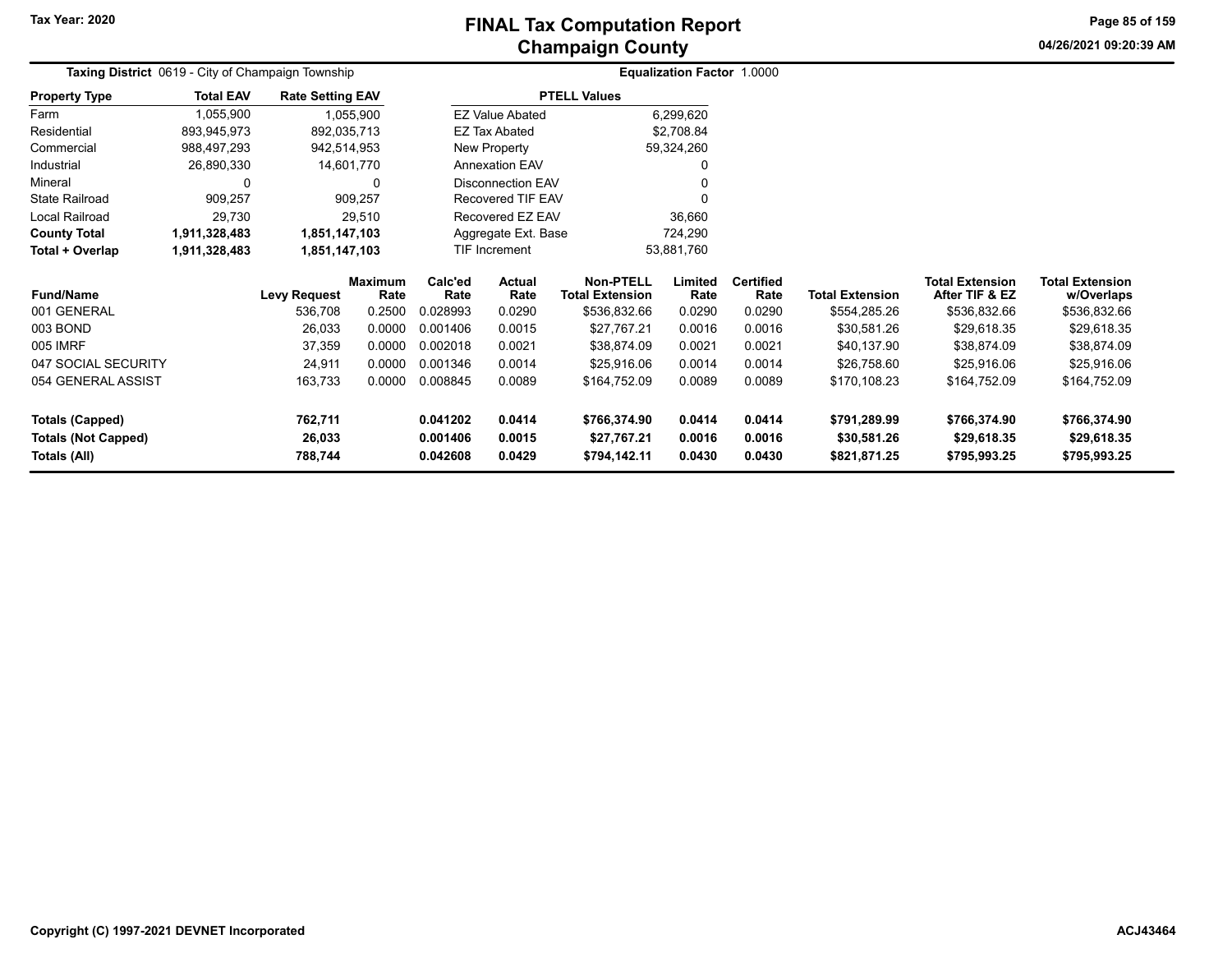# **Champaign County FINAL Tax Computation Report**

**04/26/2021 09:20:39 AMPage 86 of 159**

|                                                                      | Taxing District 0624 - Colfax Township |                               |                                  |                                  |                            |                                                           | <b>Equalization Factor 1.0000</b> |                                    |                                       |                                                         |                                                     |  |
|----------------------------------------------------------------------|----------------------------------------|-------------------------------|----------------------------------|----------------------------------|----------------------------|-----------------------------------------------------------|-----------------------------------|------------------------------------|---------------------------------------|---------------------------------------------------------|-----------------------------------------------------|--|
| <b>Property Type</b>                                                 | <b>Total EAV</b>                       | <b>Rate Setting EAV</b>       |                                  |                                  |                            | <b>PTELL Values</b>                                       |                                   |                                    |                                       |                                                         |                                                     |  |
| Farm                                                                 | 19,963,240                             |                               | 19,963,240                       |                                  | <b>EZ Value Abated</b>     |                                                           |                                   |                                    |                                       |                                                         |                                                     |  |
| Residential                                                          | 2,159,340                              |                               | 2,159,340                        |                                  | <b>EZ Tax Abated</b>       |                                                           | \$0.00                            |                                    |                                       |                                                         |                                                     |  |
| Commercial                                                           | 501,420                                |                               | 501,420                          |                                  | New Property               |                                                           | 312,870                           |                                    |                                       |                                                         |                                                     |  |
| Industrial                                                           | 0                                      |                               | 0                                |                                  | <b>Annexation EAV</b>      |                                                           | 0                                 |                                    |                                       |                                                         |                                                     |  |
| Mineral                                                              | 0                                      |                               | 0                                |                                  | <b>Disconnection EAV</b>   |                                                           | 0                                 |                                    |                                       |                                                         |                                                     |  |
| <b>State Railroad</b>                                                | 0                                      |                               |                                  |                                  | <b>Recovered TIF EAV</b>   |                                                           | 0                                 |                                    |                                       |                                                         |                                                     |  |
| Local Railroad                                                       | 0                                      |                               | 0                                |                                  | Recovered EZ EAV           |                                                           | 0                                 |                                    |                                       |                                                         |                                                     |  |
| <b>County Total</b>                                                  | 22,624,000                             |                               | 22,624,000                       |                                  | Aggregate Ext. Base        |                                                           | 63,290                            |                                    |                                       |                                                         |                                                     |  |
| Total + Overlap                                                      | 22,624,000                             |                               | 22,624,000                       |                                  | TIF Increment              |                                                           | 0                                 |                                    |                                       |                                                         |                                                     |  |
| <b>Fund/Name</b><br>001 GENERAL                                      |                                        | <b>Levy Request</b><br>66,450 | <b>Maximum</b><br>Rate<br>0.4000 | Calc'ed<br>Rate<br>0.293715      | Actual<br>Rate<br>0.2938   | <b>Non-PTELL</b><br><b>Total Extension</b><br>\$66,469.31 | Limited<br>Rate<br>0.2902         | <b>Certified</b><br>Rate<br>0.2902 | <b>Total Extension</b><br>\$65,654.85 | <b>Total Extension</b><br>After TIF & EZ<br>\$65,654.85 | <b>Total Extension</b><br>w/Overlaps<br>\$65,654.85 |  |
| <b>Totals (Capped)</b><br><b>Totals (Not Capped)</b><br>Totals (All) |                                        | 66,450<br>0<br>66,450         |                                  | 0.293715<br>0.000000<br>0.293715 | 0.2938<br>0.0000<br>0.2938 | \$66,469.31<br>\$0.00<br>\$66,469.31                      | 0.2902<br>0.0000<br>0.2902        | 0.2902<br>0.0000<br>0.2902         | \$65,654.85<br>\$0.00<br>\$65,654.85  | \$65,654.85<br>\$0.00<br>\$65,654.85                    | \$65,654.85<br>\$0.00<br>\$65,654.85                |  |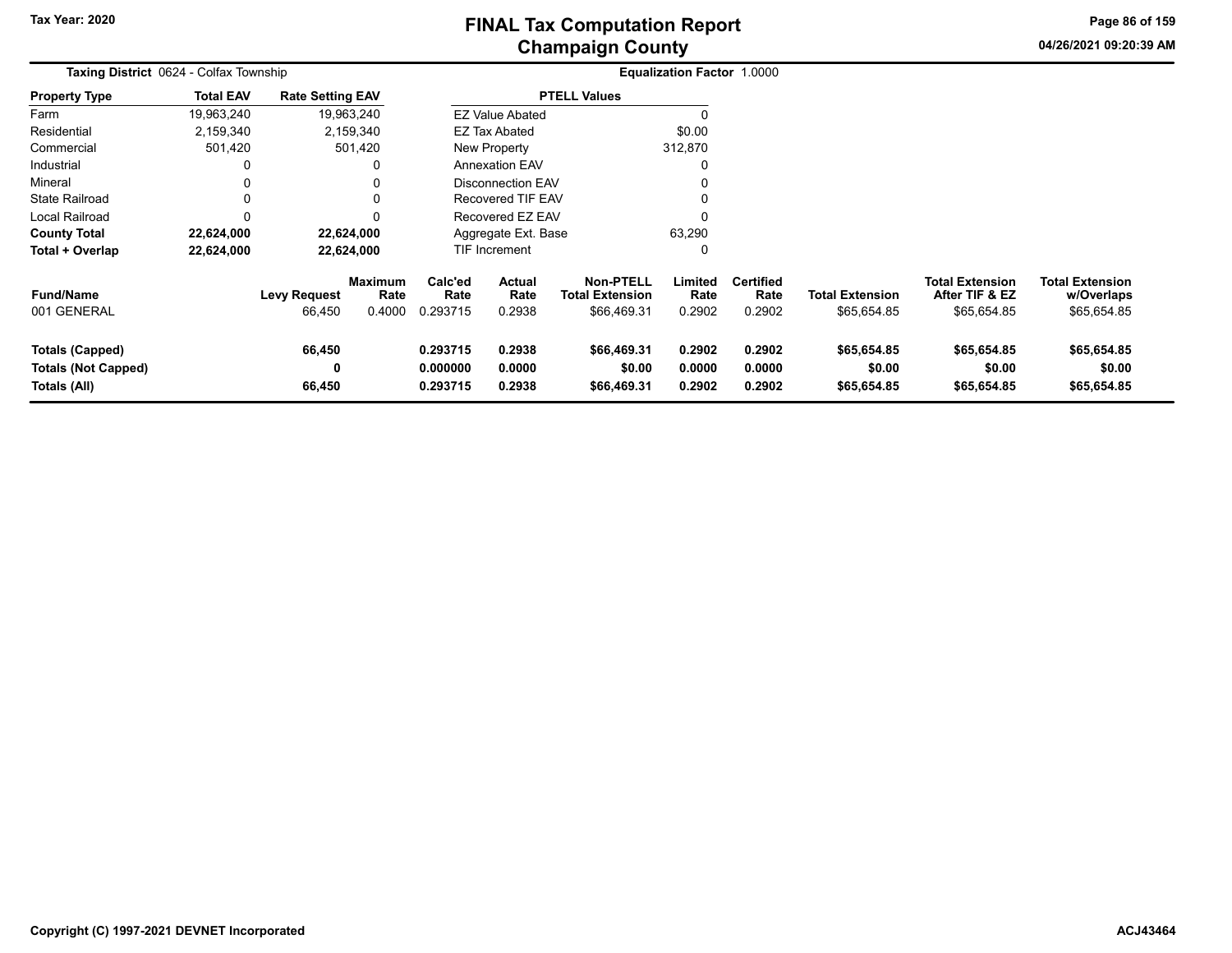# **Champaign County FINAL Tax Computation Report**

**04/26/2021 09:20:39 AMPage 87 of 159**

÷

| Taxing District 0625 - Colfax Road & Bridge |                  |                         |                        |                    |                                          |                     | <b>Equalization Factor 1.0000</b> |                          |                                 |                                          |                                      |
|---------------------------------------------|------------------|-------------------------|------------------------|--------------------|------------------------------------------|---------------------|-----------------------------------|--------------------------|---------------------------------|------------------------------------------|--------------------------------------|
| <b>Property Type</b>                        | <b>Total EAV</b> | <b>Rate Setting EAV</b> |                        |                    |                                          | <b>PTELL Values</b> |                                   |                          | <b>Road and Bridge Transfer</b> |                                          |                                      |
| Farm                                        | 19,963,240       |                         | 19,963,240             |                    | <b>EZ Value Abated</b>                   |                     | 0                                 | <b>Municipality</b>      |                                 | Fund                                     | <b>Amount Extended</b>               |
| Residential                                 | 2,159,340        |                         | 2,159,340              |                    | <b>EZ Tax Abated</b>                     |                     | \$0.00                            |                          |                                 |                                          |                                      |
| Commercial                                  | 501,420          |                         | 501,420                |                    | New Property                             |                     | 312,870                           |                          | 0523 - Sadorus Village          | 007                                      | \$0.00                               |
| Industrial                                  |                  |                         |                        |                    | <b>Annexation EAV</b>                    |                     | $\Omega$                          | <b>Total</b>             |                                 |                                          | \$0.00                               |
| Mineral                                     |                  |                         |                        |                    | <b>Disconnection EAV</b>                 |                     |                                   |                          |                                 |                                          |                                      |
| <b>State Railroad</b>                       |                  |                         |                        |                    | <b>Recovered TIF EAV</b>                 |                     |                                   |                          |                                 |                                          |                                      |
| <b>Local Railroad</b>                       |                  |                         | ŋ                      |                    | Recovered EZ EAV                         |                     | $\Omega$                          |                          |                                 |                                          |                                      |
| <b>County Total</b>                         | 22,624,000       |                         | 22,624,000             |                    | Aggregate Ext. Base                      |                     | 105,568                           |                          |                                 |                                          |                                      |
| Total + Overlap                             | 22,624,000       |                         | 22,624,000             |                    | TIF Increment                            |                     | 0                                 |                          |                                 |                                          |                                      |
| <b>Fund/Name</b>                            |                  | <b>Levy Request</b>     | <b>Maximum</b><br>Rate | Calc'ed<br>Rate    | Actual<br>Rate<br><b>Total Extension</b> |                     | Limited<br>Rate                   | <b>Certified</b><br>Rate | <b>Total Extension</b>          | <b>Total Extension</b><br>After TIF & EZ | <b>Total Extension</b><br>w/Overlaps |
| 007 ROAD & BRIDGE                           |                  | 75,500                  | 0.6600                 | 0.333716           | 0.3338                                   | \$75,518.91         | 0.2647                            | 0.2647                   | \$59,885.73                     | \$59,885.73                              | \$59,885.73                          |
| 008 JOINT BRIDGE                            |                  | 6,000                   | 0.2500                 | 0.026521           | 0.0266                                   | \$6,017.98          | 0.0211                            | 0.0211                   | \$4,773.66                      | \$4,773.66                               | \$4,773.66                           |
| 009 PERMANENT ROAD                          |                  | 0                       | 0.2500                 | 0.250000           | 0.2500                                   | \$56,560.00         | 0.1983                            | 0.1983                   | \$44,863.39                     | \$44,863.39                              | \$44,863.39                          |
| <b>Totals (Capped)</b>                      |                  | 81,500                  |                        | 0.610237<br>0.6104 |                                          | \$138,096.89        | 0.4841                            | 0.4841                   | \$109,522.78                    | \$109,522.78                             | \$109,522.78                         |
| <b>Totals (Not Capped)</b>                  |                  | 0                       |                        | 0.000000<br>0.0000 |                                          | \$0.00              | 0.0000                            | 0.0000                   | \$0.00                          | \$0.00                                   | \$0.00                               |
| Totals (All)                                |                  | 81,500                  |                        | 0.6104<br>0.610237 |                                          | \$138,096.89        | 0.4841                            | 0.4841                   | \$109,522.78                    | \$109,522.78                             | \$109,522.78                         |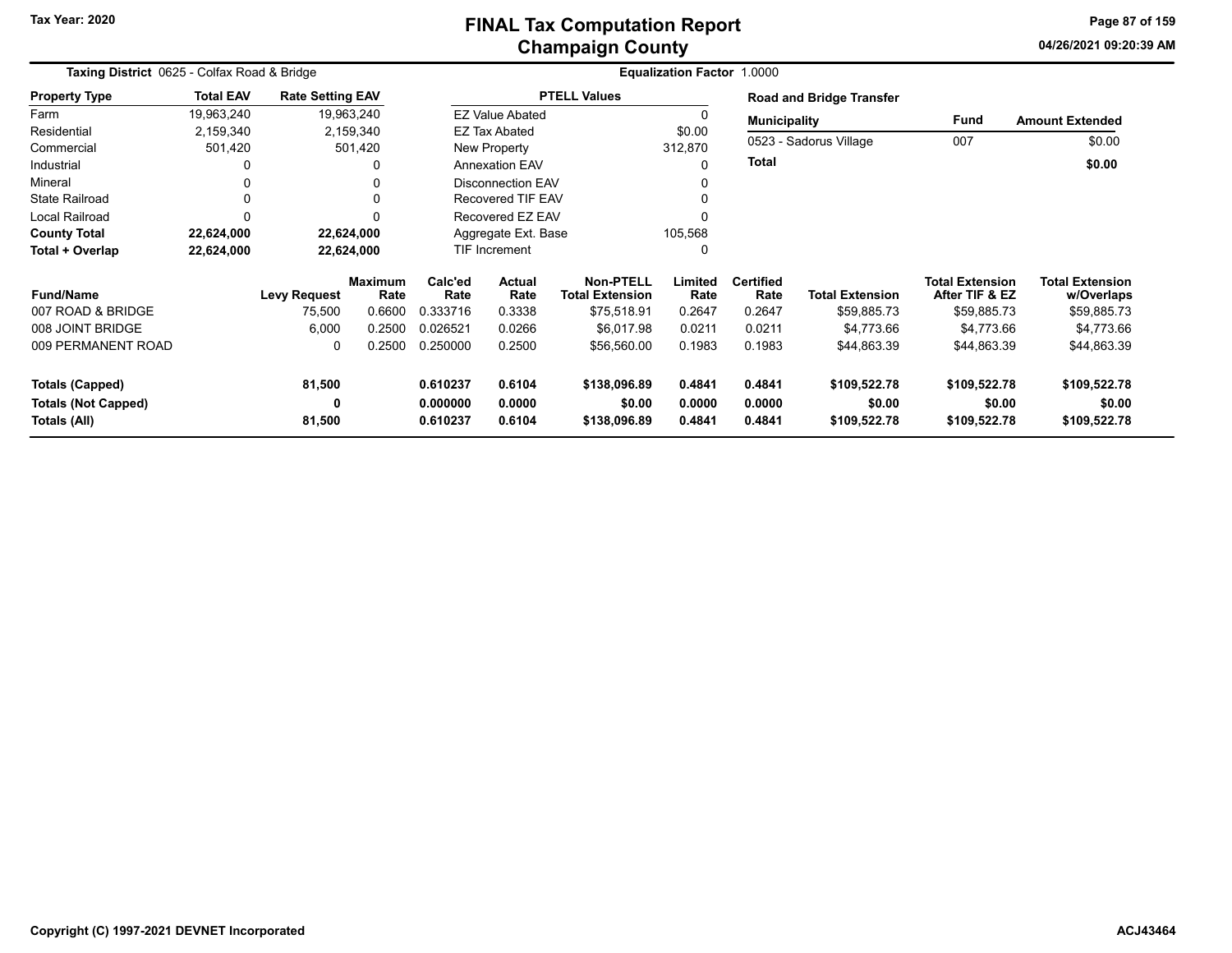**04/26/2021 09:20:39 AMPage 88 of 159**

|                            | <b>Taxing District</b> 0630 - Compromise Township |                         |                        |                    |                          |                                            | <b>Equalization Factor 1.0000</b> |                          |                        |                                          |                               |  |
|----------------------------|---------------------------------------------------|-------------------------|------------------------|--------------------|--------------------------|--------------------------------------------|-----------------------------------|--------------------------|------------------------|------------------------------------------|-------------------------------|--|
| <b>Property Type</b>       | <b>Total EAV</b>                                  | <b>Rate Setting EAV</b> |                        |                    |                          | <b>PTELL Values</b>                        |                                   |                          |                        |                                          |                               |  |
| Farm                       | 17,290,520                                        | 17,290,520              |                        |                    | <b>EZ Value Abated</b>   |                                            |                                   |                          |                        |                                          |                               |  |
| Residential                | 16,323,139                                        | 16,323,139              |                        |                    | <b>EZ Tax Abated</b>     |                                            | \$0.00                            |                          |                        |                                          |                               |  |
| Commercial                 | 3,501,670                                         |                         | 3,501,670              |                    | New Property             |                                            | 381,150                           |                          |                        |                                          |                               |  |
| Industrial                 | $\Omega$                                          |                         | 0                      |                    | <b>Annexation EAV</b>    |                                            |                                   |                          |                        |                                          |                               |  |
| Mineral                    | 5,071,060                                         |                         | 5,071,060              |                    | <b>Disconnection EAV</b> |                                            |                                   |                          |                        |                                          |                               |  |
| <b>State Railroad</b>      | 638,548                                           |                         | 638,548                |                    | <b>Recovered TIF EAV</b> |                                            |                                   |                          |                        |                                          |                               |  |
| Local Railroad             | 9,690                                             |                         | 9,690                  |                    | Recovered EZ EAV         |                                            |                                   |                          |                        |                                          |                               |  |
| <b>County Total</b>        | 42,834,627                                        | 42,834,627              |                        |                    | Aggregate Ext. Base      |                                            | 140,642                           |                          |                        |                                          |                               |  |
| Total + Overlap            | 42,834,627                                        | 42,834,627              |                        |                    | TIF Increment            |                                            |                                   |                          |                        |                                          |                               |  |
| <b>Fund/Name</b>           |                                                   | <b>Levy Request</b>     | <b>Maximum</b><br>Rate | Calc'ed<br>Rate    | Actual<br>Rate           | <b>Non-PTELL</b><br><b>Total Extension</b> | Limited<br>Rate                   | <b>Certified</b><br>Rate | <b>Total Extension</b> | <b>Total Extension</b><br>After TIF & EZ | Total Extension<br>w/Overlaps |  |
| 001 GENERAL                |                                                   | 104,200                 | 0.2500                 | 0.243261           | 0.2433                   | \$104,216.65                               | 0.2357                            | 0.2357                   | \$100,961.22           | \$100,961.22                             | \$100,961.22                  |  |
| 005 IMRF                   |                                                   | 20,300                  | 0.0000                 | 0.047392           | 0.0474                   | \$20,303.61                                | 0.0460                            | 0.0460                   | \$19,703.93            | \$19,703.93                              | \$19,703.93                   |  |
| 035 LIABILITY INS          |                                                   | 20,300                  | 0.0000                 | 0.047392           | 0.0474                   | \$20,303.61                                | 0.0460                            | 0.0460                   | \$19,703.93            | \$19,703.93                              | \$19,703.93                   |  |
| 054 GENERAL ASSIST         |                                                   | 4,900                   | 0.0000                 | 0.011439           | 0.0115                   | \$4,925.98                                 | 0.0112                            | 0.0112                   | \$4,797.48             | \$4,797.48                               | \$4,797.48                    |  |
| <b>Totals (Capped)</b>     |                                                   | 149,700                 |                        | 0.3496<br>0.349484 |                          | \$149,749.85                               | 0.3389                            | 0.3389                   | \$145,166.56           | \$145,166.56                             | \$145,166.56                  |  |
| <b>Totals (Not Capped)</b> |                                                   | 0                       |                        | 0.000000           | 0.0000                   | \$0.00                                     | 0.0000                            | 0.0000                   | \$0.00                 | \$0.00                                   | \$0.00                        |  |
| Totals (All)               |                                                   | 149,700                 |                        | 0.349484           | 0.3496                   | \$149,749.85                               | 0.3389                            | 0.3389                   | \$145,166.56           | \$145,166.56                             | \$145,166.56                  |  |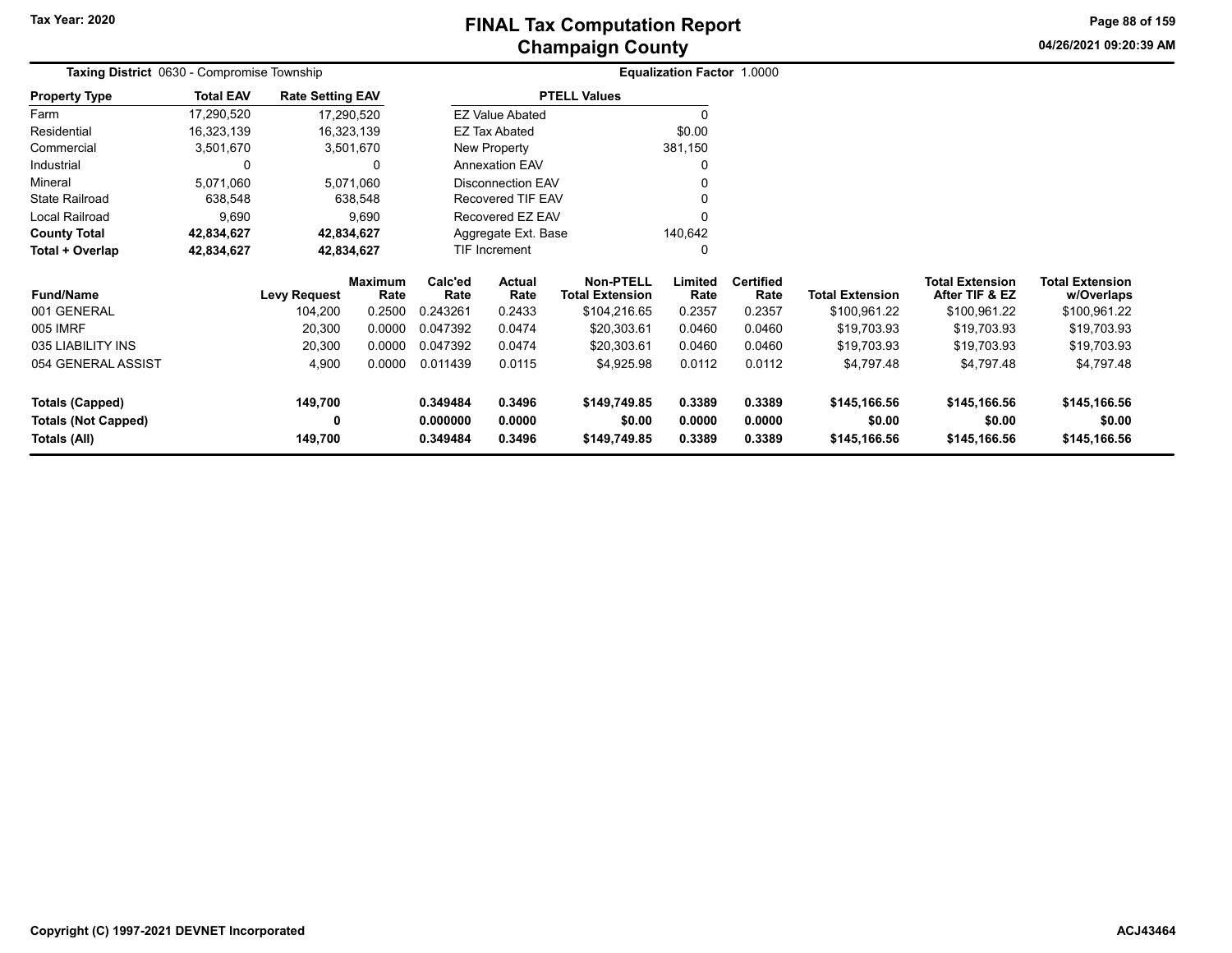# **Champaign County FINAL Tax Computation Report**

**04/26/2021 09:20:39 AMPage 89 of 159**

|                            | Taxing District 0631 - Compromise Road & Bridge |                         |                           |          |                          |                        | <b>Equalization Factor 1.0000</b> |                     |                                 |                        |                        |
|----------------------------|-------------------------------------------------|-------------------------|---------------------------|----------|--------------------------|------------------------|-----------------------------------|---------------------|---------------------------------|------------------------|------------------------|
| <b>Property Type</b>       | <b>Total EAV</b>                                | <b>Rate Setting EAV</b> |                           |          |                          | <b>PTELL Values</b>    |                                   |                     | <b>Road and Bridge Transfer</b> |                        |                        |
| Farm                       | 17,290,520                                      | 17,290,520              |                           |          | <b>EZ Value Abated</b>   |                        |                                   | <b>Municipality</b> |                                 | Fund                   | <b>Amount Extended</b> |
| Residential                | 16,323,139                                      | 16,323,139              |                           |          | <b>EZ Tax Abated</b>     |                        | \$0.00                            |                     |                                 |                        |                        |
| Commercial                 | 3,501,670                                       | 3,501,670               |                           |          | New Property             |                        | 381,150                           |                     | 0511 - Gifford Village          | 007                    | \$18,720.98            |
| Industrial                 | 0                                               |                         | 0                         |          | <b>Annexation EAV</b>    |                        | 0                                 | <b>Total</b>        |                                 |                        | \$18,720.98            |
| Mineral                    | 5,071,060                                       | 5,071,060               |                           |          | <b>Disconnection EAV</b> |                        |                                   |                     |                                 |                        |                        |
| <b>State Railroad</b>      | 638,548                                         |                         | 638,548                   |          | Recovered TIF EAV        |                        |                                   |                     |                                 |                        |                        |
| Local Railroad             | 9,690                                           |                         | 9,690                     |          | Recovered EZ EAV         |                        |                                   |                     |                                 |                        |                        |
| <b>County Total</b>        | 42,834,627                                      |                         | 42,834,627                |          | Aggregate Ext. Base      |                        | 222,817                           |                     |                                 |                        |                        |
| Total + Overlap            | 42,834,627                                      |                         | 42,834,627                |          | <b>TIF Increment</b>     |                        | 0                                 |                     |                                 |                        |                        |
|                            |                                                 |                         | Calc'ed<br><b>Maximum</b> |          | Actual                   | Non-PTELL              | Limited                           | <b>Certified</b>    |                                 | <b>Total Extension</b> | <b>Total Extension</b> |
| <b>Fund/Name</b>           |                                                 | <b>Levy Request</b>     | Rate                      | Rate     | Rate                     | <b>Total Extension</b> | Rate                              | Rate                | <b>Total Extension</b>          | After TIF & EZ         | w/Overlaps             |
| 007 ROAD & BRIDGE          |                                                 | 127,200                 | 0.6600                    | 0.296956 | 0.2970                   | \$127,218.84           | 0.2869                            | 0.2869              | \$122,892.54                    | \$122,892.54           | \$122,892.54           |
| 008 JOINT BRIDGE           |                                                 | 10,000                  | 0.2500                    | 0.023346 | 0.0234                   | \$10,023.30            | 0.0227                            | 0.0227              | \$9,723.46                      | \$9,723.46             | \$9,723.46             |
| 009 PERMANENT ROAD         |                                                 | 93,000                  | 0.2500                    | 0.217114 | 0.2172                   | \$93,036.81            | 0.2101                            | 0.2101              | \$89,995.55                     | \$89,995.55            | \$89,995.55            |
| 010 BLDG & EQUIPT          |                                                 | 7,600                   | 0.1000                    | 0.017743 | 0.0178                   | \$7,624.56             | 0.0173                            | 0.0173              | \$7,410.39                      | \$7,410.39             | \$7,410.39             |
| Totals (Capped)            |                                                 | 237,800                 |                           | 0.555159 | 0.5554                   | \$237,903.51           | 0.5370                            | 0.5370              | \$230,021.94                    | \$230,021.94           | \$230,021.94           |
| <b>Totals (Not Capped)</b> |                                                 | 0                       |                           | 0.000000 | 0.0000                   | \$0.00                 | 0.0000                            | 0.0000              | \$0.00                          | \$0.00                 | \$0.00                 |
| Totals (All)               |                                                 | 237,800                 |                           | 0.555159 | 0.5554                   | \$237,903.51           | 0.5370                            | 0.5370              | \$230,021.94                    | \$230,021.94           | \$230,021.94           |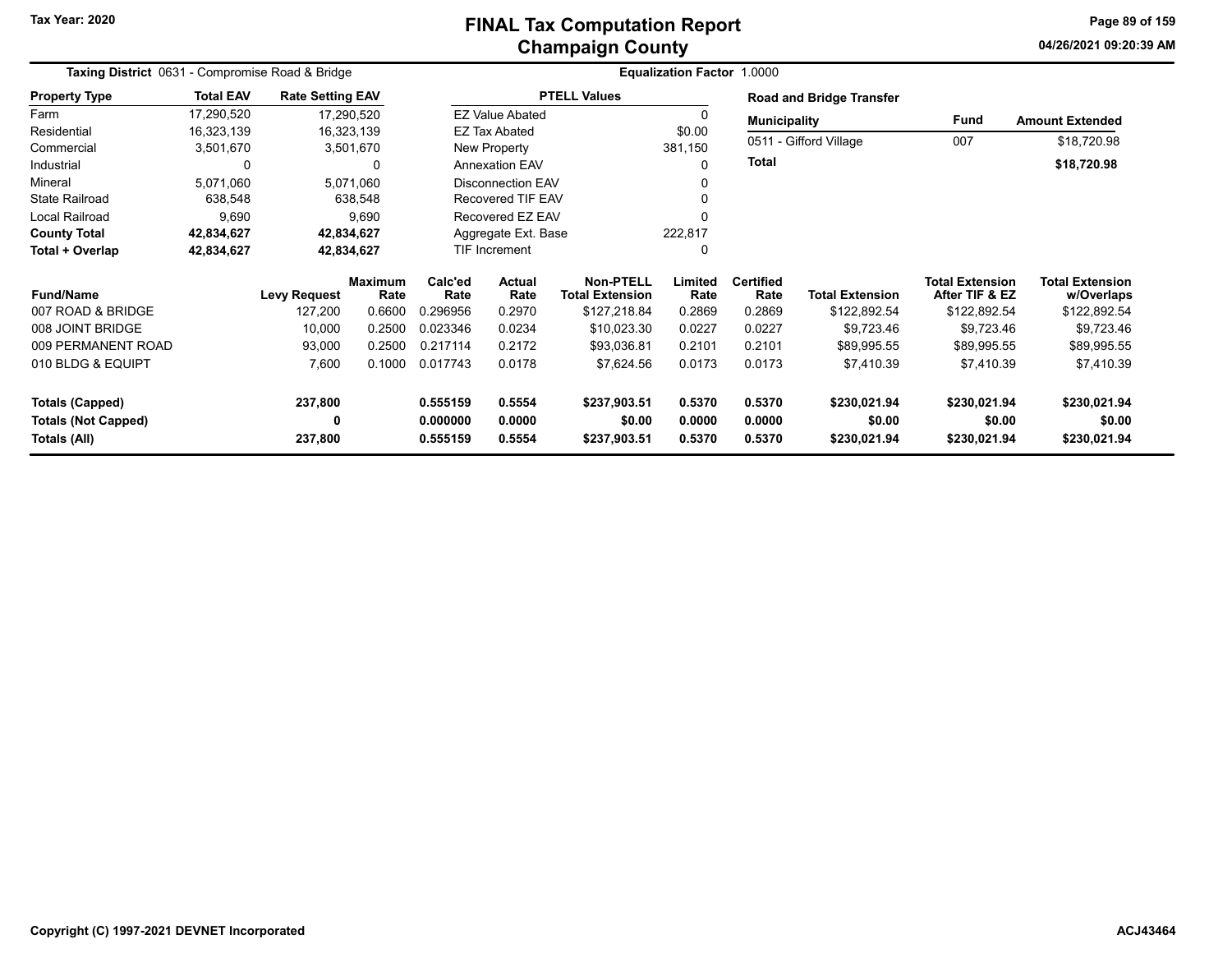**04/26/2021 09:20:39 AMPage 90 of 159**

|                                                                      | <b>Taxing District 0636 - Condit Township</b> |                               |                                  |                                  |                            |                                                           | <b>Equalization Factor 1.0000</b> |                                    |                                       |                                                         |                                                     |  |
|----------------------------------------------------------------------|-----------------------------------------------|-------------------------------|----------------------------------|----------------------------------|----------------------------|-----------------------------------------------------------|-----------------------------------|------------------------------------|---------------------------------------|---------------------------------------------------------|-----------------------------------------------------|--|
| <b>Property Type</b>                                                 | <b>Total EAV</b>                              | <b>Rate Setting EAV</b>       |                                  |                                  |                            | <b>PTELL Values</b>                                       |                                   |                                    |                                       |                                                         |                                                     |  |
| Farm                                                                 | 13,421,060                                    |                               | 13,421,060                       |                                  | <b>EZ Value Abated</b>     |                                                           |                                   |                                    |                                       |                                                         |                                                     |  |
| Residential                                                          | 8,150,740                                     |                               | 8,001,350                        |                                  | EZ Tax Abated              |                                                           | \$0.00                            |                                    |                                       |                                                         |                                                     |  |
| Commercial                                                           | 783,200                                       |                               | 783,200                          | New Property                     |                            |                                                           | 142,520                           |                                    |                                       |                                                         |                                                     |  |
| Industrial                                                           | 599,964                                       |                               | 297,234                          |                                  | <b>Annexation EAV</b>      |                                                           | 0                                 |                                    |                                       |                                                         |                                                     |  |
| Mineral                                                              |                                               |                               | 0                                | <b>Disconnection EAV</b>         |                            |                                                           | 0                                 |                                    |                                       |                                                         |                                                     |  |
| <b>State Railroad</b>                                                |                                               |                               | 0                                | <b>Recovered TIF EAV</b>         |                            |                                                           |                                   |                                    |                                       |                                                         |                                                     |  |
| Local Railroad                                                       | $\Omega$                                      |                               | $\Omega$                         |                                  | Recovered EZ EAV           |                                                           | $\Omega$                          |                                    |                                       |                                                         |                                                     |  |
| <b>County Total</b>                                                  | 22,954,964                                    |                               | 22,502,844                       |                                  | Aggregate Ext. Base        |                                                           | 47,509                            |                                    |                                       |                                                         |                                                     |  |
| Total + Overlap                                                      | 22,954,964                                    |                               | 22,502,844                       |                                  | <b>TIF Increment</b>       |                                                           | 452,120                           |                                    |                                       |                                                         |                                                     |  |
| <b>Fund/Name</b><br>001 GENERAL                                      |                                               | <b>Levy Request</b><br>52,248 | <b>Maximum</b><br>Rate<br>0.4000 | Calc'ed<br>Rate<br>0.232184      | Actual<br>Rate<br>0.2322   | <b>Non-PTELL</b><br><b>Total Extension</b><br>\$52,251.60 | Limited<br>Rate<br>0.2174         | <b>Certified</b><br>Rate<br>0.2174 | <b>Total Extension</b><br>\$49,904.09 | <b>Total Extension</b><br>After TIF & EZ<br>\$48,921.18 | <b>Total Extension</b><br>w/Overlaps<br>\$48,921.18 |  |
| <b>Totals (Capped)</b><br><b>Totals (Not Capped)</b><br>Totals (All) |                                               | 52,248<br>0<br>52,248         |                                  | 0.232184<br>0.000000<br>0.232184 | 0.2322<br>0.0000<br>0.2322 | \$52,251.60<br>\$0.00<br>\$52,251.60                      | 0.2174<br>0.0000<br>0.2174        | 0.2174<br>0.0000<br>0.2174         | \$49,904.09<br>\$0.00<br>\$49,904.09  | \$48,921.18<br>\$0.00<br>\$48,921.18                    | \$48,921.18<br>\$0.00<br>\$48,921.18                |  |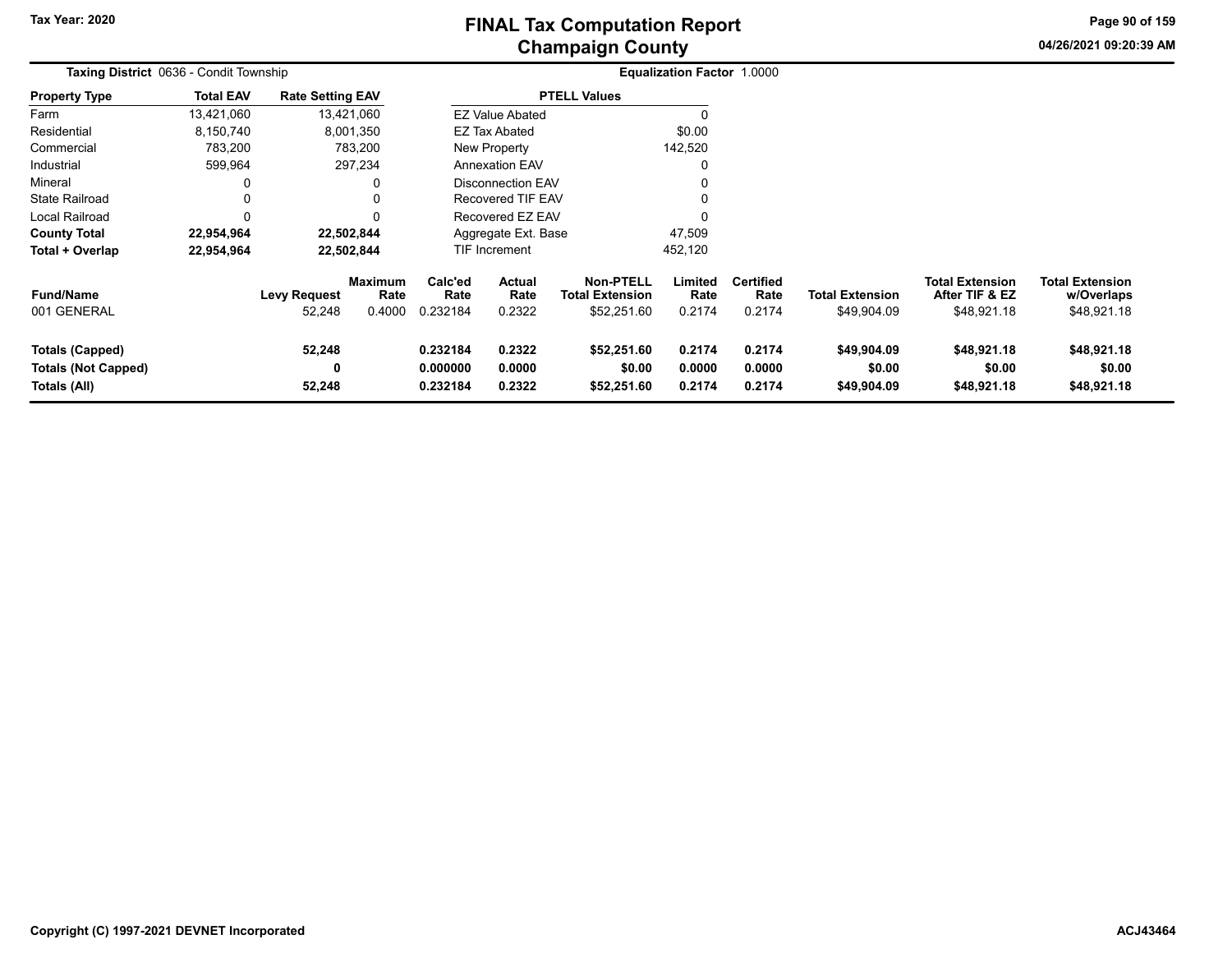# **Champaign County FINAL Tax Computation Report**

**04/26/2021 09:20:39 AMPage 91 of 159**

| Taxing District 0637 - Condit Road & Bridge |                  |                         |                        |                    | Equalization Factor 1.0000                      |                     |                 |                          |                                 |                                          |                                      |
|---------------------------------------------|------------------|-------------------------|------------------------|--------------------|-------------------------------------------------|---------------------|-----------------|--------------------------|---------------------------------|------------------------------------------|--------------------------------------|
| <b>Property Type</b>                        | <b>Total EAV</b> | <b>Rate Setting EAV</b> |                        |                    |                                                 | <b>PTELL Values</b> |                 |                          | <b>Road and Bridge Transfer</b> |                                          |                                      |
| Farm                                        | 13,421,060       |                         | 13,421,060             |                    | <b>EZ Value Abated</b>                          |                     | $\Omega$        | <b>Municipality</b>      |                                 | Fund                                     | <b>Amount Extended</b>               |
| Residential                                 | 8,150,740        |                         | 8,001,350              |                    | EZ Tax Abated                                   |                     | \$0.00          |                          |                                 |                                          |                                      |
| Commercial                                  | 783,200          |                         | 783,200                |                    | New Property                                    |                     | 142,520         |                          | 0509 - Fisher Village           | 007                                      | \$6,072.00                           |
| Industrial                                  | 599,964          |                         | 297,234                |                    | <b>Annexation EAV</b>                           |                     | O               | <b>Total</b>             |                                 |                                          | \$6,072.00                           |
| Mineral                                     |                  |                         | 0                      |                    | <b>Disconnection EAV</b>                        |                     | 0               |                          |                                 |                                          |                                      |
| <b>State Railroad</b>                       | 0                |                         | 0                      |                    | Recovered TIF EAV                               |                     | $\Omega$        |                          |                                 |                                          |                                      |
| Local Railroad                              |                  |                         | $\Omega$               |                    | Recovered EZ EAV                                |                     | n               |                          |                                 |                                          |                                      |
| <b>County Total</b>                         | 22,954,964       |                         | 22,502,844             |                    | Aggregate Ext. Base                             |                     | 107,436         |                          |                                 |                                          |                                      |
| Total + Overlap                             | 22,954,964       |                         | 22,502,844             |                    | <b>TIF Increment</b>                            |                     | 452,120         |                          |                                 |                                          |                                      |
| <b>Fund/Name</b>                            |                  | <b>Levy Request</b>     | <b>Maximum</b><br>Rate | Calc'ed<br>Rate    | <b>Actual</b><br><b>Total Extension</b><br>Rate |                     | Limited<br>Rate | <b>Certified</b><br>Rate | <b>Total Extension</b>          | <b>Total Extension</b><br>After TIF & EZ | <b>Total Extension</b><br>w/Overlaps |
| 007 ROAD & BRIDGE                           |                  | 69,774                  | 0.6600                 | 0.310068           | 0.3101                                          | \$69,781.32         | 0.3043          | 0.3043                   | \$69,851.96                     | \$68,476.15                              | \$68,476.15                          |
| 008 JOINT BRIDGE                            |                  | 9,553                   | 0.2500                 | 0.042452           | 0.0425                                          | \$9,563.71          | 0.0418          | 0.0418                   | \$9,595.17                      | \$9,406.19                               | \$9,406.19                           |
| 009 PERMANENT ROAD                          |                  | 33,324                  | 0.2500                 | 0.148088           | 0.1481                                          | \$33,326.71         | 0.1455          | 0.1455                   | \$33,399.47                     | \$32,741.64                              | \$32,741.64                          |
| <b>Totals (Capped)</b>                      |                  | 112,651                 |                        | 0.500608<br>0.5007 |                                                 | \$112,671.74        | 0.4916          | 0.4916                   | \$112,846.60                    | \$110,623.98                             | \$110,623.98                         |
| <b>Totals (Not Capped)</b>                  |                  | 0                       |                        | 0.000000           | 0.0000                                          | \$0.00              | 0.0000          | 0.0000                   | \$0.00                          | \$0.00                                   | \$0.00                               |
| Totals (All)                                |                  | 112,651                 |                        | 0.500608           | 0.5007                                          | \$112,671.74        | 0.4916          | 0.4916                   | \$112,846.60                    | \$110,623.98                             | \$110,623.98                         |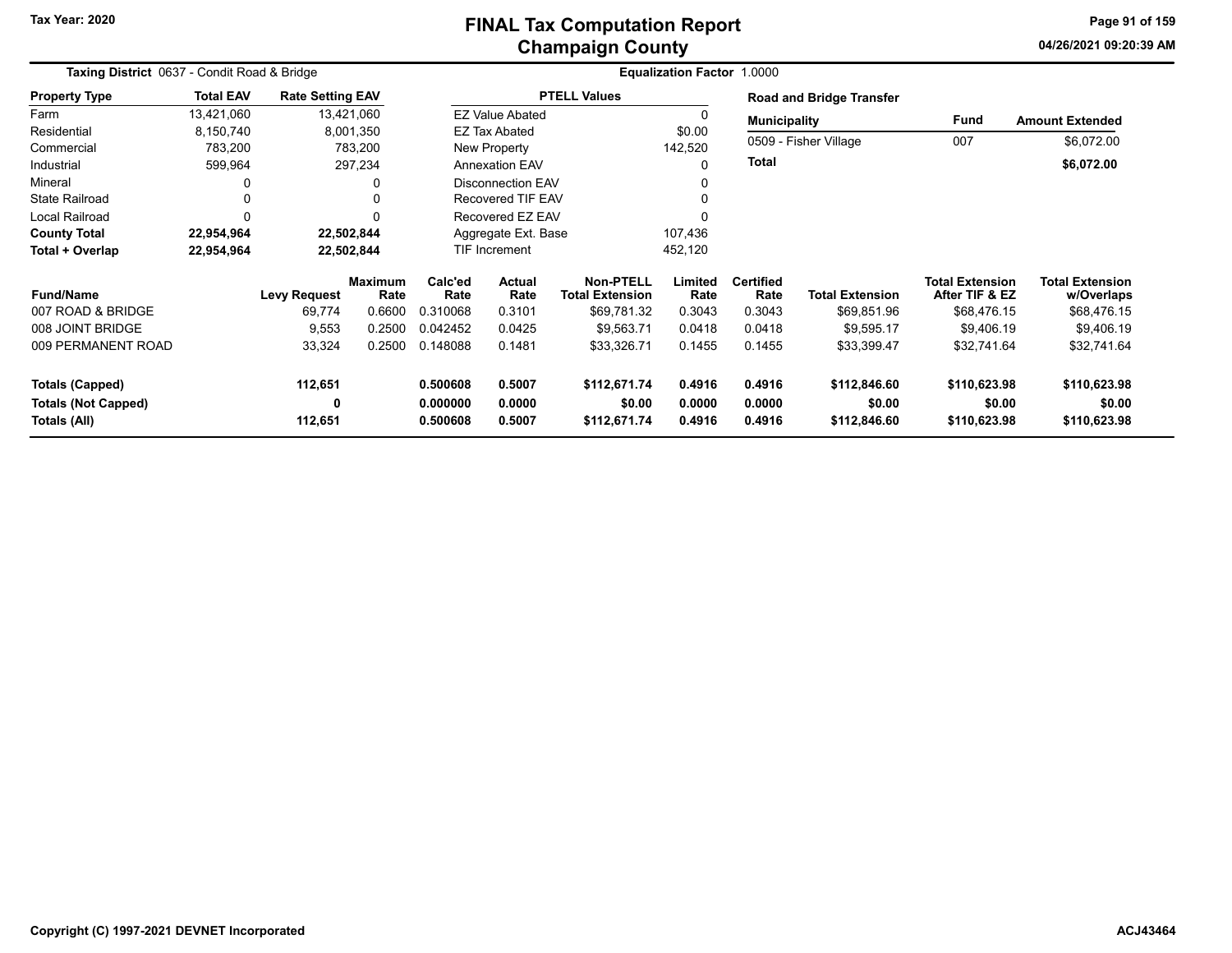**04/26/2021 09:20:39 AM Page 92 of 159**

| Taxing District 0642 - Crittenden Township<br><b>Property Type</b> |                       |                     |                                                                                                                     |                            |                                                               |                                                                                                                                                                            |                            |                                      |                                      |                                      |
|--------------------------------------------------------------------|-----------------------|---------------------|---------------------------------------------------------------------------------------------------------------------|----------------------------|---------------------------------------------------------------|----------------------------------------------------------------------------------------------------------------------------------------------------------------------------|----------------------------|--------------------------------------|--------------------------------------|--------------------------------------|
| <b>Total EAV</b>                                                   |                       |                     |                                                                                                                     |                            |                                                               |                                                                                                                                                                            |                            |                                      |                                      |                                      |
| 17, 157, 820                                                       |                       |                     |                                                                                                                     |                            |                                                               |                                                                                                                                                                            |                            |                                      |                                      |                                      |
| 4,093,160                                                          |                       |                     |                                                                                                                     |                            |                                                               | \$0.00                                                                                                                                                                     |                            |                                      |                                      |                                      |
|                                                                    |                       | 0                   |                                                                                                                     |                            |                                                               | 71,270                                                                                                                                                                     |                            |                                      |                                      |                                      |
|                                                                    |                       | 0                   | <b>Annexation EAV</b>                                                                                               |                            |                                                               | 0                                                                                                                                                                          |                            |                                      |                                      |                                      |
|                                                                    |                       | $\Omega$            |                                                                                                                     |                            |                                                               |                                                                                                                                                                            |                            |                                      |                                      |                                      |
| 394,646                                                            |                       |                     |                                                                                                                     |                            |                                                               | $\Omega$                                                                                                                                                                   |                            |                                      |                                      |                                      |
| 0                                                                  |                       | 0                   |                                                                                                                     |                            |                                                               |                                                                                                                                                                            |                            |                                      |                                      |                                      |
| 21,645,626                                                         |                       |                     |                                                                                                                     |                            |                                                               | 84,851                                                                                                                                                                     |                            |                                      |                                      |                                      |
| 21,645,626                                                         |                       |                     |                                                                                                                     |                            |                                                               | 0                                                                                                                                                                          |                            |                                      |                                      |                                      |
|                                                                    |                       |                     | Calc'ed                                                                                                             | <b>Actual</b>              | <b>Non-PTELL</b>                                              | Limited                                                                                                                                                                    | <b>Certified</b>           |                                      | <b>Total Extension</b>               | <b>Total Extension</b><br>w/Overlaps |
|                                                                    | 78,300                | 0.4000              | 0.361736                                                                                                            | 0.3618                     | \$78,313.87                                                   | 0.3566                                                                                                                                                                     | 0.3566                     | \$77,188.30                          | \$77,188.30                          | \$77,188.30                          |
|                                                                    | 5,000                 | 0.0000              | 0.023099                                                                                                            | 0.0231                     | \$5,000.14                                                    | 0.0228                                                                                                                                                                     | 0.0228                     | \$4,935.20                           | \$4,935.20                           | \$4,935.20                           |
|                                                                    | 4,000                 | 0.0000              | 0.018480                                                                                                            | 0.0185                     | \$4,004.44                                                    | 0.0183                                                                                                                                                                     | 0.0183                     | \$3,961.15                           | \$3,961.15                           | \$3,961.15                           |
|                                                                    | 1,000                 | 0.0000              | 0.004620                                                                                                            | 0.0047                     | \$1,017.34                                                    | 0.0047                                                                                                                                                                     | 0.0047                     | \$1,017.34                           | \$1,017.34                           | \$1,017.34                           |
|                                                                    | 88,300<br>0<br>88,300 |                     | 0.407935<br>0.000000<br>0.407935                                                                                    | 0.4081<br>0.0000<br>0.4081 | \$88,335.79<br>\$0.00<br>\$88,335.79                          | 0.4024<br>0.0000<br>0.4024                                                                                                                                                 | 0.4024<br>0.0000<br>0.4024 | \$87,101.99<br>\$0.00<br>\$87,101.99 | \$87,101.99<br>\$0.00<br>\$87,101.99 | \$87,101.99<br>\$0.00<br>\$87,101.99 |
|                                                                    |                       | <b>Levy Request</b> | <b>Rate Setting EAV</b><br>17,157,820<br>4,093,160<br>394,646<br>21,645,626<br>21,645,626<br><b>Maximum</b><br>Rate | Rate                       | EZ Tax Abated<br>New Property<br><b>TIF Increment</b><br>Rate | <b>PTELL Values</b><br><b>EZ Value Abated</b><br><b>Disconnection EAV</b><br><b>Recovered TIF EAV</b><br>Recovered EZ EAV<br>Aggregate Ext. Base<br><b>Total Extension</b> | Rate                       | Equalization Factor 1.0000<br>Rate   | <b>Total Extension</b>               | After TIF & EZ                       |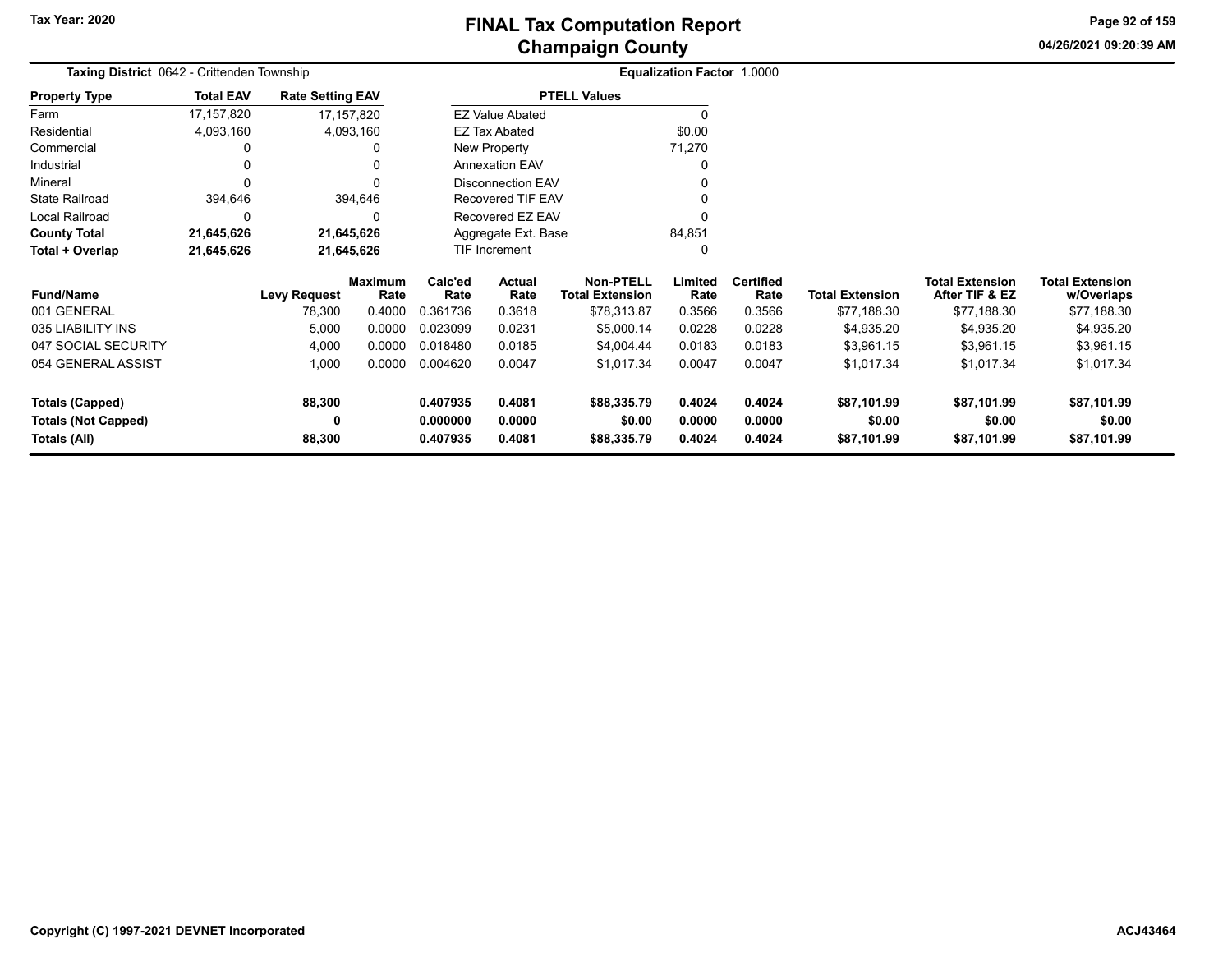**04/26/2021 09:20:39 AM Page 93 of 159**

| Taxing District 0643 - Crittenden Road & Bridge |                  |                         |                        |                                   |                          |                                            | <b>Equalization Factor 1.0000</b> |                          |                        |                                          |                                      |
|-------------------------------------------------|------------------|-------------------------|------------------------|-----------------------------------|--------------------------|--------------------------------------------|-----------------------------------|--------------------------|------------------------|------------------------------------------|--------------------------------------|
| <b>Property Type</b>                            | <b>Total EAV</b> | <b>Rate Setting EAV</b> |                        |                                   |                          | <b>PTELL Values</b>                        |                                   |                          |                        |                                          |                                      |
| Farm                                            | 17, 157, 820     |                         | 17,157,820             |                                   | <b>EZ Value Abated</b>   |                                            | $\Omega$                          |                          |                        |                                          |                                      |
| Residential                                     | 4,093,160        |                         | 4,093,160              |                                   | <b>EZ Tax Abated</b>     |                                            | \$0.00                            |                          |                        |                                          |                                      |
| Commercial                                      |                  |                         | 0                      |                                   | New Property             |                                            | 71,270                            |                          |                        |                                          |                                      |
| Industrial                                      |                  |                         | 0                      |                                   | <b>Annexation EAV</b>    |                                            |                                   |                          |                        |                                          |                                      |
| Mineral                                         |                  |                         | $\Omega$               |                                   | <b>Disconnection EAV</b> |                                            | 0                                 |                          |                        |                                          |                                      |
| <b>State Railroad</b>                           | 394,646          |                         | 394,646                |                                   | <b>Recovered TIF EAV</b> |                                            |                                   |                          |                        |                                          |                                      |
| Local Railroad                                  | $\Omega$         |                         | 0                      |                                   | Recovered EZ EAV         |                                            |                                   |                          |                        |                                          |                                      |
| <b>County Total</b>                             | 21,645,626       |                         | 21,645,626             |                                   | Aggregate Ext. Base      |                                            | 82,593                            |                          |                        |                                          |                                      |
| Total + Overlap                                 | 21,645,626       |                         | 21,645,626             |                                   | <b>TIF Increment</b>     |                                            | 0                                 |                          |                        |                                          |                                      |
| <b>Fund/Name</b>                                |                  | <b>Levy Request</b>     | <b>Maximum</b><br>Rate | Calc'ed<br>Actual<br>Rate<br>Rate |                          | <b>Non-PTELL</b><br><b>Total Extension</b> | Limited<br>Rate                   | <b>Certified</b><br>Rate | <b>Total Extension</b> | <b>Total Extension</b><br>After TIF & EZ | <b>Total Extension</b><br>w/Overlaps |
| 007 ROAD & BRIDGE                               |                  | 57,950                  | 0.6600                 | 0.267722                          | 0.2678                   | \$57,966.99                                | 0.1952                            | 0.1952                   | \$42,252.26            | \$42,252.26                              | \$42,252.26                          |
| 008 JOINT BRIDGE                                |                  | 1,000                   | 0.2500                 | 0.004620                          | 0.0047                   | \$1,017.34                                 | 0.0035                            | 0.0035                   | \$757.60               | \$757.60                                 | \$757.60                             |
| 009 PERMANENT ROAD                              |                  | 0                       | 0.2500                 | 0.250000                          | 0.2500                   | \$54,114.07                                | 0.1824                            | 0.1824                   | \$39,481.62            | \$39,481.62                              | \$39,481.62                          |
| 010 BLDG & EQUIPT                               |                  | 3,000                   | 0.1000                 | 0.013860                          | 0.0139                   | \$3,008.74                                 | 0.0102                            | 0.0102                   | \$2,207.85             | \$2,207.85                               | \$2,207.85                           |
| 047 SOCIAL SECURITY                             |                  | 100                     | 0.0000                 | 0.000462                          | 0.0005                   | \$108.23                                   | 0.0004                            | 0.0004                   | \$86.58                | \$86.58                                  | \$86.58                              |
| <b>Totals (Capped)</b>                          |                  | 62,050                  |                        | 0.536664                          | 0.5369                   | \$116,215.37                               | 0.3917                            | 0.3917                   | \$84,785.91            | \$84,785.91                              | \$84,785.91                          |
| <b>Totals (Not Capped)</b>                      |                  | 0                       |                        | 0.000000                          | 0.0000                   | \$0.00                                     | 0.0000                            | 0.0000                   | \$0.00                 | \$0.00                                   | \$0.00                               |
| Totals (All)                                    |                  | 62,050                  |                        | 0.536664                          | 0.5369                   | \$116,215.37                               | 0.3917                            | 0.3917                   | \$84,785.91            | \$84,785.91                              | \$84,785.91                          |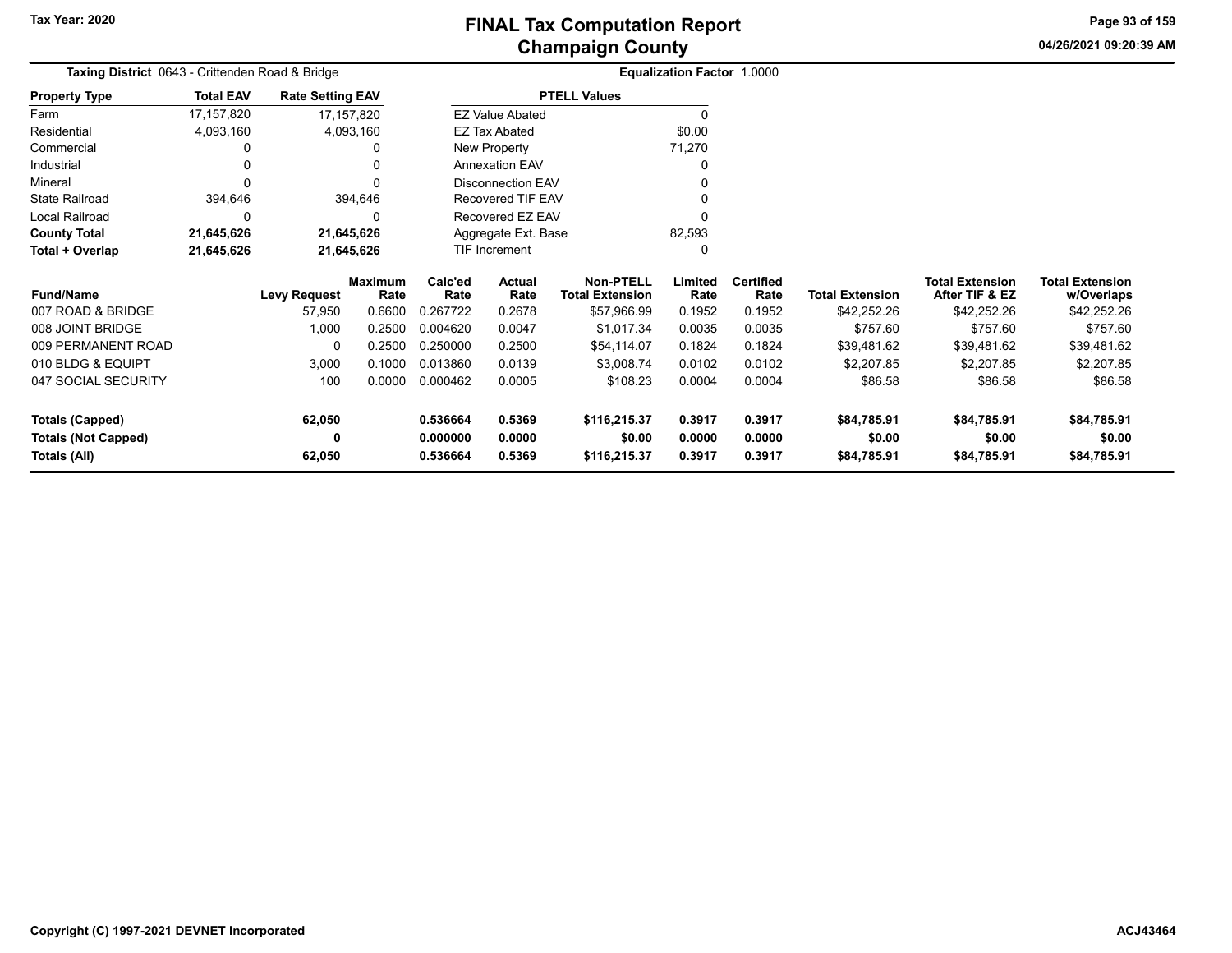**04/26/2021 09:20:39 AMPage 94 of 159**

|                                                                      | <b>Taxing District</b> 0648 - Cunningham Township |                                            |                                            |                                         |                                           |                                                                              | Equalization Factor 1.0000          |                                              |                                                          |                                                                          |                                                                      |  |
|----------------------------------------------------------------------|---------------------------------------------------|--------------------------------------------|--------------------------------------------|-----------------------------------------|-------------------------------------------|------------------------------------------------------------------------------|-------------------------------------|----------------------------------------------|----------------------------------------------------------|--------------------------------------------------------------------------|----------------------------------------------------------------------|--|
| <b>Property Type</b>                                                 | <b>Total EAV</b>                                  | <b>Rate Setting EAV</b>                    |                                            |                                         |                                           | <b>PTELL Values</b>                                                          |                                     |                                              |                                                          |                                                                          |                                                                      |  |
| Farm                                                                 | 807,790                                           |                                            | 710,151                                    |                                         | <b>EZ Value Abated</b>                    |                                                                              | 12,402,600                          |                                              |                                                          |                                                                          |                                                                      |  |
| Residential                                                          | 345,866,725                                       | 340,021,344                                |                                            |                                         | <b>EZ Tax Abated</b>                      |                                                                              | \$37,393.81                         |                                              |                                                          |                                                                          |                                                                      |  |
| Commercial                                                           | 291,453,250                                       | 253,079,340                                |                                            |                                         | New Property                              |                                                                              | 12,359,500                          |                                              |                                                          |                                                                          |                                                                      |  |
| Industrial                                                           | 13,145,920                                        | 11,363,990                                 |                                            |                                         | <b>Annexation EAV</b>                     |                                                                              | 0                                   |                                              |                                                          |                                                                          |                                                                      |  |
| Mineral                                                              | $\Omega$                                          |                                            | 0                                          |                                         | <b>Disconnection EAV</b>                  |                                                                              | 0                                   |                                              |                                                          |                                                                          |                                                                      |  |
| <b>State Railroad</b>                                                | 178,435                                           |                                            | 178,435                                    |                                         | <b>Recovered TIF EAV</b>                  |                                                                              | $\mathbf{0}$                        |                                              |                                                          |                                                                          |                                                                      |  |
| Local Railroad                                                       | 12,560                                            |                                            | 12,560                                     |                                         | Recovered EZ EAV                          |                                                                              | 931,290                             |                                              |                                                          |                                                                          |                                                                      |  |
| <b>County Total</b>                                                  | 651,464,680                                       | 605,365,820                                |                                            |                                         | Aggregate Ext. Base                       |                                                                              | 1,227,339                           |                                              |                                                          |                                                                          |                                                                      |  |
| Total + Overlap                                                      | 651,464,680                                       | 605,365,820                                |                                            |                                         | <b>TIF Increment</b>                      |                                                                              | 33,696,260                          |                                              |                                                          |                                                                          |                                                                      |  |
| <b>Fund/Name</b><br>001 GENERAL<br>054 GENERAL ASSIST                |                                                   | <b>Levy Request</b><br>918,000<br>,382,000 | <b>Maximum</b><br>Rate<br>0.2500<br>0.0000 | Calc'ed<br>Rate<br>0.151644<br>0.228292 | <b>Actual</b><br>Rate<br>0.1517<br>0.2283 | <b>Non-PTELL</b><br><b>Total Extension</b><br>\$918,339.95<br>\$1,382,050.17 | Limited<br>Rate<br>0.1386<br>0.1629 | <b>Certified</b><br>Rate<br>0.1386<br>0.1629 | <b>Total Extension</b><br>\$902,930.05<br>\$1,061,235.96 | <b>Total Extension</b><br>After TIF & EZ<br>\$839,037.03<br>\$986,140.92 | <b>Total Extension</b><br>w/Overlaps<br>\$839,037.03<br>\$986,140.92 |  |
| <b>Totals (Capped)</b><br><b>Totals (Not Capped)</b><br>Totals (All) |                                                   | 2,300,000<br>0<br>2,300,000                |                                            | 0.379936<br>0.000000<br>0.379936        | 0.3800<br>0.0000<br>0.3800                | \$2,300,390.12<br>\$0.00<br>\$2,300,390.12                                   | 0.3015<br>0.0000<br>0.3015          | 0.3015<br>0.0000<br>0.3015                   | \$1,964,166.01<br>\$0.00<br>\$1,964,166.01               | \$1,825,177.95<br>\$0.00<br>\$1,825,177.95                               | \$1,825,177.95<br>\$0.00<br>\$1,825,177.95                           |  |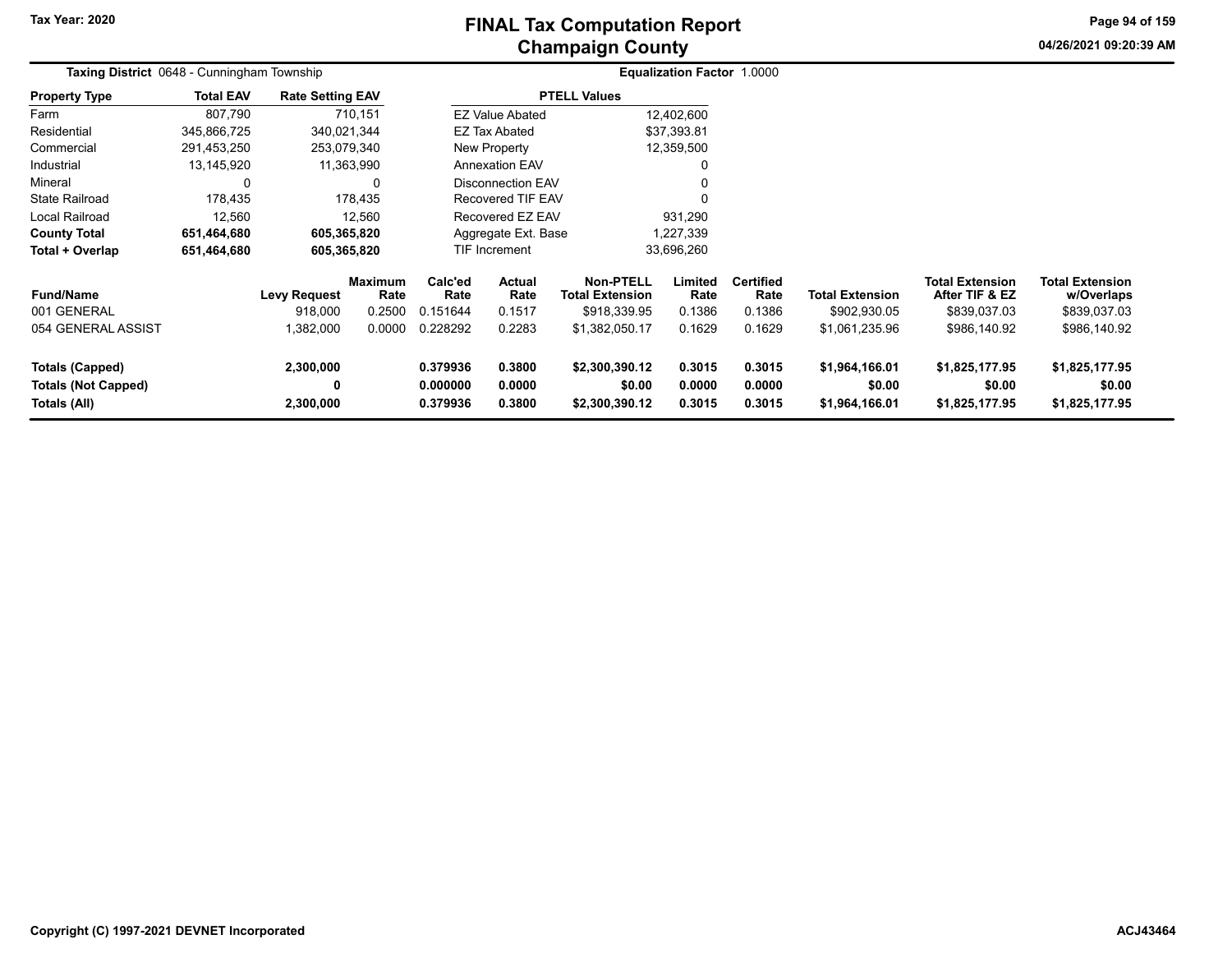# **Champaign County FINAL Tax Computation Report**

**04/26/2021 09:20:39 AMPage 95 of 159**

|                                                                      | Taxing District 0653 - East Bend Township |                         |                        |                                  |                                          |                                      | Equalization Factor 1.0000 |                            |                                      |                                          |                                      |
|----------------------------------------------------------------------|-------------------------------------------|-------------------------|------------------------|----------------------------------|------------------------------------------|--------------------------------------|----------------------------|----------------------------|--------------------------------------|------------------------------------------|--------------------------------------|
| <b>Property Type</b>                                                 | <b>Total EAV</b>                          | <b>Rate Setting EAV</b> |                        |                                  |                                          | <b>PTELL Values</b>                  |                            |                            |                                      |                                          |                                      |
| Farm                                                                 | 14,683,970                                |                         | 14,668,888             |                                  | <b>EZ Value Abated</b>                   |                                      | $\Omega$                   |                            |                                      |                                          |                                      |
| Residential                                                          | 10,453,980                                |                         | 10,441,120             |                                  | <b>EZ Tax Abated</b>                     |                                      | \$0.00                     |                            |                                      |                                          |                                      |
| Commercial                                                           | 2,768,360                                 |                         | 2,758,872              |                                  | New Property                             |                                      | 108,280                    |                            |                                      |                                          |                                      |
| Industrial                                                           |                                           |                         | 0                      |                                  | <b>Annexation EAV</b>                    |                                      | 0                          |                            |                                      |                                          |                                      |
| Mineral                                                              |                                           |                         | 0                      |                                  | <b>Disconnection EAV</b>                 |                                      | 0                          |                            |                                      |                                          |                                      |
| <b>State Railroad</b>                                                |                                           |                         | 0                      |                                  | <b>Recovered TIF EAV</b>                 |                                      | 0                          |                            |                                      |                                          |                                      |
| <b>Local Railroad</b>                                                | $\Omega$                                  |                         | $\Omega$               |                                  | Recovered EZ EAV                         |                                      | $\Omega$                   |                            |                                      |                                          |                                      |
| <b>County Total</b>                                                  | 27,906,310                                |                         | 27,868,880             |                                  | Aggregate Ext. Base                      |                                      | 76,117                     |                            |                                      |                                          |                                      |
| Total + Overlap                                                      | 27,906,310                                |                         | 27,868,880             |                                  | <b>TIF Increment</b>                     |                                      | 37,430                     |                            |                                      |                                          |                                      |
| <b>Fund/Name</b>                                                     |                                           | <b>Levy Request</b>     | <b>Maximum</b><br>Rate | Calc'ed<br>Rate                  | Actual<br><b>Total Extension</b><br>Rate |                                      | Limited<br>Rate            | <b>Certified</b><br>Rate   | <b>Total Extension</b>               | <b>Total Extension</b><br>After TIF & EZ | <b>Total Extension</b><br>w/Overlaps |
| 001 GENERAL                                                          |                                           | 79,984                  | 0.3500                 | 0.287001                         | 0.2871                                   | \$80,011.55                          | 0.2766                     | 0.2766                     | \$77,188.85                          | \$77,085.32                              | \$77,085.32                          |
| 054 GENERAL ASSIST                                                   |                                           | 1,100                   | 0.0000                 | 0.003947                         | 0.0040                                   | \$1,114.76                           | 0.0039                     | 0.0039                     | \$1,088.35                           | \$1,086.89                               | \$1,086.89                           |
| <b>Totals (Capped)</b><br><b>Totals (Not Capped)</b><br>Totals (All) |                                           | 81,084<br>0<br>81,084   |                        | 0.290948<br>0.000000<br>0.290948 | 0.2911<br>0.0000<br>0.2911               | \$81,126.31<br>\$0.00<br>\$81,126.31 | 0.2805<br>0.0000<br>0.2805 | 0.2805<br>0.0000<br>0.2805 | \$78,277.20<br>\$0.00<br>\$78,277.20 | \$78,172.21<br>\$0.00<br>\$78,172.21     | \$78,172.21<br>\$0.00<br>\$78,172.21 |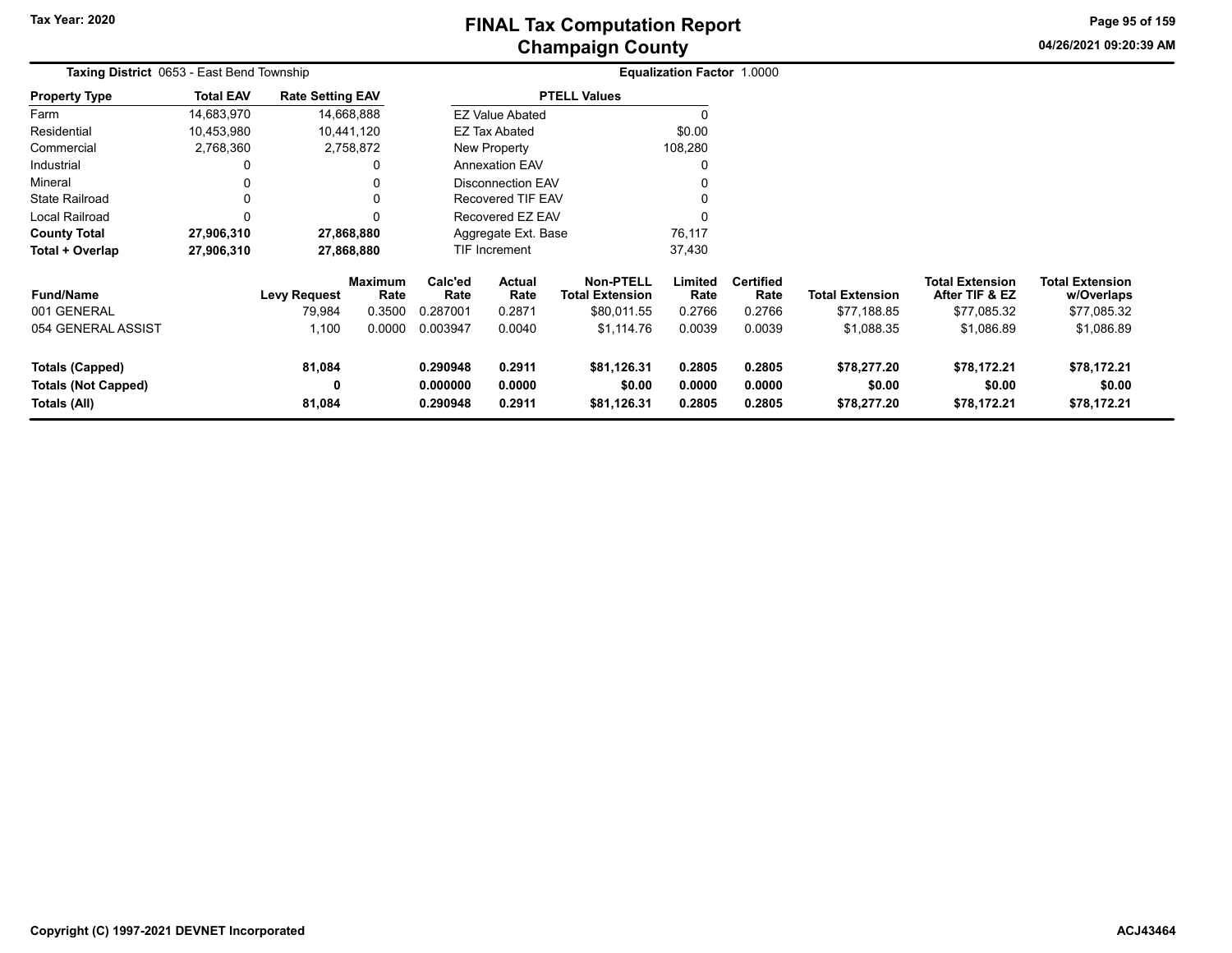# **Champaign County FINAL Tax Computation Report**

**04/26/2021 09:20:39 AMPage 96 of 159**

| Taxing District 0654 - East Bend Road & Bridge |                  |                         |                        |                  |                          |                                            | <b>Equalization Factor 1.0000</b> |                          |                                 |                                          |                                      |
|------------------------------------------------|------------------|-------------------------|------------------------|------------------|--------------------------|--------------------------------------------|-----------------------------------|--------------------------|---------------------------------|------------------------------------------|--------------------------------------|
| <b>Property Type</b>                           | <b>Total EAV</b> | <b>Rate Setting EAV</b> |                        |                  |                          | <b>PTELL Values</b>                        |                                   |                          | <b>Road and Bridge Transfer</b> |                                          |                                      |
| Farm                                           | 14,683,970       | 14,668,888              |                        |                  | <b>EZ Value Abated</b>   |                                            | 0                                 | <b>Municipality</b>      |                                 | Fund                                     | <b>Amount Extended</b>               |
| Residential                                    | 10,453,980       | 10,441,120              |                        |                  | <b>EZ Tax Abated</b>     |                                            | \$0.00                            |                          |                                 | 007                                      |                                      |
| Commercial                                     | 2,768,360        |                         | 2,758,872              |                  | New Property             |                                            | 108,280                           |                          | 0509 - Fisher Village           |                                          | \$237.83                             |
| Industrial                                     |                  |                         | 0                      |                  | <b>Annexation EAV</b>    |                                            | 0                                 | <b>Total</b>             |                                 |                                          | \$237.83                             |
| Mineral                                        |                  |                         |                        |                  | <b>Disconnection EAV</b> |                                            |                                   |                          |                                 |                                          |                                      |
| <b>State Railroad</b>                          |                  |                         | $\Omega$               |                  | <b>Recovered TIF EAV</b> |                                            |                                   |                          |                                 |                                          |                                      |
| Local Railroad                                 |                  |                         |                        |                  | Recovered EZ EAV         |                                            |                                   |                          |                                 |                                          |                                      |
| <b>County Total</b>                            | 27,906,310       | 27,868,880              |                        |                  | Aggregate Ext. Base      |                                            | 213,554                           |                          |                                 |                                          |                                      |
| Total + Overlap                                | 27,906,310       | 27,868,880              |                        |                  | <b>TIF Increment</b>     |                                            | 37,430                            |                          |                                 |                                          |                                      |
| <b>Fund/Name</b>                               |                  | <b>Levy Request</b>     | <b>Maximum</b><br>Rate |                  | <b>Actual</b><br>Rate    | <b>Non-PTELL</b><br><b>Total Extension</b> | Limited<br>Rate                   | <b>Certified</b><br>Rate | <b>Total Extension</b>          | <b>Total Extension</b><br>After TIF & EZ | <b>Total Extension</b><br>w/Overlaps |
| 007 ROAD & BRIDGE                              |                  | 168,000                 | 0.6600                 | Rate<br>0.602823 | 0.6029                   | \$168,021.48                               | 0.5900                            | 0.5900                   | \$164,647.23                    | \$164,426.39                             | \$164,426.39                         |
| 008 JOINT BRIDGE                               |                  | 6,000                   | 0.2500                 | 0.021529         | 0.0216                   | \$6,019.68                                 | 0.0212                            | 0.0212                   | \$5,916.14                      | \$5,908.20                               | \$5,908.20                           |
| 009 PERMANENT ROAD                             |                  | 45,000                  | 0.2500                 | 0.161470         | 0.1615                   | \$45,008.24                                | 0.1581                            | 0.1581                   | \$44,119.88                     | \$44,060.70                              | \$44,060.70                          |
| 010 BLDG & EQUIPT                              |                  | 5,000                   | 0.1000                 | 0.017941         | 0.0180                   | \$5,016.40                                 | 0.0177                            | 0.0177                   | \$4,939.42                      | \$4,932.79                               | \$4,932.79                           |
| <b>Totals (Capped)</b>                         |                  | 224,000                 |                        | 0.803763         | 0.8040                   | \$224,065.80                               | 0.7870                            | 0.7870                   | \$219,622.67                    | \$219,328.08                             | \$219,328.08                         |
| <b>Totals (Not Capped)</b><br>Totals (All)     | 0<br>224,000     |                         | 0.000000<br>0.803763   | 0.0000<br>0.8040 | \$0.00<br>\$224,065.80   | 0.0000<br>0.7870                           | 0.0000<br>0.7870                  | \$0.00<br>\$219,622.67   | \$0.00<br>\$219,328.08          | \$0.00<br>\$219,328.08                   |                                      |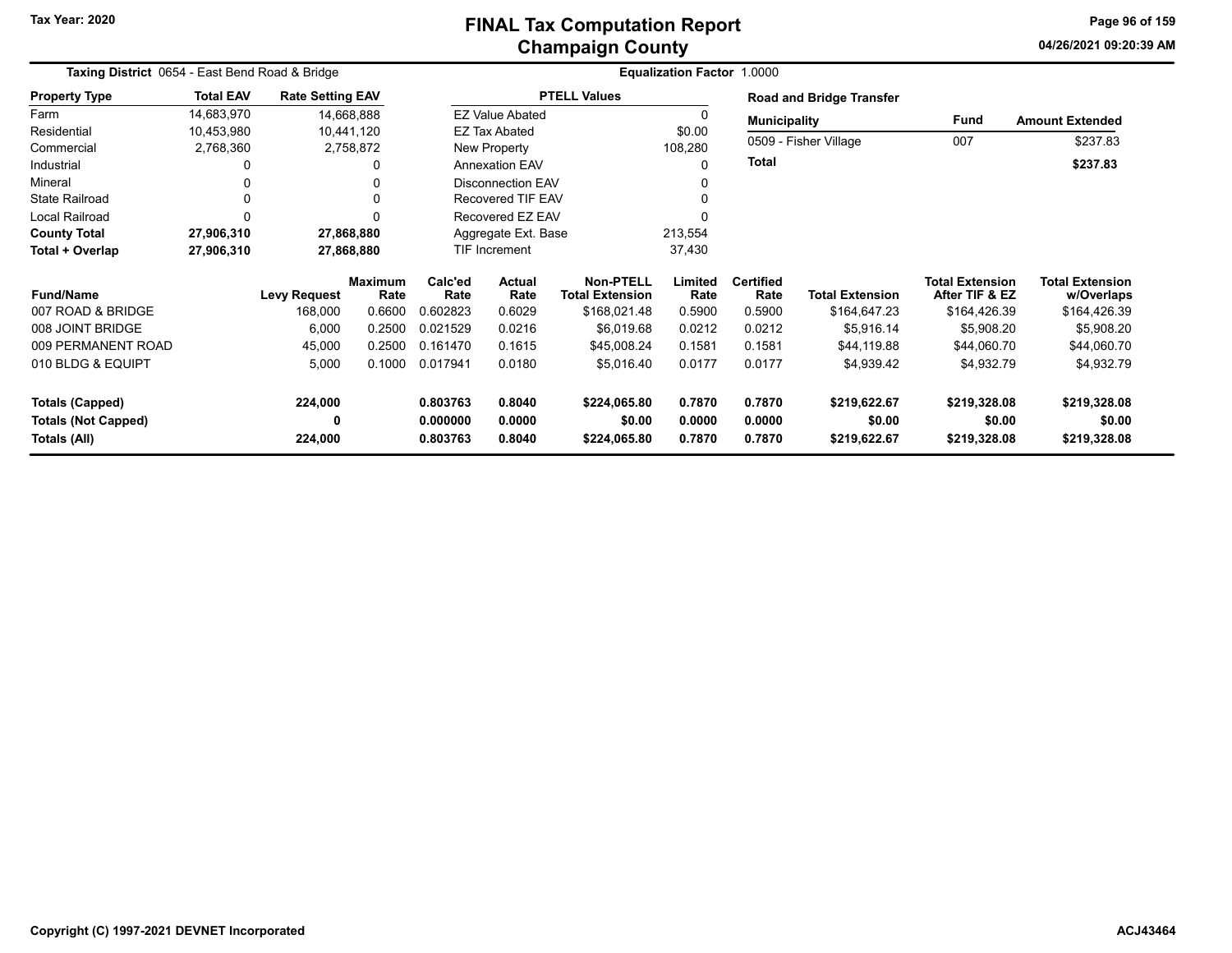**04/26/2021 09:20:39 AMPage 97 of 159**

|                            | <b>Taxing District 0659 - Harwood Township</b> |                         |                 |                 |                                                      |                                            | Equalization Factor 1.0000 |                          |                        |                                          |                                      |
|----------------------------|------------------------------------------------|-------------------------|-----------------|-----------------|------------------------------------------------------|--------------------------------------------|----------------------------|--------------------------|------------------------|------------------------------------------|--------------------------------------|
| <b>Property Type</b>       | <b>Total EAV</b>                               | <b>Rate Setting EAV</b> |                 |                 |                                                      | <b>PTELL Values</b>                        |                            |                          |                        |                                          |                                      |
| Farm                       | 10,277,269                                     | 10,277,269              |                 |                 | <b>EZ Value Abated</b>                               |                                            |                            |                          |                        |                                          |                                      |
| Residential                | 6,835,699                                      | 6,835,699               |                 |                 | EZ Tax Abated                                        |                                            | \$0.00                     |                          |                        |                                          |                                      |
| Commercial                 | 4,044,500                                      | 4,044,500               |                 |                 | New Property                                         |                                            | 69,100                     |                          |                        |                                          |                                      |
| Industrial                 | 1,138,460                                      | 1,138,460               |                 |                 | <b>Annexation EAV</b>                                |                                            |                            |                          |                        |                                          |                                      |
| Mineral                    | 0                                              |                         | 0               |                 | <b>Disconnection EAV</b><br><b>Recovered TIF EAV</b> |                                            |                            |                          |                        |                                          |                                      |
| <b>State Railroad</b>      |                                                |                         | 0               |                 |                                                      |                                            |                            |                          |                        |                                          |                                      |
| Local Railroad             | 18,190                                         |                         | 18,190          |                 | Recovered EZ EAV                                     |                                            |                            |                          |                        |                                          |                                      |
| <b>County Total</b>        | 22,314,118                                     | 22,314,118              |                 |                 | Aggregate Ext. Base<br>52,134                        |                                            |                            |                          |                        |                                          |                                      |
| Total + Overlap            | 22,314,118                                     | 22,314,118              |                 |                 | TIF Increment                                        |                                            |                            |                          |                        |                                          |                                      |
| <b>Fund/Name</b>           |                                                | <b>Levy Request</b>     | Maximum<br>Rate | Calc'ed<br>Rate | Actual<br>Rate                                       | <b>Non-PTELL</b><br><b>Total Extension</b> | Limited<br>Rate            | <b>Certified</b><br>Rate | <b>Total Extension</b> | <b>Total Extension</b><br>After TIF & EZ | <b>Total Extension</b><br>w/Overlaps |
| 001 GENERAL                |                                                | 43,792                  | 0.4000          | 0.196252        | 0.1963                                               | \$43,802.61                                | 0.1918                     | 0.1918                   | \$42,798.48            | \$42,798.48                              | \$42,798.48                          |
| 054 GENERAL ASSIST         |                                                | 10,948                  | 0.0000          | 0.049063        | 0.0491                                               | \$10,956.23                                | 0.0480                     | 0.0480                   | \$10,710.78            | \$10,710.78                              | \$10,710.78                          |
| <b>Totals (Capped)</b>     |                                                | 54,740                  |                 | 0.245315        | 0.2454                                               | \$54,758.84                                | 0.2398                     | 0.2398                   | \$53,509.26            | \$53,509.26                              | \$53,509.26                          |
| <b>Totals (Not Capped)</b> |                                                | 0                       |                 | 0.000000        | 0.0000                                               | \$0.00                                     | 0.0000                     | 0.0000                   | \$0.00                 | \$0.00                                   | \$0.00                               |
| Totals (All)               |                                                | 54,740                  |                 | 0.245315        | 0.2454                                               | \$54,758.84                                | 0.2398                     | 0.2398                   | \$53,509.26            | \$53,509.26                              | \$53,509.26                          |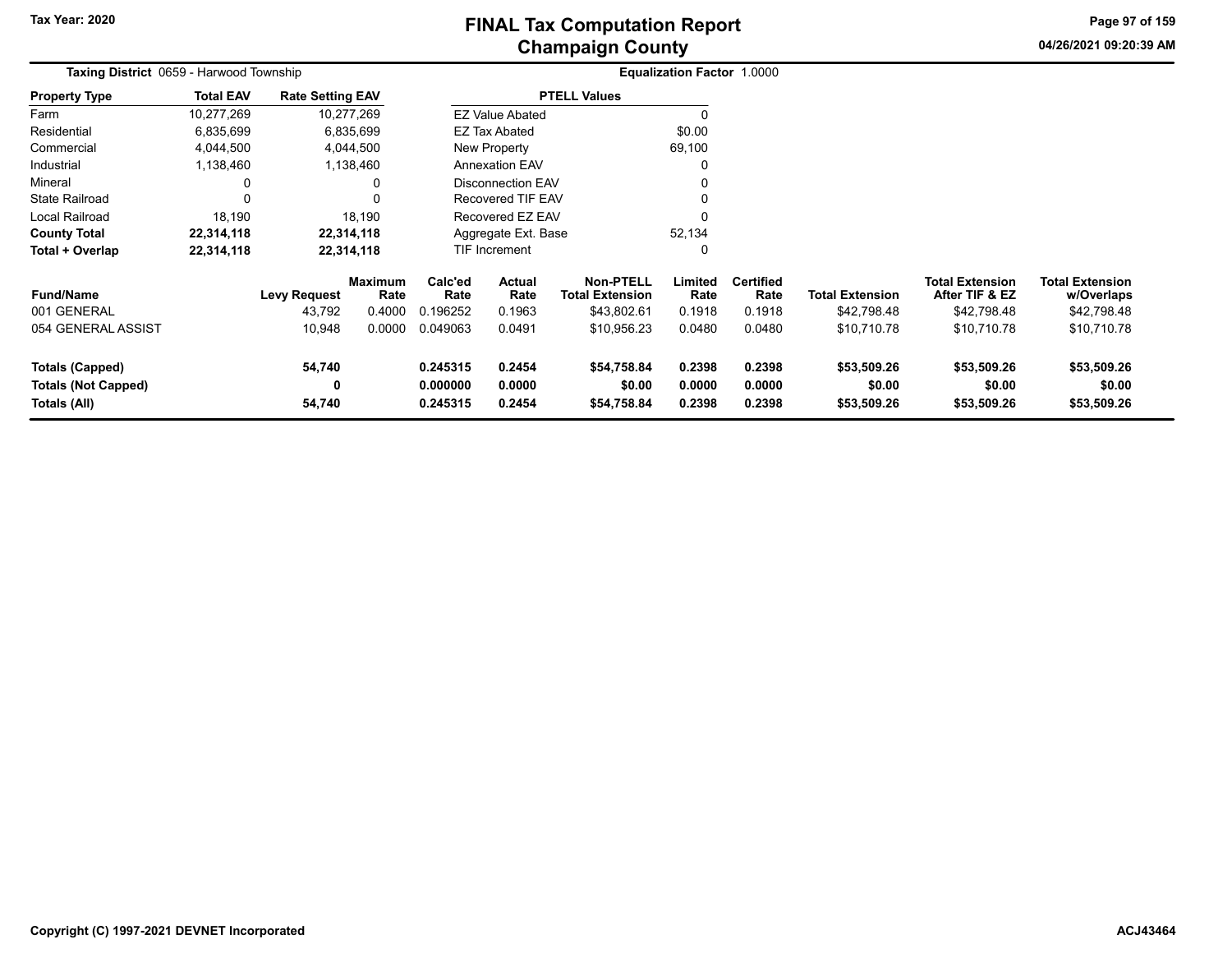# **Champaign County FINAL Tax Computation Report**

**04/26/2021 09:20:39 AMPage 98 of 159**

| <b>Taxing District 0660 - Harwood Road &amp; Bridge</b> |                  |                         |                        |                 |                          |                                            | <b>Equalization Factor 1.0000</b> |                          |                                 |                                          |                                      |
|---------------------------------------------------------|------------------|-------------------------|------------------------|-----------------|--------------------------|--------------------------------------------|-----------------------------------|--------------------------|---------------------------------|------------------------------------------|--------------------------------------|
| <b>Property Type</b>                                    | <b>Total EAV</b> | <b>Rate Setting EAV</b> |                        |                 |                          | <b>PTELL Values</b>                        |                                   |                          | <b>Road and Bridge Transfer</b> |                                          |                                      |
| Farm                                                    | 10,277,269       | 10,277,269              |                        |                 | <b>EZ Value Abated</b>   |                                            | 0                                 | <b>Municipality</b>      |                                 | Fund                                     | <b>Amount Extended</b>               |
| Residential                                             | 6,835,699        |                         | 6,835,699              |                 | <b>EZ Tax Abated</b>     |                                            | \$0.00                            |                          |                                 |                                          |                                      |
| Commercial                                              | 4,044,500        |                         | 4,044,500              |                 | New Property             |                                            | 69,100                            |                          | 0511 - Gifford Village          | 007                                      | \$13,095.56                          |
| Industrial                                              | 1,138,460        |                         | 1,138,460              |                 | <b>Annexation EAV</b>    |                                            |                                   | Total                    |                                 |                                          | \$13,095.56                          |
| Mineral                                                 | 0                |                         | 0                      |                 | <b>Disconnection EAV</b> |                                            |                                   |                          |                                 |                                          |                                      |
| <b>State Railroad</b>                                   | $\mathbf{0}$     |                         |                        |                 | <b>Recovered TIF EAV</b> |                                            |                                   |                          |                                 |                                          |                                      |
| <b>Local Railroad</b>                                   | 18,190           |                         | 18,190                 |                 | Recovered EZ EAV         |                                            |                                   |                          |                                 |                                          |                                      |
| <b>County Total</b>                                     | 22,314,118       | 22,314,118              |                        |                 | Aggregate Ext. Base      |                                            | 150,717                           |                          |                                 |                                          |                                      |
| Total + Overlap                                         | 22,314,118       | 22,314,118              |                        |                 | TIF Increment            |                                            | 0                                 |                          |                                 |                                          |                                      |
| <b>Fund/Name</b>                                        |                  | <b>Levy Request</b>     | <b>Maximum</b><br>Rate | Calc'ed<br>Rate | <b>Actual</b><br>Rate    | <b>Non-PTELL</b><br><b>Total Extension</b> | Limited<br>Rate                   | <b>Certified</b><br>Rate | <b>Total Extension</b>          | <b>Total Extension</b><br>After TIF & EZ | <b>Total Extension</b><br>w/Overlaps |
| 007 ROAD & BRIDGE                                       |                  | 97,934                  | 0.6600                 | 0.438888        | 0.4389                   | \$97,936.66                                | 0.4123                            | 0.4123                   | \$92,001.11                     | \$92,001.11                              | \$92,001.11                          |
| 008 JOINT BRIDGE                                        |                  | 10,882                  | 0.2500                 | 0.048767        | 0.0488                   | \$10,889.29                                | 0.0459                            | 0.0459                   | \$10,242.18                     | \$10,242.18                              | \$10,242.18                          |
| 009 PERMANENT ROAD                                      |                  | $\Omega$                | 0.2500                 | 0.250000        | 0.2500                   | \$55,785.30                                | 0.2350                            | 0.2350                   | \$52,438.18                     | \$52,438.18                              | \$52,438.18                          |
| 035 LIABILITY INS                                       |                  | 0                       | 0.0000                 | 0.000000        | 0.0000                   | \$0.00                                     | 0.0000                            | 0.0000                   | \$0.00                          | \$0.00                                   | \$0.00                               |
| 047 SOCIAL SECURITY                                     |                  | 0                       | 0.0000                 | 0.000000        | 0.0000                   | \$0.00                                     | 0.0000                            | 0.0000                   | \$0.00                          | \$0.00                                   | \$0.00                               |
| <b>Totals (Capped)</b>                                  |                  | 108,816                 |                        | 0.737655        | 0.7377                   | \$164,611.25                               | 0.6932                            | 0.6932                   | \$154,681.47                    | \$154,681.47                             | \$154,681.47                         |
| <b>Totals (Not Capped)</b>                              |                  | 0                       |                        | 0.000000        | 0.0000                   | \$0.00                                     | 0.0000                            | 0.0000                   | \$0.00                          | \$0.00                                   | \$0.00                               |
| Totals (All)                                            |                  | 108,816                 |                        | 0.737655        | 0.7377                   | \$164,611.25                               | 0.6932                            | 0.6932                   | \$154,681.47                    | \$154,681.47                             | \$154,681.47                         |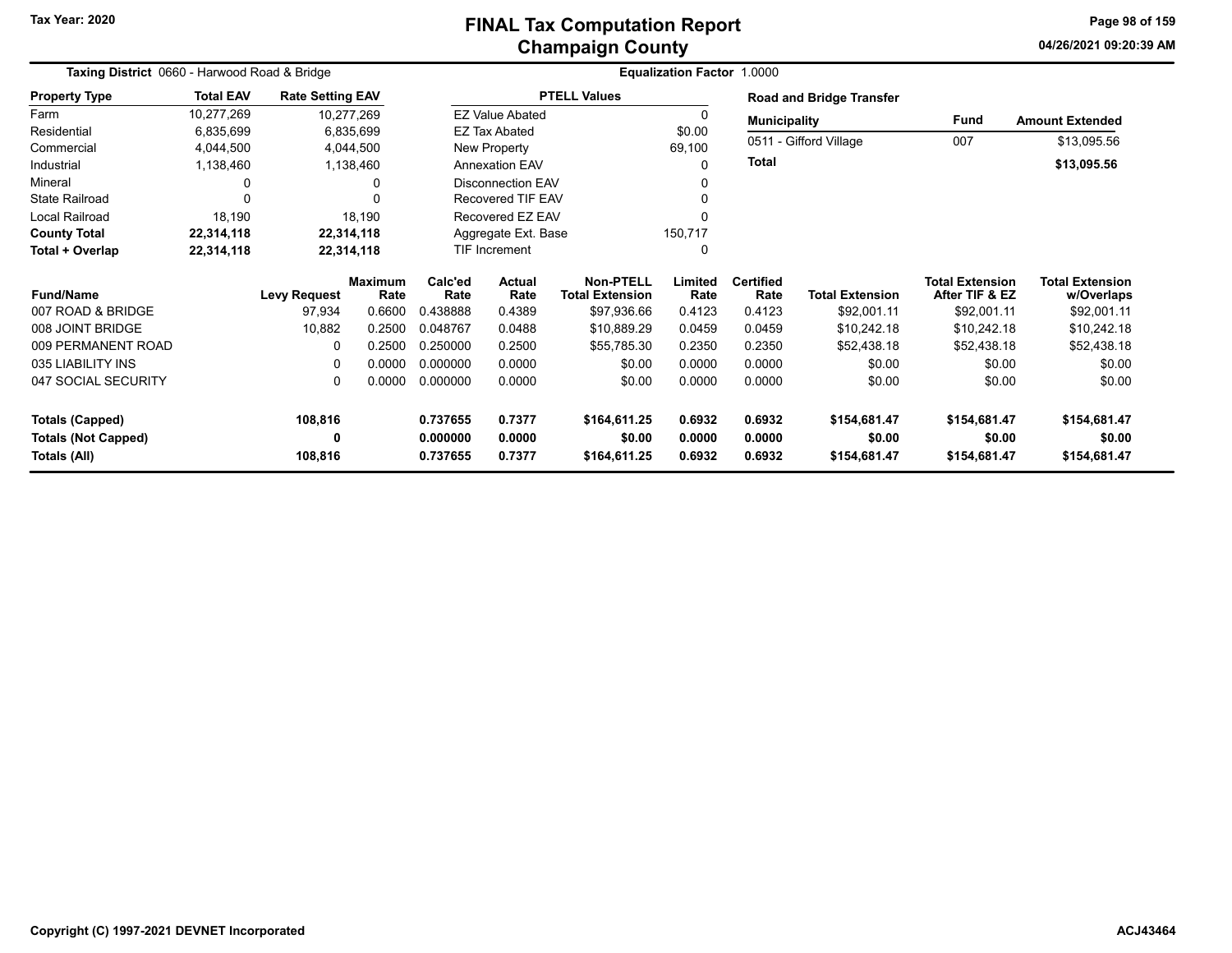**04/26/2021 09:20:39 AMPage 99 of 159**

| Taxing District 0665 - Hensley Township |                  |                         |                        |                     |                          |                                            | <b>Equalization Factor 1.0000</b> |                          |                        |                                          |                                      |
|-----------------------------------------|------------------|-------------------------|------------------------|---------------------|--------------------------|--------------------------------------------|-----------------------------------|--------------------------|------------------------|------------------------------------------|--------------------------------------|
| <b>Property Type</b>                    | <b>Total EAV</b> | <b>Rate Setting EAV</b> |                        |                     |                          | <b>PTELL Values</b>                        |                                   |                          |                        |                                          |                                      |
| Farm                                    | 15,494,680       |                         | 15,490,100             |                     | <b>EZ Value Abated</b>   |                                            | 0                                 |                          |                        |                                          |                                      |
| Residential                             | 18,299,307       | 18,299,307              |                        |                     | EZ Tax Abated            |                                            | \$0.00                            |                          |                        |                                          |                                      |
| Commercial                              | 11,491,530       | 11,491,530              |                        |                     | New Property             |                                            | 186,950                           |                          |                        |                                          |                                      |
| Industrial                              | 7,743            |                         | 7,743                  |                     | <b>Annexation EAV</b>    |                                            | 0                                 |                          |                        |                                          |                                      |
| Mineral                                 | $\Omega$         |                         | $\Omega$               |                     | <b>Disconnection EAV</b> |                                            | 0                                 |                          |                        |                                          |                                      |
| <b>State Railroad</b>                   | 285,184          |                         | 285,184                |                     | <b>Recovered TIF EAV</b> |                                            | 0                                 |                          |                        |                                          |                                      |
| Local Railroad                          | 24,440           |                         | 24,440                 |                     | Recovered EZ EAV         |                                            | 0                                 |                          |                        |                                          |                                      |
| <b>County Total</b>                     | 45,602,884       | 45,598,304              |                        | Aggregate Ext. Base |                          |                                            | 76,233                            |                          |                        |                                          |                                      |
| Total + Overlap                         | 45,602,884       | 45,598,304              |                        |                     | <b>TIF Increment</b>     |                                            | 4,580                             |                          |                        |                                          |                                      |
| <b>Fund/Name</b>                        |                  | <b>Levy Request</b>     | <b>Maximum</b><br>Rate | Calc'ed<br>Rate     | Actual<br>Rate           | <b>Non-PTELL</b><br><b>Total Extension</b> | Limited<br>Rate                   | <b>Certified</b><br>Rate | <b>Total Extension</b> | <b>Total Extension</b><br>After TIF & EZ | <b>Total Extension</b><br>w/Overlaps |
| 001 GENERAL                             |                  | 65,774                  | 0.2500                 | 0.144247            | 0.1443                   | \$65,798.35                                | 0.1283                            | 0.1283                   | \$58,508.50            | \$58,502.62                              | \$58,502.62                          |
| 035 LIABILITY INS                       |                  | 17,512                  | 0.0000                 | 0.038405            | 0.0385                   | \$17,555.35                                | 0.0343                            | 0.0343                   | \$15,641.79            | \$15,640.22                              | \$15,640.22                          |
| 054 GENERAL ASSIST                      |                  | 4,652                   | 0.0000                 | 0.010202            | 0.0103                   | \$4,696.63                                 | 0.0092                            | 0.0092                   | \$4,195.47             | \$4,195.04                               | \$4,195.04                           |
| Totals (Capped)                         |                  | 87,938                  |                        | 0.192854            | 0.1931                   | \$88,050.33                                | 0.1718                            | 0.1718                   | \$78,345.76            | \$78,337.88                              | \$78,337.88                          |
| <b>Totals (Not Capped)</b>              |                  | 0                       |                        | 0.000000            | 0.0000                   | \$0.00                                     | 0.0000                            | 0.0000                   | \$0.00                 | \$0.00                                   | \$0.00                               |
| Totals (All)                            |                  | 87,938                  |                        | 0.192854            | 0.1931                   | \$88,050.33                                | 0.1718                            | 0.1718                   | \$78,345.76            | \$78,337.88                              | \$78,337.88                          |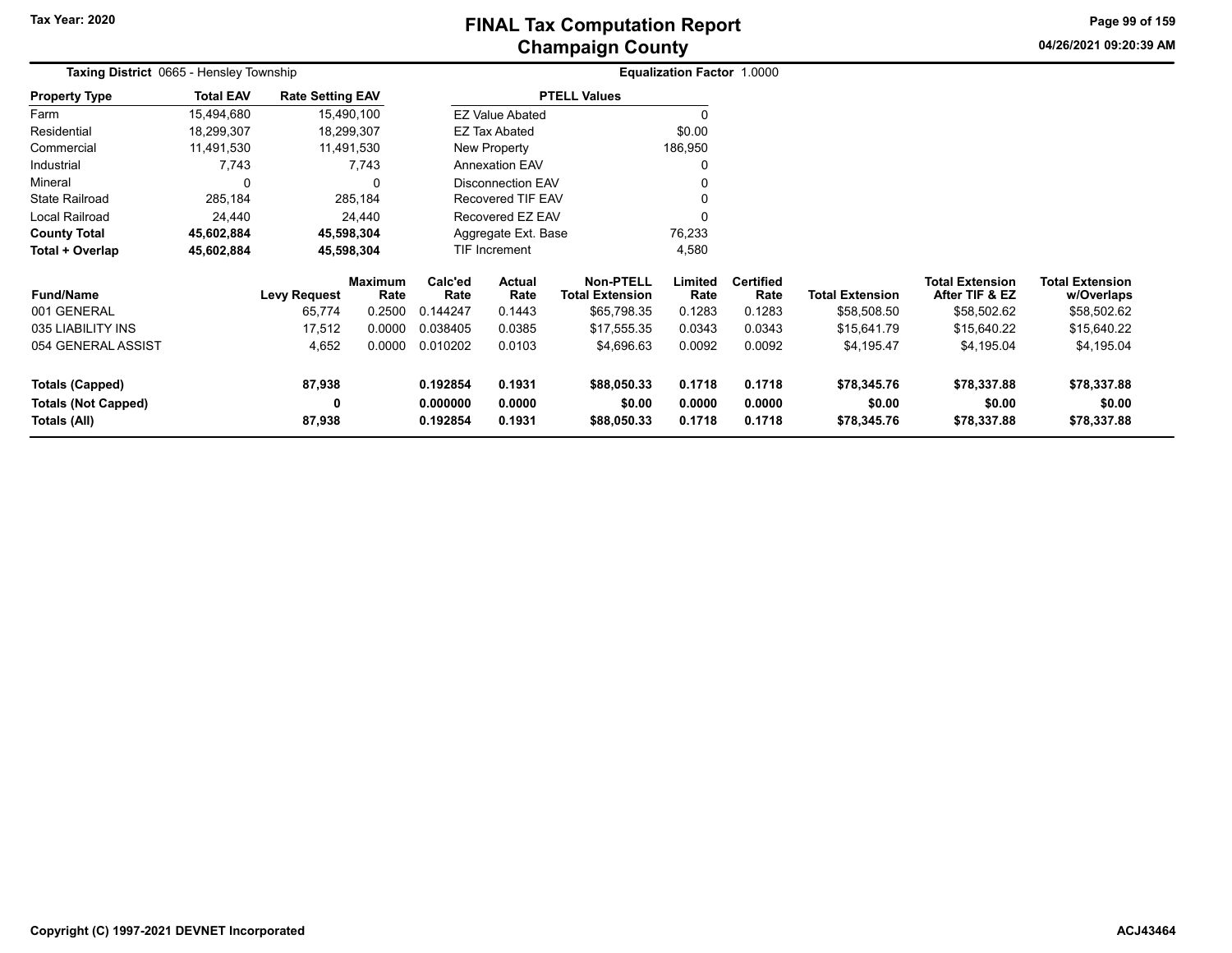## **Champaign County FINAL Tax Computation Report**

**04/26/2021 09:20:39 AM Page 100 of 159**

| Taxing District 0666 - Hensley Road & Bridge |                  |                         |                        |                 |                        |                                            | Equalization Factor 1.0000 |                          |                                 |                                          |                                      |
|----------------------------------------------|------------------|-------------------------|------------------------|-----------------|------------------------|--------------------------------------------|----------------------------|--------------------------|---------------------------------|------------------------------------------|--------------------------------------|
| <b>Property Type</b>                         | <b>Total EAV</b> | <b>Rate Setting EAV</b> |                        |                 |                        | <b>PTELL Values</b>                        |                            |                          | <b>Road and Bridge Transfer</b> |                                          |                                      |
| Farm                                         | 15,494,680       |                         | 15,490,100             |                 | <b>EZ Value Abated</b> |                                            | 0                          | <b>Municipality</b>      |                                 | <b>Fund</b>                              | <b>Amount Extended</b>               |
| Residential                                  | 18,299,307       |                         | 18,299,307             |                 | <b>EZ Tax Abated</b>   |                                            | \$0.00                     |                          |                                 |                                          |                                      |
| Commercial                                   | 11,491,530       |                         | 11,491,530             |                 | New Property           |                                            | 186,950                    |                          | 0504 - Champaign City           | 007                                      | \$0.00                               |
| Industrial                                   | 7,743            |                         | 7,743                  |                 | <b>Annexation EAV</b>  |                                            | 0                          |                          | 0516 - Mahomet Village          | 007                                      | \$392.98                             |
| Mineral                                      | $\Omega$         |                         | <sup>0</sup>           |                 | Disconnection EAV      |                                            | 0                          | <b>Total</b>             |                                 |                                          | \$392.98                             |
| <b>State Railroad</b>                        | 285,184          |                         | 285,184                |                 | Recovered TIF EAV      |                                            | $\Omega$                   |                          |                                 |                                          |                                      |
| <b>Local Railroad</b>                        | 24,440           |                         | 24,440                 |                 | Recovered EZ EAV       |                                            | $\Omega$                   |                          |                                 |                                          |                                      |
| <b>County Total</b>                          | 45,602,884       |                         | 45,598,304             |                 | Aggregate Ext. Base    |                                            | 242,363                    |                          |                                 |                                          |                                      |
| Total + Overlap                              | 45,602,884       |                         | 45,598,304             |                 | TIF Increment          |                                            | 4,580                      |                          |                                 |                                          |                                      |
| <b>Fund/Name</b>                             |                  | <b>Levy Request</b>     | <b>Maximum</b><br>Rate | Calc'ed<br>Rate | <b>Actual</b><br>Rate  | <b>Non-PTELL</b><br><b>Total Extension</b> | Limited<br>Rate            | <b>Certified</b><br>Rate | <b>Total Extension</b>          | <b>Total Extension</b><br>After TIF & EZ | <b>Total Extension</b><br>w/Overlaps |
| 005 IMRF                                     |                  | 4,115                   | 0.0000                 | 0.009025        | 0.0091                 | \$4,149.45                                 | 0.0080                     | 0.0080                   | \$3,648.23                      | \$3,647.86                               | \$3,647.86                           |
| 007 ROAD & BRIDGE                            |                  | 155,113                 | 0.6600                 | 0.340173        | 0.3402                 | \$155,125.43                               | 0.3045                     | 0.3045                   | \$138,860.78                    | \$138,846.84                             | \$138,846.84                         |
| 008 JOINT BRIDGE                             |                  | 19,707                  | 0.2500                 | 0.043219        | 0.0433                 | \$19,744.07                                | 0.0388                     | 0.0388                   | \$17,693.92                     | \$17,692.14                              | \$17,692.14                          |
| 009 PERMANENT ROAD                           |                  | 83,843                  | 0.2500                 | 0.183873        | 0.1839                 | \$83,855.28                                | 0.1646                     | 0.1646                   | \$75,062.35                     | \$75,054.81                              | \$75,054.81                          |
| 010 BLDG & EQUIPT                            |                  | 15,314                  | 0.1000                 | 0.033585        | 0.0336                 | \$15,321.03                                | 0.0301                     | 0.0301                   | \$13,726.47                     | \$13,725.09                              | \$13,725.09                          |
| <b>Totals (Capped)</b>                       |                  | 278,092                 |                        | 0.609875        | 0.6101                 | \$278,195.26                               | 0.5460                     | 0.5460                   | \$248,991.75                    | \$248,966.74                             | \$248,966.74                         |
| <b>Totals (Not Capped)</b>                   |                  | 0                       |                        | 0.000000        | 0.0000                 | \$0.00                                     | 0.0000                     | 0.0000                   | \$0.00                          | \$0.00                                   | \$0.00                               |
| Totals (All)                                 |                  | 278,092                 |                        | 0.609875        | 0.6101                 | \$278,195.26                               | 0.5460                     | 0.5460                   | \$248,991.75                    | \$248,966.74                             | \$248,966.74                         |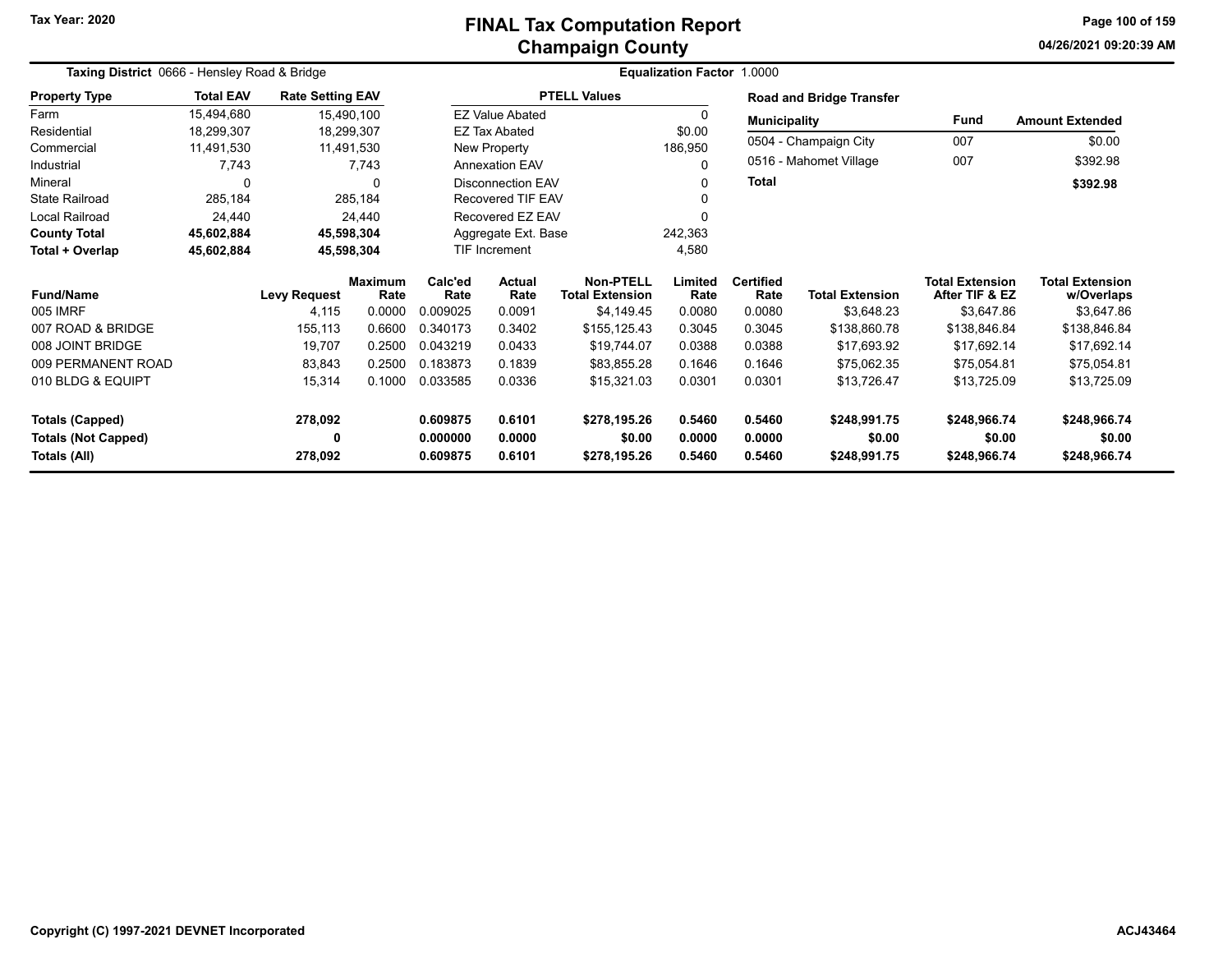**04/26/2021 09:20:39 AM Page 101 of 159**

| Taxing District 0671 - Kerr Township                                 |                  |                         |                        |                                  |                               |                                            | Equalization Factor 1.0000 |                            |                                      |                                          |                                      |  |
|----------------------------------------------------------------------|------------------|-------------------------|------------------------|----------------------------------|-------------------------------|--------------------------------------------|----------------------------|----------------------------|--------------------------------------|------------------------------------------|--------------------------------------|--|
| <b>Property Type</b>                                                 | <b>Total EAV</b> | <b>Rate Setting EAV</b> |                        |                                  |                               | <b>PTELL Values</b>                        |                            |                            |                                      |                                          |                                      |  |
| Farm                                                                 | 5,677,440        |                         | 5,677,440              |                                  | <b>EZ Value Abated</b>        |                                            |                            |                            |                                      |                                          |                                      |  |
| Residential                                                          | 964,810          |                         | 964,810                |                                  | EZ Tax Abated                 |                                            | \$0.00                     |                            |                                      |                                          |                                      |  |
| Commercial                                                           | 0                |                         |                        |                                  | New Property                  |                                            | 11,080                     |                            |                                      |                                          |                                      |  |
| Industrial                                                           | 0                |                         |                        |                                  | <b>Annexation EAV</b>         |                                            |                            |                            |                                      |                                          |                                      |  |
| Mineral                                                              | 0                |                         |                        |                                  | <b>Disconnection EAV</b>      |                                            |                            |                            |                                      |                                          |                                      |  |
| <b>State Railroad</b>                                                | 0                |                         |                        |                                  | <b>Recovered TIF EAV</b>      |                                            |                            |                            |                                      |                                          |                                      |  |
| Local Railroad                                                       | $\Omega$         |                         |                        |                                  | Recovered EZ EAV              |                                            |                            |                            |                                      |                                          |                                      |  |
| <b>County Total</b>                                                  | 6,642,250        |                         | 6,642,250              |                                  | 16,717<br>Aggregate Ext. Base |                                            |                            |                            |                                      |                                          |                                      |  |
| Total + Overlap                                                      | 6,642,250        |                         | 6,642,250              |                                  | TIF Increment                 |                                            | 0                          |                            |                                      |                                          |                                      |  |
| <b>Fund/Name</b>                                                     |                  | <b>Levy Request</b>     | <b>Maximum</b><br>Rate | Calc'ed<br>Rate                  | Actual<br>Rate                | <b>Non-PTELL</b><br><b>Total Extension</b> | Limited<br>Rate            | <b>Certified</b><br>Rate   | <b>Total Extension</b>               | <b>Total Extension</b><br>After TIF & EZ | <b>Total Extension</b><br>w/Overlaps |  |
| 001 GENERAL                                                          |                  | 17,500                  | 0.6500                 | 0.263465                         | 0.2635                        | \$17,502.33                                | 0.2445                     | 0.2445                     | \$16,240.30                          | \$16,240.30                              | \$16,240.30                          |  |
| 054 GENERAL ASSISTANCE                                               |                  | 954                     | 0.0000                 | 0.014363                         | 0.0144                        | \$956.48                                   | 0.0134                     | 0.0134                     | \$890.06                             | \$890.06                                 | \$890.06                             |  |
| <b>Totals (Capped)</b><br><b>Totals (Not Capped)</b><br>Totals (All) |                  | 18,454<br>0<br>18,454   |                        | 0.277828<br>0.000000<br>0.277828 | 0.2779<br>0.0000<br>0.2779    | \$18,458.81<br>\$0.00<br>\$18,458.81       | 0.2579<br>0.0000<br>0.2579 | 0.2579<br>0.0000<br>0.2579 | \$17,130.36<br>\$0.00<br>\$17,130.36 | \$17,130.36<br>\$0.00<br>\$17,130.36     | \$17,130.36<br>\$0.00<br>\$17,130.36 |  |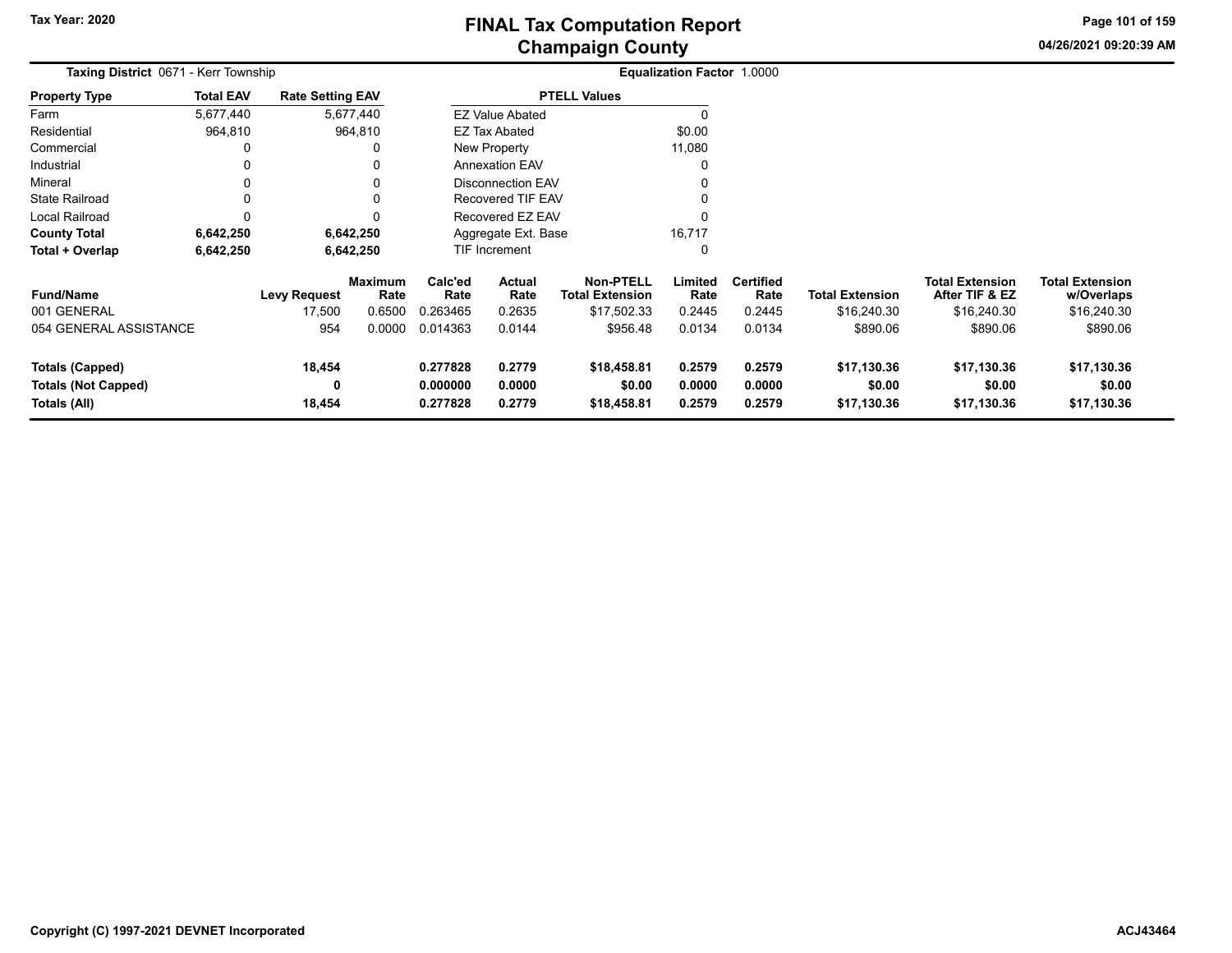**04/26/2021 09:20:39 AM Page 102 of 159**

| Taxing District 0672 - Kerr Road & Bridge |                  |                         |                        |                 | <b>Equalization Factor 1.0000</b> |                                            |                 |                          |                        |                                          |                                      |
|-------------------------------------------|------------------|-------------------------|------------------------|-----------------|-----------------------------------|--------------------------------------------|-----------------|--------------------------|------------------------|------------------------------------------|--------------------------------------|
| <b>Property Type</b>                      | <b>Total EAV</b> | <b>Rate Setting EAV</b> |                        |                 |                                   | <b>PTELL Values</b>                        |                 |                          |                        |                                          |                                      |
| Farm                                      | 5,677,440        |                         | 5,677,440              |                 | <b>EZ Value Abated</b>            |                                            |                 |                          |                        |                                          |                                      |
| Residential                               | 964,810          |                         | 964,810                |                 | EZ Tax Abated                     |                                            | \$0.00          |                          |                        |                                          |                                      |
| Commercial                                |                  |                         |                        |                 | New Property                      |                                            | 11,080          |                          |                        |                                          |                                      |
| Industrial                                |                  |                         |                        |                 | <b>Annexation EAV</b>             |                                            |                 |                          |                        |                                          |                                      |
| Mineral                                   |                  |                         |                        |                 | <b>Disconnection EAV</b>          |                                            |                 |                          |                        |                                          |                                      |
| <b>State Railroad</b>                     |                  |                         |                        |                 | Recovered TIF EAV                 |                                            |                 |                          |                        |                                          |                                      |
| <b>Local Railroad</b>                     | 0                |                         |                        |                 | Recovered EZ EAV                  |                                            |                 |                          |                        |                                          |                                      |
| <b>County Total</b>                       | 6,642,250        |                         | 6,642,250              |                 | Aggregate Ext. Base               |                                            | 30,109          |                          |                        |                                          |                                      |
| Total + Overlap                           | 6,642,250        |                         | 6,642,250              |                 | TIF Increment                     |                                            |                 |                          |                        |                                          |                                      |
| <b>Fund/Name</b>                          |                  | <b>Levy Request</b>     | <b>Maximum</b><br>Rate | Calc'ed<br>Rate | Actual<br>Rate                    | <b>Non-PTELL</b><br><b>Total Extension</b> | Limited<br>Rate | <b>Certified</b><br>Rate | <b>Total Extension</b> | <b>Total Extension</b><br>After TIF & EZ | <b>Total Extension</b><br>w/Overlaps |
| 007 ROAD & BRIDGE                         |                  | 13,500                  | 0.9400                 | 0.203244        | 0.2033                            | \$13,503.69                                | 0.1811          | 0.1811                   | \$12,029.11            | \$12,029.11                              | \$12,029.11                          |
| 008 JOINT BRIDGE                          |                  | 1,600                   | 0.2500                 | 0.024088        | 0.0241                            | \$1,600.78                                 | 0.0215          | 0.0215                   | \$1,428.08             | \$1,428.08                               | \$1,428.08                           |
| 009 PERMANENT ROAD                        |                  | 15,000                  | 0.2500                 | 0.225827        | 0.2259                            | \$15,004.84                                | 0.2014          | 0.2014                   | \$13,377.49            | \$13,377.49                              | \$13,377.49                          |
| 010 BLDG & EQUIPT                         |                  | 1,500                   | 0.1000                 | 0.022583        | 0.0226                            | \$1,501.15                                 | 0.0202          | 0.0202                   | \$1,341.73             | \$1,341.73                               | \$1,341.73                           |
| 035 LIABILITY INS                         |                  | 3,000                   | 0.0000                 | 0.045165        | 0.0452                            | \$3,002.30                                 | 0.0403          | 0.0403                   | \$2,676.83             | \$2,676.83                               | \$2,676.83                           |
| <b>Totals (Capped)</b>                    |                  | 34,600                  |                        | 0.520907        | 0.5211                            | \$34,612.76                                | 0.4645          | 0.4645                   | \$30,853.24            | \$30,853.24                              | \$30,853.24                          |
| <b>Totals (Not Capped)</b>                |                  | 0                       |                        | 0.000000        | 0.0000                            | \$0.00                                     | 0.0000          | 0.0000                   | \$0.00                 | \$0.00                                   | \$0.00                               |
| Totals (All)                              |                  | 34,600                  |                        | 0.520907        | 0.5211                            | \$34,612.76                                | 0.4645          | 0.4645                   | \$30,853.24            | \$30,853.24                              | \$30,853.24                          |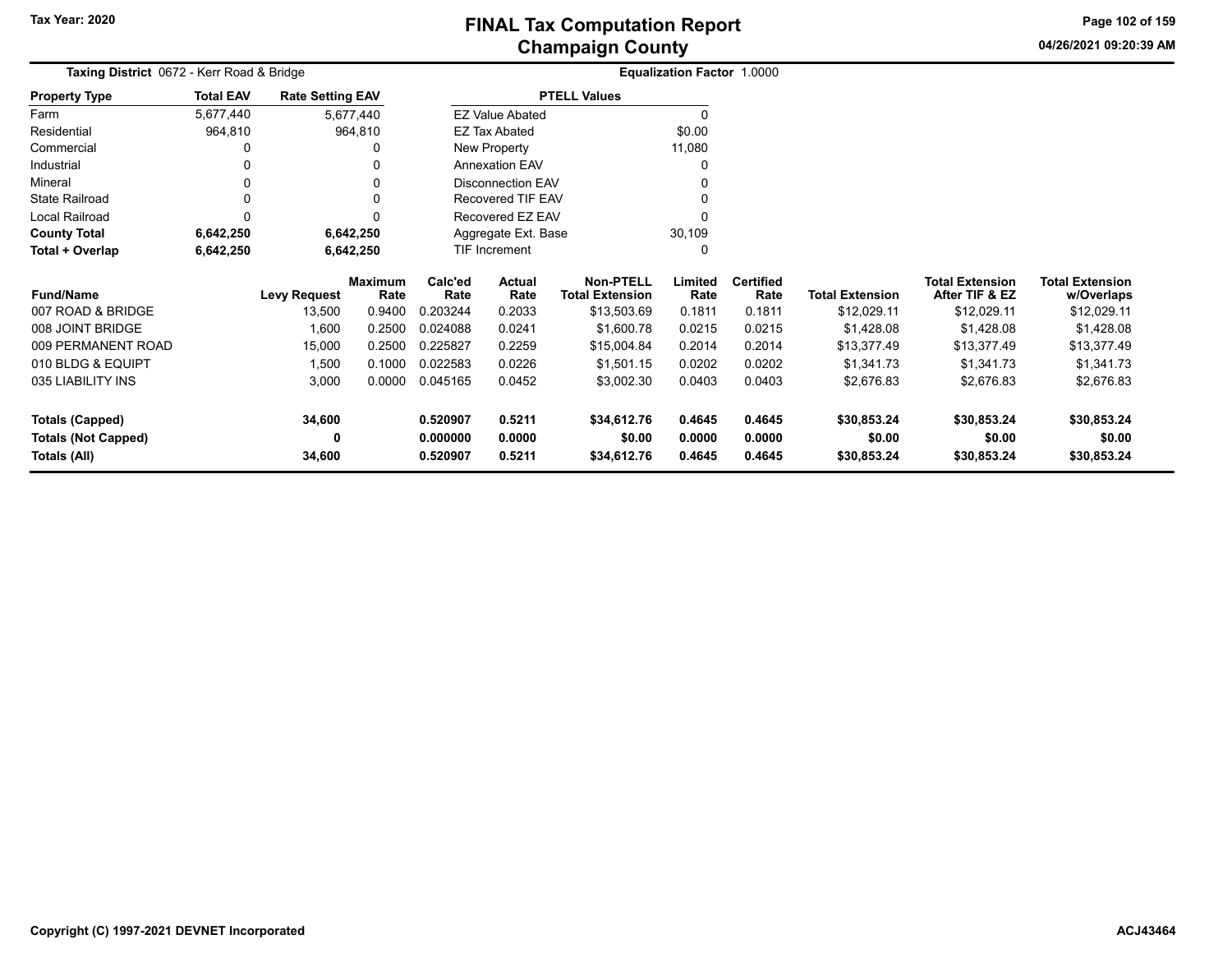# **Champaign County FINAL Tax Computation Report**

**04/26/2021 09:20:39 AM**

**Page 103 of 159**

| <b>Taxing District 0677 - Ludlow Township</b> |                  |                         |                        |                      |                                |                                            | Equalization Factor 1.0000 |                          |                        |                                          |                                      |
|-----------------------------------------------|------------------|-------------------------|------------------------|----------------------|--------------------------------|--------------------------------------------|----------------------------|--------------------------|------------------------|------------------------------------------|--------------------------------------|
| <b>Property Type</b>                          | <b>Total EAV</b> | <b>Rate Setting EAV</b> |                        |                      |                                | <b>PTELL Values</b>                        |                            |                          |                        |                                          |                                      |
| Farm                                          | 14,798,590       |                         | 14,778,420             |                      | <b>EZ Value Abated</b>         |                                            |                            |                          |                        |                                          |                                      |
| Residential                                   | 27,388,527       |                         | 27,388,527             |                      | EZ Tax Abated                  |                                            | \$0.00                     |                          |                        |                                          |                                      |
| Commercial                                    | 19,724,610       |                         | 8,418,170              |                      | New Property                   |                                            | 12,990                     |                          |                        |                                          |                                      |
| Industrial                                    | 7,088,400        |                         | 7,088,400              |                      | <b>Annexation EAV</b>          |                                            |                            |                          |                        |                                          |                                      |
| Mineral                                       | 0                |                         | 0                      |                      | <b>Disconnection EAV</b>       |                                            |                            |                          |                        |                                          |                                      |
| <b>State Railroad</b>                         | 696,322          |                         | 696,322                |                      | <b>Recovered TIF EAV</b>       |                                            |                            |                          |                        |                                          |                                      |
| Local Railroad                                | 657,200          |                         | 657,200                |                      | Recovered EZ EAV               |                                            |                            |                          |                        |                                          |                                      |
| <b>County Total</b>                           | 70,353,649       |                         | 59,027,039             |                      | 142,337<br>Aggregate Ext. Base |                                            |                            |                          |                        |                                          |                                      |
| Total + Overlap                               | 70,353,649       |                         | 59,027,039             |                      | TIF Increment                  |                                            | 11,326,610                 |                          |                        |                                          |                                      |
| <b>Fund/Name</b>                              |                  | <b>Levy Request</b>     | <b>Maximum</b><br>Rate | Calc'ed<br>Rate      | <b>Actual</b><br>Rate          | <b>Non-PTELL</b><br><b>Total Extension</b> | Limited<br>Rate            | <b>Certified</b><br>Rate | <b>Total Extension</b> | <b>Total Extension</b><br>After TIF & EZ | <b>Total Extension</b><br>w/Overlaps |
| 001 GENERAL                                   |                  | 89,283                  | 0.2500                 | 0.151258             | 0.1513                         | \$89,307.91                                | 0.1497                     | 0.1497                   | \$105,319.41           | \$88,363.48                              | \$88,363.48                          |
| 017 CEMETERY                                  |                  | 9,392                   | 0.2000                 | 0.015911             | 0.0160                         | \$9,444.33                                 | 0.0159                     | 0.0159                   | \$11,186.23            | \$9,385.30                               | \$9,385.30                           |
| 054 GENERAL ASSIST                            |                  | 48,351                  | 0.0000                 | 0.081913             | 0.0820                         | \$48,402.17                                | 0.0812                     | 0.0812                   | \$57,127.16            | \$47,929.96                              | \$47,929.96                          |
| Totals (Capped)                               |                  | 147,026                 |                        | 0.249082             | 0.2493                         | \$147,154.41                               | 0.2468                     | 0.2468                   | \$173,632.80           | \$145,678.74                             | \$145,678.74                         |
| <b>Totals (Not Capped)</b><br>Totals (All)    |                  | 0<br>147,026            |                        | 0.000000<br>0.249082 | 0.0000<br>0.2493               | \$0.00<br>\$147,154.41                     | 0.0000<br>0.2468           | 0.0000<br>0.2468         | \$0.00<br>\$173,632.80 | \$0.00<br>\$145,678.74                   | \$0.00<br>\$145,678.74               |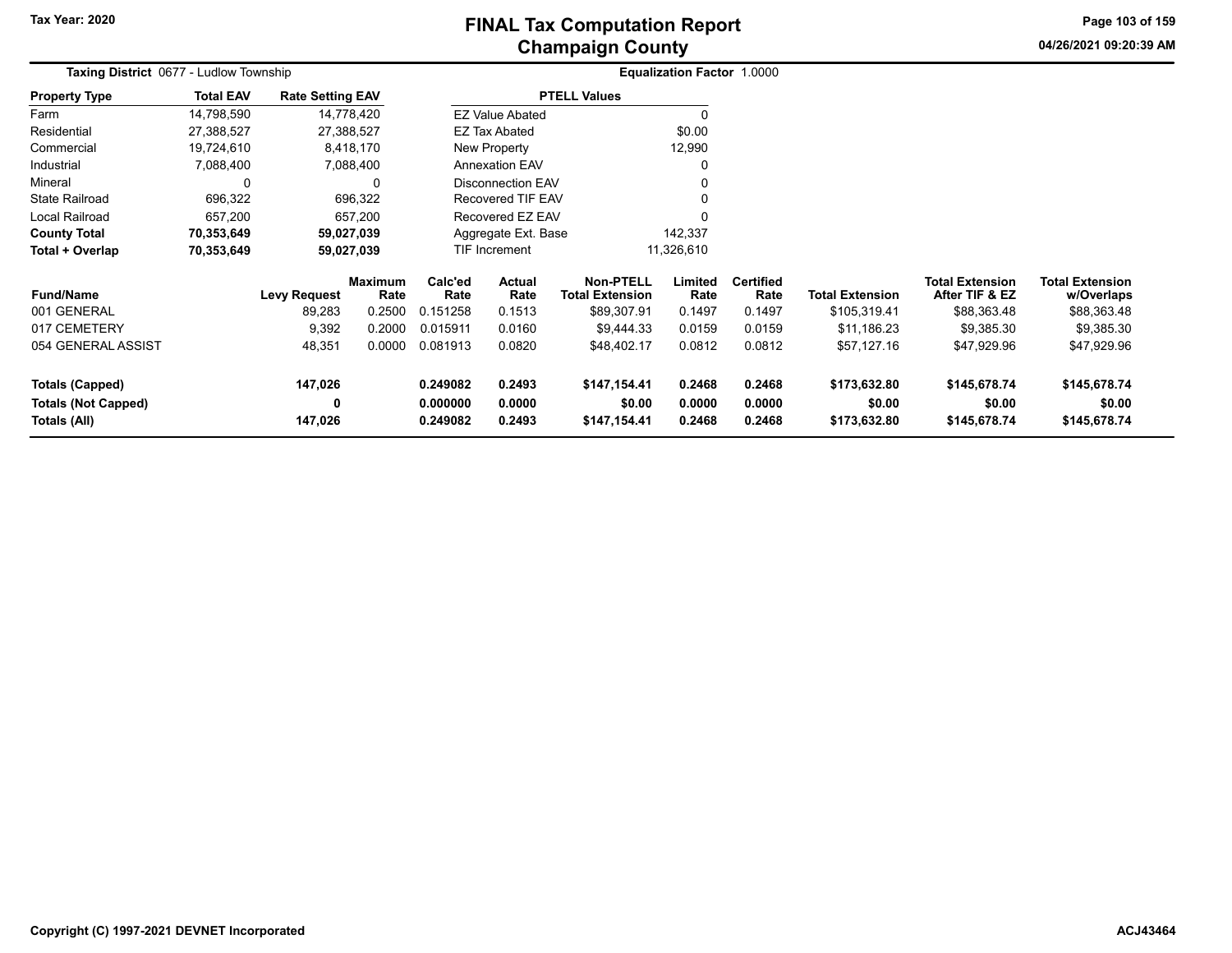## **Champaign County FINAL Tax Computation Report**

**04/26/2021 09:20:39 AMPage 104 of 159**

|                                            | Taxing District 0678 - Ludlow Road & Bridge<br><b>Rate Setting EAV</b> |                     |                        |                                    |                        |                                            | Equalization Factor 1.0000 |                          |                                 |                                          |                                      |
|--------------------------------------------|------------------------------------------------------------------------|---------------------|------------------------|------------------------------------|------------------------|--------------------------------------------|----------------------------|--------------------------|---------------------------------|------------------------------------------|--------------------------------------|
| <b>Property Type</b>                       | <b>Total EAV</b>                                                       |                     |                        |                                    |                        | <b>PTELL Values</b>                        |                            |                          | <b>Road and Bridge Transfer</b> |                                          |                                      |
| Farm                                       | 14,798,590                                                             | 14,778,420          |                        |                                    | <b>EZ Value Abated</b> |                                            | $\Omega$                   | <b>Municipality</b>      |                                 | Fund                                     | <b>Amount Extended</b>               |
| Residential                                | 27,388,527                                                             | 27,388,527          |                        |                                    | <b>EZ Tax Abated</b>   |                                            | \$0.00                     |                          |                                 |                                          |                                      |
| Commercial                                 | 19,724,610                                                             |                     | 8,418,170              |                                    | New Property           |                                            | 12,990                     |                          | 0515 - Ludlow Village           | 007                                      | \$3,585.09                           |
| Industrial                                 | 7,088,400                                                              |                     | 7,088,400              |                                    | <b>Annexation EAV</b>  |                                            |                            | 0520 - Rantoul Village   | 007                             | \$48,082.54                              |                                      |
| Mineral                                    | 0                                                                      |                     | 0                      | Disconnection EAV                  |                        |                                            |                            | <b>Total</b>             |                                 |                                          | \$51,667.63                          |
| <b>State Railroad</b>                      | 696,322                                                                |                     | 696,322                |                                    | Recovered TIF EAV      |                                            |                            |                          |                                 |                                          |                                      |
| <b>Local Railroad</b>                      | 657,200                                                                |                     | 657,200                |                                    | Recovered EZ EAV       |                                            |                            |                          |                                 |                                          |                                      |
| <b>County Total</b>                        | 70,353,649                                                             | 59,027,039          |                        | Aggregate Ext. Base                |                        |                                            | 292,657                    |                          |                                 |                                          |                                      |
| Total + Overlap                            | 70,353,649                                                             | 59,027,039          |                        | <b>TIF Increment</b><br>11,326,610 |                        |                                            |                            |                          |                                 |                                          |                                      |
| <b>Fund/Name</b>                           |                                                                        | <b>Levy Request</b> | <b>Maximum</b><br>Rate | Calc'ed<br>Rate                    | <b>Actual</b><br>Rate  | <b>Non-PTELL</b><br><b>Total Extension</b> | Limited<br>Rate            | <b>Certified</b><br>Rate | <b>Total Extension</b>          | <b>Total Extension</b><br>After TIF & EZ | <b>Total Extension</b><br>w/Overlaps |
| 007 ROAD & BRIDGE                          |                                                                        | 141,625             | 0.6600                 | 0.239932                           | 0.2400                 | \$141,664.89                               | 0.2323                     | 0.2323                   | \$163,431.53                    | \$137,119.81                             | \$137,119.81                         |
| 008 JOINT BRIDGE                           |                                                                        | 20,000              | 0.2500                 | 0.033883                           | 0.0339                 | \$20,010.17                                | 0.0329                     | 0.0329                   | \$23,146.35                     | \$19,419.90                              | \$19,419.90                          |
| 009 PERMANENT ROAD                         |                                                                        | $\mathbf{0}$        | 0.2500                 | 0.250000                           | 0.2500                 | \$147,567.60                               | 0.2422                     | 0.2422                   | \$170,396.54                    | \$142,963.49                             | \$142,963.49                         |
| Totals (Capped)                            |                                                                        | 161,625             |                        | 0.523815                           | 0.5239                 | \$309,242.66                               | 0.5074                     | 0.5074                   | \$356,974.42                    | \$299.503.20                             | \$299,503.20                         |
| <b>Totals (Not Capped)</b><br>Totals (All) |                                                                        | 0<br>161,625        |                        | 0.000000<br>0.523815               | 0.0000<br>0.5239       | \$0.00<br>\$309,242.66                     | 0.0000<br>0.5074           | 0.0000<br>0.5074         | \$0.00<br>\$356,974.42          | \$0.00<br>\$299,503.20                   | \$0.00<br>\$299,503.20               |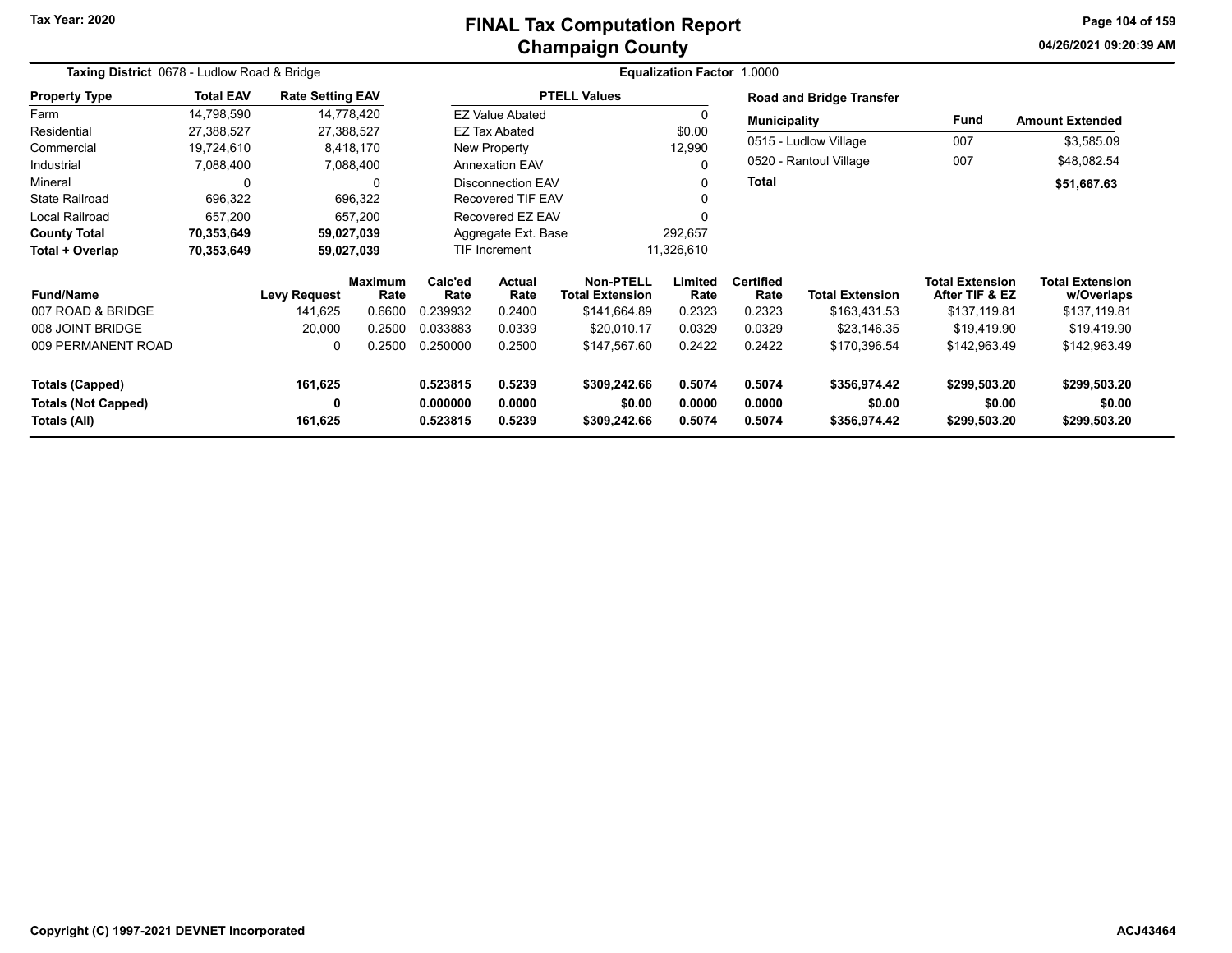# **Champaign County FINAL Tax Computation Report**

**04/26/2021 09:20:39 AM Page 105 of 159**

| Taxing District 0683 - Mahomet Township |                  |                         |                        |                                               | <b>Equalization Factor 1.0000</b> |                                            |                 |                          |                 |                                          |                                      |
|-----------------------------------------|------------------|-------------------------|------------------------|-----------------------------------------------|-----------------------------------|--------------------------------------------|-----------------|--------------------------|-----------------|------------------------------------------|--------------------------------------|
| <b>Property Type</b>                    | <b>Total EAV</b> | <b>Rate Setting EAV</b> |                        | <b>PTELL Values</b><br><b>EZ Value Abated</b> |                                   |                                            |                 |                          |                 |                                          |                                      |
| Farm                                    | 15,879,400       |                         | 15,324,212             |                                               |                                   |                                            |                 |                          |                 |                                          |                                      |
| Residential                             | 296,271,690      | 273,509,708             |                        |                                               | EZ Tax Abated                     |                                            | \$0.00          |                          |                 |                                          |                                      |
| Commercial                              | 34,081,506       |                         | 22,078,665             |                                               | New Property                      |                                            | 4,061,130       |                          |                 |                                          |                                      |
| Industrial                              |                  |                         | 0                      |                                               | Annexation EAV                    |                                            |                 |                          |                 |                                          |                                      |
| Mineral                                 | 0                |                         | $\Omega$               |                                               | <b>Disconnection EAV</b>          |                                            |                 |                          |                 |                                          |                                      |
| State Railroad                          | 543,875          |                         | 543,875                |                                               | Recovered TIF EAV                 |                                            |                 |                          |                 |                                          |                                      |
| Local Railroad                          | 270              |                         | 270                    |                                               | Recovered EZ EAV                  |                                            |                 |                          |                 |                                          |                                      |
| <b>County Total</b>                     | 346,776,741      | 311,456,730             |                        |                                               | Aggregate Ext. Base               |                                            | 363,891         |                          |                 |                                          |                                      |
| Total + Overlap                         | 346,776,741      | 311,456,730             |                        |                                               | TIF Increment                     |                                            | 35,320,011      |                          |                 |                                          |                                      |
| <b>Fund/Name</b>                        |                  | <b>Levy Request</b>     | <b>Maximum</b><br>Rate | Calc'ed<br>Rate                               | Actual<br>Rate                    | <b>Non-PTELL</b><br><b>Total Extension</b> | Limited<br>Rate | <b>Certified</b><br>Rate | Total Extension | <b>Total Extension</b><br>After TIF & EZ | <b>Total Extension</b><br>w/Overlaps |
| 001 GENERAL                             |                  | 309,814                 | 0.2500                 | 0.099473                                      | 0.0995                            | \$309,899.45                               | 0.0995          | 0.0995                   | \$345,042.86    | \$309,899.45                             | \$309,899.45                         |
| 005 IMRF                                |                  | 34,354                  | 0.0000                 | 0.011030                                      | 0.0111                            | \$34,571.70                                | 0.0111          | 0.0111                   | \$38,492.22     | \$34,571.70                              | \$34,571.70                          |
| 035 LIABILITY INS                       |                  | 7,840                   | 0.0000                 | 0.002517                                      | 0.0026                            | \$8,097.87                                 | 0.0026          | 0.0026                   | \$9,016.20      | \$8,097.87                               | \$8,097.87                           |
| 054 GENERAL ASSIST                      |                  | 20,153                  | 0.0000                 | 0.006471                                      | 0.0065                            | \$20,244.69                                | 0.0065          | 0.0065                   | \$22,540.49     | \$20,244.69                              | \$20,244.69                          |
| Totals (Capped)                         |                  | 372,161                 |                        | 0.119491                                      | 0.1197                            | \$372,813.71                               | 0.1197          | 0.1197                   | \$415,091.77    | \$372,813.71                             | \$372,813.71                         |
| <b>Totals (Not Capped)</b>              |                  | 0                       |                        | 0.000000                                      | 0.0000                            | \$0.00                                     | 0.0000          | 0.0000                   | \$0.00          | \$0.00                                   | \$0.00                               |
| Totals (All)                            |                  | 372,161                 |                        | 0.119491                                      | 0.1197                            | \$372,813.71                               | 0.1197          | 0.1197                   | \$415,091.77    | \$372,813.71                             | \$372,813.71                         |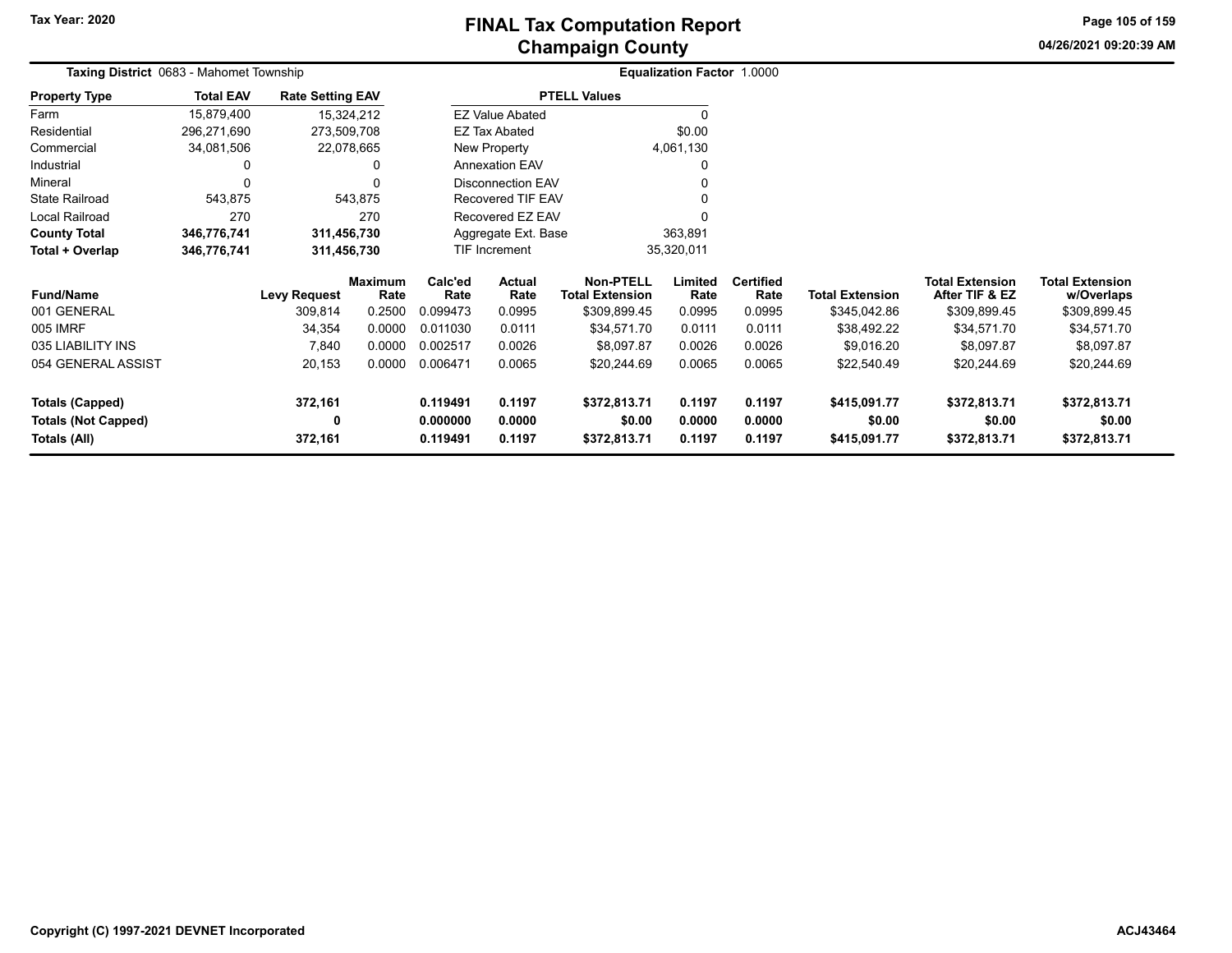## **Champaign County FINAL Tax Computation Report**

**04/26/2021 09:20:39 AM Page 106 of 159**

|                            | Taxing District 0684 - Mahomet Road & Bridge<br><b>Total EAV</b><br><b>Rate Setting EAV</b><br>15,879,400<br>15,324,212<br>296,271,690<br>273,509,708<br>34,081,506<br>22,078,665<br>0<br>0<br>543,875<br>543,875<br>270<br>270<br>346,776,741<br>311,456,730<br>346,776,741<br>311,456,730 |                     |                        |                 |                                    | <b>Equalization Factor 1.0000</b>   |                 |                          |                                 |                                          |                                      |
|----------------------------|---------------------------------------------------------------------------------------------------------------------------------------------------------------------------------------------------------------------------------------------------------------------------------------------|---------------------|------------------------|-----------------|------------------------------------|-------------------------------------|-----------------|--------------------------|---------------------------------|------------------------------------------|--------------------------------------|
| <b>Property Type</b>       |                                                                                                                                                                                                                                                                                             |                     |                        |                 |                                    | <b>PTELL Values</b>                 |                 |                          | <b>Road and Bridge Transfer</b> |                                          |                                      |
| Farm                       |                                                                                                                                                                                                                                                                                             |                     |                        |                 | <b>EZ Value Abated</b>             |                                     |                 | <b>Municipality</b>      |                                 | <b>Fund</b>                              | <b>Amount Extended</b>               |
| Residential                |                                                                                                                                                                                                                                                                                             |                     |                        |                 | <b>EZ Tax Abated</b>               |                                     | \$0.00          |                          |                                 |                                          |                                      |
| Commercial                 |                                                                                                                                                                                                                                                                                             |                     |                        |                 | New Property                       |                                     | 4,061,130       |                          | 0516 - Mahomet Village          | 007                                      | \$71,987.45                          |
| Industrial                 |                                                                                                                                                                                                                                                                                             |                     |                        |                 | <b>Annexation EAV</b>              |                                     | $\Omega$        | <b>Total</b>             |                                 |                                          | \$71,987.45                          |
| Mineral                    |                                                                                                                                                                                                                                                                                             |                     |                        |                 | <b>Disconnection EAV</b>           |                                     |                 |                          |                                 |                                          |                                      |
| <b>State Railroad</b>      |                                                                                                                                                                                                                                                                                             |                     |                        |                 | Recovered TIF EAV                  |                                     |                 |                          |                                 |                                          |                                      |
| Local Railroad             |                                                                                                                                                                                                                                                                                             |                     |                        |                 | Recovered EZ EAV                   |                                     |                 |                          |                                 |                                          |                                      |
| <b>County Total</b>        |                                                                                                                                                                                                                                                                                             |                     |                        |                 | Aggregate Ext. Base                |                                     | 964,417         |                          |                                 |                                          |                                      |
| Total + Overlap            |                                                                                                                                                                                                                                                                                             |                     |                        |                 | <b>TIF Increment</b><br>35,320,011 |                                     |                 |                          |                                 |                                          |                                      |
| <b>Fund/Name</b>           |                                                                                                                                                                                                                                                                                             | <b>Levy Request</b> | <b>Maximum</b><br>Rate | Calc'ed<br>Rate | <b>Actual</b><br>Rate              | Non-PTELL<br><b>Total Extension</b> | Limited<br>Rate | <b>Certified</b><br>Rate | <b>Total Extension</b>          | <b>Total Extension</b><br>After TIF & EZ | <b>Total Extension</b><br>w/Overlaps |
| 005 IMRF                   |                                                                                                                                                                                                                                                                                             | 11,057              | 0.0000                 | 0.003550        | 0.0036                             | \$11,212.44                         | 0.0025          | 0.0025                   | \$8.669.42                      | \$7,786.42                               | \$7,786.42                           |
| 007 ROAD & BRIDGE          |                                                                                                                                                                                                                                                                                             | 263,899             | 0.6600                 | 0.084731        | 0.0848                             | \$264,115.31                        | 0.0631          | 0.0631                   | \$218,816.12                    | \$196,529.20                             | \$196,529.20                         |
| 008 JOINT BRIDGE           |                                                                                                                                                                                                                                                                                             | 179,736             | 0.2500                 | 0.057708        | 0.0578                             | \$180,021.99                        | 0.0430          | 0.0430                   | \$149,114.00                    | \$133,926.39                             | \$133,926.39                         |
| 009 PERMANENT ROAD         |                                                                                                                                                                                                                                                                                             | 0                   | 0.2500                 | 0.250000        | 0.2500                             | \$778,641.83                        | 0.1860          | 0.1860                   | \$645,004.74                    | \$579,309.52                             | \$579,309.52                         |
| 010 BLDG & EQUIPT          |                                                                                                                                                                                                                                                                                             | 78,037              | 0.1000                 | 0.025056        | 0.0251                             | \$78.175.64                         | 0.0187          | 0.0187                   | \$64,847.25                     | \$58,242.41                              | \$58,242.41                          |
| 035 LIABILITY INS          |                                                                                                                                                                                                                                                                                             | 31,815              | 0.0000                 | 0.010215        | 0.0103                             | \$32,080.04                         | 0.0077          | 0.0077                   | \$26,701.81                     | \$23,982.17                              | \$23,982.17                          |
| <b>Totals (Capped)</b>     |                                                                                                                                                                                                                                                                                             | 564,544             |                        | 0.431260        | 0.4316                             | \$1,344,247.25                      | 0.3210          | 0.3210                   | \$1,113,153.34                  | \$999,776.11                             | \$999,776.11                         |
| <b>Totals (Not Capped)</b> |                                                                                                                                                                                                                                                                                             | 0                   |                        | 0.000000        | 0.0000                             | \$0.00                              | 0.0000          | 0.0000                   | \$0.00                          | \$0.00                                   | \$0.00                               |
| Totals (All)               |                                                                                                                                                                                                                                                                                             | 564,544             |                        | 0.431260        | 0.4316                             | \$1,344,247.25                      | 0.3210          | 0.3210                   | \$1,113,153.34                  | \$999,776.11                             | \$999,776.11                         |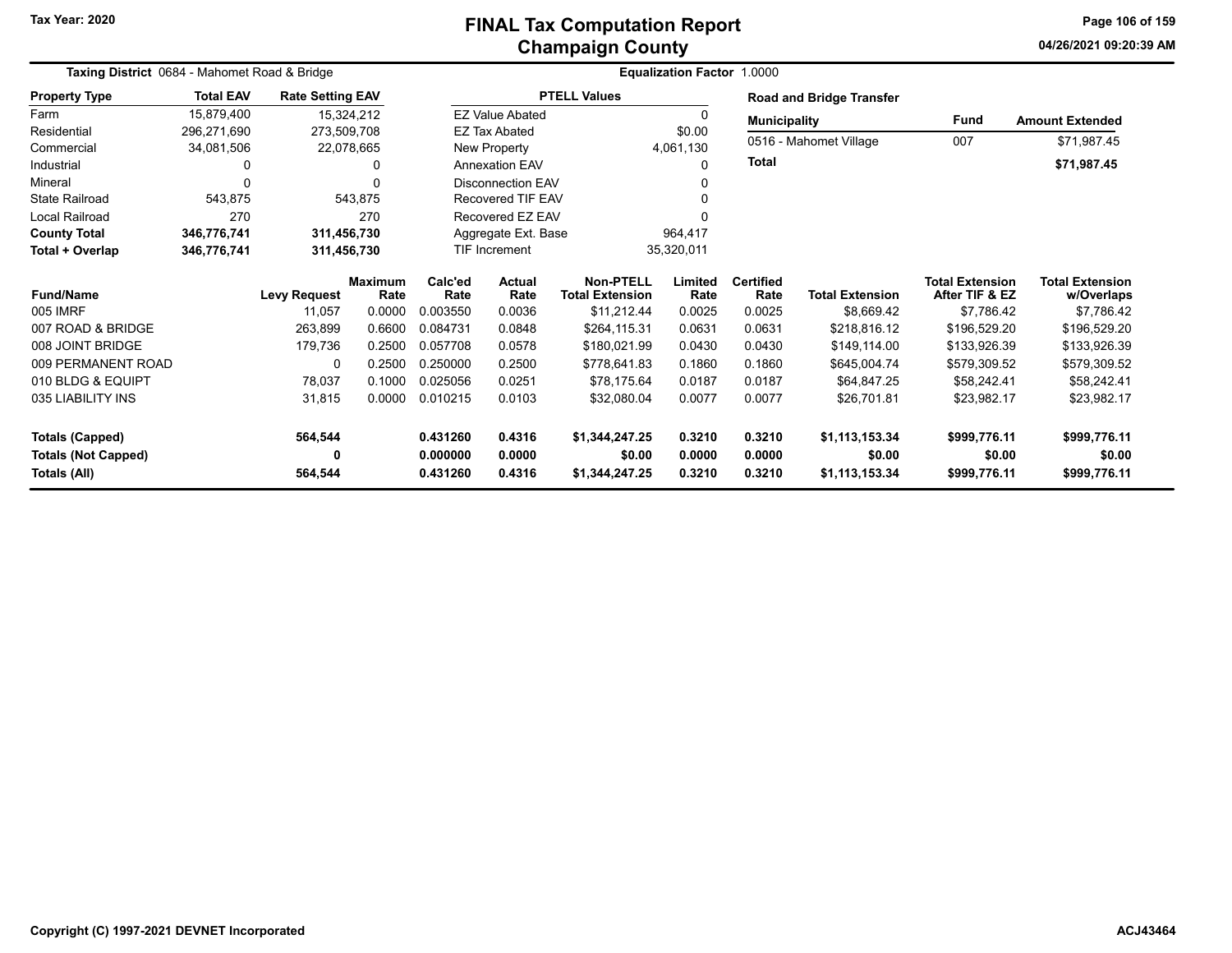# **Champaign County FINAL Tax Computation Report**

**04/26/2021 09:20:39 AM Page 107 of 159**

|                            | Taxing District 0689 - Newcomb Township<br><b>Total EAV</b><br><b>Rate Setting EAV</b><br>17,773,560<br>17,620,868<br>30,624,026<br>31,589,098 |                     |                        |                 |                          |                                            | <b>Equalization Factor 1.0000</b> |                          |                        |                                          |                                      |
|----------------------------|------------------------------------------------------------------------------------------------------------------------------------------------|---------------------|------------------------|-----------------|--------------------------|--------------------------------------------|-----------------------------------|--------------------------|------------------------|------------------------------------------|--------------------------------------|
| <b>Property Type</b>       |                                                                                                                                                |                     |                        |                 |                          | <b>PTELL Values</b>                        |                                   |                          |                        |                                          |                                      |
| Farm                       |                                                                                                                                                |                     |                        |                 | <b>EZ Value Abated</b>   |                                            | 0                                 |                          |                        |                                          |                                      |
| Residential                |                                                                                                                                                |                     |                        |                 | <b>EZ Tax Abated</b>     |                                            | \$0.00                            |                          |                        |                                          |                                      |
| Commercial                 | 2,134,460                                                                                                                                      |                     | 2,050,780              |                 | New Property             |                                            | 348,260                           |                          |                        |                                          |                                      |
| Industrial                 |                                                                                                                                                |                     |                        |                 | <b>Annexation EAV</b>    |                                            | 0                                 |                          |                        |                                          |                                      |
| Mineral                    | 0                                                                                                                                              |                     |                        |                 | <b>Disconnection EAV</b> |                                            | 0                                 |                          |                        |                                          |                                      |
| <b>State Railroad</b>      | $\Omega$                                                                                                                                       |                     |                        |                 | Recovered TIF EAV        |                                            | 0                                 |                          |                        |                                          |                                      |
| Local Railroad             | C                                                                                                                                              |                     |                        |                 | Recovered EZ EAV         |                                            |                                   |                          |                        |                                          |                                      |
| <b>County Total</b>        | 51,497,118                                                                                                                                     |                     | 50,295,674             |                 | Aggregate Ext. Base      |                                            | 123,828                           |                          |                        |                                          |                                      |
| Total + Overlap            | 51,497,118                                                                                                                                     |                     | 50,295,674             |                 | TIF Increment            |                                            | 1,201,444                         |                          |                        |                                          |                                      |
| <b>Fund/Name</b>           |                                                                                                                                                | <b>Levy Request</b> | <b>Maximum</b><br>Rate | Calc'ed<br>Rate | Actual<br>Rate           | <b>Non-PTELL</b><br><b>Total Extension</b> | Limited<br>Rate                   | <b>Certified</b><br>Rate | <b>Total Extension</b> | <b>Total Extension</b><br>After TIF & EZ | <b>Total Extension</b><br>w/Overlaps |
| 001 GENERAL                |                                                                                                                                                | 110,500             | 0.2500                 | 0.219701        | 0.2198                   | \$110,549.89                               | 0.2152                            | 0.2152                   | \$110,821.80           | \$108,236.29                             | \$108,236.29                         |
| 005 IMRF                   |                                                                                                                                                | 5,000               | 0.0000                 | 0.009941        | 0.0100                   | \$5,029.57                                 | 0.0099                            | 0.0099                   | \$5,098.21             | \$4,979.27                               | \$4,979.27                           |
| 035 LIABILITY INS          |                                                                                                                                                | 6,000               | 0.0000                 | 0.011930        | 0.0120                   | \$6,035.48                                 | 0.0118                            | 0.0118                   | \$6,076.66             | \$5,934.89                               | \$5,934.89                           |
| 047 SOCIAL SECURITY        |                                                                                                                                                | 5,000               | 0.0000                 | 0.009941        | 0.0100                   | \$5,029.57                                 | 0.0099                            | 0.0099                   | \$5,098.21             | \$4,979.27                               | \$4,979.27                           |
| 054 GENERAL ASSIST         |                                                                                                                                                | 3,500               | 0.0000                 | 0.006959        | 0.0070                   | \$3,520.70                                 | 0.0069                            | 0.0069                   | \$3,553.30             | \$3,470.40                               | \$3,470.40                           |
| <b>Totals (Capped)</b>     |                                                                                                                                                | 130,000             |                        | 0.258472        | 0.2588                   | \$130,165.21                               | 0.2537                            | 0.2537                   | \$130,648.18           | \$127,600.12                             | \$127,600.12                         |
| <b>Totals (Not Capped)</b> |                                                                                                                                                | 0                   |                        | 0.000000        | 0.0000                   | \$0.00                                     | 0.0000                            | 0.0000                   | \$0.00                 | \$0.00                                   | \$0.00                               |
| Totals (All)               |                                                                                                                                                | 130,000             |                        | 0.258472        | 0.2588                   | \$130,165.21                               | 0.2537                            | 0.2537                   | \$130,648.18           | \$127,600.12                             | \$127,600.12                         |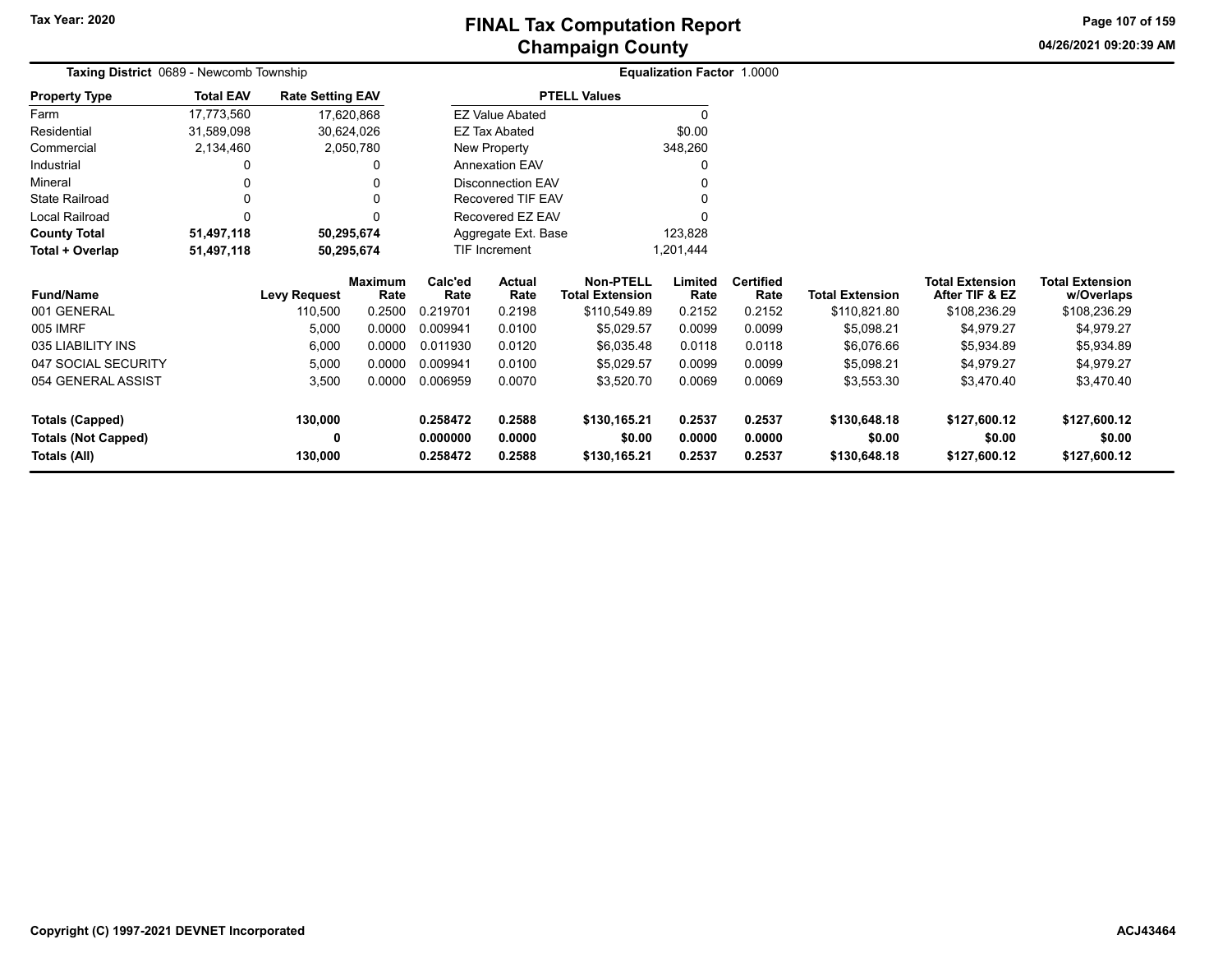## **Champaign County FINAL Tax Computation Report**

**04/26/2021 09:20:39 AM Page 108 of 159**

|                            | Taxing District 0690 - Newcomb Road & Bridge<br><b>Total EAV</b><br><b>Rate Setting EAV</b><br>17,620,868 |                     |                        |                 |                          |                                     | Equalization Factor 1.0000 |                          |                                 |                                          |                                      |
|----------------------------|-----------------------------------------------------------------------------------------------------------|---------------------|------------------------|-----------------|--------------------------|-------------------------------------|----------------------------|--------------------------|---------------------------------|------------------------------------------|--------------------------------------|
| <b>Property Type</b>       |                                                                                                           |                     |                        |                 |                          | <b>PTELL Values</b>                 |                            |                          | <b>Road and Bridge Transfer</b> |                                          |                                      |
| Farm                       | 17,773,560                                                                                                |                     |                        |                 | <b>EZ Value Abated</b>   |                                     | $\Omega$                   | <b>Municipality</b>      |                                 | Fund                                     | <b>Amount Extended</b>               |
| Residential                | 31,589,098                                                                                                |                     | 30,624,026             |                 | <b>EZ Tax Abated</b>     |                                     | \$0.00                     |                          |                                 |                                          |                                      |
| Commercial                 | 2,134,460                                                                                                 |                     | 2,050,780              |                 | New Property             |                                     | 348,260                    |                          | 0509 - Fisher Village           | 007                                      | \$1,573.13                           |
| Industrial                 | 0                                                                                                         |                     | 0                      |                 | <b>Annexation EAV</b>    |                                     | 0                          |                          | 0516 - Mahomet Village          | 007                                      | \$3.12                               |
| Mineral                    |                                                                                                           |                     | 0                      |                 | <b>Disconnection EAV</b> |                                     | 0                          | <b>Total</b>             |                                 |                                          | \$1,576.25                           |
| <b>State Railroad</b>      |                                                                                                           |                     | 0                      |                 | <b>Recovered TIF EAV</b> |                                     |                            |                          |                                 |                                          |                                      |
| <b>Local Railroad</b>      | $\Omega$                                                                                                  |                     | 0                      |                 | Recovered EZ EAV         |                                     |                            |                          |                                 |                                          |                                      |
| <b>County Total</b>        | 51,497,118                                                                                                |                     | 50,295,674             |                 | Aggregate Ext. Base      |                                     | 214,096                    |                          |                                 |                                          |                                      |
| Total + Overlap            | 51,497,118                                                                                                |                     | 50,295,674             |                 | TIF Increment            |                                     | 1,201,444                  |                          |                                 |                                          |                                      |
| <b>Fund/Name</b>           |                                                                                                           | <b>Levy Request</b> | <b>Maximum</b><br>Rate | Calc'ed<br>Rate | <b>Actual</b><br>Rate    | Non-PTELL<br><b>Total Extension</b> | Limited<br>Rate            | <b>Certified</b><br>Rate | <b>Total Extension</b>          | <b>Total Extension</b><br>After TIF & EZ | <b>Total Extension</b><br>w/Overlaps |
| 005 IMRF                   |                                                                                                           | 1,000               | 0.0000                 | 0.001988        | 0.0020                   | \$1,005.91                          | 0.0014                     | 0.0014                   | \$720.96                        | \$704.14                                 | \$704.14                             |
| 007 ROAD & BRIDGE          |                                                                                                           | 116,300             | 0.6600                 | 0.231233        | 0.2313                   | \$116,333.89                        | 0.1884                     | 0.1884                   | \$97,020.57                     | \$94,757.05                              | \$94,757.05                          |
| 008 JOINT BRIDGE           |                                                                                                           | 2,600               | 0.2500                 | 0.005169        | 0.0052                   | \$2,615.38                          | 0.0043                     | 0.0043                   | \$2,214.38                      | \$2,162.71                               | \$2,162.71                           |
| 009 PERMANENT ROAD         |                                                                                                           | $\Omega$            | 0.2500                 | 0.250000        | 0.2500                   | \$125,739.19                        | 0.2036                     | 0.2036                   | \$104,848.13                    | \$102,401.99                             | \$102,401.99                         |
| 010 BLDG & EQUIPT          |                                                                                                           | 10,850              | 0.1000                 | 0.021572        | 0.0216                   | \$10,863.87                         | 0.0176                     | 0.0176                   | \$9.063.49                      | \$8.852.04                               | \$8,852.04                           |
| 035 LIABILITY INS          |                                                                                                           | 10,650              | 0.0000                 | 0.021175        | 0.0212                   | \$10,662.68                         | 0.0173                     | 0.0173                   | \$8,909.00                      | \$8,701.15                               | \$8,701.15                           |
| 047 SOCIAL SECURITY        |                                                                                                           | 3,600               | 0.0000                 | 0.007158        | 0.0072                   | \$3.621.29                          | 0.0059                     | 0.0059                   | \$3,038.33                      | \$2,967.44                               | \$2,967.44                           |
| <b>Totals (Capped)</b>     |                                                                                                           | 145,000             |                        | 0.538295        | 0.5385                   | \$270.842.21                        | 0.4385                     | 0.4385                   | \$225,814.86                    | \$220,546.52                             | \$220,546.52                         |
| <b>Totals (Not Capped)</b> |                                                                                                           | 0                   |                        | 0.000000        | 0.0000                   | \$0.00                              | 0.0000                     | 0.0000                   | \$0.00                          | \$0.00                                   | \$0.00                               |
| Totals (All)               |                                                                                                           | 145,000             |                        | 0.538295        | 0.5385                   | \$270,842.21                        | 0.4385                     | 0.4385                   | \$225,814.86                    | \$220,546.52                             | \$220,546.52                         |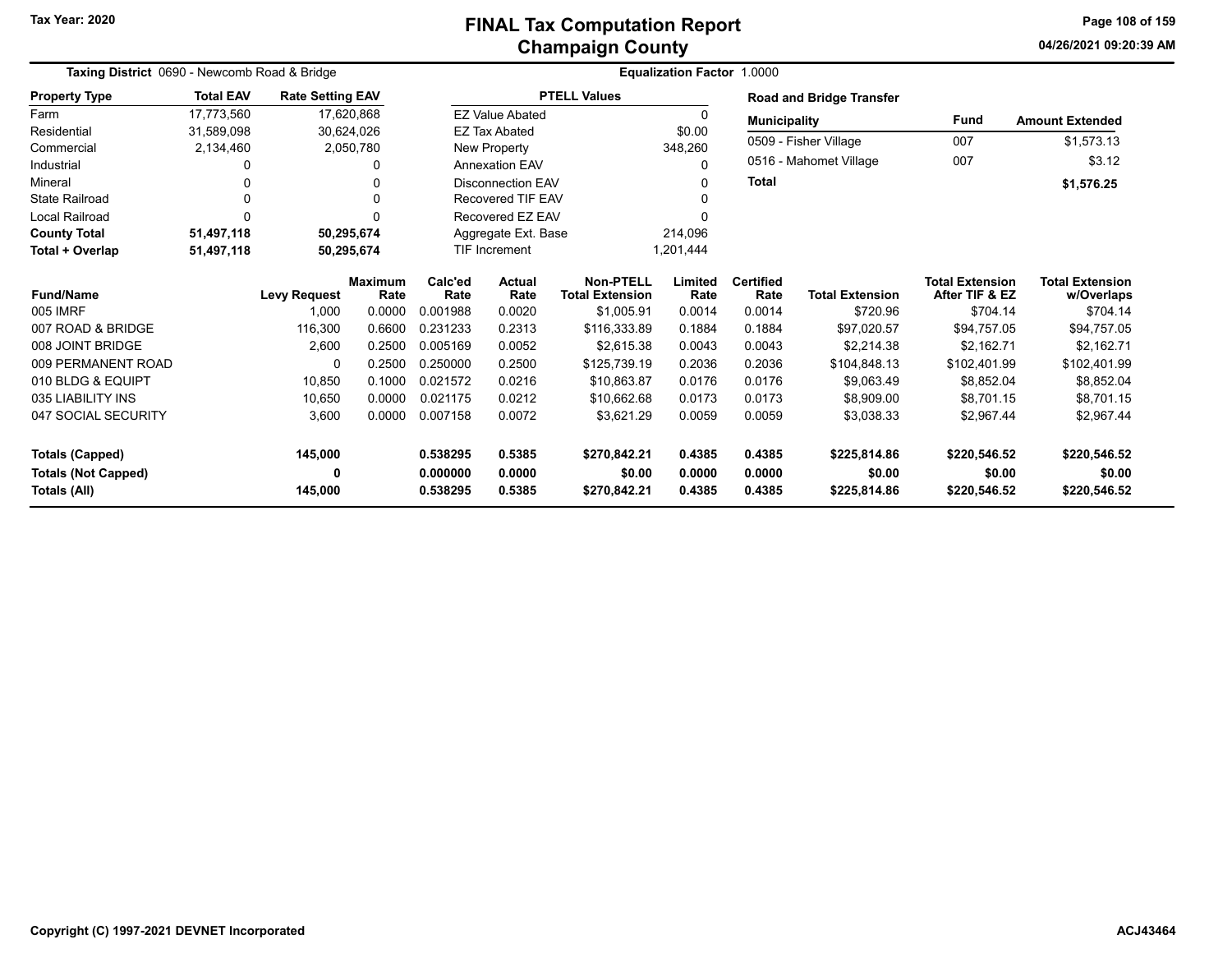**04/26/2021 09:20:39 AMPage 109 of 159**

| Taxing District 0695 - Ogden Township |                  |                         |                |                          |                        |                        | <b>Equalization Factor 1.0000</b> |                  |                        |                        |                        |
|---------------------------------------|------------------|-------------------------|----------------|--------------------------|------------------------|------------------------|-----------------------------------|------------------|------------------------|------------------------|------------------------|
| <b>Property Type</b>                  | <b>Total EAV</b> | <b>Rate Setting EAV</b> |                |                          |                        | <b>PTELL Values</b>    |                                   |                  |                        |                        |                        |
| Farm                                  | 17,198,677       | 17,198,677              |                |                          | <b>EZ Value Abated</b> |                        | O                                 |                  |                        |                        |                        |
| Residential                           | 25,072,838       | 25,072,838              |                |                          | <b>EZ Tax Abated</b>   |                        | \$0.00                            |                  |                        |                        |                        |
| Commercial                            | 3,653,280        | 3,653,280               |                |                          | New Property           |                        | 83,280                            |                  |                        |                        |                        |
| Industrial                            | 0                |                         | 0              |                          | <b>Annexation EAV</b>  |                        | 0                                 |                  |                        |                        |                        |
| Mineral                               | 365,750          |                         | 365,750        | <b>Disconnection EAV</b> |                        |                        |                                   |                  |                        |                        |                        |
| <b>State Railroad</b>                 | 1,397,352        |                         | 1,397,352      |                          | Recovered TIF EAV      |                        |                                   |                  |                        |                        |                        |
| Local Railroad                        | 752,130          |                         | 752,130        | Recovered EZ EAV         |                        |                        |                                   |                  |                        |                        |                        |
| <b>County Total</b>                   | 48,440,027       | 48,440,027              |                |                          | Aggregate Ext. Base    |                        | 145,450                           |                  |                        |                        |                        |
| Total + Overlap                       | 48,440,027       | 48,440,027              |                | <b>TIF Increment</b>     |                        |                        | 0                                 |                  |                        |                        |                        |
|                                       |                  |                         | <b>Maximum</b> | Calc'ed<br><b>Actual</b> |                        | <b>Non-PTELL</b>       | Limited                           | <b>Certified</b> |                        | <b>Total Extension</b> | <b>Total Extension</b> |
| <b>Fund/Name</b>                      |                  | <b>Levy Request</b>     | Rate           | Rate                     | Rate                   | <b>Total Extension</b> | Rate                              | Rate             | <b>Total Extension</b> | After TIF & EZ         | w/Overlaps             |
| 001 GENERAL                           |                  | 106,000                 | 0.2500         | 0.218827                 | 0.2189                 | \$106,035.22           | 0.2144                            | 0.2144           | \$103,855.42           | \$103,855.42           | \$103,855.42           |
| 005 IMRF                              |                  | 21,900                  | 0.0000         | 0.045211                 | 0.0453                 | \$21,943.33            | 0.0444                            | 0.0444           | \$21,507.37            | \$21,507.37            | \$21,507.37            |
| 047 SOCIAL SECURITY                   |                  | 7,400                   | 0.0000         | 0.015277                 | 0.0153                 | \$7,411.32             | 0.0150                            | 0.0150           | \$7,266.00             | \$7,266.00             | \$7,266.00             |
| 054 GENERAL ASSIST                    |                  | 16,700                  | 0.0000         | 0.034476                 | 0.0345                 | \$16,711.81            | 0.0339                            | 0.0339           | \$16,421.17            | \$16,421.17            | \$16,421.17            |
| <b>Totals (Capped)</b>                |                  | 152,000                 |                | 0.313791                 | 0.3140                 | \$152,101.68           | 0.3077                            | 0.3077           | \$149,049.96           | \$149,049.96           | \$149,049.96           |
| <b>Totals (Not Capped)</b>            |                  | 0                       |                | 0.000000                 | 0.0000                 | \$0.00                 | 0.0000                            | 0.0000           | \$0.00                 | \$0.00                 | \$0.00                 |
| <b>Totals (All)</b>                   |                  | 152,000                 |                | 0.313791                 | 0.3140                 | \$152,101.68           | 0.3077                            | 0.3077           | \$149,049.96           | \$149,049.96           | \$149,049.96           |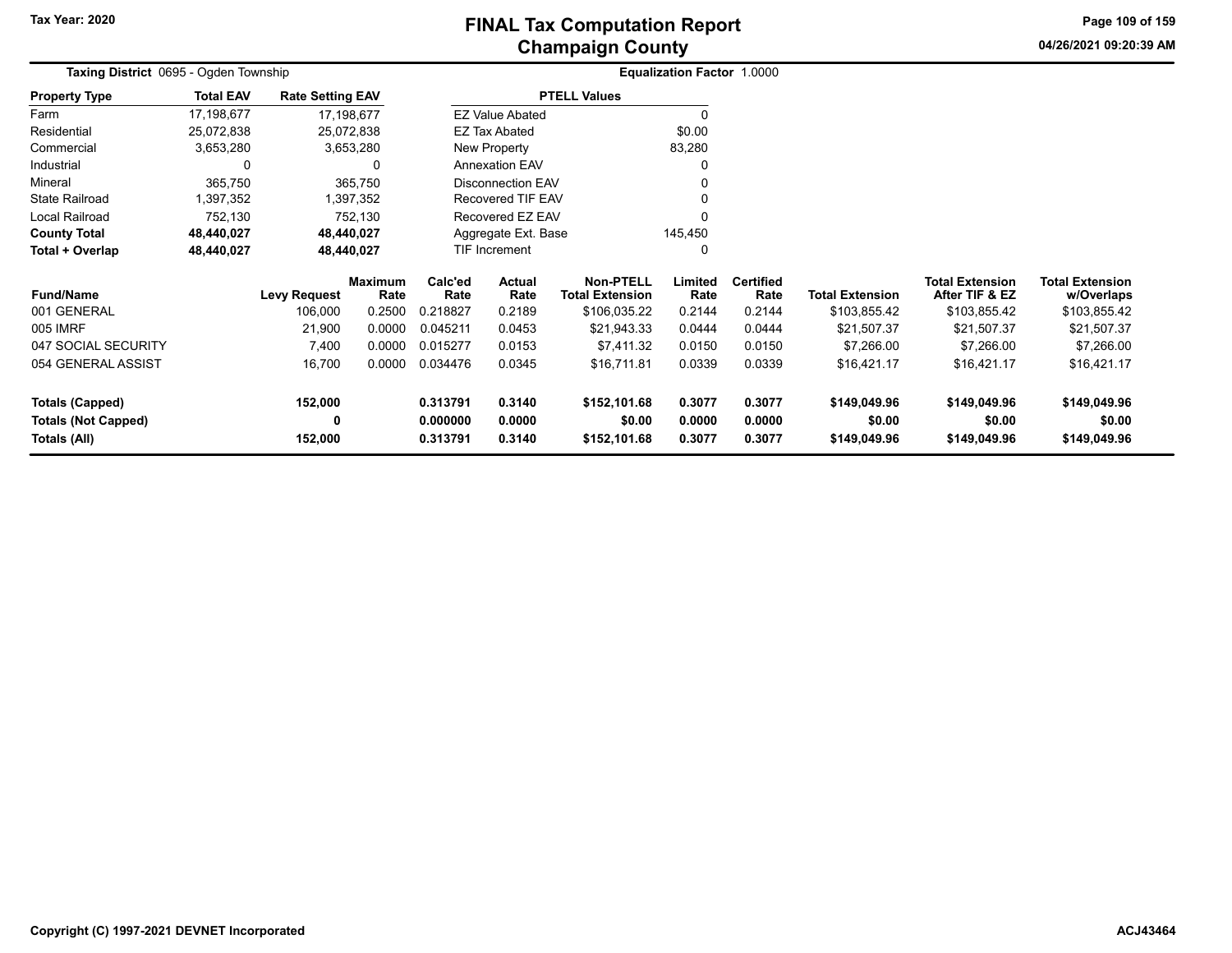# **Champaign County FINAL Tax Computation Report**

**04/26/2021 09:20:39 AM Page 110 of 159**

|                            | Taxing District 0696 - Ogden Road & Bridge |                         |                        |                  |                          | Equalization Factor 1.0000                 |                 |                          |                                 |                                          |                                      |
|----------------------------|--------------------------------------------|-------------------------|------------------------|------------------|--------------------------|--------------------------------------------|-----------------|--------------------------|---------------------------------|------------------------------------------|--------------------------------------|
| <b>Property Type</b>       | <b>Total EAV</b>                           | <b>Rate Setting EAV</b> |                        |                  |                          | <b>PTELL Values</b>                        |                 |                          | <b>Road and Bridge Transfer</b> |                                          |                                      |
| Farm                       | 17.198.677                                 |                         | 17,198,677             |                  | <b>EZ Value Abated</b>   |                                            | 0               | <b>Municipality</b>      |                                 | Fund                                     | <b>Amount Extended</b>               |
| Residential                | 25,072,838                                 |                         | 25,072,838             |                  | <b>EZ Tax Abated</b>     |                                            | \$0.00          |                          |                                 |                                          |                                      |
| Commercial                 | 3,653,280                                  |                         | 3,653,280              |                  | New Property             |                                            | 83,280          |                          | 0517 - Ogden Village            | 007                                      | \$6,615.24                           |
| Industrial                 | $\Omega$                                   |                         | 0                      |                  | <b>Annexation EAV</b>    |                                            | 0               |                          | 0522 - Royal Village            | 007                                      | \$4,010.27                           |
| Mineral                    | 365,750                                    |                         | 365,750                |                  | <b>Disconnection EAV</b> |                                            |                 | <b>Total</b>             |                                 |                                          | \$10,625.51                          |
| <b>State Railroad</b>      | 1,397,352                                  |                         | 1,397,352              |                  | Recovered TIF EAV        |                                            |                 |                          |                                 |                                          |                                      |
| <b>Local Railroad</b>      | 752,130                                    |                         | 752,130                |                  | Recovered EZ EAV         |                                            |                 |                          |                                 |                                          |                                      |
| <b>County Total</b>        | 48,440,027                                 |                         | 48.440.027             |                  | Aggregate Ext. Base      |                                            | 172,175         |                          |                                 |                                          |                                      |
| Total + Overlap            | 48,440,027                                 |                         | 48,440,027             |                  | TIF Increment            |                                            | $\Omega$        |                          |                                 |                                          |                                      |
| <b>Fund/Name</b>           |                                            | <b>Levy Request</b>     | <b>Maximum</b><br>Rate |                  | <b>Actual</b><br>Rate    | <b>Non-PTELL</b><br><b>Total Extension</b> | Limited<br>Rate | <b>Certified</b><br>Rate | <b>Total Extension</b>          | <b>Total Extension</b><br>After TIF & EZ | <b>Total Extension</b><br>w/Overlaps |
| 005 IMRF                   |                                            | 1,900                   | 0.0000                 | Rate<br>0.003922 | 0.0040                   | \$1,937.60                                 | 0.0035          | 0.0035                   | \$1,695.40                      | \$1,695.40                               | \$1,695.40                           |
| 007 ROAD & BRIDGE          |                                            | 55,000                  | 0.6600                 | 0.113543         | 0.1136                   | \$55,027.87                                | 0.1070          | 0.1070                   | \$51,830.83                     | \$51,830.83                              | \$51,830.83                          |
| 008 JOINT BRIDGE           |                                            | 17,000                  | 0.2500                 | 0.035095         | 0.0351                   | \$17.002.45                                | 0.0331          | 0.0331                   | \$16.033.65                     | \$16.033.65                              | \$16,033.65                          |
| 009 PERMANENT ROAD         |                                            | 103,000                 | 0.2500                 | 0.212634         | 0.2127                   | \$103,031.94                               | 0.2002          | 0.2002                   | \$96,976.93                     | \$96,976.93                              | \$96,976.93                          |
| 010 BLDG & EQUIPT          |                                            | 7,500                   | 0.1000                 | 0.015483         | 0.0155                   | \$7.508.20                                 | 0.0146          | 0.0146                   | \$7,072.24                      | \$7.072.24                               | \$7.072.24                           |
| 047 SOCIAL SECURITY        |                                            | 3,000                   | 0.0000                 | 0.006193         | 0.0062                   | \$3,003.28                                 | 0.0059          | 0.0059                   | \$2,857.96                      | \$2,857.96                               | \$2,857.96                           |
| <b>Totals (Capped)</b>     |                                            | 187,400                 |                        | 0.386870         | 0.3871                   | \$187,511.34                               | 0.3643          | 0.3643                   | \$176,467.01                    | \$176,467.01                             | \$176,467.01                         |
| <b>Totals (Not Capped)</b> |                                            | 0                       |                        | 0.000000         | 0.0000                   | \$0.00                                     | 0.0000          | 0.0000                   | \$0.00                          | \$0.00                                   | \$0.00                               |
| Totals (All)               |                                            | 187,400                 |                        | 0.386870         | 0.3871                   | \$187,511.34                               | 0.3643          | 0.3643                   | \$176,467.01                    | \$176,467.01                             | \$176,467.01                         |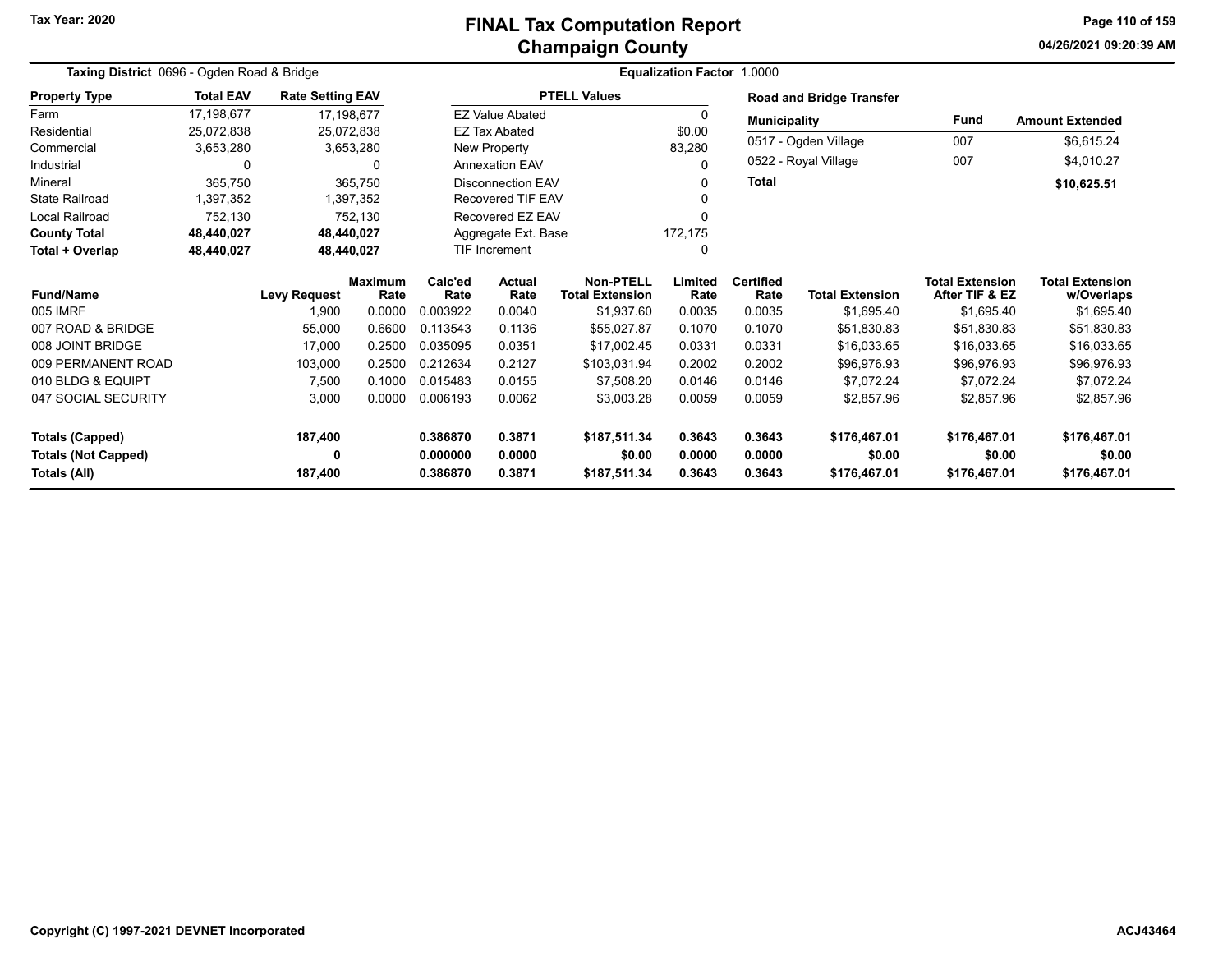**04/26/2021 09:20:39 AMPage 111 of 159**

| Taxing District 0701 - Pesotum Township                              |                  |                         |                        |                                  | Equalization Factor 1.0000 |                                            |                            |                            |                                      |                                          |                                      |  |
|----------------------------------------------------------------------|------------------|-------------------------|------------------------|----------------------------------|----------------------------|--------------------------------------------|----------------------------|----------------------------|--------------------------------------|------------------------------------------|--------------------------------------|--|
| <b>Property Type</b>                                                 | <b>Total EAV</b> | <b>Rate Setting EAV</b> |                        |                                  |                            | <b>PTELL Values</b>                        |                            |                            |                                      |                                          |                                      |  |
| Farm                                                                 | 17,268,160       | 17,268,160              |                        |                                  | <b>EZ Value Abated</b>     |                                            |                            |                            |                                      |                                          |                                      |  |
| Residential                                                          | 12,924,830       | 12,924,830              |                        |                                  | <b>EZ Tax Abated</b>       |                                            | \$0.00                     |                            |                                      |                                          |                                      |  |
| Commercial                                                           | 820,050          |                         | 820,050                |                                  | New Property               |                                            | 306,300                    |                            |                                      |                                          |                                      |  |
| Industrial                                                           |                  |                         | 0                      |                                  | <b>Annexation EAV</b>      |                                            | 0                          |                            |                                      |                                          |                                      |  |
| Mineral                                                              | $\Omega$         |                         | 0                      |                                  | <b>Disconnection EAV</b>   |                                            | 0                          |                            |                                      |                                          |                                      |  |
| <b>State Railroad</b>                                                | 568,217          |                         | 568,217                |                                  | Recovered TIF EAV          |                                            |                            |                            |                                      |                                          |                                      |  |
| Local Railroad                                                       | $\Omega$         |                         | $\Omega$               |                                  | Recovered EZ EAV           |                                            | 0                          |                            |                                      |                                          |                                      |  |
| <b>County Total</b>                                                  | 31,581,257       | 31,581,257              |                        |                                  | Aggregate Ext. Base        |                                            | 72,162                     |                            |                                      |                                          |                                      |  |
| Total + Overlap                                                      | 31,581,257       | 31,581,257              |                        |                                  | TIF Increment<br>0         |                                            |                            |                            |                                      |                                          |                                      |  |
| <b>Fund/Name</b>                                                     |                  | <b>Levy Request</b>     | <b>Maximum</b><br>Rate | Calc'ed<br>Rate                  | Actual<br>Rate             | <b>Non-PTELL</b><br><b>Total Extension</b> | Limited<br>Rate            | <b>Certified</b><br>Rate   | <b>Total Extension</b>               | <b>Total Extension</b><br>After TIF & EZ | <b>Total Extension</b><br>w/Overlaps |  |
| 001 GENERAL                                                          |                  | 66,108                  | 0.3100                 | 0.209327                         | 0.2094                     | \$66,131.15                                | 0.2094                     | 0.2094                     | \$66,131.15                          | \$66,131.15                              | \$66,131.15                          |  |
| 035 LIABILITY INS                                                    |                  | 7,664                   | 0.0000                 | 0.024268                         | 0.0243                     | \$7,674.25                                 | 0.0243                     | 0.0243                     | \$7,674.25                           | \$7,674.25                               | \$7,674.25                           |  |
| <b>Totals (Capped)</b><br><b>Totals (Not Capped)</b><br>Totals (All) |                  | 73,772<br>0<br>73,772   |                        | 0.233595<br>0.000000<br>0.233595 | 0.2337<br>0.0000<br>0.2337 | \$73,805.40<br>\$0.00<br>\$73,805.40       | 0.2337<br>0.0000<br>0.2337 | 0.2337<br>0.0000<br>0.2337 | \$73,805.40<br>\$0.00<br>\$73,805.40 | \$73,805.40<br>\$0.00<br>\$73,805.40     | \$73,805.40<br>\$0.00<br>\$73,805.40 |  |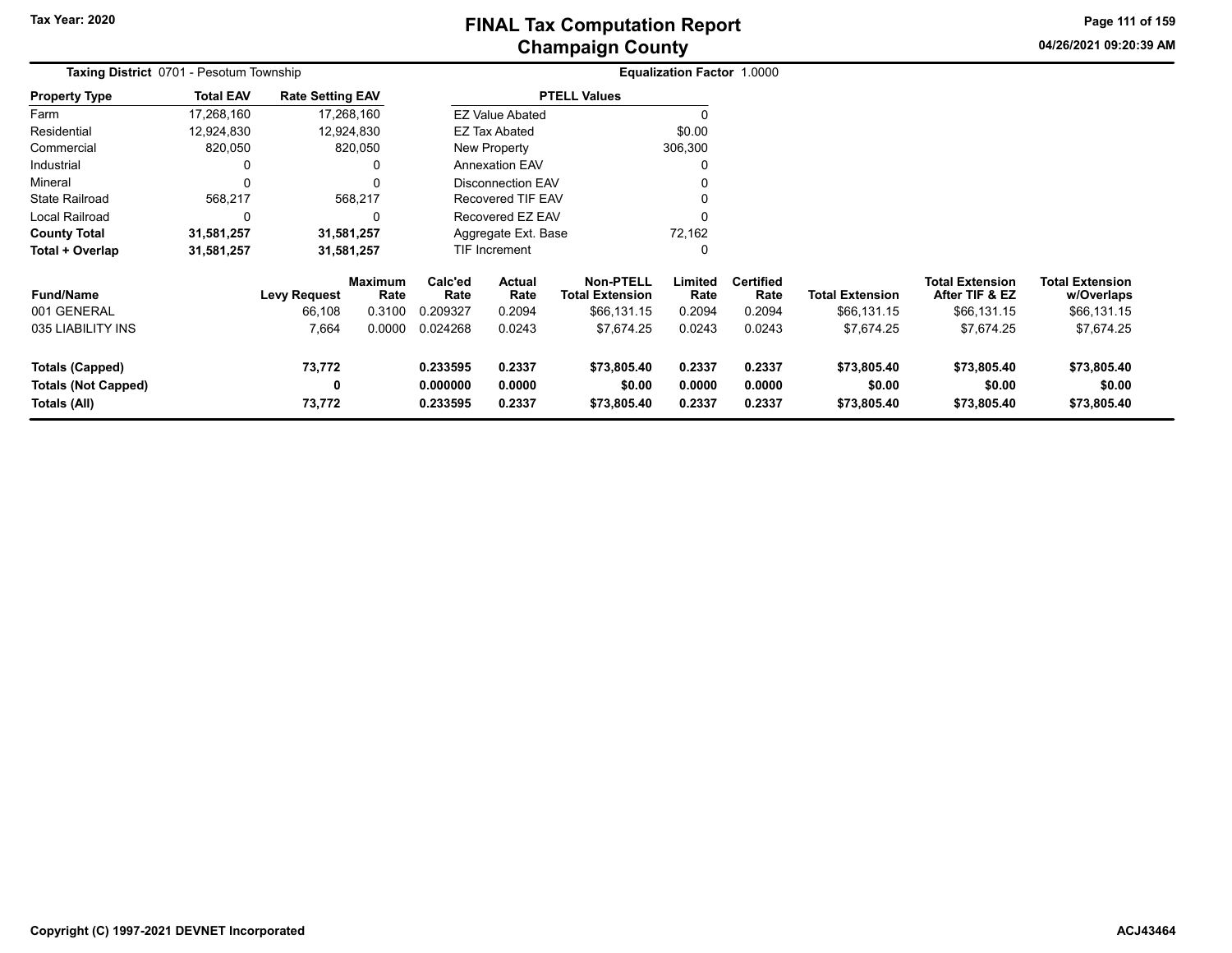# **Champaign County FINAL Tax Computation Report**

**04/26/2021 09:20:39 AMPage 112 of 159**

| Taxing District 0702 - Pesotum Road & Bridge | Equalization Factor 1.0000 |                         |                |          |                          |                        |         |                     |                                 |                        |                        |
|----------------------------------------------|----------------------------|-------------------------|----------------|----------|--------------------------|------------------------|---------|---------------------|---------------------------------|------------------------|------------------------|
| <b>Property Type</b>                         | <b>Total EAV</b>           | <b>Rate Setting EAV</b> |                |          |                          | <b>PTELL Values</b>    |         |                     | <b>Road and Bridge Transfer</b> |                        |                        |
| Farm                                         | 17,268,160                 | 17,268,160              |                |          | <b>EZ Value Abated</b>   |                        |         | <b>Municipality</b> |                                 | Fund                   | <b>Amount Extended</b> |
| Residential                                  | 12,924,830                 | 12,924,830              |                |          | EZ Tax Abated            |                        | \$0.00  |                     |                                 |                        |                        |
| Commercial                                   | 820,050                    |                         | 820,050        |          | New Property             |                        | 306,300 |                     | 0518 - Pesotum Village          | 007                    | \$11,016.72            |
| Industrial                                   |                            |                         | 0              |          | <b>Annexation EAV</b>    |                        | 0       | <b>Total</b>        |                                 |                        | \$11,016.72            |
| Mineral                                      |                            |                         | ∩              |          | <b>Disconnection EAV</b> |                        |         |                     |                                 |                        |                        |
| <b>State Railroad</b>                        | 568,217                    |                         | 568,217        |          | <b>Recovered TIF EAV</b> |                        | ი       |                     |                                 |                        |                        |
| Local Railroad                               | 0                          |                         | 0              |          | Recovered EZ EAV         |                        |         |                     |                                 |                        |                        |
| <b>County Total</b>                          | 31,581,257                 | 31,581,257              |                |          | Aggregate Ext. Base      |                        | 127,898 |                     |                                 |                        |                        |
| Total + Overlap                              | 31,581,257                 | 31,581,257              |                |          | TIF Increment            |                        | 0       |                     |                                 |                        |                        |
|                                              |                            |                         | <b>Maximum</b> | Calc'ed  | <b>Actual</b>            | <b>Non-PTELL</b>       | Limited | <b>Certified</b>    |                                 | <b>Total Extension</b> | <b>Total Extension</b> |
| <b>Fund/Name</b>                             |                            | <b>Levy Request</b>     | Rate           | Rate     | Rate                     | <b>Total Extension</b> | Rate    | Rate                | <b>Total Extension</b>          | After TIF & EZ         | w/Overlaps             |
| 007 ROAD & BRIDGE                            |                            | 72,949                  | 0.6600         | 0.230988 | 0.2310                   | \$72,952.70            | 0.2310  | 0.2310              | \$72,952.70                     | \$72,952.70            | \$72,952.70            |
| 009 PERMANENT ROAD                           |                            | 38,950                  | 0.2500         | 0.123333 | 0.1234                   | \$38,971.27            | 0.1234  | 0.1234              | \$38,971.27                     | \$38,971.27            | \$38,971.27            |
| 010 BLDG & EQUIPT                            |                            | 7,491                   | 0.1000         | 0.023720 | 0.0238                   | \$7,516.34             | 0.0238  | 0.0238              | \$7,516.34                      | \$7,516.34             | \$7,516.34             |
| 035 LIABILITY INS                            |                            | 11,380                  | 0.0000         | 0.036034 | 0.0361                   | \$11,400.83            | 0.0361  | 0.0361              | \$11,400.83                     | \$11,400.83            | \$11,400.83            |
| <b>Totals (Capped)</b>                       |                            | 130,770                 |                | 0.414075 | 0.4143                   | \$130,841.14           | 0.4143  | 0.4143              | \$130,841.14                    | \$130,841.14           | \$130,841.14           |
| <b>Totals (Not Capped)</b>                   |                            | 0                       |                | 0.000000 | 0.0000                   | \$0.00                 | 0.0000  | 0.0000              | \$0.00                          | \$0.00                 | \$0.00                 |
| Totals (All)                                 |                            | 130,770                 |                | 0.414075 | 0.4143                   | \$130,841.14           | 0.4143  | 0.4143              | \$130,841.14                    | \$130,841.14           | \$130,841.14           |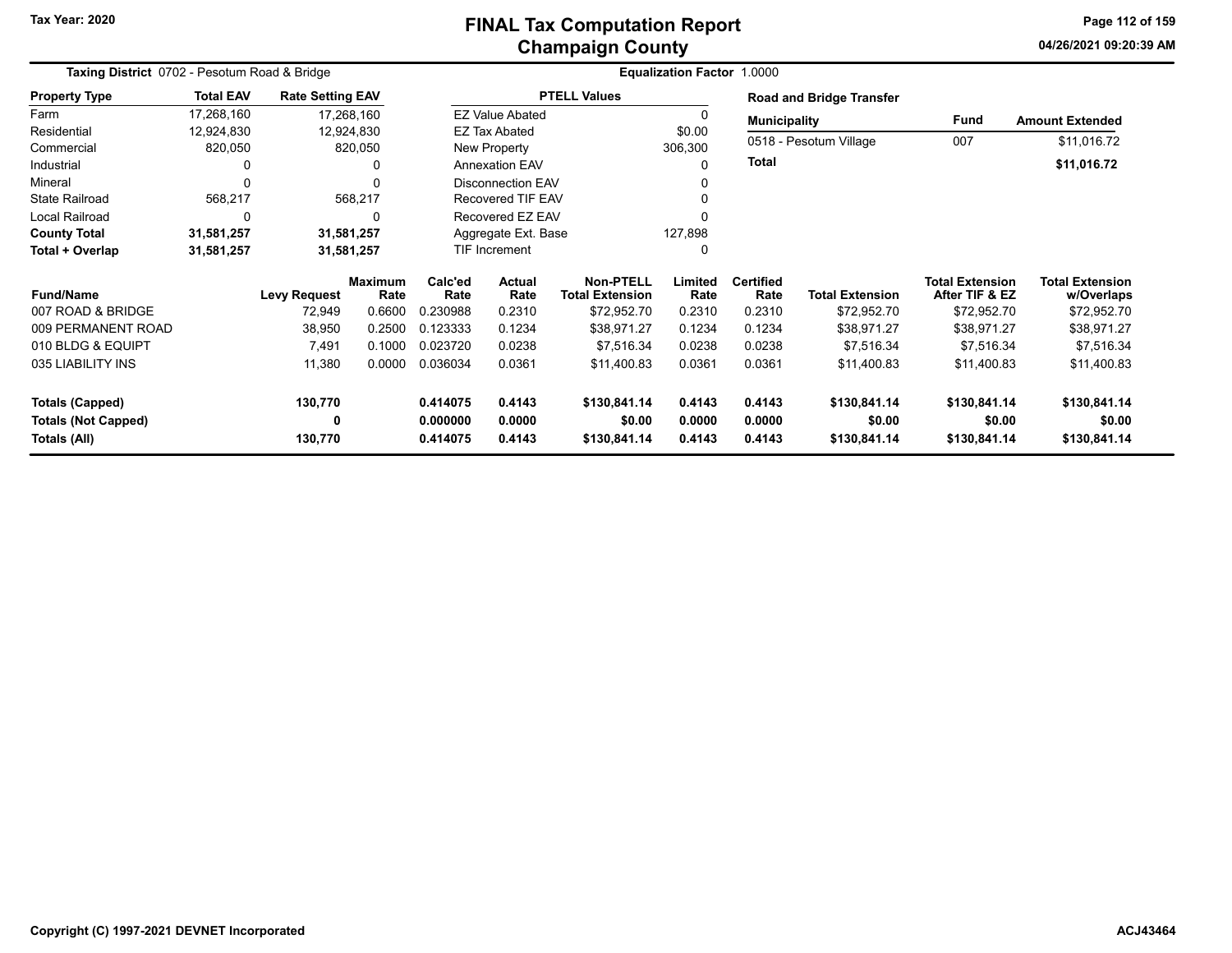# **Champaign County FINAL Tax Computation Report**

**04/26/2021 09:20:39 AM Page 113 of 159**

| Taxing District 0707 - Philo Township |                  |                         |                |                          |                                |                        | <b>Equalization Factor 1.0000</b> |                  |                        |                        |                        |
|---------------------------------------|------------------|-------------------------|----------------|--------------------------|--------------------------------|------------------------|-----------------------------------|------------------|------------------------|------------------------|------------------------|
| <b>Property Type</b>                  | <b>Total EAV</b> | <b>Rate Setting EAV</b> |                |                          |                                | <b>PTELL Values</b>    |                                   |                  |                        |                        |                        |
| Farm                                  | 17,740,750       | 17,740,750              |                |                          | <b>EZ Value Abated</b>         |                        | $\Omega$                          |                  |                        |                        |                        |
| Residential                           | 34,396,538       | 34,396,538              |                |                          | <b>EZ Tax Abated</b>           |                        | \$0.00                            |                  |                        |                        |                        |
| Commercial                            | 2,138,710        |                         | 2,138,710      |                          | New Property                   |                        | 119,090                           |                  |                        |                        |                        |
| Industrial                            |                  |                         |                | <b>Annexation EAV</b>    |                                |                        | $\Omega$                          |                  |                        |                        |                        |
| Mineral                               | $\Omega$         |                         |                | <b>Disconnection EAV</b> |                                |                        |                                   |                  |                        |                        |                        |
| <b>State Railroad</b>                 | 548,550          |                         | 548,550        | Recovered TIF EAV        |                                |                        |                                   |                  |                        |                        |                        |
| Local Railroad                        | 291,020          |                         | 291,020        | Recovered EZ EAV         |                                |                        |                                   |                  |                        |                        |                        |
| <b>County Total</b>                   | 55,115,568       | 55,115,568              |                |                          | Aggregate Ext. Base<br>114,219 |                        |                                   |                  |                        |                        |                        |
| Total + Overlap                       | 55,115,568       | 55,115,568              |                |                          | TIF Increment                  | $\Omega$               |                                   |                  |                        |                        |                        |
|                                       |                  |                         | <b>Maximum</b> | Calc'ed<br>Actual        |                                | <b>Non-PTELL</b>       | Limited                           | <b>Certified</b> |                        | <b>Total Extension</b> | <b>Total Extension</b> |
| <b>Fund/Name</b>                      |                  | Levy Request            | Rate           | Rate                     | Rate                           | <b>Total Extension</b> | Rate                              | Rate             | <b>Total Extension</b> | After TIF & EZ         | w/Overlaps             |
| 001 GENERAL                           |                  | 104,396                 | 0.2500         | 0.189413                 | 0.1895                         | \$104,444.00           | 0.1846                            | 0.1846           | \$101,743.34           | \$101,743.34           | \$101,743.34           |
| 027 AUDIT                             |                  | 2,487                   | 0.0050         | 0.004512                 | 0.0046                         | \$2,535.32             | 0.0045                            | 0.0045           | \$2,480.20             | \$2,480.20             | \$2,480.20             |
| 035 LIABILITY INS                     |                  | 5,692                   | 0.0000         | 0.010327                 | 0.0104                         | \$5,732.02             | 0.0102                            | 0.0102           | \$5,621.79             | \$5,621.79             | \$5,621.79             |
| 047 SOCIAL SECURITY                   |                  | 5,697                   | 0.0000         | 0.010337                 | 0.0104                         | \$5,732.02             | 0.0102                            | 0.0102           | \$5,621.79             | \$5,621.79             | \$5,621.79             |
| 054 GENERAL ASSIST                    |                  | 1,653                   | 0.0000         | 0.002999                 | 0.0030                         | \$1,653.47             | 0.0030                            | 0.0030           | \$1,653.47             | \$1,653.47             | \$1,653.47             |
| <b>Totals (Capped)</b>                |                  | 119,925                 |                | 0.217588                 | 0.2179                         | \$120,096.83           | 0.2125                            | 0.2125           | \$117,120.59           | \$117,120.59           | \$117,120.59           |
| <b>Totals (Not Capped)</b>            |                  | 0                       |                | 0.000000                 | 0.0000                         | \$0.00                 | 0.0000                            | 0.0000           | \$0.00                 | \$0.00                 | \$0.00                 |
| Totals (All)                          |                  | 119,925                 |                | 0.217588                 | 0.2179<br>\$120,096.83         |                        | 0.2125                            | 0.2125           | \$117,120.59           | \$117,120.59           | \$117,120.59           |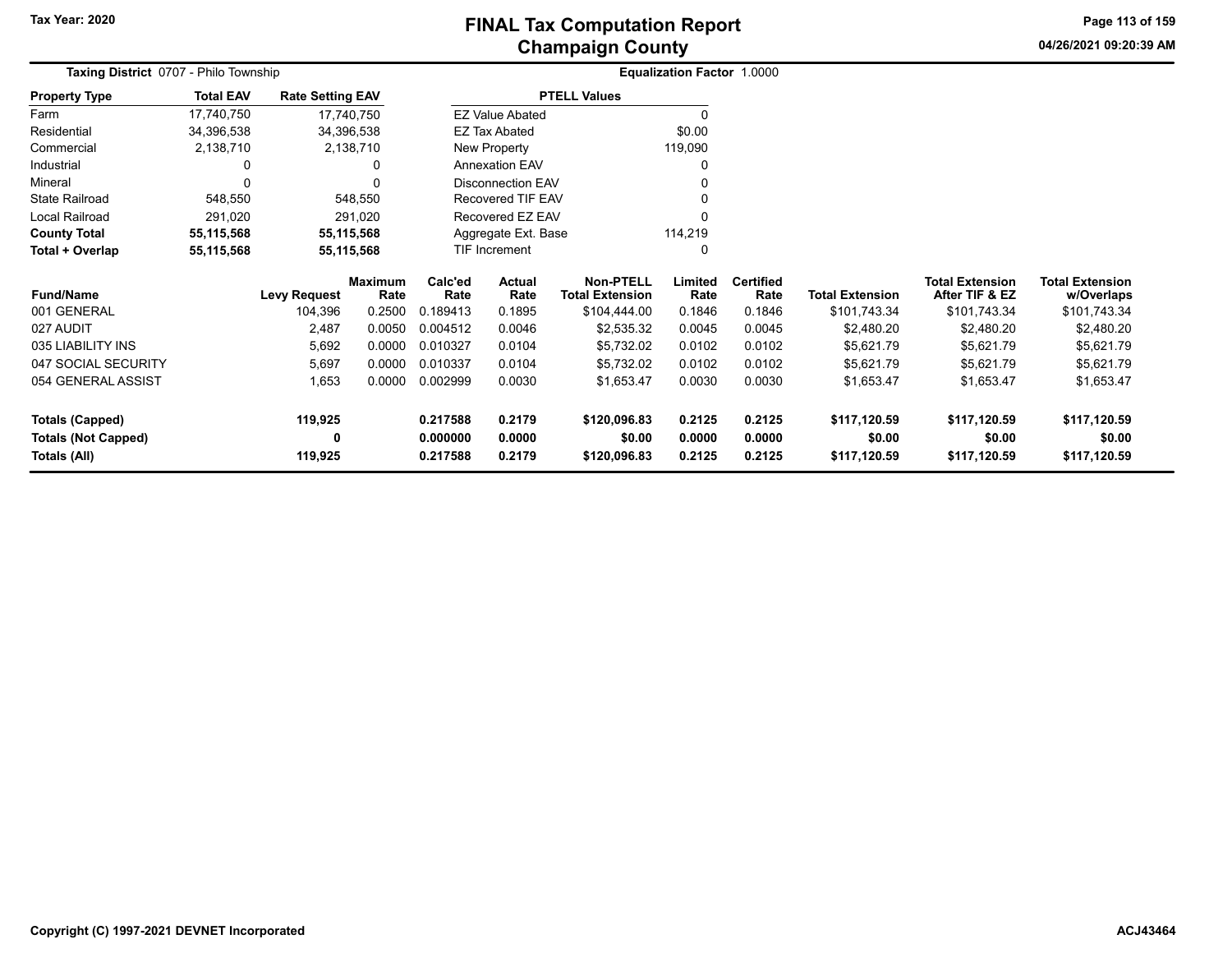#### **Champaign County FINAL Tax Computation Report**

**04/26/2021 09:20:39 AM Page 114 of 159**

| Taxing District 0708 - Philo Road & Bridge |                  |                         |                | Equalization Factor 1.0000 |                                  |                        |          |                     |                                 |                        |                        |  |
|--------------------------------------------|------------------|-------------------------|----------------|----------------------------|----------------------------------|------------------------|----------|---------------------|---------------------------------|------------------------|------------------------|--|
| <b>Property Type</b>                       | <b>Total EAV</b> | <b>Rate Setting EAV</b> |                |                            |                                  | <b>PTELL Values</b>    |          |                     | <b>Road and Bridge Transfer</b> |                        |                        |  |
| Farm                                       | 17.740.750       |                         | 17,740,750     |                            | <b>EZ Value Abated</b>           |                        | $\Omega$ | <b>Municipality</b> |                                 | <b>Fund</b>            | <b>Amount Extended</b> |  |
| Residential                                | 34,396,538       |                         | 34,396,538     |                            | <b>EZ Tax Abated</b>             |                        | \$0.00   |                     | 0519 - Philo Village            | 007                    |                        |  |
| Commercial                                 | 2,138,710        |                         | 2,138,710      |                            | <b>New Property</b>              |                        | 119,090  |                     |                                 |                        | \$53,567.00            |  |
| Industrial                                 | 0                |                         | 0              |                            | <b>Annexation EAV</b>            |                        | U        | <b>Total</b>        |                                 |                        | \$53,567.00            |  |
| Mineral                                    | O                |                         | O              | <b>Disconnection EAV</b>   |                                  |                        |          |                     |                                 |                        |                        |  |
| State Railroad                             | 548,550          |                         | 548,550        | Recovered TIF EAV          |                                  |                        |          |                     |                                 |                        |                        |  |
| <b>Local Railroad</b>                      | 291.020          |                         | 291.020        | Recovered EZ EAV           |                                  |                        |          |                     |                                 |                        |                        |  |
| <b>County Total</b>                        | 55,115,568       |                         | 55,115,568     | Aggregate Ext. Base        |                                  |                        | 374,186  |                     |                                 |                        |                        |  |
| Total + Overlap                            | 55,115,568       |                         | 55,115,568     | <b>TIF Increment</b>       |                                  |                        |          |                     |                                 |                        |                        |  |
|                                            |                  |                         | <b>Maximum</b> | Calc'ed<br>Actual          |                                  | <b>Non-PTELL</b>       | Limited  | <b>Certified</b>    |                                 | <b>Total Extension</b> | <b>Total Extension</b> |  |
| <b>Fund/Name</b>                           |                  | <b>Levy Request</b>     | Rate           | Rate                       | Rate                             | <b>Total Extension</b> | Rate     | Rate                | <b>Total Extension</b>          | After TIF & EZ         | w/Overlaps             |  |
| 007 ROAD & BRIDGE                          |                  | 206,976                 | 0.6600         | 0.375531                   | 0.3756                           | \$207,014.07           | 0.3661   | 0.3661              | \$201,778.09                    | \$201,778.09           | \$201,778.09           |  |
| 008 JOINT BRIDGE                           |                  | 3,814                   | 0.2500         | 0.006920                   | 0.0070                           | \$3,858.09             | 0.0069   | 0.0069              | \$3,802.97                      | \$3,802.97             | \$3,802.97             |  |
| 009 PERMANENT ROAD                         |                  | 129,160                 | 0.2500         | 0.234344                   | 0.2344                           | \$129,190.89           | 0.2288   | 0.2288              | \$126,104.42                    | \$126,104.42           | \$126,104.42           |  |
| 010 BLDG & EQUIPT                          |                  | 12,380                  | 0.1000         | 0.022462                   | 0.0225                           | \$12,401.00            | 0.0220   | 0.0220              | \$12,125.42                     | \$12,125.42            | \$12,125.42            |  |
| 027 AUDIT                                  |                  | 1,769                   | 0.0050         | 0.003210                   | 0.0033                           | \$1,818.81             | 0.0033   | 0.0033              | \$1,818.81                      | \$1,818.81             | \$1,818.81             |  |
| 035 LIABILITY INS                          |                  | 12,657                  | 0.0000         | 0.022965                   | 0.0230                           | \$12,676.58            | 0.0225   | 0.0225              | \$12,401.00                     | \$12,401.00            | \$12,401.00            |  |
| 047 SOCIAL SECURITY                        |                  | 13,265                  | 0.0000         | 0.024068                   | 0.0241                           | \$13,282.85            | 0.0236   | 0.0236              | \$13,007.27                     | \$13,007.27            | \$13,007.27            |  |
| 090 ROAD DAMAGE                            |                  | 12,878                  | 0.0330         | 0.023365                   | 0.0234                           | \$12,897.04            | 0.0229   | 0.0229              | \$12,621.47                     | \$12,621.47            | \$12,621.47            |  |
| <b>Totals (Capped)</b>                     |                  | 392,899                 |                | 0.712865                   | 0.7133                           | \$393,139.33           | 0.6961   | 0.6961              | \$383,659.45                    | \$383,659.45           | \$383,659.45           |  |
| <b>Totals (Not Capped)</b>                 |                  | 0                       |                | 0.000000                   | 0.0000                           | \$0.00                 | 0.0000   | 0.0000              | \$0.00                          | \$0.00                 | \$0.00                 |  |
| Totals (All)                               |                  | 392,899                 |                | 0.712865                   | 0.7133<br>\$393,139.33<br>0.6961 |                        |          | 0.6961              | \$383,659.45                    | \$383,659.45           | \$383,659.45           |  |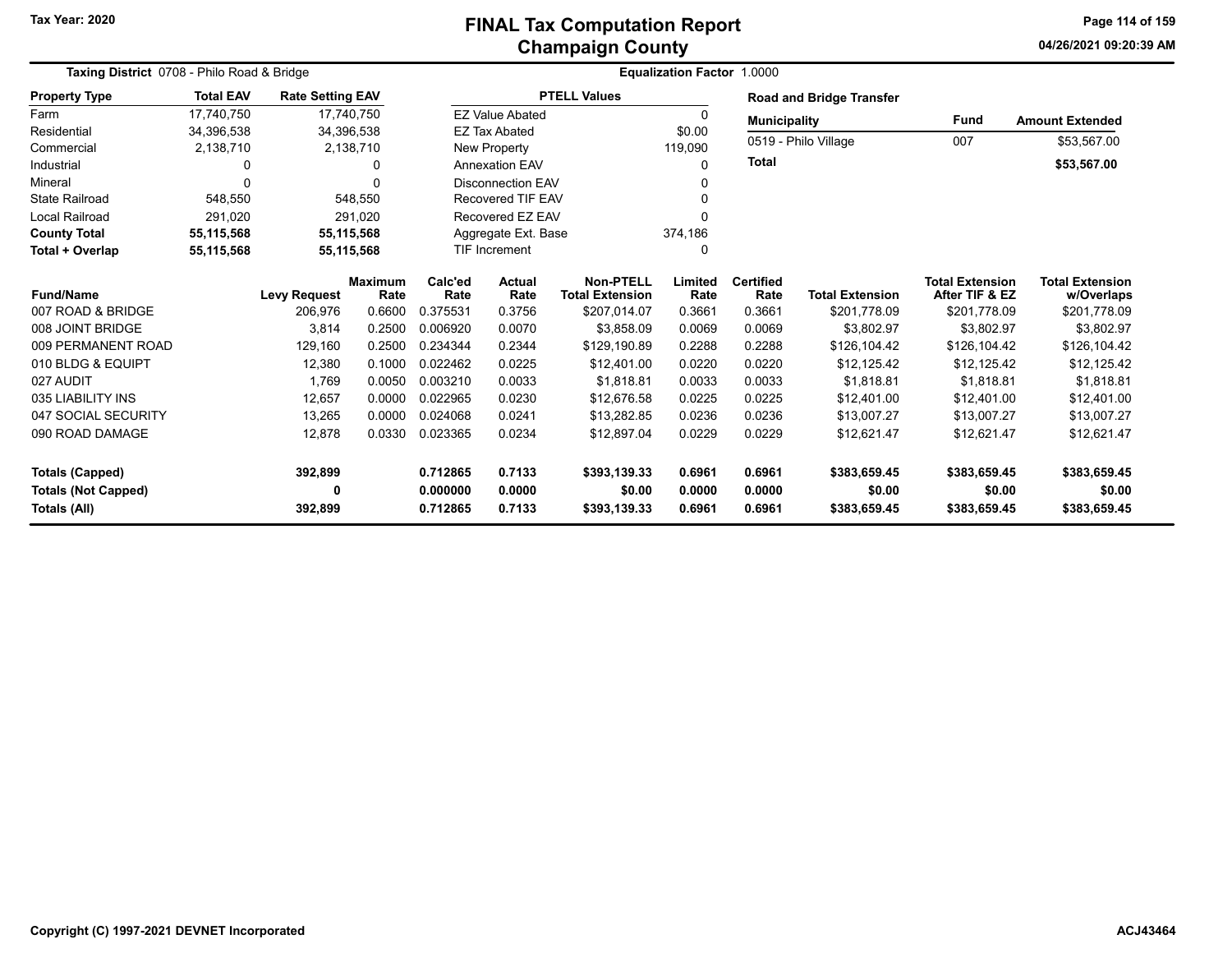# **Champaign County FINAL Tax Computation Report**

**04/26/2021 09:20:39 AMPage 115 of 159**

| <b>Taxing District 0713 - Rantoul Township</b> |                  |                         |                        |                                    |                        |                                            | <b>Equalization Factor 1.0000</b> |                          |                        |                                          |                                      |
|------------------------------------------------|------------------|-------------------------|------------------------|------------------------------------|------------------------|--------------------------------------------|-----------------------------------|--------------------------|------------------------|------------------------------------------|--------------------------------------|
| <b>Property Type</b>                           | <b>Total EAV</b> | <b>Rate Setting EAV</b> |                        |                                    |                        | <b>PTELL Values</b>                        |                                   |                          |                        |                                          |                                      |
| Farm                                           | 18,404,570       | 18,291,548              |                        |                                    | <b>EZ Value Abated</b> |                                            |                                   |                          |                        |                                          |                                      |
| Residential                                    | 58,140,645       | 58,090,135              |                        |                                    | EZ Tax Abated          |                                            | \$0.00                            |                          |                        |                                          |                                      |
| Commercial                                     | 38,766,310       | 32,579,921              |                        |                                    | New Property           |                                            | 183,800                           |                          |                        |                                          |                                      |
| Industrial                                     | 52,980           |                         | 52,980                 |                                    | <b>Annexation EAV</b>  |                                            |                                   |                          |                        |                                          |                                      |
| Mineral                                        | 0                |                         | 0                      | <b>Disconnection EAV</b>           |                        |                                            |                                   |                          |                        |                                          |                                      |
| <b>State Railroad</b>                          | 758,757          |                         | 758,757                | Recovered TIF EAV                  |                        |                                            |                                   |                          |                        |                                          |                                      |
| Local Railroad                                 | 230,290          |                         | 229,400                |                                    | Recovered EZ EAV       |                                            |                                   |                          |                        |                                          |                                      |
| <b>County Total</b>                            | 116,353,552      | 110,002,741             |                        |                                    | Aggregate Ext. Base    |                                            | 176,738                           |                          |                        |                                          |                                      |
| Total + Overlap                                | 116,353,552      | 110,002,741             |                        | TIF Increment                      |                        |                                            | 6,350,811                         |                          |                        |                                          |                                      |
| <b>Fund/Name</b>                               |                  | <b>Levy Request</b>     | <b>Maximum</b><br>Rate | Calc'ed<br>Rate                    | <b>Actual</b><br>Rate  | <b>Non-PTELL</b><br><b>Total Extension</b> | Limited<br>Rate                   | <b>Certified</b><br>Rate | <b>Total Extension</b> | <b>Total Extension</b><br>After TIF & EZ | <b>Total Extension</b><br>w/Overlaps |
| 001 GENERAL                                    |                  | 117,000                 | 0.2500                 | 0.106361                           | 0.1064                 | \$117,042.92                               | 0.0987                            | 0.0987                   | \$114,840.96           | \$108,572.71                             | \$108,572.71                         |
| 005 IMRF                                       |                  | 19,500                  | 0.0000                 | 0.017727                           | 0.0178                 | \$19,580.49                                | 0.0166                            | 0.0166                   | \$19,314.69            | \$18,260.46                              | \$18,260.46                          |
| 054 GENERAL ASSIST                             |                  | 58,500                  | 0.0000                 | 0.053181                           | 0.0532                 | \$58,521.46                                | 0.0494                            | 0.0494                   | \$57,478.65            | \$54,341.35                              | \$54,341.35                          |
| Totals (Capped)                                |                  | 195,000                 |                        | 0.177269                           | 0.1774                 | \$195,144.87                               | 0.1647                            | 0.1647                   | \$191,634.30           | \$181,174.52                             | \$181,174.52                         |
| <b>Totals (Not Capped)</b>                     |                  | 0                       |                        | 0.000000                           | 0.0000                 | \$0.00                                     | 0.0000                            | 0.0000                   | \$0.00                 | \$0.00                                   | \$0.00                               |
| Totals (All)                                   |                  | 195,000                 |                        | 0.177269<br>0.1774<br>\$195,144.87 |                        |                                            | 0.1647                            | 0.1647                   | \$191,634.30           | \$181,174.52                             | \$181,174.52                         |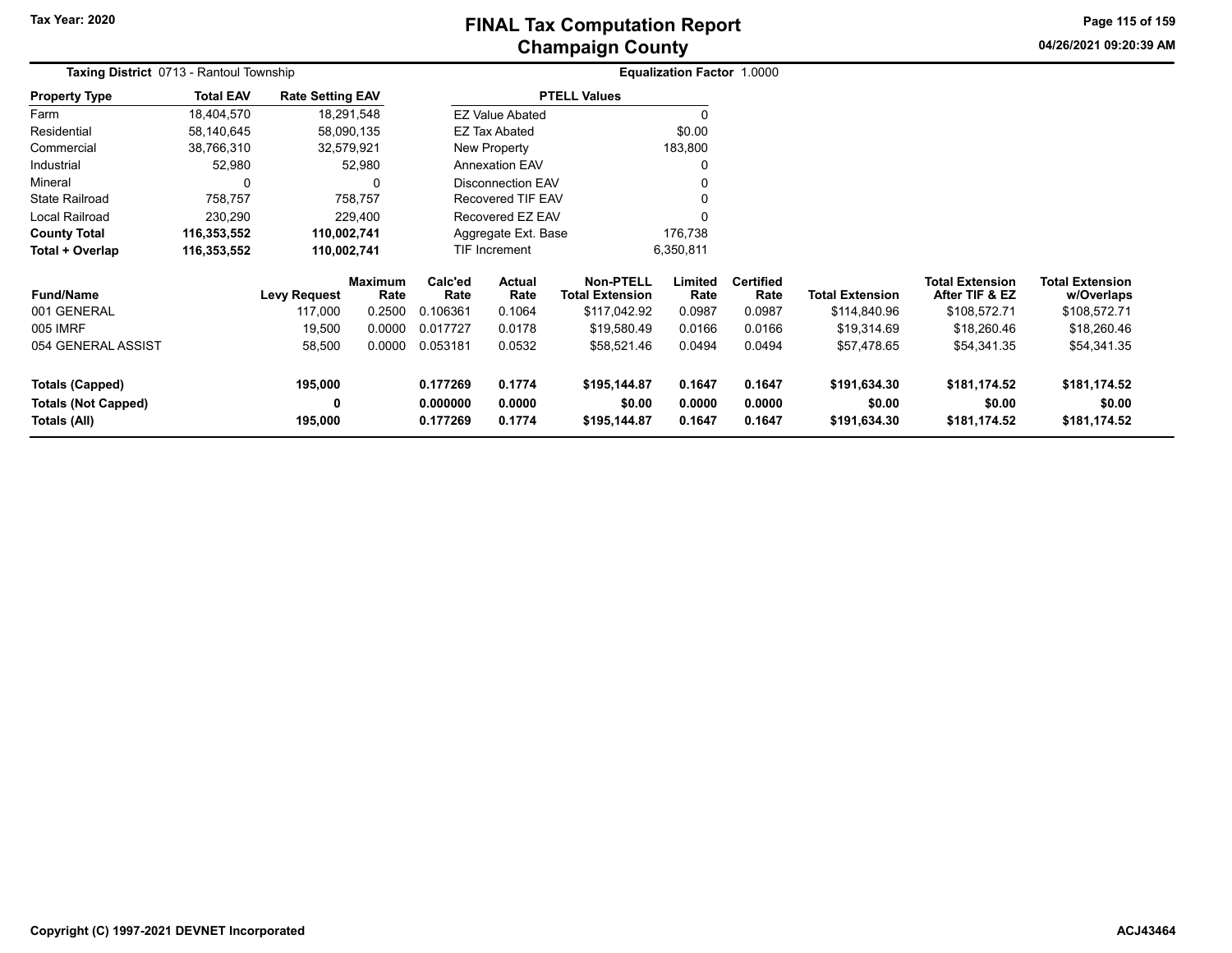# **Champaign County FINAL Tax Computation Report**

**04/26/2021 09:20:39 AMPage 116 of 159**

| Taxing District 0714 - Rantoul Road & Bridge |                  |                         | <b>Equalization Factor 1.0000</b> |                      |                          |                                            |                  |                          |                                 |                                          |                                      |
|----------------------------------------------|------------------|-------------------------|-----------------------------------|----------------------|--------------------------|--------------------------------------------|------------------|--------------------------|---------------------------------|------------------------------------------|--------------------------------------|
| <b>Property Type</b>                         | <b>Total EAV</b> | <b>Rate Setting EAV</b> |                                   |                      |                          | <b>PTELL Values</b>                        |                  |                          | <b>Road and Bridge Transfer</b> |                                          |                                      |
| Farm                                         | 18,404,570       | 18,291,548              |                                   |                      | <b>EZ Value Abated</b>   |                                            |                  | <b>Municipality</b>      |                                 | Fund                                     | <b>Amount Extended</b>               |
| Residential                                  | 58,140,645       | 58,090,135              |                                   |                      | EZ Tax Abated            |                                            | \$0.00           |                          |                                 |                                          |                                      |
| Commercial                                   | 38,766,310       | 32,579,921              |                                   |                      | New Property             |                                            | 183,800          |                          | 0520 - Rantoul Village          | 007                                      | \$78,766.67                          |
| Industrial                                   | 52,980           |                         | 52,980                            |                      | <b>Annexation EAV</b>    |                                            |                  |                          | 0527 - Thomasboro Village       | 007                                      | \$12,705.31                          |
| Mineral                                      | $\Omega$         |                         | 0                                 |                      | <b>Disconnection EAV</b> |                                            |                  | <b>Total</b>             |                                 |                                          | \$91,471.98                          |
| <b>State Railroad</b>                        | 758,757          |                         | 758,757                           |                      | Recovered TIF EAV        |                                            |                  |                          |                                 |                                          |                                      |
| <b>Local Railroad</b>                        | 230,290          |                         | 229.400                           |                      | Recovered EZ EAV         |                                            |                  |                          |                                 |                                          |                                      |
| <b>County Total</b>                          | 116,353,552      | 110,002,741             |                                   |                      | Aggregate Ext. Base      |                                            | 504,658          |                          |                                 |                                          |                                      |
| Total + Overlap                              | 116,353,552      | 110,002,741             |                                   |                      | TIF Increment            |                                            | 6,350,811        |                          |                                 |                                          |                                      |
| <b>Fund/Name</b>                             |                  | <b>Levy Request</b>     | <b>Maximum</b><br>Rate            | Calc'ed<br>Rate      | Actual<br>Rate           | <b>Non-PTELL</b><br><b>Total Extension</b> | Limited<br>Rate  | <b>Certified</b><br>Rate | <b>Total Extension</b>          | <b>Total Extension</b><br>After TIF & EZ | <b>Total Extension</b><br>w/Overlaps |
| 007 ROAD & BRIDGE                            |                  | 250,750                 | 0.6600                            | 0.227949             | 0.2280                   | \$250,806.25                               | 0.2103           | 0.2103                   | \$244,691.52                    | \$231,335.76                             | \$231,335.76                         |
| 008 JOINT BRIDGE                             |                  | 44,250                  | 0.2500                            | 0.040226             | 0.0403                   | \$44,331.10                                | 0.0373           | 0.0373                   | \$43,399.87                     | \$41,031.02                              | \$41,031.02                          |
| 009 PERMANENT ROAD                           |                  | 265,000                 | 0.2500                            | 0.240903             | 0.2410                   | \$265,106.61                               | 0.2226           | 0.2226                   | \$259,003.01                    | \$244,866.10                             | \$244,866.10                         |
| <b>Totals (Capped)</b>                       |                  | 560,000                 |                                   | 0.509078             | 0.5093                   | \$560,243.96                               | 0.4702           | 0.4702                   | \$547,094.40                    | \$517,232.88                             | \$517,232.88                         |
| <b>Totals (Not Capped)</b><br>Totals (All)   |                  | 0<br>560,000            |                                   | 0.000000<br>0.509078 | 0.0000<br>0.5093         | \$0.00<br>\$560,243.96                     | 0.0000<br>0.4702 | 0.0000<br>0.4702         | \$0.00<br>\$547,094.40          | \$0.00<br>\$517,232.88                   | \$0.00<br>\$517,232.88               |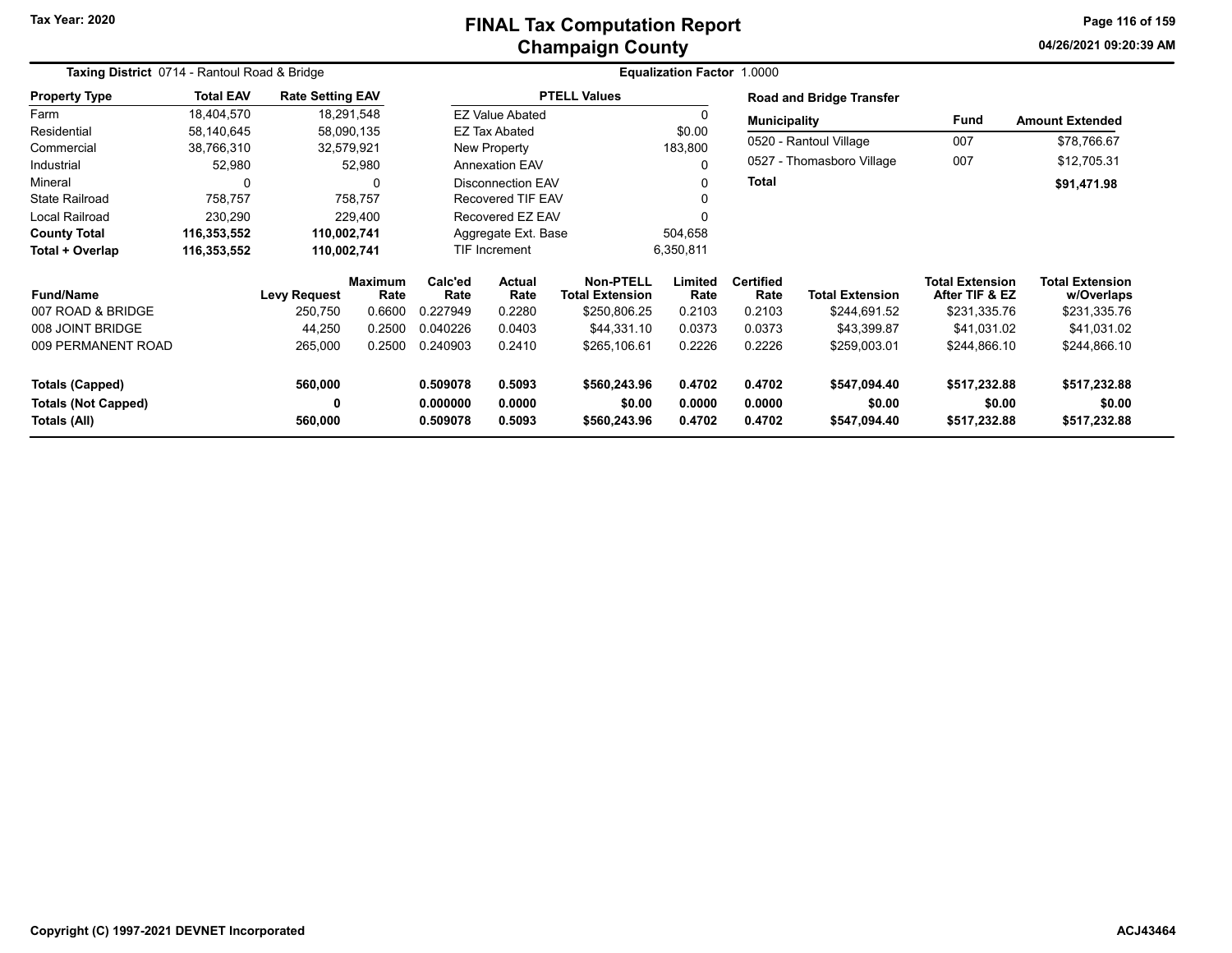**04/26/2021 09:20:39 AM Page 117 of 159**

| Taxing District 0719 - Raymond Township    |                  |                         | Equalization Factor 1.0000 |                      |                                                 |                       |                  |                          |                        |                                          |                                      |
|--------------------------------------------|------------------|-------------------------|----------------------------|----------------------|-------------------------------------------------|-----------------------|------------------|--------------------------|------------------------|------------------------------------------|--------------------------------------|
| <b>Property Type</b>                       | <b>Total EAV</b> | <b>Rate Setting EAV</b> |                            |                      |                                                 | <b>PTELL Values</b>   |                  |                          |                        |                                          |                                      |
| Farm                                       | 16,422,240       |                         | 16,422,240                 |                      | <b>EZ Value Abated</b>                          |                       |                  |                          |                        |                                          |                                      |
| Residential                                | 2,755,980        |                         | 2,755,980                  |                      | EZ Tax Abated                                   |                       | \$0.00           |                          |                        |                                          |                                      |
| Commercial                                 | 171,810          |                         | 171,810                    |                      | New Property                                    |                       | 139,890          |                          |                        |                                          |                                      |
| Industrial                                 | 0                |                         | 0                          |                      | <b>Annexation EAV</b>                           |                       |                  |                          |                        |                                          |                                      |
| Mineral                                    | 0                |                         | 0                          |                      | <b>Disconnection EAV</b>                        |                       |                  |                          |                        |                                          |                                      |
| <b>State Railroad</b>                      | 928,180          |                         | 928,180                    |                      | Recovered TIF EAV                               |                       |                  |                          |                        |                                          |                                      |
| <b>Local Railroad</b>                      | 34,840           |                         | 34,840                     |                      | Recovered EZ EAV                                |                       | $\Omega$         |                          |                        |                                          |                                      |
| <b>County Total</b>                        | 20,313,050       |                         | 20,313,050                 | Aggregate Ext. Base  |                                                 |                       | 63,004           |                          |                        |                                          |                                      |
| Total + Overlap                            | 20,313,050       |                         | 20,313,050                 |                      | TIF Increment                                   |                       | $\Omega$         |                          |                        |                                          |                                      |
| <b>Fund/Name</b>                           |                  | <b>Levy Request</b>     | <b>Maximum</b><br>Rate     | Calc'ed<br>Rate      | <b>Actual</b><br>Rate<br><b>Total Extension</b> |                       | Limited<br>Rate  | <b>Certified</b><br>Rate | <b>Total Extension</b> | <b>Total Extension</b><br>After TIF & EZ | <b>Total Extension</b><br>w/Overlaps |
| 001 GENERAL                                |                  | 61,000                  | 0.4200                     | 0.300300             | 0.3003                                          | \$61,000.09           | 0.2997           | 0.2997                   | \$60,878.21            | \$60,878.21                              | \$60,878.21                          |
| 027 AUDIT                                  |                  | 1,000                   | 0.0050                     | 0.004923             | 0.0050                                          | \$1,015.65            | 0.0050           | 0.0050                   | \$1,015.65             | \$1,015.65                               | \$1,015.65                           |
| 054 GENERAL ASSIST                         |                  | 3,000                   | 0.0000                     | 0.014769             | 0.0148                                          | \$3,006.33            | 0.0148           | 0.0148                   | \$3,006.33             | \$3,006.33                               | \$3,006.33                           |
| <b>Totals (Capped)</b>                     |                  | 65,000                  |                            | 0.319992             | 0.3201                                          | \$65,022.07           | 0.3195           | 0.3195                   | \$64,900.19            | \$64,900.19                              | \$64,900.19                          |
| <b>Totals (Not Capped)</b><br>Totals (All) |                  | 0<br>65,000             |                            | 0.000000<br>0.319992 | 0.0000<br>0.3201                                | \$0.00<br>\$65,022.07 | 0.0000<br>0.3195 | 0.0000<br>0.3195         | \$0.00<br>\$64,900.19  | \$0.00<br>\$64,900.19                    | \$0.00<br>\$64,900.19                |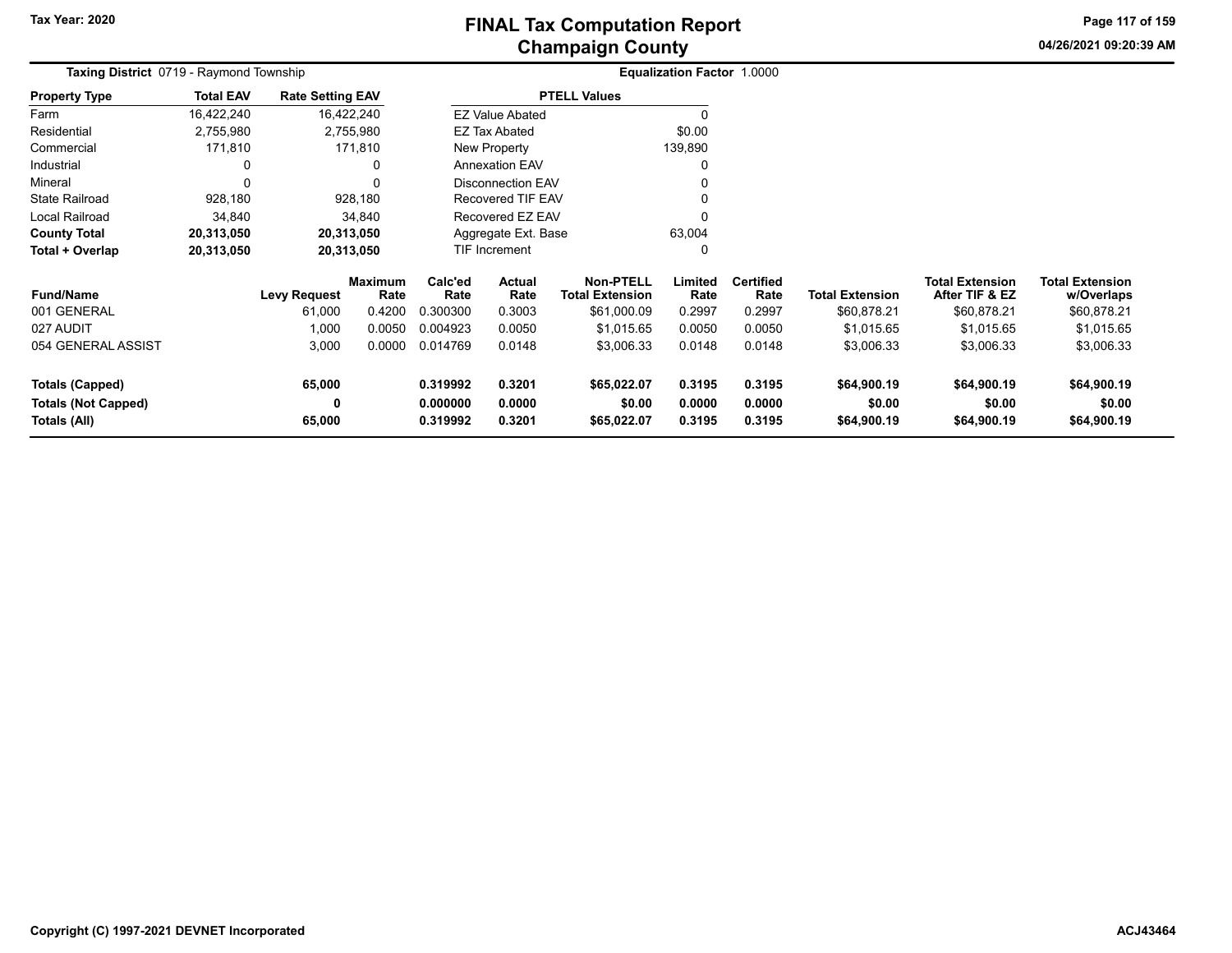**04/26/2021 09:20:39 AMPage 118 of 159**

| Taxing District 0720 - Raymond Road & Bridge |                  |                         |                |                   | Equalization Factor 1.0000 |                        |          |                     |                                 |                        |                        |  |
|----------------------------------------------|------------------|-------------------------|----------------|-------------------|----------------------------|------------------------|----------|---------------------|---------------------------------|------------------------|------------------------|--|
| <b>Property Type</b>                         | <b>Total EAV</b> | <b>Rate Setting EAV</b> |                |                   |                            | <b>PTELL Values</b>    |          |                     | <b>Road and Bridge Transfer</b> |                        |                        |  |
| Farm                                         | 16,422,240       |                         | 16,422,240     |                   | <b>EZ Value Abated</b>     |                        | 0        | <b>Municipality</b> |                                 | <b>Fund</b>            | <b>Amount Extended</b> |  |
| Residential                                  | 2,755,980        |                         | 2,755,980      |                   | <b>EZ Tax Abated</b>       |                        | \$0.00   |                     |                                 |                        |                        |  |
| Commercial                                   | 171,810          |                         | 171,810        |                   | New Property               |                        | 139,890  |                     | 0514 - Longview Village         | 007                    | \$807.90               |  |
| Industrial                                   | 0                |                         | n              |                   | <b>Annexation EAV</b>      |                        | $\Omega$ | <b>Total</b>        |                                 |                        | \$807.90               |  |
| Mineral                                      | $\Omega$         |                         |                |                   | Disconnection FAV          |                        | 0        |                     |                                 |                        |                        |  |
| <b>State Railroad</b>                        | 928,180          |                         | 928,180        | Recovered TIF EAV |                            |                        | 0        |                     |                                 |                        |                        |  |
| Local Railroad                               | 34,840           |                         | 34,840         |                   | Recovered EZ EAV           |                        | 0        |                     |                                 |                        |                        |  |
| <b>County Total</b>                          | 20,313,050       | 20,313,050              |                |                   | Aggregate Ext. Base        |                        | 83,155   |                     |                                 |                        |                        |  |
| Total + Overlap                              | 20,313,050       | 20,313,050              |                |                   | <b>TIF Increment</b>       |                        | $\Omega$ |                     |                                 |                        |                        |  |
|                                              |                  |                         | <b>Maximum</b> | Calc'ed           | Actual                     | <b>Non-PTELL</b>       | Limited  | <b>Certified</b>    |                                 | <b>Total Extension</b> | <b>Total Extension</b> |  |
| <b>Fund/Name</b>                             |                  | <b>Levy Request</b>     | Rate           | Rate              | Rate                       | <b>Total Extension</b> | Rate     | Rate                | <b>Total Extension</b>          | After TIF & EZ         | w/Overlaps             |  |
| 007 ROAD & BRIDGE                            |                  | 35,468                  | 0.6600         | 0.174607          | 0.1747                     | \$35,486.90            | 0.1742   | 0.1742              | \$35,385.33                     | \$35,385.33            | \$35,385.33            |  |
| 008 JOINT BRIDGE                             |                  | 4,404                   | 0.2500         | 0.021681          | 0.0217                     | \$4,407.93             | 0.0217   | 0.0217              | \$4,407.93                      | \$4,407.93             | \$4,407.93             |  |
| 009 PERMANENT ROAD                           |                  | 36,930                  | 0.2500         | 0.181804          | 0.1819                     | \$36,949.44            | 0.1817   | 0.1817              | \$36.908.81                     | \$36,908.81            | \$36,908.81            |  |
| 010 BLDG & EQUIPT                            |                  | 4,346                   | 0.1000         | 0.021395          | 0.0214                     | \$4,346.99             | 0.0214   | 0.0214              | \$4,346.99                      | \$4,346.99             | \$4,346.99             |  |
| 035 LIABILITY INS                            |                  | 2,748                   | 0.0000         | 0.013528          | 0.0136                     | \$2,762.57             | 0.0136   | 0.0136              | \$2,762.57                      | \$2,762.57             | \$2,762.57             |  |
| 047 SOCIAL SECURITY                          |                  | 300                     | 0.0000         | 0.001477          | 0.0015                     | \$304.70               | 0.0015   | 0.0015              | \$304.70                        | \$304.70               | \$304.70               |  |
| 090 ROAD DAMAGE                              |                  | 1,540                   | 0.0330         | 0.007581          | 0.0076                     | \$1,543.79             | 0.0076   | 0.0076              | \$1,543.79                      | \$1,543.79             | \$1,543.79             |  |
| <b>Totals (Capped)</b>                       |                  | 85,736                  |                | 0.422073          | 0.4224                     | \$85,802.32            | 0.4217   | 0.4217              | \$85,660.12                     | \$85,660.12            | \$85,660.12            |  |
| <b>Totals (Not Capped)</b>                   |                  | 0                       |                | 0.000000          | 0.0000                     | \$0.00                 | 0.0000   | 0.0000              | \$0.00                          | \$0.00                 | \$0.00                 |  |
| Totals (All)                                 |                  | 85,736                  |                | 0.422073          | 0.4224                     | \$85,802.32            | 0.4217   | 0.4217              | \$85,660.12                     | \$85,660.12            | \$85,660.12            |  |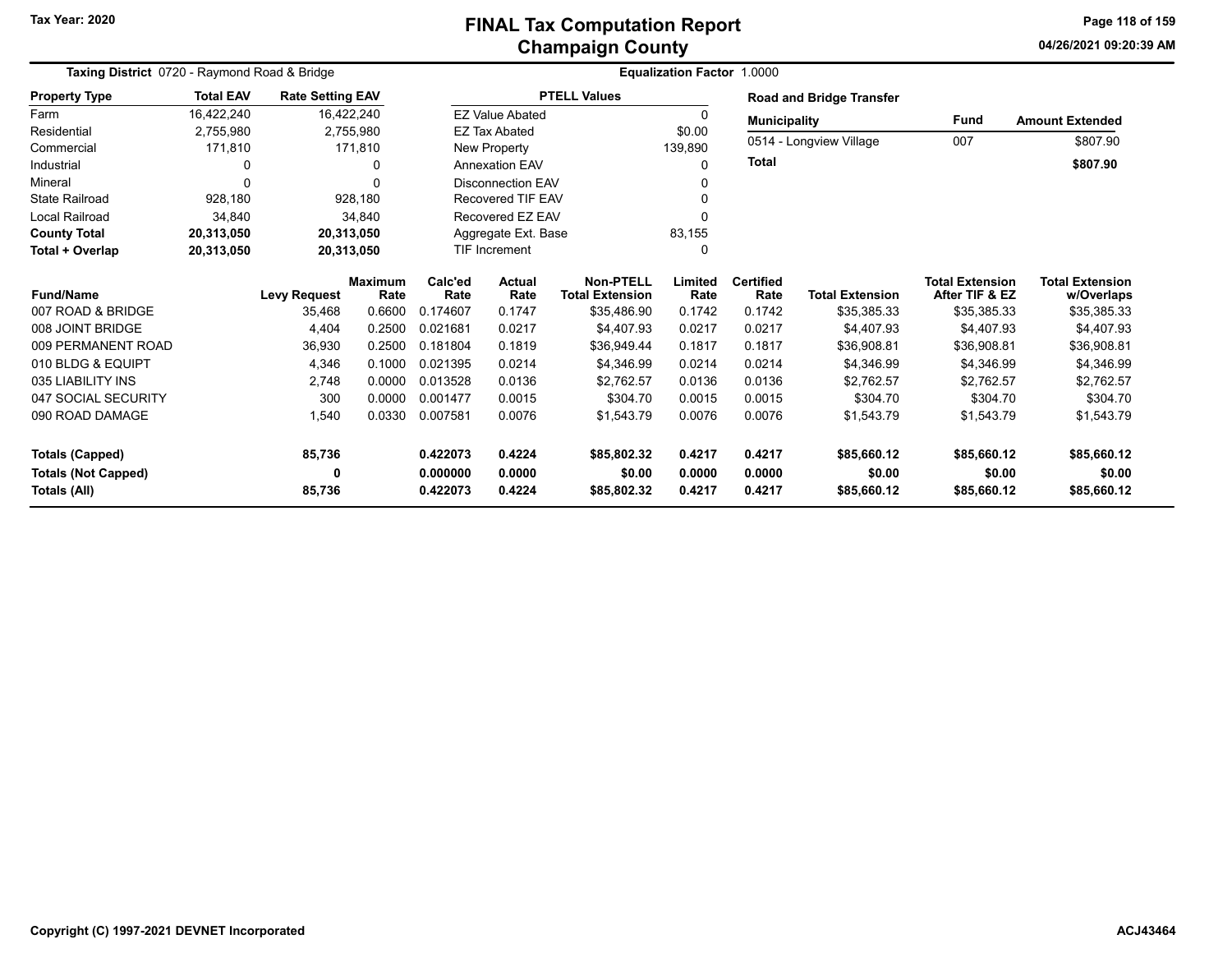**04/26/2021 09:20:39 AMPage 119 of 159**

| Taxing District 0725 - Sadorus Township                              |                  |                               |                                  | Equalization Factor 1.0000       |                                 |                                                           |                            |                                    |                                       |                                                         |                                                     |  |
|----------------------------------------------------------------------|------------------|-------------------------------|----------------------------------|----------------------------------|---------------------------------|-----------------------------------------------------------|----------------------------|------------------------------------|---------------------------------------|---------------------------------------------------------|-----------------------------------------------------|--|
| <b>Property Type</b>                                                 | <b>Total EAV</b> | <b>Rate Setting EAV</b>       |                                  |                                  |                                 | <b>PTELL Values</b>                                       |                            |                                    |                                       |                                                         |                                                     |  |
| Farm                                                                 | 17,592,910       |                               | 17,592,910                       |                                  | <b>EZ Value Abated</b>          |                                                           | O                          |                                    |                                       |                                                         |                                                     |  |
| Residential                                                          | 10,360,610       |                               | 10,360,610                       |                                  | EZ Tax Abated                   |                                                           | \$0.00                     |                                    |                                       |                                                         |                                                     |  |
| Commercial                                                           | 2,633,530        |                               | 2,633,530                        |                                  | New Property                    |                                                           | 0                          |                                    |                                       |                                                         |                                                     |  |
| Industrial                                                           | 0                |                               | 0                                |                                  | <b>Annexation EAV</b>           |                                                           | 0                          |                                    |                                       |                                                         |                                                     |  |
| Mineral                                                              | 0                |                               | 0                                |                                  | <b>Disconnection EAV</b>        |                                                           | 0                          |                                    |                                       |                                                         |                                                     |  |
| <b>State Railroad</b>                                                | 864,901          |                               | 864,901                          |                                  | <b>Recovered TIF EAV</b>        |                                                           |                            |                                    |                                       |                                                         |                                                     |  |
| Local Railroad                                                       | 504,820          |                               | 504.820                          |                                  | Recovered EZ EAV                |                                                           | 0                          |                                    |                                       |                                                         |                                                     |  |
| <b>County Total</b>                                                  | 31,956,771       |                               | 31,956,771                       |                                  | Aggregate Ext. Base             |                                                           | 105,769                    |                                    |                                       |                                                         |                                                     |  |
| Total + Overlap                                                      | 31,956,771       |                               | 31,956,771                       |                                  | <b>TIF Increment</b>            |                                                           | 0                          |                                    |                                       |                                                         |                                                     |  |
| <b>Fund/Name</b><br>001 GENERAL                                      |                  | <b>Levy Request</b><br>96,955 | <b>Maximum</b><br>Rate<br>0.3100 | Calc'ed<br>Rate<br>0.303394      | <b>Actual</b><br>Rate<br>0.3034 | <b>Non-PTELL</b><br><b>Total Extension</b><br>\$96,956.84 | Limited<br>Rate<br>0.3034  | <b>Certified</b><br>Rate<br>0.3034 | <b>Total Extension</b><br>\$96,956.84 | <b>Total Extension</b><br>After TIF & EZ<br>\$96,956.84 | <b>Total Extension</b><br>w/Overlaps<br>\$96,956.84 |  |
| 054 GENERAL ASSIST                                                   |                  | 0                             | 0.0000                           | 0.000000                         | 0.0000                          | \$0.00                                                    | 0.0000                     | 0.0000                             | \$0.00                                | \$0.00                                                  | \$0.00                                              |  |
| <b>Totals (Capped)</b><br><b>Totals (Not Capped)</b><br>Totals (All) |                  | 96,955<br>0<br>96,955         |                                  | 0.303394<br>0.000000<br>0.303394 | 0.3034<br>0.0000<br>0.3034      | \$96,956.84<br>\$0.00<br>\$96,956.84                      | 0.3034<br>0.0000<br>0.3034 | 0.3034<br>0.0000<br>0.3034         | \$96,956.84<br>\$0.00<br>\$96,956.84  | \$96,956.84<br>\$0.00<br>\$96,956.84                    | \$96,956.84<br>\$0.00<br>\$96,956.84                |  |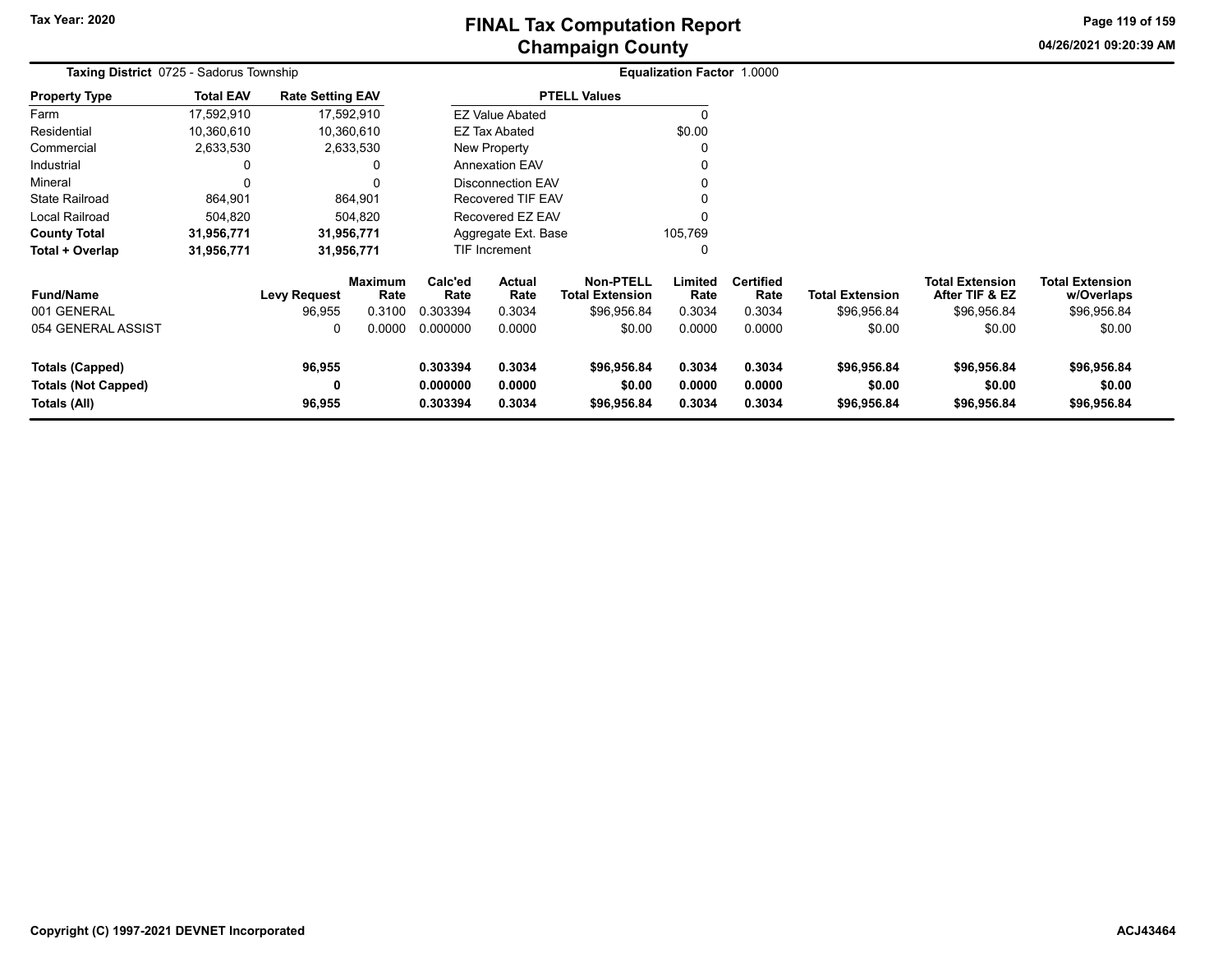# **Champaign County FINAL Tax Computation Report**

**04/26/2021 09:20:39 AMPage 120 of 159**

| Taxing District 0726 - Sadorus Road & Bridge |                  |                         |                        |                 |                          |                                            | <b>Equalization Factor 1.0000</b> |                          |                                 |                                          |                                      |
|----------------------------------------------|------------------|-------------------------|------------------------|-----------------|--------------------------|--------------------------------------------|-----------------------------------|--------------------------|---------------------------------|------------------------------------------|--------------------------------------|
| <b>Property Type</b>                         | <b>Total EAV</b> | <b>Rate Setting EAV</b> |                        |                 |                          | <b>PTELL Values</b>                        |                                   |                          | <b>Road and Bridge Transfer</b> |                                          |                                      |
| Farm                                         | 17,592,910       |                         | 17,592,910             |                 | <b>EZ Value Abated</b>   |                                            | $\Omega$                          | <b>Municipality</b>      |                                 | Fund                                     | <b>Amount Extended</b>               |
| Residential                                  | 10,360,610       |                         | 10,360,610             |                 | EZ Tax Abated            |                                            | \$0.00                            |                          |                                 |                                          |                                      |
| Commercial                                   | 2,633,530        |                         | 2,633,530              |                 | New Property             |                                            | 0                                 |                          | 0513 - Ivesdale Village         | 007                                      | \$11,358.74                          |
| Industrial                                   | 0                |                         |                        |                 | <b>Annexation EAV</b>    |                                            | $\Omega$                          |                          | 0523 - Sadorus Village          | 007                                      | \$15,534.69                          |
| Mineral                                      | 0                |                         |                        |                 | <b>Disconnection EAV</b> |                                            | 0                                 | Total                    |                                 |                                          | \$26,893.43                          |
| <b>State Railroad</b>                        | 864,901          |                         | 864,901                |                 | <b>Recovered TIF EAV</b> |                                            |                                   |                          |                                 |                                          |                                      |
| Local Railroad                               | 504,820          |                         | 504,820                |                 | Recovered EZ EAV         |                                            | $\Omega$                          |                          |                                 |                                          |                                      |
| <b>County Total</b>                          | 31,956,771       |                         | 31,956,771             |                 | Aggregate Ext. Base      |                                            | 225,426                           |                          |                                 |                                          |                                      |
| Total + Overlap                              | 31,956,771       |                         | 31,956,771             |                 | <b>TIF Increment</b>     |                                            | 0                                 |                          |                                 |                                          |                                      |
| <b>Fund/Name</b>                             |                  | <b>Levy Request</b>     | <b>Maximum</b><br>Rate | Calc'ed<br>Rate | <b>Actual</b><br>Rate    | <b>Non-PTELL</b><br><b>Total Extension</b> | Limited<br>Rate                   | <b>Certified</b><br>Rate | <b>Total Extension</b>          | <b>Total Extension</b><br>After TIF & EZ | <b>Total Extension</b><br>w/Overlaps |
| 007 ROAD & BRIDGE                            |                  | 185,748                 | 0.6600                 | 0.581248        | 0.5813                   | \$185,764.71                               | 0.4854                            | 0.4854                   | \$155,118.17                    | \$155,118.17                             | \$155,118.17                         |
| 008 JOINT BRIDGE                             |                  | 10,424                  | 0.2500                 | 0.032619        | 0.0327                   | \$10,449.86                                | 0.0274                            | 0.0274                   | \$8,756.16                      | \$8,756.16                               | \$8,756.16                           |
| 009 PERMANENT ROAD                           |                  | 0                       | 0.2500                 | 0.250000        | 0.2500                   | \$79,891.93                                | 0.2089                            | 0.2089                   | \$66,757.69                     | \$66,757.69                              | \$66,757.69                          |
| <b>Totals (Capped)</b>                       |                  | 196,172                 |                        | 0.863867        | 0.8640                   | \$276,106.50                               | 0.7217                            | 0.7217                   | \$230,632.02                    | \$230,632.02                             | \$230,632.02                         |
| <b>Totals (Not Capped)</b>                   |                  | 0                       |                        | 0.000000        | 0.0000                   | \$0.00                                     | 0.0000                            | 0.0000                   | \$0.00                          | \$0.00                                   | \$0.00                               |
| Totals (All)                                 |                  | 196,172                 |                        | 0.863867        | 0.8640                   | \$276,106.50                               | 0.7217                            | 0.7217                   | \$230,632.02                    | \$230,632.02                             | \$230,632.02                         |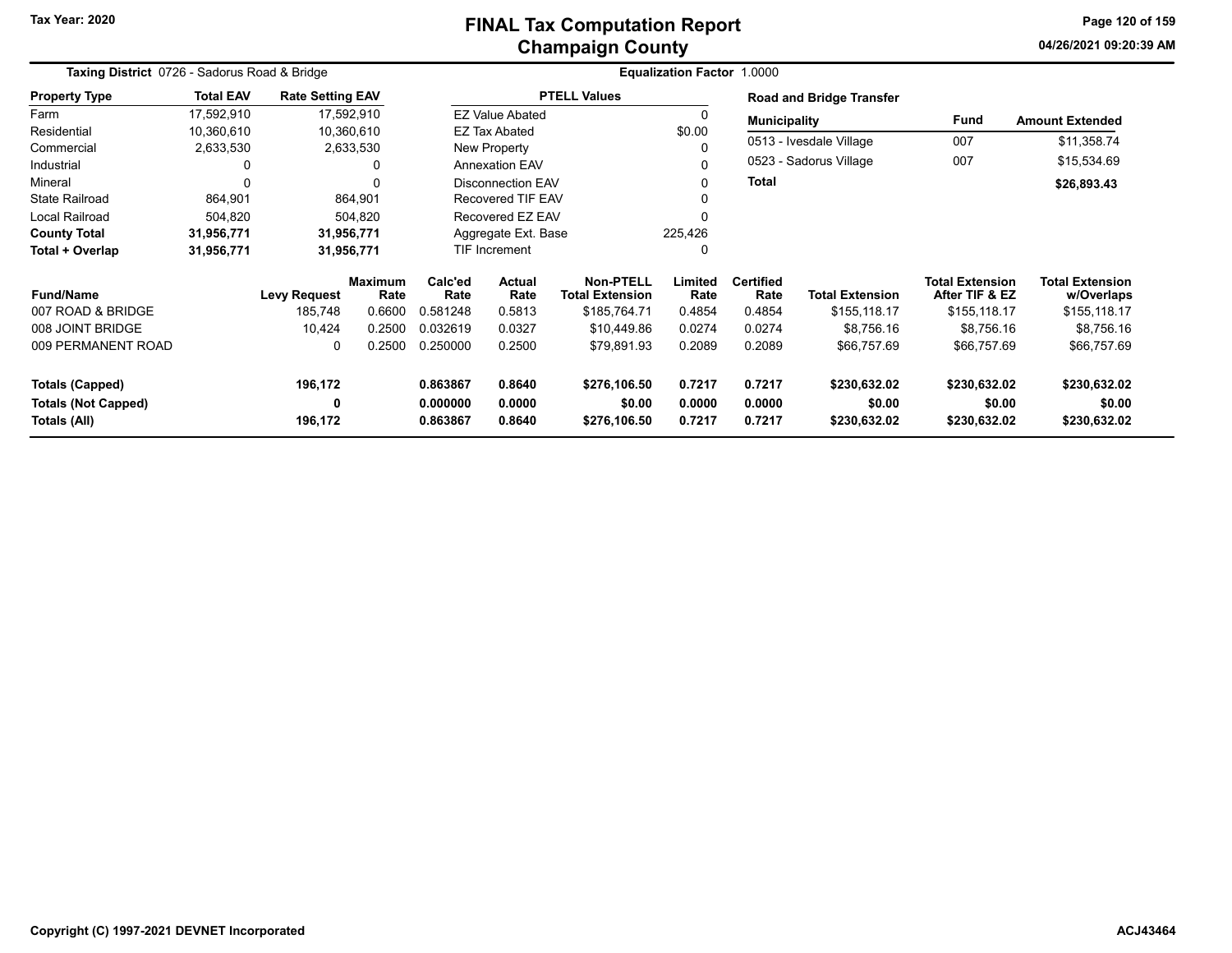**04/26/2021 09:20:39 AMPage 121 of 159**

| <b>Taxing District 0731 - Scott Township</b>                         |                  |                         |                        |                                  |                            |                                            | Equalization Factor 1.0000 |                            |                                      |                                          |                                      |  |
|----------------------------------------------------------------------|------------------|-------------------------|------------------------|----------------------------------|----------------------------|--------------------------------------------|----------------------------|----------------------------|--------------------------------------|------------------------------------------|--------------------------------------|--|
| <b>Property Type</b>                                                 | <b>Total EAV</b> | <b>Rate Setting EAV</b> |                        |                                  |                            | <b>PTELL Values</b>                        |                            |                            |                                      |                                          |                                      |  |
| Farm                                                                 | 18,376,520       |                         | 18,376,520             |                                  | <b>EZ Value Abated</b>     |                                            |                            |                            |                                      |                                          |                                      |  |
| Residential                                                          | 12,026,200       |                         | 12,026,200             |                                  | EZ Tax Abated              |                                            | \$0.00                     |                            |                                      |                                          |                                      |  |
| Commercial                                                           | 13,521,910       |                         | 13,521,910             |                                  | New Property               |                                            | 106,140                    |                            |                                      |                                          |                                      |  |
| Industrial                                                           | 217,740          |                         | 217,740                |                                  | <b>Annexation EAV</b>      |                                            |                            |                            |                                      |                                          |                                      |  |
| Mineral                                                              | 0                |                         |                        | <b>Disconnection EAV</b>         |                            |                                            |                            |                            |                                      |                                          |                                      |  |
| <b>State Railroad</b>                                                | 357,871          |                         | 357,871                |                                  | Recovered TIF EAV          |                                            |                            |                            |                                      |                                          |                                      |  |
| Local Railroad                                                       | 8,800            |                         | 8,800                  |                                  | Recovered EZ EAV           |                                            |                            |                            |                                      |                                          |                                      |  |
| <b>County Total</b>                                                  | 44,509,041       |                         | 44,509,041             |                                  | Aggregate Ext. Base        |                                            | 91,522                     |                            |                                      |                                          |                                      |  |
| Total + Overlap                                                      | 44,509,041       |                         | 44,509,041             |                                  | <b>TIF Increment</b>       |                                            | $\Omega$                   |                            |                                      |                                          |                                      |  |
| <b>Fund/Name</b>                                                     |                  | <b>Levy Request</b>     | <b>Maximum</b><br>Rate | Calc'ed<br>Rate                  | <b>Actual</b><br>Rate      | <b>Non-PTELL</b><br><b>Total Extension</b> | Limited<br>Rate            | <b>Certified</b><br>Rate   | Total Extension                      | <b>Total Extension</b><br>After TIF & EZ | <b>Total Extension</b><br>w/Overlaps |  |
| 001 GENERAL                                                          |                  | 82,372                  | 0.2500                 | 0.185068                         | 0.1851                     | \$82,386.23                                | 0.1851                     | 0.1851                     | \$82,386.23                          | \$82,386.23                              | \$82,386.23                          |  |
| 054 GENERAL ASSIST                                                   |                  | 9,077                   | 0.0000                 | 0.020394                         | 0.0204                     | \$9,079.84                                 | 0.0204                     | 0.0204                     | \$9,079.84                           | \$9,079.84                               | \$9,079.84                           |  |
| <b>Totals (Capped)</b><br><b>Totals (Not Capped)</b><br>Totals (All) |                  | 91,449<br>0<br>91,449   |                        | 0.205462<br>0.000000<br>0.205462 | 0.2055<br>0.0000<br>0.2055 | \$91,466.07<br>\$0.00<br>\$91,466.07       | 0.2055<br>0.0000<br>0.2055 | 0.2055<br>0.0000<br>0.2055 | \$91,466.07<br>\$0.00<br>\$91,466.07 | \$91,466.07<br>\$0.00<br>\$91,466.07     | \$91,466.07<br>\$0.00<br>\$91,466.07 |  |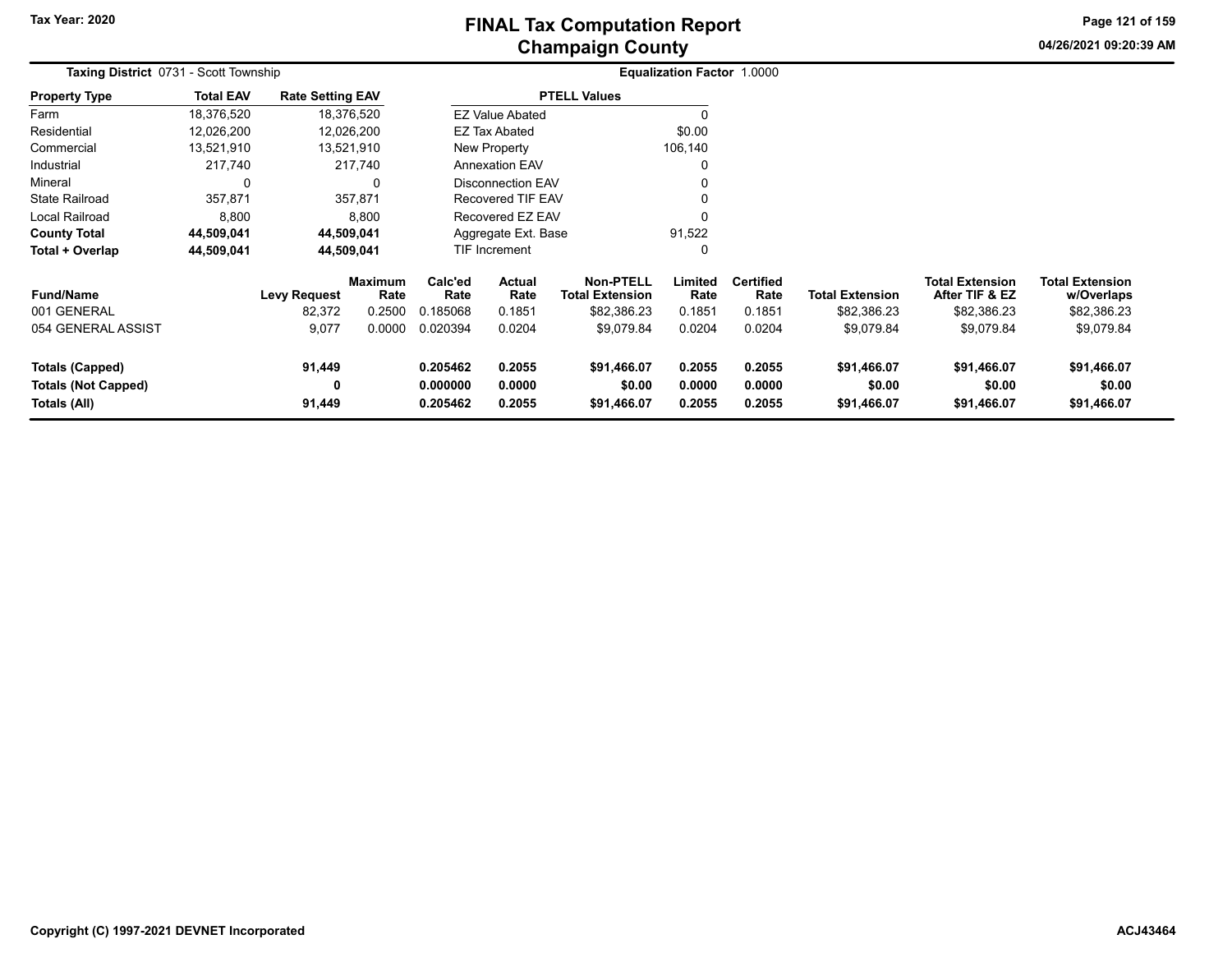# **Champaign County FINAL Tax Computation Report**

**04/26/2021 09:20:39 AM Page 122 of 159**

| Taxing District 0732 - Scott Road & Bridge | Equalization Factor 1.0000 |                         |                        |                 |                          |                                            |                 |                          |                                 |                                          |                                      |
|--------------------------------------------|----------------------------|-------------------------|------------------------|-----------------|--------------------------|--------------------------------------------|-----------------|--------------------------|---------------------------------|------------------------------------------|--------------------------------------|
| <b>Property Type</b>                       | <b>Total EAV</b>           | <b>Rate Setting EAV</b> |                        |                 |                          | <b>PTELL Values</b>                        |                 |                          | <b>Road and Bridge Transfer</b> |                                          |                                      |
| Farm                                       | 18,376,520                 | 18,376,520              |                        |                 | <b>EZ Value Abated</b>   |                                            | 0               | <b>Municipality</b>      |                                 | <b>Fund</b>                              | <b>Amount Extended</b>               |
| Residential                                | 12,026,200                 | 12,026,200              |                        |                 | <b>EZ Tax Abated</b>     |                                            | \$0.00          |                          |                                 |                                          |                                      |
| Commercial                                 | 13,521,910                 | 13,521,910              |                        |                 | New Property             |                                            | 106,140         |                          | 0502 - Bondville Village        | 007                                      | \$4,678.45                           |
| Industrial                                 | 217,740                    |                         | 217,740                |                 | <b>Annexation EAV</b>    |                                            | U               | <b>Total</b>             |                                 |                                          | \$4,678.45                           |
| Mineral                                    |                            |                         | 0                      |                 | <b>Disconnection EAV</b> |                                            | 0               |                          |                                 |                                          |                                      |
| <b>State Railroad</b>                      | 357,871                    |                         | 357,871                |                 | <b>Recovered TIF EAV</b> |                                            |                 |                          |                                 |                                          |                                      |
| Local Railroad                             | 8,800                      |                         | 8,800                  |                 | Recovered EZ EAV         |                                            |                 |                          |                                 |                                          |                                      |
| <b>County Total</b>                        | 44,509,041                 | 44,509,041              |                        |                 | Aggregate Ext. Base      |                                            | 179,940         |                          |                                 |                                          |                                      |
| Total + Overlap                            | 44,509,041                 | 44,509,041              |                        |                 | <b>TIF Increment</b>     |                                            | 0               |                          |                                 |                                          |                                      |
| <b>Fund/Name</b>                           |                            | <b>Levy Request</b>     | <b>Maximum</b><br>Rate | Calc'ed<br>Rate | <b>Actual</b><br>Rate    | <b>Non-PTELL</b><br><b>Total Extension</b> | Limited<br>Rate | <b>Certified</b><br>Rate | <b>Total Extension</b>          | <b>Total Extension</b><br>After TIF & EZ | <b>Total Extension</b><br>w/Overlaps |
| 007 ROAD & BRIDGE                          |                            | 71.674                  | 0.6600                 | 0.161033        | 0.1611                   | \$71,704.07                                | 0.1363          | 0.1363                   | \$60,665.82                     | \$60,665.82                              | \$60,665.82                          |
| 008 JOINT BRIDGE                           |                            | 18,331                  | 0.2500                 | 0.041185        | 0.0412                   | \$18,337.72                                | 0.0350          | 0.0350                   | \$15,578.16                     | \$15,578.16                              | \$15,578.16                          |
| 009 PERMANENT ROAD                         |                            | O                       | 0.2500                 | 0.250000        | 0.2500                   | \$111,272.60                               | 0.2119          | 0.2119                   | \$94,314.66                     | \$94,314.66                              | \$94,314.66                          |
| 010 BLDG & EQUIPT                          |                            | 12,354                  | 0.1000                 | 0.027756        | 0.0278                   | \$12,373.51                                | 0.0236          | 0.0236                   | \$10,504.13                     | \$10,504.13                              | \$10,504.13                          |
| 035 LIABILITY INS                          |                            | 4,014                   | 0.0000                 | 0.009018        | 0.0091                   | \$4,050.32                                 | 0.0078          | 0.0078                   | \$3,471.71                      | \$3,471.71                               | \$3,471.71                           |
| Totals (Capped)                            |                            | 106,373                 |                        | 0.488992        | 0.4892                   | \$217,738.22                               | 0.4146          | 0.4146                   | \$184,534.48                    | \$184,534.48                             | \$184,534.48                         |
| <b>Totals (Not Capped)</b>                 |                            | 0                       |                        | 0.000000        | 0.0000                   | \$0.00                                     | 0.0000          | 0.0000                   | \$0.00                          | \$0.00                                   | \$0.00                               |
| Totals (All)                               |                            | 106,373                 |                        | 0.488992        | 0.4892                   | \$217,738.22                               | 0.4146          | 0.4146                   | \$184,534.48                    | \$184,534.48                             | \$184,534.48                         |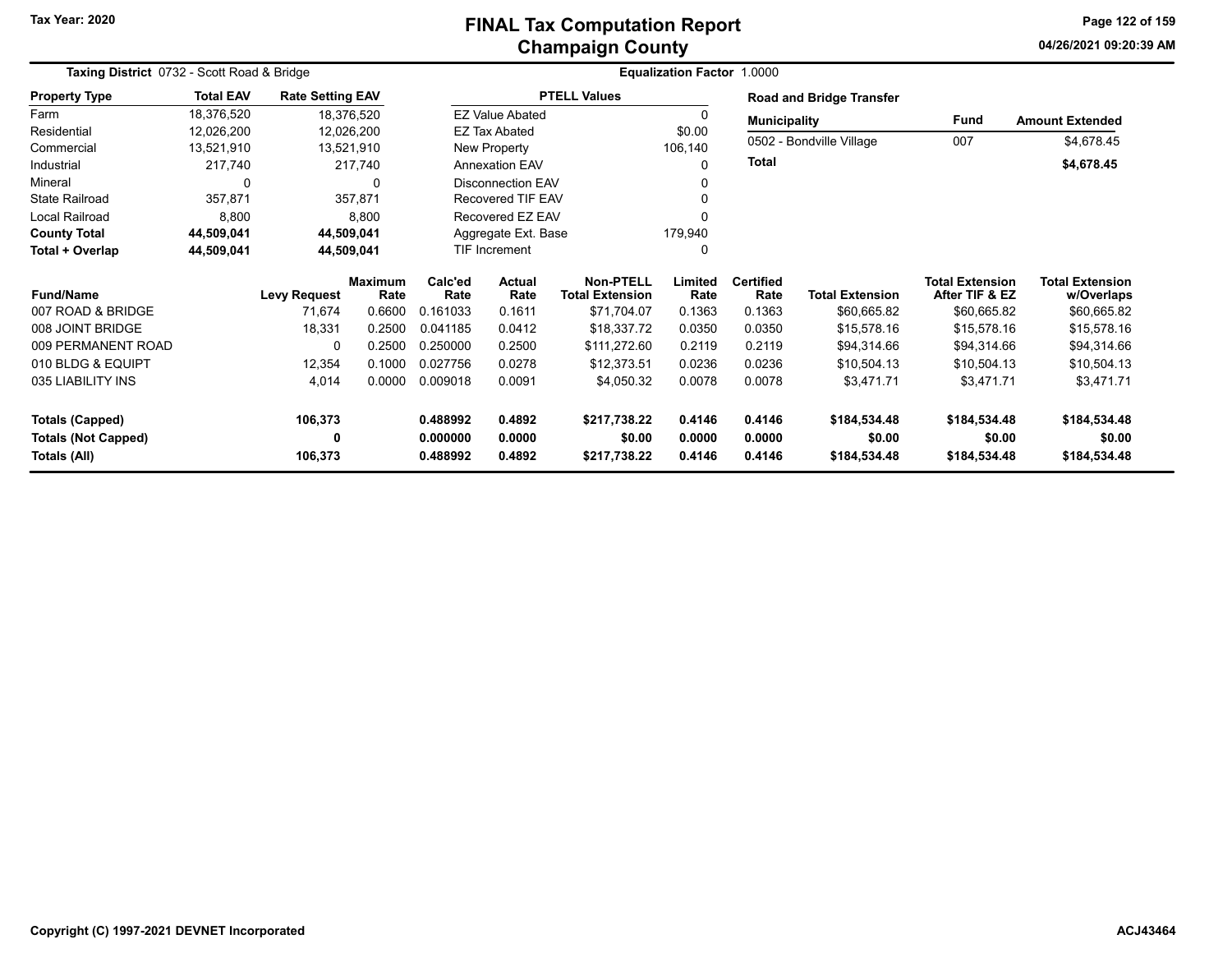# **Champaign County FINAL Tax Computation Report**

**04/26/2021 09:20:39 AM**

**Page 123 of 159**

| <b>Taxing District 0737 - Sidney Township</b> |                  |                         |                        | <b>Equalization Factor 1.0000</b> |                          |                                            |                 |                          |                        |                                          |                                      |
|-----------------------------------------------|------------------|-------------------------|------------------------|-----------------------------------|--------------------------|--------------------------------------------|-----------------|--------------------------|------------------------|------------------------------------------|--------------------------------------|
| <b>Property Type</b>                          | <b>Total EAV</b> | <b>Rate Setting EAV</b> |                        |                                   |                          | <b>PTELL Values</b>                        |                 |                          |                        |                                          |                                      |
| Farm                                          | 17,977,290       |                         | 17,977,290             |                                   | <b>EZ Value Abated</b>   |                                            |                 |                          |                        |                                          |                                      |
| Residential                                   | 25,266,095       |                         | 25,266,095             |                                   | <b>EZ Tax Abated</b>     |                                            | \$0.00          |                          |                        |                                          |                                      |
| Commercial                                    | 3,670,046        |                         | 3,670,046              |                                   | New Property             |                                            | 116,510         |                          |                        |                                          |                                      |
| Industrial                                    | 3,361,900        |                         | 3,361,900              |                                   | <b>Annexation EAV</b>    |                                            |                 |                          |                        |                                          |                                      |
| Mineral                                       | C                |                         | 0                      | <b>Disconnection EAV</b>          |                          |                                            |                 |                          |                        |                                          |                                      |
| <b>State Railroad</b>                         | 2,209,778        |                         | 2,209,778              |                                   | <b>Recovered TIF EAV</b> |                                            |                 |                          |                        |                                          |                                      |
| Local Railroad                                | 18,070           |                         | 18,070                 |                                   | Recovered EZ EAV         |                                            |                 |                          |                        |                                          |                                      |
| <b>County Total</b>                           | 52,503,179       |                         | 52,503,179             |                                   | Aggregate Ext. Base      |                                            | 116,877         |                          |                        |                                          |                                      |
| Total + Overlap                               | 52,503,179       |                         | 52,503,179             |                                   | TIF Increment            |                                            | <sup>0</sup>    |                          |                        |                                          |                                      |
| <b>Fund/Name</b>                              |                  | <b>Levy Request</b>     | <b>Maximum</b><br>Rate | Calc'ed<br>Rate                   | <b>Actual</b><br>Rate    | <b>Non-PTELL</b><br><b>Total Extension</b> | Limited<br>Rate | <b>Certified</b><br>Rate | <b>Total Extension</b> | <b>Total Extension</b><br>After TIF & EZ | <b>Total Extension</b><br>w/Overlaps |
| 001 GENERAL                                   |                  | 90,080                  | 0.2500                 | 0.171571                          | 0.1716                   | \$90,095.46                                | 0.1688          | 0.1688                   | \$88,625.37            | \$88,625.37                              | \$88,625.37                          |
| 017 CEMETERY                                  |                  | 20,300                  | 0.2000                 | 0.038664                          | 0.0387                   | \$20,318.73                                | 0.0381          | 0.0381                   | \$20,003.71            | \$20,003.71                              | \$20,003.71                          |
| 035 LIABILITY INS                             |                  | 5,950                   | 0.0000                 | 0.011333                          | 0.0114                   | \$5,985.36                                 | 0.0113          | 0.0113                   | \$5,932.86             | \$5,932.86                               | \$5,932.86                           |
| 047 SOCIAL SECURITY                           |                  | 4,795                   | 0.0000                 | 0.009133                          | 0.0092                   | \$4,830.29                                 | 0.0091          | 0.0091                   | \$4,777.79             | \$4,777.79                               | \$4,777.79                           |
| 054 GENERAL ASSIST                            |                  | 500                     | 0.0000                 | 0.000952                          | 0.0010                   | \$525.03                                   | 0.0010          | 0.0010                   | \$525.03               | \$525.03                                 | \$525.03                             |
| <b>Totals (Capped)</b>                        |                  | 121,625                 |                        | 0.231653                          | 0.2319                   | \$121,754.87                               | 0.2283          | 0.2283                   | \$119,864.76           | \$119,864.76                             | \$119,864.76                         |
| <b>Totals (Not Capped)</b>                    |                  | 0                       |                        | 0.000000                          | 0.0000                   | \$0.00                                     | 0.0000          | 0.0000                   | \$0.00                 | \$0.00                                   | \$0.00                               |
| Totals (All)                                  |                  | 121,625                 |                        | 0.231653                          | 0.2319                   | \$121,754.87                               | 0.2283          | 0.2283                   | \$119,864.76           | \$119,864.76                             | \$119,864.76                         |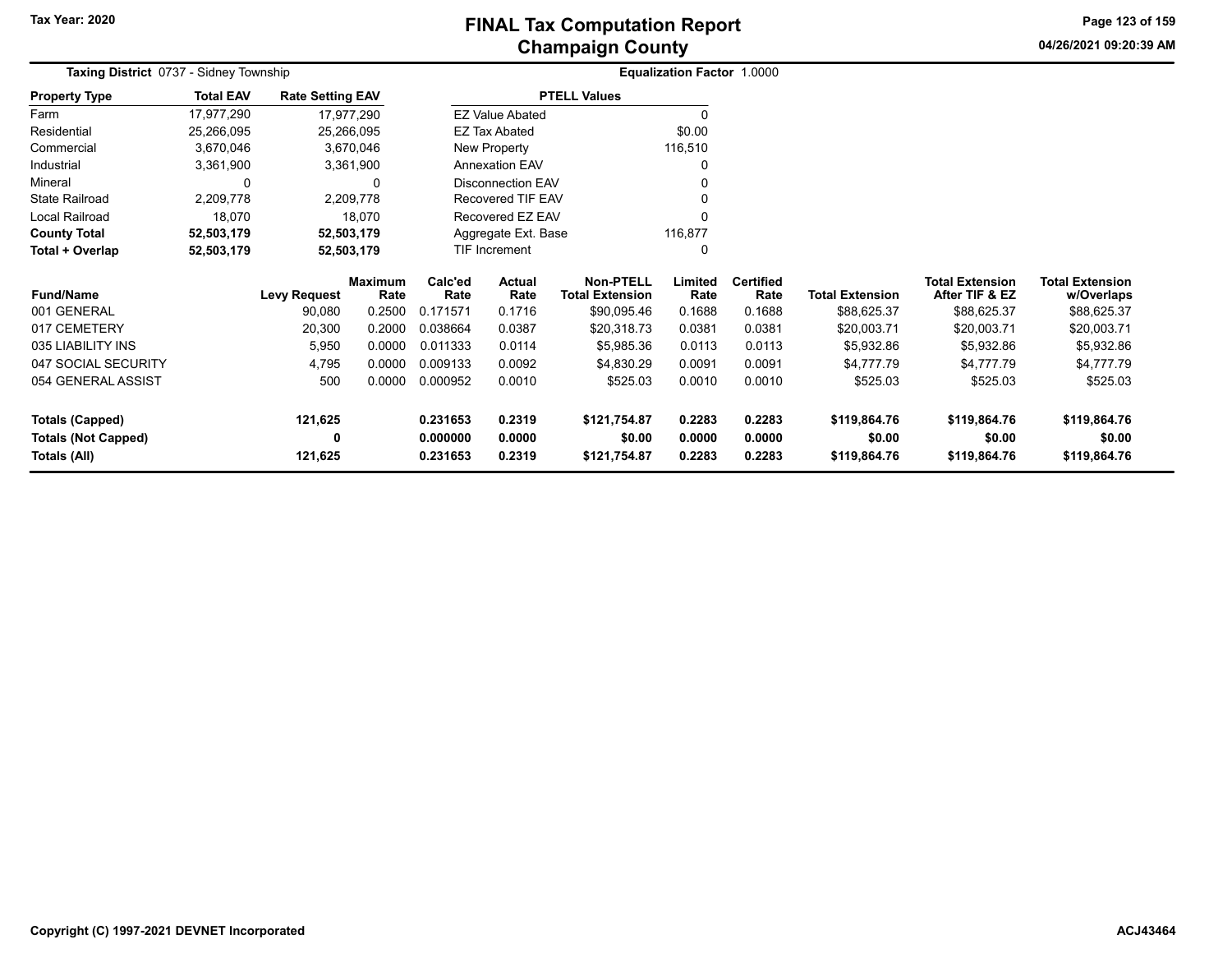#### **Champaign County FINAL Tax Computation Report**

**04/26/2021 09:20:39 AM Page 124 of 159**

| Taxing District 0738 - Sidney Road & Bridge |                  |                         |                        |                 |                          | <b>Equalization Factor 1.0000</b>          |                 |                          |                                 |                                          |                                      |
|---------------------------------------------|------------------|-------------------------|------------------------|-----------------|--------------------------|--------------------------------------------|-----------------|--------------------------|---------------------------------|------------------------------------------|--------------------------------------|
| <b>Property Type</b>                        | <b>Total EAV</b> | <b>Rate Setting EAV</b> |                        |                 |                          | <b>PTELL Values</b>                        |                 |                          | <b>Road and Bridge Transfer</b> |                                          |                                      |
| Farm                                        | 17,977,290       |                         | 17,977,290             |                 | <b>EZ Value Abated</b>   |                                            | $\Omega$        | <b>Municipality</b>      |                                 | <b>Fund</b>                              | <b>Amount Extended</b>               |
| Residential                                 | 25,266,095       |                         | 25,266,095             |                 | <b>EZ Tax Abated</b>     |                                            | \$0.00          |                          |                                 |                                          |                                      |
| Commercial                                  | 3,670,046        |                         | 3,670,046              |                 | New Property             |                                            | 116,510         |                          | 0526 - Sidney Village           | 007                                      | \$16,409.58                          |
| Industrial                                  | 3,361,900        |                         | 3,361,900              |                 | <b>Annexation EAV</b>    |                                            | $\Omega$        | Total                    |                                 |                                          | \$16,409.58                          |
| Mineral                                     | 0                |                         | 0                      |                 | <b>Disconnection EAV</b> |                                            |                 |                          |                                 |                                          |                                      |
| <b>State Railroad</b>                       | 2,209,778        |                         | 2,209,778              |                 | <b>Recovered TIF EAV</b> |                                            |                 |                          |                                 |                                          |                                      |
| Local Railroad                              | 18,070           |                         | 18,070                 |                 | Recovered EZ EAV         |                                            |                 |                          |                                 |                                          |                                      |
| <b>County Total</b>                         | 52,503,179       |                         | 52,503,179             |                 | Aggregate Ext. Base      |                                            | 204,547         |                          |                                 |                                          |                                      |
| Total + Overlap                             | 52,503,179       |                         | 52,503,179             |                 | TIF Increment            |                                            | 0               |                          |                                 |                                          |                                      |
| <b>Fund/Name</b>                            |                  | <b>Levy Request</b>     | <b>Maximum</b><br>Rate | Calc'ed<br>Rate | <b>Actual</b><br>Rate    | <b>Non-PTELL</b><br><b>Total Extension</b> | Limited<br>Rate | <b>Certified</b><br>Rate | <b>Total Extension</b>          | <b>Total Extension</b><br>After TIF & EZ | <b>Total Extension</b><br>w/Overlaps |
| 007 ROAD & BRIDGE                           |                  | 90,650                  | 0.6600                 | 0.172656        | 0.1727                   | \$90,672.99                                | 0.1521          | 0.1521                   | \$79,857.34                     | \$79,857.34                              | \$79,857.34                          |
| 008 JOINT BRIDGE                            |                  | 5,000                   | 0.2500                 | 0.009523        | 0.0096                   | \$5,040.31                                 | 0.0085          | 0.0085                   | \$4,462.77                      | \$4,462.77                               | \$4,462.77                           |
| 009 PERMANENT ROAD                          |                  | 103,200                 | 0.2500                 | 0.196560        | 0.1966                   | \$103,221.25                               | 0.1735          | 0.1735                   | \$91,093.02                     | \$91,093.02                              | \$91,093.02                          |
| 010 BLDG & EQUIPT                           |                  | 29,112                  | 0.1000                 | 0.055448        | 0.0555                   | \$29,139.26                                | 0.0490          | 0.0490                   | \$25,726.56                     | \$25,726.56                              | \$25,726.56                          |
| 035 LIABILITY INS                           |                  | 7,950                   | 0.0000                 | 0.015142        | 0.0152                   | \$7,980.48                                 | 0.0135          | 0.0135                   | \$7,087.93                      | \$7.087.93                               | \$7,087.93                           |
| 047 SOCIAL SECURITY                         |                  | 1,655                   | 0.0000                 | 0.003152        | 0.0032                   | \$1,680.10                                 | 0.0029          | 0.0029                   | \$1,522.59                      | \$1,522.59                               | \$1,522.59                           |
| <b>Totals (Capped)</b>                      |                  | 237,567                 |                        | 0.452481        | 0.4528                   | \$237,734.39                               | 0.3995          | 0.3995                   | \$209,750.21                    | \$209,750.21                             | \$209,750.21                         |
| <b>Totals (Not Capped)</b>                  |                  | 0                       |                        | 0.000000        | 0.0000                   | \$0.00                                     | 0.0000          | 0.0000                   | \$0.00                          | \$0.00                                   | \$0.00                               |
| Totals (All)                                |                  | 237,567                 |                        | 0.452481        | 0.4528                   | \$237,734.39                               | 0.3995          | 0.3995                   | \$209,750.21                    | \$209,750.21                             | \$209,750.21                         |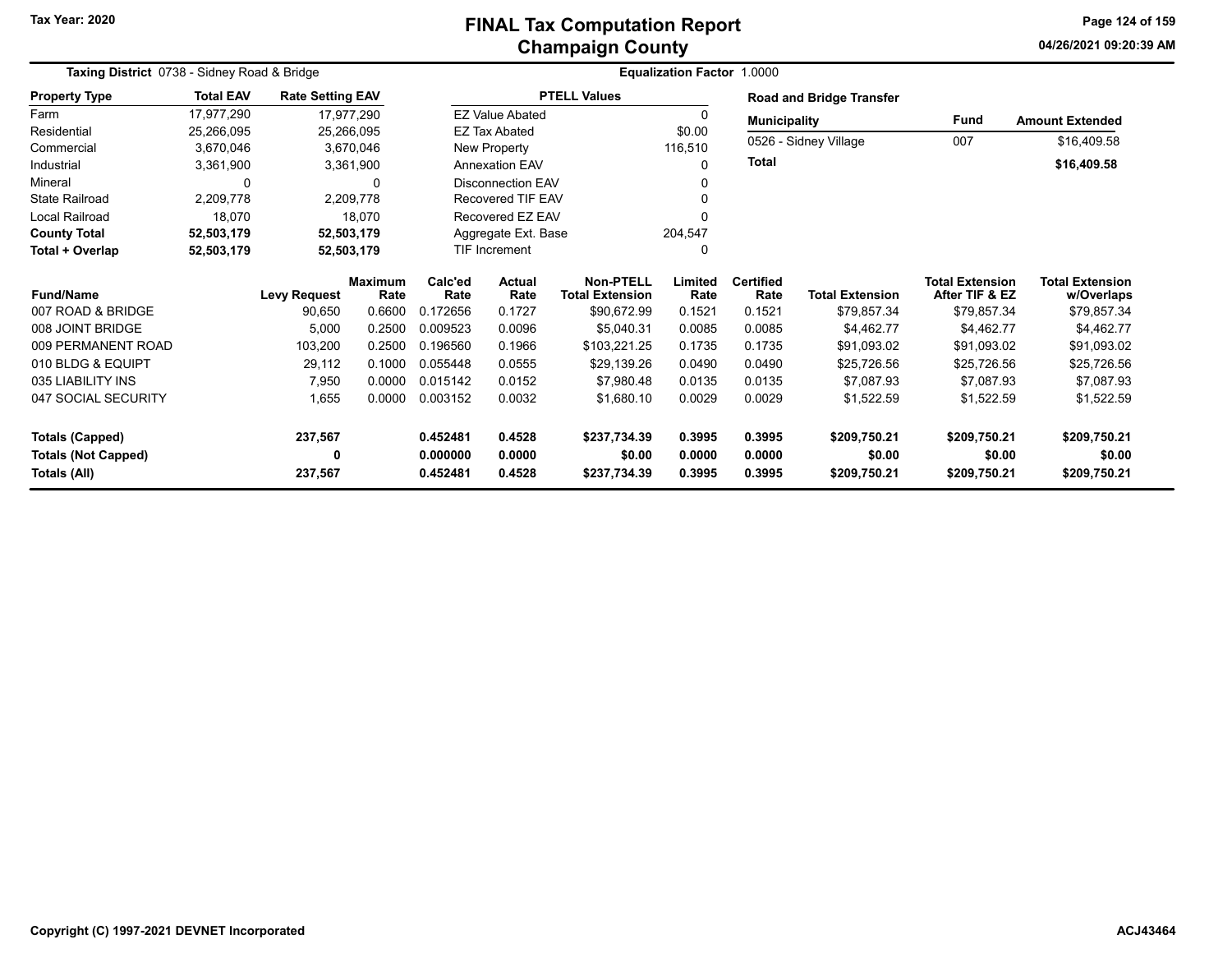**04/26/2021 09:20:39 AM Page 125 of 159**

|                      | <b>Taxing District 0740 - Sidney Cemetery</b> |                         | <b>Equalization Factor 1.0000</b> |         |  |  |  |
|----------------------|-----------------------------------------------|-------------------------|-----------------------------------|---------|--|--|--|
| <b>Property Type</b> | <b>Total EAV</b>                              | <b>Rate Setting EAV</b> | <b>PTELL Values</b>               |         |  |  |  |
| Farm                 | 17.977.290                                    | 17.977.290              | <b>EZ Value Abated</b>            |         |  |  |  |
| Residential          | 25,266,095                                    | 25,266,095              | EZ Tax Abated                     | \$0.00  |  |  |  |
| Commercial           | 3,670,046                                     | 3,670,046               | New Property                      | 116,510 |  |  |  |
| Industrial           | 3,361,900                                     | 3,361,900               | <b>Annexation EAV</b>             | 0       |  |  |  |
| Mineral              |                                               | 0                       | Disconnection EAV                 | 0       |  |  |  |
| State Railroad       | l.451.552                                     | 1.451.552               | Recovered TIF EAV                 | 0       |  |  |  |
| Local Railroad       | 18.070                                        | 18.070                  | Recovered EZ EAV                  | 0       |  |  |  |
| <b>County Total</b>  | 51,744,953                                    | 51,744,953              | Aggregate Ext. Base               | 0       |  |  |  |
| Total + Overlap      | 51.744.953                                    | 51.744.953              | TIF Increment                     | 0       |  |  |  |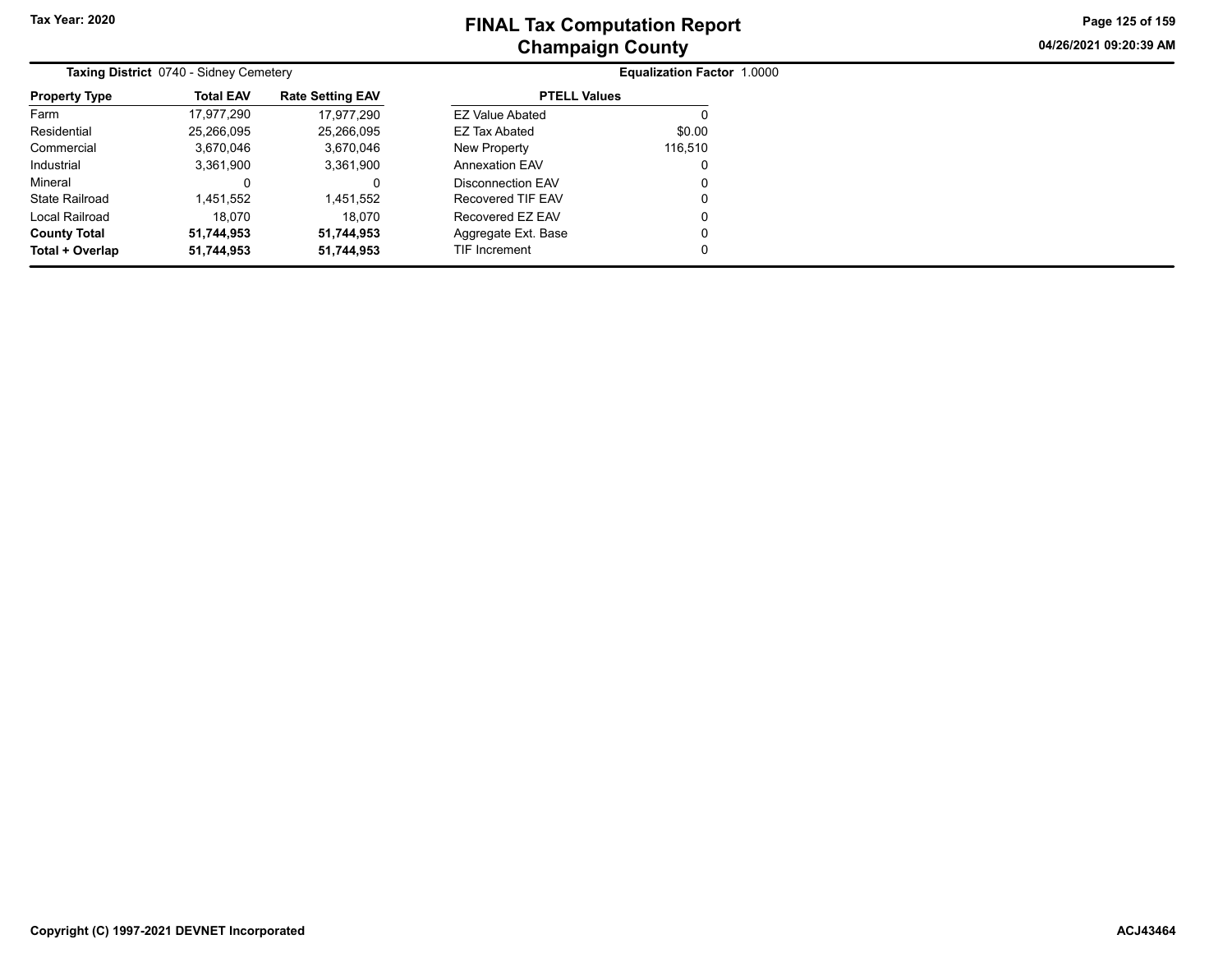**04/26/2021 09:20:39 AM Page 126 of 159**

| Taxing District 0743 - Somer Township |                  |                         |                        |                 |                        |                                     | Equalization Factor 1.0000 |                          |                        |                                          |                                      |
|---------------------------------------|------------------|-------------------------|------------------------|-----------------|------------------------|-------------------------------------|----------------------------|--------------------------|------------------------|------------------------------------------|--------------------------------------|
| <b>Property Type</b>                  | <b>Total EAV</b> | <b>Rate Setting EAV</b> |                        |                 |                        | <b>PTELL Values</b>                 |                            |                          |                        |                                          |                                      |
| Farm                                  | 16,796,800       |                         | 16,796,800             |                 | <b>EZ Value Abated</b> |                                     | O                          |                          |                        |                                          |                                      |
| Residential                           | 14,389,450       |                         | 14,389,450             |                 | <b>EZ Tax Abated</b>   |                                     | \$0.00                     |                          |                        |                                          |                                      |
| Commercial                            | 7,037,630        |                         | 7,037,630              |                 | New Property           |                                     | 226,850                    |                          |                        |                                          |                                      |
| Industrial                            | 319,850          |                         | 319,850                |                 | <b>Annexation EAV</b>  |                                     | 0                          |                          |                        |                                          |                                      |
| Mineral                               | 0                |                         | 0                      |                 | Disconnection EAV      |                                     | 0                          |                          |                        |                                          |                                      |
| <b>State Railroad</b>                 | 1,464,925        |                         | 1,464,925              |                 | Recovered TIF EAV      |                                     |                            |                          |                        |                                          |                                      |
| Local Railroad                        | 74,130           |                         | 74,130                 |                 | Recovered EZ EAV       |                                     | $\Omega$                   |                          |                        |                                          |                                      |
| <b>County Total</b>                   | 40,082,785       |                         | 40,082,785             |                 | Aggregate Ext. Base    |                                     | 44,147                     |                          |                        |                                          |                                      |
| Total + Overlap                       | 40,082,785       |                         | 40,082,785             |                 | TIF Increment          |                                     | 0                          |                          |                        |                                          |                                      |
| <b>Fund/Name</b>                      |                  | <b>Levy Request</b>     | <b>Maximum</b><br>Rate | Calc'ed<br>Rate | Actual<br>Rate         | Non-PTELL<br><b>Total Extension</b> | Limited<br>Rate            | <b>Certified</b><br>Rate | <b>Total Extension</b> | <b>Total Extension</b><br>After TIF & EZ | <b>Total Extension</b><br>w/Overlaps |
| 001 GENERAL                           |                  | 39,871                  | 0.2500                 | 0.099472        | 0.0995                 | \$39,882.37                         | 0.0973                     | 0.0973                   | \$39,000.55            | \$39,000.55                              | \$39,000.55                          |
| 042 PARK                              |                  | 5,014                   | 0.0200                 | 0.012509        | 0.0126                 | \$5,050.43                          | 0.0124                     | 0.0124                   | \$4,970.27             | \$4,970.27                               | \$4,970.27                           |
| 054 GENERAL ASSIST                    |                  | 1,467                   | 0.0000                 | 0.003660        | 0.0037                 | \$1,483.06                          | 0.0037                     | 0.0037                   | \$1,483.06             | \$1,483.06                               | \$1,483.06                           |
| <b>Totals (Capped)</b>                |                  | 46,352                  |                        | 0.115641        | 0.1158                 | \$46,415.86                         | 0.1134                     | 0.1134                   | \$45,453.88            | \$45,453.88                              | \$45,453.88                          |
| <b>Totals (Not Capped)</b>            |                  | 0                       |                        | 0.000000        | 0.0000                 | \$0.00                              | 0.0000                     | 0.0000                   | \$0.00                 | \$0.00                                   | \$0.00                               |
| Totals (All)                          |                  | 46,352                  |                        | 0.115641        | 0.1158                 | \$46,415.86                         | 0.1134                     | 0.1134                   | \$45,453.88            | \$45,453.88                              | \$45,453.88                          |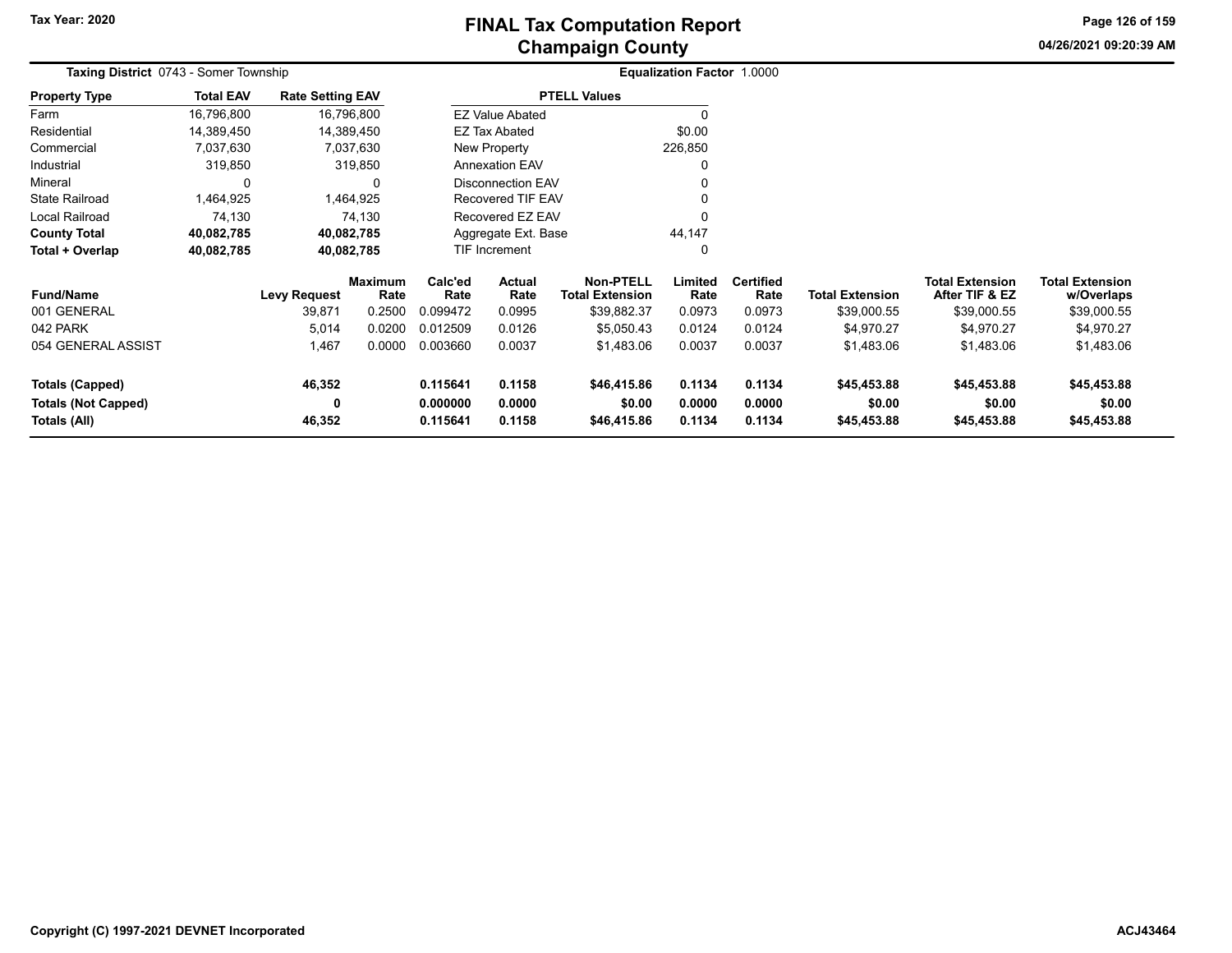# **Champaign County FINAL Tax Computation Report**

**04/26/2021 09:20:39 AMPage 127 of 159**

| Taxing District 0744 - Somer Road & Bridge |                  |                         |                        |                 | <b>Equalization Factor 1.0000</b> |                                     |                 |                          |                        |                                          |                                      |
|--------------------------------------------|------------------|-------------------------|------------------------|-----------------|-----------------------------------|-------------------------------------|-----------------|--------------------------|------------------------|------------------------------------------|--------------------------------------|
| <b>Property Type</b>                       | <b>Total EAV</b> | <b>Rate Setting EAV</b> |                        |                 |                                   | <b>PTELL Values</b>                 |                 |                          |                        |                                          |                                      |
| Farm                                       | 16,796,800       | 16,796,800              |                        |                 | <b>EZ Value Abated</b>            |                                     | 0               |                          |                        |                                          |                                      |
| Residential                                | 14,389,450       | 14,389,450              |                        |                 | EZ Tax Abated                     |                                     | \$0.00          |                          |                        |                                          |                                      |
| Commercial                                 | 7,037,630        | 7,037,630               |                        |                 | New Property                      |                                     | 226,850         |                          |                        |                                          |                                      |
| Industrial                                 | 319,850          | 319,850                 |                        |                 | <b>Annexation EAV</b>             |                                     | 0               |                          |                        |                                          |                                      |
| Mineral                                    | 0                |                         |                        |                 | <b>Disconnection EAV</b>          |                                     | 0               |                          |                        |                                          |                                      |
| <b>State Railroad</b>                      | 1,464,925        | 1,464,925               |                        |                 | <b>Recovered TIF EAV</b>          |                                     | 0               |                          |                        |                                          |                                      |
| Local Railroad                             | 74,130           | 74,130                  |                        |                 | Recovered EZ EAV                  |                                     | 0               |                          |                        |                                          |                                      |
| <b>County Total</b>                        | 40,082,785       | 40,082,785              |                        |                 | Aggregate Ext. Base               |                                     | 134,498         |                          |                        |                                          |                                      |
| Total + Overlap                            | 40,082,785       | 40,082,785              |                        |                 | TIF Increment                     |                                     | 0               |                          |                        |                                          |                                      |
| <b>Fund/Name</b>                           |                  | <b>Levy Request</b>     | <b>Maximum</b><br>Rate | Calc'ed<br>Rate | Actual<br>Rate                    | Non-PTELL<br><b>Total Extension</b> | Limited<br>Rate | <b>Certified</b><br>Rate | <b>Total Extension</b> | <b>Total Extension</b><br>After TIF & EZ | <b>Total Extension</b><br>w/Overlaps |
| 007 ROAD & BRIDGE                          |                  | 48,147                  | 0.6600                 | 0.120119        | 0.1202                            | \$48,179.51                         | 0.1459          | 0.1459                   | \$58,480.78            | \$58,480.78                              | \$58,480.78                          |
| 008 JOINT BRIDGE                           |                  | 5,259                   | 0.2500                 | 0.013120        | 0.0132                            | \$5,290.93                          | 0.0158          | 0.0158                   | \$6,333.08             | \$6,333.08                               | \$6,333.08                           |
| 009 PERMANENT ROAD                         |                  | $\Omega$                | 0.2500                 | 0.250000        | 0.2500                            | \$100,206.96                        | 0.1617          | 0.1617                   | \$64,813.86            | \$64,813.86                              | \$64,813.86                          |
| 010 BLDG & EQUIPT                          |                  | 7,256                   | 0.1000                 | 0.018103        | 0.0182                            | \$7,295.07                          | 0.0219          | 0.0219                   | \$8,778.13             | \$8,778.13                               | \$8,778.13                           |
| <b>Totals (Capped)</b>                     |                  | 60,662                  |                        | 0.401342        | 0.4016                            | \$160,972.47                        | 0.3453          | 0.3453                   | \$138,405.85           | \$138,405.85                             | \$138,405.85                         |
| <b>Totals (Not Capped)</b>                 |                  | 0                       |                        | 0.000000        | 0.0000                            | \$0.00                              | 0.0000          | 0.0000                   | \$0.00                 | \$0.00                                   | \$0.00                               |
| <b>Totals (All)</b>                        |                  | 60,662                  |                        | 0.401342        | 0.4016                            | \$160,972.47                        | 0.3453          | 0.3453                   | \$138,405.85           | \$138,405.85                             | \$138,405.85                         |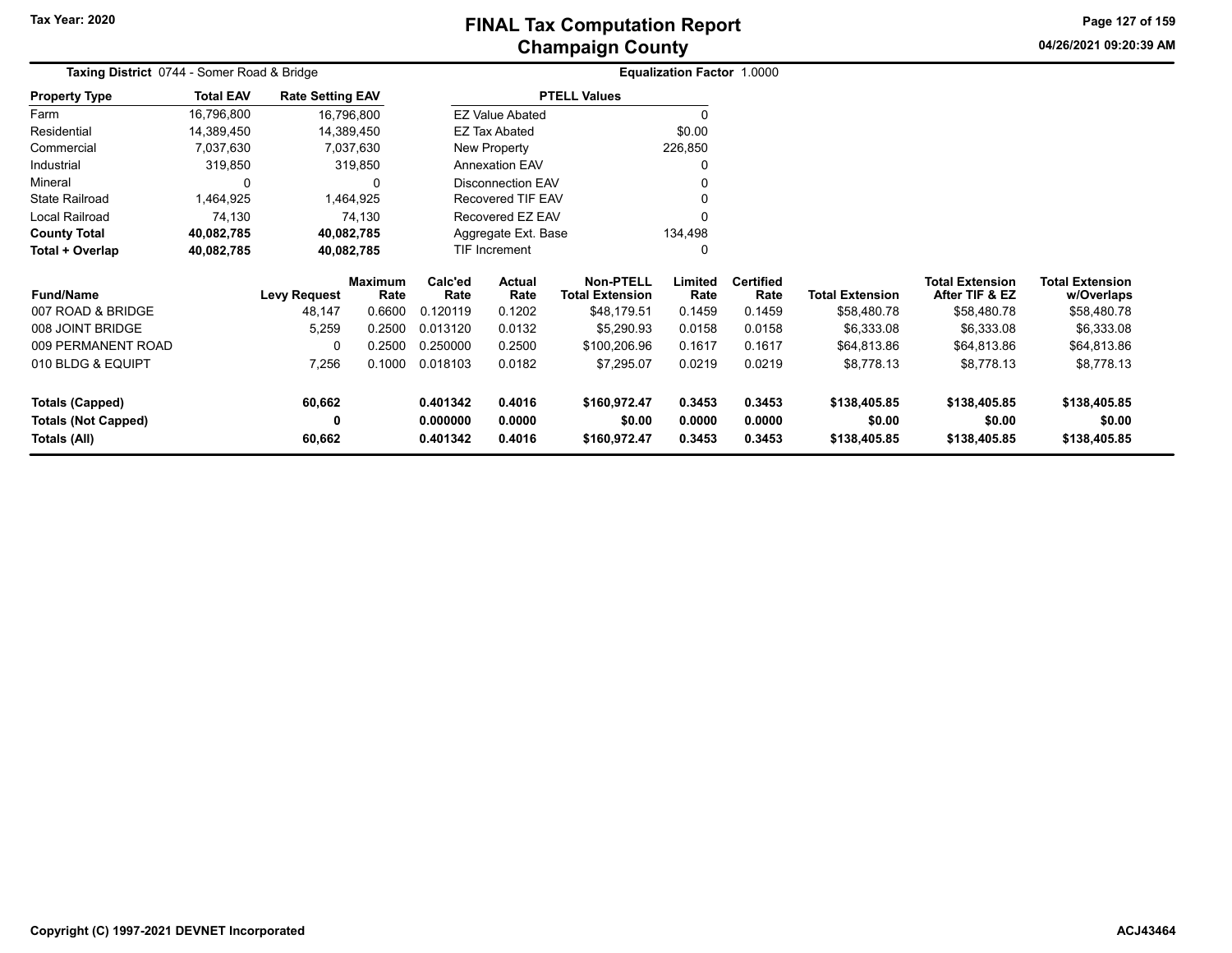**04/26/2021 09:20:39 AM Page 128 of 159**

| Taxing District 0749 - South Homer Township |                  |                         |                        | <b>Equalization Factor 1.0000</b> |                          |                                     |                 |                          |                        |                                          |                                      |
|---------------------------------------------|------------------|-------------------------|------------------------|-----------------------------------|--------------------------|-------------------------------------|-----------------|--------------------------|------------------------|------------------------------------------|--------------------------------------|
| <b>Property Type</b>                        | <b>Total EAV</b> | <b>Rate Setting EAV</b> |                        |                                   |                          | <b>PTELL Values</b>                 |                 |                          |                        |                                          |                                      |
| Farm                                        | 14,840,550       | 14,010,228              |                        |                                   | <b>EZ Value Abated</b>   |                                     |                 |                          |                        |                                          |                                      |
| Residential                                 | 18,344,870       | 17,196,331              |                        |                                   | <b>EZ Tax Abated</b>     |                                     | \$0.00          |                          |                        |                                          |                                      |
| Commercial                                  | 2,221,490        | 1,591,980               |                        |                                   | New Property             |                                     | 151,930         |                          |                        |                                          |                                      |
| Industrial                                  |                  |                         |                        |                                   | <b>Annexation EAV</b>    |                                     |                 |                          |                        |                                          |                                      |
| Mineral                                     |                  |                         |                        |                                   | <b>Disconnection EAV</b> |                                     |                 |                          |                        |                                          |                                      |
| <b>State Railroad</b>                       | 475,063          |                         | 475,063                |                                   | Recovered TIF EAV        |                                     |                 |                          |                        |                                          |                                      |
| Local Railroad                              | 480              |                         | 480                    |                                   | Recovered EZ EAV         |                                     |                 |                          |                        |                                          |                                      |
| <b>County Total</b>                         | 35,882,453       | 33,274,082              |                        |                                   | Aggregate Ext. Base      |                                     | 84,401          |                          |                        |                                          |                                      |
| Total + Overlap                             | 35,882,453       | 33,274,082              |                        |                                   | <b>TIF Increment</b>     |                                     | 2,608,371       |                          |                        |                                          |                                      |
| <b>Fund/Name</b>                            |                  | <b>Levy Request</b>     | <b>Maximum</b><br>Rate | Calc'ed<br>Rate                   | Actual<br>Rate           | Non-PTELL<br><b>Total Extension</b> | Limited<br>Rate | <b>Certified</b><br>Rate | <b>Total Extension</b> | <b>Total Extension</b><br>After TIF & EZ | <b>Total Extension</b><br>w/Overlaps |
| 001 GENERAL                                 |                  | 66,465                  | 0.2939                 | 0.199750                          | 0.1998                   | \$66,481.62                         | 0.1953          | 0.1953                   | \$70,078.43            | \$64,984.28                              | \$64,984.28                          |
| 017 CEMETERY                                |                  | 6,750                   | 0.2000                 | 0.020286                          | 0.0203                   | \$6,754.64                          | 0.0199          | 0.0199                   | \$7,140.61             | \$6,621.54                               | \$6,621.54                           |
| 035 LIABILITY INS                           |                  | 7,425                   | 0.0000                 | 0.022315                          | 0.0224                   | \$7,453.39                          | 0.0220          | 0.0220                   | \$7,894.14             | \$7,320.30                               | \$7,320.30                           |
| 047 SOCIAL SECURITY                         |                  | 4,650                   | 0.0000                 | 0.013975                          | 0.0140                   | \$4,658.37                          | 0.0137          | 0.0137                   | \$4,915.90             | \$4,558.55                               | \$4,558.55                           |
| 054 GENERAL ASSIST                          |                  | 3,300                   | 0.0000                 | 0.009918                          | 0.0100                   | \$3,327.41                          | 0.0098          | 0.0098                   | \$3,516.48             | \$3,260.86                               | \$3,260.86                           |
| <b>Totals (Capped)</b>                      |                  | 88,590                  |                        | 0.266244                          | 0.2665                   | \$88,675.43                         | 0.2607          | 0.2607                   | \$93,545.56            | \$86,745.53                              | \$86,745.53                          |
| <b>Totals (Not Capped)</b>                  |                  | 0                       |                        | 0.000000                          | 0.0000                   | \$0.00                              | 0.0000          | 0.0000                   | \$0.00                 | \$0.00                                   | \$0.00                               |
| Totals (All)                                |                  | 88,590                  |                        | 0.266244                          | 0.2665                   | \$88,675.43                         | 0.2607          | 0.2607                   | \$93,545.56            | \$86,745.53                              | \$86,745.53                          |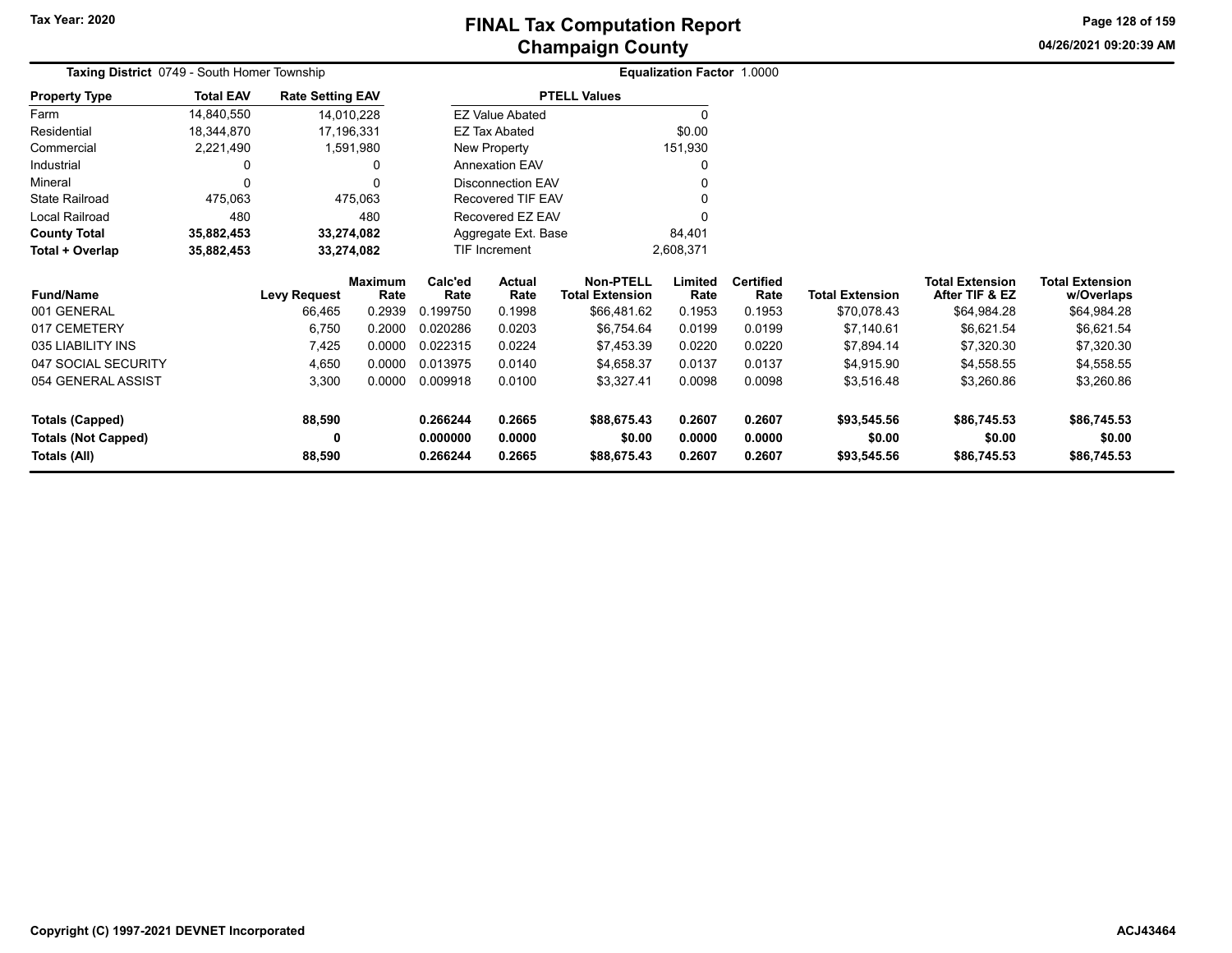#### **Champaign County FINAL Tax Computation Report**

**04/26/2021 09:20:39 AMPage 129 of 159**

| Taxing District 0750 - South Homer Road & Bridge |                  |                         |                        |                 | Equalization Factor 1.0000 |                                            |                 |                          |                                 |                                          |                                      |  |  |
|--------------------------------------------------|------------------|-------------------------|------------------------|-----------------|----------------------------|--------------------------------------------|-----------------|--------------------------|---------------------------------|------------------------------------------|--------------------------------------|--|--|
| <b>Property Type</b>                             | <b>Total EAV</b> | <b>Rate Setting EAV</b> |                        |                 |                            | <b>PTELL Values</b>                        |                 |                          | <b>Road and Bridge Transfer</b> |                                          |                                      |  |  |
| Farm                                             | 14,840,550       | 14,010,228              |                        |                 | <b>EZ Value Abated</b>     |                                            |                 | <b>Municipality</b>      |                                 | <b>Fund</b>                              | <b>Amount Extended</b>               |  |  |
| Residential                                      | 18,344,870       | 17,196,331              |                        |                 | <b>EZ Tax Abated</b>       |                                            | \$0.00          |                          |                                 |                                          |                                      |  |  |
| Commercial                                       | 2,221,490        | 1,591,980               |                        |                 | New Property               |                                            | 151,930         |                          | 0512 - Homer Village            | 007                                      | \$7,171.03                           |  |  |
| Industrial                                       | 0                |                         | 0                      |                 | <b>Annexation EAV</b>      |                                            |                 | <b>Total</b>             |                                 |                                          | \$7,171.03                           |  |  |
| Mineral                                          | 0                |                         | $\Omega$               |                 | <b>Disconnection EAV</b>   |                                            |                 |                          |                                 |                                          |                                      |  |  |
| <b>State Railroad</b>                            | 475,063          |                         | 475,063                |                 | Recovered TIF EAV          |                                            |                 |                          |                                 |                                          |                                      |  |  |
| <b>Local Railroad</b>                            | 480              |                         | 480                    |                 | Recovered EZ EAV           |                                            |                 |                          |                                 |                                          |                                      |  |  |
| <b>County Total</b>                              | 35,882,453       | 33,274,082              |                        |                 | Aggregate Ext. Base        |                                            | 114,647         |                          |                                 |                                          |                                      |  |  |
| Total + Overlap                                  | 35,882,453       | 33,274,082              |                        |                 | TIF Increment              |                                            | 2,608,371       |                          |                                 |                                          |                                      |  |  |
| <b>Fund/Name</b>                                 |                  | <b>Levy Request</b>     | <b>Maximum</b><br>Rate | Calc'ed<br>Rate | <b>Actual</b><br>Rate      | <b>Non-PTELL</b><br><b>Total Extension</b> | Limited<br>Rate | <b>Certified</b><br>Rate | <b>Total Extension</b>          | <b>Total Extension</b><br>After TIF & EZ | <b>Total Extension</b><br>w/Overlaps |  |  |
| 007 ROAD & BRIDGE                                |                  | 38,925                  | 0.6600                 | 0.116983        | 0.1170                     | \$38,930.68                                | 0.1159          | 0.1159                   | \$41,587.76                     | \$38,564.66                              | \$38,564.66                          |  |  |
| 008 JOINT BRIDGE                                 |                  | 4,100                   | 0.2500                 | 0.012322        | 0.0124                     | \$4,125.99                                 | 0.0104          | 0.0104                   | \$3,731.78                      | \$3,460.50                               | \$3,460.50                           |  |  |
| 009 PERMANENT ROAD                               |                  | 0                       | 0.2500                 | 0.250000        | 0.2500                     | \$83,185.21                                | 0.1803          | 0.1803                   | \$64,696.06                     | \$59,993.17                              | \$59,993.17                          |  |  |
| 010 BLDG & EQUIPT                                |                  | 14,340                  | 0.1000                 | 0.043097        | 0.0431                     | \$14,341.13                                | 0.0475          | 0.0475                   | \$17,044.17                     | \$15,805.19                              | \$15,805.19                          |  |  |
| <b>Totals (Capped)</b>                           |                  | 57,365                  |                        | 0.422402        | 0.4225                     | \$140,583.01                               | 0.3541          | 0.3541                   | \$127,059.77                    | \$117,823.52                             | \$117,823.52                         |  |  |
| <b>Totals (Not Capped)</b>                       |                  | 0                       |                        | 0.000000        | 0.0000                     | \$0.00                                     | 0.0000          | 0.0000                   | \$0.00                          | \$0.00                                   | \$0.00                               |  |  |
| Totals (All)                                     |                  | 57,365                  |                        | 0.422402        | 0.4225                     | \$140,583.01                               | 0.3541          | 0.3541                   | \$127,059.77                    | \$117,823.52                             | \$117,823.52                         |  |  |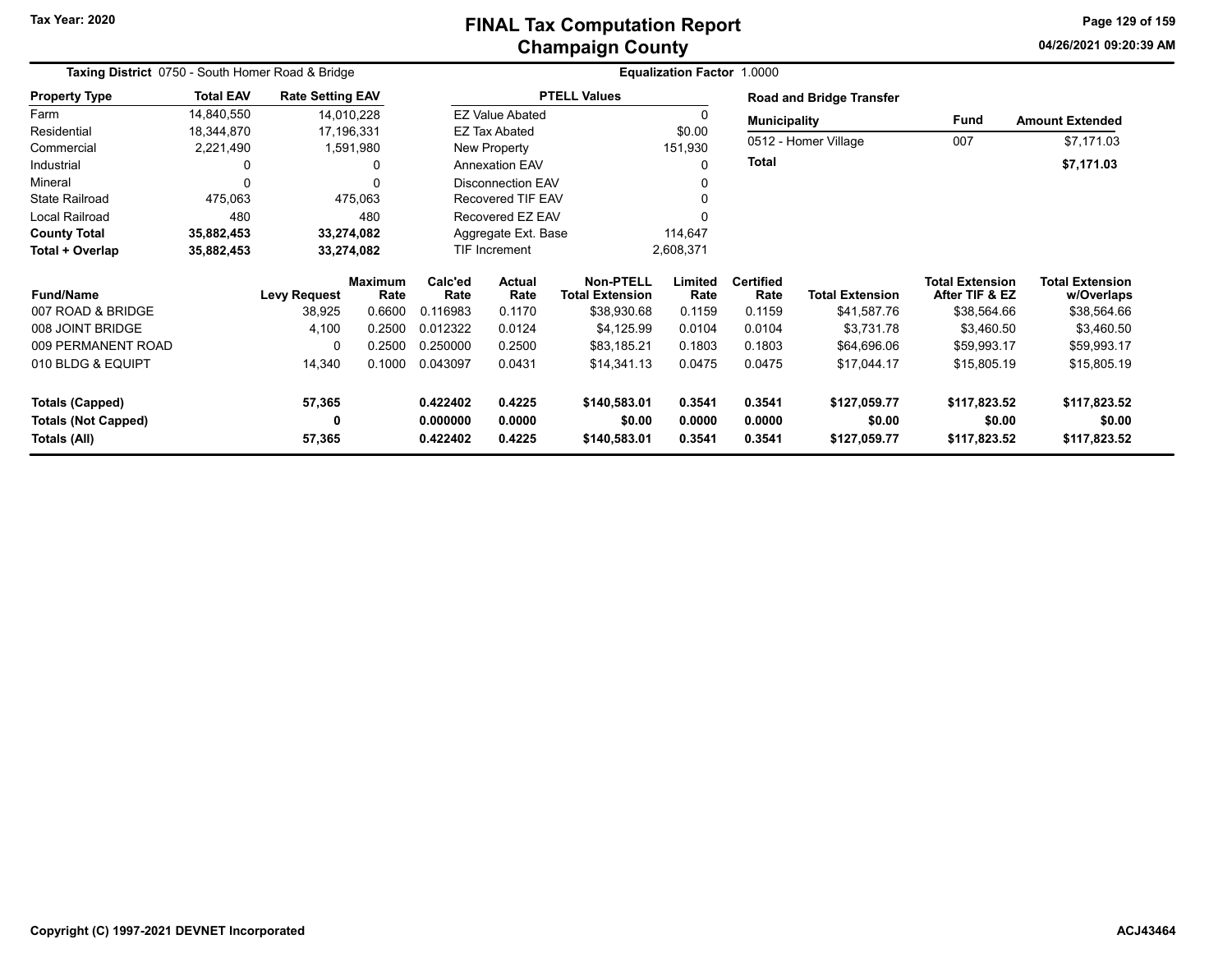**04/26/2021 09:20:39 AMPage 130 of 159**

| <b>Taxing District</b> 0755 - Stanton Township                       |                  |                               |                                  |                                  | <b>Equalization Factor 1.0000</b> |                                                    |                            |                                    |                                       |                                                         |                                                     |  |
|----------------------------------------------------------------------|------------------|-------------------------------|----------------------------------|----------------------------------|-----------------------------------|----------------------------------------------------|----------------------------|------------------------------------|---------------------------------------|---------------------------------------------------------|-----------------------------------------------------|--|
| <b>Property Type</b>                                                 | <b>Total EAV</b> | <b>Rate Setting EAV</b>       |                                  |                                  |                                   | <b>PTELL Values</b>                                |                            |                                    |                                       |                                                         |                                                     |  |
| Farm                                                                 | 18,493,304       |                               | 18,493,304                       |                                  | <b>EZ Value Abated</b>            |                                                    |                            |                                    |                                       |                                                         |                                                     |  |
| Residential                                                          | 6,148,750        |                               | 6,148,750                        |                                  | <b>EZ Tax Abated</b>              |                                                    | \$0.00                     |                                    |                                       |                                                         |                                                     |  |
| Commercial                                                           | 79,810           |                               | 79,810                           |                                  | New Property                      |                                                    | 172,030                    |                                    |                                       |                                                         |                                                     |  |
| Industrial                                                           | 0                |                               |                                  |                                  | <b>Annexation EAV</b>             |                                                    | 0                          |                                    |                                       |                                                         |                                                     |  |
| Mineral                                                              | 0                |                               |                                  |                                  | <b>Disconnection EAV</b>          |                                                    |                            |                                    |                                       |                                                         |                                                     |  |
| <b>State Railroad</b>                                                | 0                |                               |                                  |                                  | Recovered TIF EAV                 |                                                    | 0                          |                                    |                                       |                                                         |                                                     |  |
| Local Railroad                                                       | 0                |                               |                                  |                                  | Recovered EZ EAV                  |                                                    |                            |                                    |                                       |                                                         |                                                     |  |
| <b>County Total</b>                                                  | 24,721,864       |                               | 24,721,864                       |                                  | Aggregate Ext. Base               |                                                    | 68,710                     |                                    |                                       |                                                         |                                                     |  |
| Total + Overlap                                                      | 24,721,864       |                               | 24,721,864                       |                                  | TIF Increment                     |                                                    | 0                          |                                    |                                       |                                                         |                                                     |  |
| <b>Fund/Name</b><br>001 GENERAL                                      |                  | <b>Levy Request</b><br>72,500 | <b>Maximum</b><br>Rate<br>0.3800 | Calc'ed<br>Rate<br>0.293263      | Actual<br>Rate<br>0.2933          | Non-PTELL<br><b>Total Extension</b><br>\$72,509.23 | Limited<br>Rate<br>0.2864  | <b>Certified</b><br>Rate<br>0.2864 | <b>Total Extension</b><br>\$70,803.42 | <b>Total Extension</b><br>After TIF & EZ<br>\$70,803.42 | <b>Total Extension</b><br>w/Overlaps<br>\$70,803.42 |  |
| <b>Totals (Capped)</b><br><b>Totals (Not Capped)</b><br>Totals (All) |                  | 72,500<br>0<br>72,500         |                                  | 0.293263<br>0.000000<br>0.293263 | 0.2933<br>0.0000<br>0.2933        | \$72,509.23<br>\$0.00<br>\$72,509.23               | 0.2864<br>0.0000<br>0.2864 | 0.2864<br>0.0000<br>0.2864         | \$70,803.42<br>\$0.00<br>\$70,803.42  | \$70,803.42<br>\$0.00<br>\$70,803.42                    | \$70,803.42<br>\$0.00<br>\$70,803.42                |  |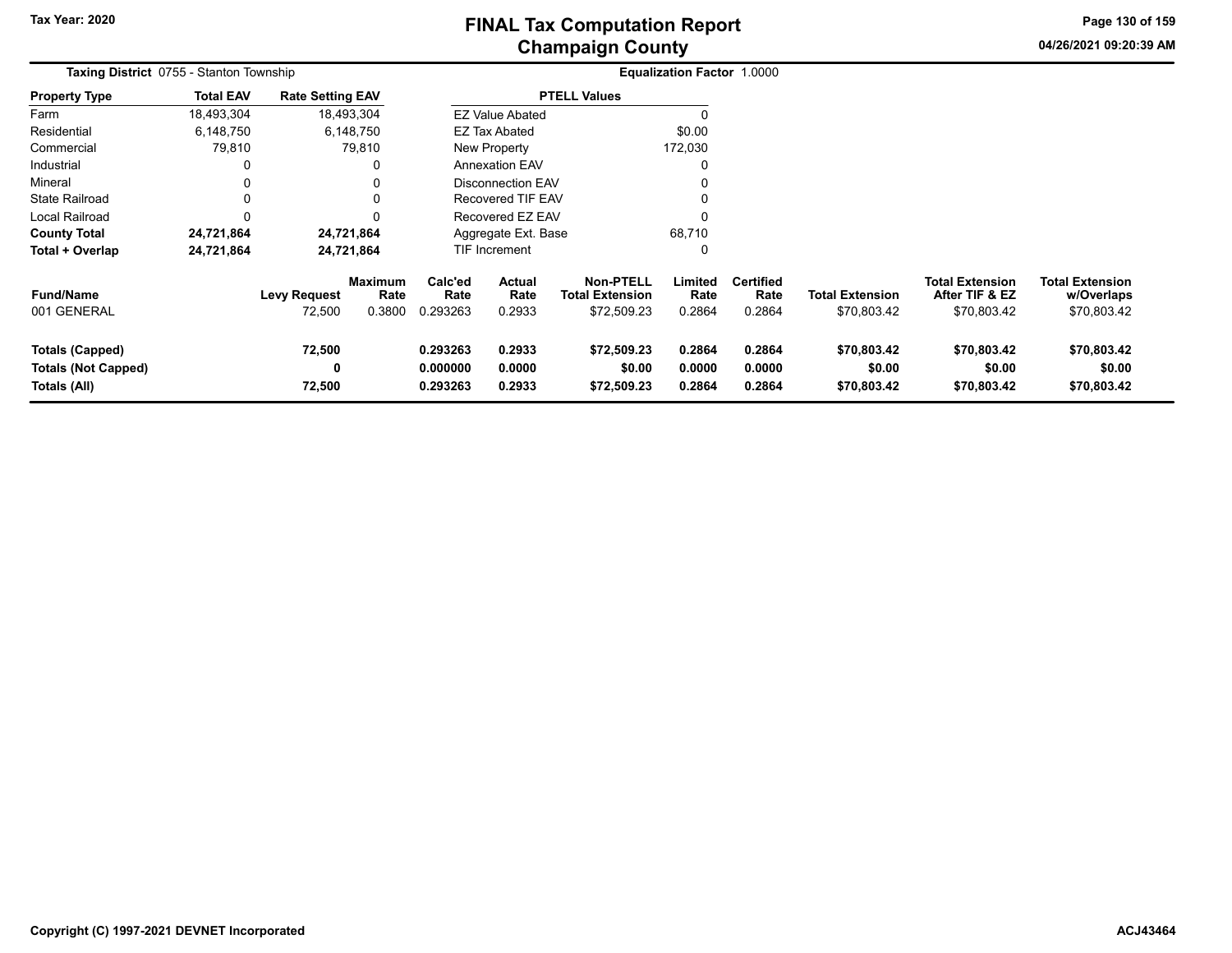**04/26/2021 09:20:39 AM Page 131 of 159**

| Taxing District 0756 - Stanton Road & Bridge |                  |                         |                        |                 |                        |                                            | Equalization Factor 1.0000 |                          |                        |                                          |                                      |
|----------------------------------------------|------------------|-------------------------|------------------------|-----------------|------------------------|--------------------------------------------|----------------------------|--------------------------|------------------------|------------------------------------------|--------------------------------------|
| <b>Property Type</b>                         | <b>Total EAV</b> | <b>Rate Setting EAV</b> |                        |                 |                        | <b>PTELL Values</b>                        |                            |                          |                        |                                          |                                      |
| Farm                                         | 18,493,304       | 18,493,304              |                        |                 | <b>EZ Value Abated</b> |                                            |                            |                          |                        |                                          |                                      |
| Residential                                  | 6,148,750        | 6,148,750               |                        |                 | <b>EZ Tax Abated</b>   |                                            | \$0.00                     |                          |                        |                                          |                                      |
| Commercial                                   | 79,810           |                         | 79,810                 |                 | New Property           |                                            | 172,030                    |                          |                        |                                          |                                      |
| Industrial                                   | 0                |                         | 0                      |                 | <b>Annexation EAV</b>  |                                            |                            |                          |                        |                                          |                                      |
| Mineral                                      | 0                |                         |                        |                 | Disconnection EAV      |                                            |                            |                          |                        |                                          |                                      |
| <b>State Railroad</b>                        | 0                |                         |                        |                 | Recovered TIF EAV      |                                            |                            |                          |                        |                                          |                                      |
| Local Railroad                               | 0                |                         |                        |                 | Recovered EZ EAV       |                                            |                            |                          |                        |                                          |                                      |
| <b>County Total</b>                          | 24,721,864       | 24,721,864              |                        |                 | Aggregate Ext. Base    |                                            | 89,419                     |                          |                        |                                          |                                      |
| Total + Overlap                              | 24,721,864       | 24,721,864              |                        |                 | <b>TIF Increment</b>   |                                            |                            |                          |                        |                                          |                                      |
| <b>Fund/Name</b>                             |                  | <b>Levy Request</b>     | <b>Maximum</b><br>Rate | Calc'ed<br>Rate | <b>Actual</b><br>Rate  | <b>Non-PTELL</b><br><b>Total Extension</b> | Limited<br>Rate            | <b>Certified</b><br>Rate | <b>Total Extension</b> | <b>Total Extension</b><br>After TIF & EZ | <b>Total Extension</b><br>w/Overlaps |
| 007 ROAD & BRIDGE                            |                  | 37,500                  | 0.6600                 | 0.151688        | 0.1517                 | \$37,503.07                                | 0.1476                     | 0.1476                   | \$36,489.47            | \$36,489.47                              | \$36,489.47                          |
| 008 JOINT BRIDGE                             |                  | 4,700                   | 0.2500                 | 0.019012        | 0.0191                 | \$4,721.88                                 | 0.0187                     | 0.0187                   | \$4,622.99             | \$4,622.99                               | \$4,622.99                           |
| 009 PERMANENT ROAD                           |                  | 47,800                  | 0.2500                 | 0.193351        | 0.1934                 | \$47,812.08                                | 0.1885                     | 0.1885                   | \$46,600.71            | \$46,600.71                              | \$46,600.71                          |
| 010 BLDG & EQUIPT                            |                  | 4,500                   | 0.1000                 | 0.018203        | 0.0183                 | \$4,524.10                                 | 0.0179                     | 0.0179                   | \$4,425.21             | \$4,425.21                               | \$4,425.21                           |
| <b>Totals (Capped)</b>                       |                  | 94,500                  |                        | 0.382254        | 0.3825                 | \$94,561.13                                | 0.3727                     | 0.3727                   | \$92,138.38            | \$92,138.38                              | \$92,138.38                          |
| <b>Totals (Not Capped)</b>                   |                  | 0                       |                        | 0.000000        | 0.0000                 | \$0.00                                     | 0.0000                     | 0.0000                   | \$0.00                 | \$0.00                                   | \$0.00                               |
| Totals (All)                                 |                  | 94,500                  |                        | 0.382254        | 0.3825                 | \$94,561.13                                | 0.3727                     | 0.3727                   | \$92,138.38            | \$92,138.38                              | \$92,138.38                          |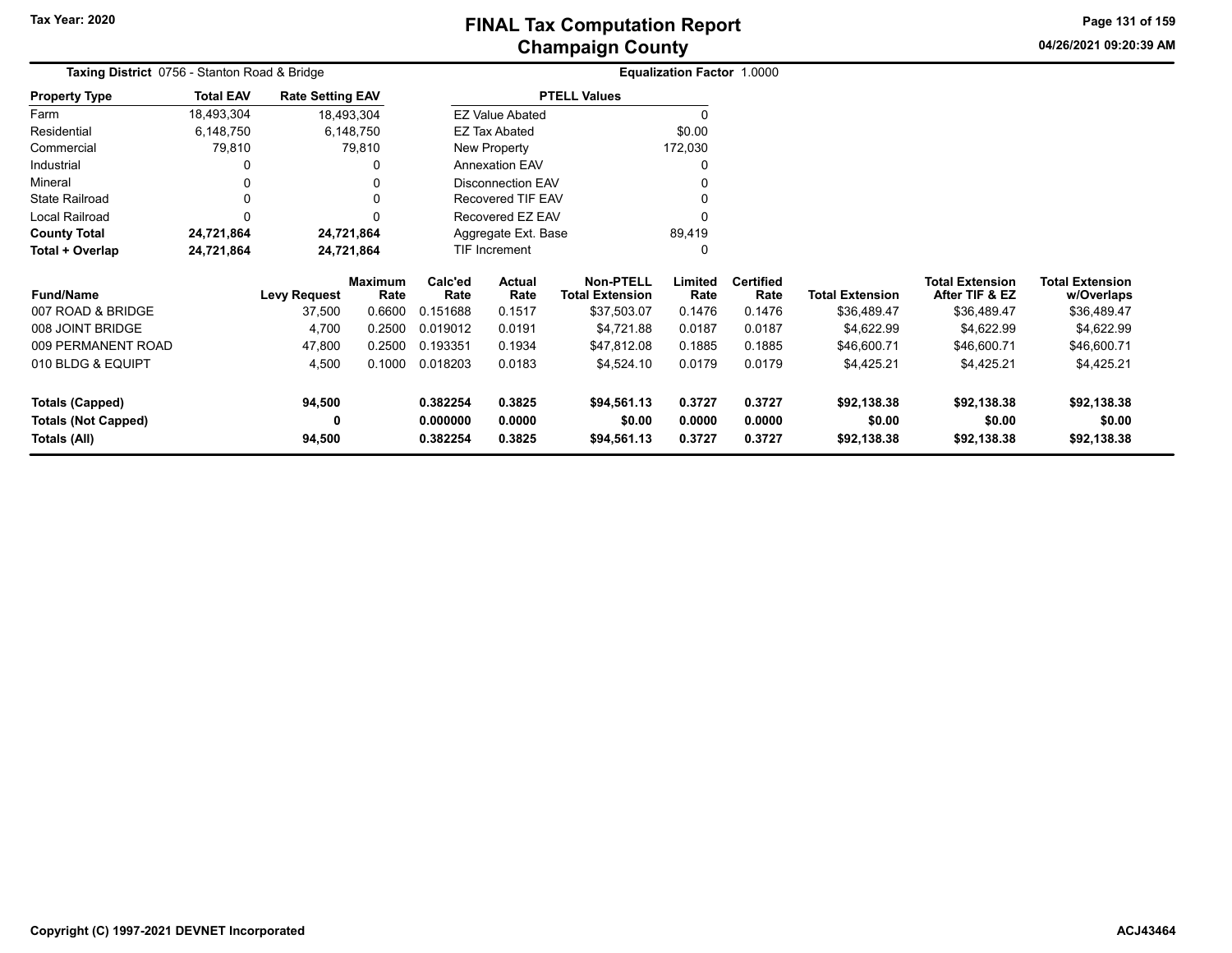**04/26/2021 09:20:39 AMPage 132 of 159**

| Taxing District 0761 - St. Joseph Township |                  |                         |                        |                      |                          |                                            | <b>Equalization Factor 1.0000</b> |                          |                        |                                          |                                      |
|--------------------------------------------|------------------|-------------------------|------------------------|----------------------|--------------------------|--------------------------------------------|-----------------------------------|--------------------------|------------------------|------------------------------------------|--------------------------------------|
| <b>Property Type</b>                       | <b>Total EAV</b> | <b>Rate Setting EAV</b> |                        |                      |                          | <b>PTELL Values</b>                        |                                   |                          |                        |                                          |                                      |
| Farm                                       | 20,083,390       | 20,083,390              |                        |                      | <b>EZ Value Abated</b>   |                                            | 0                                 |                          |                        |                                          |                                      |
| Residential                                | 108,226,465      | 108,226,465             |                        |                      | <b>EZ Tax Abated</b>     |                                            | \$0.00                            |                          |                        |                                          |                                      |
| Commercial                                 | 6,331,930        | 6,331,930               |                        |                      | New Property             |                                            | 404,090                           |                          |                        |                                          |                                      |
| Industrial                                 |                  |                         | 0                      |                      | <b>Annexation EAV</b>    |                                            | 0                                 |                          |                        |                                          |                                      |
| Mineral                                    |                  |                         |                        |                      | <b>Disconnection EAV</b> |                                            |                                   |                          |                        |                                          |                                      |
| <b>State Railroad</b>                      | 1,136,644        |                         | ,136,644               |                      | Recovered TIF EAV        |                                            | 0                                 |                          |                        |                                          |                                      |
| Local Railroad                             | 42,690           |                         | 42,690                 |                      | Recovered EZ EAV         |                                            |                                   |                          |                        |                                          |                                      |
| <b>County Total</b>                        | 135,821,119      | 135,821,119             |                        |                      | Aggregate Ext. Base      |                                            | 359,903                           |                          |                        |                                          |                                      |
| Total + Overlap                            | 135,821,119      | 135,821,119             |                        | TIF Increment<br>0   |                          |                                            |                                   |                          |                        |                                          |                                      |
| <b>Fund/Name</b>                           |                  | Levy Request            | <b>Maximum</b><br>Rate | Calc'ed<br>Rate      | <b>Actual</b><br>Rate    | <b>Non-PTELL</b><br><b>Total Extension</b> | Limited<br>Rate                   | <b>Certified</b><br>Rate | <b>Total Extension</b> | <b>Total Extension</b><br>After TIF & EZ | <b>Total Extension</b><br>w/Overlaps |
| 001 GENERAL                                |                  | 182,200                 | 0.2500                 | 0.134147             | 0.1342                   | \$182,271.94                               | 0.1307                            | 0.1307                   | \$177,518.20           | \$177,518.20                             | \$177,518.20                         |
| 005 IMRF                                   |                  | 28,507                  | 0.0000                 | 0.020989             | 0.0210                   | \$28,522.43                                | 0.0205                            | 0.0205                   | \$27,843.33            | \$27,843.33                              | \$27,843.33                          |
| 016 LIBRARY                                |                  | 162,500                 | 0.6000                 | 0.119643             | 0.1197                   | \$162,577.88                               | 0.1168                            | 0.1168                   | \$158,639.07           | \$158,639.07                             | \$158,639.07                         |
| 054 GENERAL ASSIST                         |                  | 5,370                   | 0.0000                 | 0.003954             | 0.0040                   | \$5,432.84                                 | 0.0039                            | 0.0039                   | \$5,297.02             | \$5,297.02                               | \$5,297.02                           |
| Totals (Capped)                            |                  | 378,577                 |                        | 0.278733             | 0.2789                   | \$378,805.09                               | 0.2719                            | 0.2719                   | \$369,297.62           | \$369,297.62                             | \$369,297.62                         |
| <b>Totals (Not Capped)</b><br>Totals (All) |                  | 0<br>378,577            |                        | 0.000000<br>0.278733 | 0.0000<br>0.2789         | \$0.00<br>\$378,805.09                     | 0.0000<br>0.2719                  | 0.0000<br>0.2719         | \$0.00<br>\$369,297.62 | \$0.00<br>\$369,297.62                   | \$0.00<br>\$369,297.62               |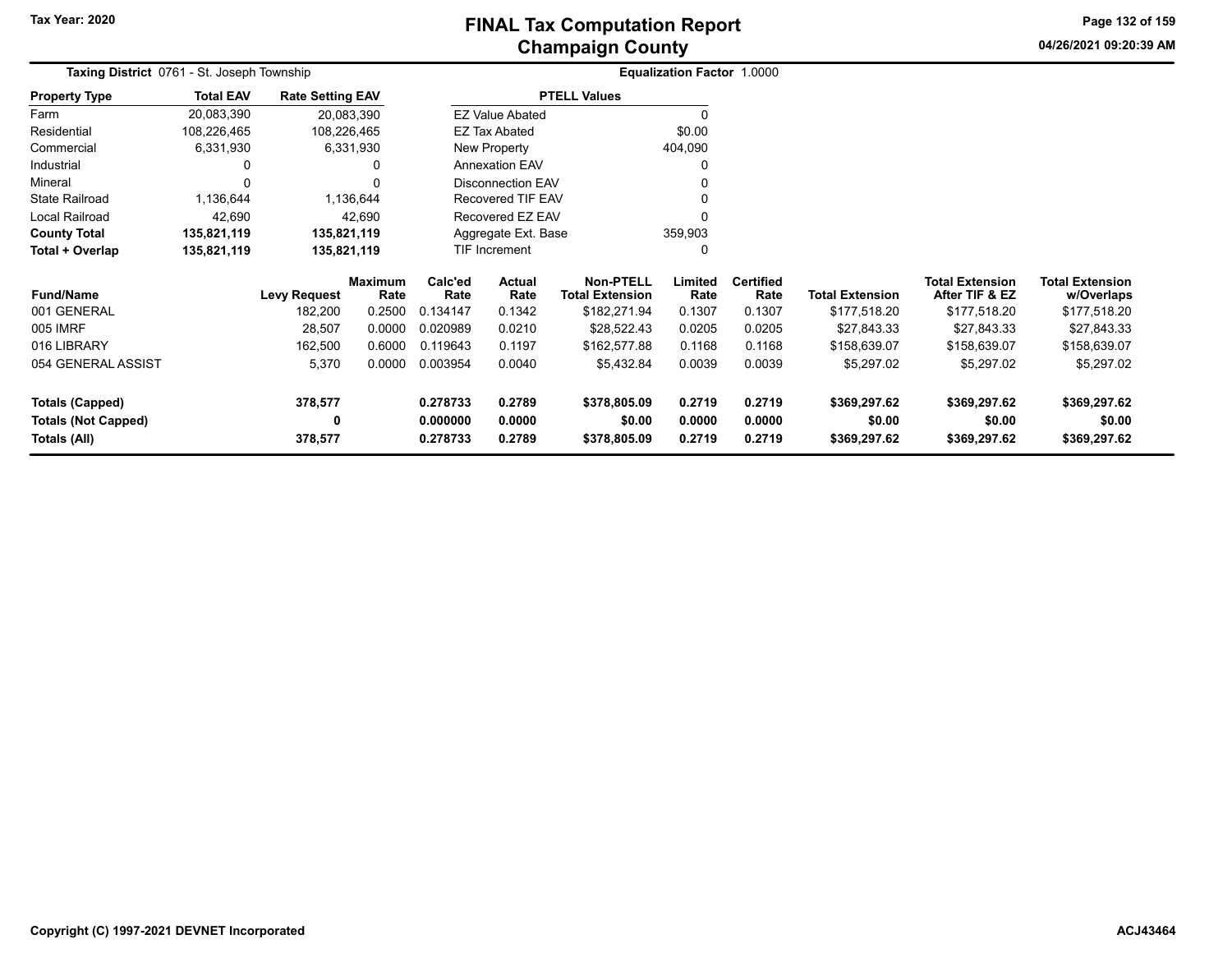#### **Champaign County FINAL Tax Computation Report**

**04/26/2021 09:20:39 AMPage 133 of 159**

| Taxing District 0762 - St. Joseph Road & Bridge      |                  |                         |                        |                      |                          |                                     | Equalization Factor 1.0000 |                          |                                 |                                          |                                      |
|------------------------------------------------------|------------------|-------------------------|------------------------|----------------------|--------------------------|-------------------------------------|----------------------------|--------------------------|---------------------------------|------------------------------------------|--------------------------------------|
| <b>Property Type</b>                                 | <b>Total EAV</b> | <b>Rate Setting EAV</b> |                        |                      |                          | <b>PTELL Values</b>                 |                            |                          | <b>Road and Bridge Transfer</b> |                                          |                                      |
| Farm                                                 | 20,083,390       |                         | 20,083,390             |                      | <b>EZ Value Abated</b>   |                                     |                            | <b>Municipality</b>      |                                 | Fund                                     | <b>Amount Extended</b>               |
| Residential                                          | 108,226,465      | 108,226,465             |                        |                      | <b>EZ Tax Abated</b>     |                                     | \$0.00                     |                          |                                 |                                          |                                      |
| Commercial                                           | 6,331,930        |                         | 6,331,930              |                      | New Property             |                                     | 404,090                    |                          | 0524 - St. Joseph Village       | 007                                      | \$31,963.37                          |
| Industrial                                           | 0                |                         |                        |                      | <b>Annexation EAV</b>    |                                     |                            | <b>Total</b>             |                                 |                                          | \$31,963.37                          |
| Mineral                                              | 0                |                         |                        |                      | <b>Disconnection EAV</b> |                                     |                            |                          |                                 |                                          |                                      |
| <b>State Railroad</b>                                | 1,136,644        |                         | 1,136,644              |                      | <b>Recovered TIF EAV</b> |                                     |                            |                          |                                 |                                          |                                      |
| <b>Local Railroad</b>                                | 42,690           |                         | 42,690                 |                      | Recovered EZ EAV         |                                     |                            |                          |                                 |                                          |                                      |
| <b>County Total</b>                                  | 135,821,119      | 135,821,119             |                        |                      | Aggregate Ext. Base      |                                     | 395,789                    |                          |                                 |                                          |                                      |
| Total + Overlap                                      | 135,821,119      | 135,821,119             |                        |                      | <b>TIF Increment</b>     |                                     |                            |                          |                                 |                                          |                                      |
| <b>Fund/Name</b>                                     |                  | <b>Levy Request</b>     | <b>Maximum</b><br>Rate | Calc'ed<br>Rate      | <b>Actual</b><br>Rate    | Non-PTELL<br><b>Total Extension</b> | Limited<br>Rate            | <b>Certified</b><br>Rate | <b>Total Extension</b>          | <b>Total Extension</b><br>After TIF & EZ | <b>Total Extension</b><br>w/Overlaps |
| 007 ROAD & BRIDGE                                    |                  | 115,700                 | 0.6600                 | 0.085186             | 0.0852                   | \$115,719.59                        | 0.0812                     | 0.0812                   | \$110,286.75                    | \$110,286.75                             | \$110,286.75                         |
| 008 JOINT BRIDGE                                     |                  | 1,050                   | 0.2500                 | 0.000773             | 0.0008                   | \$1,086.57                          | 0.0008                     | 0.0008                   | \$1,086.57                      | \$1,086.57                               | \$1,086.57                           |
| 009 PERMANENT ROAD                                   |                  | 269,000                 | 0.2500                 | 0.198055             | 0.1981                   | \$269,061.64                        | 0.1892                     | 0.1892                   | \$256,973.56                    | \$256,973.56                             | \$256,973.56                         |
| 010 BLDG & EQUIPT                                    |                  | 39,450                  | 0.1000                 | 0.029046             | 0.0291                   | \$39,523.95                         | 0.0278                     | 0.0278                   | \$37,758.27                     | \$37,758.27                              | \$37,758.27                          |
| <b>Totals (Capped)</b><br><b>Totals (Not Capped)</b> |                  | 425,200<br>0            |                        | 0.313060<br>0.000000 | 0.3132<br>0.0000         | \$425,391.75<br>\$0.00              | 0.2990<br>0.0000           | 0.2990<br>0.0000         | \$406,105.15<br>\$0.00          | \$406,105.15<br>\$0.00                   | \$406,105.15<br>\$0.00               |
| Totals (All)                                         |                  | 425,200                 |                        | 0.313060             | 0.3132                   | \$425,391.75                        | 0.2990                     | 0.2990                   | \$406,105.15                    | \$406,105.15                             | \$406,105.15                         |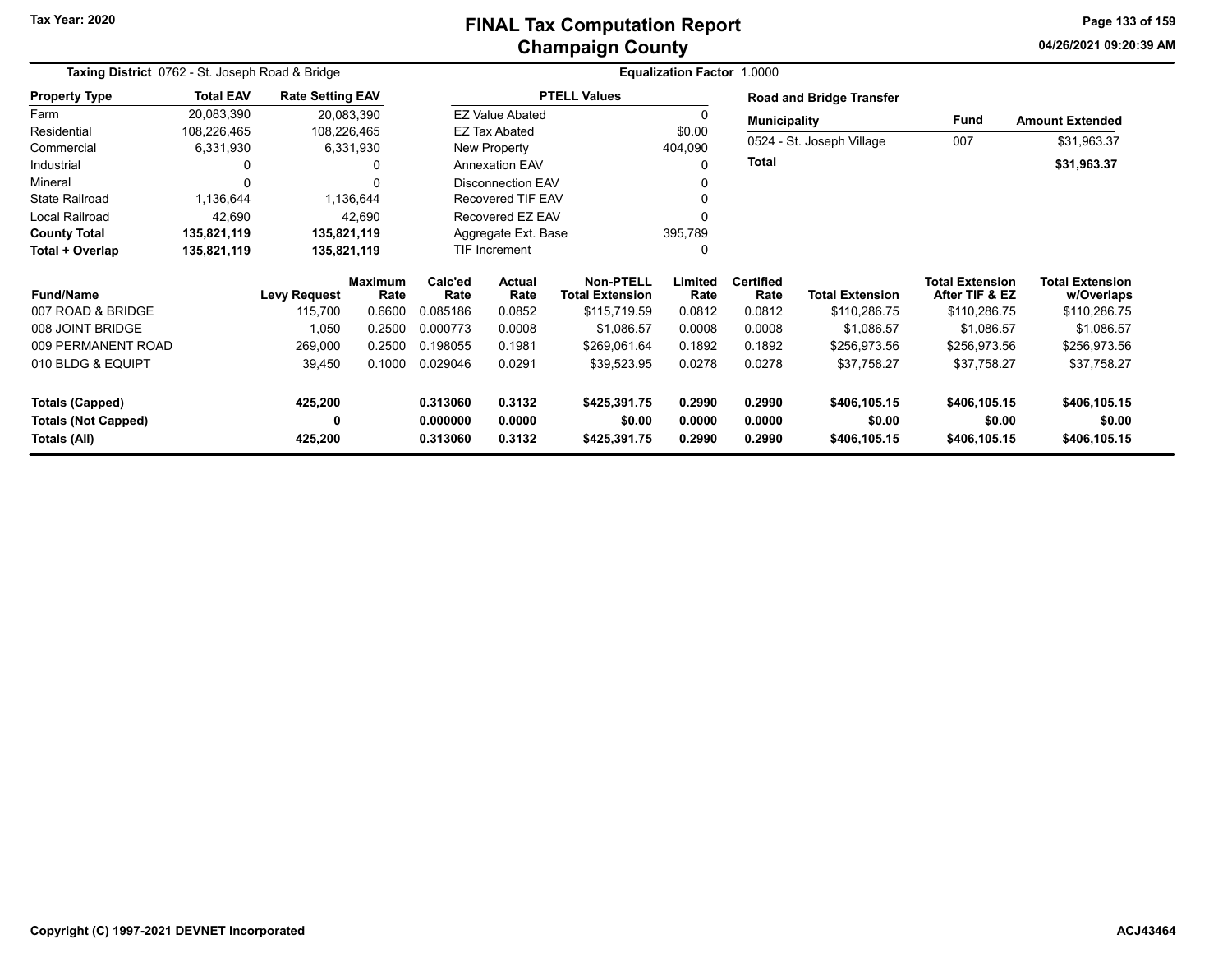**04/26/2021 09:20:39 AMPage 134 of 159**

| Taxing District 0767 - Tolono Township |                  |                         |                        |                          |                             |                                            | Equalization Factor 1.0000 |                          |                        |                                   |                                      |
|----------------------------------------|------------------|-------------------------|------------------------|--------------------------|-----------------------------|--------------------------------------------|----------------------------|--------------------------|------------------------|-----------------------------------|--------------------------------------|
| <b>Property Type</b>                   | <b>Total EAV</b> | <b>Rate Setting EAV</b> |                        |                          |                             | <b>PTELL Values</b>                        |                            |                          |                        |                                   |                                      |
| Farm                                   | 17,523,210       | 17,494,331              |                        |                          | <b>EZ Value Abated</b>      |                                            | O                          |                          |                        |                                   |                                      |
| Residential                            | 109,649,148      | 91,536,200              |                        |                          | EZ Tax Abated               |                                            | \$0.00                     |                          |                        |                                   |                                      |
| Commercial                             | 24,224,200       | 22,223,909              |                        |                          | New Property                |                                            | 1,974,600                  |                          |                        |                                   |                                      |
| Industrial                             | 123,883          |                         | 123,837                |                          | <b>Annexation EAV</b>       |                                            | 0                          |                          |                        |                                   |                                      |
| Mineral                                | 0                |                         | 0                      | <b>Disconnection EAV</b> |                             |                                            | U                          |                          |                        |                                   |                                      |
| <b>State Railroad</b>                  | 1,717,856        | 1,717,856               |                        | Recovered TIF EAV        |                             |                                            | 0                          |                          |                        |                                   |                                      |
| Local Railroad                         | 490,850          |                         | 433,150                | Recovered EZ EAV         |                             |                                            |                            |                          |                        |                                   |                                      |
| <b>County Total</b>                    | 153,729,147      | 133,529,283             |                        | Aggregate Ext. Base      |                             |                                            | 273,142                    |                          |                        |                                   |                                      |
| Total + Overlap                        | 153,729,147      | 133,529,283             |                        |                          | TIF Increment<br>20,199,864 |                                            |                            |                          |                        |                                   |                                      |
| <b>Fund/Name</b>                       |                  | <b>Levy Request</b>     | <b>Maximum</b><br>Rate | Calc'ed<br>Rate          | <b>Actual</b><br>Rate       | <b>Non-PTELL</b><br><b>Total Extension</b> | Limited<br>Rate            | <b>Certified</b><br>Rate | <b>Total Extension</b> | Total Extension<br>After TIF & EZ | <b>Total Extension</b><br>w/Overlaps |
| 001 GENERAL                            |                  | 137,804                 | 0.2500                 | 0.103201                 | 0.1033                      | \$137,935.75                               | 0.1011                     | 0.1011                   | \$155,420.17           | \$134,998.11                      | \$134,998.11                         |
| 027 AUDIT                              |                  | 1,371                   | 0.0050                 | 0.001027                 | 0.0011                      | \$1,468.82                                 | 0.0011                     | 0.0011                   | \$1,691.02             | \$1,468.82                        | \$1,468.82                           |
| 035 LIABILITY INS                      |                  | 17,824                  | 0.0000                 | 0.013348                 | 0.0134                      | \$17,892.92                                | 0.0132                     | 0.0132                   | \$20,292.25            | \$17,625.87                       | \$17,625.87                          |
| 047 SOCIAL SECURITY                    |                  | 16,764                  | 0.0000                 | 0.012555                 | 0.0126                      | \$16,824.69                                | 0.0124                     | 0.0124                   | \$19,062.41            | \$16,557.63                       | \$16,557.63                          |
| 054 GENERAL ASSIST                     |                  | 115,172                 | 0.0000                 | 0.086252                 | 0.0863                      | \$115,235.77                               | 0.0846                     | 0.0846                   | \$130,054.86           | \$112,965.77                      | \$112,965.77                         |
| <b>Totals (Capped)</b>                 |                  | 288,935                 |                        | 0.216383                 | 0.2167                      | \$289,357.95                               | 0.2124                     | 0.2124                   | \$326,520.71           | \$283,616.20                      | \$283,616.20                         |
| <b>Totals (Not Capped)</b>             |                  | 0                       |                        | 0.000000                 | 0.0000                      | \$0.00                                     | 0.0000                     | 0.0000                   | \$0.00                 | \$0.00                            | \$0.00                               |
| Totals (All)                           |                  | 288,935                 |                        | 0.216383                 | 0.2167<br>\$289,357.95      |                                            | 0.2124                     | 0.2124                   | \$326,520.71           | \$283,616.20                      | \$283,616.20                         |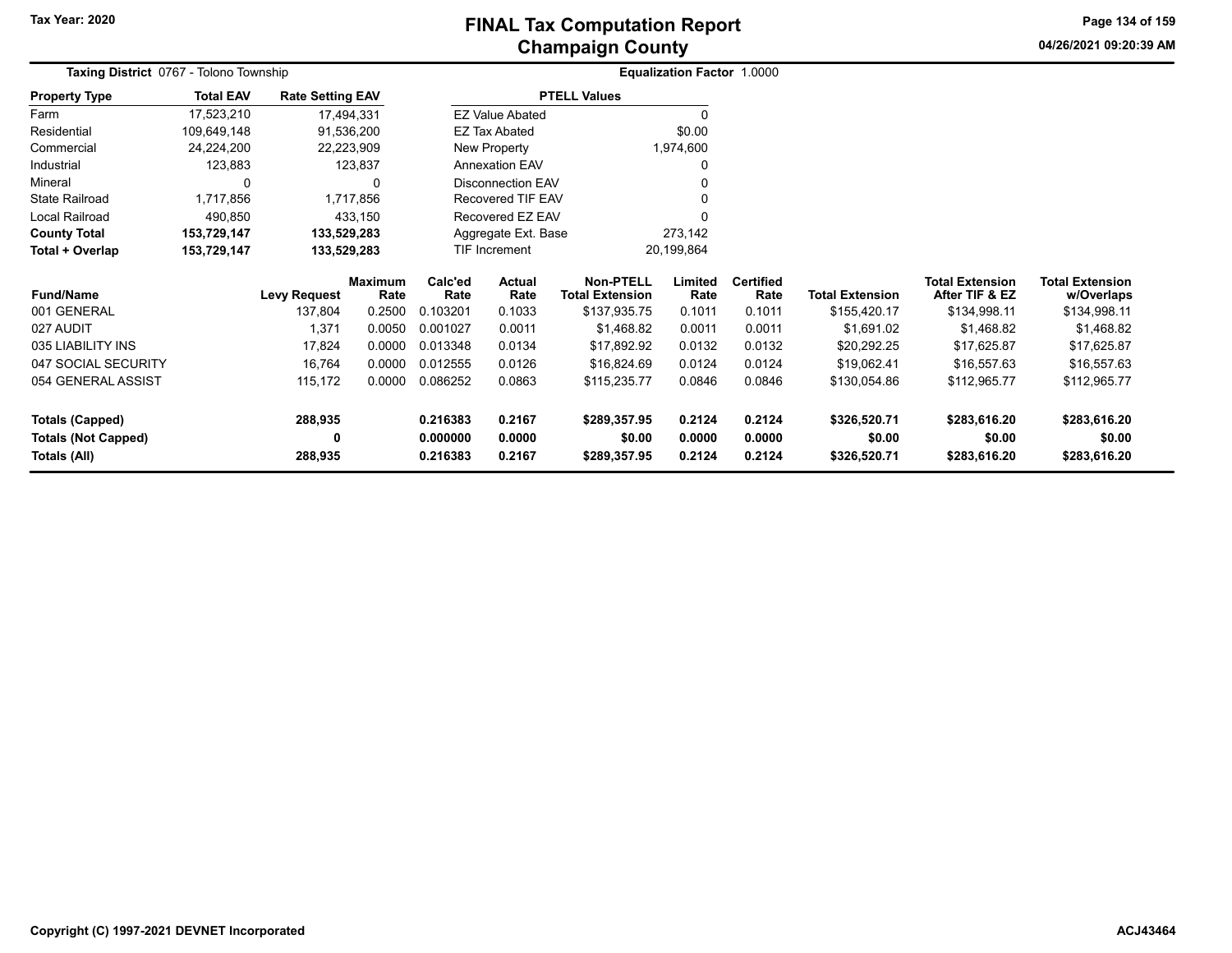#### **Champaign County FINAL Tax Computation Report**

**04/26/2021 09:20:39 AMPage 135 of 159**

| Taxing District 0768 - Tolono Road & Bridge |                  |                         |                        | Equalization Factor 1.0000 |                          |                              |                 |                          |                                 |                                          |                                      |  |
|---------------------------------------------|------------------|-------------------------|------------------------|----------------------------|--------------------------|------------------------------|-----------------|--------------------------|---------------------------------|------------------------------------------|--------------------------------------|--|
| <b>Property Type</b>                        | <b>Total EAV</b> | <b>Rate Setting EAV</b> |                        |                            |                          | <b>PTELL Values</b>          |                 |                          | <b>Road and Bridge Transfer</b> |                                          |                                      |  |
| Farm                                        | 17,523,210       |                         | 17,494,331             |                            | <b>EZ Value Abated</b>   |                              | $\Omega$        | <b>Municipality</b>      |                                 | Fund                                     | <b>Amount Extended</b>               |  |
| Residential                                 | 109,649,148      |                         | 91,536,200             |                            | EZ Tax Abated            |                              | \$0.00          |                          |                                 |                                          |                                      |  |
| Commercial                                  | 24,224,200       |                         | 22,223,909             |                            | New Property             |                              | 1,974,600       |                          | 0523 - Sadorus Village          | 007                                      | \$33.63                              |  |
| Industrial                                  | 123,883          |                         | 123,837                |                            | <b>Annexation EAV</b>    |                              | 0               |                          | 0525 - Savoy Village            | 007                                      | \$39,608.35                          |  |
| Mineral                                     | 0                |                         | 0                      |                            | <b>Disconnection EAV</b> |                              | $\Omega$        |                          | 0528 - Tolono Village           | 007                                      | \$24,553.58                          |  |
| <b>State Railroad</b>                       | 1,717,856        |                         | 1,717,856              |                            | <b>Recovered TIF EAV</b> |                              | 0               | Total                    |                                 |                                          | \$64,195.56                          |  |
| <b>Local Railroad</b>                       | 490,850          |                         | 433,150                |                            | Recovered EZ EAV         |                              | 0               |                          |                                 |                                          |                                      |  |
| <b>County Total</b>                         | 153,729,147      | 133,529,283             |                        | Aggregate Ext. Base        |                          |                              | 510,003         |                          |                                 |                                          |                                      |  |
| Total + Overlap                             | 153,729,147      | 133,529,283             |                        |                            | <b>TIF Increment</b>     |                              | 20,199,864      |                          |                                 |                                          |                                      |  |
| <b>Fund/Name</b>                            |                  | <b>Levy Request</b>     | <b>Maximum</b><br>Rate | Calc'ed<br>Rate            | <b>Actual</b><br>Rate    | Non-PTELL<br>Total Extension | Limited<br>Rate | <b>Certified</b><br>Rate | <b>Total Extension</b>          | <b>Total Extension</b><br>After TIF & EZ | <b>Total Extension</b><br>w/Overlaps |  |
| 007 ROAD & BRIDGE                           |                  | 209,195                 | 0.6600                 | 0.156666                   | 0.1567                   | \$209,240.39                 | 0.1242          | 0.1242                   | \$190,931.60                    | \$165,843.37                             | \$165,843.37                         |  |
| 009 PERMANENT ROAD                          |                  | 0                       | 0.2500                 | 0.250000                   | 0.2500                   | \$333,823.21                 | 0.1983          | 0.1983                   | \$304,844.90                    | \$264,788.57                             | \$264,788.57                         |  |
| 010 BLDG & EQUIPT                           |                  | 124,582                 | 0.1000                 | 0.093299                   | 0.0933                   | \$124,582.82                 | 0.0741          | 0.0741                   | \$113,913.30                    | \$98,945.20                              | \$98,945.20                          |  |
| <b>Totals (Capped)</b>                      |                  | 333,777                 |                        | 0.499965                   | 0.5000                   | \$667,646.42                 | 0.3966          | 0.3966                   | \$609,689.80                    | \$529,577.14                             | \$529,577.14                         |  |
| <b>Totals (Not Capped)</b>                  |                  | 0                       |                        | 0.000000                   | 0.0000                   | \$0.00                       | 0.0000          | 0.0000                   | \$0.00                          | \$0.00                                   | \$0.00                               |  |
| Totals (All)                                |                  | 333,777                 |                        | 0.499965                   | 0.5000                   | \$667,646.42                 | 0.3966          | 0.3966                   | \$609,689.80                    | \$529,577.14                             | \$529,577.14                         |  |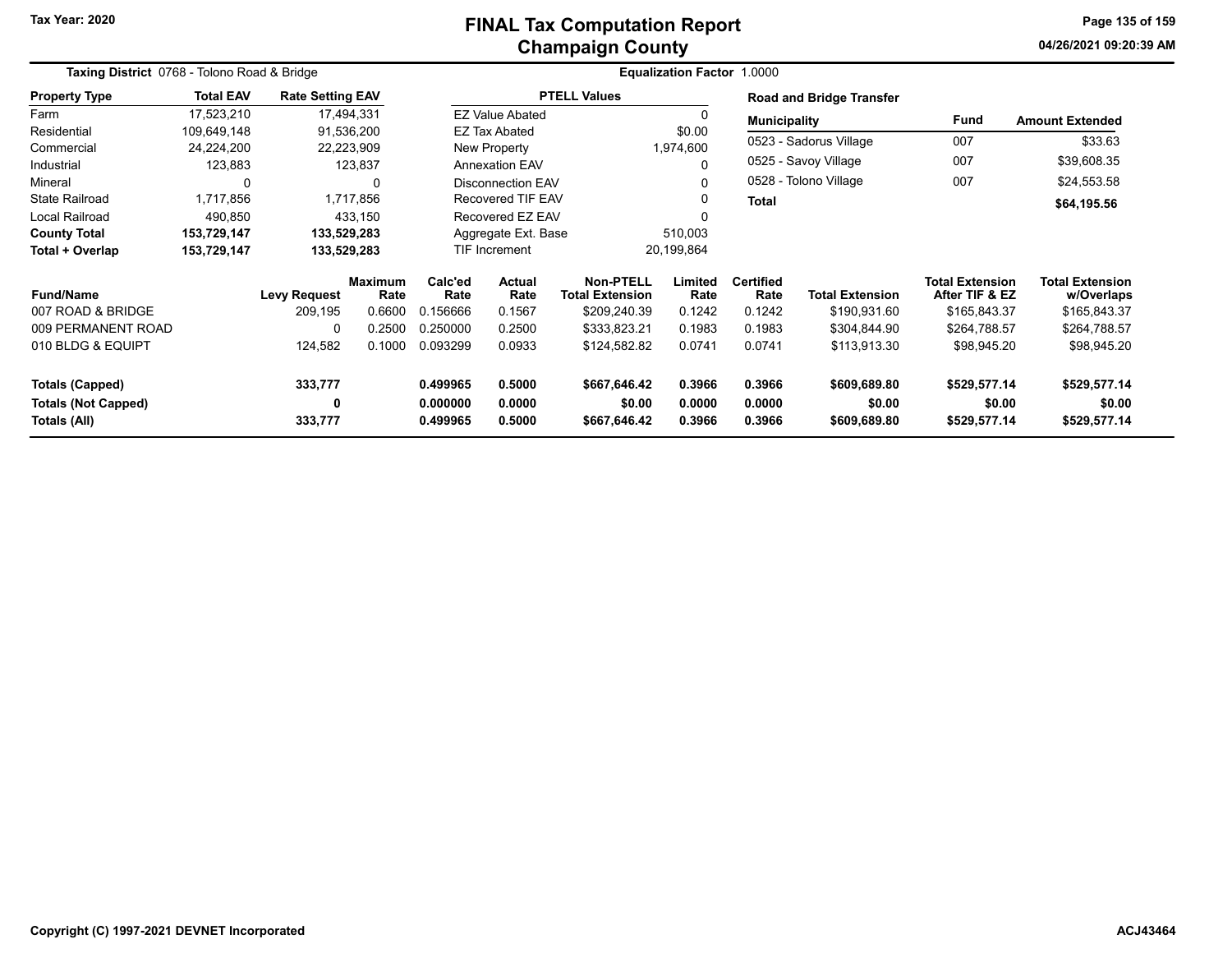# **Champaign County FINAL Tax Computation Report**

**04/26/2021 09:20:39 AMPage 136 of 159**

| <b>Taxing District</b> 0773 - Urbana Township                        |                  |                         |                        |                                  |                            |                                            | <b>Equalization Factor 1.0000</b> |                            |                                        |                                          |                                        |  |
|----------------------------------------------------------------------|------------------|-------------------------|------------------------|----------------------------------|----------------------------|--------------------------------------------|-----------------------------------|----------------------------|----------------------------------------|------------------------------------------|----------------------------------------|--|
| <b>Property Type</b>                                                 | <b>Total EAV</b> | <b>Rate Setting EAV</b> |                        |                                  |                            | <b>PTELL Values</b>                        |                                   |                            |                                        |                                          |                                        |  |
| Farm                                                                 | 9,737,720        |                         | 9,737,720              |                                  | <b>EZ Value Abated</b>     |                                            |                                   |                            |                                        |                                          |                                        |  |
| Residential                                                          | 63,250,990       |                         | 63,250,990             |                                  | EZ Tax Abated              |                                            | \$0.00                            |                            |                                        |                                          |                                        |  |
| Commercial                                                           | 11,061,620       |                         | 11,061,620             |                                  | <b>New Property</b>        |                                            | 184,290                           |                            |                                        |                                          |                                        |  |
| Industrial                                                           | 230,900          |                         | 230,900                |                                  | <b>Annexation EAV</b>      |                                            |                                   |                            |                                        |                                          |                                        |  |
| Mineral                                                              | 0                |                         | 0                      |                                  | <b>Disconnection EAV</b>   |                                            |                                   |                            |                                        |                                          |                                        |  |
| <b>State Railroad</b>                                                | 1,062,372        |                         | 1,062,372              |                                  | Recovered TIF EAV          |                                            |                                   |                            |                                        |                                          |                                        |  |
| Local Railroad                                                       | 5,100            |                         | 5,100                  |                                  | Recovered EZ EAV           |                                            | $\mathbf{0}$                      |                            |                                        |                                          |                                        |  |
| <b>County Total</b>                                                  | 85,348,702       |                         | 85,348,702             |                                  | Aggregate Ext. Base        |                                            | 166,423                           |                            |                                        |                                          |                                        |  |
| Total + Overlap                                                      | 85,348,702       |                         | 85,348,702             |                                  | TIF Increment              |                                            | 0                                 |                            |                                        |                                          |                                        |  |
| <b>Fund/Name</b>                                                     |                  | <b>Levy Request</b>     | <b>Maximum</b><br>Rate | Calc'ed<br>Rate                  | <b>Actual</b><br>Rate      | <b>Non-PTELL</b><br><b>Total Extension</b> | Limited<br>Rate                   | <b>Certified</b><br>Rate   | <b>Total Extension</b>                 | <b>Total Extension</b><br>After TIF & EZ | <b>Total Extension</b><br>w/Overlaps   |  |
| 001 GENERAL                                                          |                  | 117,000                 | 0.2500                 | 0.137085                         | 0.1371                     | \$117,013.07                               | 0.1338                            | 0.1338                     | \$114,196.56                           | \$114,196.56                             | \$114,196.56                           |  |
| 054 GENERAL ASSIST                                                   |                  | 57,730                  | 0.0000                 | 0.067640                         | 0.0677                     | \$57,781.07                                | 0.0662                            | 0.0662                     | \$56,500.84                            | \$56,500.84                              | \$56,500.84                            |  |
| <b>Totals (Capped)</b><br><b>Totals (Not Capped)</b><br>Totals (All) |                  | 174,730<br>0<br>174,730 |                        | 0.204725<br>0.000000<br>0.204725 | 0.2048<br>0.0000<br>0.2048 | \$174,794.14<br>\$0.00<br>\$174,794.14     | 0.2000<br>0.0000<br>0.2000        | 0.2000<br>0.0000<br>0.2000 | \$170,697.40<br>\$0.00<br>\$170,697.40 | \$170,697.40<br>\$0.00<br>\$170,697.40   | \$170,697.40<br>\$0.00<br>\$170,697.40 |  |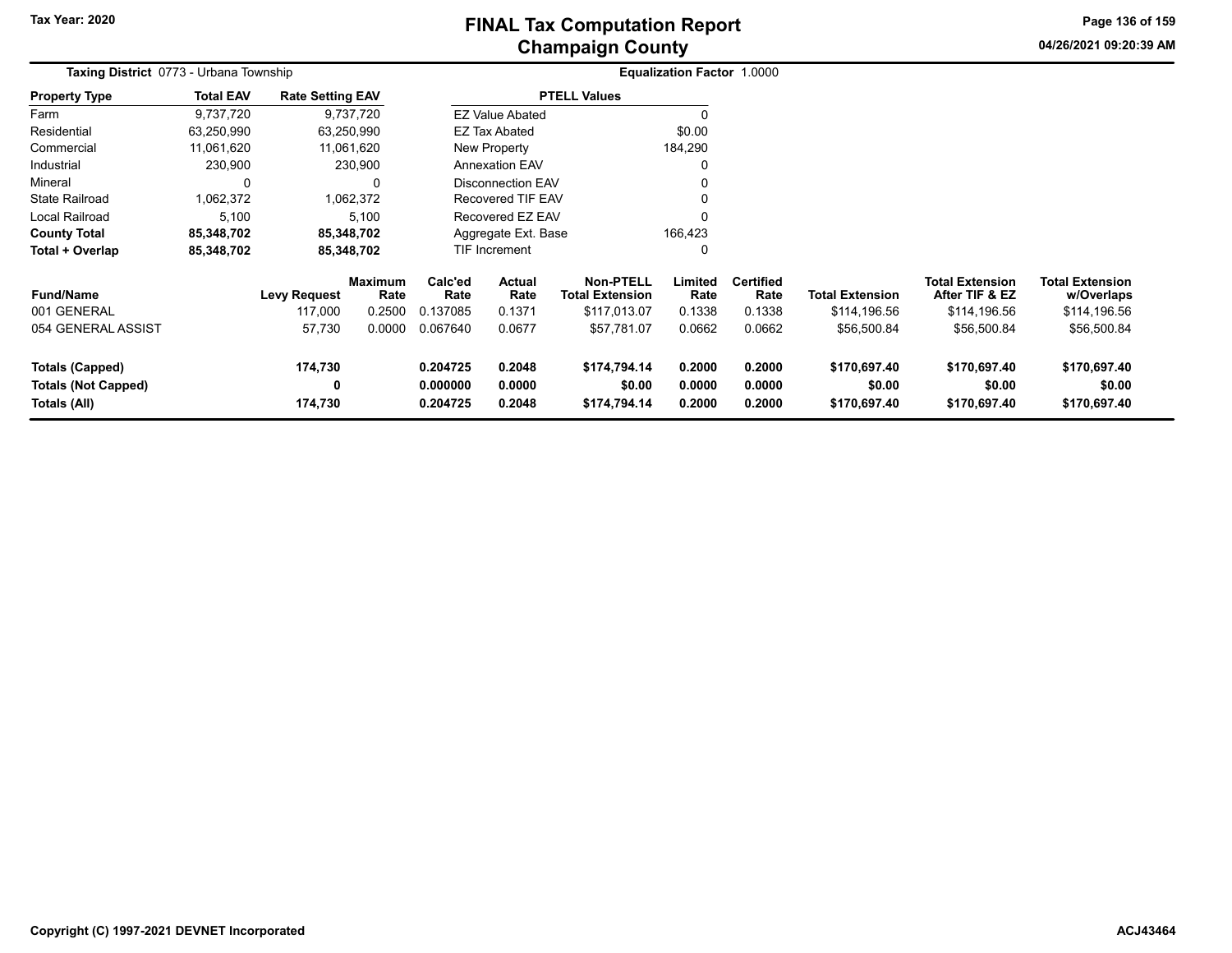**04/26/2021 09:20:39 AMPage 137 of 159**

| Taxing District 0774 - Urbana Road & Bridge |                  |                         |                        |                                          |                          |                                            | <b>Equalization Factor 1.0000</b> |                          |                        |                                          |                                      |
|---------------------------------------------|------------------|-------------------------|------------------------|------------------------------------------|--------------------------|--------------------------------------------|-----------------------------------|--------------------------|------------------------|------------------------------------------|--------------------------------------|
| <b>Property Type</b>                        | <b>Total EAV</b> | <b>Rate Setting EAV</b> |                        |                                          |                          | <b>PTELL Values</b>                        |                                   |                          |                        |                                          |                                      |
| Farm                                        | 9,737,720        | 9,737,720               |                        |                                          | <b>EZ Value Abated</b>   |                                            |                                   |                          |                        |                                          |                                      |
| Residential                                 | 63,250,990       | 63,250,990              |                        |                                          | <b>EZ Tax Abated</b>     |                                            | \$0.00                            |                          |                        |                                          |                                      |
| Commercial                                  | 11,061,620       | 11,061,620              |                        |                                          | New Property             |                                            | 184,290                           |                          |                        |                                          |                                      |
| Industrial                                  | 230,900          |                         | 230,900                |                                          | <b>Annexation EAV</b>    |                                            |                                   |                          |                        |                                          |                                      |
| Mineral                                     | 0                |                         | 0                      |                                          | <b>Disconnection EAV</b> |                                            |                                   |                          |                        |                                          |                                      |
| <b>State Railroad</b>                       | 1,062,372        | 1,062,372               |                        |                                          | Recovered TIF EAV        |                                            |                                   |                          |                        |                                          |                                      |
| Local Railroad                              | 5,100            |                         | 5,100                  | Recovered EZ EAV                         |                          |                                            |                                   |                          |                        |                                          |                                      |
| <b>County Total</b>                         | 85,348,702       | 85,348,702              |                        |                                          | Aggregate Ext. Base      |                                            | 349,916                           |                          |                        |                                          |                                      |
| Total + Overlap                             | 85,348,702       | 85,348,702              |                        | <b>TIF Increment</b>                     |                          |                                            | 0                                 |                          |                        |                                          |                                      |
| <b>Fund/Name</b>                            |                  | <b>Levy Request</b>     | <b>Maximum</b><br>Rate | Calc'ed<br><b>Actual</b><br>Rate<br>Rate |                          | <b>Non-PTELL</b><br><b>Total Extension</b> | Limited<br>Rate                   | <b>Certified</b><br>Rate | <b>Total Extension</b> | <b>Total Extension</b><br>After TIF & EZ | <b>Total Extension</b><br>w/Overlaps |
| 007 ROAD & BRIDGE                           |                  | 149,883                 | 0.6600                 | 0.175613                                 | 0.1757                   | \$149,957.67                               | 0.1713                            | 0.1713                   | \$146,202.33           | \$146,202.33                             | \$146,202.33                         |
| 008 JOINT BRIDGE                            |                  | 2,612                   | 0.2500                 | 0.003060                                 | 0.0031                   | \$2,645.81                                 | 0.0031                            | 0.0031                   | \$2,645.81             | \$2,645.81                               | \$2,645.81                           |
| 009 PERMANENT ROAD                          |                  | 183,660                 | 0.2500                 | 0.215188                                 | 0.2152                   | \$183,670.41                               | 0.2101                            | 0.2101                   | \$179,317.62           | \$179,317.62                             | \$179,317.62                         |
| 010 BLDG & EQUIPT                           |                  | 31,255                  | 0.1000                 | 0.036620                                 | 0.0367                   | \$31,322.97                                | 0.0359                            | 0.0359                   | \$30,640.18            | \$30,640.18                              | \$30,640.18                          |
| <b>Totals (Capped)</b>                      |                  | 367,410                 |                        | 0.430481                                 | 0.4307                   | \$367,596.86                               | 0.4204                            | 0.4204                   | \$358,805.94           | \$358,805.94                             | \$358,805.94                         |
| <b>Totals (Not Capped)</b><br>Totals (All)  |                  | $\mathbf 0$<br>367,410  |                        | 0.000000<br>0.430481                     | 0.0000<br>0.4307         | \$0.00<br>\$367,596.86                     | 0.0000<br>0.4204                  | 0.0000<br>0.4204         | \$0.00<br>\$358,805.94 | \$0.00<br>\$358,805.94                   | \$0.00<br>\$358,805.94               |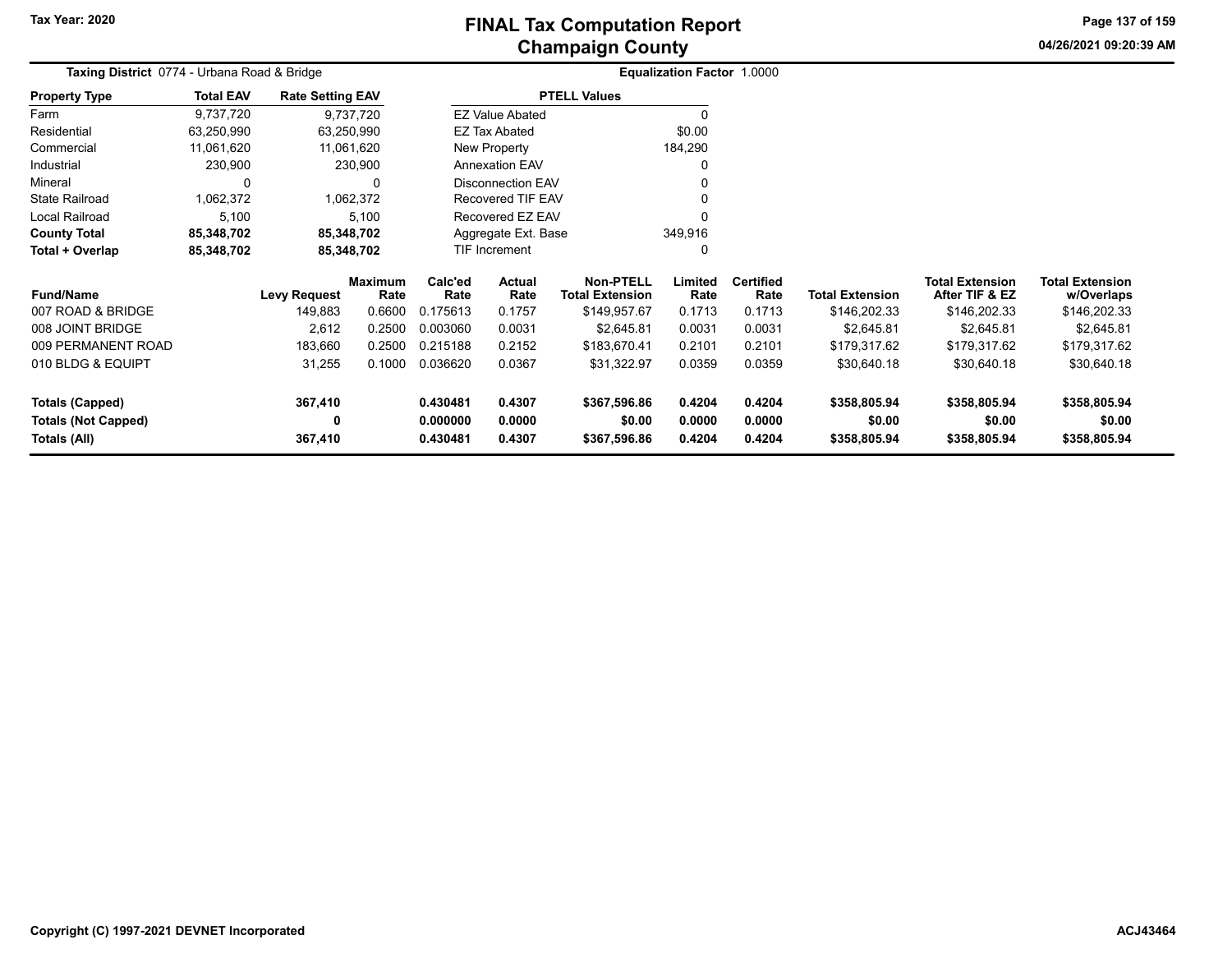**Page 138 of 159**

**04/26/2021 09:20:39 AM**

| Taxing District 0802 - Condit-East Bend Multi-Assmt                  |                  |                               |                           |                                  |                            |                                                           | <b>Equalization Factor 1.0000</b> |                                    |                                       |                                                         |                                                     |
|----------------------------------------------------------------------|------------------|-------------------------------|---------------------------|----------------------------------|----------------------------|-----------------------------------------------------------|-----------------------------------|------------------------------------|---------------------------------------|---------------------------------------------------------|-----------------------------------------------------|
| <b>Property Type</b>                                                 | <b>Total EAV</b> | <b>Rate Setting EAV</b>       |                           |                                  |                            | <b>PTELL Values</b>                                       |                                   |                                    |                                       |                                                         |                                                     |
| Farm                                                                 | 61,373,270       |                               | 61,200,916                |                                  | <b>EZ Value Abated</b>     |                                                           |                                   |                                    |                                       |                                                         |                                                     |
| Residential                                                          | 68,493,125       |                               | 67,365,803                |                                  | EZ Tax Abated              |                                                           | \$0.00                            |                                    |                                       |                                                         |                                                     |
| Commercial                                                           | 17,177,550       |                               | 17,084,382                |                                  | New Property               |                                                           | 786,010                           |                                    |                                       |                                                         |                                                     |
| Industrial                                                           | 607,707          |                               | 304,977                   |                                  | <b>Annexation EAV</b>      |                                                           | 0                                 |                                    |                                       |                                                         |                                                     |
| Mineral                                                              |                  |                               | 0                         |                                  | <b>Disconnection EAV</b>   |                                                           | 45,190                            |                                    |                                       |                                                         |                                                     |
| <b>State Railroad</b>                                                | 285,184          |                               | 285,184                   |                                  | Recovered TIF EAV          |                                                           |                                   |                                    |                                       |                                                         |                                                     |
| Local Railroad                                                       | 24,440           |                               | 24,440                    |                                  | Recovered EZ EAV           |                                                           |                                   |                                    |                                       |                                                         |                                                     |
| <b>County Total</b>                                                  | 147,961,276      |                               | 146,265,702               |                                  | Aggregate Ext. Base        |                                                           | 34,378                            |                                    |                                       |                                                         |                                                     |
| Total + Overlap                                                      | 147,961,276      | 146,265,702                   |                           |                                  | <b>TIF Increment</b>       |                                                           | 1,695,574                         |                                    |                                       |                                                         |                                                     |
| <b>Fund/Name</b><br>147 ASSESSING                                    |                  | <b>Levy Request</b><br>36,058 | Maximum<br>Rate<br>0.0000 | Calc'ed<br>Rate<br>0.024652      | Actual<br>Rate<br>0.0247   | <b>Non-PTELL</b><br><b>Total Extension</b><br>\$36,127.63 | Limited<br>Rate<br>0.0242         | <b>Certified</b><br>Rate<br>0.0242 | <b>Total Extension</b><br>\$35,806.63 | <b>Total Extension</b><br>After TIF & EZ<br>\$35,396.30 | <b>Total Extension</b><br>w/Overlaps<br>\$35,396.30 |
| <b>Totals (Capped)</b><br><b>Totals (Not Capped)</b><br>Totals (All) |                  | 36,058<br>0<br>36,058         |                           | 0.024652<br>0.000000<br>0.024652 | 0.0247<br>0.0000<br>0.0247 | \$36,127.63<br>\$0.00<br>\$36,127.63                      | 0.0242<br>0.0000<br>0.0242        | 0.0242<br>0.0000<br>0.0242         | \$35,806.63<br>\$0.00<br>\$35,806.63  | \$35,396.30<br>\$0.00<br>\$35,396.30                    | \$35,396.30<br>\$0.00<br>\$35,396.30                |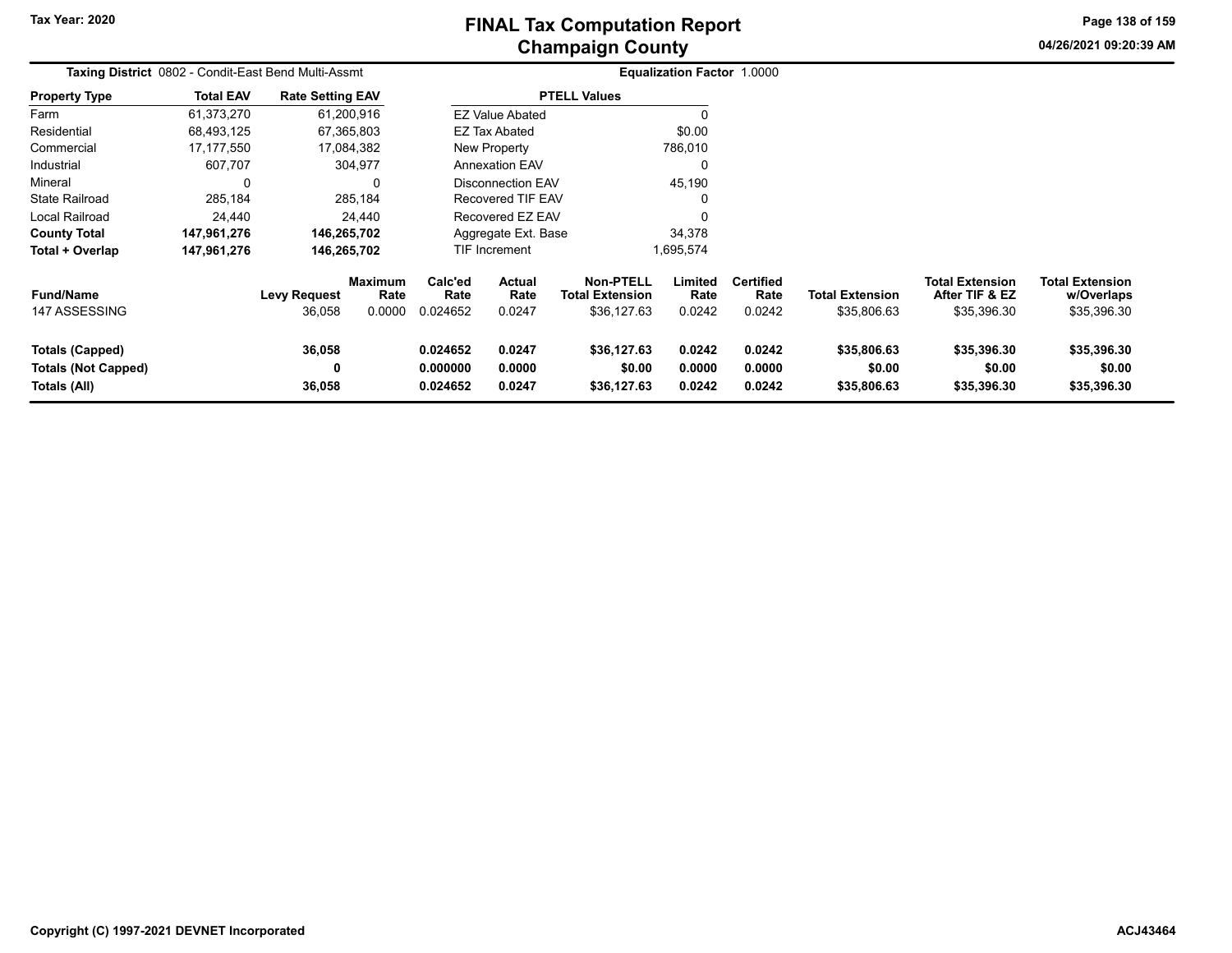# **Champaign County FINAL Tax Computation Report**

**04/26/2021 09:20:39 AM Page 139 of 159**

| Taxing District 0803 - Rantoul-Ludlow Multi-Assmt                    |                  |                               |                           | Equalization Factor 1.0000       |                            |                                                           |                            |                                    |                                       |                                                         |                                                     |
|----------------------------------------------------------------------|------------------|-------------------------------|---------------------------|----------------------------------|----------------------------|-----------------------------------------------------------|----------------------------|------------------------------------|---------------------------------------|---------------------------------------------------------|-----------------------------------------------------|
| <b>Property Type</b>                                                 | <b>Total EAV</b> | <b>Rate Setting EAV</b>       |                           |                                  |                            | <b>PTELL Values</b>                                       |                            |                                    |                                       |                                                         |                                                     |
| Farm                                                                 | 33,203,160       |                               | 33,069,968                |                                  | <b>EZ Value Abated</b>     |                                                           |                            |                                    |                                       |                                                         |                                                     |
| Residential                                                          | 85,529,172       |                               | 85,478,662                |                                  | <b>EZ Tax Abated</b>       |                                                           | \$0.00                     |                                    |                                       |                                                         |                                                     |
| Commercial                                                           | 58,490,920       |                               | 40,998,091                |                                  | New Property               |                                                           | 196,790                    |                                    |                                       |                                                         |                                                     |
| Industrial                                                           | 7,141,380        |                               | 7,141,380                 |                                  | <b>Annexation EAV</b>      |                                                           |                            |                                    |                                       |                                                         |                                                     |
| Mineral                                                              |                  |                               | $\Omega$                  |                                  | Disconnection EAV          |                                                           |                            |                                    |                                       |                                                         |                                                     |
| <b>State Railroad</b>                                                | 1,455,079        |                               | 1,455,079                 |                                  | Recovered TIF EAV          |                                                           |                            |                                    |                                       |                                                         |                                                     |
| Local Railroad                                                       | 887,490          |                               | 886.600                   |                                  | Recovered EZ EAV           |                                                           |                            |                                    |                                       |                                                         |                                                     |
| <b>County Total</b>                                                  | 186,707,201      |                               | 169,029,780               |                                  | Aggregate Ext. Base        |                                                           | 64,794                     |                                    |                                       |                                                         |                                                     |
| Total + Overlap                                                      | 186,707,201      |                               | 169,029,780               |                                  | TIF Increment              |                                                           | 17,677,421                 |                                    |                                       |                                                         |                                                     |
| <b>Fund/Name</b><br>147 ASSESSING                                    |                  | <b>Levy Request</b><br>76,000 | Maximum<br>Rate<br>0.0000 | Calc'ed<br>Rate<br>0.044963      | Actual<br>Rate<br>0.0450   | <b>Non-PTELL</b><br><b>Total Extension</b><br>\$76,063.40 | Limited<br>Rate<br>0.0393  | <b>Certified</b><br>Rate<br>0.0393 | <b>Total Extension</b><br>\$73,375.93 | <b>Total Extension</b><br>After TIF & EZ<br>\$66,428.70 | <b>Total Extension</b><br>w/Overlaps<br>\$66,428.70 |
| <b>Totals (Capped)</b><br><b>Totals (Not Capped)</b><br>Totals (All) |                  | 76,000<br>0<br>76,000         |                           | 0.044963<br>0.000000<br>0.044963 | 0.0450<br>0.0000<br>0.0450 | \$76,063.40<br>\$0.00<br>\$76,063.40                      | 0.0393<br>0.0000<br>0.0393 | 0.0393<br>0.0000<br>0.0393         | \$73,375.93<br>\$0.00<br>\$73,375.93  | \$66,428.70<br>\$0.00<br>\$66,428.70                    | \$66,428.70<br>\$0.00<br>\$66,428.70                |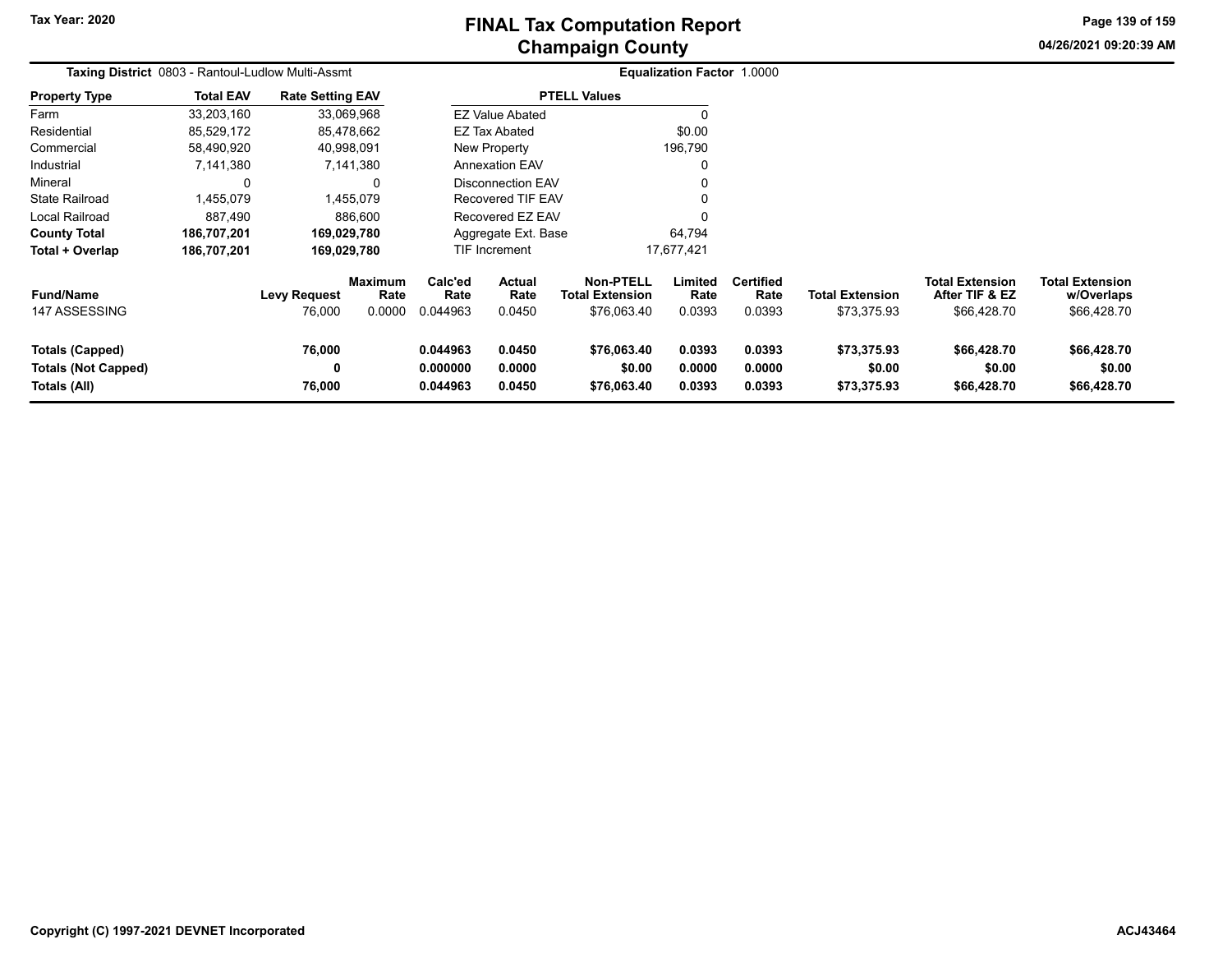# **Champaign County FINAL Tax Computation Report**

**04/26/2021 09:20:39 AMPage 140 of 159**

|                                                                      | Taxing District 0804 - Harwood-Kerr Multi-Assmt |                               |                                  |                                  |                            |                                                           | Equalization Factor 1.0000 |                                    |                                       |                                                         |                                                     |  |
|----------------------------------------------------------------------|-------------------------------------------------|-------------------------------|----------------------------------|----------------------------------|----------------------------|-----------------------------------------------------------|----------------------------|------------------------------------|---------------------------------------|---------------------------------------------------------|-----------------------------------------------------|--|
| <b>Property Type</b>                                                 | <b>Total EAV</b>                                | <b>Rate Setting EAV</b>       |                                  |                                  |                            | <b>PTELL Values</b>                                       |                            |                                    |                                       |                                                         |                                                     |  |
| Farm                                                                 | 33,245,229                                      | 33,245,229                    |                                  |                                  | <b>EZ Value Abated</b>     |                                                           | 0                          |                                    |                                       |                                                         |                                                     |  |
| Residential                                                          | 24,123,648                                      | 24,123,648                    |                                  |                                  | EZ Tax Abated              |                                                           | \$0.00                     |                                    |                                       |                                                         |                                                     |  |
| Commercial                                                           | 7,546,170                                       | 7,546,170                     |                                  |                                  | New Property               |                                                           | 461,330                    |                                    |                                       |                                                         |                                                     |  |
| Industrial                                                           | 1,138,460                                       | 1,138,460                     |                                  |                                  | <b>Annexation EAV</b>      |                                                           | 0                          |                                    |                                       |                                                         |                                                     |  |
| Mineral                                                              | 5,071,060                                       | 5,071,060                     |                                  |                                  | <b>Disconnection EAV</b>   |                                                           | 0                          |                                    |                                       |                                                         |                                                     |  |
| <b>State Railroad</b>                                                | 638,548                                         |                               | 638,548                          |                                  | Recovered TIF EAV          |                                                           | $\mathbf{0}$               |                                    |                                       |                                                         |                                                     |  |
| Local Railroad                                                       | 27,880                                          |                               | 27,880                           |                                  | Recovered EZ EAV           |                                                           | 0                          |                                    |                                       |                                                         |                                                     |  |
| <b>County Total</b>                                                  | 71,790,995                                      | 71,790,995                    |                                  |                                  | Aggregate Ext. Base        |                                                           | 19,780                     |                                    |                                       |                                                         |                                                     |  |
| Total + Overlap                                                      | 71,790,995                                      | 71,790,995                    |                                  |                                  | <b>TIF Increment</b>       |                                                           | 0                          |                                    |                                       |                                                         |                                                     |  |
| <b>Fund/Name</b><br>147 ASSESSING                                    |                                                 | <b>Levy Request</b><br>20,000 | <b>Maximum</b><br>Rate<br>0.0000 | Calc'ed<br>Rate<br>0.027859      | Actual<br>Rate<br>0.0279   | <b>Non-PTELL</b><br><b>Total Extension</b><br>\$20,029.69 | Limited<br>Rate<br>0.0279  | <b>Certified</b><br>Rate<br>0.0279 | <b>Total Extension</b><br>\$20,029.69 | <b>Total Extension</b><br>After TIF & EZ<br>\$20,029.69 | <b>Total Extension</b><br>w/Overlaps<br>\$20,029.69 |  |
| <b>Totals (Capped)</b><br><b>Totals (Not Capped)</b><br>Totals (All) |                                                 | 20,000<br>0<br>20,000         |                                  | 0.027859<br>0.000000<br>0.027859 | 0.0279<br>0.0000<br>0.0279 | \$20,029.69<br>\$0.00<br>\$20,029.69                      | 0.0279<br>0.0000<br>0.0279 | 0.0279<br>0.0000<br>0.0279         | \$20,029.69<br>\$0.00<br>\$20,029.69  | \$20,029.69<br>\$0.00<br>\$20,029.69                    | \$20,029.69<br>\$0.00<br>\$20,029.69                |  |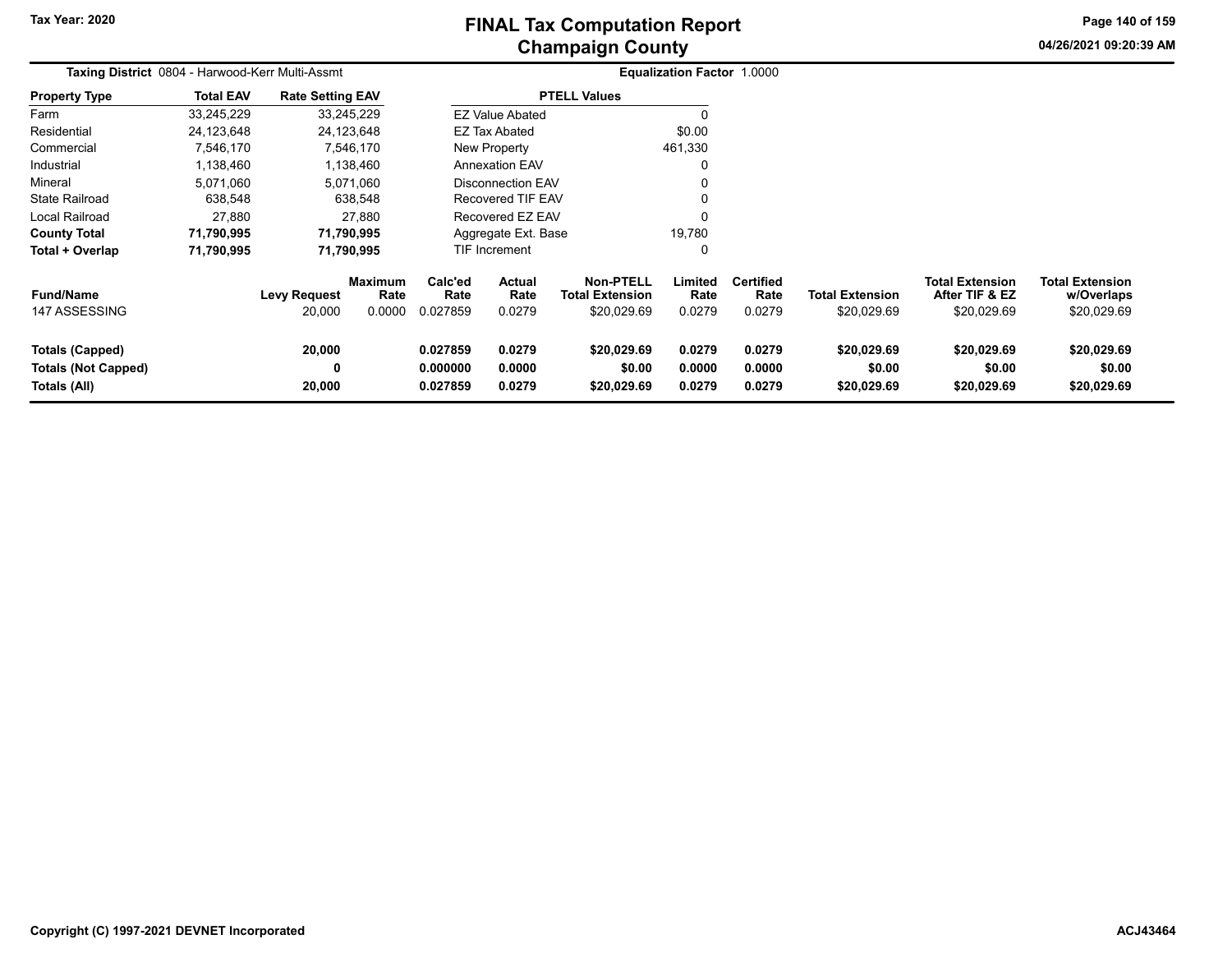# **Champaign County FINAL Tax Computation Report**

**Page 141 of 159**

**04/26/2021 09:20:39 AM**

| Taxing District 0805 - Ogden-Stanton Multi-Assmt |                  |                         |                 |                 |                          |                                     | Equalization Factor 1.0000 |                          |                        |                                          |                                      |
|--------------------------------------------------|------------------|-------------------------|-----------------|-----------------|--------------------------|-------------------------------------|----------------------------|--------------------------|------------------------|------------------------------------------|--------------------------------------|
| <b>Property Type</b>                             | <b>Total EAV</b> | <b>Rate Setting EAV</b> |                 |                 |                          | <b>PTELL Values</b>                 |                            |                          |                        |                                          |                                      |
| Farm                                             | 35,691,981       |                         | 35,691,981      |                 | <b>EZ Value Abated</b>   |                                     |                            |                          |                        |                                          |                                      |
| Residential                                      | 31,221,588       |                         | 31,221,588      |                 | <b>EZ Tax Abated</b>     |                                     | \$0.00                     |                          |                        |                                          |                                      |
| Commercial                                       | 3,733,090        |                         | 3,733,090       |                 | New Property             |                                     | 255,310                    |                          |                        |                                          |                                      |
| Industrial                                       |                  |                         | <sup>0</sup>    |                 | <b>Annexation EAV</b>    |                                     |                            |                          |                        |                                          |                                      |
| Mineral                                          | 365,750          |                         | 365,750         |                 | <b>Disconnection EAV</b> |                                     |                            |                          |                        |                                          |                                      |
| <b>State Railroad</b>                            | 1,397,352        |                         | 1,397,352       |                 | Recovered TIF EAV        |                                     |                            |                          |                        |                                          |                                      |
| Local Railroad                                   | 752,130          |                         | 752,130         |                 | Recovered EZ EAV         |                                     |                            |                          |                        |                                          |                                      |
| <b>County Total</b>                              | 73,161,891       |                         | 73,161,891      |                 | Aggregate Ext. Base      |                                     | 24,749                     |                          |                        |                                          |                                      |
| Total + Overlap                                  | 73,161,891       |                         | 73,161,891      |                 | TIF Increment            |                                     |                            |                          |                        |                                          |                                      |
| <b>Fund/Name</b>                                 |                  | <b>Levy Request</b>     | Maximum<br>Rate | Calc'ed<br>Rate | Actual<br>Rate           | Non-PTELL<br><b>Total Extension</b> | Limited<br>Rate            | <b>Certified</b><br>Rate | <b>Total Extension</b> | <b>Total Extension</b><br>After TIF & EZ | <b>Total Extension</b><br>w/Overlaps |
| 147 ASSESSING                                    |                  | 25,800                  | 0.0000          | 0.035264        | 0.0353                   | \$25,826.15                         | 0.0348                     | 0.0348                   | \$25,460.34            | \$25,460.34                              | \$25,460.34                          |
| Totals (Capped)                                  |                  | 25,800                  |                 | 0.035264        | 0.0353                   | \$25,826.15                         | 0.0348                     | 0.0348                   | \$25,460.34            | \$25,460.34                              | \$25,460.34                          |
| <b>Totals (Not Capped)</b>                       |                  | 0                       |                 | 0.000000        | 0.0000                   | \$0.00                              | 0.0000                     | 0.0000                   | \$0.00                 | \$0.00                                   | \$0.00                               |
| Totals (All)                                     |                  | 25,800                  |                 | 0.035264        | 0.0353                   | \$25,826.15                         | 0.0348                     | 0.0348                   | \$25,460.34            | \$25,460.34                              | \$25,460.34                          |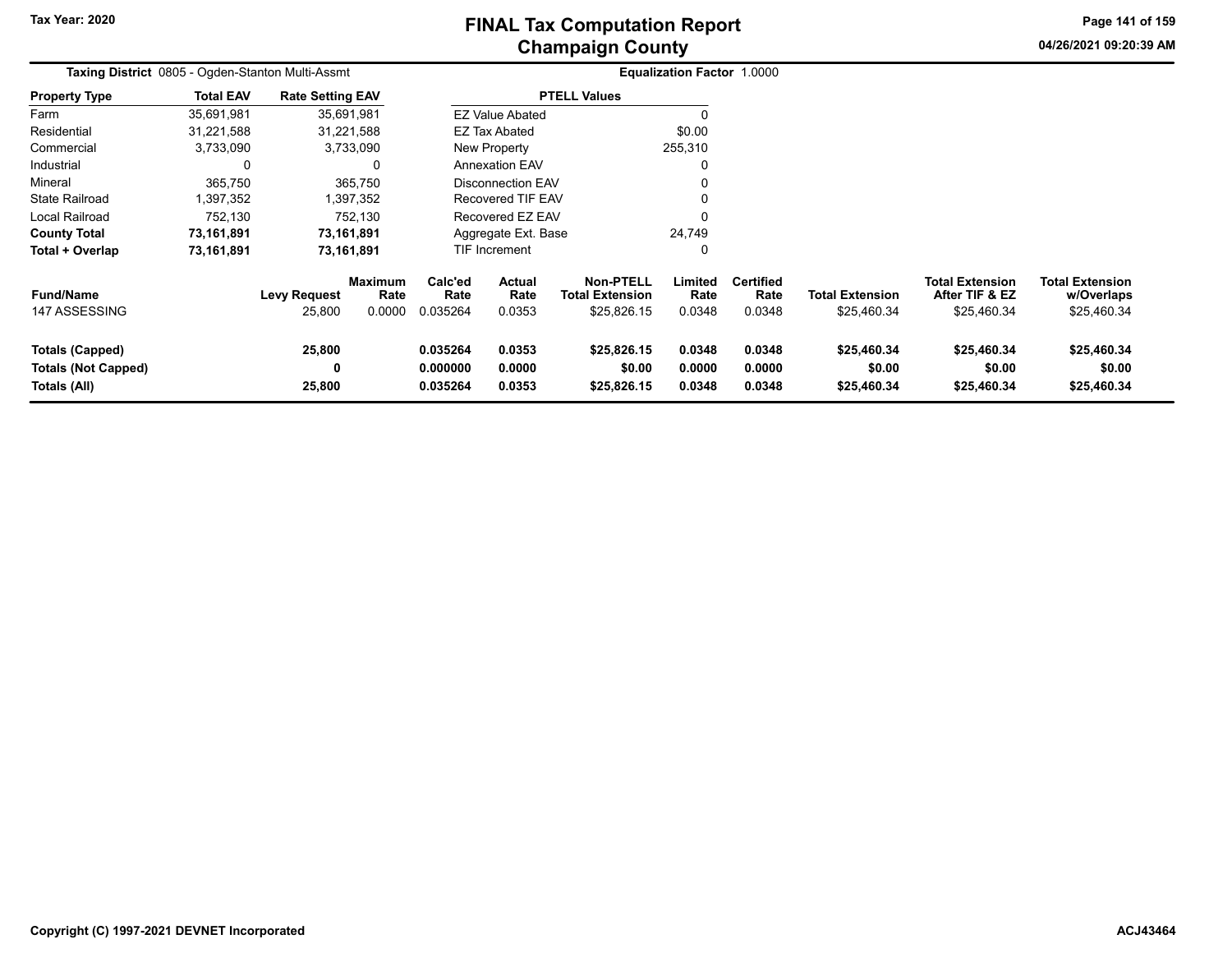# **Champaign County FINAL Tax Computation Report**

**04/26/2021 09:20:39 AMPage 142 of 159**

| Taxing District 0806 - Sadorus-Colfax MA                      |                  | <b>Equalization Factor 1.0000</b> |                                  |                                  |                                 |                                                           |                            |                                    |                                       |                                                  |                                                     |
|---------------------------------------------------------------|------------------|-----------------------------------|----------------------------------|----------------------------------|---------------------------------|-----------------------------------------------------------|----------------------------|------------------------------------|---------------------------------------|--------------------------------------------------|-----------------------------------------------------|
| <b>Property Type</b>                                          | <b>Total EAV</b> | <b>Rate Setting EAV</b>           |                                  |                                  |                                 | <b>PTELL Values</b>                                       |                            |                                    |                                       |                                                  |                                                     |
| Farm                                                          | 37,556,150       |                                   | 37,556,150                       |                                  | <b>EZ Value Abated</b>          |                                                           |                            |                                    |                                       |                                                  |                                                     |
| Residential                                                   | 12,519,950       |                                   | 12,519,950                       |                                  | EZ Tax Abated                   |                                                           | \$0.00                     |                                    |                                       |                                                  |                                                     |
| Commercial                                                    | 3,134,950        |                                   | 3,134,950                        |                                  | New Property                    |                                                           | 312,870                    |                                    |                                       |                                                  |                                                     |
| Industrial                                                    | 0                |                                   |                                  |                                  | <b>Annexation EAV</b>           |                                                           | 0                          |                                    |                                       |                                                  |                                                     |
| Mineral                                                       | $\Omega$         |                                   |                                  |                                  | Disconnection EAV               |                                                           | $\mathbf{0}$               |                                    |                                       |                                                  |                                                     |
| <b>State Railroad</b>                                         | 864,901          |                                   | 864,901                          |                                  | Recovered TIF EAV               |                                                           | 0                          |                                    |                                       |                                                  |                                                     |
| Local Railroad                                                | 504,820          |                                   | 504,820                          |                                  | Recovered EZ EAV                |                                                           | 0                          |                                    |                                       |                                                  |                                                     |
| <b>County Total</b>                                           | 54,580,771       |                                   | 54,580,771                       |                                  | Aggregate Ext. Base             |                                                           | 0                          |                                    |                                       |                                                  |                                                     |
| Total + Overlap                                               | 54,580,771       |                                   | 54,580,771                       |                                  | TIF Increment                   |                                                           | 0                          |                                    |                                       |                                                  |                                                     |
| <b>Fund/Name</b><br>147 ASSESSING                             |                  | <b>Levy Request</b><br>20,000     | <b>Maximum</b><br>Rate<br>0.0000 | Calc'ed<br>Rate<br>0.036643      | <b>Actual</b><br>Rate<br>0.0367 | <b>Non-PTELL</b><br><b>Total Extension</b><br>\$20,031.14 | Limited<br>Rate<br>0.0367  | <b>Certified</b><br>Rate<br>0.0367 | <b>Total Extension</b><br>\$20,031.14 | Total Extension<br>After TIF & EZ<br>\$20,031.14 | <b>Total Extension</b><br>w/Overlaps<br>\$20,031.14 |
| Totals (Capped)<br><b>Totals (Not Capped)</b><br>Totals (All) |                  | 20,000<br>0<br>20,000             |                                  | 0.036643<br>0.000000<br>0.036643 | 0.0367<br>0.0000<br>0.0367      | \$20,031.14<br>\$0.00<br>\$20,031.14                      | 0.0367<br>0.0000<br>0.0367 | 0.0367<br>0.0000<br>0.0367         | \$20,031.14<br>\$0.00<br>\$20,031.14  | \$20,031.14<br>\$0.00<br>\$20,031.14             | \$20,031.14<br>\$0.00<br>\$20,031.14                |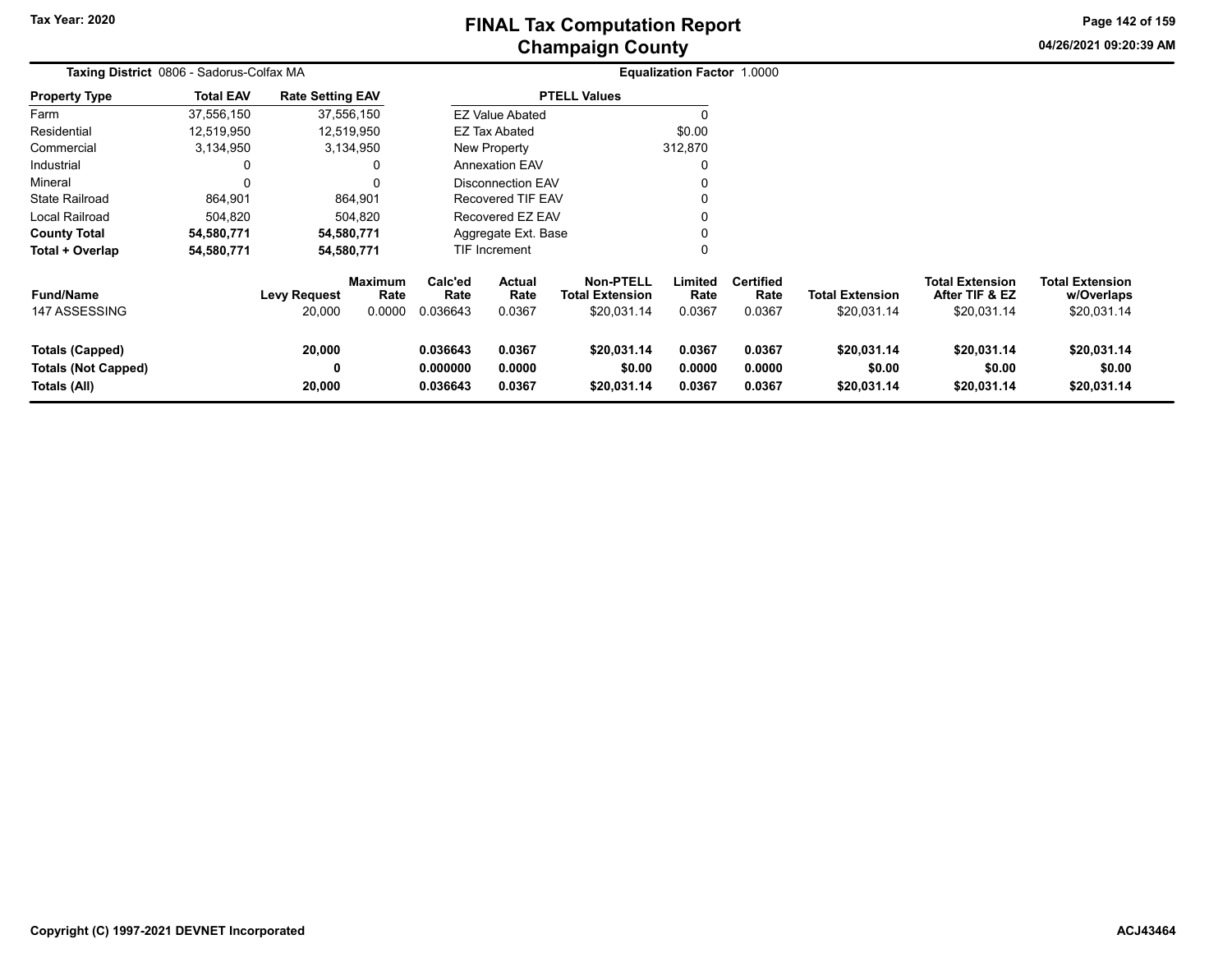**Page 143 of 159**

**04/26/2021 09:20:39 AM**

| Taxing District 0807 - Pesotum-Critt Multi-Assmt                     |                  |                         |                                  |                                  |                            |                                                          | <b>Equalization Factor 1.0000</b> |                                    |                                      |                                                        |                                                    |
|----------------------------------------------------------------------|------------------|-------------------------|----------------------------------|----------------------------------|----------------------------|----------------------------------------------------------|-----------------------------------|------------------------------------|--------------------------------------|--------------------------------------------------------|----------------------------------------------------|
| <b>Property Type</b>                                                 | <b>Total EAV</b> | <b>Rate Setting EAV</b> |                                  |                                  |                            | <b>PTELL Values</b>                                      |                                   |                                    |                                      |                                                        |                                                    |
| Farm                                                                 | 34,425,980       |                         | 34,425,980                       |                                  | <b>EZ Value Abated</b>     |                                                          |                                   |                                    |                                      |                                                        |                                                    |
| Residential                                                          | 17,017,990       |                         | 17,017,990                       |                                  | EZ Tax Abated              |                                                          | \$0.00                            |                                    |                                      |                                                        |                                                    |
| Commercial                                                           | 820,050          |                         | 820,050                          |                                  | New Property               |                                                          | 377,570                           |                                    |                                      |                                                        |                                                    |
| Industrial                                                           | 0                |                         | $\Omega$                         |                                  | <b>Annexation EAV</b>      |                                                          |                                   |                                    |                                      |                                                        |                                                    |
| Mineral                                                              | $\Omega$         |                         | O                                |                                  | <b>Disconnection EAV</b>   |                                                          |                                   |                                    |                                      |                                                        |                                                    |
| <b>State Railroad</b>                                                | 962,863          |                         | 962,863                          |                                  | Recovered TIF EAV          |                                                          |                                   |                                    |                                      |                                                        |                                                    |
| Local Railroad                                                       | 0                |                         | 0                                |                                  | Recovered EZ EAV           |                                                          |                                   |                                    |                                      |                                                        |                                                    |
| <b>County Total</b>                                                  | 53,226,883       |                         | 53,226,883                       |                                  | Aggregate Ext. Base        |                                                          | 7,790                             |                                    |                                      |                                                        |                                                    |
| Total + Overlap                                                      | 53,226,883       |                         | 53,226,883                       |                                  | <b>TIF Increment</b>       |                                                          |                                   |                                    |                                      |                                                        |                                                    |
| <b>Fund/Name</b><br>147 ASSESSING                                    |                  | Levy Request<br>7,970   | <b>Maximum</b><br>Rate<br>0.0000 | Calc'ed<br>Rate<br>0.014974      | Actual<br>Rate<br>0.0150   | <b>Non-PTELL</b><br><b>Total Extension</b><br>\$7,984.03 | Limited<br>Rate<br>0.0150         | <b>Certified</b><br>Rate<br>0.0150 | <b>Total Extension</b><br>\$7,984.03 | <b>Total Extension</b><br>After TIF & EZ<br>\$7,984.03 | <b>Total Extension</b><br>w/Overlaps<br>\$7,984.03 |
| <b>Totals (Capped)</b><br><b>Totals (Not Capped)</b><br>Totals (All) |                  | 7,970<br>0<br>7,970     |                                  | 0.014974<br>0.000000<br>0.014974 | 0.0150<br>0.0000<br>0.0150 | \$7,984.03<br>\$0.00<br>\$7,984.03                       | 0.0150<br>0.0000<br>0.0150        | 0.0150<br>0.0000<br>0.0150         | \$7,984.03<br>\$0.00<br>\$7,984.03   | \$7,984.03<br>\$0.00<br>\$7,984.03                     | \$7,984.03<br>\$0.00<br>\$7,984.03                 |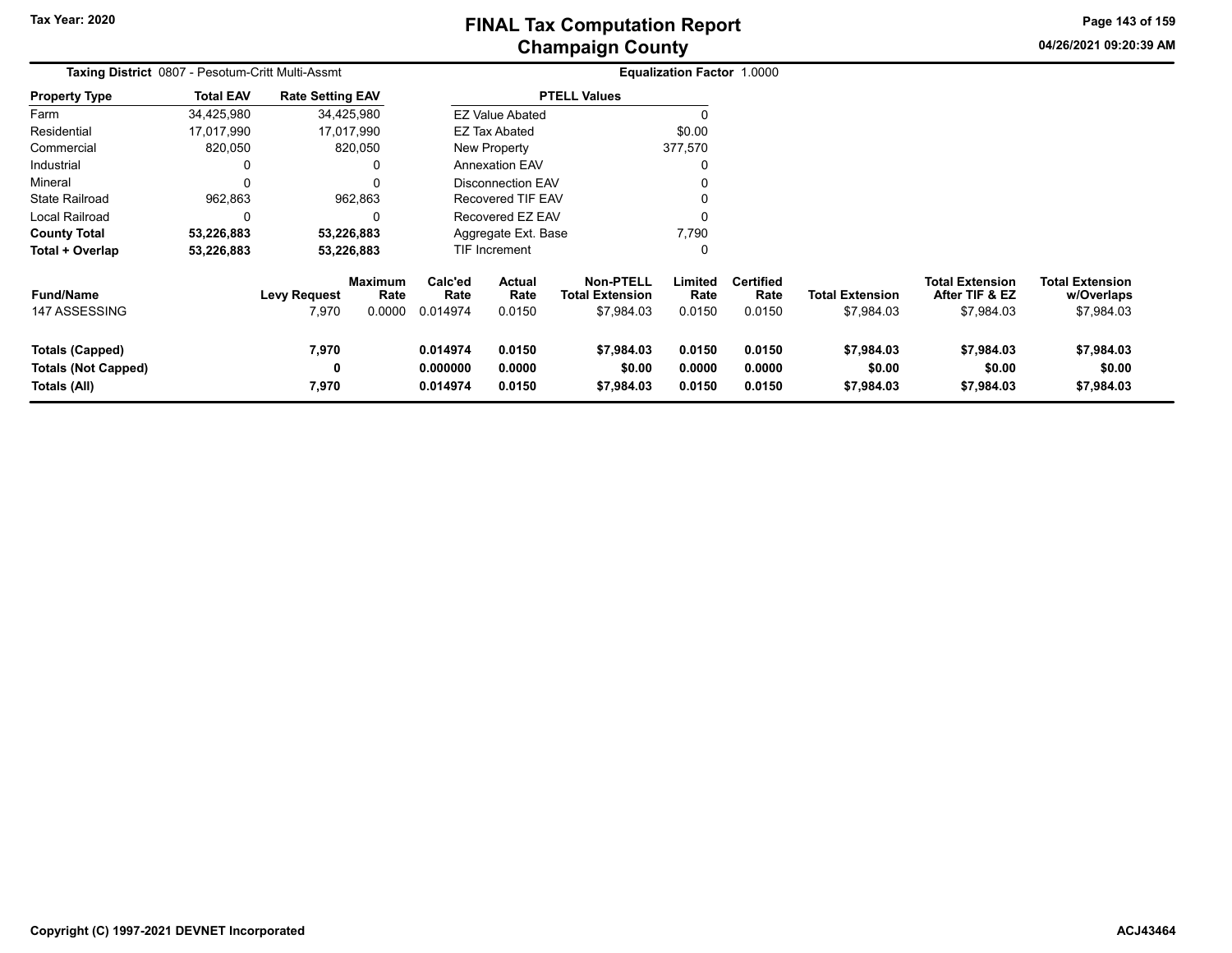# **Champaign County FINAL Tax Computation Report**

**04/26/2021 09:20:39 AM Page 144 of 159**

| Taxing District 0808 - Ayers-Raymond Multi-Assmt                     |                  |                               |                                  |                                  |                                 |                                                           | <b>Equalization Factor 1.0000</b> |                                    |                                       |                                                         |                                                     |
|----------------------------------------------------------------------|------------------|-------------------------------|----------------------------------|----------------------------------|---------------------------------|-----------------------------------------------------------|-----------------------------------|------------------------------------|---------------------------------------|---------------------------------------------------------|-----------------------------------------------------|
| <b>Property Type</b>                                                 | <b>Total EAV</b> | <b>Rate Setting EAV</b>       |                                  |                                  |                                 | <b>PTELL Values</b>                                       |                                   |                                    |                                       |                                                         |                                                     |
| Farm                                                                 | 42,410,370       |                               | 41,580,048                       |                                  | <b>EZ Value Abated</b>          |                                                           |                                   |                                    |                                       |                                                         |                                                     |
| Residential                                                          | 25,398,409       |                               | 24,249,870                       |                                  | EZ Tax Abated                   |                                                           | \$0.00                            |                                    |                                       |                                                         |                                                     |
| Commercial                                                           | 3,446,720        |                               | 2,817,210                        |                                  | New Property                    |                                                           | 312,370                           |                                    |                                       |                                                         |                                                     |
| Industrial                                                           |                  |                               |                                  |                                  | <b>Annexation EAV</b>           |                                                           | $\Omega$                          |                                    |                                       |                                                         |                                                     |
| Mineral                                                              |                  |                               |                                  |                                  | Disconnection EAV               |                                                           |                                   |                                    |                                       |                                                         |                                                     |
| <b>State Railroad</b>                                                | 1,403,243        |                               | 1.403.243                        |                                  | <b>Recovered TIF EAV</b>        |                                                           |                                   |                                    |                                       |                                                         |                                                     |
| Local Railroad                                                       | 35,320           |                               | 35.320                           |                                  | Recovered EZ EAV                |                                                           | $\Omega$                          |                                    |                                       |                                                         |                                                     |
| <b>County Total</b>                                                  | 72,694,062       |                               | 70,085,691                       |                                  | Aggregate Ext. Base             |                                                           | 24,857                            |                                    |                                       |                                                         |                                                     |
| Total + Overlap                                                      | 72,694,062       |                               | 70,085,691                       |                                  | <b>TIF Increment</b>            |                                                           | 2,608,371                         |                                    |                                       |                                                         |                                                     |
| <b>Fund/Name</b><br>147 ASSESSING                                    |                  | <b>Levy Request</b><br>24,800 | <b>Maximum</b><br>Rate<br>0.0000 | Calc'ed<br>Rate<br>0.035385      | <b>Actual</b><br>Rate<br>0.0354 | <b>Non-PTELL</b><br><b>Total Extension</b><br>\$24,810.33 | Limited<br>Rate<br>0.0354         | <b>Certified</b><br>Rate<br>0.0354 | <b>Total Extension</b><br>\$25,733.70 | <b>Total Extension</b><br>After TIF & EZ<br>\$24,810.33 | <b>Total Extension</b><br>w/Overlaps<br>\$24,810.33 |
| <b>Totals (Capped)</b><br><b>Totals (Not Capped)</b><br>Totals (All) |                  | 24,800<br>0<br>24,800         |                                  | 0.035385<br>0.000000<br>0.035385 | 0.0354<br>0.0000<br>0.0354      | \$24,810.33<br>\$0.00<br>\$24,810.33                      | 0.0354<br>0.0000<br>0.0354        | 0.0354<br>0.0000<br>0.0354         | \$25,733.70<br>\$0.00<br>\$25,733.70  | \$24,810.33<br>\$0.00<br>\$24,810.33                    | \$24,810.33<br>\$0.00<br>\$24,810.33                |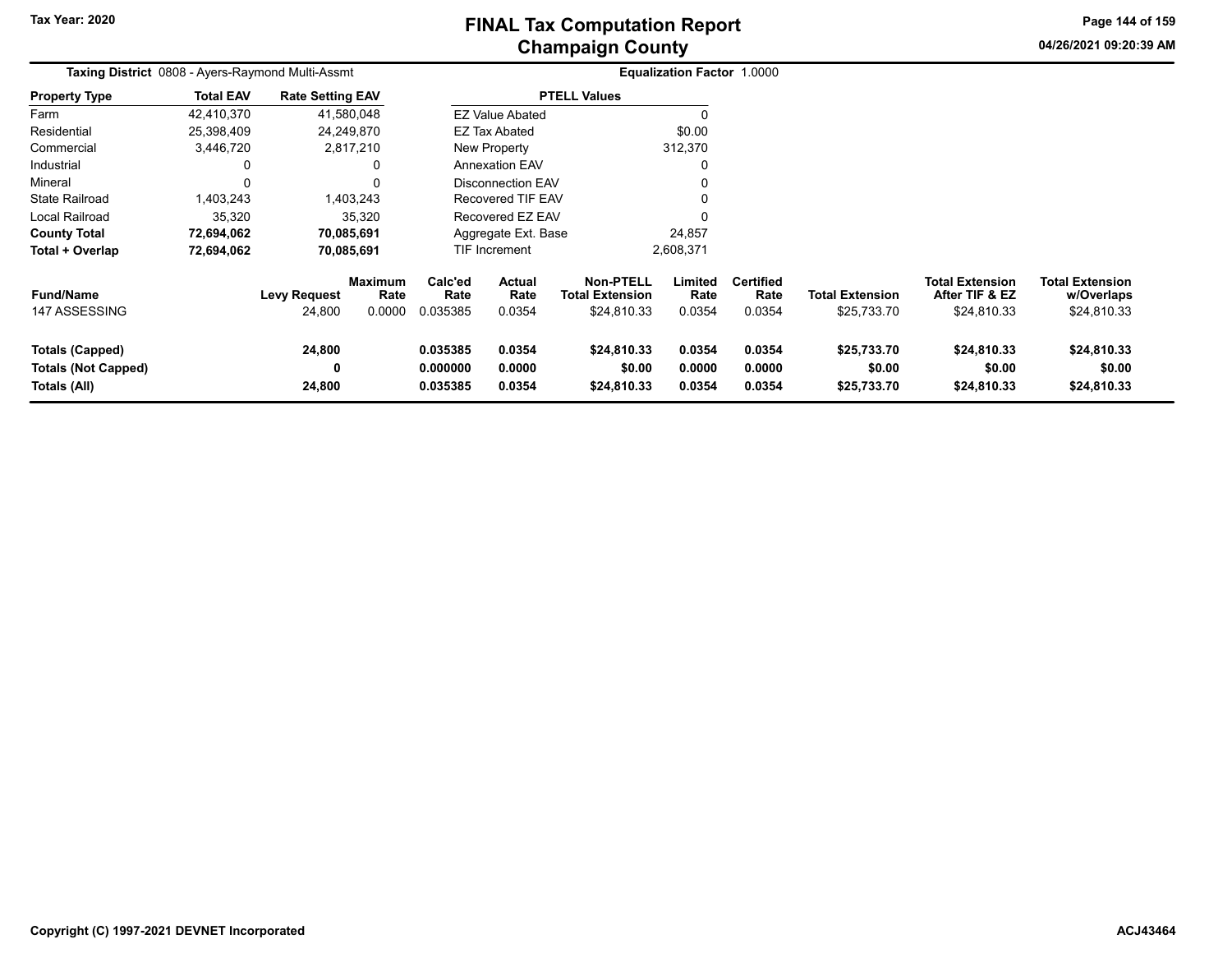**04/26/2021 09:20:39 AM Page 145 of 159**

|                       | Taxing District 0901 - Urbana-Champaign Sanit Distr |                         |                        | <b>Equalization Factor 1.0000</b> |
|-----------------------|-----------------------------------------------------|-------------------------|------------------------|-----------------------------------|
| <b>Property Type</b>  | <b>Total EAV</b>                                    | <b>Rate Setting EAV</b> | <b>PTELL Values</b>    |                                   |
| Farm                  | 5,097,080                                           | 5,013,181               | <b>EZ Value Abated</b> | O                                 |
| Residential           | 1,678,991,690                                       | 1,674,784,277           | EZ Tax Abated          | \$0.00                            |
| Commercial            | 1,369,825,659                                       | 1,292,580,672           | New Property           | 76,501,990                        |
| Industrial            | 52,026,706                                          | 38,981,636              | <b>Annexation EAV</b>  | 1,871,370                         |
| Mineral               | 0                                                   | 0                       | Disconnection EAV      | 0                                 |
| <b>State Railroad</b> | 2,470,395                                           | 2.470.395               | Recovered TIF EAV      | 0                                 |
| Local Railroad        | 48.390                                              | 47.790                  | Recovered EZ EAV       | 0                                 |
| <b>County Total</b>   | 3,108,459,920                                       | 3,013,877,951           | Aggregate Ext. Base    | 0                                 |
| Total + Overlap       | 3,108,459,920                                       | 3,013,877,951           | <b>TIF Increment</b>   | 94,581,969                        |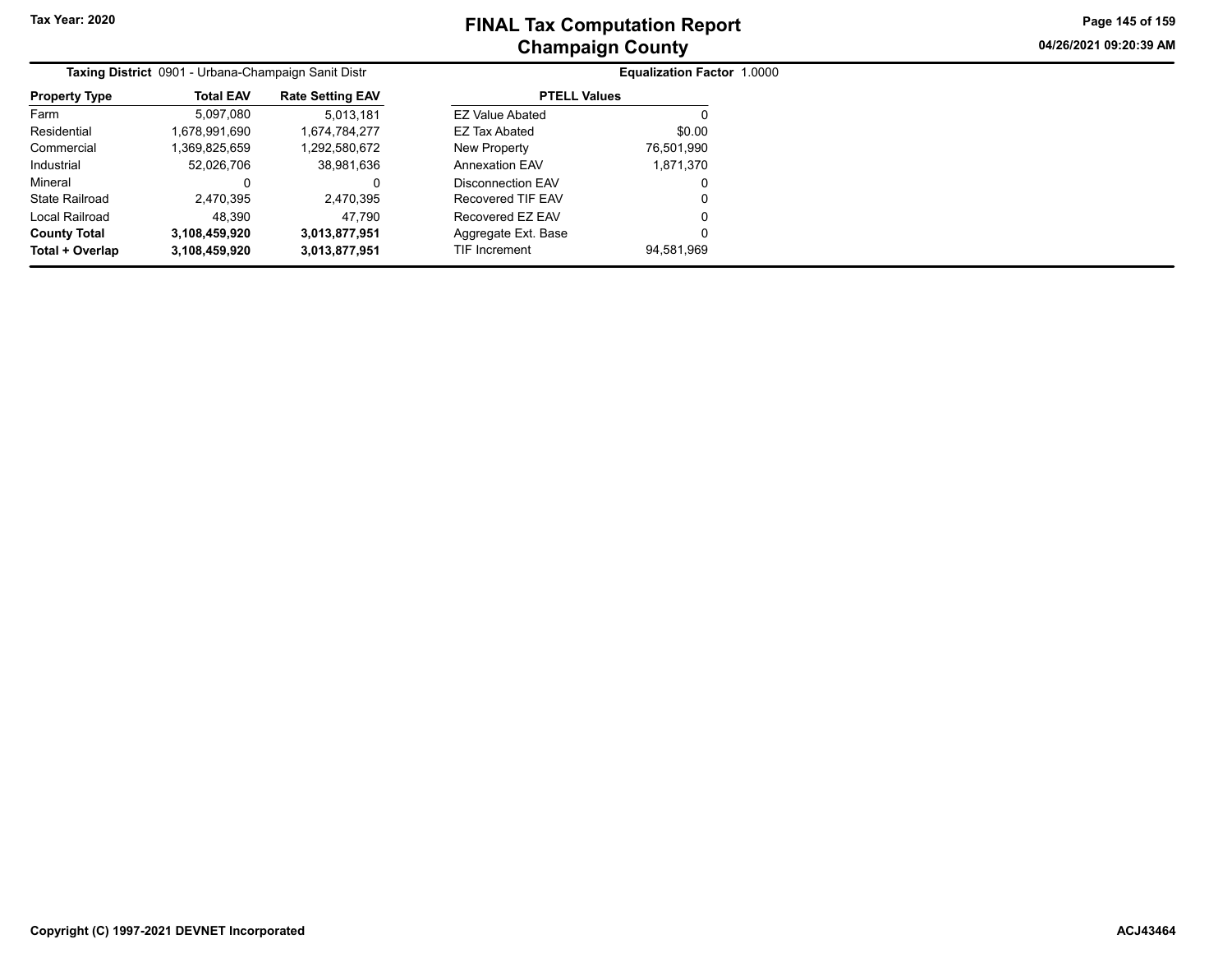**04/26/2021 09:20:39 AMPage 146 of 159**

| Taxing District 0911 - Champaign Park District |                  |                         |                |          |                          |                        | <b>Equalization Factor 1.0000</b> |                  |                        |                        |                        |
|------------------------------------------------|------------------|-------------------------|----------------|----------|--------------------------|------------------------|-----------------------------------|------------------|------------------------|------------------------|------------------------|
| <b>Property Type</b>                           | <b>Total EAV</b> | <b>Rate Setting EAV</b> |                |          |                          | <b>PTELL Values</b>    |                                   |                  |                        |                        |                        |
| Farm                                           | 1,055,900        |                         | 1,055,900      |          | <b>EZ Value Abated</b>   |                        | 6,996,820                         |                  |                        |                        |                        |
| Residential                                    | 993,363,428      | 991,453,168             |                |          | <b>EZ Tax Abated</b>     |                        | \$50,328.11                       |                  |                        |                        |                        |
| Commercial                                     | 988,497,293      | 941,817,753             |                |          | <b>New Property</b>      |                        | 60,064,160                        |                  |                        |                        |                        |
| Industrial                                     | 26,890,330       | 14,601,770              |                |          | <b>Annexation EAV</b>    |                        | 59,740                            |                  |                        |                        |                        |
| Mineral                                        | 0                |                         | 0              |          | <b>Disconnection EAV</b> |                        | 0                                 |                  |                        |                        |                        |
| <b>State Railroad</b>                          | 909,257          |                         | 909,257        |          | <b>Recovered TIF EAV</b> |                        | $\Omega$                          |                  |                        |                        |                        |
| Local Railroad                                 | 29,730           |                         | 29,510         |          | Recovered EZ EAV         |                        | 36,660                            |                  |                        |                        |                        |
| <b>County Total</b>                            | 2,010,745,938    | 1,949,867,358           |                |          | Aggregate Ext. Base      |                        | 11,725,148                        |                  |                        |                        |                        |
| Total + Overlap                                | 2,010,745,938    | 1,949,867,358           |                |          | <b>TIF Increment</b>     |                        | 53,881,760                        |                  |                        |                        |                        |
|                                                |                  |                         | <b>Maximum</b> | Calc'ed  | Actual                   | <b>Non-PTELL</b>       | Limited                           | <b>Certified</b> |                        | <b>Total Extension</b> | <b>Total Extension</b> |
| <b>Fund/Name</b>                               |                  | <b>Levy Request</b>     | Rate           | Rate     | Rate                     | <b>Total Extension</b> | Rate                              | Rate             | <b>Total Extension</b> | After TIF & EZ         | w/Overlaps             |
| 001 GENERAL                                    |                  | 6,791,914               | 0.3500         | 0.348327 | 0.3484                   | \$6,793,337.88         | 0.3440                            | 0.3440           | \$6,916,966.03         | \$6,707,543.71         | \$6,707,543.71         |
| 003 BOND                                       |                  | 1,199,388               | 0.0000         | 0.061511 | 0.0616                   | \$1,201,118.29         | 0.0623                            | 0.0623           | \$1,252,694.72         | \$1,214,767.36         | \$1,214,767.36         |
| 005 IMRF                                       |                  | 301,895                 | 0.0000         | 0.015483 | 0.0155                   | \$302,229.44           | 0.0154                            | 0.0154           | \$309,654.87           | \$300,279.57           | \$300,279.57           |
| 014 POLICE PROTECT                             |                  | 25,000                  | 0.0250         | 0.001282 | 0.0013                   | \$25,348.28            | 0.0013                            | 0.0013           | \$26,139.70            | \$25,348.28            | \$25,348.28            |
| 027 AUDIT                                      |                  | 25,231                  | 0.0050         | 0.001294 | 0.0013                   | \$25,348.28            | 0.0013                            | 0.0013           | \$26,139.70            | \$25,348.28            | \$25,348.28            |
| 035 LIABILITY INS                              |                  | 383,648                 | 0.0000         | 0.019676 | 0.0197                   | \$384,123.87           | 0.0180                            | 0.0180           | \$361,934.27           | \$350,976.12           | \$350,976.12           |
| 047 SOCIAL SECURITY                            |                  | 424,365                 | 0.0000         | 0.021764 | 0.0218                   | \$425,071.08           | 0.0205                            | 0.0205           | \$412,202.92           | \$399,722.81           | \$399,722.81           |
| 122 RECREATION                                 |                  | 2,404,517               | 0.3700         | 0.123317 | 0.1234                   | \$2,406,136.32         | 0.1191                            | 0.1191           | \$2,394,798.41         | \$2,322,292.02         | \$2,322,292.02         |
| 123 MUSEUM                                     |                  | 1,860,686               | 0.1500         | 0.095426 | 0.0955                   | \$1,862,123.33         | 0.0924                            | 0.0924           | \$1,857,929.25         | \$1,801,677.44         | \$1,801,677.44         |
| 125 PAVING & LIGHT                             |                  | 99,699                  | 0.0050         | 0.005113 | 0.0050                   | \$97,493.37            | 0.0050                            | 0.0050           | \$100,537.30           | \$97,493.37            | \$97,493.37            |
| 126 SPEC RECREATION                            |                  | 797,589                 | 0.0400         | 0.040905 | 0.0400                   | \$779,946.94           | 0.0400                            | 0.0400           | \$804,298.38           | \$779,946.94           | \$779,946.94           |
| <b>Totals (Capped)</b>                         |                  | 12,316,955              |                | 0.631682 | 0.6319                   | \$12,321,211.85        | 0.6170                            | 0.6170           | \$12,406,302.45        | \$12,030,681.60        | \$12,030,681.60        |
| <b>Totals (Not Capped)</b>                     |                  | 1,996,977               |                | 0.102416 | 0.1016                   | \$1,981,065.23         | 0.1023                            | 0.1023           | \$2,056,993.10         | \$1,994,714.30         | \$1,994,714.30         |
| Totals (All)                                   |                  | 14,313,932              |                | 0.734098 | 0.7335                   | \$14,302,277.08        | 0.7193                            | 0.7193           | \$14,463,295.55        | \$14,025,395.90        | \$14,025,395.90        |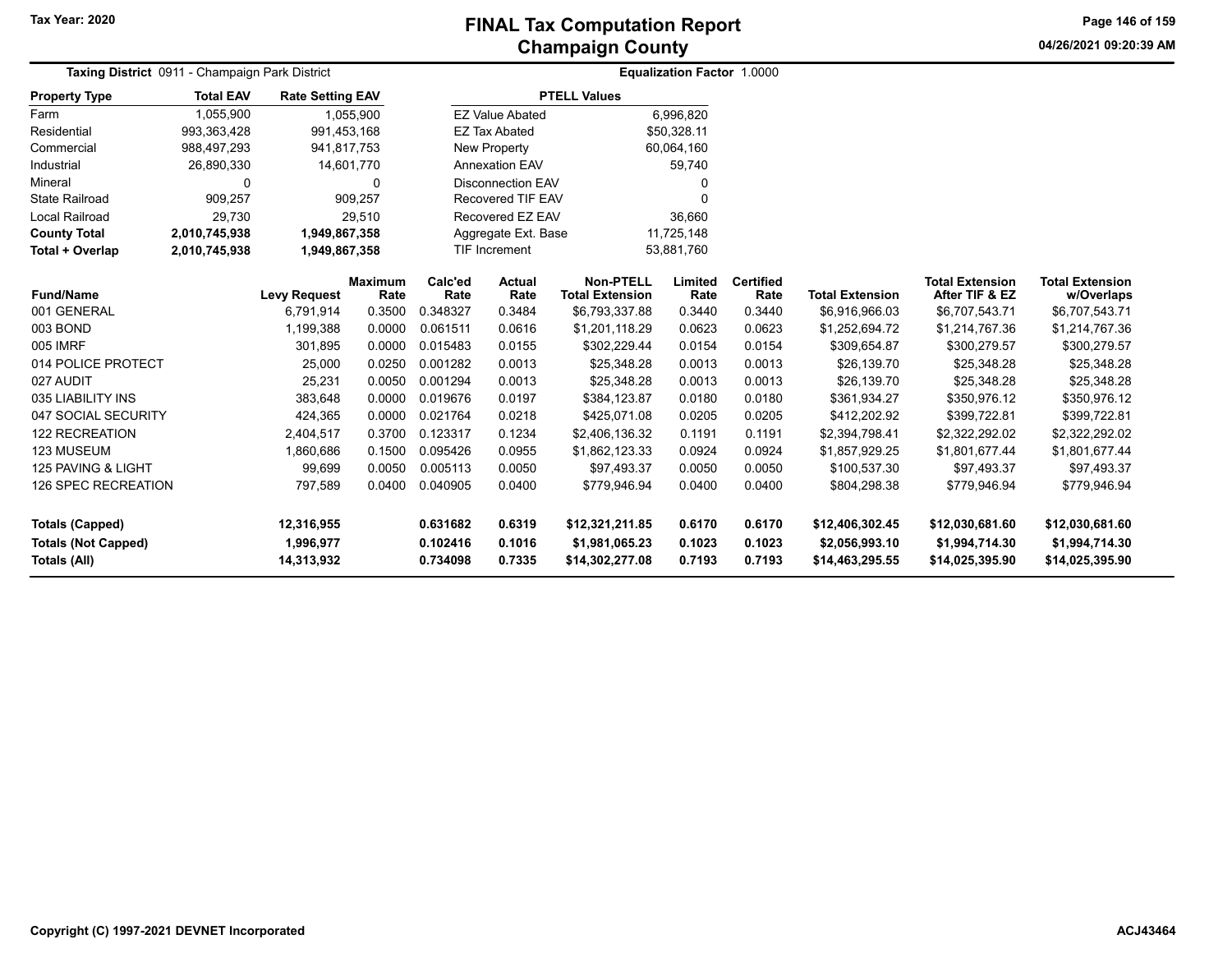## **Champaign County FINAL Tax Computation Report**

**04/26/2021 09:20:39 AMPage 147 of 159**

| Taxing District 0912 - Rantoul Park District |                  |                         | <b>Equalization Factor 1.0000</b> |           |  |  |
|----------------------------------------------|------------------|-------------------------|-----------------------------------|-----------|--|--|
| <b>Property Type</b>                         | <b>Total EAV</b> | <b>Rate Setting EAV</b> | <b>PTELL Values</b>               |           |  |  |
| Farm                                         | 5.304.050        | 5,247,430               | <b>EZ Value Abated</b>            | 0         |  |  |
| Residential                                  | 66,275,787       | 66.225.277              | EZ Tax Abated                     | \$0.00    |  |  |
| Commercial                                   | 36,761,080       | 33,206,919              | New Property                      | 179,000   |  |  |
| Industrial                                   | 7.141.380        | 7.141.380               | <b>Annexation EAV</b>             | 0         |  |  |
| Mineral                                      |                  | $\Omega$                | Disconnection EAV                 | 0         |  |  |
| <b>State Railroad</b>                        | 361,702          | 361,702                 | Recovered TIF EAV                 | 0         |  |  |
| Local Railroad                               | 46.330           | 45.440                  | Recovered EZ EAV                  | 0         |  |  |
| <b>County Total</b>                          | 115.890.329      | 112.228.148             | Aggregate Ext. Base               | 88,560    |  |  |
| Total + Overlap                              | 115.890.329      | 112,228,148             | <b>TIF Increment</b>              | 3,662,181 |  |  |

| <b>Fund/Name</b>           | Levy Request | <b>Maximum</b><br>Rate | Calc'ed<br>Rate | Actual<br>Rate | Non-PTELL<br><b>Total Extension</b> | Limited<br>Rate | <b>Certified</b><br>Rate | <b>Total Extension</b> | <b>Total Extension</b><br>After TIF & EZ | <b>Total Extension</b><br>w/Overlaps |
|----------------------------|--------------|------------------------|-----------------|----------------|-------------------------------------|-----------------|--------------------------|------------------------|------------------------------------------|--------------------------------------|
| 001 GENERAL                | 76,000       | 0.3500                 | 0.067719        | 0.0678         | \$76,090.68                         | 0.0678          | 0.0678                   | \$78,573.64            | \$76,090.68                              | \$76,090.68                          |
| 003 BOND                   | 154.650      | 0.0000                 | 0.137800        | 0.1378         | \$154,650.39                        | 0.1392          | 0.1392                   | \$161,319.34           | \$156,221.58                             | \$156,221.58                         |
| 005 IMRF                   | 3,400        | 0.0000                 | 0.003030        | 0.0031         | \$3,479.07                          | 0.0031          | 0.0031                   | \$3,592.60             | \$3.479.07                               | \$3,479.07                           |
| 027 AUDIT                  | 0            | 0.0050                 | 0.000000        | 0.0000         | \$0.00                              | 0.0000          | 0.0000                   | \$0.00                 | \$0.00                                   | \$0.00                               |
| 035 LIABILITY INS          | 2.000        | 0.0000                 | 0.001782        | 0.0018         | \$2,020.11                          | 0.0018          | 0.0018                   | \$2,086.03             | \$2.020.11                               | \$2,020.11                           |
| Totals (Capped)            | 81.400       |                        | 0.072531        | 0.0727         | \$81.589.86                         | 0.0727          | 0.0727                   | \$84.252.27            | \$81,589.86                              | \$81,589.86                          |
| <b>Totals (Not Capped)</b> | 154.650      |                        | 0.137800        | 0.1378         | \$154,650.39                        | 0.1392          | 0.1392                   | \$161.319.34           | \$156,221.58                             | \$156,221.58                         |
| Totals (All)               | 236,050      |                        | 0.210331        | 0.2105         | \$236,240.25                        | 0.2119          | 0.2119                   | \$245,571.61           | \$237,811.44                             | \$237,811.44                         |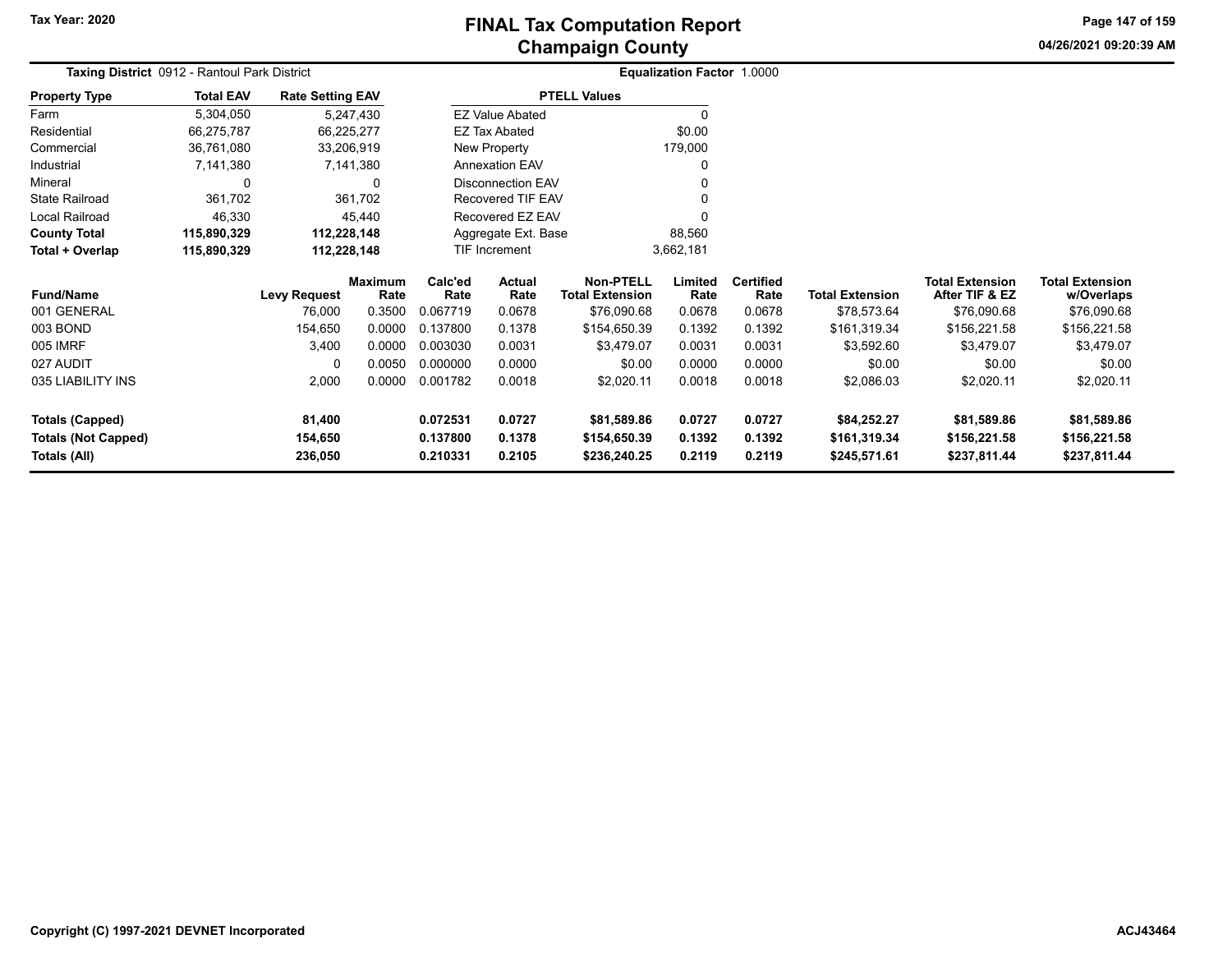**04/26/2021 09:20:39 AM**

**Page 148 of 159**

| Taxing District 0913 - Tolono Park District |                  |                         |                        |                               |                          |                                     | Equalization Factor 1.0000 |                          |                             |                                          |                                      |
|---------------------------------------------|------------------|-------------------------|------------------------|-------------------------------|--------------------------|-------------------------------------|----------------------------|--------------------------|-----------------------------|------------------------------------------|--------------------------------------|
| <b>Property Type</b>                        | <b>Total EAV</b> | <b>Rate Setting EAV</b> |                        |                               |                          | <b>PTELL Values</b>                 |                            |                          |                             |                                          |                                      |
| Farm                                        | 491,750          |                         | 462,871                |                               | <b>EZ Value Abated</b>   |                                     | $\Omega$                   |                          |                             |                                          |                                      |
| Residential                                 | 52,508,188       |                         | 34,585,456             |                               | <b>EZ Tax Abated</b>     |                                     | \$0.00                     |                          |                             |                                          |                                      |
| Commercial                                  | 4,635,520        |                         | 3,295,826              |                               | New Property             |                                     | 69,820                     |                          |                             |                                          |                                      |
| Industrial                                  | 123,706          |                         | 123,660                |                               | <b>Annexation EAV</b>    |                                     | 10                         |                          |                             |                                          |                                      |
| Mineral                                     | $\mathbf{0}$     |                         | 0                      |                               | <b>Disconnection EAV</b> |                                     | $\Omega$                   |                          |                             |                                          |                                      |
| State Railroad                              | 557,511          |                         | 557,511                |                               | Recovered TIF EAV        |                                     |                            |                          |                             |                                          |                                      |
| <b>Local Railroad</b>                       | 489,850          |                         | 432,530                |                               | Recovered EZ EAV         |                                     |                            |                          |                             |                                          |                                      |
| <b>County Total</b>                         | 58,806,525       |                         | 39,457,854             | 77,880<br>Aggregate Ext. Base |                          |                                     |                            |                          |                             |                                          |                                      |
| Total + Overlap                             | 58,806,525       |                         | 39,457,854             |                               | TIF Increment            | 19,348,671                          |                            |                          |                             |                                          |                                      |
| <b>Fund/Name</b>                            |                  | <b>Levy Request</b>     | <b>Maximum</b><br>Rate | Calc'ed<br>Rate               | <b>Actual</b><br>Rate    | Non-PTELL<br><b>Total Extension</b> | Limited<br>Rate            | <b>Certified</b><br>Rate | <b>Total Extension</b>      | <b>Total Extension</b><br>After TIF & EZ | <b>Total Extension</b><br>w/Overlaps |
| 001 GENERAL                                 |                  | 58,902                  | 0.3500                 | 0.149278                      | 0.1493                   | \$58,910.58                         | 0.1003                     | 0.1003                   | \$58,982.94                 | \$39,576.23                              | \$39,576.23                          |
| 003 BOND                                    |                  | 40,670                  | 0.0000                 | 0.103072                      | 0.1031                   | \$40,681.05                         | 0.1042                     | 0.1042                   | \$61,276.40                 | \$41,115.08                              | \$41,115.08                          |
| 027 AUDIT                                   |                  | 1,639                   | 0.0050                 | 0.004154                      | 0.0042                   | \$1,657.23                          | 0.0029                     | 0.0029                   | \$1,705.39                  | \$1,144.28                               | \$1,144.28                           |
| 035 LIABILITY INS                           |                  | 10,800                  | 0.0000                 | 0.027371                      | 0.0274                   | \$10,811.45                         | 0.0185                     | 0.0185                   | \$10,879.21                 | \$7,299.70                               | \$7,299.70                           |
| <b>122 RECREATION</b>                       |                  | 45,200                  | 0.3700                 | 0.114553                      | 0.1146                   | \$45,218.70                         | 0.0772                     | 0.0772                   | \$45,398.64                 | \$30,461.46                              | \$30,461.46                          |
| 125 PAVING & LIGHT                          |                  | 2,150                   | 0.0050                 | 0.005449                      | 0.0050                   | \$1,972.89                          | 0.0034                     | 0.0034                   | \$1,999.42                  | \$1,341.57                               | \$1,341.57                           |
| <b>126 SPEC RECREATION</b>                  |                  | 9,564                   | 0.0400                 | 0.024240                      | 0.0243                   | \$9,588.26                          | 0.0243                     | 0.0243                   | \$14,289.99                 | \$9,588.26                               | \$9,588.26                           |
| <b>Totals (Capped)</b>                      |                  | 118,691                 |                        | 0.300805                      | 0.3005                   | \$118,570.85                        | 0.2023                     | 0.2023                   | \$118,965.60                | \$79,823.24                              | \$79,823.24                          |
| <b>Totals (Not Capped)</b><br>Totals (All)  |                  | 50,234<br>168,925       |                        | 0.127312<br>0.428117          | 0.1274<br>0.4279         | \$50,269.31<br>\$168,840.16         | 0.1285<br>0.3308           | 0.1285<br>0.3308         | \$75,566.39<br>\$194,531.99 | \$50,703.34<br>\$130,526.58              | \$50,703.34<br>\$130,526.58          |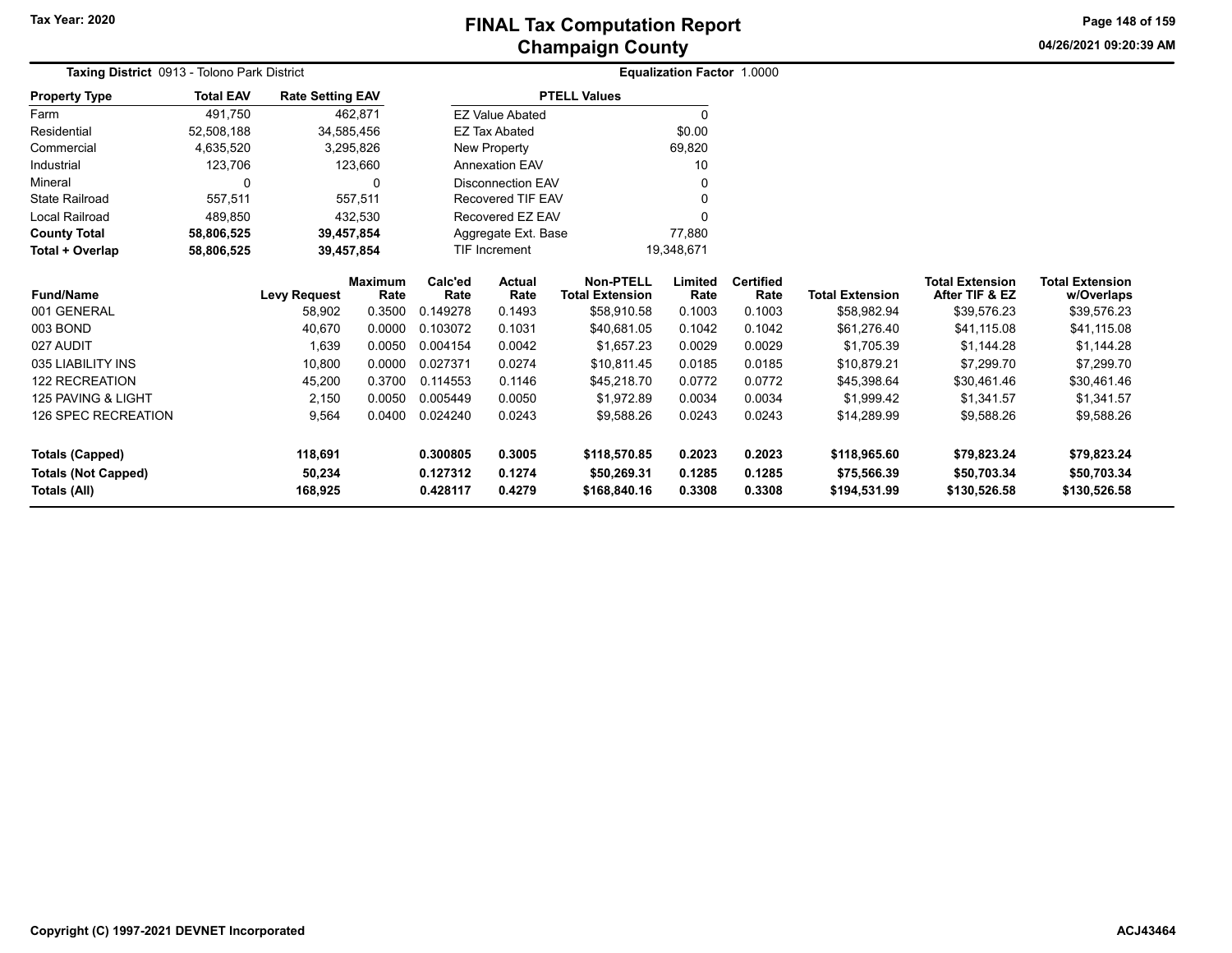**04/26/2021 09:20:39 AM Page 149 of 159**

| <b>Taxing District</b> 0914 - Urbana Park District            |                  |                                     |                        |                                  |                            |                                                    | <b>Equalization Factor 1.0000</b> |                            |                                                    |                                                    |                                                    |
|---------------------------------------------------------------|------------------|-------------------------------------|------------------------|----------------------------------|----------------------------|----------------------------------------------------|-----------------------------------|----------------------------|----------------------------------------------------|----------------------------------------------------|----------------------------------------------------|
| <b>Property Type</b>                                          | <b>Total EAV</b> | <b>Rate Setting EAV</b>             |                        |                                  |                            | <b>PTELL Values</b>                                |                                   |                            |                                                    |                                                    |                                                    |
| Farm                                                          | 851,140          |                                     | 753,501                |                                  | <b>EZ Value Abated</b>     |                                                    | 12,402,600                        |                            |                                                    |                                                    |                                                    |
| Residential                                                   | 348,461,137      | 342,615,756                         |                        |                                  | <b>EZ Tax Abated</b>       |                                                    | \$157,575.02                      |                            |                                                    |                                                    |                                                    |
| Commercial                                                    | 292,328,230      | 253,954,320                         |                        |                                  | New Property               |                                                    | 12,359,500                        |                            |                                                    |                                                    |                                                    |
| Industrial                                                    | 13,145,920       | 11,363,990                          |                        |                                  | <b>Annexation EAV</b>      |                                                    | 0                                 |                            |                                                    |                                                    |                                                    |
| Mineral                                                       | 0                |                                     | $\Omega$               |                                  | <b>Disconnection EAV</b>   |                                                    | $\Omega$                          |                            |                                                    |                                                    |                                                    |
| <b>State Railroad</b>                                         | 178,435          |                                     | 178,435                |                                  | Recovered TIF EAV          |                                                    | $\Omega$                          |                            |                                                    |                                                    |                                                    |
| Local Railroad                                                | 17,660           |                                     | 17,660                 |                                  | Recovered EZ EAV           |                                                    | 931,290                           |                            |                                                    |                                                    |                                                    |
| <b>County Total</b>                                           | 654,982,522      | 608,883,662                         |                        |                                  | Aggregate Ext. Base        |                                                    | 6,351,967                         |                            |                                                    |                                                    |                                                    |
| Total + Overlap                                               | 654,982,522      | 608,883,662                         |                        |                                  | <b>TIF Increment</b>       |                                                    | 33,696,260                        |                            |                                                    |                                                    |                                                    |
| <b>Fund/Name</b>                                              |                  | <b>Levy Request</b>                 | <b>Maximum</b><br>Rate | Calc'ed<br>Rate                  | <b>Actual</b><br>Rate      | <b>Non-PTELL</b><br><b>Total Extension</b>         | Limited<br>Rate                   | <b>Certified</b><br>Rate   | <b>Total Extension</b>                             | <b>Total Extension</b><br>After TIF & EZ           | <b>Total Extension</b><br>w/Overlaps               |
| 001 GENERAL                                                   |                  | 2,759,793                           | 0.3500                 | 0.453255                         | 0.3500                     | \$2,131,092.82                                     | 0.3500                            | 0.3500                     | \$2,292,438.83                                     | \$2,131,092.82                                     | \$2,131,092.82                                     |
| 003 BOND                                                      |                  | 868,615                             | 0.0000                 | 0.142657                         | 0.1427                     | \$868,876.99                                       | 0.1442                            | 0.1442                     | \$944,484.80                                       | \$878,010.24                                       | \$878,010.24                                       |
| 005 IMRF                                                      |                  | 358,200                             | 0.0000                 | 0.058829                         | 0.0589                     | \$358,632.48                                       | 0.0589                            | 0.0589                     | \$385,784.71                                       | \$358,632.48                                       | \$358,632.48                                       |
| 014 POLICE PROTECT                                            |                  | 18,528                              | 0.0250                 | 0.003043                         | 0.0031                     | \$18,875.39                                        | 0.0031                            | 0.0031                     | \$20,304.46                                        | \$18,875.39                                        | \$18,875.39                                        |
| 027 AUDIT                                                     |                  | 39,426                              | 0.0050                 | 0.006475                         | 0.0050                     | \$30,444.18                                        | 0.0050                            | 0.0050                     | \$32,749.13                                        | \$30,444.18                                        | \$30,444.18                                        |
| 035 LIABILITY INS                                             |                  | 586,707                             | 0.0000                 | 0.096358                         | 0.0964                     | \$586,963.85                                       | 0.0964                            | 0.0964                     | \$631,403.15                                       | \$586,963.85                                       | \$586,963.85                                       |
| 047 SOCIAL SECURITY                                           |                  | 321,676                             | 0.0000                 | 0.052831                         | 0.0529                     | \$322,099.46                                       | 0.0529                            | 0.0529                     | \$346,485.75                                       | \$322,099.46                                       | \$322,099.46                                       |
| <b>122 RECREATION</b>                                         |                  | 2,917,496                           | 0.3700                 | 0.479155                         | 0.3700                     | \$2,252,869.55                                     | 0.3700                            | 0.3700                     | \$2,423,435.33                                     | \$2,252,869.55                                     | \$2,252,869.55                                     |
| 123 MUSEUM                                                    |                  | 1,182,769                           | 0.1500                 | 0.194252                         | 0.1500                     | \$913,325.49                                       | 0.1500                            | 0.1500                     | \$982,473.78                                       | \$913,325.49                                       | \$913,325.49                                       |
| <b>126 SPEC RECREATION</b>                                    |                  | 315,405                             | 0.0400                 | 0.051801                         | 0.0400                     | \$243,553.46                                       | 0.0400                            | 0.0400                     | \$261,993.01                                       | \$243,553.46                                       | \$243,553.46                                       |
|                                                               |                  |                                     |                        |                                  |                            |                                                    |                                   |                            |                                                    |                                                    |                                                    |
| Totals (Capped)<br><b>Totals (Not Capped)</b><br>Totals (All) |                  | 8,184,595<br>1,184,020<br>9,368,615 |                        | 1.344198<br>0.194458<br>1.538656 | 1.0863<br>0.1827<br>1.2690 | \$6,614,303.22<br>\$1,112,430.45<br>\$7,726,733.67 | 1.0863<br>0.1842<br>1.2705        | 1.0863<br>0.1842<br>1.2705 | \$7,115,075.14<br>\$1,206,477.81<br>\$8,321,552.95 | \$6,614,303.22<br>\$1,121,563.70<br>\$7,735,866.92 | \$6,614,303.22<br>\$1,121,563.70<br>\$7,735,866.92 |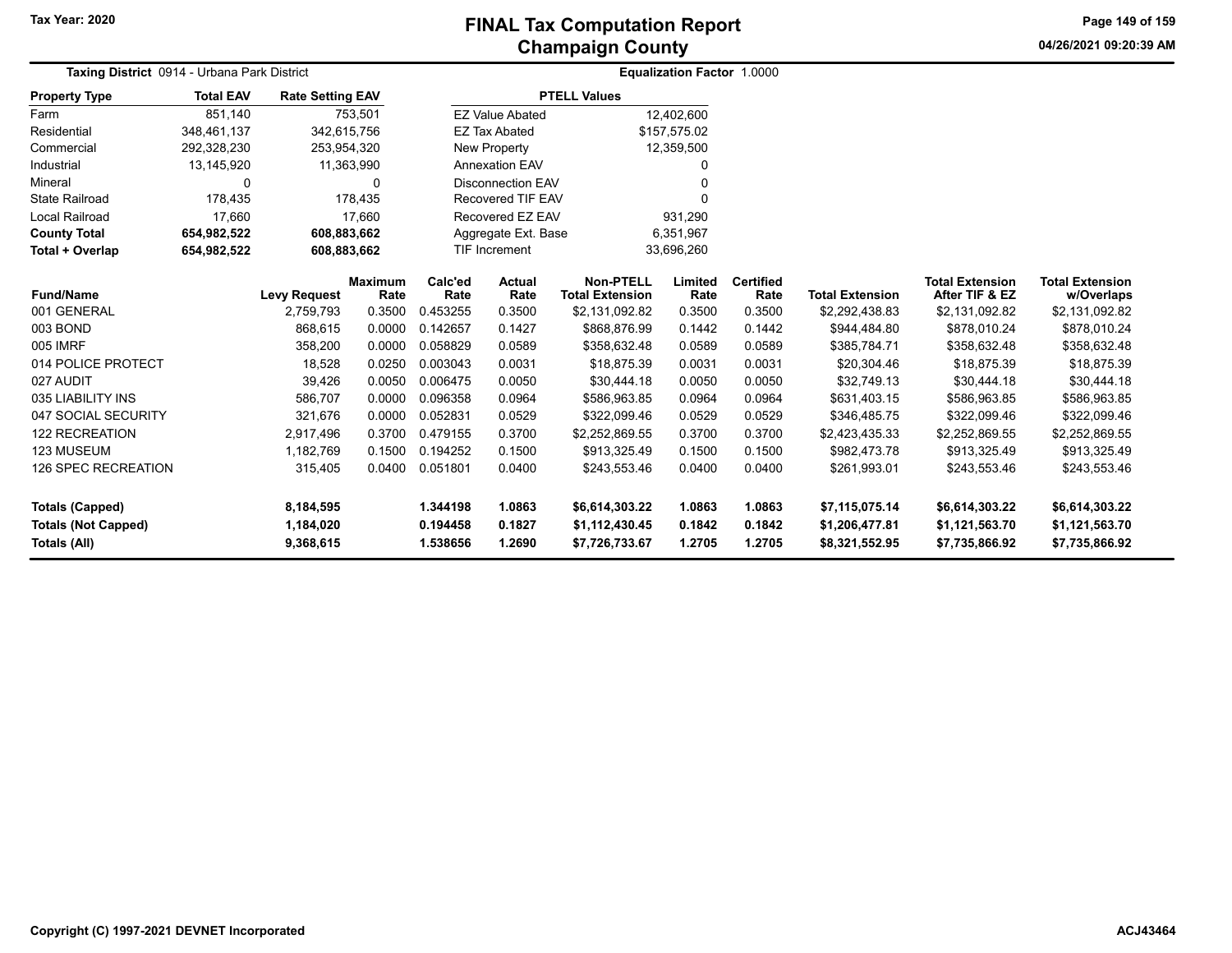#### **Champaign County FINAL Tax Computation Report**

**04/26/2021 09:20:39 AMPage 150 of 159**

|                      |                                                      |                         | <b>Undilipalgii Udulity</b> |                                   |  |
|----------------------|------------------------------------------------------|-------------------------|-----------------------------|-----------------------------------|--|
|                      | Taxing District 0921 - Champaign-Urbana Mass Transit |                         |                             | <b>Equalization Factor 1.0000</b> |  |
| <b>Property Type</b> | <b>Total EAV</b>                                     | <b>Rate Setting EAV</b> | <b>PTELL Values</b>         |                                   |  |
| Farm                 | 4,272,520                                            | 4.259.681               | EZ Value Abated             | 18,657,320                        |  |
| Residential          | 1.547.517.920                                        | 1.539.821.700           | EZ Tax Abated               | \$63.957.24                       |  |
| Commercial           | 1,316,536,749                                        | 1,232,503,433           | New Property                | 66,218,860                        |  |
| Industrial           | 47.891.636                                           | 34.560.326              | <b>Annexation EAV</b>       | 204,000                           |  |
| Mineral              |                                                      |                         | Disconnection EAV           | 1,683,730                         |  |
| State Railroad       | 956.524                                              | 956.524                 | Recovered TIF EAV           | 0                                 |  |
| Local Railroad       | 48.390                                               | 47.790                  | Recovered EZ EAV            | 967.950                           |  |
| <b>County Total</b>  | 2,917,223,739                                        | 2,812,149,454           | Aggregate Ext. Base         | 9.201.392                         |  |
| Total + Overlap      | 2,917,223,739                                        | 2,812,149,454           | <b>TIF Increment</b>        | 86,416,965                        |  |

| Fund/Name                  | <b>Levy Request</b> | <b>Maximum</b><br>Rate | Calc'ed<br>Rate | Actual<br>Rate | Non-PTELL<br><b>Total Extension</b> | Limited<br>Rate | <b>Certified</b><br>Rate | <b>Total Extension</b> | <b>Total Extension</b><br>After TIF & EZ | <b>Total Extension</b><br>w/Overlaps |
|----------------------------|---------------------|------------------------|-----------------|----------------|-------------------------------------|-----------------|--------------------------|------------------------|------------------------------------------|--------------------------------------|
| 001 GENERAL                | 7.609.072           | 0.2500                 | 0.270579        | 0.2500         | \$7,030,373.64                      | 0.2265          | 0.2265                   | \$6.607.511.77         | \$6,369,518.51                           | \$6,369,518.51                       |
| 005 IMRF                   | 1.600.000           | 0.0000                 | 0.056896        | 0.0569         | \$1.600.113.04                      | 0.0517          | 0.0517                   | \$1.508.204.67         | \$1.453.881.27                           | \$1,453,881.27                       |
| 027 AUDIT                  | 21.305              | 0.0050                 | 0.000758        | 0.0008         | \$22,497.20                         | 0.0008          | 0.0008                   | \$23.337.79            | \$22.497.20                              | \$22.497.20                          |
| 035 LIABILITY INS          | 725.000             | 0.0000                 | 0.025781        | 0.0258         | \$725.534.56                        | 0.0235          | 0.0235                   | \$685.547.58           | \$660,855.12                             | \$660,855.12                         |
| 047 SOCIAL SECURITY        | 1.100.000           | 0.0000                 | 0.039116        | 0.0392         | \$1.102.362.59                      | 0.0356          | 0.0356                   | \$1.038.531.65         | \$1,001,125.21                           | \$1.001.125.21                       |
| 060 UNEMPLOY INS           | 40,000              | 0.0000                 | 0.001422        | 0.0015         | \$42.182.24                         | 0.0014          | 0.0014                   | \$40.841.13            | \$39,370.09                              | \$39.370.09                          |
| 062 WORKERS COMP           | 100,000             | 0.0000                 | 0.003556        | 0.0036         | \$101.237.38                        | 0.0033          | 0.0033                   | \$96.268.38            | \$92,800.93                              | \$92,800.93                          |
| <b>Totals (Capped)</b>     | 11.195.377          |                        | 0.398108        | 0.3778         | \$10.624.300.65                     | 0.3428          | 0.3428                   | \$10.000.242.97        | \$9,640,048.33                           | \$9,640,048.33                       |
| <b>Totals (Not Capped)</b> | 0                   |                        | 0.000000        | 0.0000         | \$0.00                              | 0.0000          | 0.0000                   | \$0.00                 | \$0.00                                   | \$0.00                               |
| Totals (All)               | 11,195,377          |                        | 0.398108        | 0.3778         | \$10,624,300.65                     | 0.3428          | 0.3428                   | \$10,000.242.97        | \$9,640,048.33                           | \$9,640,048.33                       |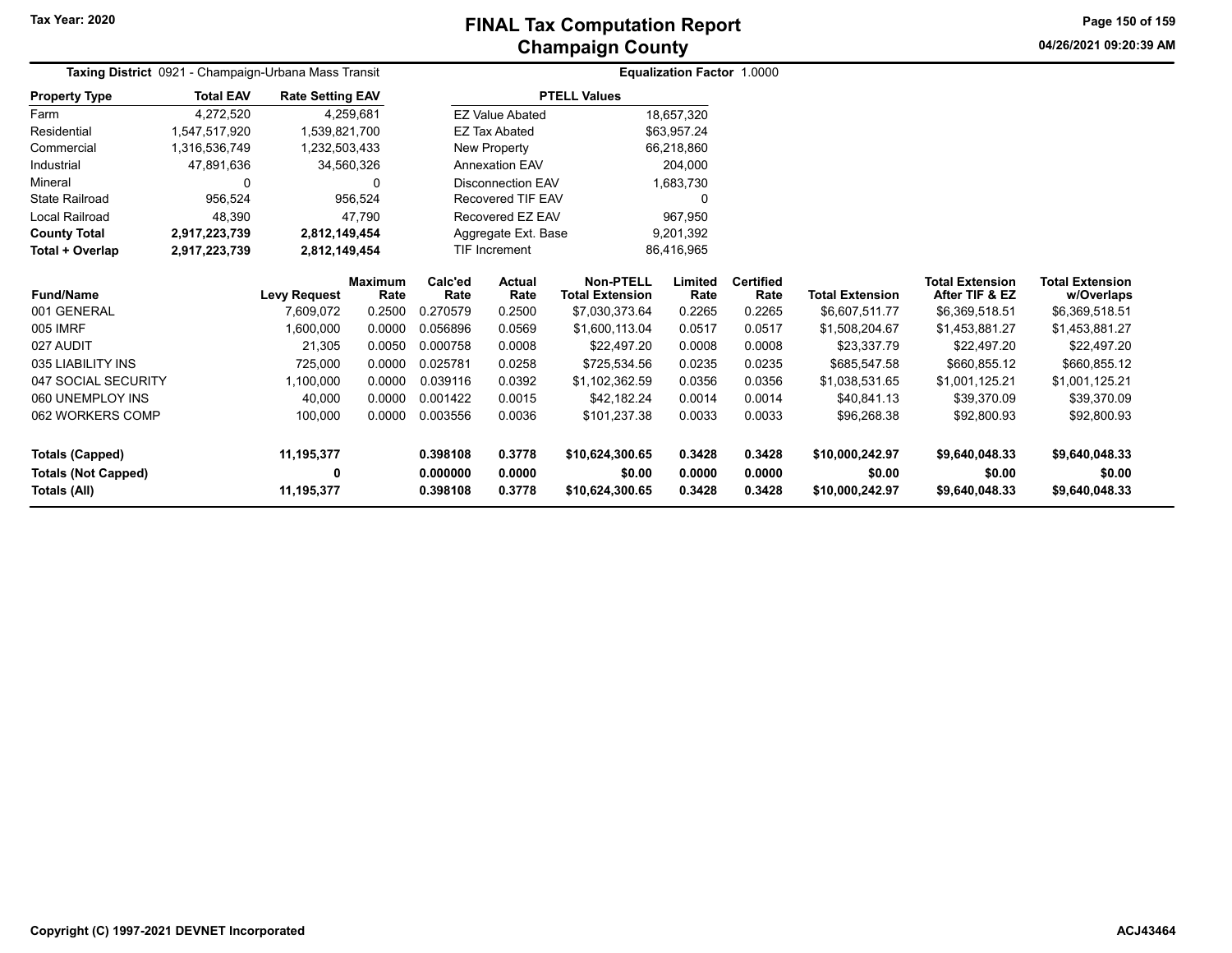**04/26/2021 09:20:39 AM Page 151 of 159**

|                      | Taxing District 0922 - Southwest Mass Transit |                         | <b>Equalization Factor 1.0000</b> |        |  |  |  |  |
|----------------------|-----------------------------------------------|-------------------------|-----------------------------------|--------|--|--|--|--|
| <b>Property Type</b> | <b>Total EAV</b>                              | <b>Rate Setting EAV</b> | <b>PTELL Values</b>               |        |  |  |  |  |
| Farm                 |                                               |                         | <b>EZ Value Abated</b>            |        |  |  |  |  |
| Residential          |                                               |                         | EZ Tax Abated                     | \$0.00 |  |  |  |  |
| Commercial           |                                               |                         | New Property                      |        |  |  |  |  |
| Industrial           |                                               |                         | <b>Annexation EAV</b>             |        |  |  |  |  |
| Mineral              |                                               |                         | Disconnection EAV                 |        |  |  |  |  |
| State Railroad       |                                               |                         | Recovered TIF EAV                 |        |  |  |  |  |
| Local Railroad       |                                               |                         | Recovered EZ EAV                  |        |  |  |  |  |
| <b>County Total</b>  |                                               | 0                       | Aggregate Ext. Base               |        |  |  |  |  |
| Total + Overlap      |                                               |                         | TIF Increment                     |        |  |  |  |  |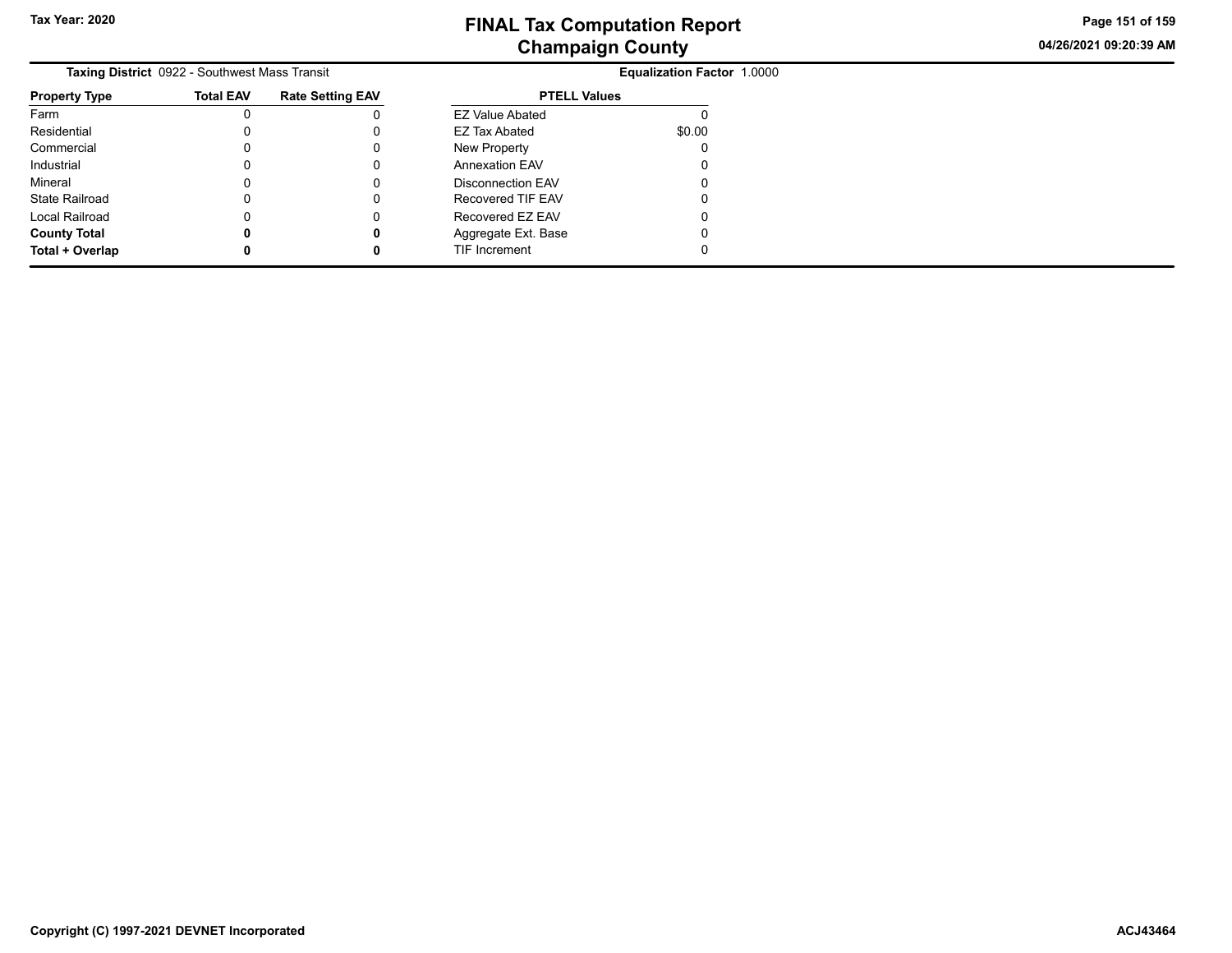**Property Type**

State Railroad Local Railroad **County Total 2,562,793,163 2,475,215,143 Total + Overlap 2,562,793,163 2,475,215,143**

Farm Residential Commercial **Industrial** Mineral

## **Champaign County FINAL Tax Computation Report**

**04/26/2021 09:20:39 AMPage 152 of 159**

|                            | Taxing District 0931 - C-U Public Health District |                                        |                                   |                                     | <b>Equalization Factor 1.0000</b> |                          |                        |                                          |                                      |
|----------------------------|---------------------------------------------------|----------------------------------------|-----------------------------------|-------------------------------------|-----------------------------------|--------------------------|------------------------|------------------------------------------|--------------------------------------|
| erty Type                  | <b>Total EAV</b>                                  | <b>Rate Setting EAV</b>                |                                   | <b>PTELL Values</b>                 |                                   |                          |                        |                                          |                                      |
|                            | 1,863,690                                         | .766.051                               | <b>EZ Value Abated</b>            |                                     |                                   |                          |                        |                                          |                                      |
| ential                     | 1,239,812,698                                     | 1,236,147,971                          | EZ Tax Abated                     |                                     | \$0.00                            |                          |                        |                                          |                                      |
| nercial                    | 1,279,950,543                                     | 1,209,180,179                          | New Property                      |                                     | 71,683,760                        |                          |                        |                                          |                                      |
| trial                      | 40,036,250                                        | 26,991,180                             | <b>Annexation EAV</b>             |                                     | 59,740                            |                          |                        |                                          |                                      |
| al                         |                                                   |                                        | Disconnection EAV                 |                                     | 0                                 |                          |                        |                                          |                                      |
| Railroad                   | 1.087.692                                         | 1,087,692                              | Recovered TIF EAV                 |                                     |                                   |                          |                        |                                          |                                      |
| Railroad                   | 42,290                                            | 42,070                                 | Recovered EZ EAV                  | 0                                   |                                   |                          |                        |                                          |                                      |
| ty Total                   | 2,562,793,163                                     | 2,475,215,143                          | Aggregate Ext. Base               |                                     | 3,116,317                         |                          |                        |                                          |                                      |
| + Overlap<br>2,562,793,163 |                                                   | 2,475,215,143                          | <b>TIF Increment</b>              |                                     | 87,578,020                        |                          |                        |                                          |                                      |
| /Name                      |                                                   | Maximum<br><b>Levy Request</b><br>Rate | Calc'ed<br>Actual<br>Rate<br>Rate | Non-PTELL<br><b>Total Extension</b> | Limited<br>Rate                   | <b>Certified</b><br>Rate | <b>Total Extension</b> | <b>Total Extension</b><br>After TIF & EZ | <b>Total Extension</b><br>w/Overlaps |

| <b>Fund/Name</b>           | <b>Levy Request</b> | maximum<br>Rate | Gaic ed<br>Rate | Actual<br>Rate | NON-PIELL<br><b>Total Extension</b> | Limited<br>Rate | certified<br>Rate | <b>Total Extension</b> | Total Extension<br>After TIF & EZ | Total Extension<br>w/Overlaps |
|----------------------------|---------------------|-----------------|-----------------|----------------|-------------------------------------|-----------------|-------------------|------------------------|-----------------------------------|-------------------------------|
| 001 GENERAL                | 3.667.112           | 0.1500          | 0.148153        | 0.1482         | \$3,668,268.84                      | 0.1114          | 0.1114            | \$2,854,951.58         | \$2,757,389.67                    | \$2,757,389.67                |
| 005 IMRF                   | 362.510             | 0.0000          | 0.014646        | 0.0147         | \$363.856.63                        | 0.0111          | 0.0111            | \$284,470.04           | \$274,748.88                      | \$274,748.88                  |
| 027 AUDIT                  | 0                   | 0.0050          | 0.000000        | 0.0000         | \$0.00                              | 0.0000          | 0.0000            | \$0.00                 | \$0.00                            | \$0.00                        |
| 035 LIABILITY INS          | 332.476             | 0.0000          | 0.013432        | 0.0135         | \$334,154.04                        | 0.0102          | 0.0102            | \$261.404.90           | \$252.471.94                      | \$252,471.94                  |
| 109A Uncollected Taxes     | 0                   | 0.0000          | 0.000000        | 0.0000         | \$0.00                              | 0.0000          | 0.0000            | \$0.00                 | \$0.00                            | \$0.00                        |
| Totals (Capped)            | 4,362,098           |                 | 0.176231        | 0.1764         | \$4,366,279.51                      | 0.1327          | 0.1327            | \$3,400,826.52         | \$3,284,610.49                    | \$3,284,610.49                |
| <b>Totals (Not Capped)</b> | 0                   |                 | 0.000000        | 0.0000         | \$0.00                              | 0.0000          | 0.0000            | \$0.00                 | \$0.00                            | \$0.00                        |
| Totals (All)               | 4,362,098           |                 | 0.176231        | 0.1764         | \$4,366,279.51                      | 0.1327          | 0.1327            | \$3,400,826.52         | \$3.284.610.49                    | \$3.284.610.49                |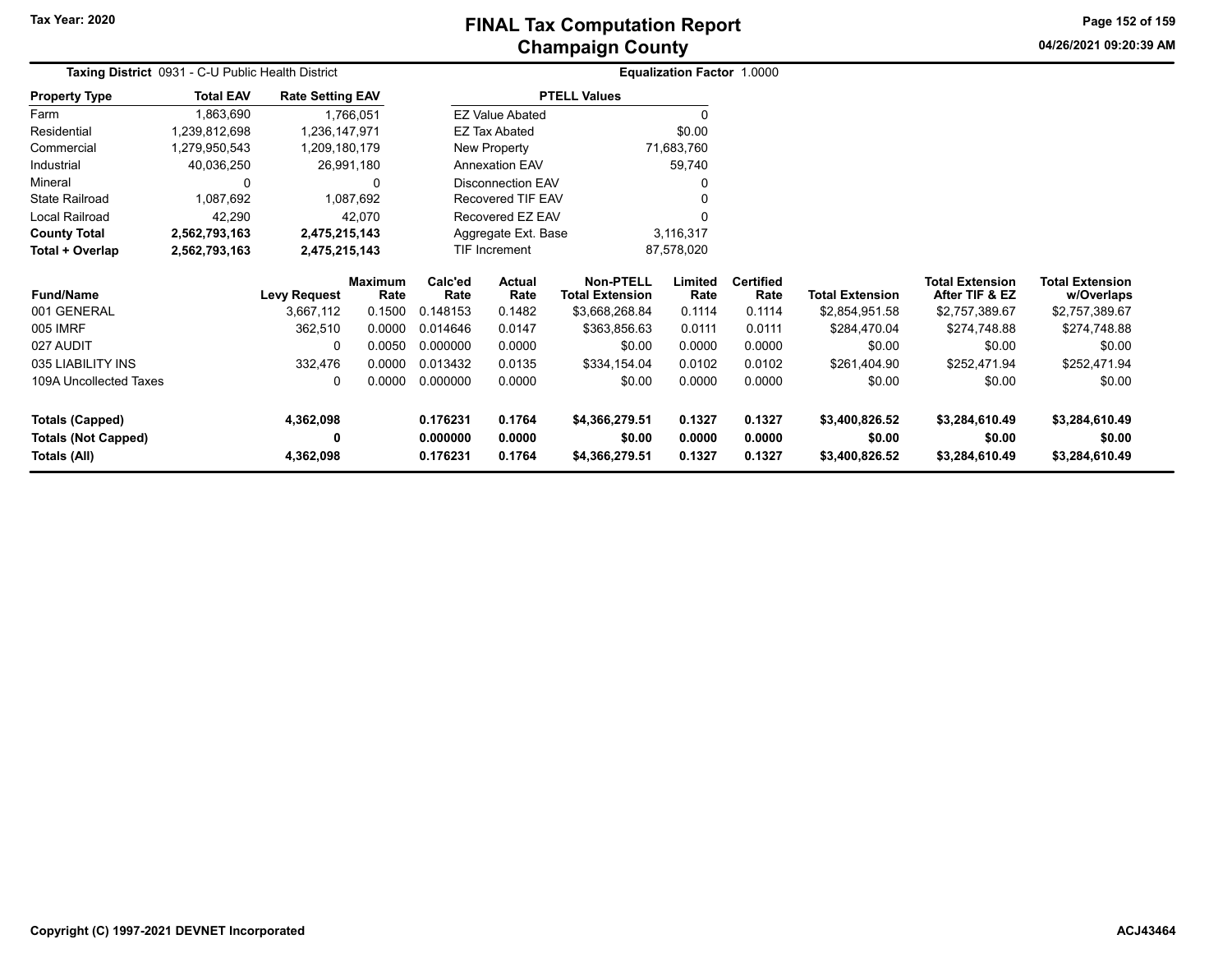**04/26/2021 09:20:39 AM Page 153 of 159**

| Taxing District 0941 - Tolono Library |                  |                         |                        |                                |                          |                                            | <b>Equalization Factor 1.0000</b> |                          |                        |                                          |                                      |
|---------------------------------------|------------------|-------------------------|------------------------|--------------------------------|--------------------------|--------------------------------------------|-----------------------------------|--------------------------|------------------------|------------------------------------------|--------------------------------------|
| <b>Property Type</b>                  | <b>Total EAV</b> | <b>Rate Setting EAV</b> |                        |                                |                          | <b>PTELL Values</b>                        |                                   |                          |                        |                                          |                                      |
| Farm                                  | 18,359,850       | 18,330,971              |                        |                                | <b>EZ Value Abated</b>   |                                            |                                   |                          |                        |                                          |                                      |
| Residential                           | 233,894,274      | 215,428,856             |                        |                                | EZ Tax Abated            |                                            | \$0.00                            |                          |                        |                                          |                                      |
| Commercial                            | 80,457,556       | 72,643,239              |                        |                                | New Property             |                                            | 4,346,450                         |                          |                        |                                          |                                      |
| Industrial                            | 123,883          |                         | 123,837                |                                | <b>Annexation EAV</b>    |                                            |                                   |                          |                        |                                          |                                      |
| Mineral                               |                  |                         | <sup>0</sup>           |                                | <b>Disconnection EAV</b> |                                            |                                   |                          |                        |                                          |                                      |
| <b>State Railroad</b>                 | 1,860,440        |                         | 1,860,440              |                                | Recovered TIF EAV        |                                            |                                   |                          |                        |                                          |                                      |
| Local Railroad                        | 545,420          |                         | 487,720                |                                | Recovered EZ EAV         |                                            |                                   |                          |                        |                                          |                                      |
| <b>County Total</b>                   | 335,241,423      | 308,875,063             |                        | Aggregate Ext. Base<br>392,316 |                          |                                            |                                   |                          |                        |                                          |                                      |
| Total + Overlap                       | 335,241,423      | 308,875,063             |                        |                                | TIF Increment            |                                            | 26,366,360                        |                          |                        |                                          |                                      |
| <b>Fund/Name</b>                      |                  | <b>Levy Request</b>     | <b>Maximum</b><br>Rate | Calc'ed<br>Rate                | Actual<br>Rate           | <b>Non-PTELL</b><br><b>Total Extension</b> | Limited<br>Rate                   | <b>Certified</b><br>Rate | <b>Total Extension</b> | <b>Total Extension</b><br>After TIF & EZ | <b>Total Extension</b><br>w/Overlaps |
| 001 GENERAL                           |                  | 384,030                 | 0.6000                 | 0.124332                       | 0.1244                   | \$384,240.58                               | 0.1227                            | 0.1227                   | \$411,341.23           | \$378,989.70                             | \$378,989.70                         |
| 004 BUILD & MAIN                      |                  | 5,500                   | 0.0200                 | 0.001781                       | 0.0018                   | \$5,559.75                                 | 0.0018                            | 0.0018                   | \$6,034.35             | \$5,559.75                               | \$5,559.75                           |
| 027 AUDIT                             |                  | 5,500                   | 0.0050                 | 0.001781                       | 0.0018                   | \$5,559.75                                 | 0.0018                            | 0.0018                   | \$6,034.35             | \$5,559.75                               | \$5,559.75                           |
| 035 LIABILITY INS                     |                  | 7,100                   | 0.0000                 | 0.002299                       | 0.0023                   | \$7,104.13                                 | 0.0023                            | 0.0023                   | \$7,710.55             | \$7,104.13                               | \$7,104.13                           |
| 047 SOCIAL SECURITY                   |                  | 9,800                   | 0.0000                 | 0.003173                       | 0.0032                   | \$9,884.00                                 | 0.0032                            | 0.0032                   | \$10,727.73            | \$9,884.00                               | \$9,884.00                           |
| <b>Totals (Capped)</b>                |                  | 411,930                 |                        | 0.133366                       | 0.1335                   | \$412,348.21                               | 0.1318                            | 0.1318                   | \$441,848.21           | \$407,097.33                             | \$407,097.33                         |
| <b>Totals (Not Capped)</b>            |                  | 0                       |                        | 0.000000                       | 0.0000                   | \$0.00                                     | 0.0000                            | 0.0000                   | \$0.00                 | \$0.00                                   | \$0.00                               |
| Totals (All)                          |                  | 411,930                 |                        | 0.133366                       | 0.1335                   | \$412,348.21                               | 0.1318                            | 0.1318                   | \$441,848.21           | \$407,097.33                             | \$407,097.33                         |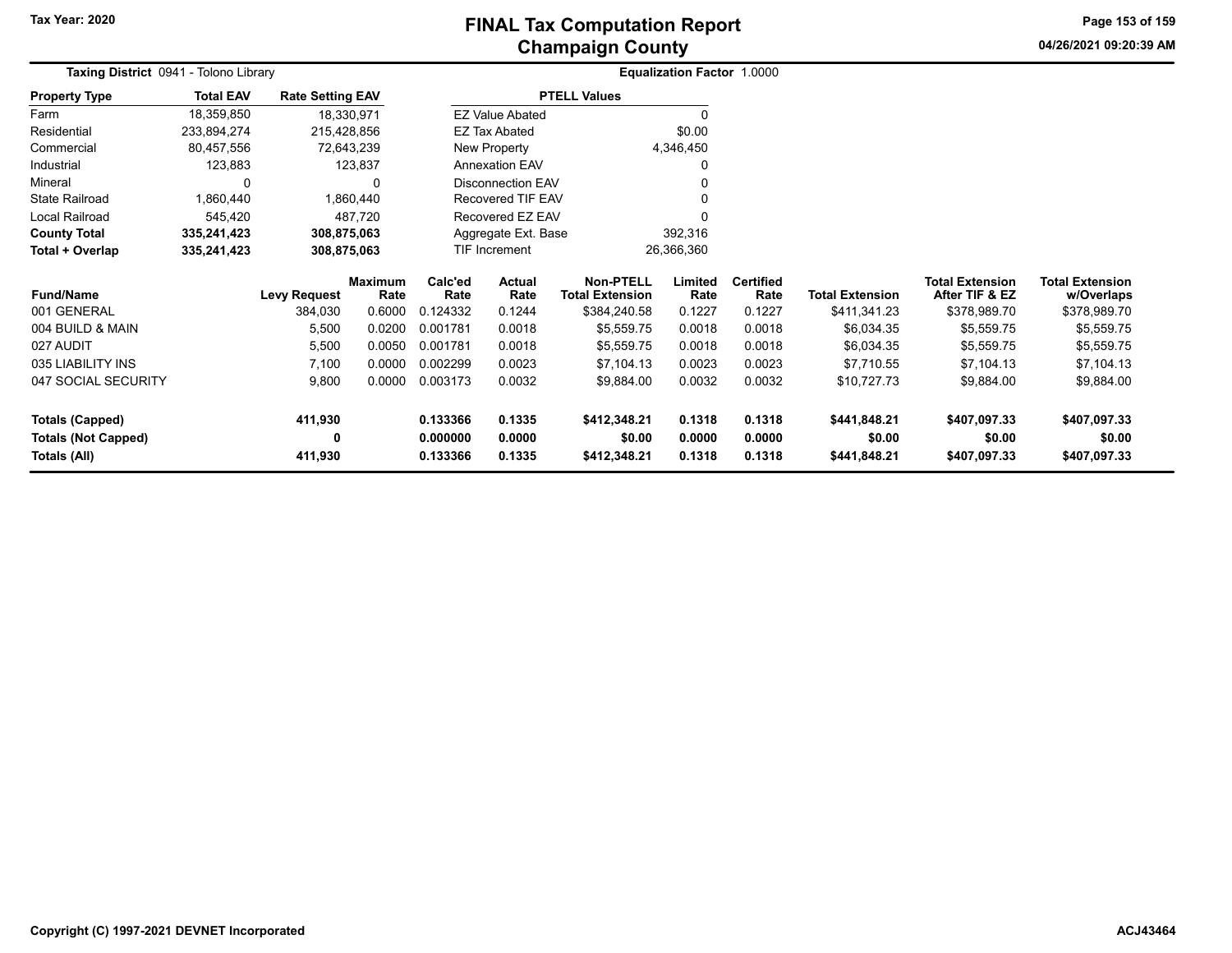## **Champaign County FINAL Tax Computation Report**

**04/26/2021 09:20:39 AM**

**Page 154 of 159**

| Taxing District 0942 - Philo Library |                  |                     |                         |                      | <b>Equalization Factor 1.0000</b> |                                            |                 |                          |                        |                                          |                                      |  |
|--------------------------------------|------------------|---------------------|-------------------------|----------------------|-----------------------------------|--------------------------------------------|-----------------|--------------------------|------------------------|------------------------------------------|--------------------------------------|--|
| <b>Property Type</b>                 | <b>Total EAV</b> |                     | <b>Rate Setting EAV</b> |                      |                                   | <b>PTELL Values</b>                        |                 |                          |                        |                                          |                                      |  |
| Farm                                 | 17,740,750       |                     | 17,740,750              |                      | <b>EZ Value Abated</b>            |                                            |                 |                          |                        |                                          |                                      |  |
| Residential                          | 34,396,538       |                     | 34,396,538              |                      | <b>EZ Tax Abated</b>              |                                            | \$0.00          |                          |                        |                                          |                                      |  |
| Commercial                           | 2,138,710        |                     | 2,138,710               |                      | New Property                      |                                            | 119,090         |                          |                        |                                          |                                      |  |
| Industrial                           | 0                |                     | 0                       |                      | <b>Annexation EAV</b>             |                                            | 0               |                          |                        |                                          |                                      |  |
| Mineral                              | $\Omega$         |                     | $\Omega$                |                      | <b>Disconnection EAV</b>          |                                            | 0               |                          |                        |                                          |                                      |  |
| <b>State Railroad</b>                | 548,550          |                     | 548,550                 |                      | <b>Recovered TIF EAV</b>          |                                            | 0               |                          |                        |                                          |                                      |  |
| <b>Local Railroad</b>                | 291,020          |                     | 291,020                 |                      | Recovered EZ EAV                  |                                            | $\Omega$        |                          |                        |                                          |                                      |  |
| <b>County Total</b>                  | 55,115,568       |                     | 55,115,568              |                      | Aggregate Ext. Base               |                                            | 92,533          |                          |                        |                                          |                                      |  |
| Total + Overlap                      | 55,115,568       |                     | 55,115,568              | <b>TIF Increment</b> |                                   |                                            | 0               |                          |                        |                                          |                                      |  |
| <b>Fund/Name</b>                     |                  | <b>Levy Request</b> | <b>Maximum</b><br>Rate  | Calc'ed<br>Rate      | <b>Actual</b><br>Rate             | <b>Non-PTELL</b><br><b>Total Extension</b> | Limited<br>Rate | <b>Certified</b><br>Rate | <b>Total Extension</b> | <b>Total Extension</b><br>After TIF & EZ | <b>Total Extension</b><br>w/Overlaps |  |
| 001 GENERAL                          |                  | 77.700              | 0.6000                  | 0.140977             | 0.1410                            | \$77,712.95                                | 0.1374          | 0.1374                   | \$75,728.79            | \$75,728.79                              | \$75,728.79                          |  |
| 004 BUILD & MAIN                     |                  | 8,600               | 0.0200                  | 0.015604             | 0.0157                            | \$8,653.14                                 | 0.0154          | 0.0154                   | \$8,487.80             | \$8,487.80                               | \$8,487.80                           |  |
| 027 AUDIT                            |                  | 1,200               | 0.0050                  | 0.002177             | 0.0022                            | \$1.212.54                                 | 0.0022          | 0.0022                   | \$1,212.54             | \$1,212.54                               | \$1,212.54                           |  |
| 035 LIABILITY INS                    |                  | 4,900               | 0.0000                  | 0.008890             | 0.0089                            | \$4,905.29                                 | 0.0087          | 0.0087                   | \$4,795.05             | \$4,795.05                               | \$4,795.05                           |  |
| 047 SOCIAL SECURITY                  |                  | 3,500               | 0.0000                  | 0.006350             | 0.0064                            | \$3,527.40                                 | 0.0063          | 0.0063                   | \$3,472.28             | \$3,472.28                               | \$3,472.28                           |  |
| 060 UNEMPLOY INS                     |                  | 550                 | 0.0000                  | 0.000998             | 0.0010                            | \$551.16                                   | 0.0010          | 0.0010                   | \$551.16               | \$551.16                                 | \$551.16                             |  |
| 062 WORKERS COMP                     |                  | 650                 | 0.0000                  | 0.001179             | 0.0012                            | \$661.39                                   | 0.0012          | 0.0012                   | \$661.39               | \$661.39                                 | \$661.39                             |  |
| <b>Totals (Capped)</b>               |                  | 97,100              |                         | 0.176175             | 0.1764                            | \$97,223.87                                | 0.1722          | 0.1722                   | \$94,909.01            | \$94,909.01                              | \$94,909.01                          |  |
| <b>Totals (Not Capped)</b>           |                  | 0                   |                         | 0.000000             | 0.0000                            | \$0.00                                     | 0.0000          | 0.0000                   | \$0.00                 | \$0.00                                   | \$0.00                               |  |
| Totals (All)                         |                  | 97,100              |                         | 0.176175             | 0.1764                            | \$97,223.87                                | 0.1722          | 0.1722                   | \$94,909.01            | \$94,909.01                              | \$94,909.01                          |  |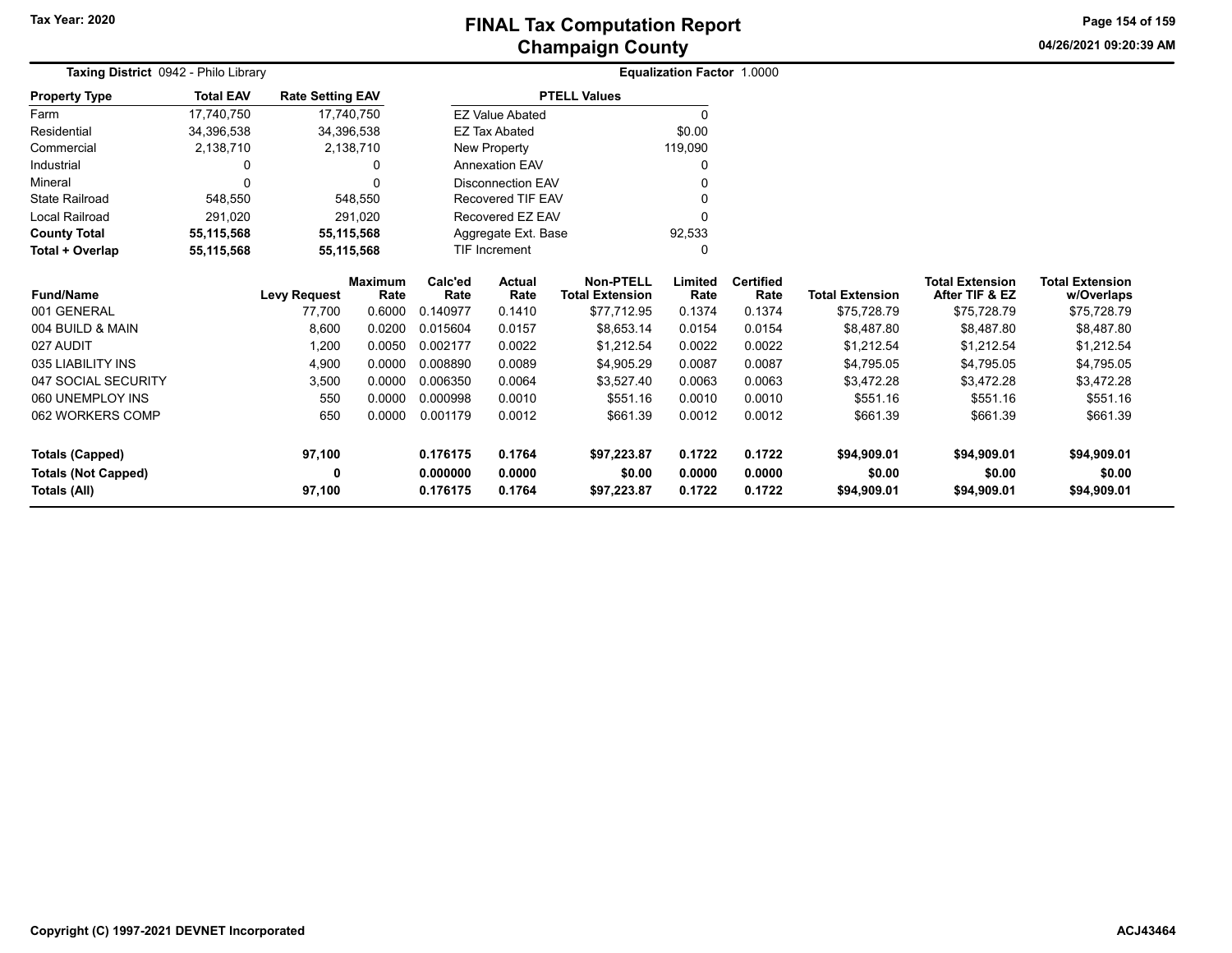**04/26/2021 09:20:39 AM Page 155 of 159**

| Taxing District 0943 - Camargo Library |                  |                         | Equalization Factor 1.0000 |                        |                          |                                            |                           |                          |                                |                                          |                                      |  |
|----------------------------------------|------------------|-------------------------|----------------------------|------------------------|--------------------------|--------------------------------------------|---------------------------|--------------------------|--------------------------------|------------------------------------------|--------------------------------------|--|
| <b>Property Type</b>                   | <b>Total EAV</b> | <b>Rate Setting EAV</b> |                            |                        |                          | <b>PTELL Values</b>                        | <b>Overlapping County</b> |                          |                                | <b>Overlap EAV</b>                       |                                      |  |
| Farm                                   | 14,193,200       | 14,193,200              |                            | <b>EZ Value Abated</b> |                          |                                            | 0                         |                          | Douglas County                 | *61,343,244                              |                                      |  |
| Residential                            | 3,183,130        |                         | 3,183,130                  |                        | <b>EZ Tax Abated</b>     |                                            | \$0.00                    | <b>Total</b>             |                                | 61,343,244                               |                                      |  |
| Commercial                             |                  |                         | n                          |                        | New Property             |                                            | 71,270                    |                          | * denotes use of estimated EAV |                                          |                                      |  |
| Industrial                             |                  |                         | 0                          |                        | <b>Annexation EAV</b>    |                                            | 0                         |                          |                                |                                          |                                      |  |
| Mineral                                |                  |                         |                            |                        | Disconnection EAV        |                                            |                           |                          |                                |                                          |                                      |  |
| <b>State Railroad</b>                  | 394,646          |                         | 394,646                    |                        | <b>Recovered TIF EAV</b> |                                            |                           |                          |                                |                                          |                                      |  |
| Local Railroad                         |                  |                         | $\Omega$                   |                        | Recovered EZ EAV         |                                            |                           |                          |                                |                                          |                                      |  |
| <b>County Total</b>                    | 17,770,976       | 17,770,976              |                            |                        | Aggregate Ext. Base      |                                            |                           |                          |                                |                                          |                                      |  |
| Total + Overlap                        | 79,114,220       | 79,114,220              |                            |                        | <b>TIF Increment</b>     |                                            | $\Omega$                  |                          |                                |                                          |                                      |  |
| <b>Fund/Name</b>                       |                  | <b>Levy Request</b>     | <b>Maximum</b><br>Rate     | Calc'ed<br>Rate        | <b>Actual</b><br>Rate    | <b>Non-PTELL</b><br><b>Total Extension</b> | Limited<br>Rate           | <b>Certified</b><br>Rate | <b>Total Extension</b>         | <b>Total Extension</b><br>After TIF & EZ | <b>Total Extension</b><br>w/Overlaps |  |
| 001 GENERAL                            |                  | 125,000                 | 0.1500                     | 0.157999               | 0.1500                   | \$26,656.46                                | 0.1500                    | 0.1500                   | \$26,656.46                    | \$26,656.46                              | \$118,671.33                         |  |
| 004 BUILD & MAIN                       |                  | 16,000                  | 0.0200                     | 0.020224               | 0.0200                   | \$3.554.20                                 | 0.0200                    | 0.0200                   | \$3,554.20                     | \$3.554.20                               | \$15,822.84                          |  |
| 005 IMRF                               |                  | 16,000                  | 0.0000                     | 0.020224               | 0.0203                   | \$3,607.51                                 | 0.0203                    | 0.0203                   | \$3,607.51                     | \$3,607.51                               | \$16,060.19                          |  |
| 027 AUDIT                              |                  | 1,000                   | 0.0050                     | 0.001264               | 0.0013                   | \$231.02                                   | 0.0013                    | 0.0013                   | \$231.02                       | \$231.02                                 | \$1,028.48                           |  |
| 035 LIABILITY INS                      |                  | 40,000                  | 0.0000                     | 0.050560               | 0.0506                   | \$8,992.11                                 | 0.0506                    | 0.0506                   | \$8,992.11                     | \$8.992.11                               | \$40,031.80                          |  |
| 047 SOCIAL SECURITY                    |                  | 12,700                  | 0.0000                     | 0.016053               | 0.0161                   | \$2,861.13                                 | 0.0161                    | 0.0161                   | \$2,861.13                     | \$2,861.13                               | \$12,737.39                          |  |
| <b>Totals (Capped)</b>                 |                  | 0                       |                            | 0.000000               | 0.0000                   | \$0.00                                     | 0.0000                    | 0.0000                   | \$0.00                         | \$0.00                                   | \$0.00                               |  |
| <b>Totals (Not Capped)</b>             |                  | 210,700                 |                            | 0.266324               | 0.2583                   | \$45,902.43                                | 0.2583                    | 0.2583                   | \$45,902.43                    | \$45,902.43                              | \$204,352.03                         |  |
| Totals (All)                           |                  | 210,700                 |                            | 0.266324               | 0.2583                   | \$45,902.43                                | 0.2583                    | 0.2583                   | \$45,902.43                    | \$45,902.43                              | \$204,352.03                         |  |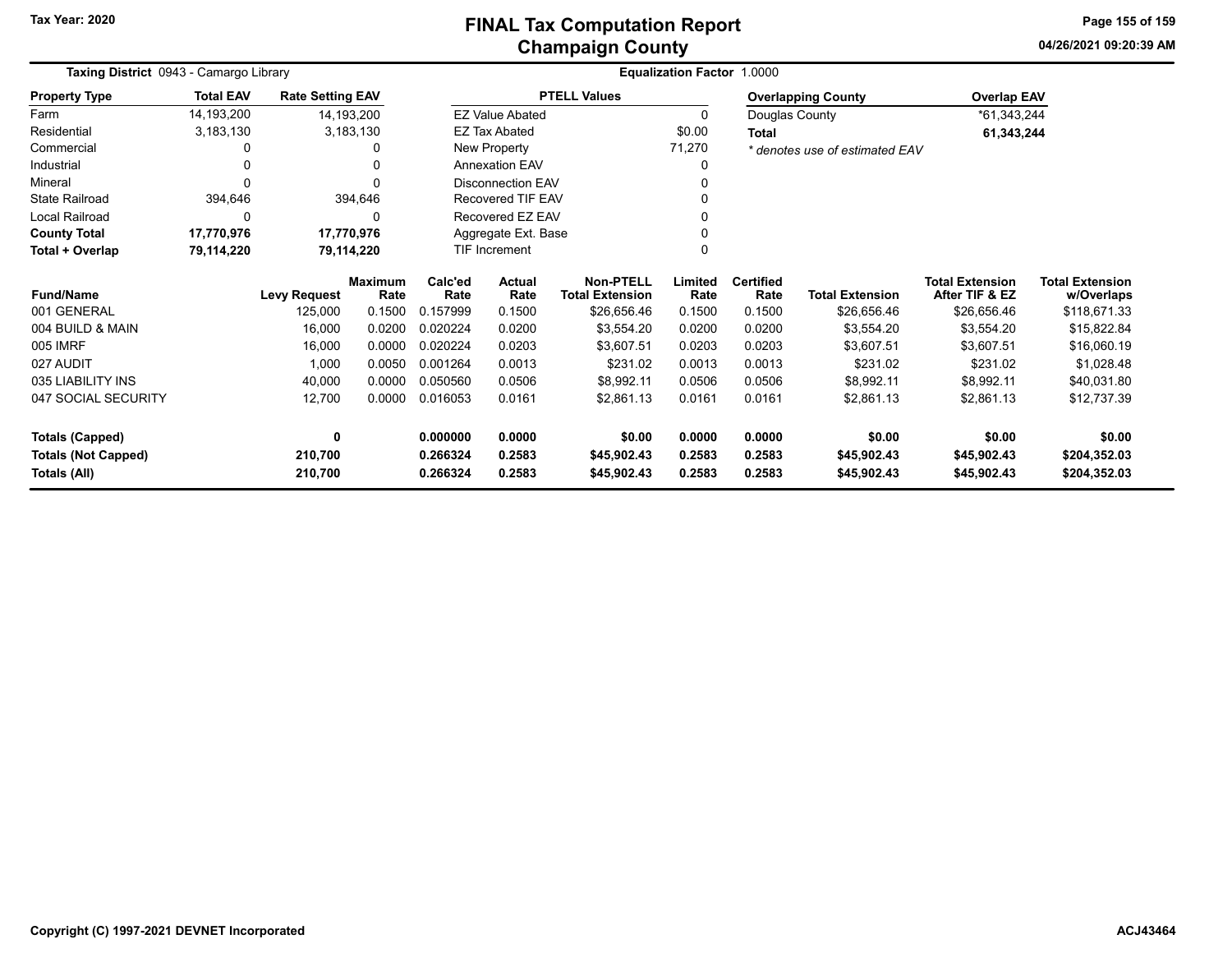## **Champaign County FINAL Tax Computation Report**

**04/26/2021 09:20:39 AM Page 156 of 159**

| Taxing District 0944 - Mahomet Library     |                  |                         |                        | <b>Equalization Factor 1.0000</b> |                          |                                            |                  |                          |                                |                                          |                                      |
|--------------------------------------------|------------------|-------------------------|------------------------|-----------------------------------|--------------------------|--------------------------------------------|------------------|--------------------------|--------------------------------|------------------------------------------|--------------------------------------|
| <b>Property Type</b>                       | <b>Total EAV</b> | <b>Rate Setting EAV</b> |                        |                                   |                          | <b>PTELL Values</b>                        |                  |                          |                                |                                          |                                      |
| Farm                                       | 15,879,400       |                         | 15,324,212             |                                   | <b>EZ Value Abated</b>   |                                            | $\Omega$         |                          |                                |                                          |                                      |
| Residential                                | 296,271,690      | 273,509,708             |                        |                                   | <b>EZ Tax Abated</b>     |                                            | \$0.00           |                          |                                |                                          |                                      |
| Commercial                                 | 34,081,506       | 22,078,665              |                        |                                   | <b>New Property</b>      |                                            | 4,061,130        |                          |                                |                                          |                                      |
| Industrial                                 | 0                |                         | 0                      |                                   | <b>Annexation EAV</b>    |                                            | 0                |                          |                                |                                          |                                      |
| Mineral                                    | 0                |                         | $\Omega$               |                                   | <b>Disconnection EAV</b> |                                            |                  |                          |                                |                                          |                                      |
| <b>State Railroad</b>                      | 543,875          |                         | 543,875                |                                   | <b>Recovered TIF EAV</b> |                                            |                  |                          |                                |                                          |                                      |
| Local Railroad                             | 270              |                         | 270                    |                                   | Recovered EZ EAV         |                                            | O                |                          |                                |                                          |                                      |
| <b>County Total</b>                        | 346,776,741      | 311,456,730             |                        |                                   | Aggregate Ext. Base      |                                            | 637,794          |                          |                                |                                          |                                      |
| Total + Overlap                            | 346,776,741      | 311,456,730             |                        |                                   | TIF Increment            | 35,320,011                                 |                  |                          |                                |                                          |                                      |
| <b>Fund/Name</b>                           |                  | <b>Levy Request</b>     | <b>Maximum</b><br>Rate | Calc'ed<br>Rate                   | <b>Actual</b><br>Rate    | <b>Non-PTELL</b><br><b>Total Extension</b> | Limited<br>Rate  | <b>Certified</b><br>Rate | <b>Total Extension</b>         | <b>Total Extension</b><br>After TIF & EZ | <b>Total Extension</b><br>w/Overlaps |
| 001 GENERAL                                |                  | 512,215                 | 0.6000                 | 0.164458                          | 0.1645                   | \$512,346.32                               | 0.1622           | 0.1622                   | \$562,471.87                   | \$505,182.82                             | \$505,182.82                         |
| 003 BOND                                   |                  | 298,000                 | 0.0000                 | 0.095679                          | 0.0957                   | \$298,064.09                               | 0.0967           | 0.0967                   | \$335,333.11                   | \$301,178.66                             | \$301,178.66                         |
| 004 BUILD & MAIN                           |                  | 62,710                  | 0.0200                 | 0.020134                          | 0.0200                   | \$62,291.35                                | 0.0198           | 0.0198                   | \$68,661.79                    | \$61,668.43                              | \$61,668.43                          |
| 005 IMRF                                   |                  | 36,000                  | 0.0000                 | 0.011559                          | 0.0116                   | \$36,128.98                                | 0.0115           | 0.0115                   | \$39,879.33                    | \$35,817.52                              | \$35,817.52                          |
| 027 AUDIT                                  |                  | 15,675                  | 0.0050                 | 0.005033                          | 0.0050                   | \$15,572.84                                | 0.0050           | 0.0050                   | \$17,338.84                    | \$15,572.84                              | \$15,572.84                          |
| 035 LIABILITY INS                          |                  | 13,000                  | 0.0000                 | 0.004174                          | 0.0042                   | \$13,081.18                                | 0.0042           | 0.0042                   | \$14,564.62                    | \$13,081.18                              | \$13,081.18                          |
| 047 SOCIAL SECURITY                        |                  | 30,000                  | 0.0000                 | 0.009632                          | 0.0097                   | \$30,211.30                                | 0.0096           | 0.0096                   | \$33,290.57                    | \$29,899.85                              | \$29,899.85                          |
| <b>Totals (Capped)</b>                     |                  | 669,600                 |                        | 0.214990                          | 0.2150                   | \$669,631.97                               | 0.2123           | 0.2123                   | \$736,207.02                   | \$661,222.64                             | \$661,222.64                         |
| <b>Totals (Not Capped)</b><br>Totals (All) |                  | 298,000<br>967,600      |                        | 0.095679<br>0.310669              | 0.0957<br>0.3107         | \$298,064.09<br>\$967,696.06               | 0.0967<br>0.3090 | 0.0967<br>0.3090         | \$335,333.11<br>\$1,071,540.13 | \$301,178.66<br>\$962,401.30             | \$301,178.66<br>\$962,401.30         |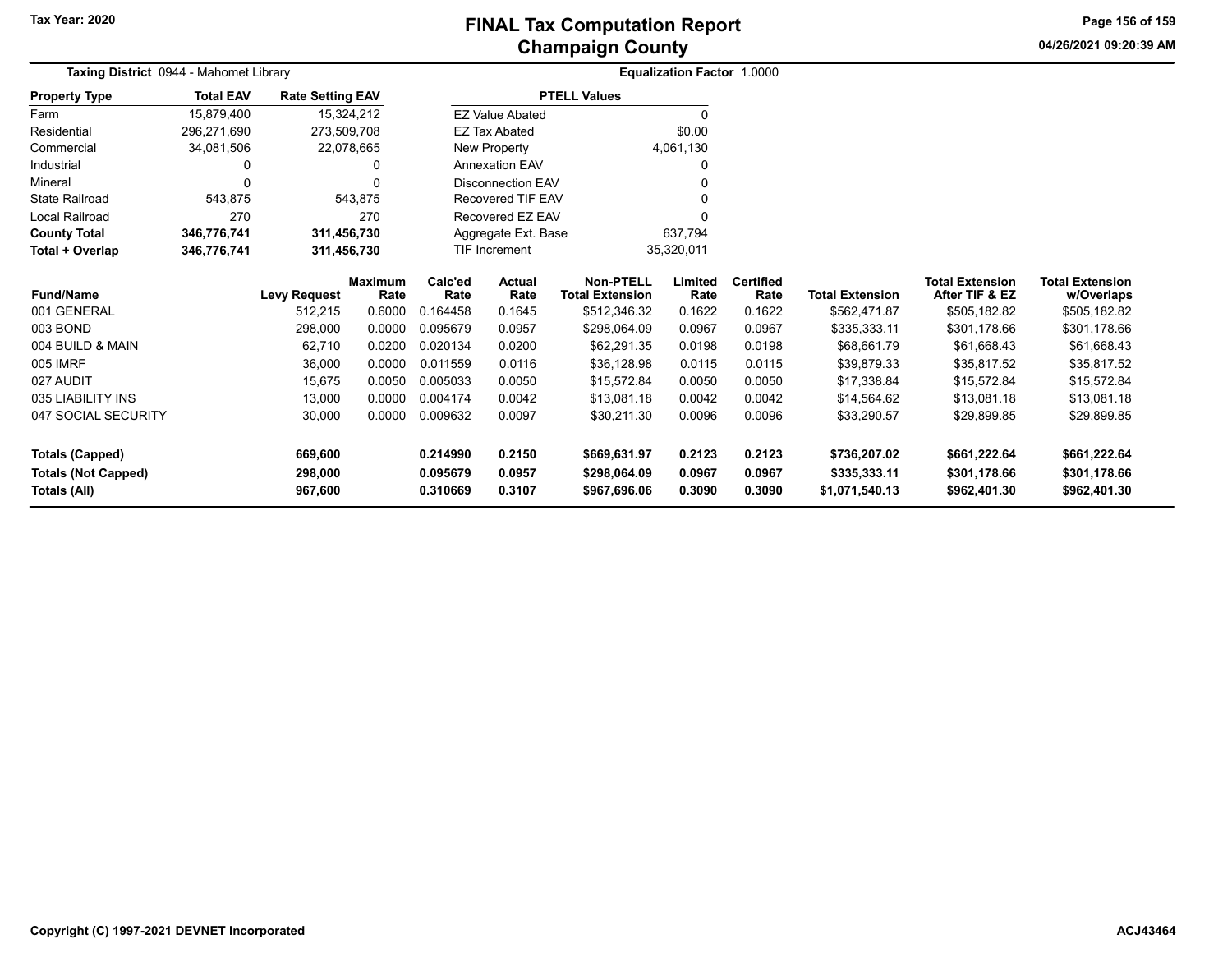## **Champaign County FINAL Tax Computation Report**

**04/26/2021 09:20:39 AM Page 157 of 159**

| Taxing District 0945 - Bement Library |                  |                         | <b>Equalization Factor 1.0000</b> |                     |                          |                                            |                 |                          |                                |                                          |                                      |  |
|---------------------------------------|------------------|-------------------------|-----------------------------------|---------------------|--------------------------|--------------------------------------------|-----------------|--------------------------|--------------------------------|------------------------------------------|--------------------------------------|--|
| <b>Property Type</b>                  | <b>Total EAV</b> | <b>Rate Setting EAV</b> |                                   | <b>PTELL Values</b> |                          |                                            |                 |                          | <b>Overlapping County</b>      | <b>Overlap EAV</b>                       |                                      |  |
| Farm                                  | 4,413,620        |                         | 4,413,620                         |                     | <b>EZ Value Abated</b>   |                                            | 0               |                          | <b>Piatt County</b>            | *43,150,275                              |                                      |  |
| Residential                           | 3,129,320        |                         | 3,129,320                         |                     | <b>EZ Tax Abated</b>     |                                            | \$0.00          | Total                    |                                | 43,150,275                               |                                      |  |
| Commercial                            | 1,078,970        |                         | 1,078,970                         | New Property        |                          |                                            | $\Omega$        |                          | * denotes use of estimated EAV |                                          |                                      |  |
| Industrial                            | 0                |                         | 0                                 |                     | <b>Annexation EAV</b>    |                                            |                 |                          |                                |                                          |                                      |  |
| Mineral                               | $\Omega$         |                         |                                   |                     | <b>Disconnection EAV</b> |                                            |                 |                          |                                |                                          |                                      |  |
| <b>State Railroad</b>                 | 183,110          |                         | 183,110                           |                     | <b>Recovered TIF EAV</b> |                                            |                 |                          |                                |                                          |                                      |  |
| Local Railroad                        | 443,670          |                         | 443,670                           |                     | Recovered EZ EAV         |                                            |                 |                          |                                |                                          |                                      |  |
| <b>County Total</b>                   | 9,248,690        |                         | 9,248,690                         |                     | Aggregate Ext. Base      |                                            |                 |                          |                                |                                          |                                      |  |
| Total + Overlap                       | 52,398,965       |                         | 52,398,965                        |                     | <b>TIF Increment</b>     |                                            |                 |                          |                                |                                          |                                      |  |
| <b>Fund/Name</b>                      |                  | <b>Levy Request</b>     | <b>Maximum</b><br>Rate            | Calc'ed<br>Rate     | <b>Actual</b><br>Rate    | <b>Non-PTELL</b><br><b>Total Extension</b> | Limited<br>Rate | <b>Certified</b><br>Rate | <b>Total Extension</b>         | <b>Total Extension</b><br>After TIF & EZ | <b>Total Extension</b><br>w/Overlaps |  |
| 001 GENERAL                           |                  | 106,391                 | 0.3000                            | 0.203040            | 0.2031                   | \$18,784.09                                | 0.2031          | 0.2031                   | \$18,784.09                    | \$18,784.09                              | \$106,422.30                         |  |
| 004 BUILD & MAIN                      |                  | 8,986                   | 0.0200                            | 0.017149            | 0.0172                   | \$1,590.77                                 | 0.0172          | 0.0172                   | \$1,590.77                     | \$1,590.77                               | \$9,012.62                           |  |
| 027 AUDIT                             |                  | 2,500                   | 0.0050                            | 0.004771            | 0.0048                   | \$443.94                                   | 0.0048          | 0.0048                   | \$443.94                       | \$443.94                                 | \$2,515.15                           |  |
| 035 LIABILITY INS                     |                  | 14,027                  | 0.0000                            | 0.026770            | 0.0268                   | \$2,478.65                                 | 0.0268          | 0.0268                   | \$2,478.65                     | \$2,478.65                               | \$14,042.92                          |  |
| 047 SOCIAL SECURITY                   |                  | 7,910                   | 0.0000                            | 0.015096            | 0.0151                   | \$1.396.55                                 | 0.0151          | 0.0151                   | \$1,396.55                     | \$1,396.55                               | \$7,912.24                           |  |
| 143 MEDICARE INS                      |                  | 2,400                   | 0.0000                            | 0.004580            | 0.0046                   | \$425.44                                   | 0.0046          | 0.0046                   | \$425.44                       | \$425.44                                 | \$2,410.35                           |  |
| <b>Totals (Capped)</b>                |                  | 0                       |                                   | 0.000000            | 0.0000                   | \$0.00                                     | 0.0000          | 0.0000                   | \$0.00                         | \$0.00                                   | \$0.00                               |  |
| <b>Totals (Not Capped)</b>            |                  | 142,214                 |                                   | 0.271406            | 0.2716                   | \$25,119.44                                | 0.2716          | 0.2716                   | \$25,119.44                    | \$25,119.44                              | \$142,315.58                         |  |
| Totals (All)                          |                  | 142,214                 |                                   | 0.271406            | 0.2716                   | \$25,119.44                                | 0.2716          | 0.2716                   | \$25,119.44                    | \$25,119.44                              | \$142,315.58                         |  |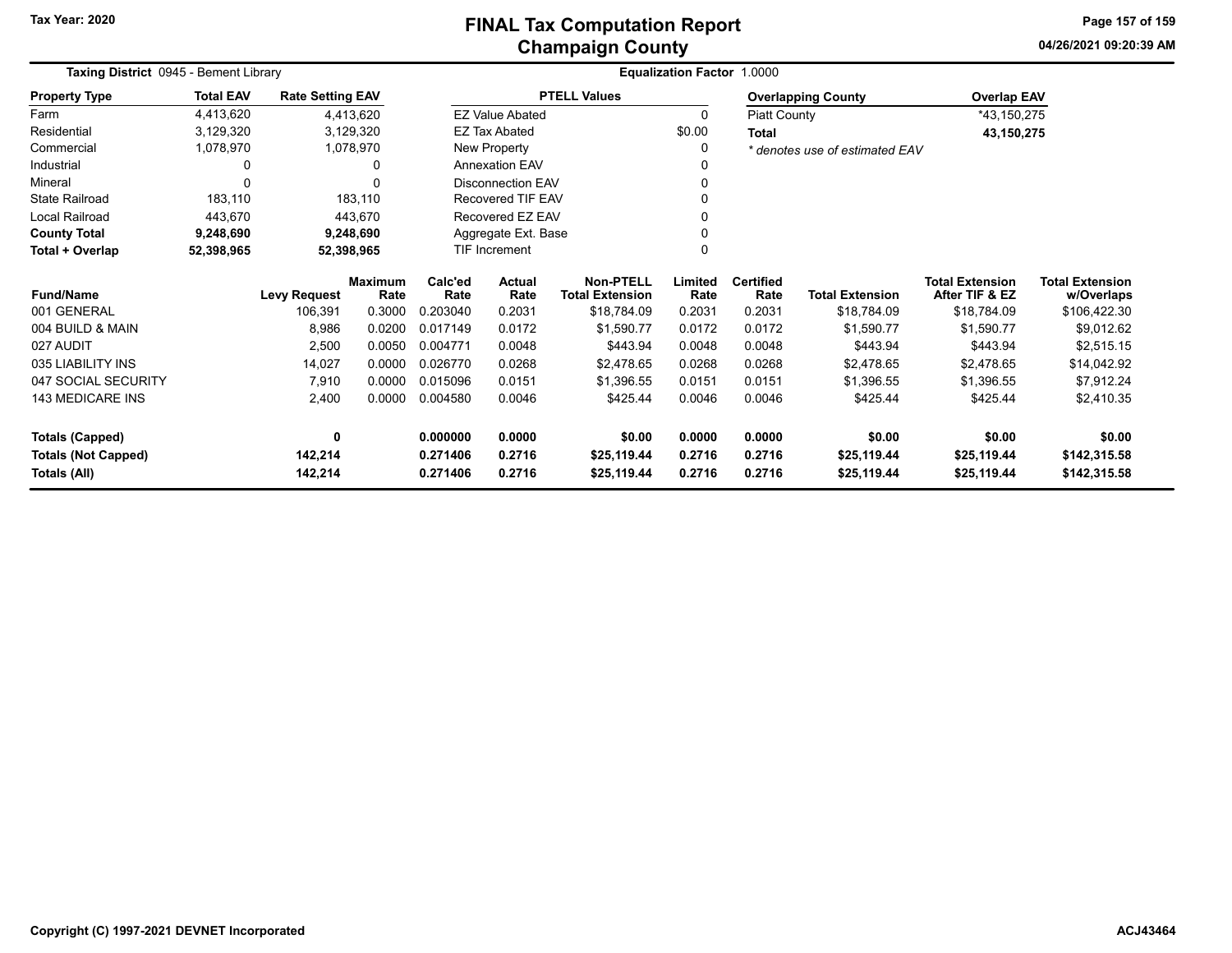**04/26/2021 09:20:39 AM Page 158 of 159**

| Taxing District 0946 - Moyer Library |                  |                         | <b>Equalization Factor 1.0000</b> |                 |                          |                                            |                 |                          |                                |                                          |                                      |
|--------------------------------------|------------------|-------------------------|-----------------------------------|-----------------|--------------------------|--------------------------------------------|-----------------|--------------------------|--------------------------------|------------------------------------------|--------------------------------------|
| <b>Property Type</b>                 | <b>Total EAV</b> | <b>Rate Setting EAV</b> |                                   |                 | <b>PTELL Values</b>      |                                            |                 |                          | <b>Overlapping County</b>      | <b>Overlap EAV</b>                       |                                      |
| Farm                                 | 3,977,500        |                         | 3,977,500                         |                 | <b>EZ Value Abated</b>   |                                            |                 | 0<br>Ford County         |                                | *119,785,653                             |                                      |
| Residential                          | 709,020          |                         | 709,020                           |                 | <b>EZ Tax Abated</b>     |                                            | \$0.00          |                          | Livingston County              | 2,411,440                                |                                      |
| Commercial                           | 171,030          |                         | 171,030                           |                 | New Property             |                                            | 6,720           | <b>McLean County</b>     |                                | 1,823,859                                |                                      |
| Industrial                           | 0                |                         | $\Omega$                          |                 | <b>Annexation EAV</b>    |                                            | 0               | <b>Total</b>             |                                | 124,020,952                              |                                      |
| Mineral                              | $\Omega$         |                         |                                   |                 | <b>Disconnection EAV</b> |                                            | 0               |                          | * denotes use of estimated EAV |                                          |                                      |
| <b>State Railroad</b>                | 264,283          |                         | 264,283                           |                 | <b>Recovered TIF EAV</b> |                                            | 0               |                          |                                |                                          |                                      |
| <b>Local Railroad</b>                | $\Omega$         |                         |                                   |                 | Recovered EZ EAV         |                                            | 0               |                          |                                |                                          |                                      |
| <b>County Total</b>                  | 5,121,833        |                         | 5,121,833                         |                 | Aggregate Ext. Base      |                                            | 0               |                          |                                |                                          |                                      |
| Total + Overlap                      | 129,142,785      |                         | 129,142,785                       |                 | TIF Increment            |                                            |                 |                          |                                |                                          |                                      |
| <b>Fund/Name</b>                     |                  | <b>Levy Request</b>     | <b>Maximum</b><br>Rate            | Calc'ed<br>Rate | <b>Actual</b><br>Rate    | <b>Non-PTELL</b><br><b>Total Extension</b> | Limited<br>Rate | <b>Certified</b><br>Rate | <b>Total Extension</b>         | <b>Total Extension</b><br>After TIF & EZ | <b>Total Extension</b><br>w/Overlaps |
| 001 GENERAL                          |                  | 198,500                 | 0.1500                            | 0.153706        | 0.1500                   | \$7,682.75                                 | 0.1500          | 0.1500                   | \$7,682.75                     | \$7,682.75                               | \$193,714.18                         |
| 004 BUILD & MAIN                     |                  | 26,500                  | 0.0200                            | 0.020520        | 0.0200                   | \$1,024.37                                 | 0.0200          | 0.0200                   | \$1,024.37                     | \$1,024.37                               | \$25,828.56                          |
| 005 IMRF                             |                  | 6,800                   | 0.0000                            | 0.005266        | 0.0053                   | \$271.46                                   | 0.0053          | 0.0053                   | \$271.46                       | \$271.46                                 | \$6,844.57                           |
| 027 AUDIT                            |                  | 5,250                   | 0.0050                            | 0.004065        | 0.0041                   | \$210.00                                   | 0.0041          | 0.0041                   | \$210.00                       | \$210.00                                 | \$5,294.85                           |
| 035 LIABILITY INS                    |                  | 22,500                  | 0.0000                            | 0.017423        | 0.0175                   | \$896.32                                   | 0.0175          | 0.0175                   | \$896.32                       | \$896.32                                 | \$22,599.99                          |
| 047 SOCIAL SECURITY                  |                  | 8,000                   | 0.0000                            | 0.006195        | 0.0062                   | \$317.55                                   | 0.0062          | 0.0062                   | \$317.55                       | \$317.55                                 | \$8,006.85                           |
| <b>Totals (Capped)</b>               |                  | 0                       |                                   | 0.000000        | 0.0000                   | \$0.00                                     | 0.0000          | 0.0000                   | \$0.00                         | \$0.00                                   | \$0.00                               |
| <b>Totals (Not Capped)</b>           |                  | 267,550                 |                                   | 0.207175        | 0.2031                   | \$10,402.45                                | 0.2031          | 0.2031                   | \$10,402.45                    | \$10,402.45                              | \$262,289.00                         |
| Totals (All)                         |                  | 267,550                 |                                   | 0.207175        | 0.2031                   | \$10,402.45                                | 0.2031          | 0.2031                   | \$10,402.45                    | \$10,402.45                              | \$262,289.00                         |